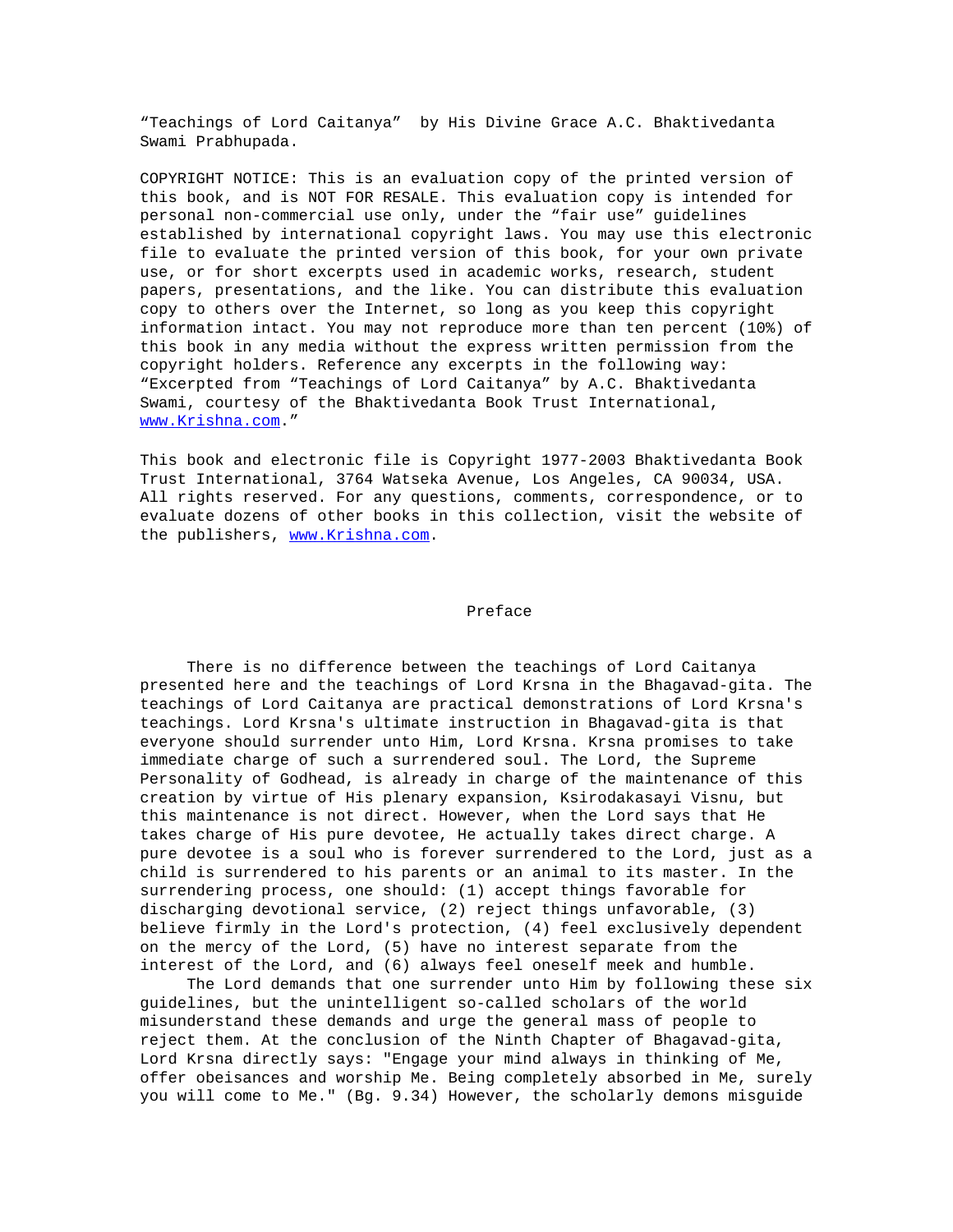the masses of people by directing them to the impersonal, unmanifest, eternal, unborn truth rather than the Personality of Godhead. The impersonalist Mayavadi philosophers do not accept that the ultimate aspect of the Absolute Truth is the Supreme Personality of Godhead. If one desires to understand the sun as it is, one must first face the sunshine, then the sun globe and, after entering into that globe, come face to face with the predominating deity of the sun. Due to a poor fund of knowledge, the Mayavadi philosophers cannot go beyond the Brahman effulgence, which may be compared to the sunshine. The Upanisads confirm that one has to penetrate the dazzling effulgence of Brahman before one can see the real face of the Personality of Godhead.

 Lord Caitanya therefore teaches direct worship of Lord Krsna, who appeared as the foster child of the King of Vraja. He also suggests that the place known as Vrndavana is as good as Lord Krsna because there is no difference between the name, quality, form, pastimes, entourage and paraphernalia of Lord Krsna and Lord Krsna Himself. That is the absolute nature of the Absolute Truth.

 Lord Caitanya also recommended that the highest mode of worship in the highest perfectional stage is the method practiced by the damsels of Vraja. These damsels (gopis, or cowherd girls) simply loved Krsna without a motive for material or spiritual gain. Caitanya also recommended Srimad-Bhagavatam as the spotless narration of transcendental knowledge, and He pointed out that the highest goal in human life is to develop unalloyed love for Krsna, the Supreme Personality of Godhead.

 Lord Caitanya's teachings are identical to those given by Lord Kapila, the original propounder of sankhya-yoga, the sankhya system of phiiosophy. This authorized system of yoga recommends meditation on the transcendental form of the Lord. There is no question of meditating on something void or impersonal. One can meditate on the transcendental form of Lord Visnu even without practicing involved sitting postures. Such meditation is called perfect samadhi. This perfect samadhi is verified at the end of the Sixth Chapter of Bhagavad-gita where Lord Krsna says: "And of all yogis, he who always abides in Me with great faith, worshiping Me in transcendental loving service, is most intimately united with Me in yoga and is the highest of all." (Bg. 6.47)

 Lord Caitanya instructed the mass of people in the sankhya philosophy of acintya-bhedabheda-tattva, which maintains that the Supreme Lord is simultaneously one with and different from His creation. Lord Caitanya taught this philosophy through the chanting of the holy name of the Lord. He taught that the holy name of the Lord is the sound incarnation of the Lord and that since the Lord is the absolute whole, there is no difference between His holy name and His transcendental form. Thus by chanting the holy name of the Lord one can directly associate with the Supreme Lord by sound vibration. As one practices this sound vibration, he passes through three stages of development: the offensive stage, the clearing stage and the transcendental stage. In the offensive stage one may desire all kinds of material happiness, but in the second stage one becomes clear of all material contamination. When one is situated on the transcendental stage, he attains the most coveted position--the stage of loving God. Lord Caitanya taught that this is the highest stage of perfection for human beings.

 Yoga practice is essentially meant for controlling the senses. The central controlling factor of all the senses is the mind; therefore one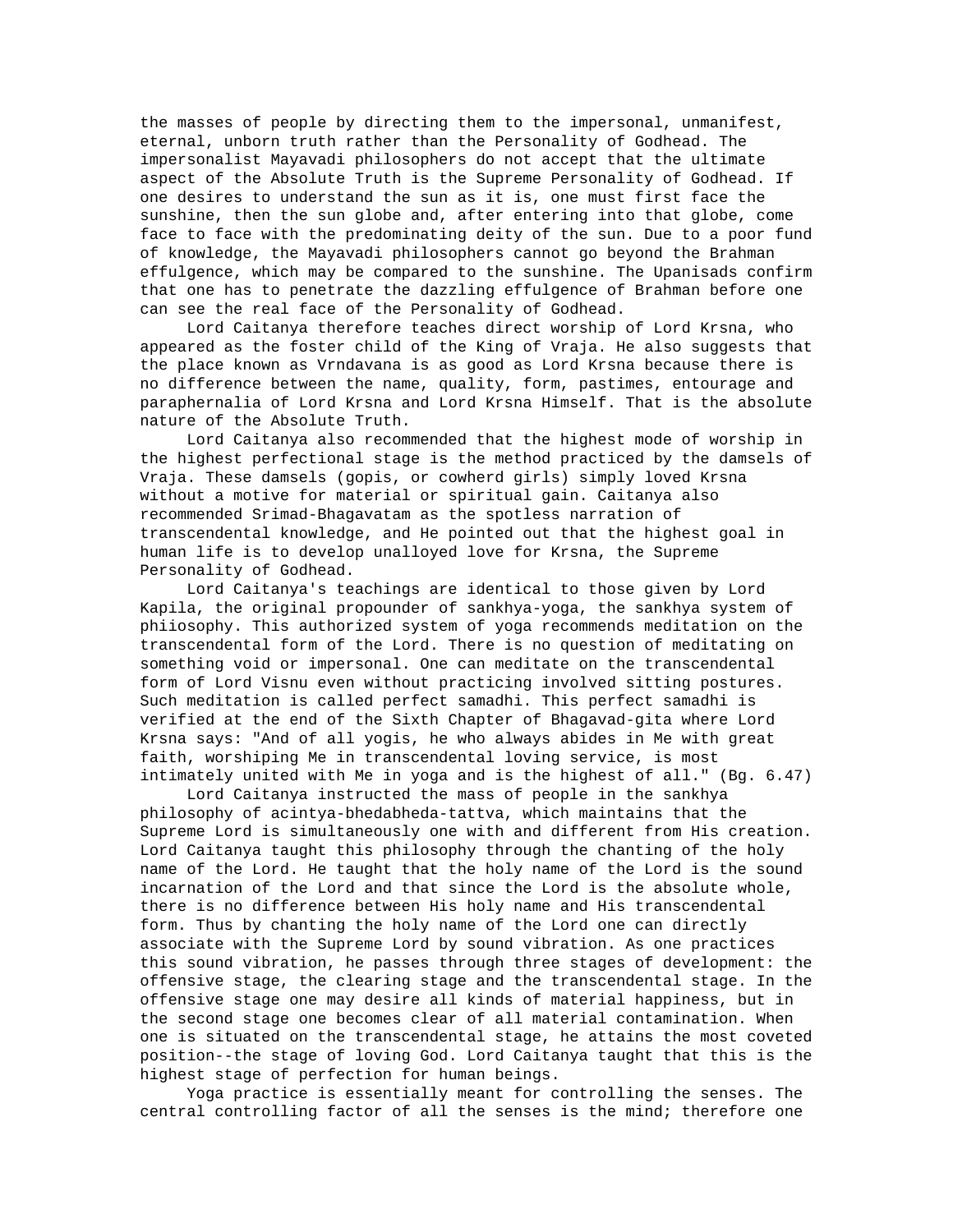first has to practice controlling the mind by engaging it in Krsna consciousness. The gross activities of the mind are expressed through the external senses, either for the acquiring of knowledge or the functioning of the senses in accordance to the will. The subtle activities of the mind are thinking, feeling and willing. In accordance to one's consciousness, the individual is either polluted or clear. If one's mind is fixed on Krsna (His name, quality, form, pastimes, entourage and paraphernalia), all one's activities--both subtle and gross--become favorable. The Bhagavad-gita's process of purifying consciousness is the process of fixing one's mind on Krsna by talking of His transcendental activities, cleansing His temple, going to His temple, seeing the beautiful transcendental form of the Lord nicely decorated, hearing His transcendental glories, tasting food offered to Him, associating with His devotees, smelling the flowers and tulasi leaves offered Him, engaging in activities for the Lord's interest, etc. No one can bring the activities of the mind and senses to a stop, but one can purify these activities through a change in consciousness. This change is indicated in Bhagavad-gita when Krsna tells Arjuna of the knowledge of yoga whereby one can work without fruitive results. "O son of Prtha, when you act by such intelligence, you can free yourself from the bondage of works." (Bg. 2.39) A human being is sometimes restricted in sense gratification due to certain circumstances such as disease, etc., but this is not the prescription. Without knowing the actual process by which the mind and senses can be controlled, less intelligent men either try to stop the mind and senses by force, or they give in to them and are carried away by the waves of sense gratification.

 The regulative principles and the rules of yoga, the various sitting postures and breathing exercises performed in an attempt to withdraw one's senses from the sense objects are methods meant for those who are too much engrossed in the bodily conception of life. The intelligent man who is situated in Krsna consciousness does not try to forcibly stop his senses from acting. Rather, he engages his senses in the service of Krsna. No one can stop a child from playing by leaving him inactive. A child can be stopped from engaging in nonsense by being engaged in superior activities. The forceful restraint of sense activities by the eight principles of yoga is recommended for inferior men. Being engaged in the superior activities of Krsna consciousness, superior men naturally retire from the inferior activities of material existence.

 In this way Lord Caitanya teaches the science of Krsna consciousness. That science is absolute. Dry mental speculators try to restrain themselves from material attachment, but it is generally found that the mind is too strong to be controlled and that it drags them down to sensual activities. A person in Krsna consciousness does not run this risk. One has to engage his mind and senses in Krsna conscious activities, and Lord Caitanya teaches one how to do this in practice.

 Before accepting sannyasa (the renounced order), Lord Caitanya was known as Visvambhara. The word visvambhara refers to one who maintains the entire universe and who leads all living entities. This maintainer and leader appeared as Lord Sri Krsna Caitanya to give humanity these sublime teachings. Lord Caitanya is the ideal teacher of life's prime necessities. He is the most munificent bestower of love of Krsna. He is the complete reservoir of all mercies and good fortune. As confirmed in Srimad-Bhagavatam, Bhagavad-gita, Mahabharata and the Upanisads, He is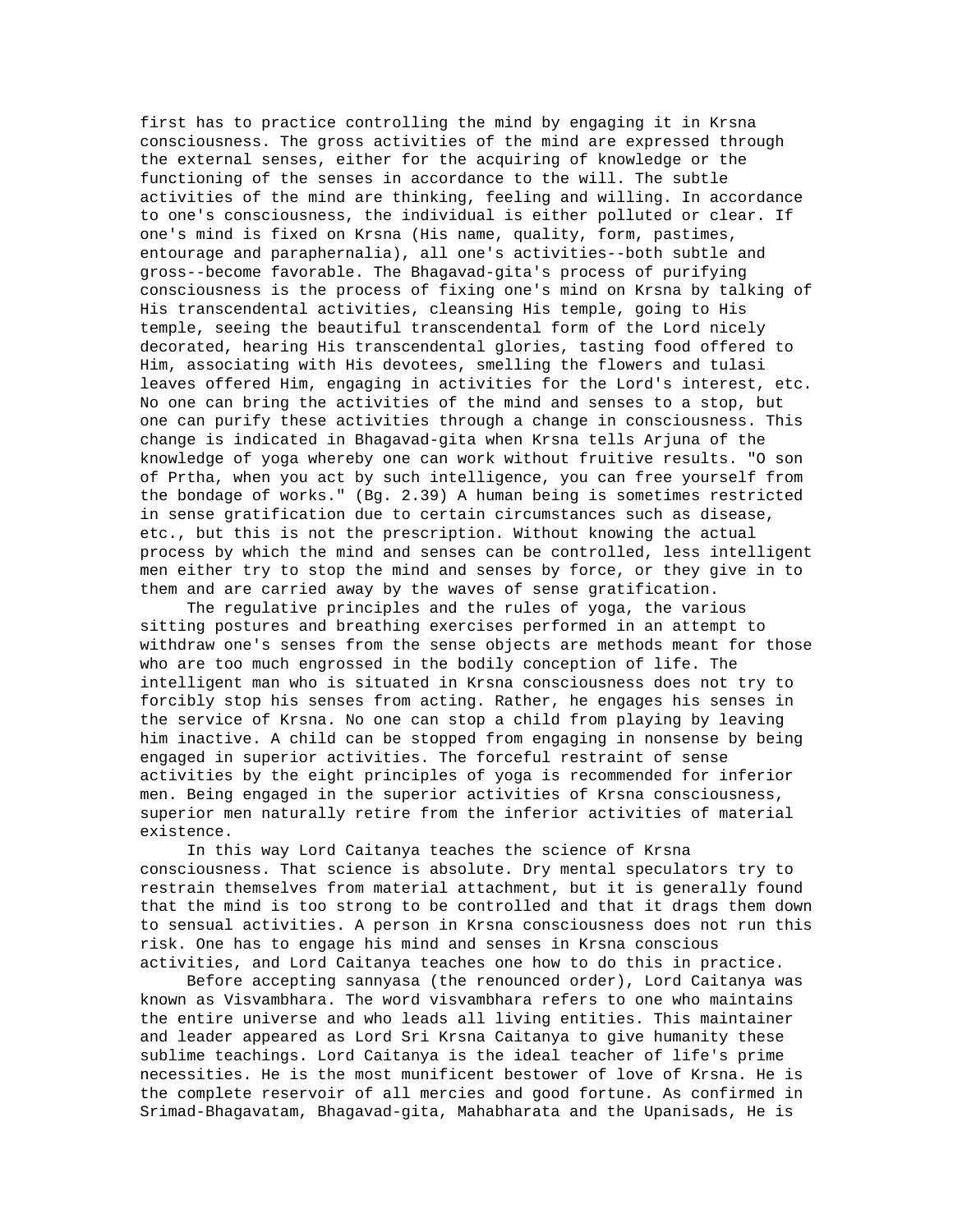the Supreme Personality of Godhead, Krsna Himself, and He is worshipable by everyone in this age of disagreement. Everyone can join in His sankirtana movement. No previous qualification is necessary. just by following His teachings, anyone can become a perfect human being. If one is fortunate enough to be attracted by His features, one is sure to be successful in one's life mission. In other words, those who are interested in attaining spiritual existence can be easily relieved from the clutches of maya by the grace of Lord Caitanya. These teachings presented in this book are nondifferent from the Lord.

 Being engrossed in the material body, the conditioned soul increases the pages of history by all kinds of material activities. The teachings of Lord Caitanya can help human society stop such unnecessary and temporary activities. By these teachings, humanity can be elevated to the topmost platform of spiritual activity. These spiritual activities actually begin after liberation from material bondage. Such liberated activities in Krsna consciousness constitute the goal of human perfection. The false prestige one acquires by attempting to dominate material nature is illusory. Illuminating knowledge can be acquired from the teachings of Lord Caitanya, and by such knowledge one can advance in spiritual existence.

 Everyone has to suffer or enjoy the fruits of his activity; no one can check the laws of material nature which govern such things. As long as one is engaged in fruitive activity, he is sure to be baffled in an attempt to attain the ultimate goal of life. I sincerely hope that by understanding the teachings of Lord Caitanya, human society will experience a new light of spiritual life which will open the field of activity for the pure soul.

> om tat sat A. C. Bhaktivedanta Swami Birthday of Lord Caitanya Sri-Sri-Radha-Krsna Temple New York, NY

Prologue

by Bhaktivinode Thakura

[This account originally appeared in a short work by Srila Bhaktivinode Thakura entitled, "Sri Caitanya Mahaprabhu: His Life and Precepts." (August 20, 1896)]

 Caitanya Mahaprabhu was born in Mayapur in the town of Nadia just after sunset on the evening of the 23rd Phalguna 1407 Sakabda, answering to the 18th of February, 1486, of the Christian Era. The moon was eclipsed at the time of his birth, and the people of Nadia were then engaged, as was usual on such occasions, in bathing in the Bhagirathi with loud cheers of Haribol. His father, Jagannatha Misra, a poor brahmana of the Vedic order, and his mother, Saci-devi, a model good woman, both descended from brahmana stock originally residing in Sylhet. Mahaprabhu was a beautiful child, and the ladies of the town came to see him with presents. His mother's father, Pandita Nilambara Cakravarti, a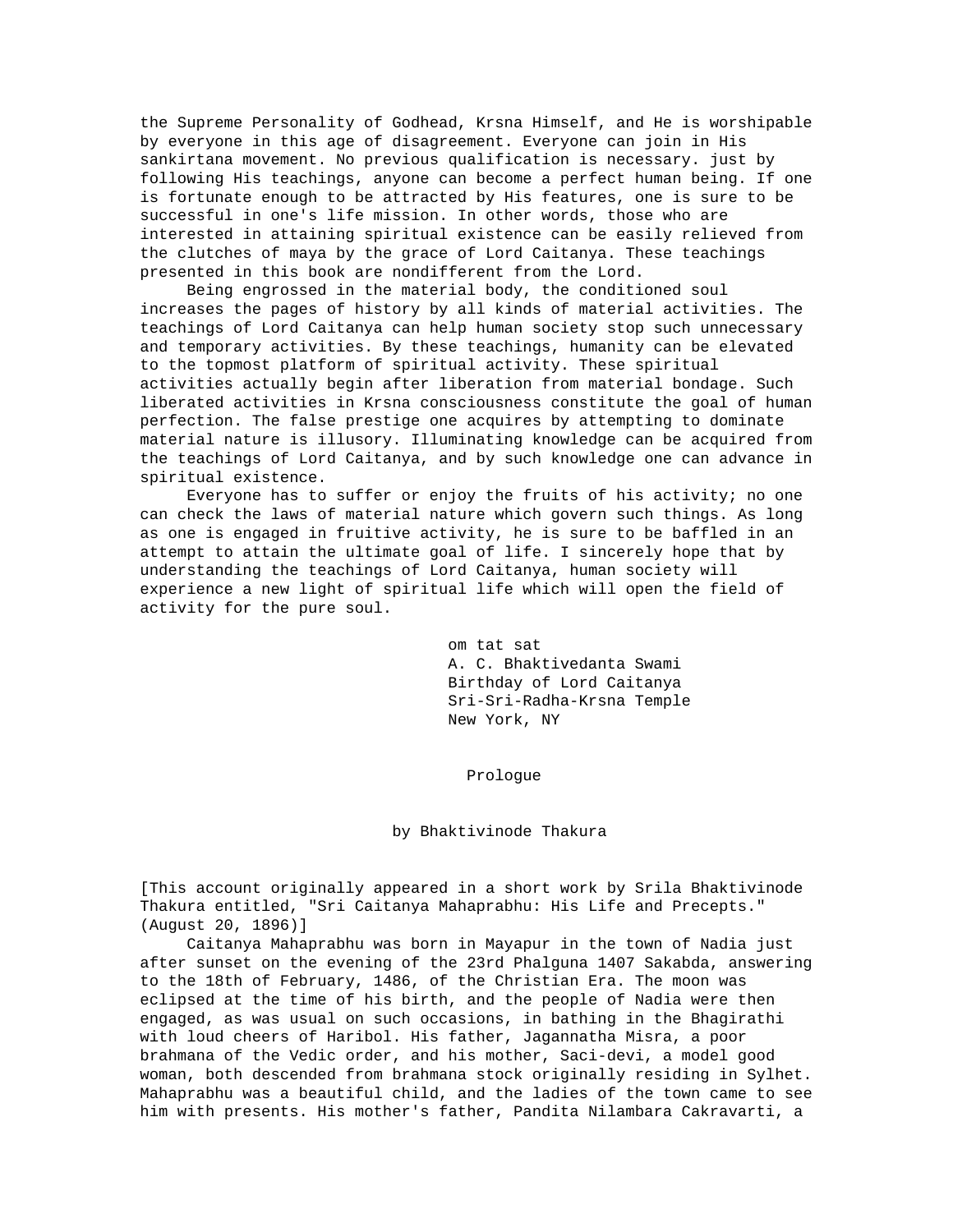renowned astrologer, foretold that the child would be a great personage in time; and he, therefore, gave him the name Visvambhara. The ladies of the neighborhood styled him Gaurahari on account of his golden complexion, and his mother called him Nimai on account of the nimba tree near which he was born. Beautiful as the lad was, everyone heartily loved to see him every day. As he grew up he became a whimsical and frolicsome lad. After his fifth year, he was admitted into a pathasala where he picked up Bengali in a very short time.

 Most of his contemporary biographers have mentioned certain anecdotes regarding Caitanya which are simple records of his early miracles. It is said that when he was an infant in his mother's arms he wept continually, and when the neighboring ladies cried Haribol he used to stop. Thus there was a continuation of the utterance of Haribol in the house, foreshewing the future mission of the hero. It has also been stated that when his mother once gave him sweetmeats to eat, he ate clay instead of the food. His mother asking for the reason, he stated that as every sweetmeat was nothing but clay transformed, he could eat clay as well. His mother, who was also the consort of a pandita, explained that every article in a special state was adapted to a special use. Earth, while in the state of a jug, could be used as a water pot, but in the state of a brick such a use was not possible. C1ay, therefore, in the form of sweetmeats was usable as food, but clay in its other states was not. The lad was convinced and admitted his stupidity in eating clay and agreed to avoid the mistake in the future. Another miraculous act has been related. It is said that a brahmana on pilgrimage became a guest in his house, cooked food and read grace with meditation upon Krsna. In the meantime the lad came and ate up the cooked rice. The brahmana, astonished at the lad's act, cooked again at the request of Jagannatha Misra. The lad again ate up the cooked rice while the brahmana was offering the rice to Krsna with meditation. The brahmana was persuaded to cook for the third time. This time all the inmates of the house had fallen asleep, and the lad shewed himself as Krsna to the traveller and blessed him. The brahmana was then lost in ecstacy at the appearance of the object of his worship. It has also been stated that two thieves stole away the lad from his father's door with a view to purloin his jewels and gave him sweetmeats on the way. The lad excercised his illusory energy and deceived the thieves back towards his own house. The thieves, for fear of detection, left the boy there and fled. Another miraculous act that has been described is the lad's demanding and getting from Hiranya and Jagadisa all the offerings they had collected for worshiping Krsna on the day of Ekadasi. When only four years of age he sat on rejected cooking pots which were considered unholy by his mother. He explained to his mother that there was no question of holiness and unholiness as regards earthen pots thrown away after the cooking was over. These anecdotes relate to his tender age up to the fifth year.

 In his eighth year, he was admitted into the tola of Gangadasa Pandita in Ganganagara close by the village of Mayapur. In two years he became well read in Sanskrit grammar and rhetoric. His readings after that were of the nature of self-study in his own house, where he had found all-important books belonging to his father, who was a pandita himself. It appears that he read the smrti in his own study, and the nyaya also, in competition with his friends, who were then studying under the celebrated Pandita Raghunatha Siromani.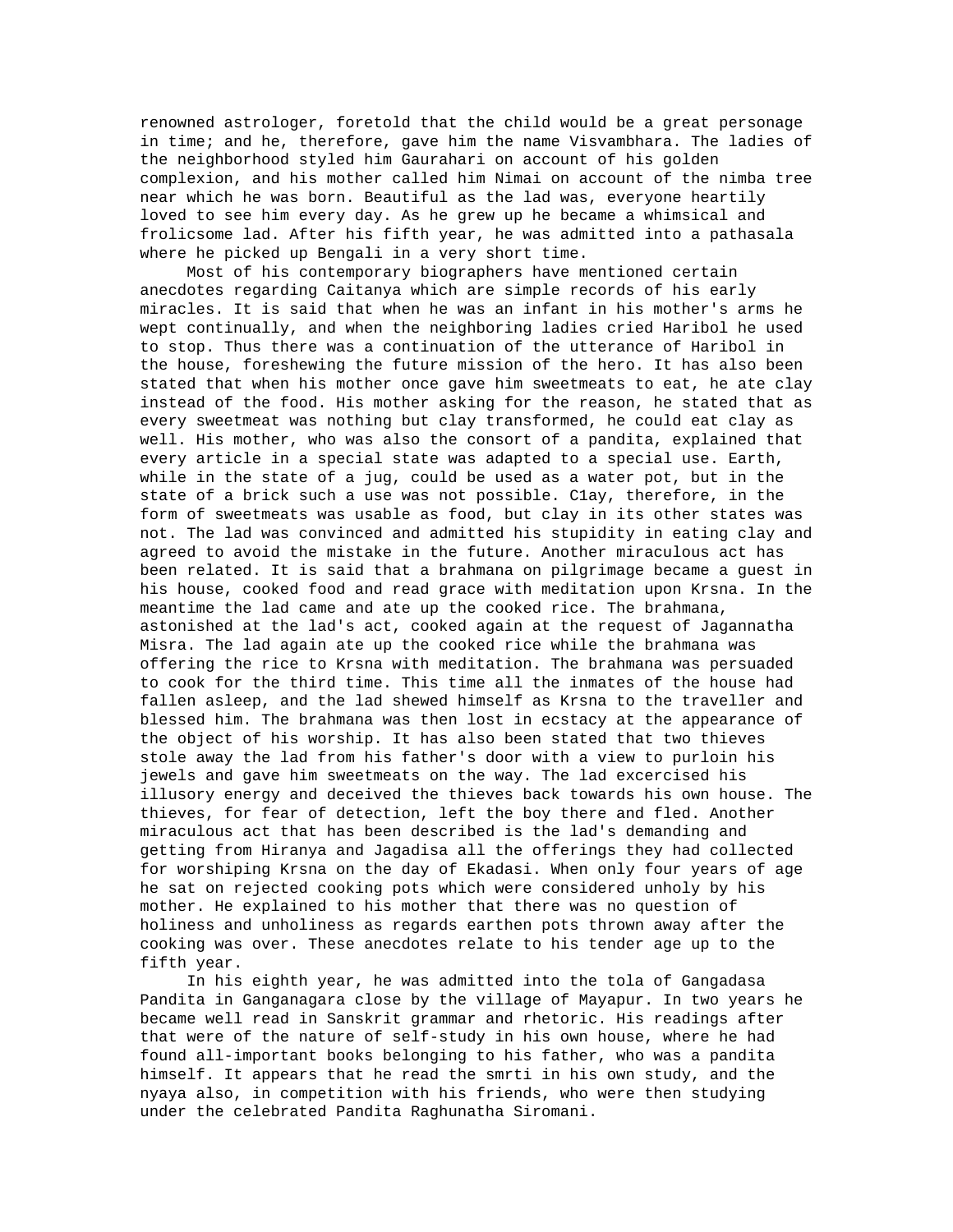Now, after the tenth year of his age, Caitanya became a passable scholar in grammar, rhetoric, the smrti and the nyaya. It was after this that his elder brother Visvarupa left his house and accepted the asrama (status) of a sannyasi (ascetic). Caitanya, though a very young boy, consoled his parents, saying that he would serve them with a view to please God. Just after that, his father left this world. His mother was exceedingly sorry, and Mahaprabhu, with his usual contented appearance, consoled his widowed mother.

 It was at the age of 14 or 15 that Mahaprabhu was married to Laksmidevi, the daughter of Vallabhacarya, also of Nadia. He was at this age considered one of the best scholars of Nadia, the renowned seat of nyaya philosophy and Sanskrit learning. Not to speak of the smarta panditas, the Naiyayikas were all afraid of confronting him in literary discussions. Being a married man, he went to Eastern Bengal on the banks of the Padma for acquirement of wealth. There he displayed his learning and obtained a good sum of money. It was atthis time that he preached Vaisnavism at intervals. After teaching him the principles of Vaisnavism, he ordered Tapanamisra to go to and live in Benares. During his residence in East Bengal, his wife Laksmidevi left this world from the effects of snakebite. On returning home, he found his mother in a mourning state. He consoled her with a lecture on the uncertainty of human affairs. It was at his mother's request that he married Visnupriya, the daughter of Raja Pandita Sanatana Misra. His comrades joined him on his return from pravasa or sojourn. He was now so renowned that he was considered to be the best pandita in Nadia. Kesava Misra of Kashmire, who had called himself the Great Digvijayi, came to Nadia with a view to discuss with the panditas of that place. Afraid of the socalled conquering pandita, the tola professors of Nadia left their town on pretence of Invitation. Kesava met Mahaprabhu at the Barokona-ghata in Mayapur, and after a very short discussion with him he was defeated by the boy, and mortification obliged him to decamp. Nimai Pandita was now the most important pandita of his times.

 It was at the age of 16 or 17 that he travelled to Gaya with a host to sing the holy name of Hari in the streets and bazaars. This created a sensation and roused different feelings in different quarters. The bhaktas were highly pleased. The smarta brahmanas became jealous of Nimai Pandita's success and complained to Chand Kazi against the character of Caitanya as un-Hindu. The Kazi came to Srivasa Pandita's house and broke a mrdanga (khola drum) there and declared that unless Nimai Pandita ceased to make noise about his queer religion he would be obliged to enforce Mohammedanism on him and his followers. This was brought to Mahaprabhu's notice. He ordered the townspeople to appear in the evening, each with a torch in his hand. This groups, and on his arrival in the Kazi's house, he held a long conversation with the Kazi and in the end communicated into his heart his Vaisnava influence by touching his body. The Kazi then wept and admitted that he had felt a keen spiritual influence which had cleared up his doubts and produced in him a religious sentiment which gave him the highest ecstasy. The Kazi then joined the sankirtana party. The world was astonished at the spiritual power of the Great Lord, and hundreds and hundreds of heretics converted and joined the banner of Visvambhara after this affair.

 It was after this that some of the jealous and low-minded brahmanas of Kulia picked a quarrel with Mahaprabhu and collected a party to oppose him. Nimai Pandita was naturally a soft-hearted person, though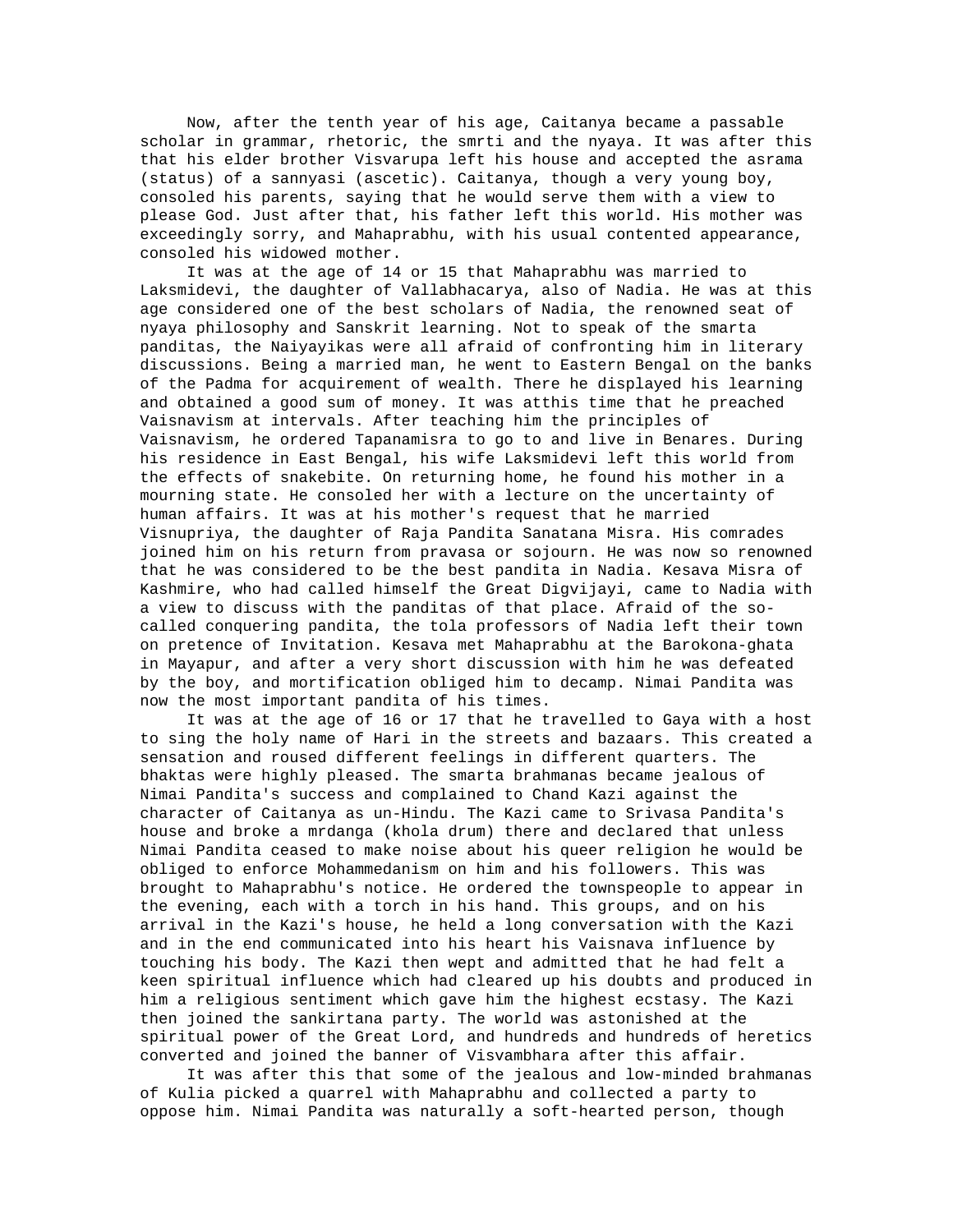strong in his principles. He declared that party feelings and sectarianism were the two great enemies of progress and that as long as he should continue to be an inhabitant of Nadia belonging to a certain family, his mission would not meet with complete success. He then resolved to be a citizen of the world by cutting his connection with his particular family, caste and creed, and with this resolution he embraced the position of a sannyasiat Katwa, under the guidance of Kesava Bharati of that town, on the 24th year of his age. His mother and wife wept bitterly for his separation, but our hero, though soft in heart, was a strong person in principle. He left his little world in his house for the unlimited spiritual world of Krsna with man in general.

 After his sannyasa, he was induced to visit the house of Advaita Prabhu in Santipura. Advaita managed to invite all his friends and admirers from Nadia and brought Sacidevi to see her son. Both pleasure and pain invaded her heart when she saw her son in the attire of a sannyasi. As a sannyasi, Krsna Caitanya put on nothing but a kaupina and a bahirvasa (outer covering). His head was without hair, and his hands bore a danda (stick) and a kamandalu (hermit's water pot). The holy son fell at the feet of his beloved mother and said, "Mother! This body is yours, and I must obey your orders. Permit me to go to Vrndavana for my spiritual attainments." The mother, in consultation with Advaita and others, asked her son to reside in Puri (the town of Jagannatha) so that she might obtain his information now and then. Mahaprabhu agreed to that proposition and in a few days left Santipura for Orissa. His biographers have described the journey of Krsna Caitanya (that was the name he got after his sannyasa) from Santipura to Puri in great detail. He travelled along the side of the Bhagirathi as far as Chatrabhoga, situated now in Thana Mathurapura, Diamond Harbour, 24 Parganas. There he took a boat and went as far as Prayaga-ghata in the Midnapura District. Thence he walked through Balasore and Cuttack to Puri, seeing the temple of Bhuvanesvara on his way. Upon his arrival at Puri he saw Jagannatha in the temple and resided with Sarvabhauma at the request of the latter. Sarvabhauma was a gigantic pandita of the day. His readings knew no bounds. He was the best naiyayika of the times and was known as the most erudite scholar in the Vedanta philosophy of the school of Sankaracarya. He was born in Nadia (Vidyanagara) and taught innumerable pupils in the nyaya philosophy in his tola there. He had left for Puri some time before the birth of Nimai Pandita. His brother-in-law Gopinatha Misra introduced our new sannyasi to Sarvabhauma, who was astonished at his personal beauty and feared that it would be difficult for the young man to maintain sannyasa-dharma during the long run of his life. Gopinatha, who had known Mahaprabhu from Nadia, had a great reverence for him and declared that the sannyasi was not a common human being. On this point Gopinatha and Sarvabhauma had a hot discussion. Sarvabhauma then requested Mahaprabhu to hear his recitation of the Vedanta-sutras, and the latter tacitly submitted. Caitanya heard with silence what the great Sarvabhauma uttered with gravity for seven days, at the end of which the latter said, "Krsna Caitanya! I think you do not understand the Vedanta, for you do not say anything after hearing my recitation and explanations." The reply of Caitanya was that he understood the sutras very well, but he could not make out what Sankaracarya meant by his commentaries. Astonished at this, Sarvabhauma said, "How is it that you understand the meanings of the sutras and do not understand the commentaries which explain the sutras? All well! If you understand the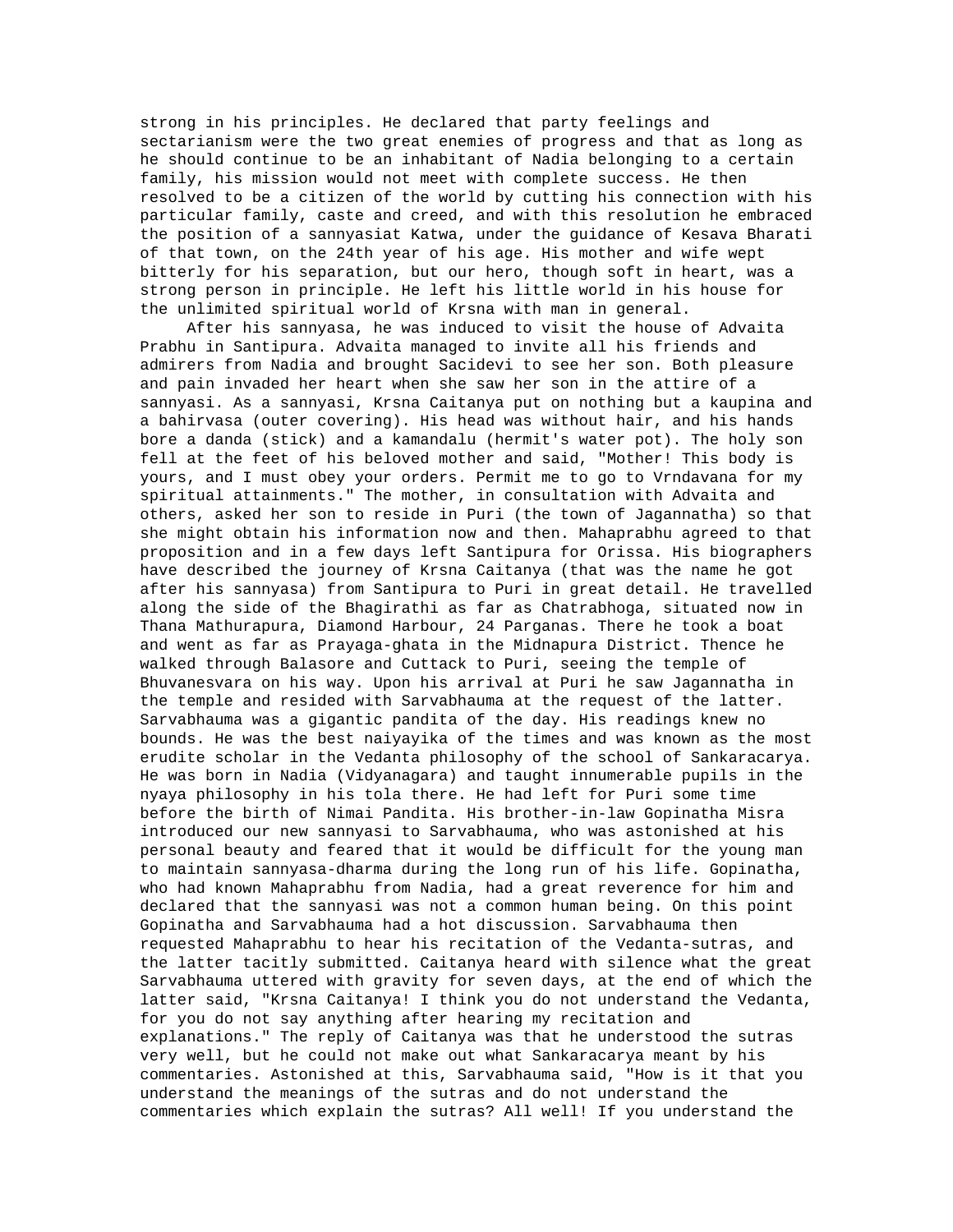sutras, please let me have your interpretations." Mahaprabhu thereon explained all the sutras in his own way without touching the pantheistic commentary of Sankara. The keen understanding of Sarvabhauma saw the truth, beauty and harmony of arguments in the explanations given by Caitanya and obliged him to utter that it was the first time that he had found one who could explain the Brahma-sutras in such a simple manner. He admitted also that the commentaries of Sankara never gave such natural explanations of the Vedanta-sutras as he had obtained from Mahaprabhu. He then submitted himself as an advocate and follower. In a few days Sarvabhauma turned out to be one of the best Vaisnavas of the time. When reports of this came out, the whole of Orissa sang the praise of Krsna Caitanya, and hundreds and hundreds came to him and became his followers. In the meantime Mahaprabhu thought of visiting Southern India, and he started with one Krsnadasa Brahmana for the journey.

 His biographers have given us a detail of the journey. He went first to Kurmaksetra, where he performed a miracle by curing a leper named Vasudeva. He met Ramananda Raya, the Governor of Vidyanagara, on the banks of the Godavari and had a philosophical conversation with him on the subject of prema-bhakti. He worked another miracle by touching (making them immediately disappear) the seven tala trees through which Ramacandra, the son of Dasaratha, had shot his arrow and killed the great Bali Raja. He preached Vaisnavism and nama-sankirtana throughout the journey. At Rangaksetra he stayed for four months in the house of one Venkata Bhatta in order to spend the rainy season. There he converted the whole family of Venkata from Ramanuja Vaisnavism to Krsnabhakti, along with the son of Venkata, a boy of ten years named Gopala, who afterwards came to Vrndavana and became one of the six Gosvamis or prophets serving under their leader Sri Krsna Caitanya. Trained up in Sanskrit by his uncle Prabodhananda Sarasvati, Gopala wrote several books on Vaisnavism.

 Caitanya visited numerous places in Southern India as far as Cape Comorin and returned to Puri in two years by Pandepura on the Bhima. In this latter place he spiritualized one Tukarama, who became from that time a religious preacher himself. This fact has been admitted in his abhangas, which have been collected in a volume by Mr. Satyendra Nath Tagore of the Bombay Civil Service. During his journey he had discussions with the Buddhists, the Jains and the Mayavadis in several places and converted his opponents to Vaisnavism.

 Upon his return to Puri, Raja Prataparudra-deva and several pandita brahmanas joined the banner of Caitanya Mahaprabhu. He was now twentyseven years of age. In his twenty-eighth year he went to Bengal as far as Gauda in Malda. There he picked up two great personages named Rupa and Sanatana. Though descended from the lines of the Karnatic brahmanas, these two brothers turned demi-Moslems by their continual contact with Hussain Shah, the then Emperor of Gauda. Their names had been changed by the Emperor into Dabir Khas and Sakara Mallik, and their master loved them heartily since they were both learned in Persian, Arabic and Sanskrit and were loyal servants of the state. The two gentlemen had found no way to come back as regular Hindus and had written to Mahaprabhu for spiritual help while he was at Puri. Mahaprabhu had written in reply that he would come to them and extricate them from their spiritual difficulties. Now that he had come to Gauda, both the brothers appeared before him with their long-standing prayer. Mahaprabhu ordered them to go to Vrndavana and meet him there.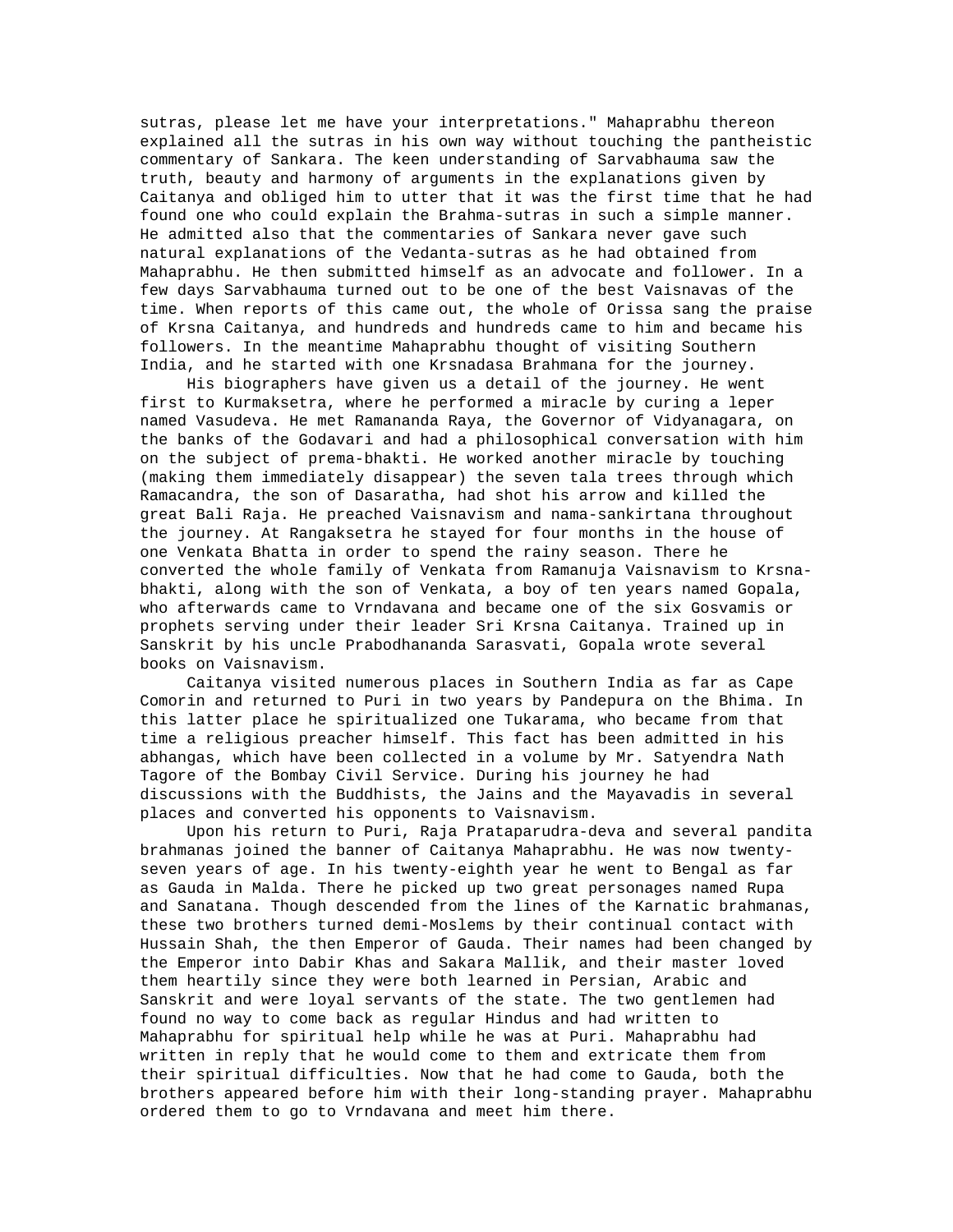Caitanya returned to Puri through Santipura, where he again met his dear mother. After a short stay at Puri he left for Vrndavana. This time he was accompanied by one Balabhadra Bhattacarya. He visited Vrndavana and came down to Prayag (Allahabad), converting a large number of Mohammedans to Vaisnavism by argument from the Koran. The descendants of those converts are still known as Pathana Vaisnavas. Rupa Gosvami met him at Allahabad. Caitanya trained him up in spirituality in ten days and directed him to go to Vrndavana on missions. His first mission was to write theological works explaining scientifically pure bhakti and prema. The second mission was to revive the places where Krsnacandra had in the end of Dvapara-yuga exhibited His spiritual lila (pastimes) for the benefit of the religious world. Rupa Gosvami left Allahabad for Vrndavana, and Mahaprabhu came down to Benares. There he resided in the house of Candrasekhara and accepted his daily bhiksa (meal) in the house of Tapana Misra. Here it was that Sanatana Gosvami joined him and took instruction for two months in spiritual matters. The biographers, especially Krsnadasa Kaviraja, have given us details of Caitanya's teachings to Rupa and Sanatana. Krsnadasa was not a contemporary writer, but he gathered his information from the Gosvamis themselves, the direct disciples of Mahaprabhu. Jiva Gosvami, who was nephew of Sanatana and Rupa and who has left us his invaluable work the Sat-sandarbha, has philosophized on the precepts of his great leader. We have gathered and summarised the precepts of Caitanya from the books of those great writers.

 While at Benares, Caitanya had an interview with the learned sannyasis of that town in the house of a Maratha brahmana who had invited all the sannyasis for entertainment. At this interview, Caitanya shewed a miracle which attracted all the sannyasis to him. Then ensued reciprocal conversation. The sannyasis were headed by their most learned leader Prakasananda Sarasvati. After a short controversy, they submitted to Mahaprabhu and admitted that they had been misled by the commentaries of Sankaracarya. It was impossible even for learned scholars to oppose Caitanya for a long time, for there was some spell in him which touched their hearts and made them weep for their spiritual improvement. The sannyasis of Benares soon fell at the feet of Caitanya and asked for his grace (krpa). Caitanya then preached pure bhakti and instilled into their hearts spiritual love for Krsna which obliged them to give up sectarian feelings. The whole population of Benares, on this wonderful conversion of the sannyasis, turned Vaisnavas, and they made a master sankirtana with their new Lord. After sending Sanatana to Vrndavana, Mahaprabhu went to Puri again through the jungles with his comrade Balabhadra. Balabhadra reported that Mahaprabhu had shown a good many miracles on his way to Puri, such as making tigers and elephants dance on hearing the name of Krsna.

 From this time, that is, from his 31 st year, Mahaprabhu continually lived in Puri in the house of Kasi Misra until his disappearance in his forty-eighth year at the time of sankirtana in the temple of Totagopinatha. During these 18 years, his life was one of settled love and piety. He was surrounded by numerous followers, all of whom were of the highest order of Vaisnavas and who were distinguished from the common people by their purest character and learning, firm religious principles and spiritual love of Radha-Krsna. Svarupa Damodara, who had been known by the name of Purusottamacarya while Mahaprabhu was in Nadia, joined him from Benares and accepted service as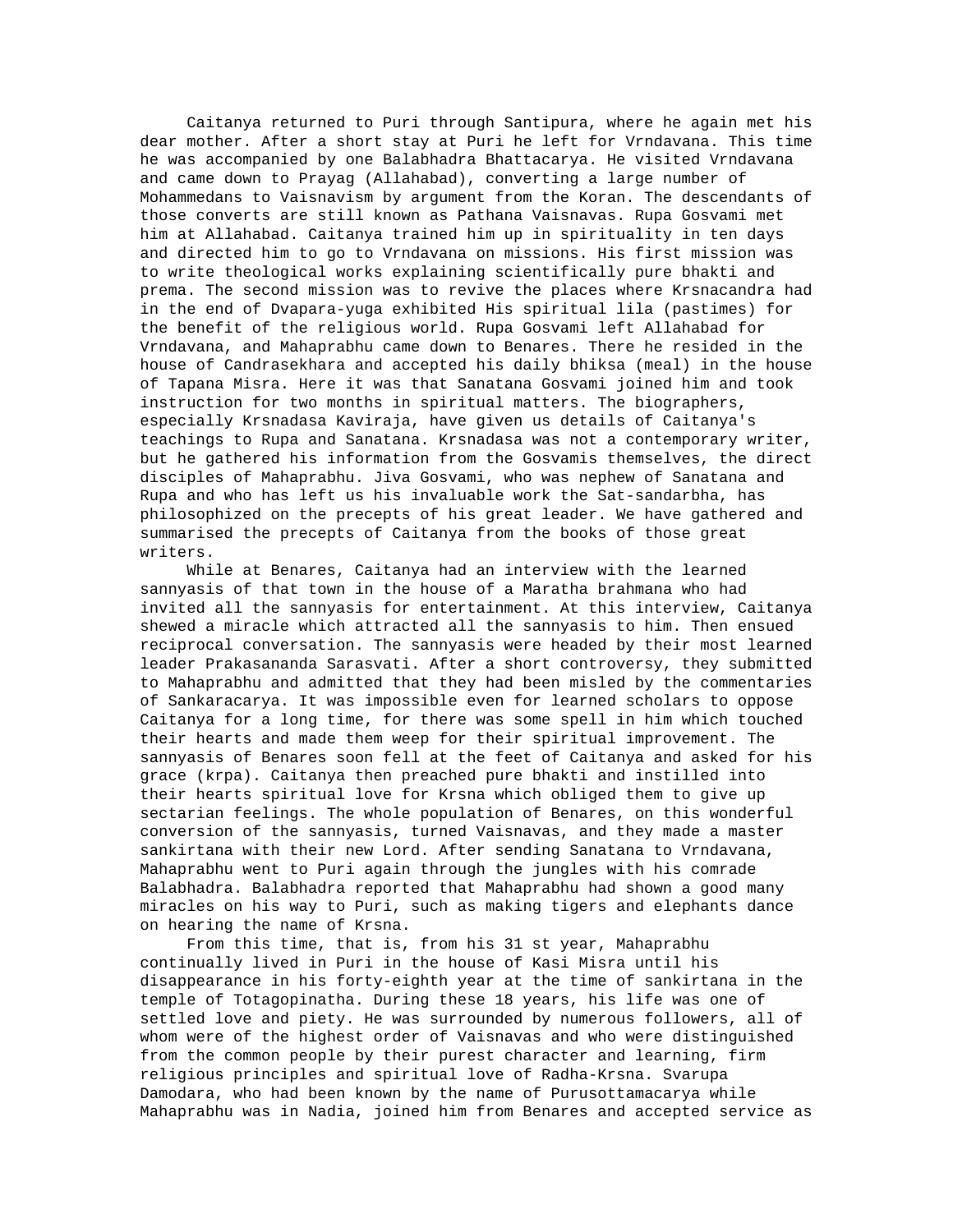his secretary. No production of any poet or philosopher could be laid before Mahaprabhu unless Svarupa had passed it as pure and useful. Raya Ramananda was his second mate. Both he and Svarupa would sing while Mahaprabhu expressed his sentiments on a certain point of worship. Paramananda Puri was his minister in matters of religion. There are hundreds of anecdotes described by his biographers which we do not think it meet here to reproduce. Mahaprabhu slept short. His sentiments carried him far and wide in the firmament of spirituality every day and night, and all his admirers and followers watched him throughout. He worshiped, communicated with his missionaries at Vrndavana, and conversed with those religious men who newly came to visit him. He sang and danced, took no care of himself and oft-times lost himself in religious beatitude. All who came to him believed in him as the allbeautiful God appearing in the nether world for the benefit of mankind. He loved his mother all along and sent her mahaprasada now and then with those who went to Nadia. He was most amiable in nature. Humility was personified in him. His sweet appearance gave cheer to all who came in contact with him. He appointed Prabhu Nityananda as the missionary in charge of Bengal. He dispatched six disciples (Gosvamis) to Vrndavana to preach love in the upcountry. He punished all of his disciples who deviated from a holy life. This he markedly did in the case of Junior Haridasa. He never lacked in giving proper instructions in life to those who solicited them. This will be seen in his teachings to Raghunatha dasa Gosvami. His treatment to Haridasa (senior) will show how he loved spiritual men and how he defied caste distinction in spiritual brotherhood.

## Lord Caitanya's Mission

 Lord Caitanya Mahaprabhu instructed His disciples to write books on the Science of Krsna, a task which those who follow Him have continued to carry out down to the present day. The elaborations and expositions on the philosophy taught by Lord Caitanya are in fact most voluminous, exacting and consistent due to the system of disciplic succession. Although Lord Caitanya was widely renowned as a scholar in His youth, He left only eight verses, called Siksastaka. These eight verses clearly reveal His mission and precepts. These supremely valuable prayers are translated herein.

 $1.$ 

 Glory to the Sri Krsna sankirtana, which cleanses the heart of all the dust accumulated for years and extinguishes the fire of conditional life, of repeated birth and death. This sankirtana movement is the prime benediction for humanity at large because it spreads the rays of the benediction moon. It is the life of all transcendental knowledge. It increases the ocean of transcendental bliss, and it enables us to fully taste the nectar for which we are always anxious.

2.

 O my Lord, Your holy name alone can render all benediction to living beings, and thus You have hundreds and millions of names like Krsna and Govinda. In these transcendental names You have invested all Your transcendental energies. There are not even hard and fast rules for chanting these names. O my Lord, out of kindness You enable us to easily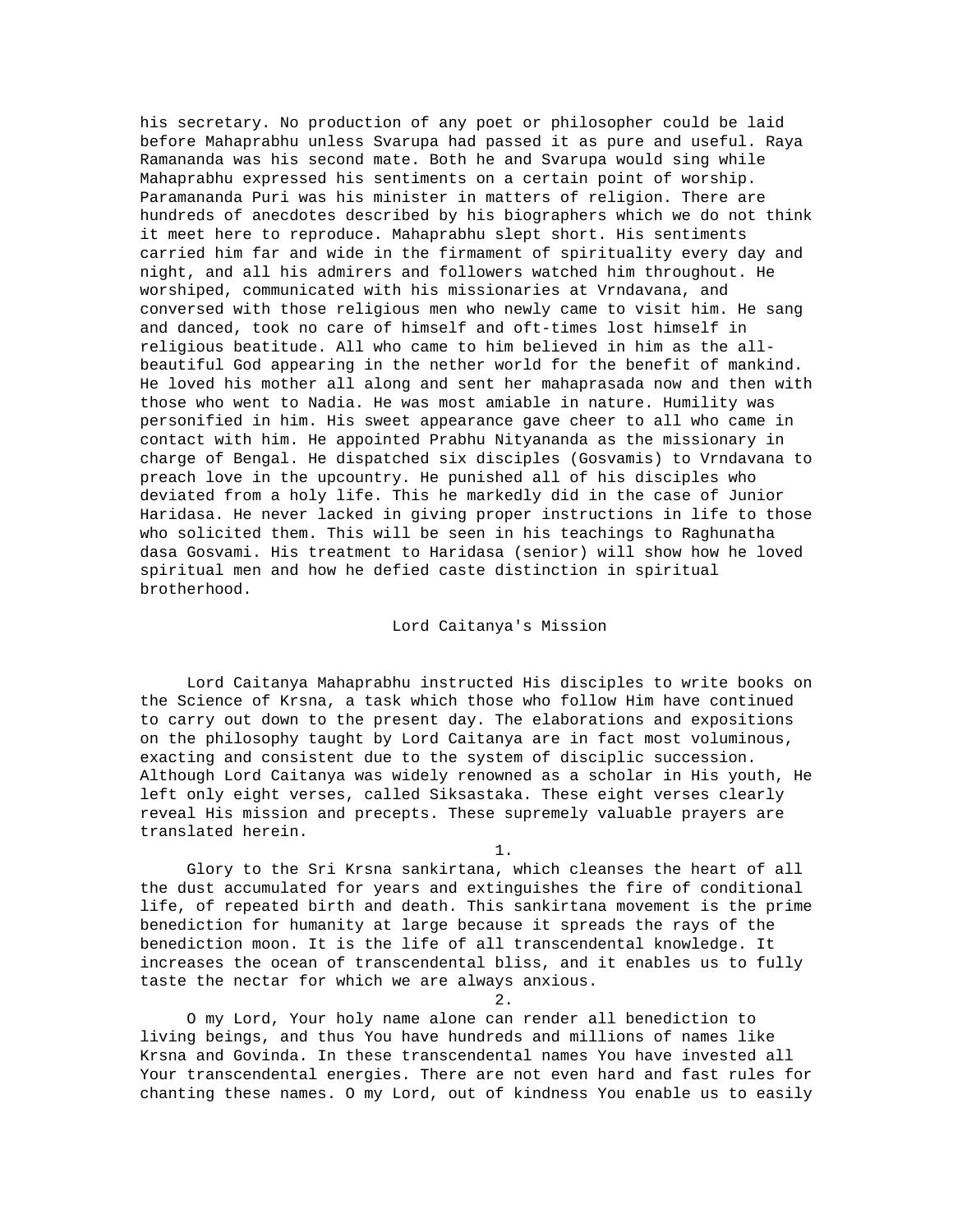approach You by Your holy names, but I am so unfortunate that I have no attraction for them.

3.

 One should chant the holy name of the Lord in a humble state of mind, thinking oneself lower than the straw in the street; one should be more tolerant than a tree, devoid of all sense of false prestige and should be ready to offer all respect to others. In such a state of mind one can chant the holy name of the Lord constantly.

4.

 O almighty Lord, I have no desire to accumulate wealth, nor do I desire beautiful women, nor do I want any number of followers. I only want Your causeless devotional service birth after birth.

 $5.$ 

7.

 O son of Maharaja Nanda [Krsna], I am Your eternal servitor, yet somehow or other I have fallen into the ocean of birth and death. Please pick me up frorn this ocean of death and place me as one of the atoms at Your lotus feet.

 $\overline{6}$ . O my Lord, when will my eyes be decorated with tears of love fiowing constantly when I chant Your holy name? When will my voice choke up, and when will the hairs of my body stand on end at the recitation of Your name?

 O Govinda! Feeling Your separation, I am considering a moment to be like twelve years or more. Tears are flowing from my eyes like torrents of rain, and I am feeling all vacant in the world in Your absence. 8.

 I know no one but Krsna as my Lord, and He shall remain so even if He handles me roughly by His embrace or makes me brokenhearted by not being present before me. He is completely free to do anything and everything, for He is always my worshipful Lord unconditionally.

## Introduction

 [Originally delivered as five morning lectures on Caitanyacaritamrta--the authoritative biography of Lord Chaitanya Mahabrabhu, by Krsnadasa Kaviraja Gosvami--before the International Society for Krishna Consciousness, New York City, April 10-14, 1967.]

 The word caitanya means living force. As living entities, we can move, but a table cannot because it does not possess living force. Movement and activity may be considered to be signs or symptoms of the living force. Indeed, it may be said that there can be no activity without the living force. Although the living force is present in the material condition, it is not amrta, immortal. The words caitanyacaritamrta, then, may be translated as "the character of the living force in immortality."

 But how is this living force displayed immortally? It is not displayed by man or any other creature in this material universe, for none of us are immortal in these bodies. We possess the living force, we perform activities, and we are immortal by our nature and constitution, but the material condition into which we have been put does not allow our immortality to be displayed. It is stated in the Katha Upanisad that eternality and the living force belong both to ourselves and God.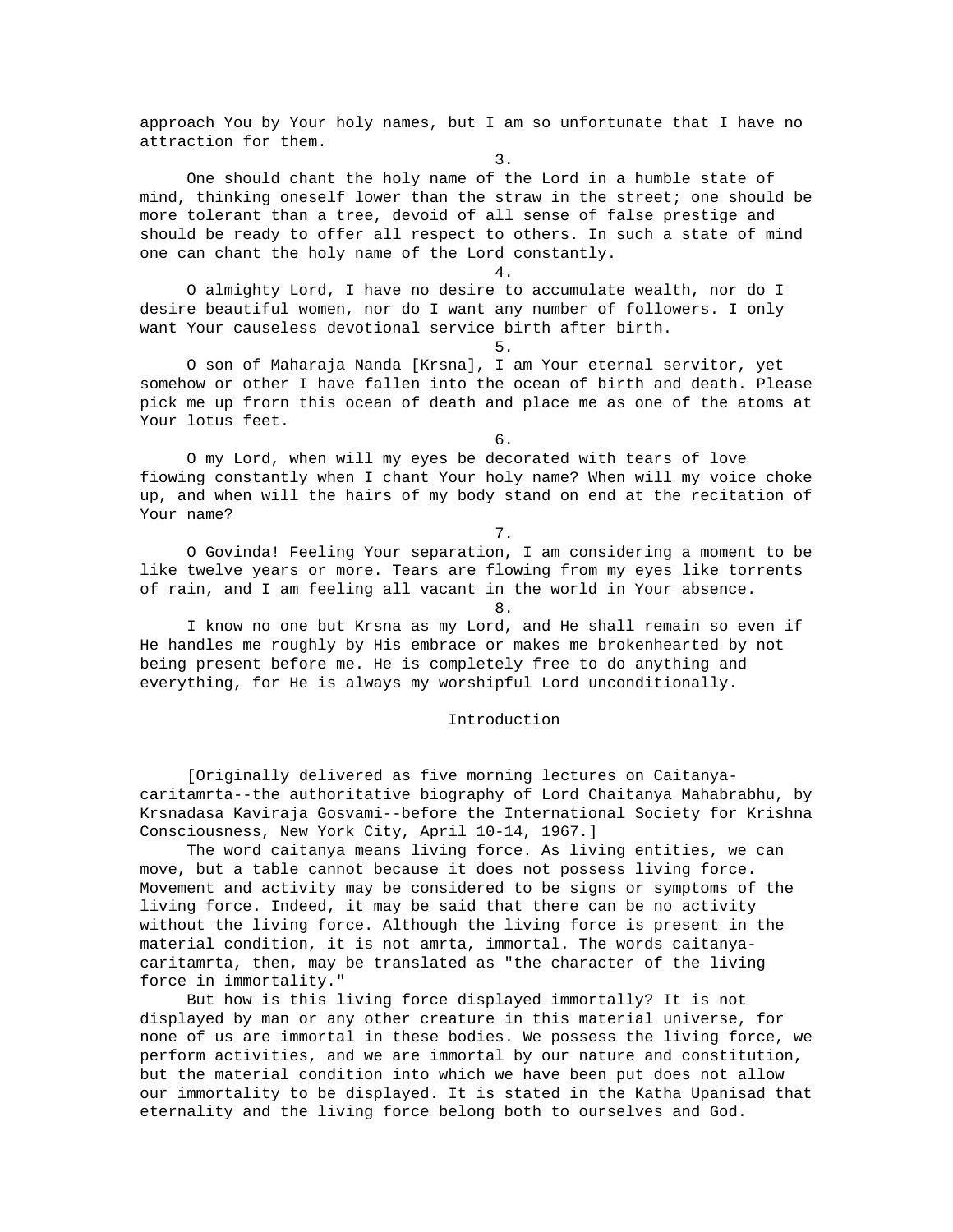Although this is true in that both God and ourselves are immortal, there is a difference. As living entities, we perform many activities, but we have a tendency to fall down into material nature. God has no such tendency. Being all-powerful, He never comes under the control of material nature. Indeed, material nature is but one display of His inconceivable energies.

 On the ground we may see only clouds in the sky, but if we fly above the clouds we can see the sun shining. From the sky, skyscrapers and cities seem very tiny; similarly, from God's position this entire material creation is insignificant. The tendency of the conditioned living entity is to come down from the heights where everything can be seen in perspective. God, however, does not have this tendency. The Supreme Lord is not subject to fall down into illusion (maya) any more than the sun is subject to fall beneath the clouds. Because the Supreme Lord is not subject to illusion, He is unconditioned; because we, as finite living entities, are prone to fall into illusion, we are called conditioned. Impersonalist philosophers (Mayavadis) maintain that both the living entity and God Himself are under the control of maya when they come into this material world. This may be true of the living entity, but it is not true of God, for in all instances the material energy is working under His direction. Those who consider the Supreme Lord to be subject to material conditioning are called fools by Krsna Himself in Bhagavad-gita:

> avajananti mam- mudha manusim- tanum asritam param bha vam ajananto mama bhuta-mahes varam

 "Fools deride Me when I descend in the human form. They do not know My transcendental nature and My supreme dominion over all that be." (Bg. 9.11)

 Lord Caitanya Mahaprabhu shouid not be considered to be one of us. He is Krsna Himself, the supreme living entity, and as such He never comes under the cloud of maya. Krsna, His expansions, and even His higher devotees never fall into the clutches of illusion. Lord Caitanya came to earth simply to preach Krna-bhakti, love of Krsna. In other words, He is Lord Krsna Himself teaching the living entities the proper way to approach Krsna. He is like a teacher who, seeing a student doing poorly, takes up a pencil and writes, saying, "Do it like this: A, B, C." By this, one must not foolishly think that the teacher is learning his ABC's. Although He appears in the guise of a devotee, we should always remember that Lord Caitanya is Krsna (God) Himself teaching us how to become Krsna conscious, and we must study Him in that light.

 In Bhagavad-gita Lord Krsna sets forth the highest religious principle in this way:

> sarva-dharman parityajya mam ekam saranam vraja aham tvam sarva-papebhyo moksayisyami ma sucah

 "Abandon all varieties of religion and just surrender unto Me. I shall deliver you from all sinful reaction. Do not fear." (Bg. 18.66)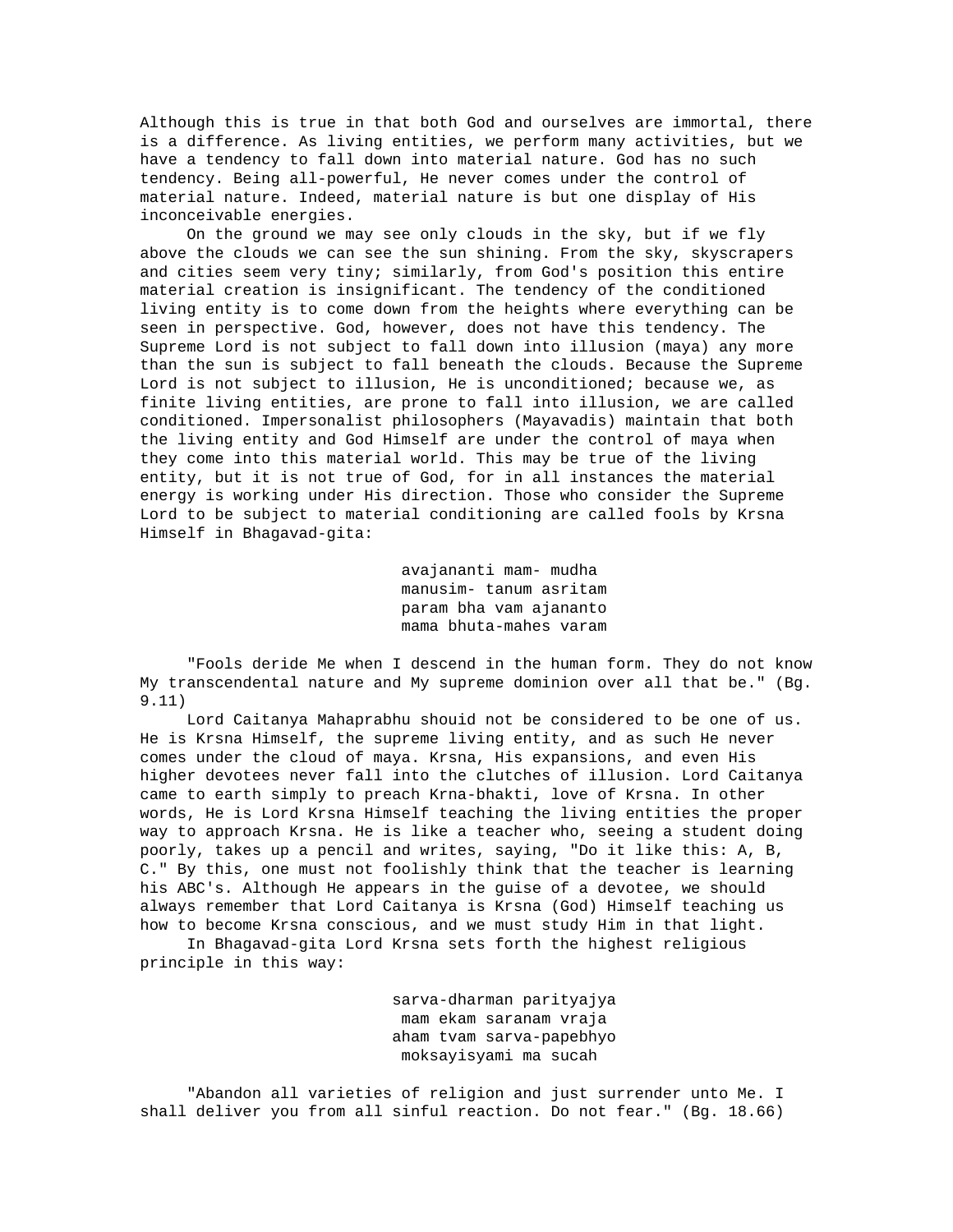This may seem to be a simple instruction to follow, but invariably our reaction is, "Oh, surrender? Give up? But I have so many responsibilities." And maya, illusion, says to us, "Don't do it, or you'll be out of my clutches. Just stay in my clutches, and I'll kick you." It is a fact that we are constantly being kicked by maya, just as the maleass is kicked in the face by the she-ass when he comes for sex. Similarly, cats and dogs are always fighting and whining when they have sex. These are the tricks of nature. Even an elephant in the jungle is caught by the use of a trained she-elephant who leads him into a pit. Maya has many activities, and in the material world her strongest shackle is the female. Of course in actuality we are neither male nor female--for these designations refer only to the outer dress, the body. We are all actually Krsna's servants. In conditioned life, however, we are shackled by the iron chains which take the form of beautiful women. Thus every male is bound by sex life, and therefore when one attempts to gain liberation from the material clutches, he must first learn to control the sex urge. Unrestricted sex puts one fully in the clutches of illusion. Lord Caitanya Mahaprabhu officially renounced this illusion at the age of twenty-four, although His wife was sixteen and His mother seventy, and He was the only male member of the family. Although He was a brahmana and was not rich, He took sannyasa, the renounced order of life, and thus extricated Himself from family entanglement.

 If we wish to become fully Krsna conscious, we have to give up the shackles of maya, or, if we remain with maya, we should live in such a way that we will not be subject to illusion. It is not necessary for one to abandon his family, for there were many householders amongst Lord Caitanya's closest devotees. What must be renounced is the propensity for material enjoyment. Although Lord Caitanya approved of a householder having regulated sex in marriage, He was very strict with those in the renounced order, and He even banished junior Haridasa for glancing lustfully at a young woman. The point is that one must take up a particular path and stick to it, obeying all the rules and regulations necessary for success in spiritual life. It was Lord Caitanya's mission that He teach the path of Krsna consciousness to all men and thereby enable them to partake of the immortality of spiritual life.

 From Caitanya-caritamrta we learn how Caitanya taught people to become immortal, and thus the title may be properly translated as "the immortal character of the living force." The supreme living force is the Supreme Personality of Godhead. He is also the supreme entity. There are innumerable living entities, and all of them are individual. This is very easy to understand: We are all individual in thought and desires, and the Supreme Lord is also an individual person. He is different, though, in that He is the leader, the one whom no one can excel. Amongst the created living entities, one being can excel another in one capacity or another. The Lord is an individual, just as the living entities are individual, but He is different in that He is the supreme individual. God is also infallible, and in Bhagavad-gita He is addressed as Acyuta, which means, "He who never falls down." This is indicated because in Bhagavad-gita Arju na had fallen into delusion but Krsna had not. We often hear it said that God is infallible, and in Bhagavad-gita Krsna states:

> nanyam gunebhyah kartaram yada drastanupasyati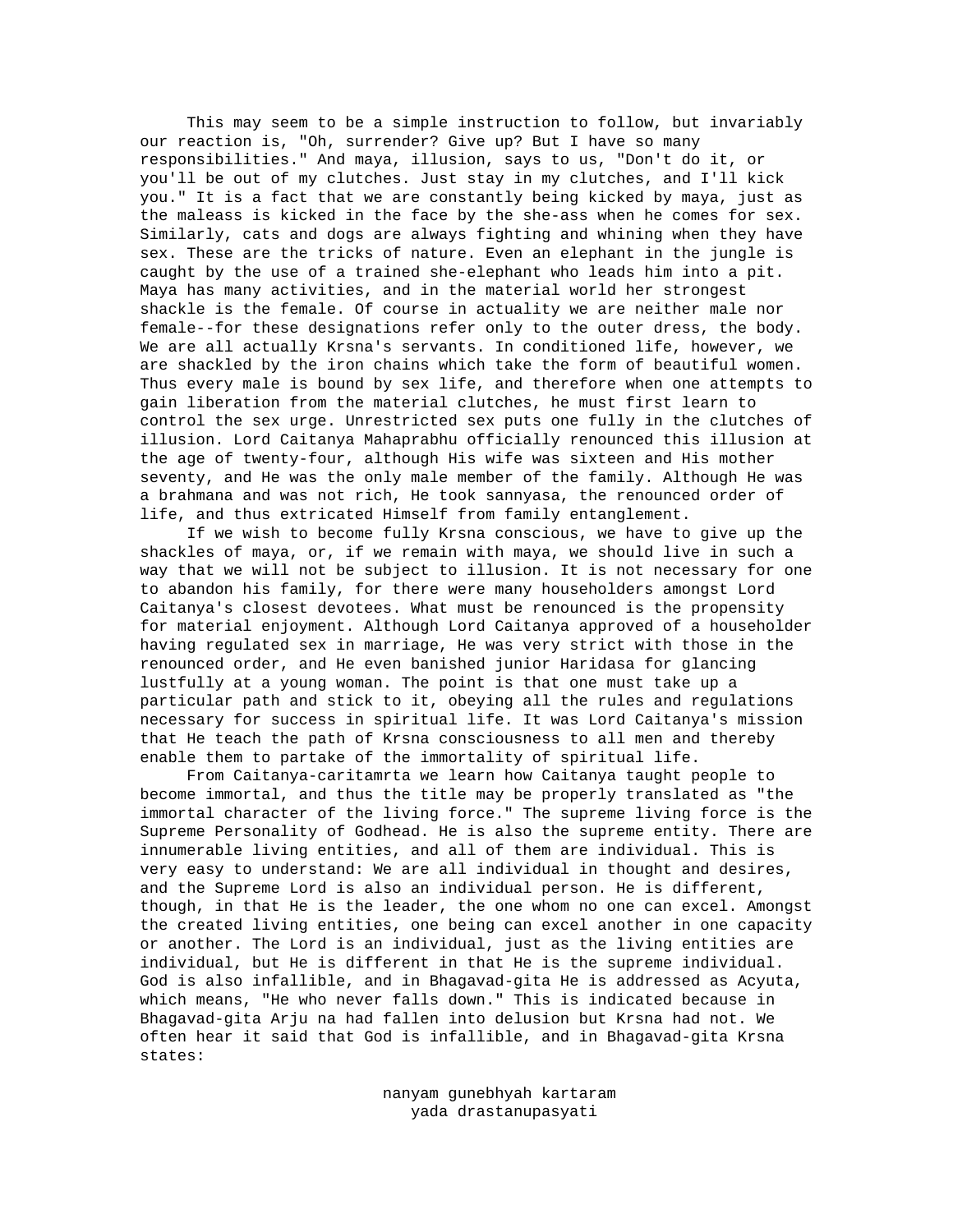gunebhyas ca param vetti mad-bhavam so 'dhigacchati

 "When you see that there is nothing beyond these modes of nature in all activities and that the Supreme Lord is transcendental to all these modes, then you can know My spiritual nature." (Bg. 14 19)

 Thus we should not think that Krsna is overpowered by the material potency when He is in the material world. Krsna and His incarnations are not under the control of material nature. They are totally free. Indeed, in Srimad-Bhagavatam one who has a god ly nature is actually defined as one who is not affected by the modes of material nature, although in material nature. If even a devotee can attain this freedom, then what to speak of the Supreme?

 The real question is how can we remain unpolluted by material contamination while in the material world. It was Rupa Gosvami who explained that we can remain uncontaminated while in the world if we simply make it our ambition to serve Krsna. One may then justifiably ask, "How can I serve?" Obviously this is not simply a matter of meditation, which is just an activity of the mind, but of practical work. Love of Krsna's service can only be attained by working for Krsna. In such work, we should leave no resource unused. Whatever is there, whatever we have, should be used for Krsna. We can use everything: typewriters, automobiles, airplanes, missiles--anything. If we simply speak to people about Krsna consciousness, we are also rendering service. If our minds, senses, speech, money and energies are thus engaged in the service of Krsna, we cannot be considered to be existing in material nature. By virtue of spiritual consciousness, or Krsna consciousness, we transcend the platform of material nature. It is a fact that Krsna, His expansions and His devotees--that is, those who work for Him--are not in material nature, although people with a poor fund of knowledge think that they are.

 Caitanya-caritamrta teaches that the spirit soul is immortal and that our activities in the spiritual world are also immortal. The Mayavadis, who hold to the view that the Absolute is impersonal and formless, contend that a realized soul has no need to talk. However, the Vaisnavas, who are devotees of Krsna, contend that when one reaches the stage of realization, he really begins to talk. "Previously we only talked of nonsense," the Vaisnava says. "Now let us begin our real talks, talks of Krsna." The Mayavadis are also fond of using the example of the water pot, maintaining that when a pot is not filled with water it makes a sound, but that when it is filled it makes no sound. But are we waterpots? How can we be compared to them? A the material world. In this instance both the sun and moon have risen together, and it is proper to offer obeisances directly to Lord Caitanya and Nityananda.

 In the Western world where the glories of Lord Caitanya are relatively unknown, one may inquire, "Who is Krsna Caitanya?" The scriptural conclusion in answer to that question is that He is the Supreme Personality of God head. Generally in the Upanisads the Supreme Absolute Truth is described in an impersonal way, but the personal aspect of the Absolute Truth is mentioned in the Isopanisad, where, after a description of the all-pervading, we find the following verse:

> hiranmayena patrena satyasyapihitam mukham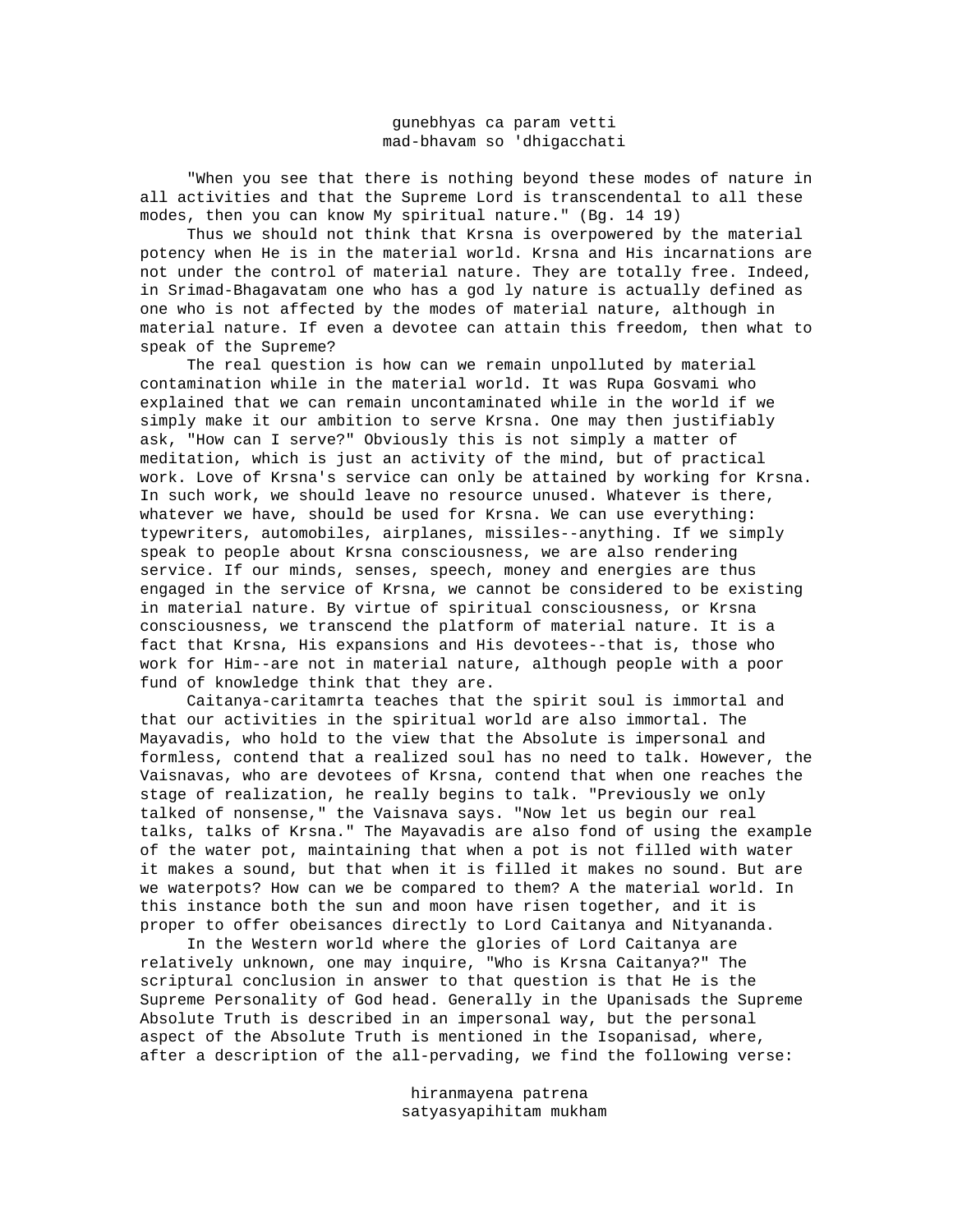## tat tvam pusann apavrnu satya-dharmaya drstaye

 "O my Lord, sustainer of all that lives, Your real face is covered by Your dazzling effulgence. Kindly remove that covering and exhibit Yourself to Your pure devotee." (Sri Isopanisad, Mantra 15)

 The impersonalists do not have the power to go beyond the effulgence of God and arrive at the personality from whom this effulgence is emanating. At the end of Isopanisad, however, there is a hymn to the Personality of Godhead. It is not that the impersonal Brahman is denied; it is also described, but that Brahman is considered to be the glaring effulgence of the body of Caitanya. In other words, Krsna Caitanya is the basis of the impersonal Brahman. It is also stated by Krsna in Bhagavad-gita that the impersonal Brahman rests on Him (brahmano hi pratisthaham, Bg. 14.27). The Paramatma, or Supersoul, which is present within the heart of every living entity and within every atom of the universe, is but the partial representation of Caitanya. Krsna Caitanya is therefore the basis of Brahman and the Supreme Personality of Godhead as well. As the Supreme, He is full in six opulences: wealth, fame, strength, beauty, knowledge and renunciation. In short, we should know that He is Krsna, God, and nothing is equal to or greater than Him. There is no superior to be conceived. He is the Supreme Person.

 It was Rupa Gosvami, a confidential devotee taught for more than ten days continuously by Lord Caitanya, who wrote:

> namo maha-vadanyaya krsna-prema-pradaya te krsnaya krsna-caitanya-namne gaura-tvise namah

 "I offer my respectful obeisances unto the Supreme Lord Sri Krsna Caitanya, who is more magnanimous than any other avatara, even Krsna Himself, because He is bestowing freely what no one else has ever given- -pure love of Krsna."

 It is not that Caitanya teaches a long and elaborate path to God realization. He is completely spiritual, and He begins from the point of surrender to Krsna. He does not pursue the paths of karma-yoga or jnanayoga or hatha-yoga but begins at the end of material existence, at the point where one gives up all material attachment. In Bhagavad-gita Krsna began His teachings by distinguishing the soul from matter and in the Eighteenth Chapter concluded at the point where the soul surrenders to Him in devotion. The Mayavadis would have all talk cease there, but at that point the real discussion only begins. It is the Vedanta-sutra which begins: athato brahma-jijnasa: "Now let us begin to inquire about the Supreme Absolute Truth." Rupa Gosvami thus praises Caitanya as the most munificent incarnation of all, for He gives the greatest gift by indicating the highest form of devotional service. In other words, He answers the most important inquiries that anyone can make.

 There are different stages of devotional service and God realization. Strictly speaking, anyone who accepts the existence of God is situated in devotional service. To acknowledge that God is great is something, but not much. Caitanya, preaching as an acarya, a great teacher, taught that we can enter into a relationship with God and actually become God's friend. In Bhagavad-gita Krsna showed Arjuna His universal form because Arjuna was His "very dear friend." Upon seeing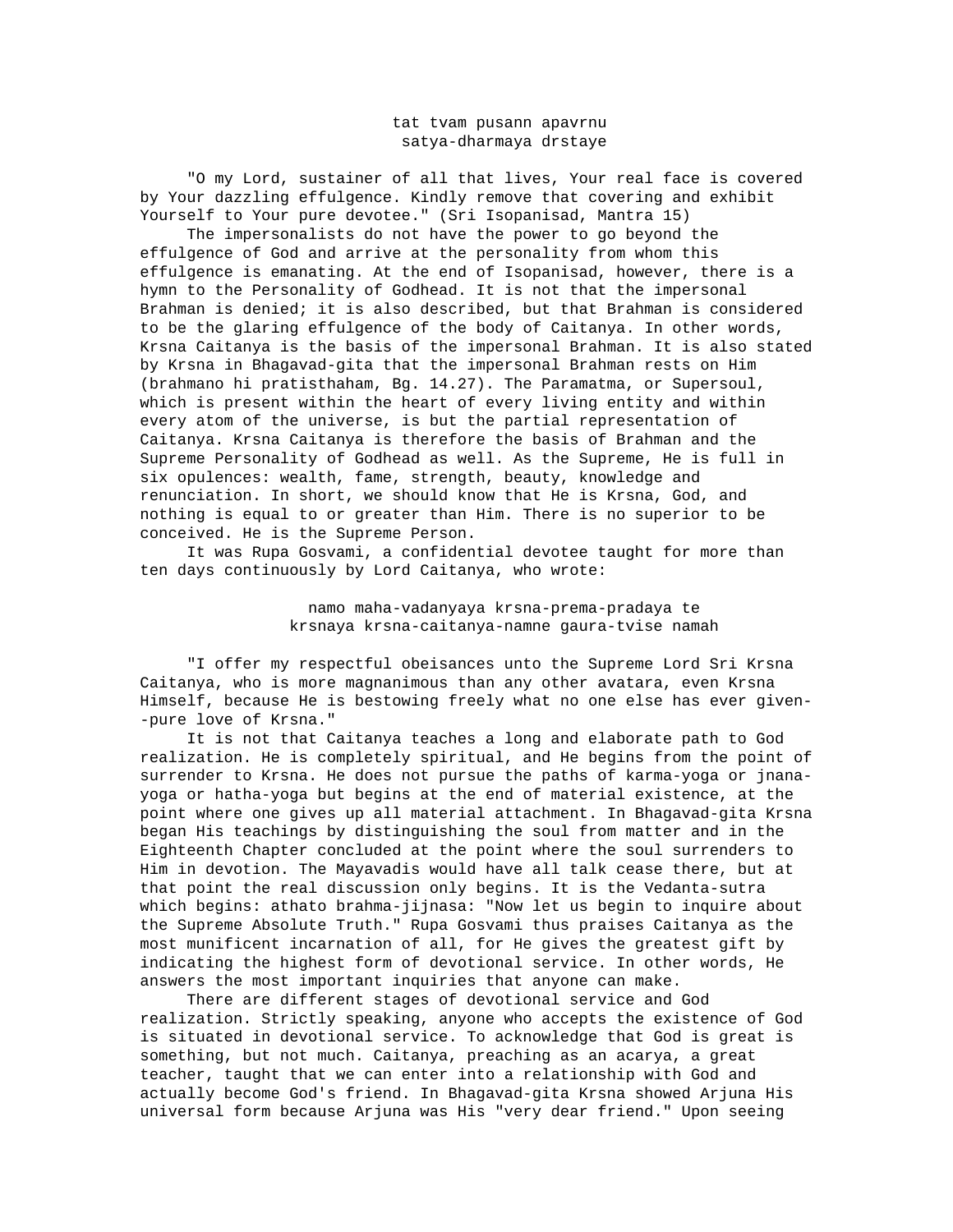Krsna as the Lord of the universes, however, Arjuna actually asked Krsna to forgive the familiarity of his friendship. Caitanya goes beyond this point. Through Lord Caitanya we can become friends with Krsna, and there is no limit to this friendship. We can become friends of Krsna not in awe or adoration but in complete freedom. We can even relate to God as His father. This is not only the philosophy of Caitanya-caritamrta but of Srimad-Bhagavatam as well. There are no other literatures in the world in which God is treated as the son of a devotee. Usually God is seen as the almighty Father who supplies the demands of His sons. The great devotees, however, sometimes treat God as a son in their execution of devotional service. The son demands, and the father supplies, and in supplying Krsna the devotee becomes like a father. Instead of taking from God, we give to God. It was in this relationship that Krsna's mother, Yasoda, told the Lord, "Here, eat this or You'll die. Eat nicely." In this way Krsna, although the proprietor of everything, depends on the mercy of His devotee. This is a uniquely high level of friendship in which the devotee actually believes himself to be the father of Krsna.

 However, Lord Caitanya's greatest gift was His teaching that Krsna can be actually treated as one's lover. In this relationship the Lord is so much attached that He expresses His inability to reciprocate. Krsna was so obliged to the gopis, the cowherd girls of Vrndavana, that He felt unable to return their love. "I cannot repay your love," He told them. "I have no more assets to return." Thus devotional service is performed on this excellent platform, and knowledge of the devotee's relationship to Krsna as lover and beloved was given by Caitanya Mahaprabhu. It was never given by any previous incarnation or acarya. Thus Rupa Gosvami wrote of Caitanya: "Devotional service itself is the highest platform, the glorious platform which You have contributed. You are Krsna in a yellow complexion, and You are Sacinandana, the son of mother Saci. Those who hear Caitanya-caritamrta will keep You in their hearts. It will be easy to understand Krsna through You." Thus Caitanya Mahaprabhu came to deliver Krsna. His method of deliverance was not meditation, fruitive activities or scriptural study, but love.

 We have often heard the phrase "love of Godhead." How far this love of Godhead can actually be developed can be learned from the Vaisnava philosophy. Theoretical knowledge of love of God can be found in many places and in many scriptures, but what that love of Godhead actually is and how it is developed can be found in Vaisnava literatures. It is the unique and highest development of love of God that is given by Caitanya Mahaprabhu.

 Even in this material world we can have a little sense of love. How is this possible? It is due to the love which is found in the Godhead. Whatever we find within our experience within this conditional life is situated in the Supreme Lord, who is the ultimate source of everything. In our original relationship with the Supreme Lord there is real iove, and that love is reflected pervertedly through material conditions. Our real iove is continuous and unending, but because that love is reflected pervertedly in this material world, it lacks continuity and is inebriating. If we want real transcendental love, we have to transfer our love to the supreme lovable object--the Supreme Personality of Godhead. This is the basic principle of Krsna consciousness.

 In material consciousness we are trying to love that which is not at all lovable. We give our love to dogs and cats, running the risk that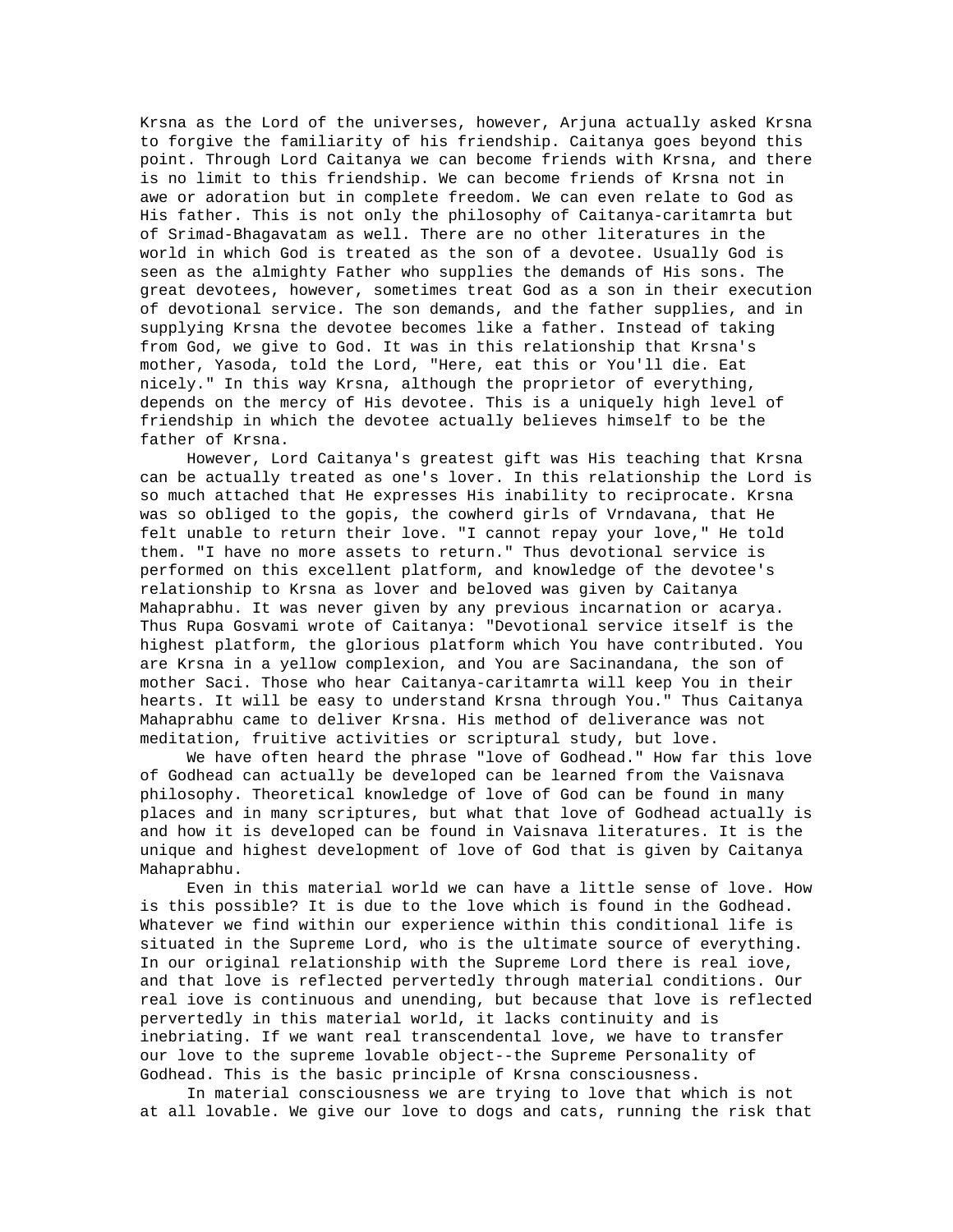at the time of death we may think of them and consequently take birth in a family of cats or dogs. Thus love that does not have Krsna as its object leads downward. It is not that Krsna or God is something obscure or something that oniy afew chosen people can attain. Caitanya Mahaprabhu informs us that in every country and in every scripture there is some hint of love of Godhead. Unfortunately no one knows what love of Godhead actually is. The Vedic scriptures, however, are different in that they can direct the individual in the proper way to love God. Other scriptures do not give information on how one can love God, nor do they actually define or describe what or who the Godhead actually is. Although they officially promote love of Godhead, they have no idea how to execute it. But Caitanya Mahaprabhu gives a practical demonstration of how to love God in a conjugal relationship. Taking the part of Radharani, Caitanya tries to love Krsna as Radharani loved Him. Krsna was always amazed by Radharani's love. "How does Radharani give Me such pleasure?" He would ask. In order to study Radharani, Krsna lived in Her role and tried to understand Himself. This is the secret of Lord Caitanya's incarnation. Caitanya is Krsna, but He has taken the mode or role of Radharani to show us how to love Krsna. Thus He is addressed: "I offer my respectful obeisances unto the Supreme Lord who is absorbed in Radharani's thoughts."

 This brings up the question of who Radharani is and what Radha-Krsna is. Actually Radha-Krsna is the exchange of love. This is not ordinary love; Krsna has immense potencies, of which three are principal: internal, external and marginal. In the internai potency there are three d ivisions: samvit, hladini and sandhini. The hladini potency is the pleasure potency. All living entities have this pleasureseeking potency, for all beings are trying to have pleasure. This is the very nature of the living entity. At present we are trying to enjoy our pleasure potency by means of the body in this material condition. By bodily contact we are attempting to derive pleasure from material sense objects. We should not think, however, that Krsna, who is always spiritual, tries to seek pleasure on this material plane like us. Krsna describes the material universe as a nonpermanent place full of miseries. Why, then, would He seek pleasure in the material form? He is the Supersoul, the supreme spirit, and His pleasure is beyond the material conception.

 In order to learn how Krsna's pleasure can be obtained, we must read the Tenth Canto of Srimad-Bhagavatam in which Krsna's pleasure potency is displayed in His pastimes with Radharani and the damsels of Vraja. Unfortunately, unintelligent people turn at once to the sports of Krsna in the Dasama-skandha, the Tenth Canto. Krsna's embracing Radharani or His dancing with the cowherd girls in the rasa dance are generally not understood by ordinary men because they consider these pastimes in the light of mundane lust. They incorrectly think that Krsna is like themselves and that He embraces the gopis just as an ordinary man embraces a young girl. Some people thus become interested in Krsna because they think that His religion allows indulgence in sex. This is not Krsna-bhakti, love of Krsna, but prakrta-sahajiya-- materialistic lust.

 In order to avoid such errors, we should understand what Radha-Krsna actually is. Radha and Krsna display their pastimes through Krsna's internal energy. The pleasure potency of Krsna's internal energy is a most difficult subject matter, and unless one understands what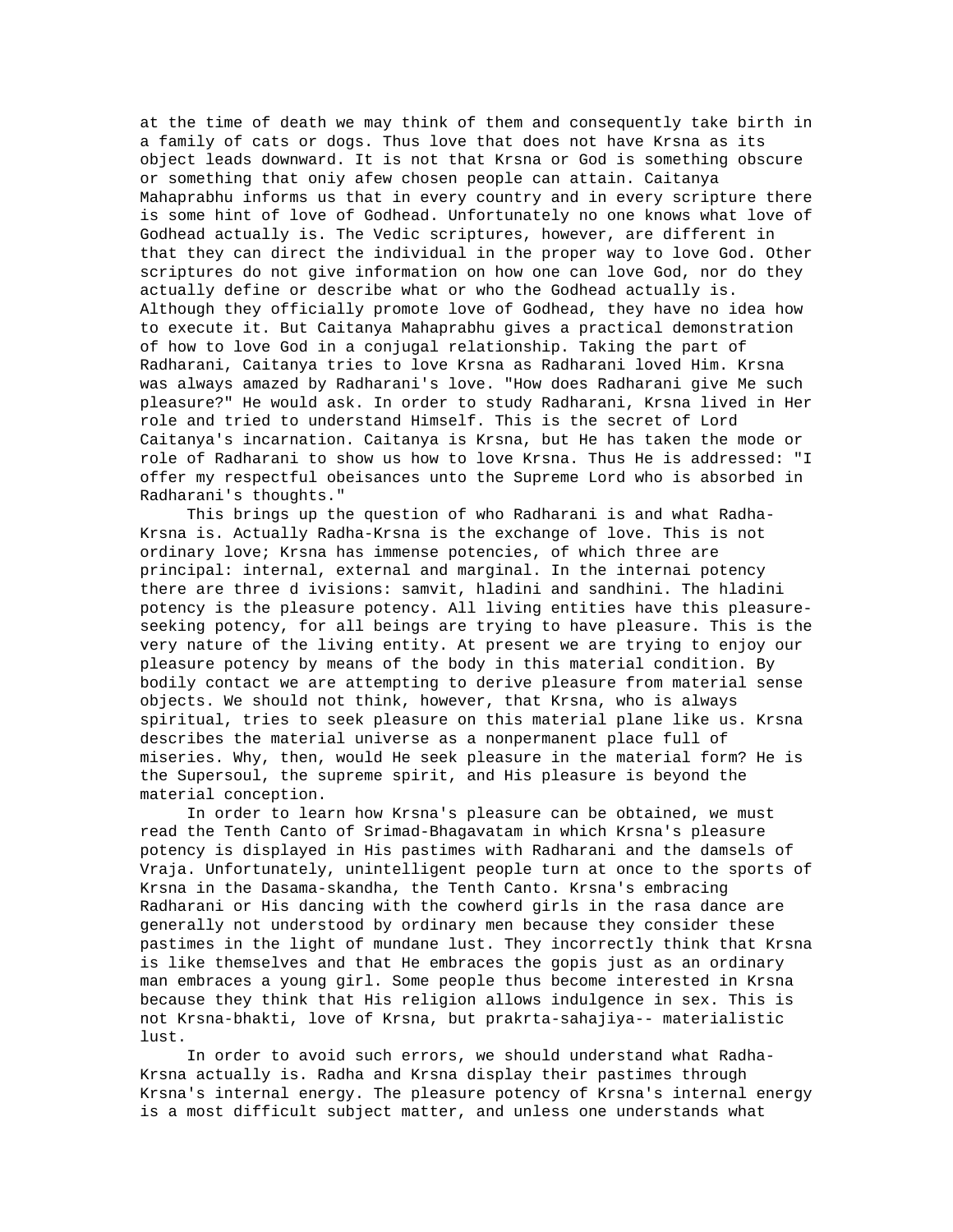Krsna is, he cannot understand it. Krsna does not take any pleasure in this material world, but He has a pleasure potency. Because we are partand parcel of Krsna, the pleasure potency is within us also, but we are trying to exhibit that pleasure potency in matter. Krsna, however, does not make such a vain attempt. The object of Krsna's pleasure potency is Radharani, and He exhibits His potency or His energy as Radharani and then engages in loving affairs with Her. In other words, Krsna does not take pieasure in this external energy but exhibits His internal energy, His pleasure potency, as Radharani. Thus Krsna manifests Himself as Radharani in order to exhibit His internal pleasure potency. Of the many extensions, expansions and incarnations of the Lord, this pleasure potency is the foremost and chief.

 It is not that Radharani is separate from Krsna. Radharani is also Krsna, for there is no difference between the energy and the energetic. Without energy, there is no meaning to the energetic, and without the energetic, there is no energy. Simiiarly, without Radha there is no meaning to Krsna, and without Krsna, there is no meaning to Radha. Because of this, the Vaisnava philosophy first of all pays obeisances to and worships the internal pleasure potency of the Supreme Lord. Thus the Lord and His potency are always referred to as Radha-Krsna. Similarly, those who worship the name of Narayana first of all utter the name of Laksmi, as Laksmi-Narayana. Similarly, those who worship Lord Rama first of all utter the name of Sita. In any case--Sita-Rama, Radha-Krsna, Laksmi-Narayana--the potency always comes first.

 Radha and Krsna are one, and when Krsna desires to enjoy pleasure, He manifests Himself as Radharani. The spiritual exchange of love between Radha and Krsna is the actual display of the internal pleasure potency of Krsna. Although we speak of "when" Krsna desires, just when He did desire we cannot say. We only speak in this way because in conditional life we take it that everything has a beginning; however, in the absolute or spiritual life there is neither beginning nor end. Yet in order to understand that Radha and Krsna are one and that They also become divided, the question "When?" automatically comes to mind. When Krsna desired to enjoy His pleasure potency, He manifested Himself in the separate form of Radharani, and when He wanted to understand Himself through the agency of Radha, He united with Radharani, and that unification is called Lord Caitanya.

 Why did Krsna assume the form of Caitanya Mahaprabhu? It is explained that Krsna desired to know the glory of Radha's love. "Why is She so much in love with Me?" Krsna asked. "What is My special qualification that attracts Her so? And what is the actual way in which She loves Me?" It seems strange that Krsna, as the Supreme, should be attracted by anyone's love. We search after the love of a woman or a man because we are imperfect and lack something. The love of a woman, that potency and pleasure, is absent in man, and therefore a man wants a woman, but this is not the case with Krsna, who is full in Himself. Thus Krsna expressed surprise: "Why am I attracted by Radharani? And when Radharani feels My love, what is She actually feeling?" I n order to taste the essence of that loving affair, Krsna appeared just as the moon appears on the horizon of the sea. Just as the moon was produced by the churning of the sea, by the churning of spiritual love affairs the moon of Caitanya Mahaprabhu appeared. Indeed, Caitanya's complexion was golden, just like the moon. Although this is figurative language, it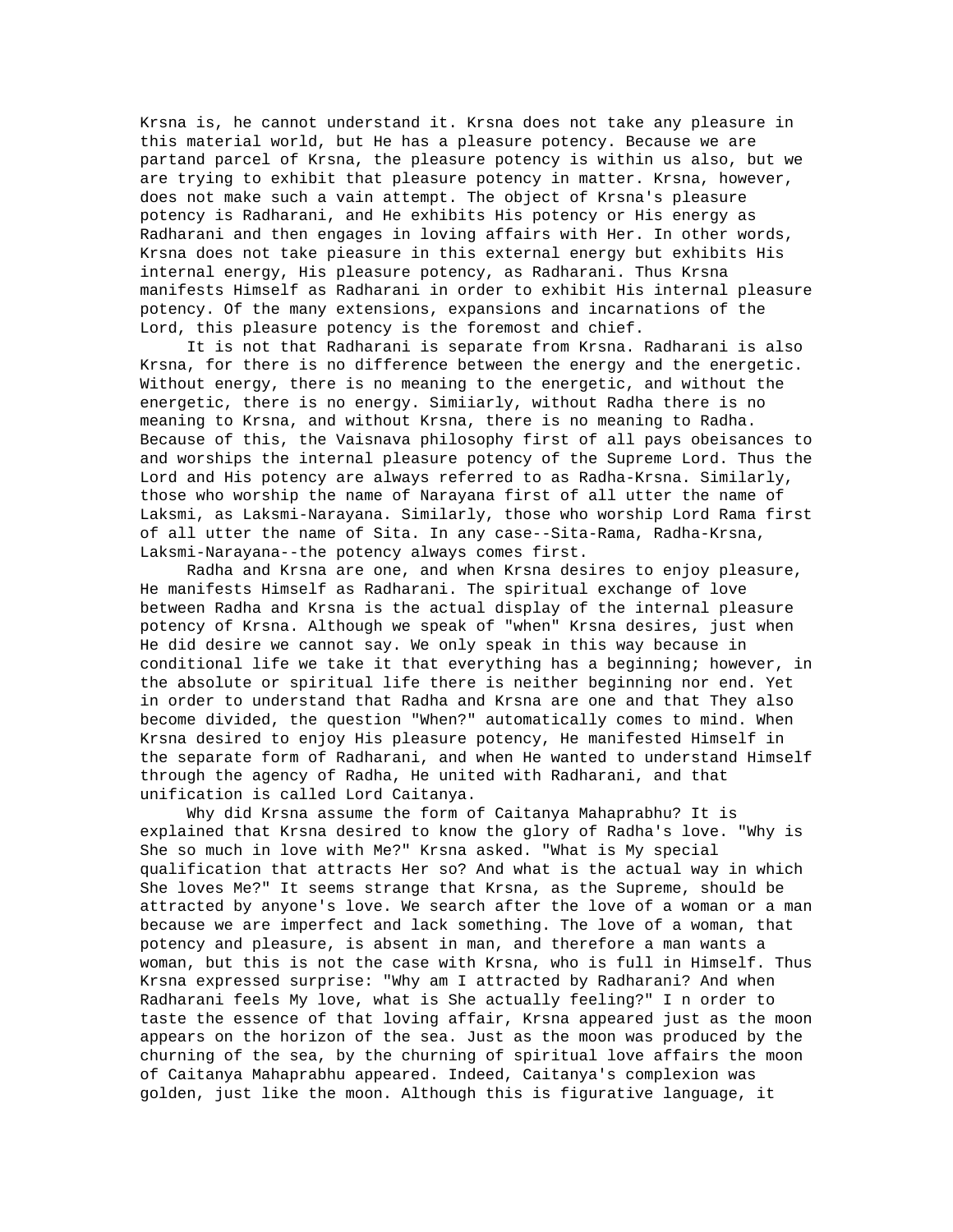conveys the meaning behind the appearance of Caitanya Mahaprabhu. The full significance of His appearance will be explained in later chapters.

 The manifestations of the Supreme are also explained in Caitanyacaritamrta. After offering respects to Lord Caitanya, Krsnadasa Kaviraja next offers them to Nityananda. He explains that Nityananda is a manifestation of Sankarsana, who is the origin of the Maha-Visnu. Krsna's first manifestation is as Balarama and then Sankarsana, and after Sankarsana He is manifest as Pradyumna. In this way so many expansions take place. Although there are many expansions, Lord Sri Krsna is the origin, as confirmed in Brahma-samhita. He is like the original candle from which many thousands and millions of candles are lit. Although any number of candles can be lighted, the original candle still retains its identity as the origin. In this way Krsna expands Himself into so many lights, and all these expansions are called Visnutattva. Visnu is a large light, and we are small lights, but all are expansions of Krsna.

 When it is necessary to create the material universe, Visnu expands Himself as the Maha-Visnu. This Maha-Visnu lies down on the Causal Ocean and breathes all the universes from His nostrils. Thus from the Maha-Visnu and the Causal Ocean all the universes spring, and all these universes float in the Causal Ocean. In this regard there is the story of Vamana, who, when He took three steps, stuck His foot through the covering of the universe. Water from the Causal Ocean flowed through the hole which His foot made, and it is said that that flow of water became the River Ganges. Therefore the Ganges is accepted as the most sacred water of Visnu and is worshiped by all Hindus from the Himalayas down to the Bay of Bengal.

 That Maha-Visnu who lies on the Causal Ocean is actually an expansion of Balarama, who is Krsna's first expansion, and, in the Vrndavana pastimes, is the brother of Krsna. In the maha-mantra Hare Krsna, Hare Krsna, Krsna Krsna, Hare Hare/ Hare Rama, Hare Rama, Rama Rama, Hare Hare, the word Rama refers to Balarama. Since Nityananda is an expansion of Balarama, Rama also refers to Lord Nityananda. Thus Hare Krsna, Hare Rama addresses not only Krsna and Balarama but Lord Caitanya and Nityananda as well.

 The subject matter of Caitanya-caritamrta primarily deals with what is beyond this material creation. The cosmic material expansion is called maya because it has no eternal existence. Because it is sometimes manifested and sometimes not manifested, it is regarded as illusory. But beyond this temporary manifestation there is a higher nature, as indicated in Bhagavad-gita:

> paras tasmat tu bhavo 'nyo 'vyakto 'vyaktat sanatanah yah sa sarvesu bhutesu nasyatsu na vinasyati

 "Yet there is another nature, which is eternal and is transcendental to this manifested and unmanifested matter. It is supreme and is never annihilated. When all in this world is annihilated, that part remains as it is." (Bg. 8.20)

 That supreme nature is beyond the manifested (vyaktah) and unmanifested (avyaktah). This superior nature which is beyond both creation and annihilation is the living force which is manifest in the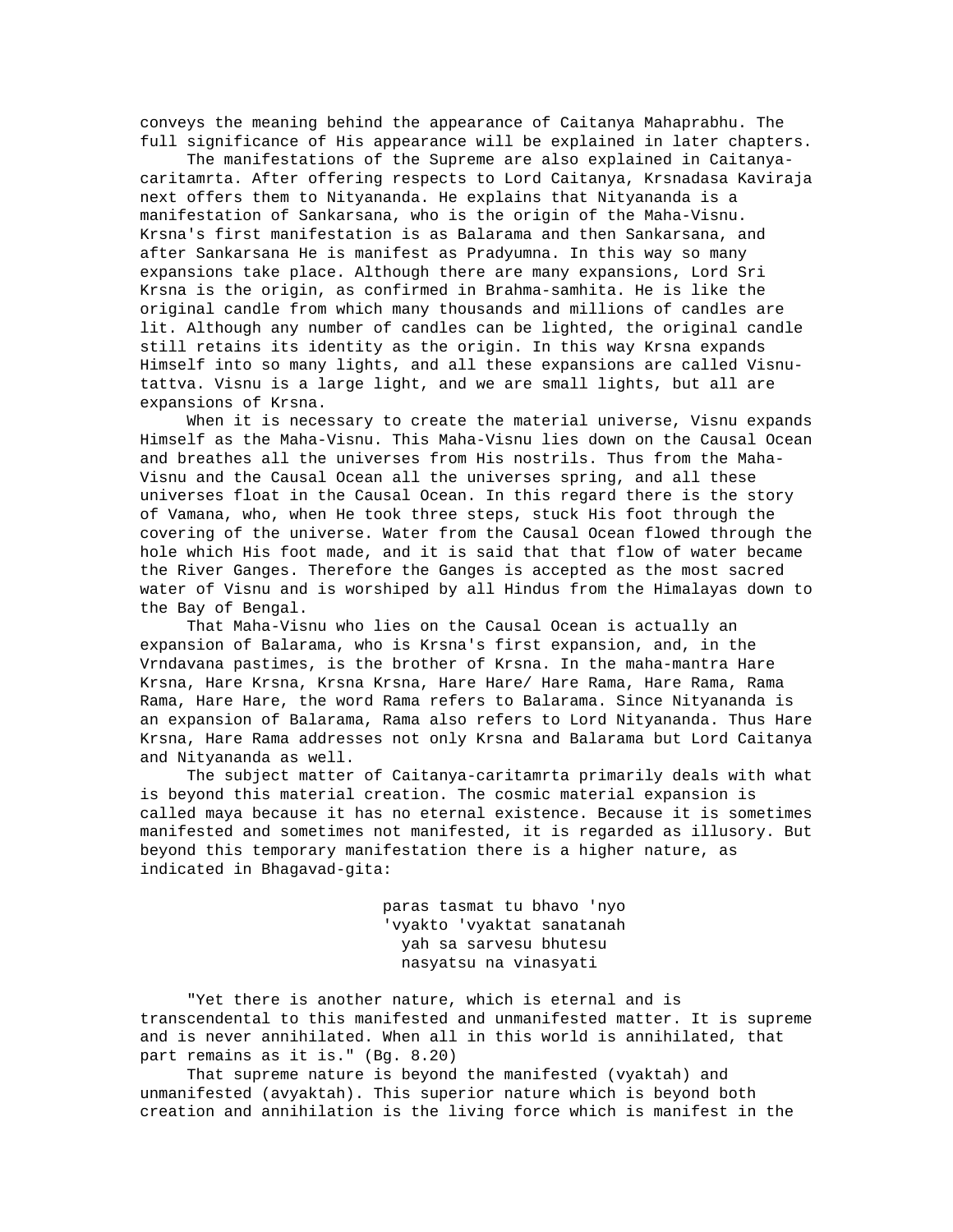bodies of all living entities. The body itself is composed of inferior nature, matter, but it is the superior nature that is moving the body. The symptom of that superior nature is consciousness. Thus in the spiritual world, where everything is composed of the superior nature, everything is conscious. In the material world inanimate objects are not conscious, but in the spiritual world this is not so. There a table is conscious, the land is conscious, the trees are conscious--everything is conscious.

 It is not possible to imagine how far this material manifestation extends. In the material world everything is calculated by imagination or by some imperfect method, but Vedic literatures give information of what lies beyond the material universe. Those who believe in experimental knowledge may doubt the Vedic conclusions, for they cannot even calculate how far this universe is extended, nor can they reach far into the universe itself. It is not possible to obtain information of anything beyond this material nature by experimental means. That which is beyond our power of conception is called acintya, inconceivable. It is useless to argue or speculate about what is inconceivable. If it is truly inconceivable, it is not subject to speculation or experimentation. Our energy is limited, and our sense perception is limited; therefore we must rely on the Vedic conclusions regarding that subject matter which is inconceivable. Knowledge of the superior nature must simply be accepted without argument. How is it possible to argue about something to which we have no access? The method for understanding transcendental subject matter is given by Lord Krsna Himself in Bhagavad-gita, where Krsna tells Arjuna at the beginning of the Fourth Chapter:

> imam vivasvate yogam proktavan aham a vyayam vivasvan manave praha manur iksvakave 'bravit

 "I instructed this imperishable science of yoga to the sun-god, Vivasvan, and Vivasvan instructed it to Manu, the father of mankind, and Manu in turn instructed it to Iksvaku." (Bg. 4.1)

 This is the method of parampara, or disciplic succession. Similarly, in Srimad-Bhagavatam Krsna imparted knowledge into the heart of Brahma, the first created creature within the universe. Brahma imparted those lessons to his disciple, Narada, and Narada imparted that knowledge to his disciple, Vyasadeva. Vyasadeva imparted it to Madhvacarya, and from Madhvacarya the knowledge comes down to Madhavendra Puri, to Isvara Puri and from him to Caitanya Mahaprabhu.

 One may ask that if Caitanya Mahaprabhu is Krsna Himself, then why did He need a spiritual master? Of course He did not need a spiritual master, but because He was playing the role of acarya (one who teaches by example), He accepted a spiritual master. Even Krsna Himself accepted a spiritual master, for that is the system. In this way the Lord sets the example for men. We should not think, however, that the Lord takes a spiritual master because He is in want of knowledge. He is simply stressing the importance of accepting the disciplic succession. The knowledge of that disciplic succession actually comes from the Lord Himself, and if the knowledge descends unbroken, it is perfect. Although we may not be in touch with the original personality who first imparted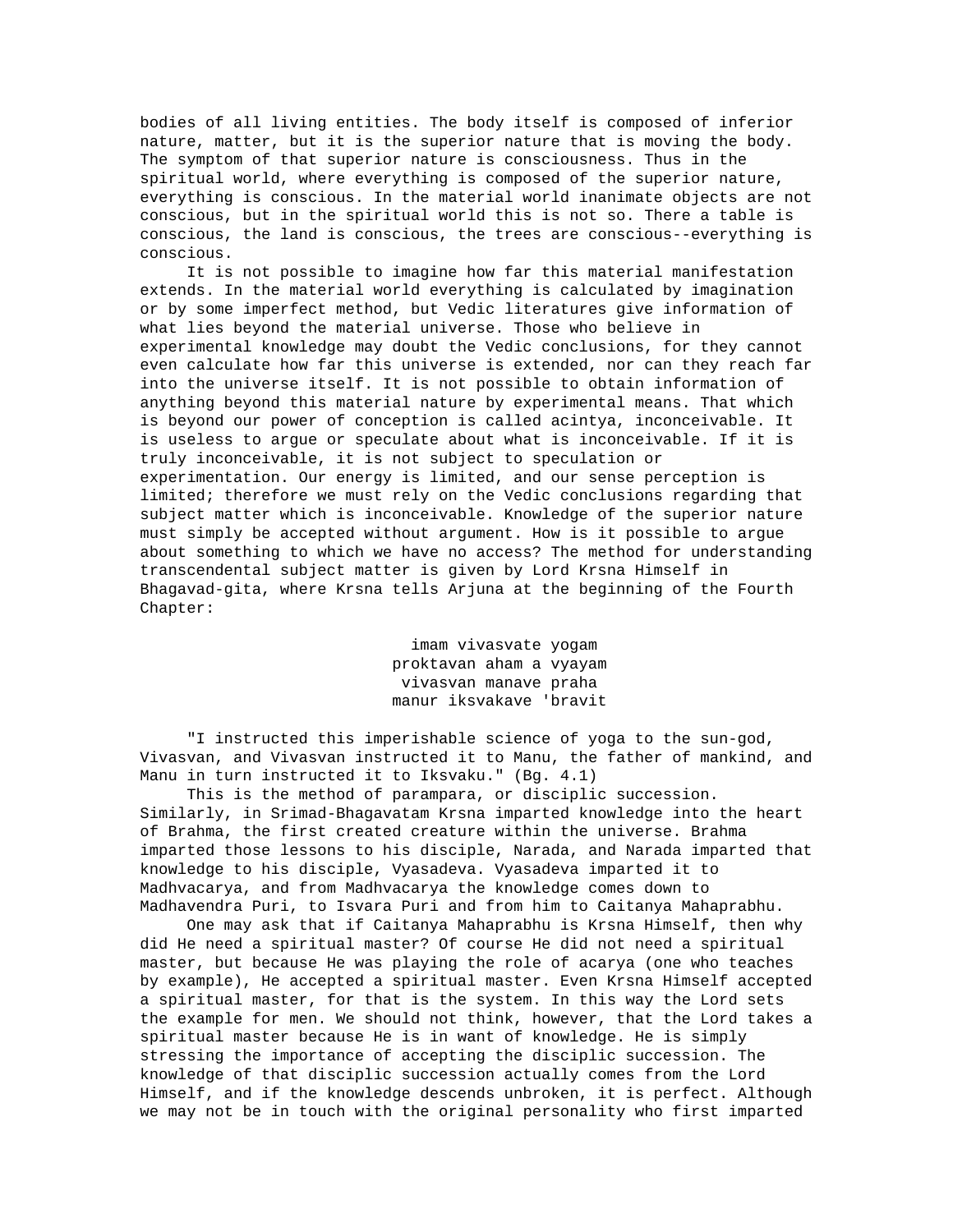the knowledge, we may receive the same knowledge through this process of transmission. In Srimad-Bhagavatam, it is stated that Krsna, the Absolute Truth, the Personality of Godhead, transmitted transcendental knowledge into the heart of Brahma. This then is one way knowledge is received--through the heart. Thus there are two processes by which one may receive knowledge: One depends upon the Supreme Personality of Godhead, who is situated as the Supersoul within the heart of all living entities, and the other depends upon the guru or spiritual master, who is an expansion of Krsna. Thus Krsna transmits information both from within and from without. We simply have to receive it. If knowledge is received in this way, it doesn't matter whether it is inconceivable or not.

 In Srimad-Bhagavatam there is a great deal of information given about the Vaikuntha planetary systems which are beyond the material universe. Similarly, a great deal of inconceivable information is given in Caitanya-caritamrta. Any attempt to arrive at this information through experimental knowledge is not possible. The knowledge simply has to be accepted. According to the Vedic method, sabda, or transcendental sound, is regarded as evidence. Sound is very important in Vedic understanding, for, if it is pure, it is accepted as authoritative. Even in the material world we accept a great deal of information which is sent thousands of miles by telephone or radio. In this way we also accept sound as evidence in our daily lives. Although we cannot see the informant, we accept his information as valid on the basis of sound. Sound vibration then is very important in the transmission of Vedic knowledge.

 The Vedas inform us that beyond this cosmic manifestation there are extensive planets and the spiritual sky. This material manifestation is regarded as only a small portion of the total creation. The material manifestation includes not only this universe but innumerable others as well, but all the material universes combined comprise only one fraction of the total creation. The majority of the creation is situated in the spiritual sky. In that sky innumerable planets float, and these are called Vaikunthalokas. In every Vaikunthaloka Narayana presides in the form of His four-armed expansions: Sankarsana, Pradyumna, Aniruddha and Vasudeva.

 As stated before, the material universes are manifested by the Lord in the form of Maha-Visnu. Just as a husband and wife combine to beget offspring, the Maha-Visnu combines with His wife Maya, or material nature. This is also confirmed in the Bhagavad-gita where Krsna states:

> sarva-yonisu kaunteya murtayah sambhavanti yah tasam brahma mahad yonir aham bija-pradah pita

 "It should be understood that all species of life, O son of Kunti, are made possible by birth in this material nature, and that I am the seed-giving father." (Bg. 14.4)

 Visnu impregnated Maya or material nature simply by glancing at her. This is the spiritual method. Materially we are limited to impregnate by only one particular part of our body, but the Supreme Lord, Krsna or Maha-Visnu, can impregnate any part by any part. Simply by glancing the Lord can conceive countless living entities in the womb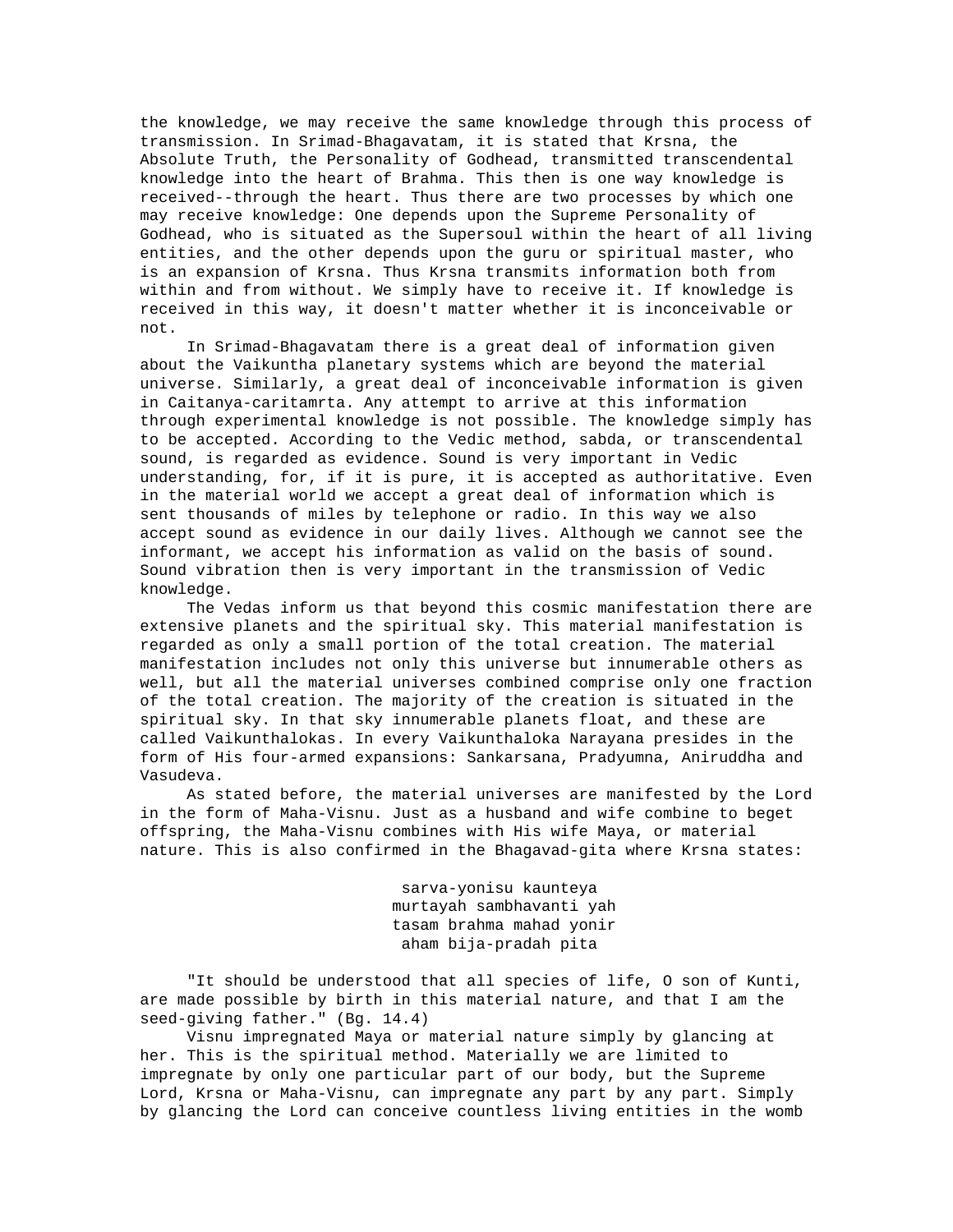of material nature. The Brahma-samhita also confirms that the spiritual body of the Supreme Lord is so powerful that any part of that body can perform the functions of any other part. We can only touch with our hands or skin, but Krsna can touch just by glancing. We can only see with our eyes, we cannot touch or smell with them. Krsna, however, can smell and also eat with His eyes. When foodstuffs are offered to Krsna we don't see Him eating, but He eats simply by glancing at the food. We cannot imagine how things work in the spiritual world where everything is spiritual. It is not that Krsna does not eat or that we imagine that He eats; He actually eats, but His eating is different from ours. Our eating process will be similar to His when we are completely on the spiritual platform. On that platform every part of the body can act on behalf of any other part.

 Visnu does not require anything in order to create. He does not require the goddess Laksmi in order to give birth to Brahma, for Brahma is born from a lotus flower which grows from the navel of Visnu. The goddess Laksmi sits at the feet of Visnu and serves Him. In this material world sex is required to produce children, but in the spiritual world one can produce as many children as he likes without having to take help from his wife. Because we have no experience with spiritual energy, we think that Brahma's birth from the navel of Visnu is simply a fictional story. We are not aware that spiritual energy is so powerful that it can do anything and everything. Material energy is dependent on certain laws, but spiritual energy is fully independent.

 Brahma is born from the navel of Garbhodakasayi Visnu, who is but a partial manifestation of the Maha-Visnu. Countless universes reside like seeds within the skin pores of the Maha-Visnu, and when He exhales, they all are manifest. In the material world we have no experience of such a thing, but we do experience a perverted reflection in the phenomenon of perspiration. We cannot imagine, however, the duration of one breath of the Maha-Visnu, for within one breath all of the universes are created and annihilated. Lord Brahma only lives for the duration of one breath, and according to our time scale 4,320,000,000 years constitute only twelve hours of Brahma, and Brahma lives one hundred of his years. Yet the whole life of Brahma is contained within one breath of the Maha-Visnu. Thus it is not possible for us to imagine the breathing power of the Supreme Lord. That Maha-Visnu is but a partial manifestation of Krsna.

 Thus Krsnadasa Kaviraja Gosvami discusses Lord Caitanya Mahaprabhu as Sri Krsna Himself, the Supreme Personality of Godhead, and Lord Nityananda as Balarama, the first expansion of Krsna. Advaitacarya, another principal disciple of Lord Caitanya Mahaprabhu's, is accepted as an expansion of the Maha-Visnu. Thus Advaitacarya is also the Lord, or, more precisely, an expansion of the Lord. The word advaita means nondual, and his name is such because he is nondifferent from the Supreme Lord. He is also called acarya, teacher, because he disseminated Krsna consciousness. In this way he is just like Caitanya Mahaprabhu. Although Caitanya is Sri Krsna Himself, He appears as a devotee to teach people in general how to love Krsna. Similarly, Advaitacarya appeared just to distribute the knowledge of Krsna consciousness. Thus he is also the Lord incarnated as a devotee. Krsna is manifested in five different expansions, and He and all of His associates appear as devotees of the Supreme Lord in the form of Sri Krsna Caitanya, Nityananda, Advaitacarya, Gadadhara, Srivasa and others. In ali cases, Caitanya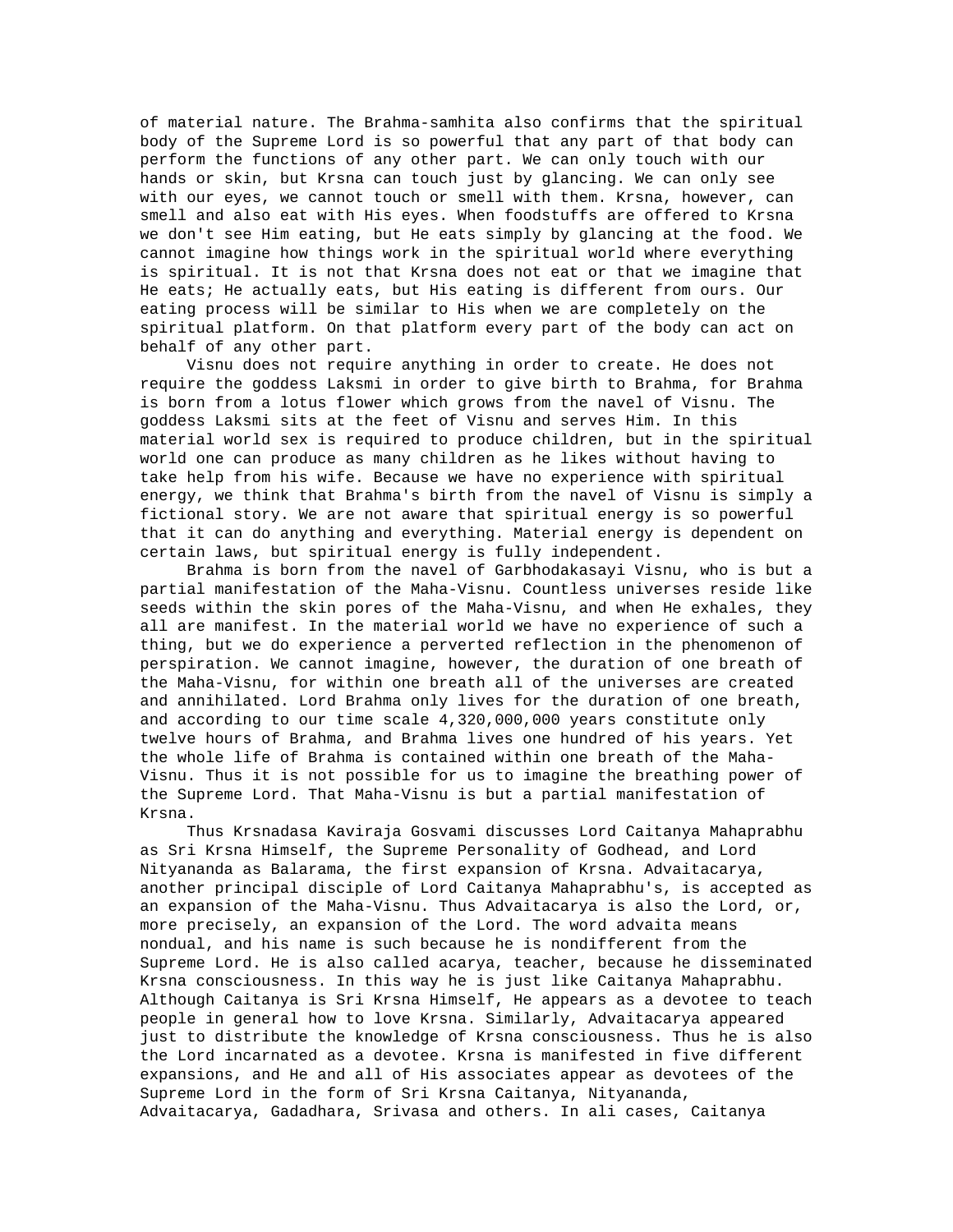Mahaprabhu is the source of energy for ali His devotees. Since this is the case, if we take shelter of Caitanya Mahaprabhu for the successful execution of Krsna consciousness, we are sure to make progress. One devotional song by Narottama dasa Thakura states: "My dear Lord Caitanya, please have mercy upon me. There is no one who is as merciful as You. My plea is most urgent because Your mission is to deliver fallen souls, and no one is more fallen than l. I beg priority."

 The author of Caitanya-caritamrta, Krsnadasa Kaviraja Gosvami, was an inhabitant of Vrndavana and a great devotee. He had been living with his family in Katwa, a small town in the district of Burdwan in Bengal. His family also worshiped Radha-Krsna, and once when there was some misunderstanding amongst his family about devotional service, Krsnadasa Kaviraja was advised by Nityananda Prabhu in a dream to leave home and go to Vrndavana. Although he was very old, he started out that very night and went to live in Vrndavana. While he was there, he met some of the Gosvamis, principal disciples of Lord Caitanya Mahaprabhu. He was requested to write Caitanya-caritamrta by the devotees of Vrndavana. Although he began this work at a very old age, by the grace of Lord Caitanya he finished it. Today it remains the most authoritative book on Caitanya's philosophy and life.

 When Krsnadasa Kaviraja Gosvami was living in Vrndavana, there were not very many temples. At that time Madana-mohana, Govindaji and Gopinatha were the three principal temples. As a resident of Vrndavana, he offered his respects to the Deities in these temples and requested God's favor: "My progress in spiritual life is very slow, so l'm asking Your help." In Caitanya-caritamrta, Krsnadasa first offers his obeisances to Madana-mohana vigraha, the Deity who can help us progress in Krsna consciousness. In the execution of Krsna consciousness, our first business is to know Krsna and our relationship with Him. To know Krsna is to know one's self, and to know one's self is to know one's relationship with Krsna. Since this relationship can be learned by worshiping Madana-mohana vigraha, Krsnadasa Kaviraja Gosvami first establishes his relationship with Him.

 When this is established, Krsnadasa begins to worship the functional Deity, Govinda. Govinda resides eternally in Vrndavana. In the spiritual world of Vrndavana the buildings are made of touchstone, the cows are known as surabhi cows, givers of abundant milk, and the trees are known as wish-fulfilling trees, for they yield whatever one desires. In Vrndavana Krsna herds the surabhi cows, and He is worshiped by hundreds and thousands of gopis, cowherd girls, who are all goddesses of fortune. When Krsna descends to the material world, this same Vrndavana descends just as an entourage accompanies an important personage. Because when Krsna comes, His land also comes, Vrndavana is not considered to exist in the material world. Therefore devotees take shelter of the Vrndavana in India, for it is considered to be a replica of the original Vrndavana. Although one may complain that no kalpavrksa, wish-fulfilling trees, exist there, when the Gosvamis were there, the kalpa-vrksa were present. It is not that one can simply go to such a tree and make demands; one must first become a devotee. The Gosvamis would live under a tree for one night only, and the trees would satisfy all their desires. For the common man this may all seem very wonderful, but as one makes progress in devotional service, all this can be realized.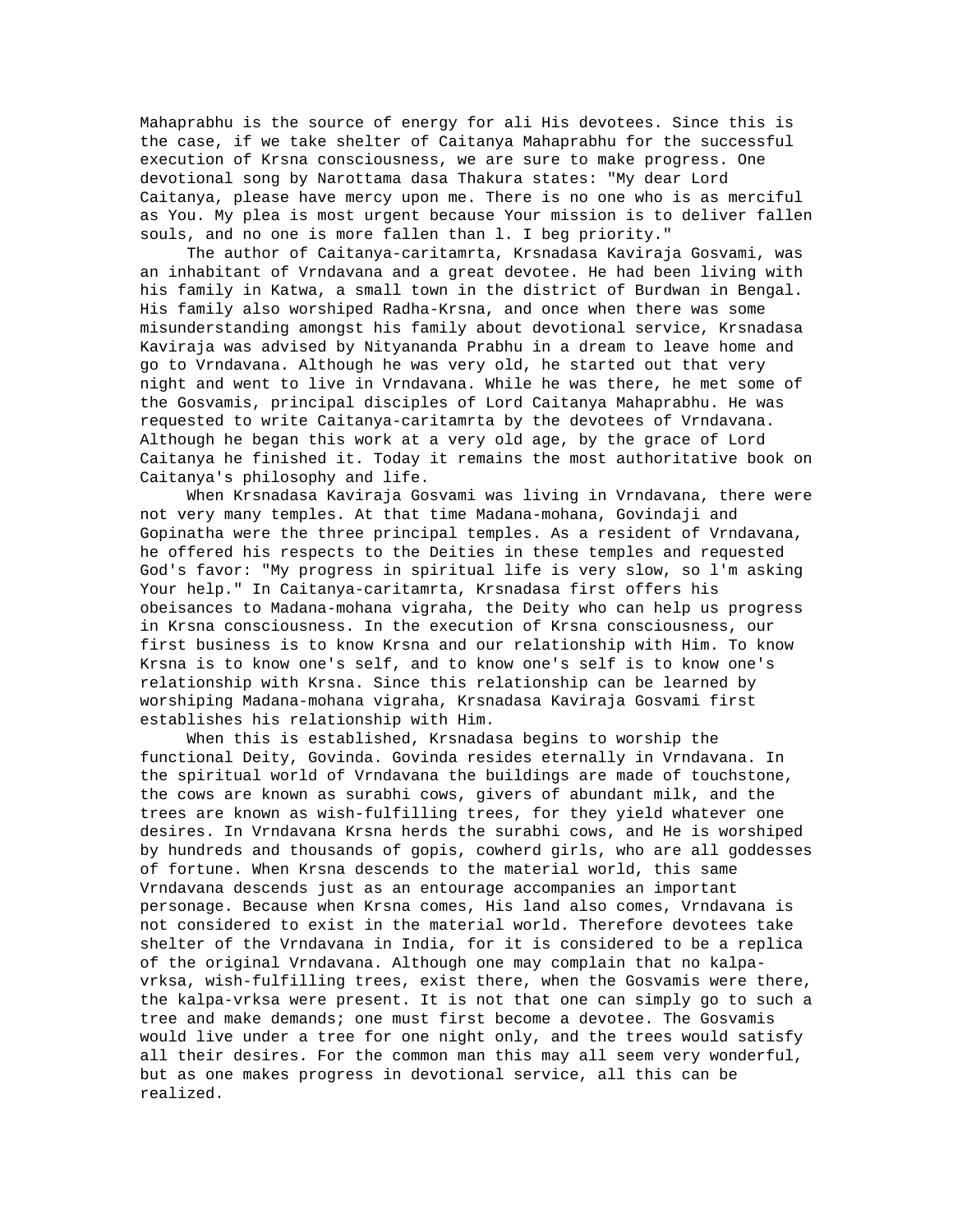Vrndavana is actually experienced as it is by persons who have stopped trying to derive pleasure from material enjoyment. "When will my mind become cleansed of all hankering for material enjoyment so I will be able to see Vrndavana?" one great devotee asks. The more Krsna conscious we become and the more we advance, the more everything is revealed as spiritual. Thus Krsnadasa Kaviraja Gosvami considered Vrndavana in India to be as good as the Vrndavana in the spiritual sky, and in Caitanya-caritamrta he describes Radharani and Krsna as seated beneath a wish-fulfilling tree in Vrndavana on a throne decorated with valuable jewels. There Krsna's dear friends, the cowherd boys and the gopis, serve Radha and Krsna by singing, dancing, offering betel nuts and refreshments and decorating Their Lordships with flowers. Even today in India people decorate thrones and recreate this scene during the month of July. Generally at that time people go to Vrndavana to offer their respects to the Deities there.

 Krsnadasa Kaviraja Gosvami maintains that the Radha and Krsna Deities show us how to serve Radha and Krsna. The Madana-mohana Deities simply establish that "I am Your eternal servant." With Govinda, however, there is actual acceptance of service, and therefore He is called the functional Deity. The Gopinatha Deity is Krsna as master and proprietor of the gopis. He attracted all the gopis, or cowherd girls, by the sound of His flute, and when they came, He danced with them. These activities are all described in the Tenth Canto of Srimad-Bhagavatam. These gopis were ch ild hood friends of Krsna, and they were all married, for in India the girls are married by the age of twelve. The boys, however, are not married before eighteen so Krsna, who was fifteen or sixteen at the time, was not married. Nonetheless He called these girls from their homes and invited them to dance with Him. That dance is called the rasa-lila dance, and it is the most elevated of all the Vrndavana pastimes. Krsna is therefore called Gopinatha because He is the beloved master of the gopis.

 Krsnadasa Kaviraja Gosvami petitions the blessings of Lord Gopinatha. "May that Gopinatha, the master of the gopis, Krsna, bless you. May you become blessed by Gopinatha." Just as Krsna attracted the gopis by the sweet sound of His flute, the author of Caitanya-caritamrta prays that He will also attract the reader's mind by His transcendental vibration. It is the purpose of this book, Teachings of Lord Caitanya, to transmit the essence of that vibration in an easily readable summary study.

Chapter One

Teachings to Rupa Gosvami

 Srila Rupa Gosvami, the younger brother of Sanatana Gosvami, went to Prayag, the modern city of Allahabad, with his younger brother Vallabha. When the two brothers heard that Lord Sri Caitanya Mahaprabhu was staying there, they both became very happy and went to see the Lord. At that time the Lord was on His way to visit the temple Bindumadhava. On the way to the temple, the Lord was chanting and dancing, and thousands of people were following Him. Some of these people were crying, and some were laughing. Some were dancing, and some were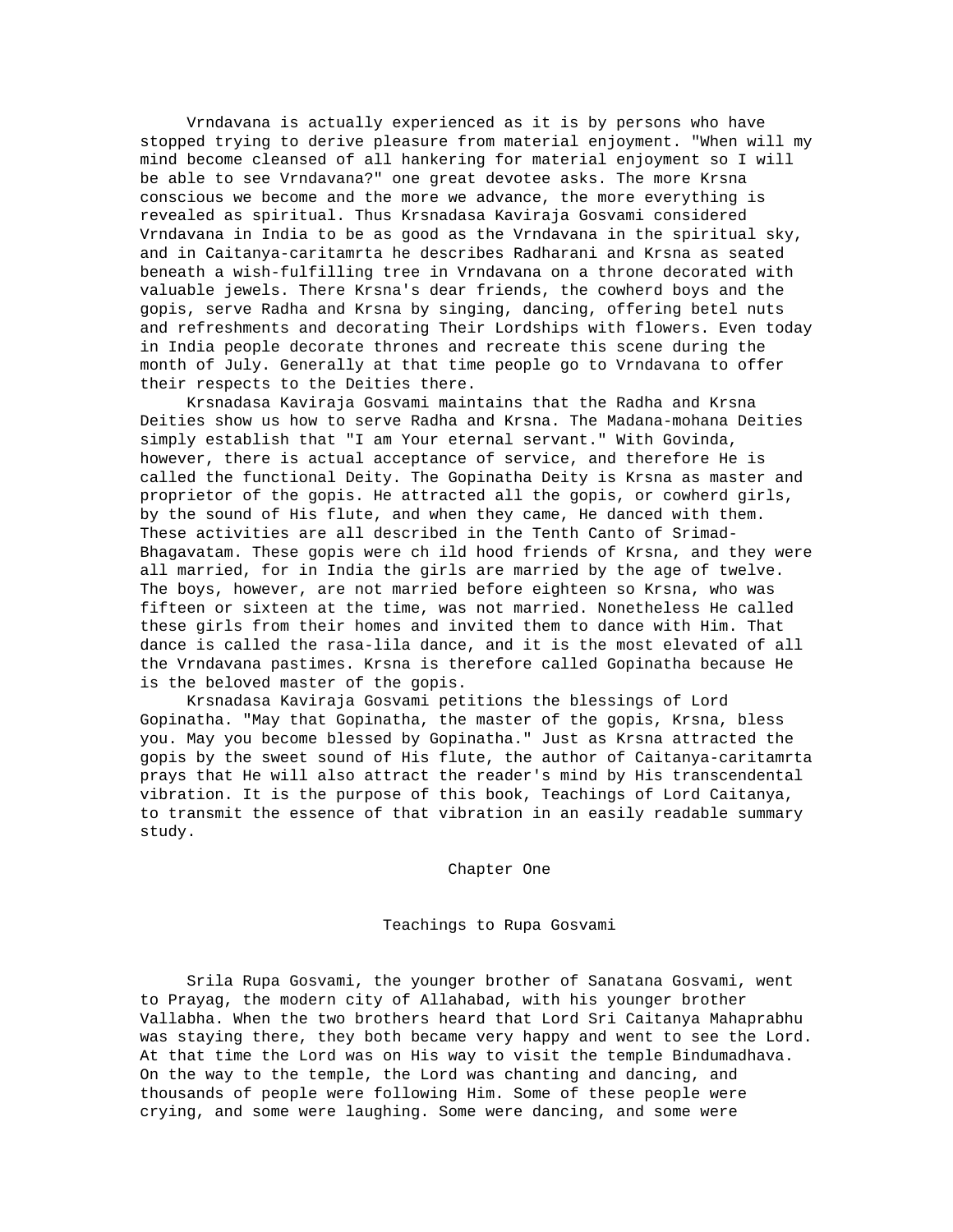singing, and some were falling on the ground, offering obeisances to the Lord. In all cases, all of them were roaring the holy name of Krsna. It is said that in spite of being at the confluence of the rivers Ganges and Yamuna, Prayag was never flooded until the appearance of Caitanya Mahaprabhu, at which time the city was overflooded by love of Krsna.

 The two brothers, Rupa Gosvami and Vallabha, stayed aloof in an uncrowded place and witnessed the great crowd and wonderful scene. When the Lord danced, He raised His arms and shouted, "Haribol! Haribol!" The people all about Him were astonished to see His wonderful activities. After visiting the temple, the Lord accepted prasada (food offered to the Deity) at the house of a Deccanist (Southern) brahmana. While at the brahmana's home, the Lord was visited by Rupa Gosvami and Vallabha. From a distance the two brothers fell down on the ground to offer obeisances, and they chanted many Sanskrit verses from the scriptures. When the Lord saw Rupa Gosvami offering obeisances before Him, He became very pleased and asked him to get up. The Lord then informed Rupa Gosvami of the causeless mercy of Krsna upon him, for Krsna had just delivered him from a materialistic way of life based simply on pound-shilling-pence.

 The Lord accepted the two brothers as His own devotees, and He cited one verse from the scriptures which stated that it is possible for a brahmana, who has studied the four Vedas, to not be accepted as a devotee of the Lord and that a pure devotee could come from a very low family and yet be accepted by Him. Then the Lord embraced the two brothers, and, out of His causeless mercy, touched their heads with His lotus feet. Being blessed in this way, the brothers offered prayers to the Lord in their own words. The prayers indicated that Lord Sri Krsna Caitanya Mahaprabhu was Krsna Himself, that He had assumed the form and fair complexion of Caitanya and was thus known as Gauranga (the golden one), and that He was the most munificent incarnation of Krsna because He was distributing love of Krsna. Srila Rupa Gosvami also quoted one verse which was later found in the book Govinda-lilamrta (1.2):

> yo 'jnana-mattam bhuvanam dayalur ullaghayann apy akarot pramattam svaprema-sampat-sudhayadbhuteham sri-krsna-caitanyam amum prapadye

 "Let me surrender unto the lotus feet of Sri Krsna Caitanya Mahaprabhu, who is the most merciful Personality of Godhead. He delivers those souls who are merged in ignorance and offers them the highest gift, love of Krsna, and thus makes them mad for Krsna consciousness."

 After this incident, Vallabha Bhatta invited the Lord to go to the other side of the Ganges, and the Lord went. From that moment on, wherever the Lord went, Rupa Gosvami would follow Him and stay with Him. Because the Lord felt inconvenienced in crowded places, He asked Rupa Gosvami to accompany Him to a place on the banks of the Ganges known as Dasasvamedha-ghata. For ten days He instructed Rupa Gosvami about the truth of Krsna, the principles of devotional service and the transcendental relationships with Krsna. All of this was described in full detail so that in the future Rupa Gosvami could distribute this science of Krsna in his book Bhakti-rasamrta-sindhu. I ndeed, Srila Rupa Gosvami described this incident in the first verse of Bhakti-rasamrtasindhu, in which he speaks of the causeless mercy of the Lord upon him.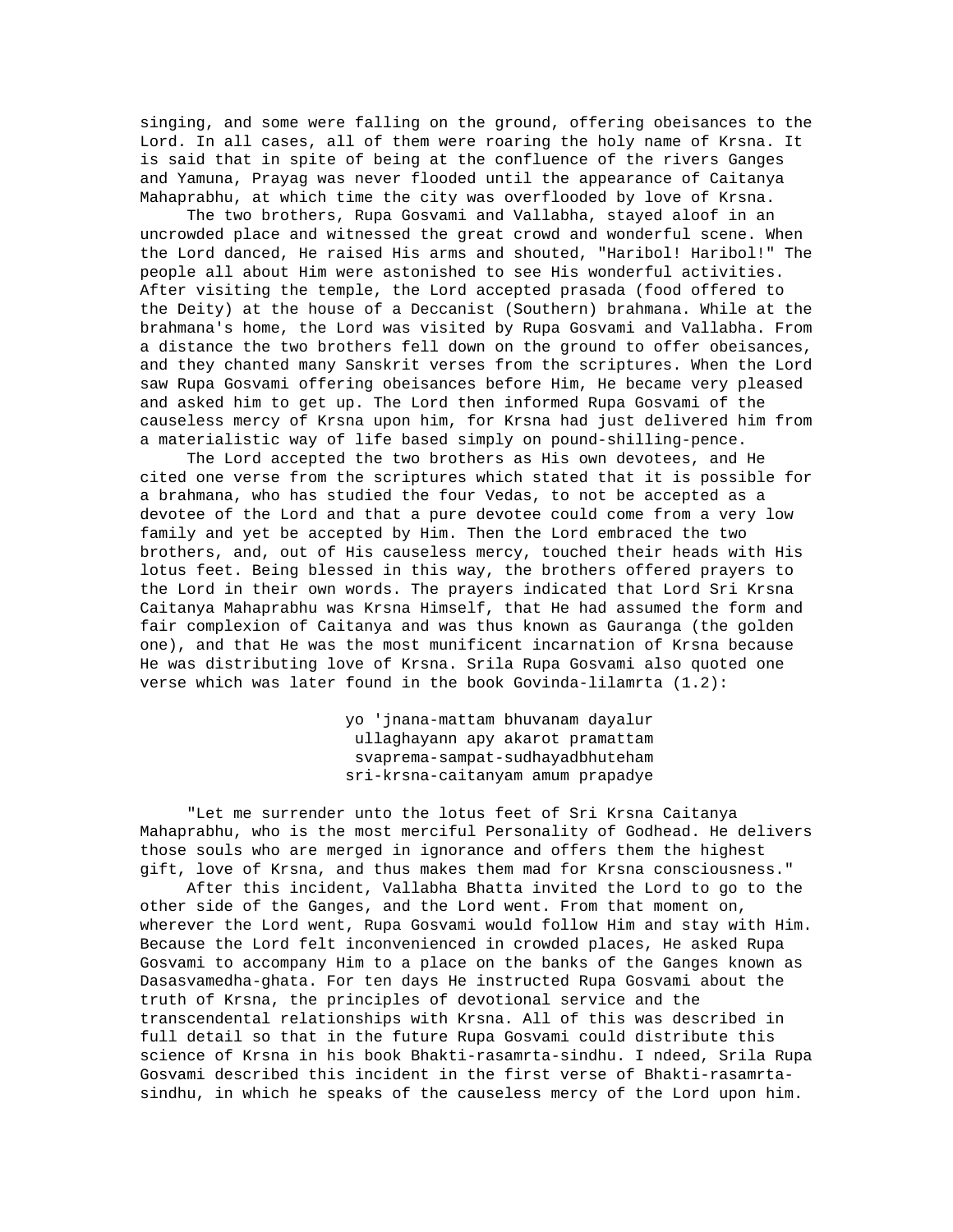The Supreme Lord is cognizant and all-powerful, and by His causeless mercy He empowers a living entity to receive His mercy. Being under the spell of conditional life, people in general are averse to rendering devotional service and practicing Krsna consciousness. In fact, most people are unaware of the principal teachings of Krsna consciousness regarding one's eternal relationship with the Supreme Personality of Godhead and the ultimate goal of life, which is to return home, back to Godhead. Nor are people aware of the process by which one can return to the spiritual world. Because these important subject matters are unknown to the conditioned soul, Lord Caitanya, out of His causeless mercy, instructed Rupa Gosvami in the principles of devotional service. Later, for the good of the people in general, Rupa Gosvami distributed this information of the science of devotional service.

 In the prologue to Bhakti-rasamrta-sindhu, ( Bh.r.s.1.1.2), Rupa Gosvami wrote the following:

> hrdi yasya preranaya pravartito 'ham varaka-rupo 'pi tasya hareh pada-kamalam vande caitanyade vasya

 "I offer my respectful obeisances unto the lotus feet of the Supreme Personality of Godhead, known as Lord Caitanyadeva, because due to His inspiration I feel the desire within my heart to write something about devotional service. For this reason I am engaged in writing this book on the science of devotion known as Bhakti-rasamrta-sindhu."

 When Lord Caitanya began His instructions to Rupa Gosvami, He first told him, "My dear Rupa, the science of devotional service is just like the great ocean, and it is not possible to show you all its length and breadth. However, I shall try to explain the nature of that ocean by taking just one drop out of it. In this way you can taste it and understand what that ocean of devotional service actually is.

 The Lord then explained that within this brahmanda, or universe, there are innumerable living entities who, according to their own fruitive activities, are transmigrating from one species of life to another and from one planet to another. In this way their encagement in material existence has been continuing since time immemorial. In actuality, these living entities are atomic parts and parcels of the supreme spirit. It is said in the Srimad-Bhagavatam that the length and breadth of the individual soul is approximately 1/10,000th part of the tip of a hair--in other words, it is so small that it is invisible. This is also confirmed in the Svetasvatara Upanisad. I n the Tenth Canto of Srimad-Bhagavatam, one of the four Kumaras, known as Sanandana, gave the following speech upon performing a great sacrifice: "O Supreme Truth! If the living entities were not infinitesimal sparks of the supreme spirit, each minute spark would be all-pervading and would not be controlled by a superior power. But if the living entity is accepted as a minute part and parcel of the Supreme Lord he automatically becomes controlled by a supreme energy or power. The latter is his actual constitutional position, and if he remains in this position he can attain full freedom." (SB. 10.87.30) If one mistakenly considers his position to be equal to that of the Supreme Personality of Godhead, he becomes contaminated by the doctrine of nonduality, and his efforts in transcendental life are rendered ineffective.

 Lord Caitanya elaborated on these teachings of Srimad-Bhagavatam by pointing out that there are two kinds of living entities--the eternally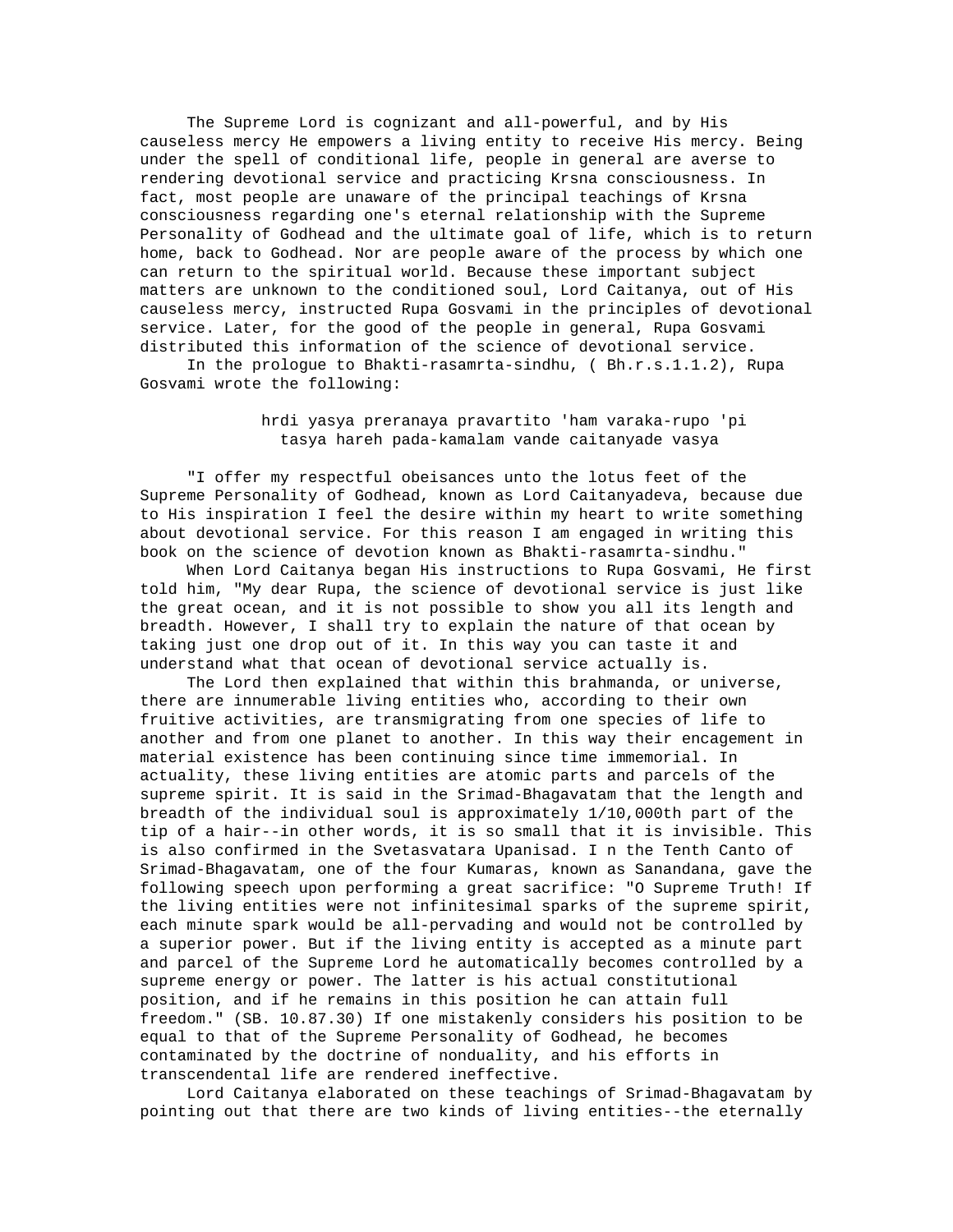liberated and the eternally conditioned. The eternally conditioned living entities can be divided into two types--moving and nonmoving. Those entities which cannot move--like trees, for example--remain in one place and are classified as nonmoving entities, and those that move- such as the birds and beasts--are called jangama (moving entities) and are further divided into three categories: those that fly in the sky, those that swim in the water, and those that walk on land. Out of the many millions and trillions of living entities on land, human beings comprise only a small portion. Out of that small number of human beings, most are totally ignorant of spiritual life, are unclean in their habits and have no faith in the existence of the Supreme Personality of Godhead. In short, most human beings live like animals. These can actually be deducted from the number of human beings that comprise human or civilized 1ife.1t is very difficult to find a few human beings who believe in the scriptures and the existence of God, or, for that matter, in proper behavior. Those who do believe in the value of these things are known as arya, a word denoting those who believe in advancing in spiritual life. Out of those who believe in the value of the scriptures and the advancement of human civilization, there are two classes--the righteous and the unrighteous. Those who are righteous generally execute fruitive activities in order to derive some good result for sense gratification. Out of many such persons who engage in righteous activities for sense gratification, only a few come to know about the Absolute Truth. These are called jnanis, empiric philosophers. Out of many hundreds and thousands of such empiric philosophers, only a handful actually attain liberation. When one is liberated, he theoretically understands that the living entity is not composed of material elements but is spirit soul, distinct from matter. Simply by theoretically understanding this doctrine, one can be called liberated, but actually a mukta, or liberated soul, is he who understands his constitutional position as an eternal servant of the Lord. Such liberated souls engage with faith and devotion in the service of the Lord, and they are called krsna-bhaktas, or Krsna conscious persons.

 Krsna-bhaktas are free from all material desires. Those who are liberated theoretically by knowing simply that the living entity is not material may still have desires, although they may be technically classified amongst liberated souls. Their main desire is to become one with the Supreme Personality of Godhead. Generally such persons are very much attached to Vedic rituals and righteous activities, performing them in order to enjoy material prosperity. Even when some of them transcend material enjoyment, they still try to enjoy the spiritual world by merging into the existence of the Supreme Lord. Some of them are also desirous of attaining mystic powers through the execution of yoga. As long as these desires are within one's heart, he cannot understand the nature of pure devotional service. When one is constantly being agitated by such desires, he is not peaceful. Indeed, as long as there is any desire for material perfection at all, one cannot be at peace. Since the devotees of Lord Krsna do not desire anything material, they are the only peaceful persons within this material world. This is confirmed in Srimad-Bhagavatam:

> muktanam api siddhanam narayana-parayanah sudurlabhah prasantatma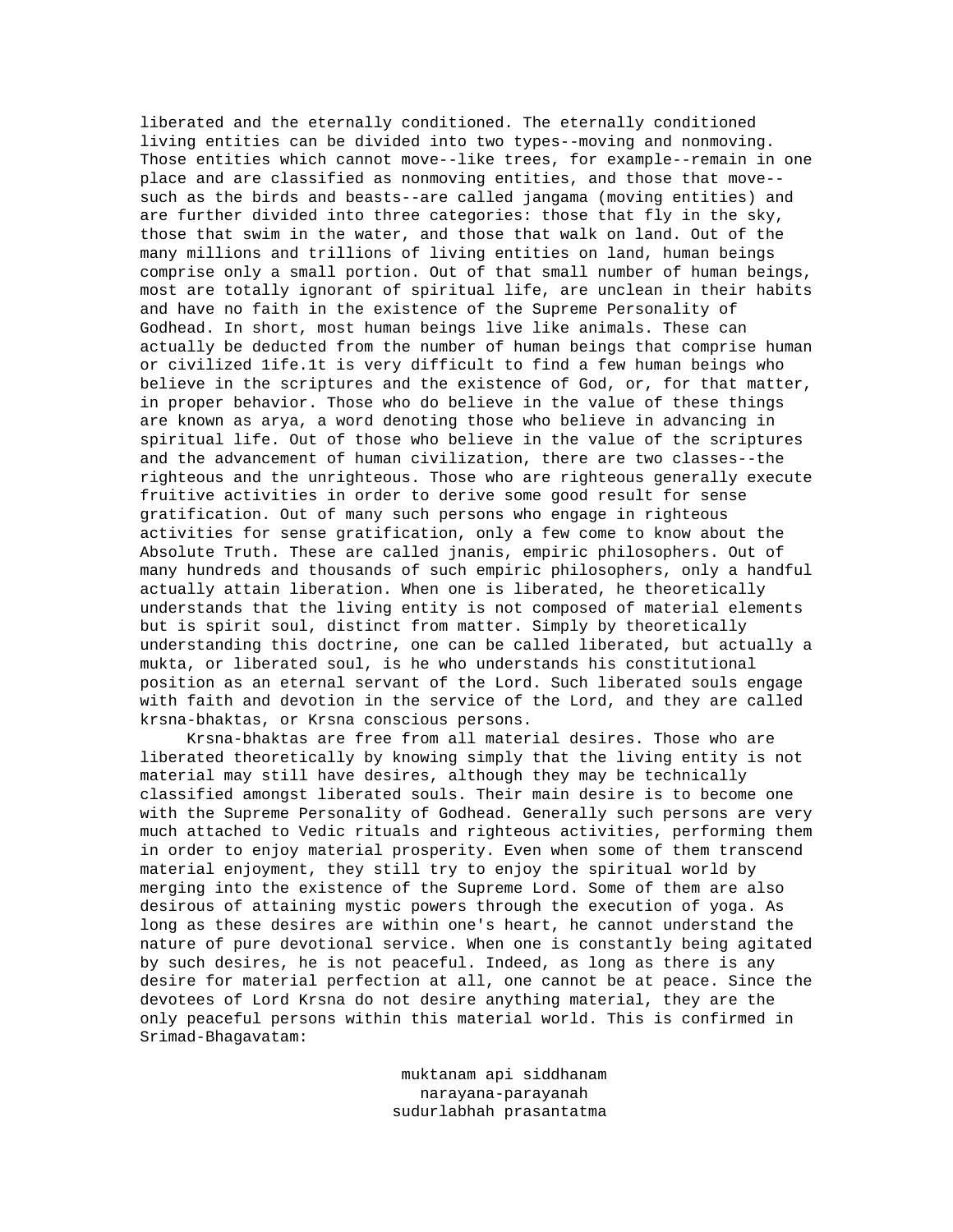"O great sage, out of many millions of liberated persons and persons who have achieved success in mysticyoga, one who is completely devoted to the Supreme Personality of Godhead and who is filled with peace is very hard to find." (SB. 6.14.5)

 In this way Lord Caitanya explained that of the many thousands and millions of living entities wandering in the material world, one who by the grace of Lord Krsna and the spiritual master gets the seed of devotional service is very rare and fortunate. A pious or religious man is generally inclined to worship deities in various temples, but if by chance, even without his knowledge, he offers his obeisances to Lord Visnu or receives the favor of a Vaisnava, a devotee of the Lord, he at that time acquires the asset necessary to approach the Supreme Personality of Godhead. This is clearly understood from the life story of the great sage Narada, which is related in Srimad-Bhagavatam. By serving Vaisnavas in his previous life, Narada was favored by the devotees of the Lord and became a great sage. Indeed, amongst sages Narada Muni is considered to be the greatest.

 Vaisnavas, or devotees, are usually very compassionate upon conditioned souls. Without even being invited, a devotee will go from door to door to enlighten people and to bring them out of the darkness of nescience by injecting knowledge of the living entity's constitutional position as a servant of Lord Krsna. Such devotees are empowered by the Lord to distribute devotional consciousness, or Krsna consciousness, to the people in general. They are known as authorized spiritual masters, and it is by their mercy that a conditioned soul gets the seed of devotional service. The causeless mercy of the Supreme Personality of Godhead is first appreciated when one comes in touch with a bona fide spiritual master who can bring the conditioned soul to the highest position of devotional life. Therefore Lord Caitanya said that by the mercy of the spiritual master one can achieve the causeless mercy of the Lord, and by the mercy of the Supreme Personality of Godhead, one can attain the mercy of the bona fide spiritual master.

 Thus by the mercy of the spiritual master and Krsna, one receives the seed of devotional service. He has only to sow the seed in the field of his heart, just as a gardener sows the seed of a valuable tree. After sowing this seed, one has to water it in the form of chanting and hearing the holy name of the Supreme Lord or by taking part in discussions about the science of devotional service in a society of pure devotees. When the plant of devotional service sprouts up from the seed of devotion, it begins to grow freely. When it is full grown, it surpasses the length and breadth of this universe and enters into the transcendental atmosphere, where everything is bathed in the effulgence of the brahmajyoti. The plant even penetrates this brahmajyoti and gradually enters the planet known as Goloka Vrndavana. There the plant takes shelter at the lotus feet of Krsna. That is the ultimate goal of devotional service. After attaining this position, the plant produces fruit, which is known as the fruit of love of Godhead. However, it is necessary for the devotee, or transcendental gardener, to pour water on the plant daily by chanting and hearing. Unless one waters the plant by chanting and hearing, there is every chance that it will dry up.

 Lord Caitanya pointed out to Rupa Gosvami that there was a certain danger to be encountered while watering the root of the devotionai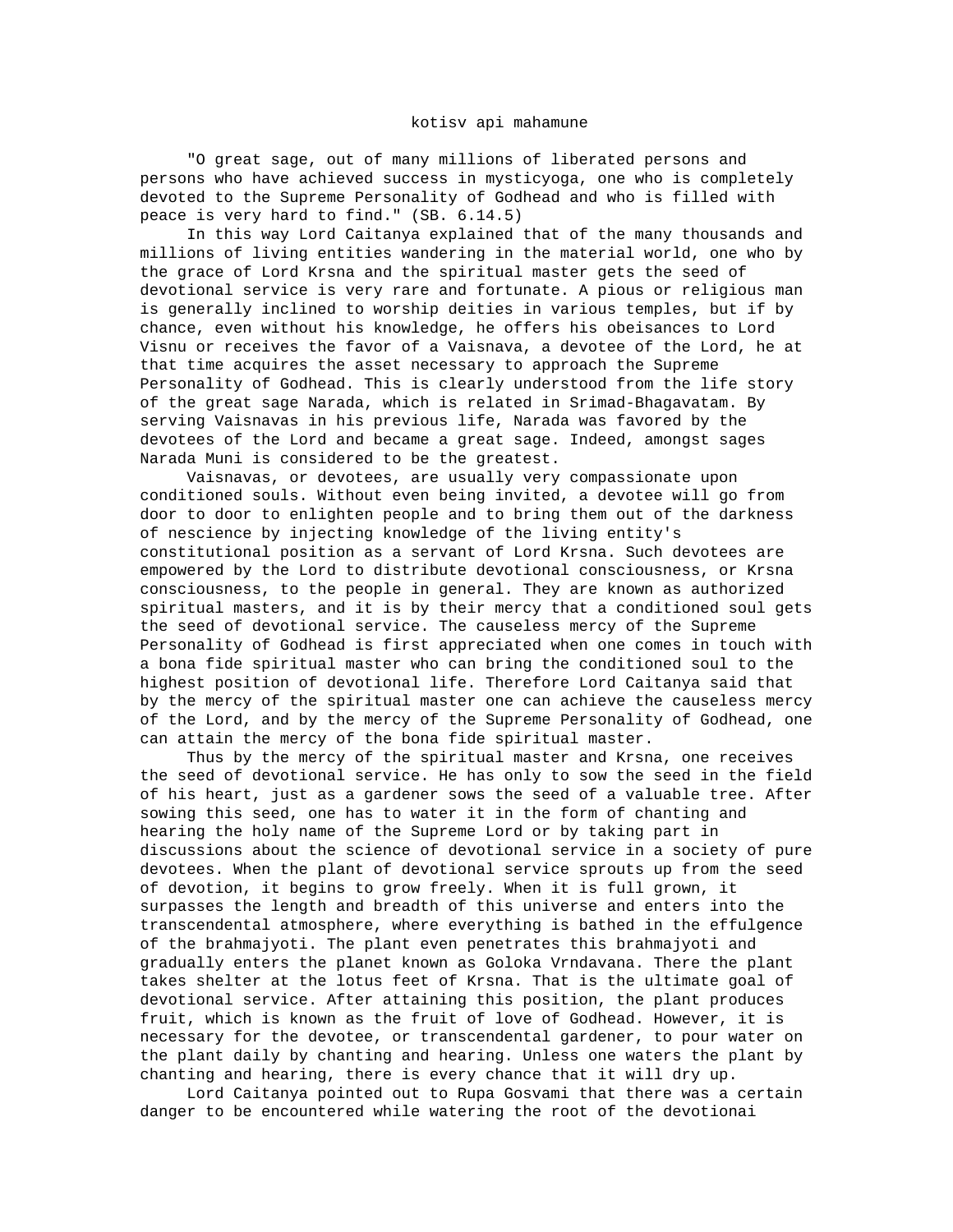plant. After the plant has grown some bit, an animal may come and either eat or destroy it. When green leaves of a plant are taken by some animal, the plant generally dies. The most dangerous animal is considered a mad elephant, for if a mad elephant enters into a garden, it causes tremendous damage to plants and trees. An offense to a pu re devotee of the Lord is called vaisnavaparadha, the mad elephant offense. In the discharge of devotional service, an offense to the feet of a pure devotee can create havoc. Thus one has to defend the plant of bhakti by tending it properly and taking care not to commit offenses. If one is cautious, the plant can properly thrive.

 There are ten principal offenses which can be committed against the holy name. The first is to blaspheme the great devotees who have tried to spread the glories of the holy name throughout the world. The holy name of Krsna is nondifferent from Krsna, and one who attempts to spread the holy names throughout the world is beloved of Him. Krsna Himself does not tolerate offenses against His pure devotees. The second offense is to deny that Lord Visnu is the Absolute Truth. There is no difference between His name, quality, form, pastimes and activities, and one who sees a difference is considered an offender. The Lord is Supreme, and no one is equal to or greater than Him. Consequentiy if one thinks that the Lord's names are nondifferent from the names of demigods, he offends. The Supreme Lord and the demigods should never be considered on the same level.

 The third offense is to consider the bona fide spiritual master to be a common man. The fourth offense isto blaspheme Vedic literature and authorized scriptures like the Puranas. The fifth offense is to consider the glories attributed to the holy names to be exaggerations. The sixth offense is to concoct perverted theories about the holy name. The seventh offense is to commit sinful activities on the strength of chanting the holy name. It is understood that by chanting the holy names one is free from sinful reactions, but this does not mean that one should actsinfully on the strength of chanting. That is the greatest offense. The eighth offense is to consider that religious rituals, austerity, sacrifices or other forms of renunciation are equal to chanting the holy name. Chanting the holy name is as good as associating with the Supreme Personality of Godhead. Pious activities are only means to approach the Supreme Personality of Godhead, and they can even be performed for some material reason. The ninth offense is to preach the glories of the holy name of God to a faithless person who is not interested in hearing them. The tenth and last offense is to maintain material attachment even after hearing and chanting the holy names of God. The idea is that by chanting the holy name without offense, one can obtain elevation to the liberated platform. On the liberated platform one is freed from all material attachment. Thus if one chants the holy names and still has material attachments, he must be committing some offense.

 There are also other factors which disturb the plant of devotional service. Along with this plant the weeds of material desires also grow. When a person advances in bhakti, it is natural that many persons will come to him requesting to become disciples and will offer him some material gains. If one is attracted by a large number of disciples and material conveniences offered by these disciples and forgets his duty as a bona fide master, the growth of the plantwill be impeded. Simply by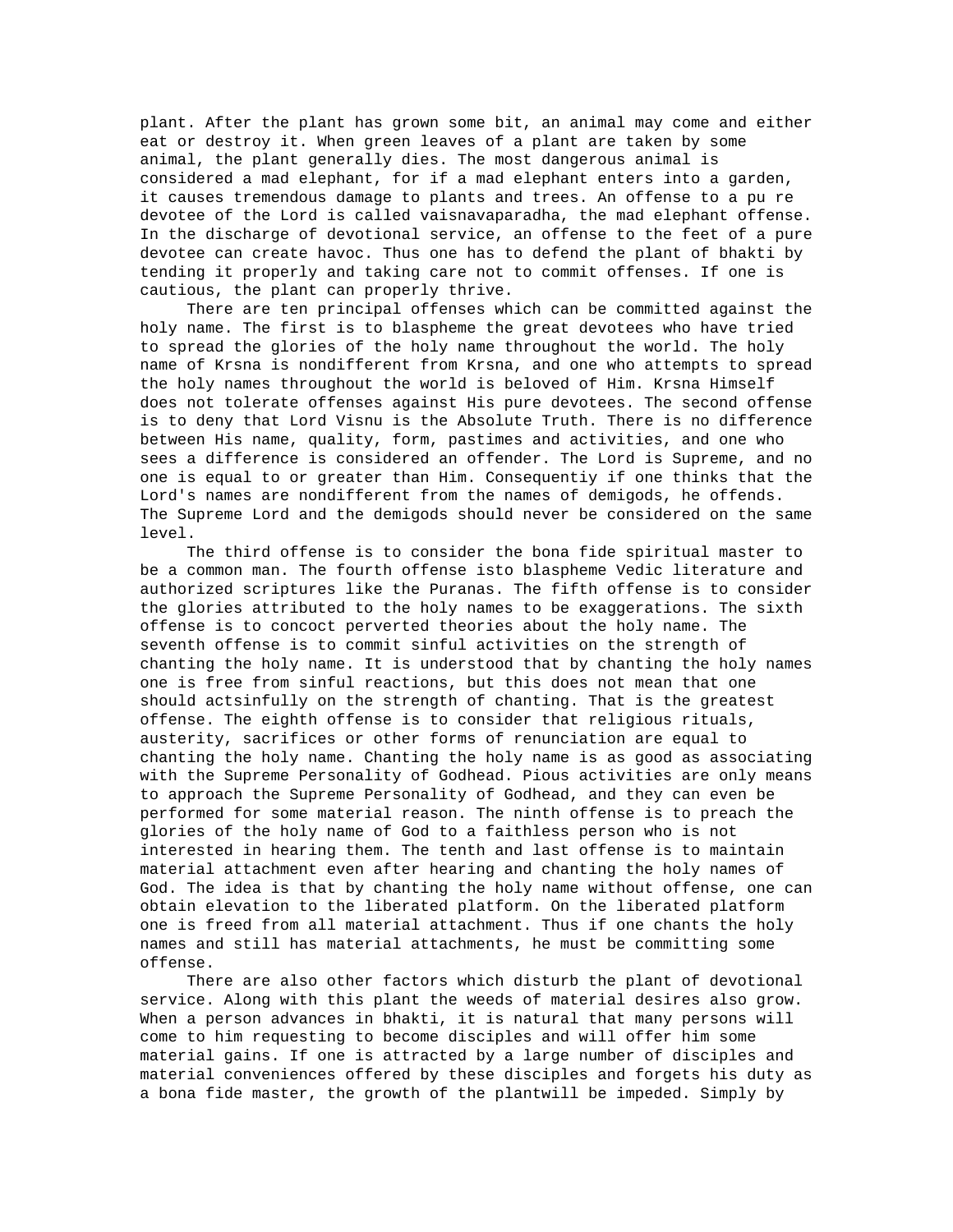taking advantage of material conveniences one may become addicted to enjoying material comforts.

 It is also considered to be disadvantageous to desire liberation. The only desire should be the desire to render service. Neglect of restrictions and prohibitions is also disadvantageous. The prohibitions are mentioned in the authorized scriptures: One should not indulge in illicit sex life, intoxication, meat eating or gambling. These things are forbidden to one who is attempting devotional service. If one does not follow these principles strictly, there may be a severe disturbance in the discharge of devotional service.

 If one is not particularly careful, even by watering the plant of devotional service, unnecessary weeds will grow and hamper progress. The idea is that when one waters a garden, not only does the desired plant grow more rapidly, but the unwanted plants grow also. If the gardener does not see these impediments and take them out, they will overcome and choke the plant of devotion. If, however, one is careful to guard against the growth of unwanted plants, the plant of devotion grows luxuriantly and reaches the ultimate goal, Goloka Vrndavana. When the living entity engaged in devotional service relishes the fruit of love of Godhead, he forgets all religious ritual and improvements in his economic condition. He no longer desires to satisfy his senses, and he no longer desires to become one with the Supreme Lord by merging into His effulgence.

 There are many phases of spiritual knowledge and transcendental bliss. On one platform are the ritualistic sacrifices recommended in the Vedas, the execution of austerities and pious duties, and the practice of mystic yoga. These all reward different results to their performer. The rewards of these practices, however, appear to be very glittering as long as one is not elevated to the transcendental loving service of the Lord. Love of God is dormant in everyone, and it can be awakened from its dormant position by the execution of pure devotional service, just as a person bitten by a serpent can be awakened by ammonia.

 After speaking in this way about devotional service, Lord Caitanya begins to describe devotional service and its symptoms to Rupa Gosvami. He explains that in pure devotional service there can be no desire other than the desire to advance in Krsna consciousness. I n Krsna consciousness there is no scope for worshiping any demigod or any other form of Krsna, nor isthere room for indulgence in speculative empiric philosophy, nor indulgence in fruitive activities. One should be free from all these contaminations. A devotee should accept only those things that are favorable to keep his body and soul together and should reject those things that increase the demands of the body. Only the bare necessities for bodily maintenance should be accepted. By minimizing bodily necessities, one can primarily devote his time to the cultivation of Krsna consciousness through the chanting of the holy names of God. Pure devotional service means engaging all the senses of the body in the service of the Lord. At the present moment, our senses are all designated because the body is designated. Consequently we think that this body belongs to a particular society or a particular country or a particular family. In this way the body is bound by so many designations. Similarly, the senses belong to the body, and when the body is subject to such designations, the senses are also. Thus the senses engage themselves on behalf of family, society, nation and so on. When they are so engaged, they cannot cultivate Krsna consciousness. The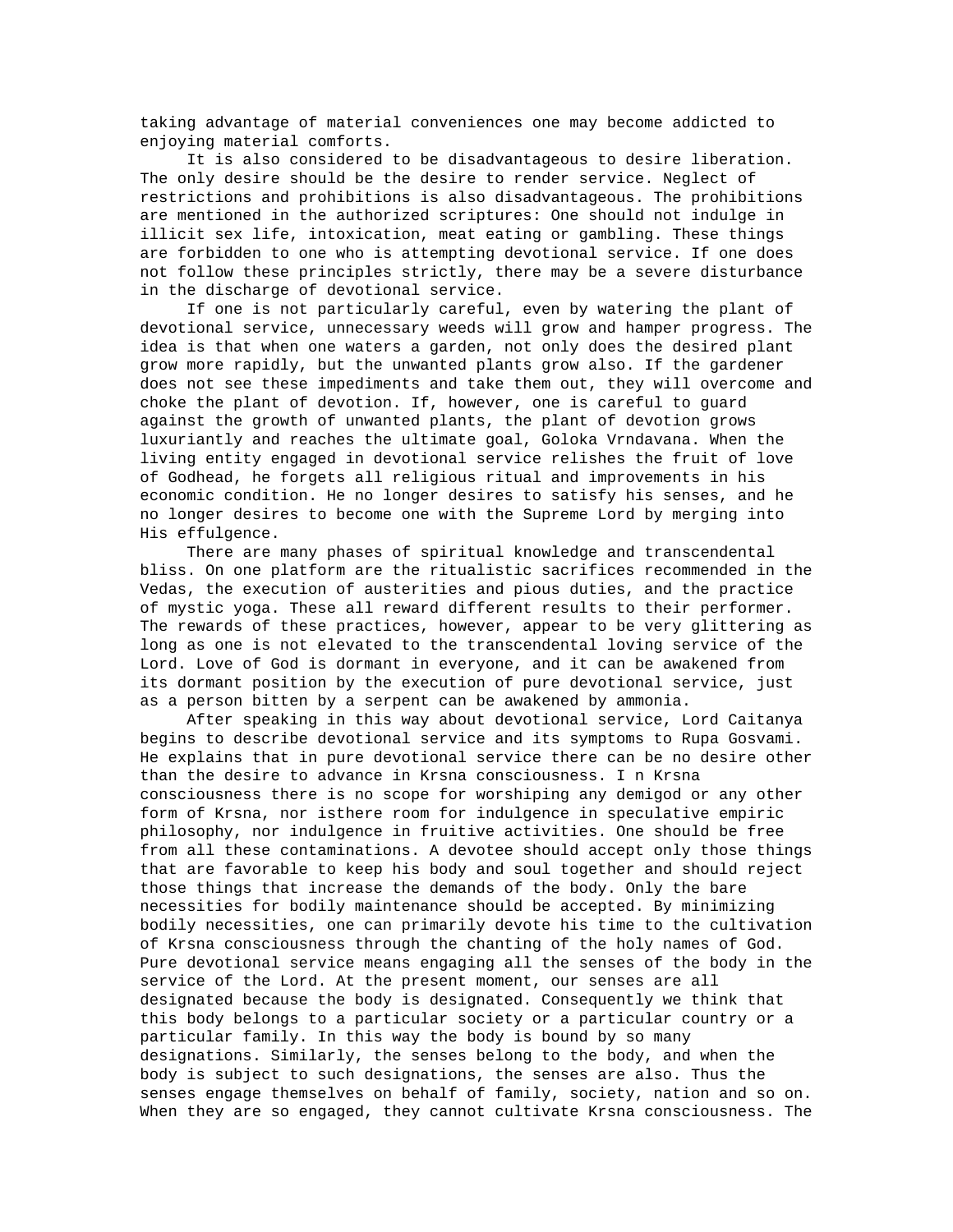senses must be purified, and this is possible when one purely understands that he belongs to Krsna and that his life belongs to Krsna. The devotee should see his identity as an eternal servant of Krsna. In this way one can engage his senses in the service of the Lord. Such engagement is called pure devotional service.

 A pure devotee accepts the transcendental loving service of the Lord but rejects ali kinds of liberation for his personal sense gratification. In Srimad-Bhagavatam (3.29.11-13) Lord Kapila explains that as soon as a pure devotee hears the glories and transcendental qualities of the Supreme Personality of Godhead, who is seated in everyone's heart, his mind immediately flows toward the Lord, just as the waters of the Ganges flow toward the sea. Such spontaneous attraction to the service of the Supreme Personality of Godhead is most important to pure devotional service. Devotional service is pure when one engages in the service of the Supreme Lord without any motive and without being hampered with material impediments. The pure devotee does not desire to live on the same planet with the Supreme Lord, nor does he desire the same opulence as the Lord, nor does he desire to have the same form as the Lord, nor to live with Him side by side, nor to merge into His existence, etc. Even if the devotee were offered such rewards by the Lord, he would reject them. The point is that a devotee is so much absorbed in the transcendental loving service of the Lord that he has no time to think of any benefit beyond his immediate engagement. J ust as an ordinary materialistic businessman thinks of nothing else when he is absorbed in his business, a pure devotee, when engaged in the service of the Lord, does notthink of anything beyond that engagement.

 If one is so absorbed in the rendering of service, he can be understood to be elevated to the highest position of bhakti. By such transcendental loving service alone can one surpass the influence of maya and relish pure love of Godhead. As long as one desires material benefit or liberation, which are called the two witches of allurement, he cannot relish the taste of transcendental loving service to the Supreme Lord.

 There are three stages of devotional service: The first is the beginning stage of cultivation, the second is the realization of service, and the third, the supreme stage, is the attainment of love of Godhead. There are nine different methods of cultivating devotional service--such as hearing, chanting, remembering, etc.--and all these processes are employed in the first stage. If one is engaged in chanting and hearing with devotion and faith, his material misgivings gradualiy become vanquished. As his faith in devotional service gradually increases, he becomes assured of a higher perfectional position. In this way one can become firmly fixed in devotion, increase his taste for it, become attached and feel ecstasy. This ecstasy occurs in the preliminary stage of love of Godhead. Attainment of ecstasy is produced by execution of devotional service. When one continues the process of hearing and chanting, attachment grows and assumes the name of love of Godhead.

 When one attains the third stage of transcendental love of God, there occur further developments known as transcendental affection, emotion, ecstasy, and extreme and intense attachment. These are technically known by the terms raga, anuraga, bhava and mahabhava. The progress from one stage to another can be compared to the thickening of sugar candy juice. In the first stage sugar candy juice is like a thin liquid. When, by evaporation, it becomes thicker and thicker, it turns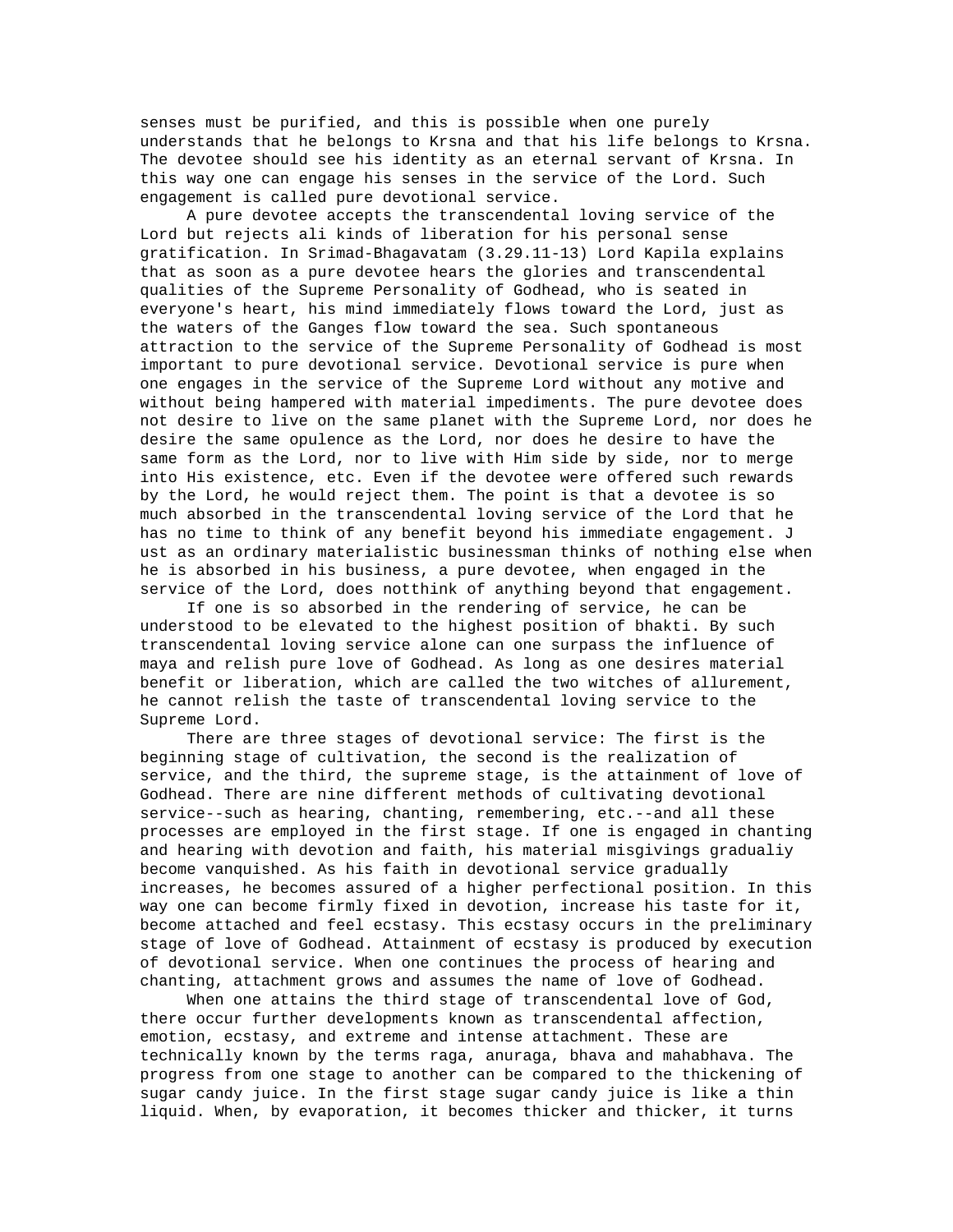into molasses. Finally it turns into granules and becomes sugar, rock candy and so on. Just as liquid sugar juice progresses from one stage to another, similarly transcendental love for the Supreme Lord develops by stages.

 When one actually becomes situated on the transcendental platform, he becomes steady. Unless one is so situated, his position may not be steady and he may fall down. When one is actually situated transcendentally, there is no fear of falling down. This stage of understand ing is technically called sthayi-bhava. There are even stages beyond this position, and they are known as vibhava, anubhava, sattvika and vyabhicari. After one attains these, there is actually an exchange of rasa, or transcendental activity with the Supreme Lord. This exchange in loving reciprocation between the lover and the beloved is generally called krsna-bhakti-rasa. It should be noted that the transcendental loving exchanges stand on the steadfast position of sthayi-bhava, as explained before. The basic principle of vibhava is sthayi-bhava, and all other activities are auxiliary for the development of transcendental love.

 The ecstasy of transcendental love has two components--the context and the cause of the excitement. The context is also divided into two parts--the subject and the object. The exchange of devotional service is the subject, and Krsna is the object. The transcendental qualities are the causes of excitement. This means that the transcendental qualities of Krsna excite the devotee to serve Him. The impersonal (Mayavadi) philosophers say that the Absolute Truth has no specific qualities, but the Vaisnava philosophers say that the Absolute Truth is described as nirguna (without qualities) because He has no material qualities. This is not to say that He does not have spiritual qualities. Indeed, the Lord's spiritual qualities are so great and so enchanting that they can even attract a liberated person. This is explained in the atmarama verse of the Srimad-Bhagavatam where it is said that those who are already situated on the platform of selfrealization are attracted by the transcendental qualities of Krsna. This means that Krsna's qualities are not material but pure and transcendental.

 The higher stage of ecstasy can be characterized by the following thirteen transcendental activities: (1) dancing, (2) rolling on the floor, (3) singing, (4) clapping, (5) bristling of the hairs of the body, (6) thundering, (7) yawning, (8) breathing heavily, (9) forgetting social conventions, (10) salivating, (11) laughing, (12) aching, (13) coughing. All these symptoms are not awakened simultaneously; they act according to the exchange of transcendental relationships. Sometimes one symptom is prominent, and at another time another is prominent.

 The transcendental rasas, or relationships, can be divided into five. The initial stage is called santa-rati, wherein one who is liberated from material contamination appreciates the greatness of the Supreme Personality of Godhead. One who attains this stage does not exactly engage in the transcendental loving service of the Lord, for this is a neutral stage. In the second stage, which is called dasyarati, a person appreciates his position as being everlastingly subordinate to the Supreme Lord, and he understands that he is eternally dependent on the causeless mercy of the Supreme Person. At that same time there is an awakening of natural affection, such as is felt by a son who grows up and begins to appreciate his father's benedictions. At this stage the living entity wants to serve the Supreme Lord instead of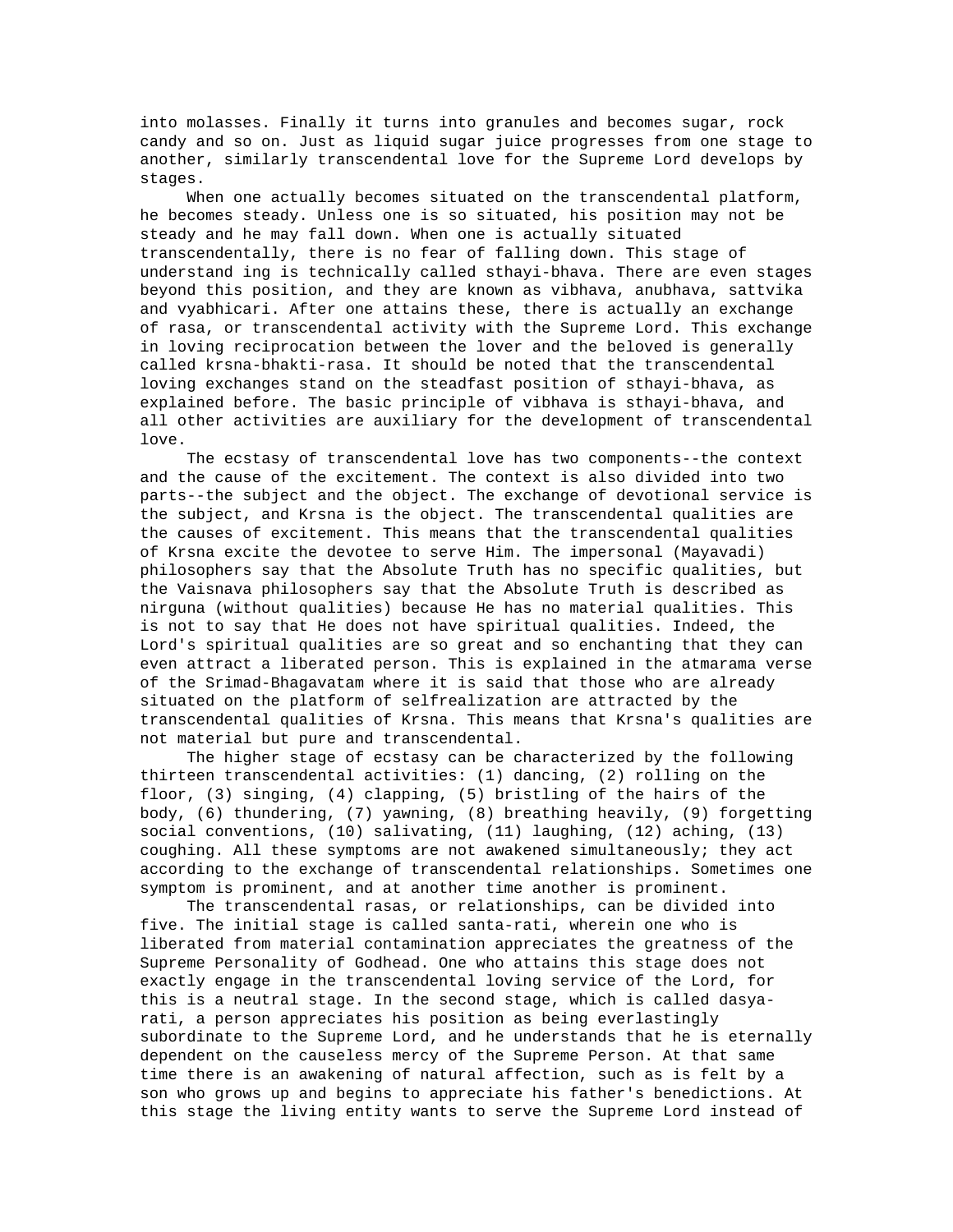serving maya, illusion. In the third stage, called sakhya-rati, transcendental love is developed, and one associates with the Supreme on an equal level of love and respect. As this stage is further deveioped, there is joking and such relaxed exchanges as laughing and so on. On this level there are fraternal exchanges with the Supreme Person, and one is free from all bondage. At this stage one practically forgets his inferior position as a living entity, but at the same time he has the greatest respect for the Supreme Person.

 In the fourth stage, called vatsalya-rati, the fraternal affection evinced in the preceding stage develops into paternal affection. At this time the living entity tries to be the parent of God. Instead of worshiping the Lord, the living entity, as a parent of the Supreme, becomes an object of worship for the Supreme Person. At this stage the Lord depends on the mercy of His pure devotee and puts Himself under the control of the devotee to be raised. The devotee in this stage attains the position wherein he can embrace the Supreme Lord and even kiss His head. In the fifth stage, called madhura-rati, there is an actual transcendental exchange of conjugal love between the lover and the beloved. It is at this stage that Krsna and the damsels of Vraja glanced at one another, for on this platform there is an exchange of loving glances, motions of the eyes, pleasant words, attractive smiles, etc.

 Besides these five primary rasas, or relationships, there are seven secondary rasas which consist of laughing, having wonderful visions, entering into a chivalrous relationship, experiencing pity, feeling anger and experiencing ghastliness and devastation. For example, Bhisma related to Krsna as a warrior in the chivalrous rasa. Hiranyakasipu, however, experienced an exchange of the ghastly and devastating rasa. The five primary rasas constantly remain within the heart of the pure devotee, and the seven secondary rasas sometimes appear and disappear to enrich the flavors and tastes of the primary ones. After enriching the primary rasas, they disappear.

 Examples of santa-bhaktas, or devotees in the neutral stage, are the nine yogis named Kavi, Havi, Antariksa, Prabuddha, Pippalayana, Avirhotra, Dravida or Drumila, Camasa and Karabhajana. The four Kumaras (Sanaka, Sanandana, Sanatkumara and Sanatana) are also examples of this stage. Examples of devotees in the second stage, the dasya stage of servitorship, are Raktaka, Citraka and Patraka in the Gokula rasa. These all function as servants of Krsna. In Dvaraka there is Daruka, and in the Vaikuntha planets there are Hanuman and others. Devotees in the third stage, the stage of friendship, are Sridama in Vrndavana and Bhima and Arjuna in Dvaraka and on the Battlefield of Kuruksetra. There are many others also. As far as those relating to Krsna in paternal love, they include devotees like Yasoda and Maharaja Nanda--that is, Krsna's mother, father, uncle and similar relatives. In conjugal love there are the damsels of Vraja, Vrndavana, and the queens and goddesses of fortune in Dvaraka. No one can count the vast number of devotees in this rasa.

 Attachment to Krsna can also be broken down into two categories. On one platform there is attachment with awe and veneration. This type of attachment might be characterized by a certain lack of freedom, and it is exhibited in Mathura and in the Vaikuntha planets. In these abodes of the Lord, the spirit of transcendental loving service is restricted. However, in Gokula Vrndavana, love is freely exchanged, and although the cowherd boys and damsels of Vrndavana know that Krsna is the Supreme Personality of Godhead, they do not show awe and veneration because of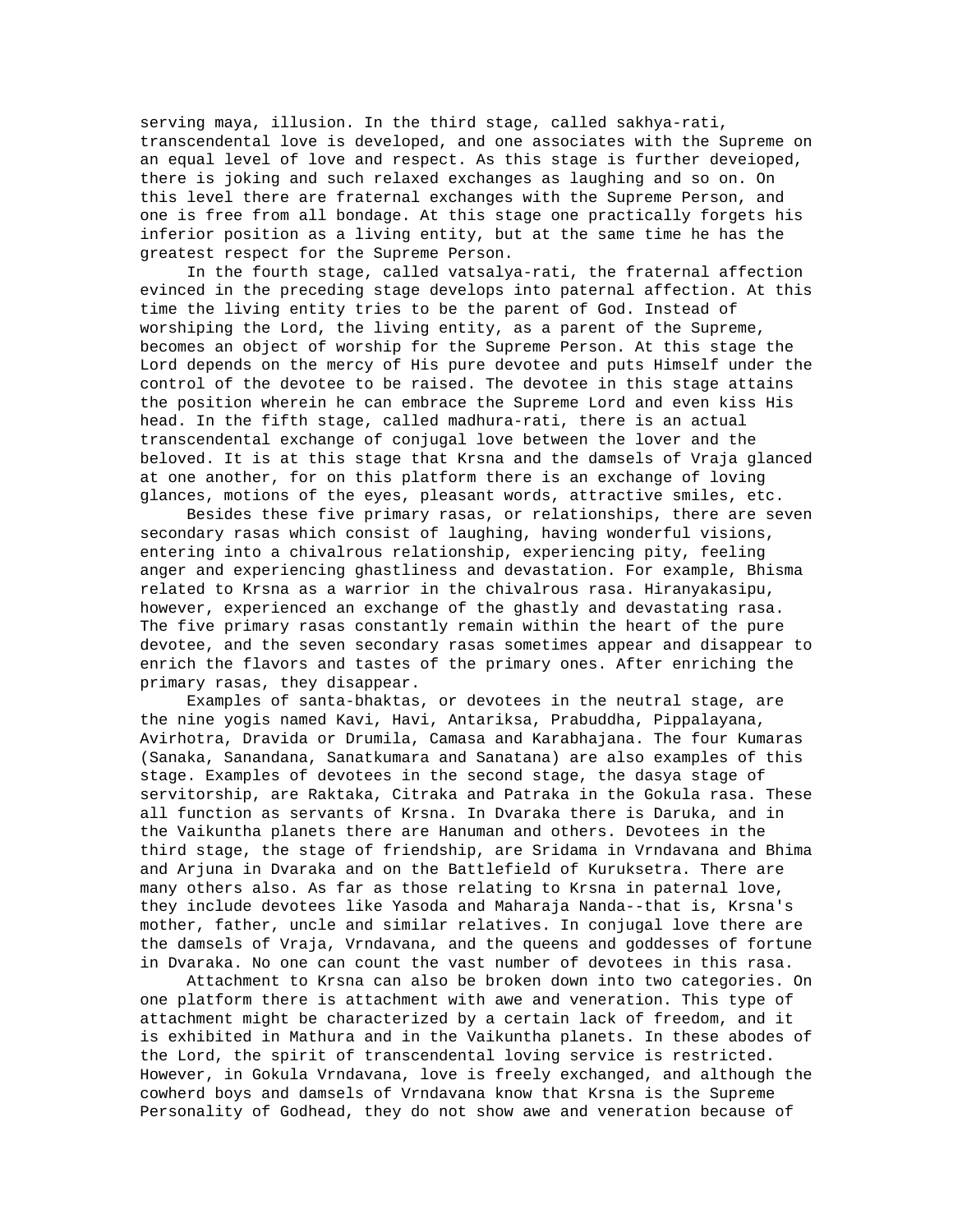the great intimacy of their relationship with Him. In the five principal transcendental relationships, awe and veneration are sometimes impediments obscuring the Lord's actual greatness and sometimes they actually impede one's service to the Lord. When there is friendship, paternal affection and conjugal love, however such awe and veneration are reduced. For instance, when Krsna appeared as the son of Vasudeva and Devaki, His parents prayed to the Lord with awe and veneration because they understood that the Supreme Lord Krsna or Visnu had appeared before them as their little child. This is confirmed in Srimad-Bhagavatam (10.44.51). Although the Supreme Lord was present as their child, Devaki and Vasudeva began to pray to Him. Similarly, when Arjuna saw the universal form of the Lord, he was so afraid that he begged pardon for his dealings with Krsna as an intimate friend. As a friend, Arjuna often behaved unceremoniously with the Lord, and upon seeing the awesome universal form, Arjuna said:

> sakheti matva prasabham yad uktam he krsna he yadava he sakheti ajanata mahimanam tavedam maya pramadat pranayena vapi yac cavahasartham asatkrto 'si vihara-sayyasana-bhojanesu eko 'thavapy acyuta tat-samaksam tat ksamaye tvam aham aprameyam

 "I have in the past addressed You as `O Krsna,' `O Yadava,' `O my friend,' without knowing Your glories. Please forgive whatever I may have done in madness or in love. I have dishonored You many times while relaxing or while lying on the same bed or eating together, sometimes alone and sometimes in front of many friends. Please excuse me for all my offenses." (Bg. 11.41-42)

 Similarly, when Krsna was playing jokes on Rukmini, she feared that Krsna might leave her and became so perturbed that she dropped the fan with which she was fanning Him and fainted, falling unconscious on the floor. As far as Yasoda, Krsna's mother in Vrndavana, is concerned, it is stated in Srimad-Bhagavatam (SB. 10.8.45):

> trayya copanisadbhis ca sankhya-yogais ca satvataih upagi vamana-mahatmyam harim samanyatatmajam

 The Personality of Godhead, who is worshiped by all the Vedas and Upanisads, as well as by the sankhya system of philosophy and all authorized scriptures, was considered to be born in her womb. It is also stated (SB. 10.9.12) that Mother Yasoda bound the child Krsna with a rope, as if He were an ordjnary son born of her body. Similarly, there are other descriptions of Krsna's being treated as an ordinary person (SB. 10.18.24). Indeed, when He was defeated in games with His friends, the cowherd boys, Krsna would carry them--notably Sridama--on His shoulders.

 Regarding the dealings of the gopis with Sri Krsna in Vrndavana, it is described (SB. 10.30.36-40) that when Sri Krsna took Srimati Radhika alone from the rasa dance, She thought that Krsna had left all the other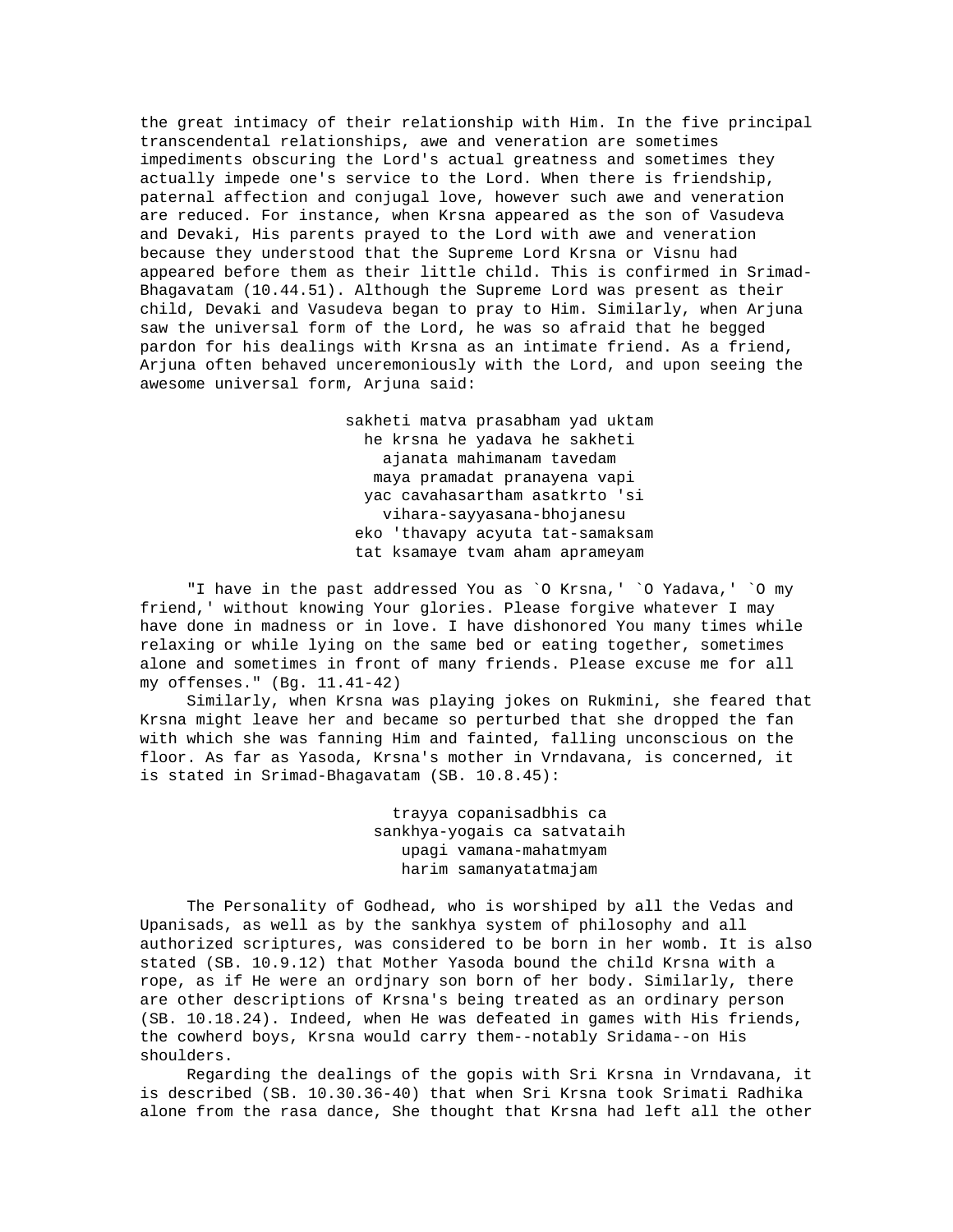gopis. Although they were all equally beautiful, He satisfied Her in this way, and She began to think proudly, "My dear Lord Krsna has left the beautiful gopis, and He is satisfied with Me alone." In the forest, She told Krsna, "My dear Krsna, I am unable to move anymore. Now if You like You can take Me wherever You desire." Krsna replied, "Come lean against My shoulder," and as soon as He said this, He disappeared, whereupon Srimati Radhika repined greatly.

 When Krsna disappeared from the scene of the rasa dance, all the gopis began to repent, saying, "Dear Krsna! We have come here and have left aside our husbands, sons, relatives, brothers and friends! Neglecting their advice, we have come to You, and You best know the reason for our coming here. You know that we have come because we are captivated by the sweet sound of Your flute. But You are so cunning that in the dead of night You have left girls and women iike us! This is not very good for You."

 The word sama means controlling the mind and keeping it from being diverted in various ways by fixing it on the Supreme Personality of Godhead. When one's mind is fixed on the Supreme Lord, he is known to be situated on the sama platform. On that platform the devotee understands that Krsna is the basic principle behind everything that is within one's experience. This is also explained in Bhagavad-gita (Bg. 7.19). Such a person can understand that Krsna is present in everything and is distributed all over the cosmic manifestation. Although everything is under the control of the Supreme Lord and is situated in His energy, everything is nonetheless different from Krsna in His personal form. It is also stated in Bhakti-rasamrta-sindhu that one who understands this, whose intelligence is fixed on Krsna, has attained the platform of sama. Moreover, the Supreme Personality of Godhead says: samo mannisthata buddheh: Unless one is elevated to the platform of santa-rati, he cannot be fixed in knowledge of the greatness of Krsna or of the diffusion of His different energies, which are the cause of all manifestations. This same point is explained in Srimad-Bhagavatam (SB. 11.19.36):

> samo mannisthata buddher dama indriya-samyamah titiksa duhkha-sammarso jihvopastha jayo dhrtm

 Stability of mind can be achieved by one who has concluded that the Suprerne Personality of Godhead is the original source of everything. And when one can control his senses, that is called sama. When one is ready to tolerate all kinds of sufferings in order to control the senses and keep the mind steady, that is called titiksa, or tolerance. And when one can control the urges of the tongue and genitals, that is called dhrtih. From dhrtih, one becomes dhira, pacified. A pacified person is never disturbed by the urges of the tongue and the genitals.

 If one can fix his mind on Krsna without deviation, he can attain a steadfast position in Krsna consciousness, santa-rasa. When one attains santa-rasa, unflinching faith in Krsna is established, and all material desires cease. These specific characteristics of santa-rasa--unflinching faith in Krsna and cessation of all desires which are not connected with Krsna--are common to all other rasas as well, just as sound is generally present in all other elements (air, fire, water and earth) because it is produced from the sky. Similarly, these two characteristics of santa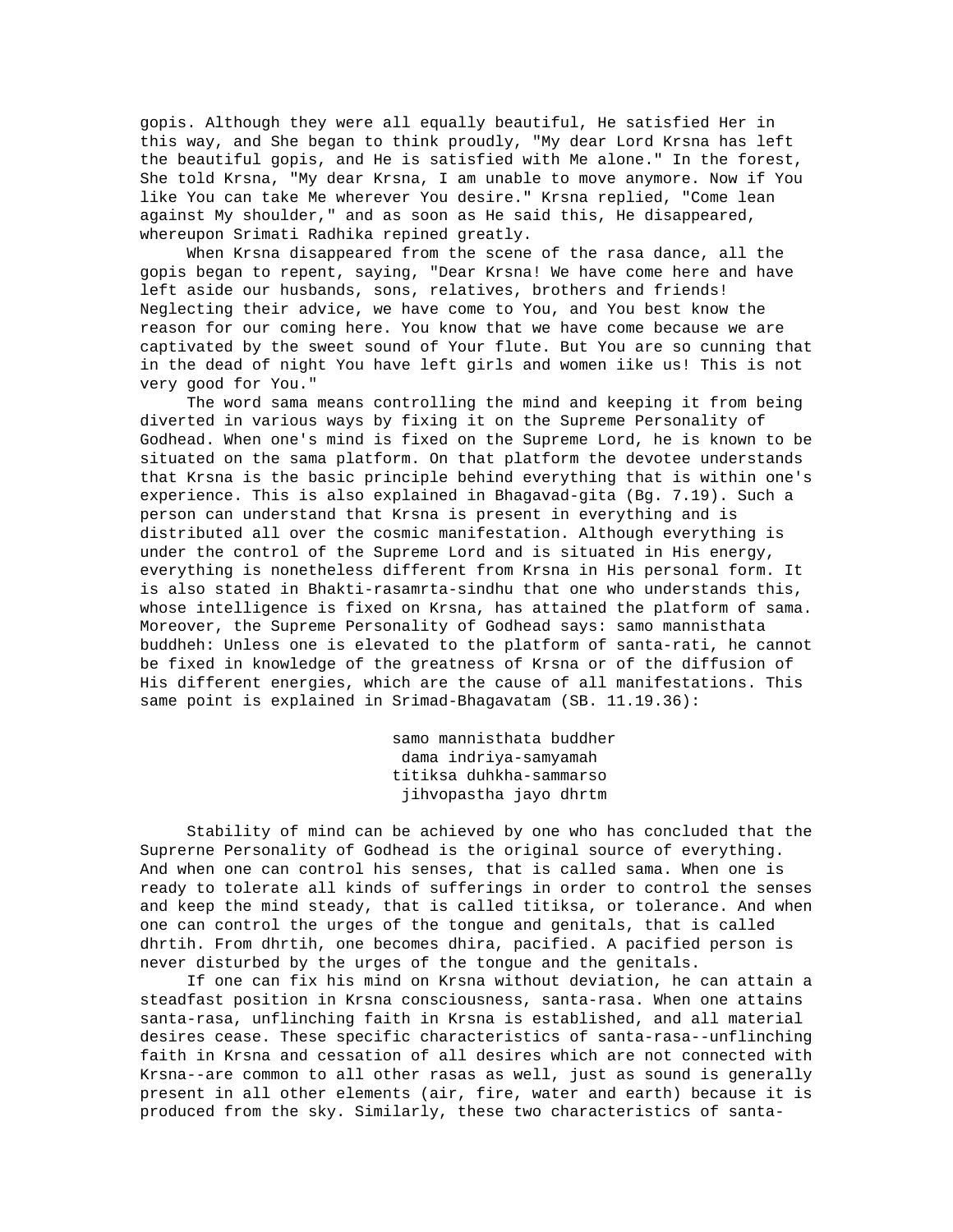rasa are present in other transcendental relationships, such as dasya (servitorsh ip), sakhya (fraternity), vatsalya (paternal affection), and the madhara-rasa (conjugal love).

 When we speak of non-Krsna, or desire which has no connection with Krsna, this does not mean that anything exists without Krsna. Actually there cannot be anything "non-Krsna" because everything is a product of the energy of Krsna. Since Krsna and His energies are identical, everything is Krsna indirectly. For example, consciousness is common to every living entity, but when consciousness is purely centered on Krsna (Krsna consciousness), it is pure, and when consciousness is centered on something other than Krsna, or when it is directed to sense gratification, it may be called non-Krsna consciousness. Thus it is in the polluted state that the conception of non-Krsna comes. In the pure state, however, there is nothing but Krsna consciousness.

 Active interest in Krsna--the understanding that Krsna is mine or that I am Krsna's, and that therefore my business is to satisfy the senses of Krsna--is typical of a higher stage than the neutrality of the santa-rasa. Simply by understanding the greatness of Krsna, one can achieve the status of santa-rasa, in which the worshipable object may be the impersonal Brahman or Paramatma. Worship of the impersonal Brahman and the Paramatma is conducted by those engaged in empiric philosophical speculation and mystic yoga. However, when one develops even further in Krsna consciousness, or spiritual understanding, he can appreciate that the Paramatma, the Supersoul, is the eternal worshipable object, and he surrenders unto Him. Bahunam janmanam ante jnanavan mam prapadyate ( Bg. 7.1 9): "After many, m an y bi rths of worshiping Brahman and Paramatma, when one surrenders unto Vasudeva as the supreme master and accepts himself as the eternal servitor of Vasudeva, he becomes a great transcendentally realized soul." At that time, due to his thick and thin relationship with the Supreme Absolute Truth, one begins to render some sort of transcendental loving service to the Supreme Personality of Godhead. Thus the neutral relationship known assanta-rasa is transformed into dasya-rasa, servitorship.

 On the platform of dasya-rasa, the greatest quantity of awe and veneration of the Supreme Lord is exhibited. That is, in the dasya-rasa, the greatness of the Supreme Lord is appreciated. It should be noted here that on the platform of santa-rasa there is no spiritual activity, but on the platform of dasya-rasa, service begins. Thus in the dasyarasa the quality of the santa-rasa is exhibited, and, in addition, there is consciousness of the transcendental taste of service.

 Transcendental qualities are certainly present in the santa-rasa and dasya-rasa, but beyond these there is another quality, confidential attachment, which is pure transcendental love. This loving confidence in the Supreme Personality is technically known as visrambha. On the platform of visrambha, fraternity, there is no sense of awe or veneration towards the Supreme Personality of Godhead. Thus in the transcendental fraternal relationship known as sakhya-rasa, there are three transcendental characteristics: the sense of greatness, the sense of service, and the sense of intimacy without awe or veneration. Thus in the sakhya-rasa, the relationship of fraternity, the transcendental qualities are further increased.

 Similarly, on the platform of paternal affection (vatsalya-rasa) there are four qualities. In addition to the three qualities already mentioned, there is the sense that the Supreme Lord is dependent on the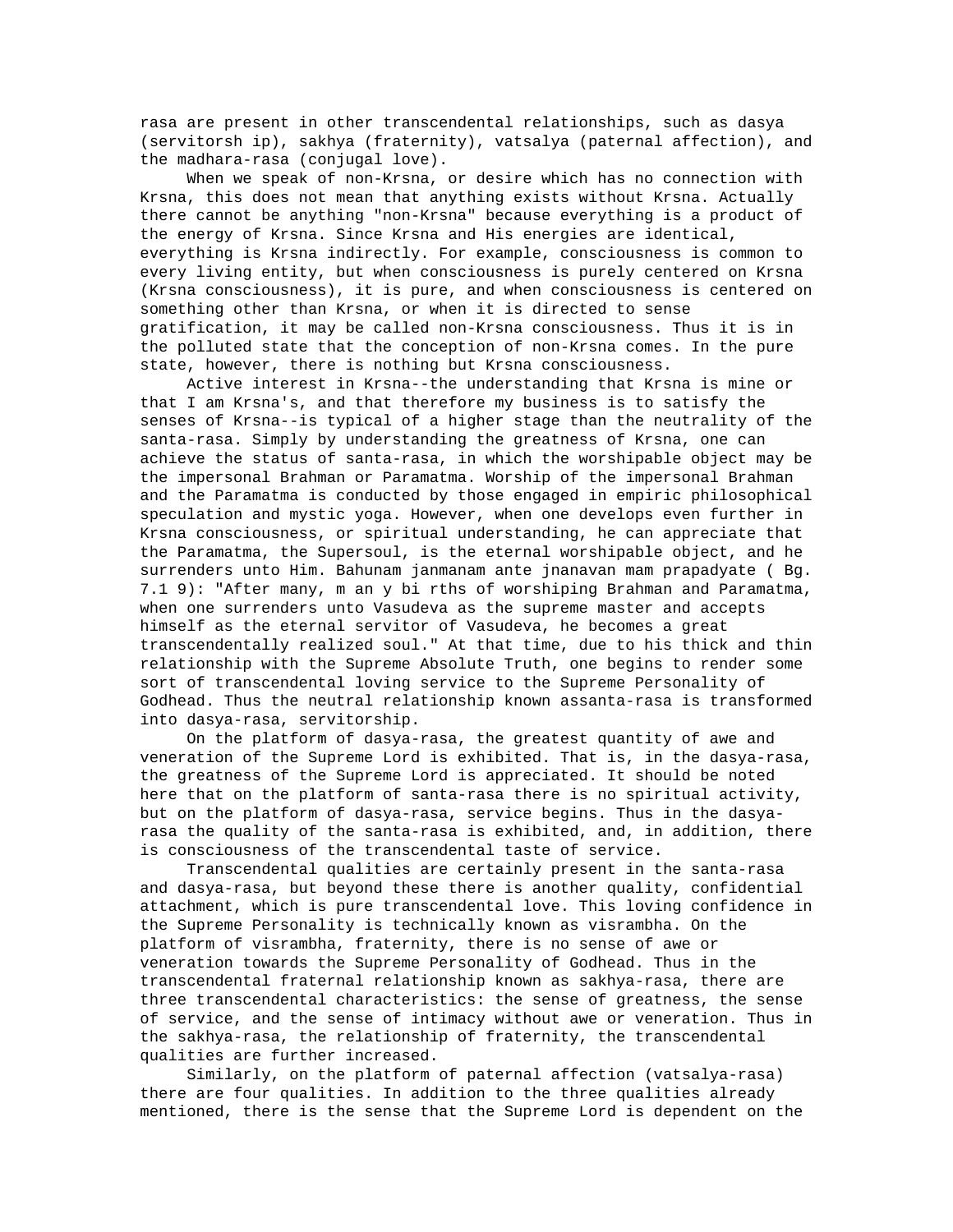mercy of the devotee. As a parent of the Supreme Personality of Godhead, the devotee sometimes chastises the Lord and considers himself to be the Lord's maintainer. This transcendental sense of being the maintainer of the supreme maintainer is very pleasing both to the devotee and to the Supreme Lord.

 The Lord instructed Srila Rupa Gosvami to write the transcendental literature named Bhakti-rasamrta-sindhu, the science of devotional service, and indicate therein the substance of these five transcendental relationships. It is explained in that great literature how the transcendental relationship of santa-rasa, taking the shape of unflinching faith in Krsna, is further developed into aasya-rasa with the spirit of service, and then to sakhya-rasa or undeterred fraternity, and further to the transcendental platform of paternal love, wherein one feels himself to be maintaining the Lord. All these relationships culminate on the highest platform of conjugal love (madhura-rasa), wherein all these transcendental relationships exist simultaneously.

Chapter Two

Sanatana Gosvami

vande 'nantadbhutaisvaryam sri-caitanya-mahaorabhum nico 'pi yat-prasadat syad bhakti-sastra-pravartakah

 I offer my respectful obeisances unto Lord Caitanya Mahaprabhu, by whose mercy even a person in the lowest form of life can find direction in transcendental devotional service to the Lord.

 After Lord Caitanya accepted the renounced order of life (sannyasa), He traveled all over India. During this period He went to Maldah, a district in Bengal. In that area there was a village named Ramakeli, where two government ministers of the Nawab Hussain Shah's regime lived. These two ministers were named Dabir Khas and Sakara Mallik, and they were later to be renamed Sanatana Gosvami and Rupa Gosvami. Being inspired by Lord Caitanya, they decided to retire from government service and join His sankirtana movement.

 Upon making this decision, the two brothers at once took steps to leave their material engagements, and they appointed two learned brahmanas to perform certain Vedic religious rituals that would enable them to achieve complete freedom for the devotional service of Krsna. These preliminary activities are known as purascarya. These ritualistic functions demand that three times a day one worships and offers respects to his forefathers, offers oblations to a fire, and respectfully offers food to a learned brahmana. Five items--time, worship, offering of respect, offering of oblation into the fire and offering of food to a brahmana--comprise purascarya. This and other rituals are mentioned in the hari-bhakti-vilasa, the authoritative book of directions.

 After performing these religious rituals, the younger brother, Sakara Mallik (Rupa Gosvami), returned home with an immense amount of money which he had acquired during his government service. Indeed, the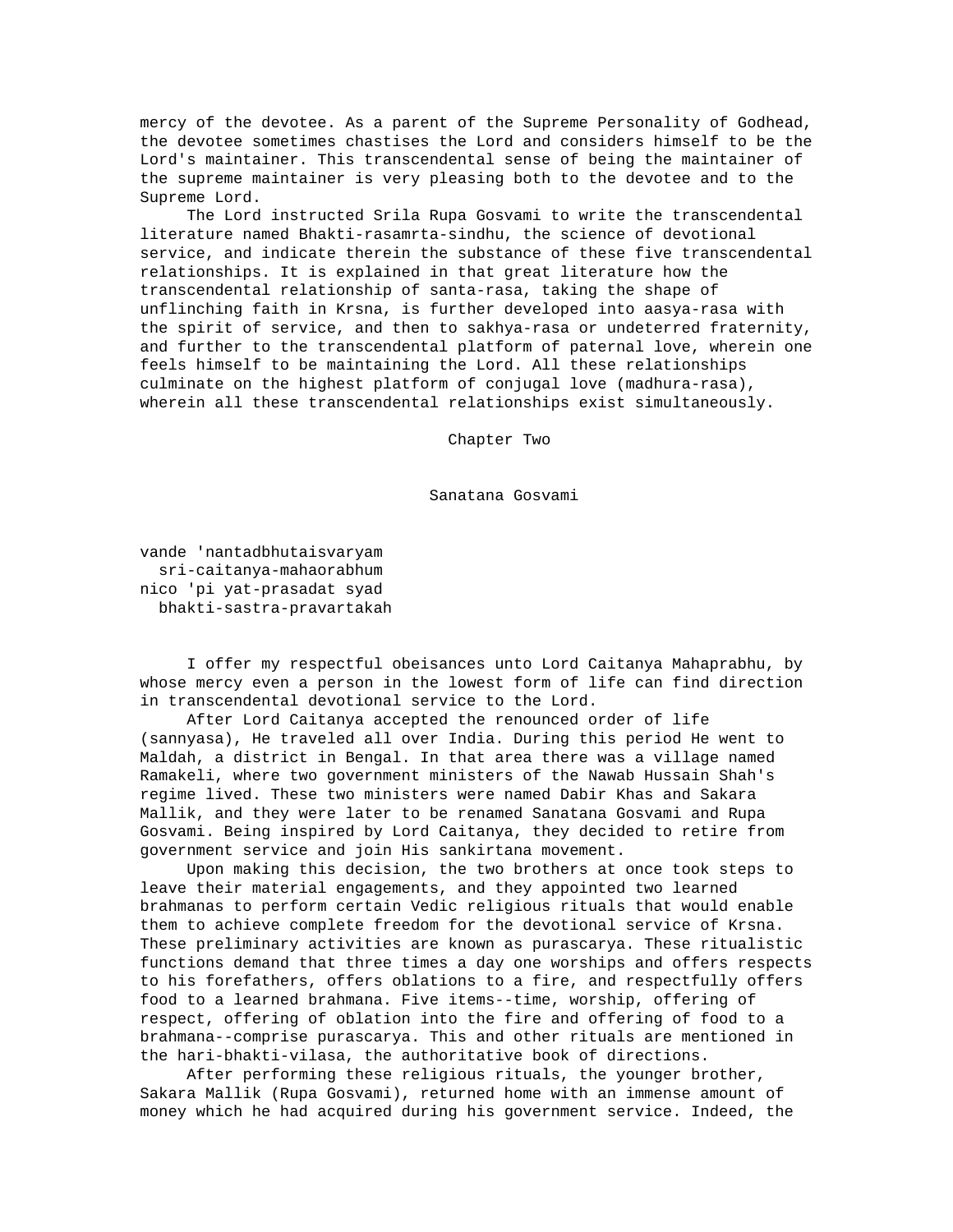silver and gold coins he brought back filled a large boat. After arriving home, he divided the accumulated wealth first in twain and distributed one part to the brahmanas and Vaisnavas. Thus for the satisfaction of the Supreme Personality of Godhead, he distributed fifty percent of his accumulated wealth to persons engaged in the Supreme Lord's transcendental loving service. Brahmanas are meant to understand the Absolute Truth, and once they understand the truth and actually engage in the loving service of the Lord, they can be called Vaisnavas. Both brahmanas and Vaisnavas are supposed to be fully engaged in transcendental service, and Rupa Gosvami, considering their important transcendental position, gave them fifty percent of his wealth. The remaining fifty percent was again divided in twain--he distributed one part to his relatives and dependent family members, and the other he kept for personal emergencies.

 Such distribution of personal wealth is very instructive for all who desire to be elevated in spiritual knowledge. Generally a person bequeaths all his accumulated wealth to his family members and then retires from family activities in order to make progress in spiritual knowledge. Here, however, we find the behavior of Rupa Gosvami to be exemplary; he gave fifty percent of his wealth for spiritual purposes. This should serve as an example for everyone. The twenty-five percent of his accumulated wealth which he kept for personal emergencies was deposited with a good business firm, since in those days there were no banks. Ten thousand coins were deposited for expenditures incurred by his elder brother, Sanatana Gosvami.

 At this time Rupa Gosvamireceived information that Lord Caitanya Mahaprabhu was preparing to proceed to Vrndavana from J agannatha Puri. Rupa Gosvami sent two messengers to get actual information of the Lord's itinerary, and he made his own plans to go to Mathura to meet the Lord. It appears that Rupa Gosvami got permission to join Lord Caitanya, but Sanatana Gosvami did not. Therefore Sanatana Gosvami entrusted the responsibilities of his government service to his immediate assistants, and he remained home to study Srimad-Bhagavatam. In fact, he even engaged some ten or twenty learned brahmanas and began an intensive study of Srimad-Bhagavatam in their company. While he was thus engaged, he submitted sick-leave reports to his employer, the Nawab. However, the ruler was so anxious for Sanatana Gosvami's advice in government matters that he suddenly appeared at his house. When the Nawab entered the house where Sanatana Gosvami and the brahmanas were assembled, they all stood up to receive him respectfully, and they offered him a place to sit.

 "You have submitted sick reports," the Nawab told Sanatana Gosvami: "But I sent my physician to see you, and he reported that you have no illness at all. Since I did not know why you were submitting sick reports and not attending to your service, I have personally come to see you. Frankly, I am much perturbed by your behavior. As you know, I completely depend on you and your responsible work in government. I was free to act in other matters because I was depending on you, but if you do not join me, your past devotion will be spoiled. Now, what is your intention? Please tell me."

 On hearing this, Sanatana Gosvami replied that he was unable to continue work and that it would be very kind of the Nawab to appoint someone else to execute the work that was entrusted to him. Upon hearing this, the Nawab became very angry and said, "Your elder brother lives like a hunter, and if you also retire from the administration,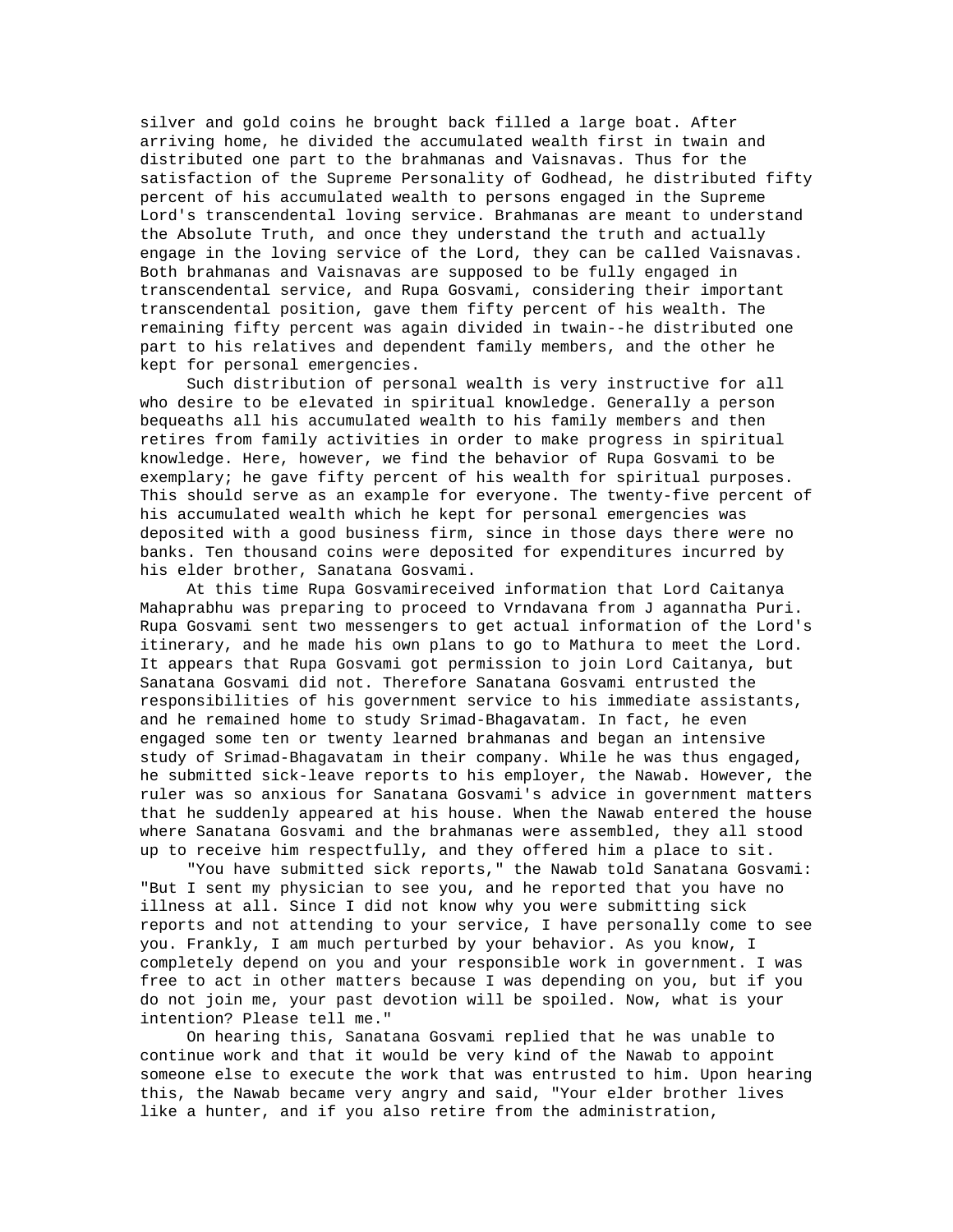everything will be finished." It was said that the Nawab used to treat Sanatana Gosvami like a younger brother. Since the Nawab was principally engaged in conquering different parts of the country and also in hunting, he depended largely on Sanatana Gosvami for government administration. Thus he pleaded with him: "If you also retire from government service, how will the administration carry on?"

 "You are the governor of Gauda," Sanatana Gosvami replied very gravely, "and you punish different kinds of criminals in different ways. So you are at liberty to punish anyone according to his activity." By this reply Sanatana Gosvami was indicating that since the governor was engaged in hunting animals and in killing men to expand his kingdom, let both of them suffer according to the acts they were performing.

 The Nawab was intelligent, and he understood Sanatana Gosvami's purpose. He left the house in an angry mood, and shortly afterward he went off to conquer Orissa. He ordered the arrest of Sanatana Gosvami and commanded that he be held until he returned. Upon learning that his elder brother had been arrested by the Nawab, Rupa Gosvami sent information that ten thousand coins were being held in the custody of a grocer in Gauda (Bengal) and that this money could be used as ransom for his brother. Sanatana also offered five thousand coins to the keeper of the jail in which he was being held in custody. He advised the jailkeeper to gladly accept the five thousand coins from him and let him go because by accepting the money he would not only be materially benefited but would also be acting very righteously by freeing Sanatana for spiritual purposes.

 "Of course I can let you go," the jailkeeper replied, "for you have done many services for me, and you are in government service. However, l'm afraid of the Nawab. What will he do when he hears that you are free? l'll have to explain everything to him. How can I accept such a proposal?" Sanatana then invented a story which the jailkeeper might submit to the Nawab--as to how he had escaped--and he raised his offer to ten thousand coins. Greedy to get the money, the jailkeeper agreed to the proposition and let him go. In the meantime, Rupa Gosvami, with his younger brother Sri Vallabha, had started for Vrndavana to meet Caitanya Mahaprabhu.

 Sanatana then proceeded to go to see the Lord. He did not travel on the open road but went through the jungles until he arrived at a place in Bihar called Patada. There he rested in a hotel, but the hotelkeeper was informed by an astrologer employed there that Sanatana Gosvami had some gold coins with him. The hotelkeeper, desiring to get the money, spoke to Sanatana with seeming respect.

 "Just take your rest tonight," he told him, "and in the morning I shall arrange for you to get out of this jungle trap." However, Sanatana was suspicious of his behavior, and he inquired from his servant Isana whether he had money, and Isana told him that he had seven gold coins. Sanatana did not like the idea of the servantcarrying such money. He became angry with him and said, "Why do you carry this death knell on the road?"

 Sanatana at once took the gold coins and offered them to the hotelkeeper. He then requested that the hotelkeeper help him through the jungle. He informed him that he was on a special journey for the government and that since he could not travel on the open road, it would be very kind if the hotelkeeper would help him through the jungles and over the mountains.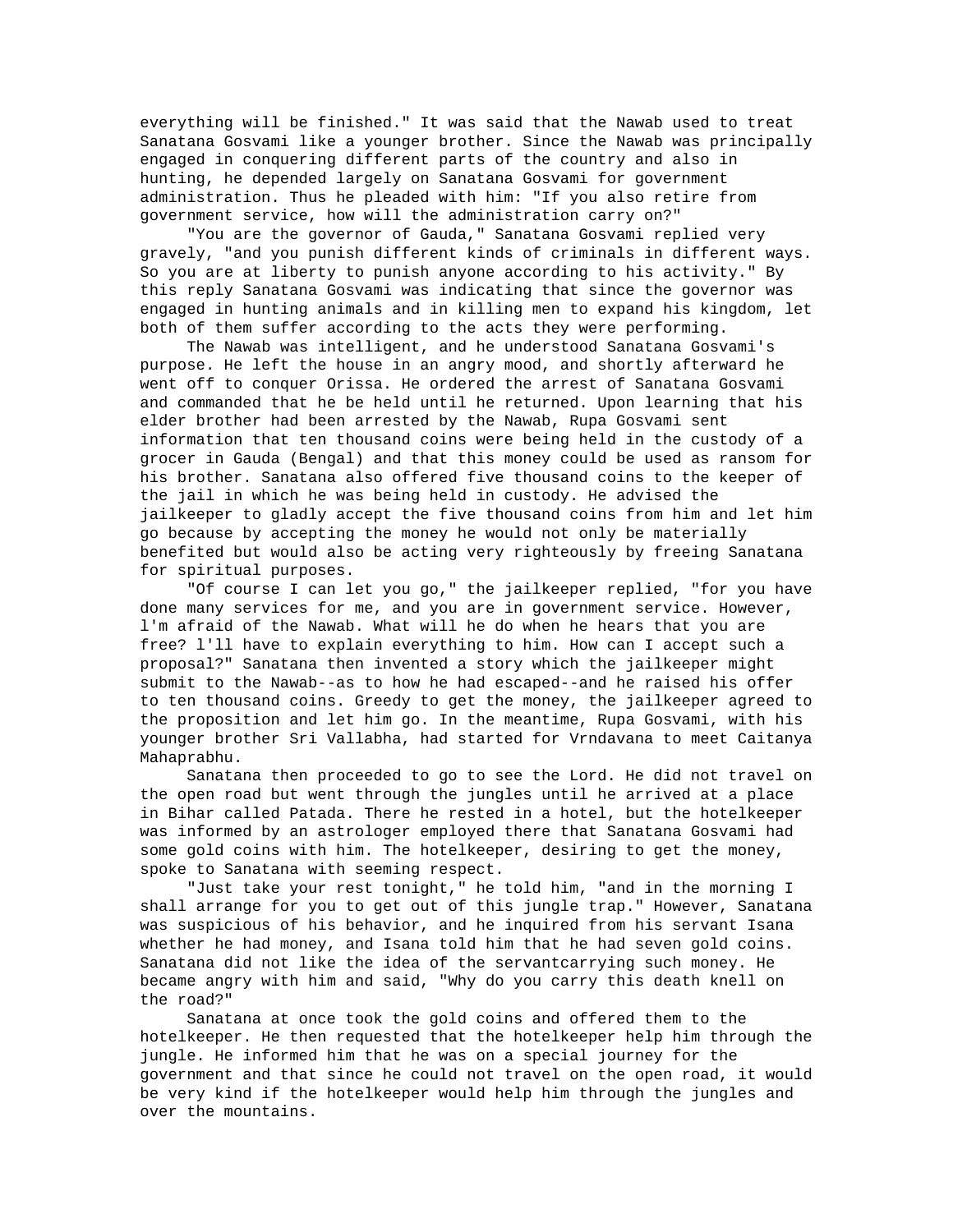"I understood that you had eight coins with you, and I was thinking of killing you to take them," the hotelkeeper confessed. "But I can understand that you are such a good man that you don't have to offer me the money."

 "If you don't accept these coins, then someone else will take them from me," Sanatana replied. "Someone will kill me for them, so it is better that you take them. I offer them to you." The hotelkeeper then gave him all assistance, and that very night he helped him get past the hills.

 When Sanatana emerged from the hills, he requested that his servant go home with the one coin that he still had with him, for Sanatana decided that he would go on alone. After the departure of his servant, Sanatana felt completely free. With torn clothing and a waterpot in hand, he began to proceed toward Lord Caitanya Mahaprabhu. On the way, he met his rich brother-in-law who was also in the government service and who offered him an excellent blanket, which Sanatana accepted at his special request. Then he parted from him and went on alone to see Caitanya Mahaprabhu at Benares.

 When he reached Benares, he understood that the Lord was there, and he became overjoyed. He was informed by the people that the Lord was staying at the house of Candrasekhara Acarya, and Sanatana went there. Although Caitanya Mahaprabhu was inside the house, He could understand that Sanatana had arrived at the door, and He asked Candrasekhara to call the man who was sitting there. "He is a Vaisnava, a great devotee of the Lord," Caitanya Mahaprabhu said. Candrasekhara came out to see the man, but he saw no Vaisnava at the door. He saw only a man who appeared to be a mendicant. The Lord then asked to see the mendicant, and when Sanatana entered the courtyard, Lord Caitanya hurriedly came to see and embrace him. When the Lord embraced him, Sanatana became overwhelmed with spiritual ecstasy, and he said, "My dear Lord, please do not touch me." But both of them embraced each other and began to cry. Seeing Sanatana and Lord Caitanya acting thus, Candrasekhara was struck with wonder. At length, Caitanya Mahaprabhu asked Sanatana to sit down with Him on a bench. He was touching the body of Sanatana with His hand, and Sanatana asked Him again, "My dear Lord, please do not touch me."

 "I am touching you just for My purification," the Lord replied, "for you are a great devotee. By your devotional service you can deliver the whole universe and enable everyone to go back to Godhead."

 The Lord proceeded to quote a verse from Srimad-Bhagavatam to the effect that a person who is a devotee of Lord Krsna and is one hundred percent engaged in devotional service is far better than a brahmana who is versed in all the Vedic literatures but who does not engage in the devotional service of the Lord. Because he is carrying the Supreme Lord within his heart, the devotee can purify everyplace and everything.

 In the Vedic literatures it is also stated that the Supreme Personality of Godhead does not recognize a person who is very learned in all the divisions of the Vedas, but, rather, He likes a person who is a devotee, even though he may be born in a low family. If one offers charity to a brahmana who is not a devotee, the Lord does not accept; but if something is offered to a devotee, the Lord accepts. In other words, whatever a person wishes to offer the Lord may be given to His devotees. Caitanya Mahaprabhu also quoted Srimad-Bhagavatam to the effect that if a brahmana is not a devotee of the Supreme Lord, then he is lower than the lowest of the low, even though he may be qualified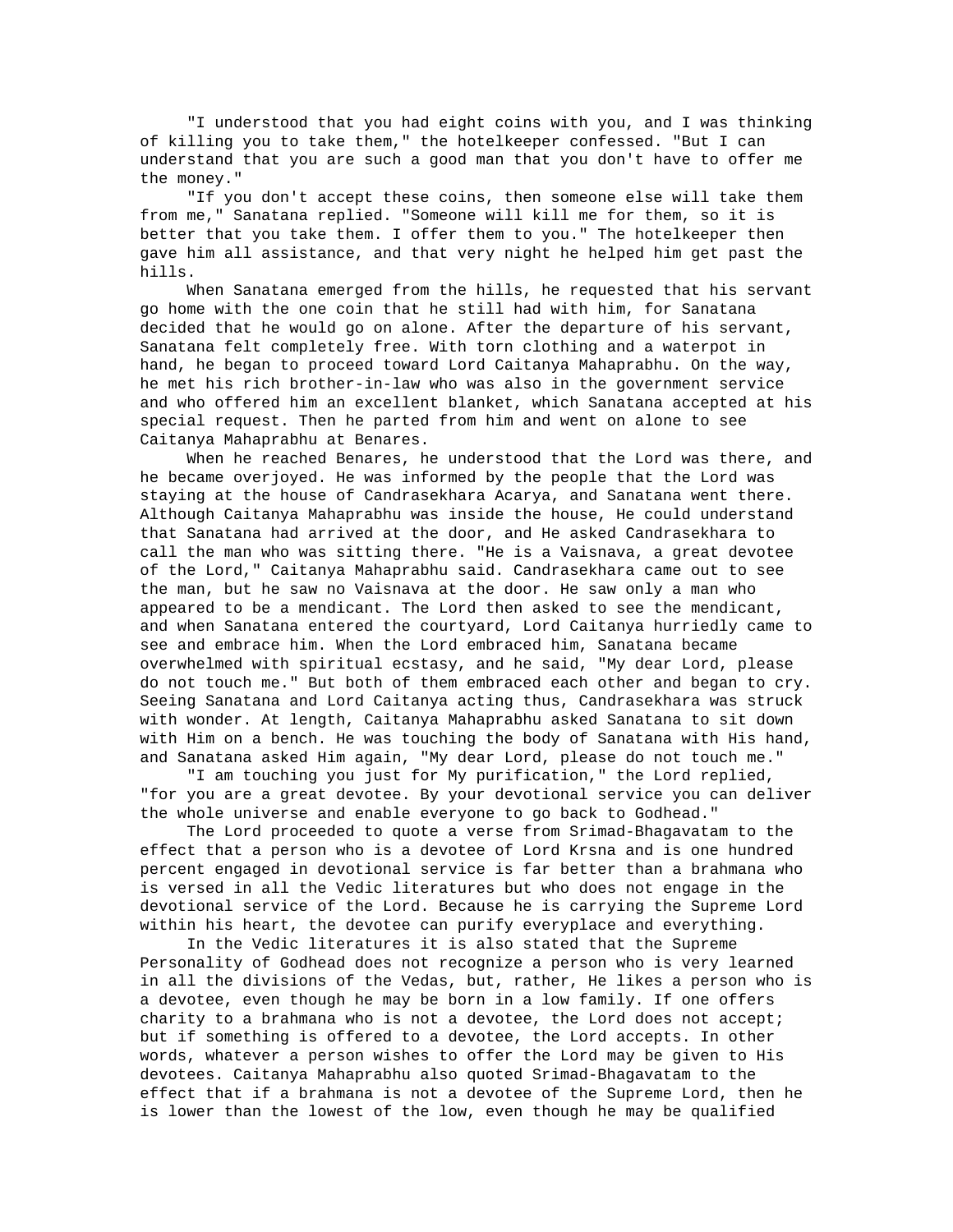with the twelve brahminical qualities and born in a high family. A devotee, although born in a candala (dog-eater) family, can purify his whole family for one hundred generations, past and future, by devotional service, whereas a proud brahmana cannot even purify himself. It is said in the Hari-bhakti-sudhodaya (13.2):

> aksnoh phalam tvadrsa-darsanam hi tanoh phalam tvadrsa-gatrasangah jiva-phalam tvadrsa-kirtanam hi sudurlabha bhagavata hi loke

 "O devotee of the Lord, to see you is the perfection of the eyes, to touch your body is the perfection of bodily activities, and to glorify your qualities is the perfection of the tongue, for it is very rare to find a pure devotee like you."

 The Lord then told Sanatana that Krsna is very merciful and is the deliverer of fallen souls. "He has saved you from Maharaurava," the Lord said. This Maharau rava, or hell, is described in Srimad-Bhagavatam as a place meant for persons who are engaged in killing animals, for it is stated there that butchers or animal eaters go to that hell.

 "I do not know the mercy of Krsna," Sanatana replied, "but I can understand that Your mercy upon me is causeiess. You have delivered me from the entanglement of material life."

 Then the Lord inquired: "How did you getfree from your custody? I understand that you were arrested." Sanatana then narrated the whole story of his release. "I have seen your two brothers," the Lord then informed him, "and I have advised them to proceed toward Vrndavana."

 Lord Caitanya then introduced Candrasekhara and Tapanamisra to Sanatana, and Tapanamisra pleasantly invited Sanatana to dine with him. The Lord requested Candrasekhara to take Sanatana to a barber and make him "gentle," for Sanatana had grown a long beard which Sri Caitanya Mahaprabhu did not like. He not only asked Candrasekhara to provide Sanatana with a bath and clean shave but with a change of clothes as well.

 After bathing, Candrasekhara gave him some good cloth. When Lord Caitanya was informed that Sanatana did not accept new garments but later accepted only some used garments from Tapanamisra, He was very glad. The Lord went to Tapanamisra's house for lunch and asked him to keep food for Sanatana. Tapanamisra did not offer Sanatana food immediately, however, but after the Lord finished His eating there were some remnants of His foodstuff, and that was offered to Sanatana while the Lord took His rest.

 After resting, Lord Caitanya introduced one Maharastriya brahmana, a devotee of His, to Sanatana, and that Maharastriya brahmana invited Sanatana to accept lunch daily at his place as long as he remained in Benares.

 "As long as I remain in Benares, I will beg from door to door," Sanatana said. "But the Lord will be so good as to accept this invitation for daily lunch at your house."

 Lord Caitanya was very much pleased by this behavior of Sanatana, but He noticed the valuable blanket that was given to him by his brother-in-law while en route to Benares. Although Lord Caitanya was overlooking the blanket, Sanatana understood that He did not approve of such a valuable garment on his body, and therefore Sanatana decided to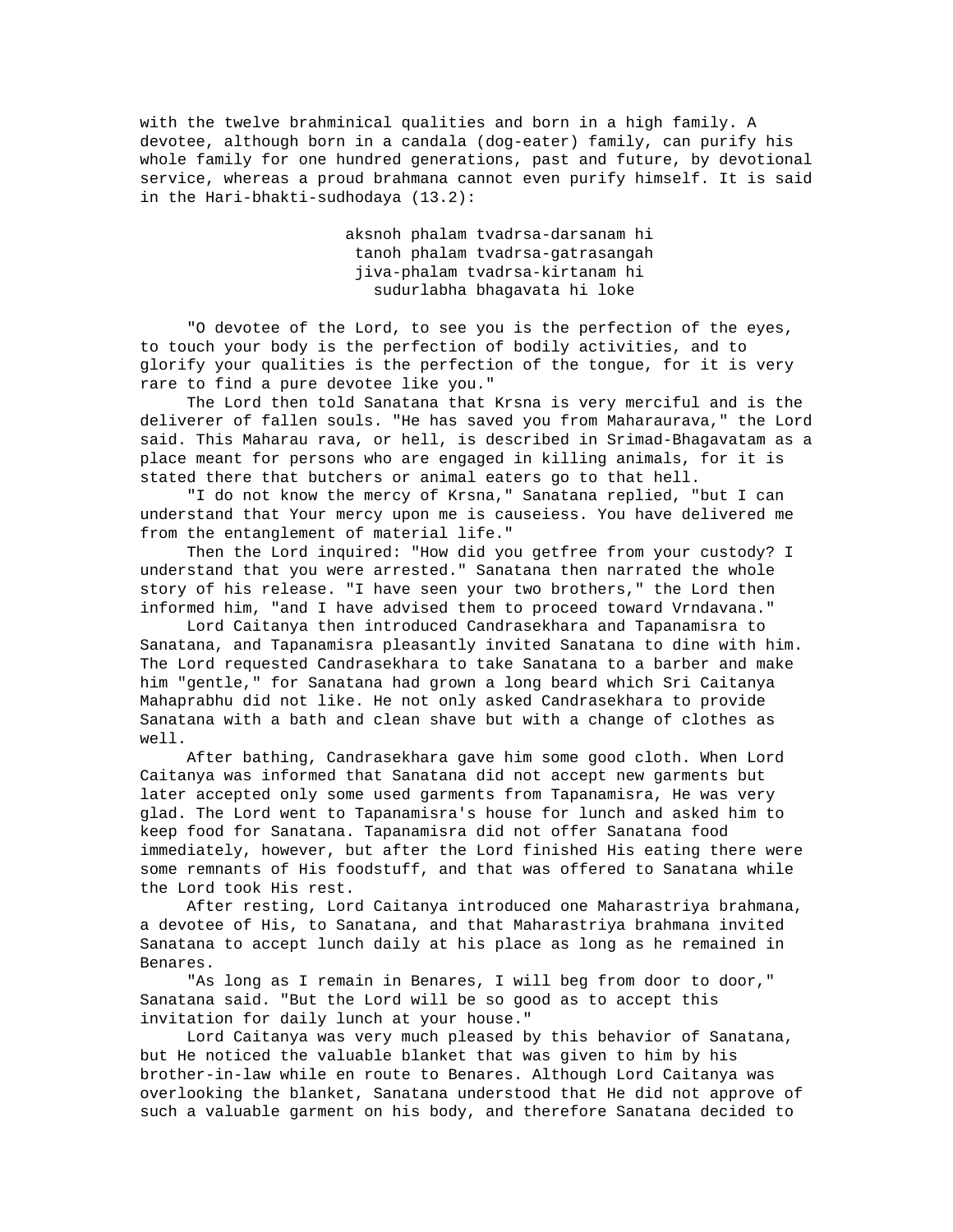get rid of it. He immediately went to the bank of the Ganges, and there he saw a mendicant washing an old quilt. When Sanatana asked him to trade the old quilt for the valuable blanket, the poor mendicant thought that Sanatana was joking with him. "How is this?" the mendicant upbraided him. "You appear to be a very nice gentleman, but you are mocking me in this unmannerly way.

 "I am not joking with you," Sanatana informed him. "I am very serious. Will you kindly exchange that torn quilt for this blanket?" Finally the mendicant exchanged his torn quilt for the blanket, and Sanatana returned to the Lord.

 "Where is your valuable blanket?" the Lord immediately inquired. Sanatana informed Him about the exchange, and the Lord loved him for this and thanked him. "You are inteiligent enough, and you have now exhausted all your attraction for material wealth." In other words, the Lord accepts a person for devotional service only when he is completely free from all materialistic possessions. The Lord then told Sanatana: "It would not look good for you to be a mendicant and beg from door to door with such a valuable blanket on your body. It is contradictory and people would look on it with abhorrence."

 "Whatever I am doing to become free from material attachment is all Your mercy," Sanatana replied. The Lord was very much pleased with him, and both of them discussed spiritual advancement.

 Previous to this meeting between Lord Caitanya and Sanatana Gosvami, the Lord met a householder devotee named Ramananda Raya. At that meeting, which is discussed in a later chapter, Lord Caitanya asked Ramananda Raya questions, and Ramananda replied as if he were the teacher of the Lord. However, in this case Sanatana put questions to the Lord, and the Lord answered them Himself.

 The instructions and teachings of Lord Caitanya are very important for people in general. He teaches the process of devotional service, which is the constitutional occupation of every living entity, for it is every man's duty to advance in spiritual science. Many subjects were thoroughly discussed in the talks between Lord Caitanya and Sanatana Gosvami. Due to the mercy of Lord Caitanya, Sanatana was able to put important questions before Him, and these questions were replied to properly.

 By the meeting of Sanatana and Lord Caitanya, we learn that in order to understand spiritual subject matters, one must approach a spiritual master like Lord Caitanya Mahaprabhu and make submissive inquiries. It is also confirmed in Bhagavad-gita (Bg. 4.34) that one should approach a man of authority and learn the science of spiritual life from him.

### Chapter Three

#### Teachings to Sanatana Gosvami

 From the instructions of Lord Caitanya to Sanatana Gosvami we can understand the science of God as it relates to God's transcendental form, His opulences, and His devotional service. Indeed, everything is being explained to Sanatana Gosvami by the Lord Himself. At that time, Sanatana fell at the feet of the Lord and with great humility asked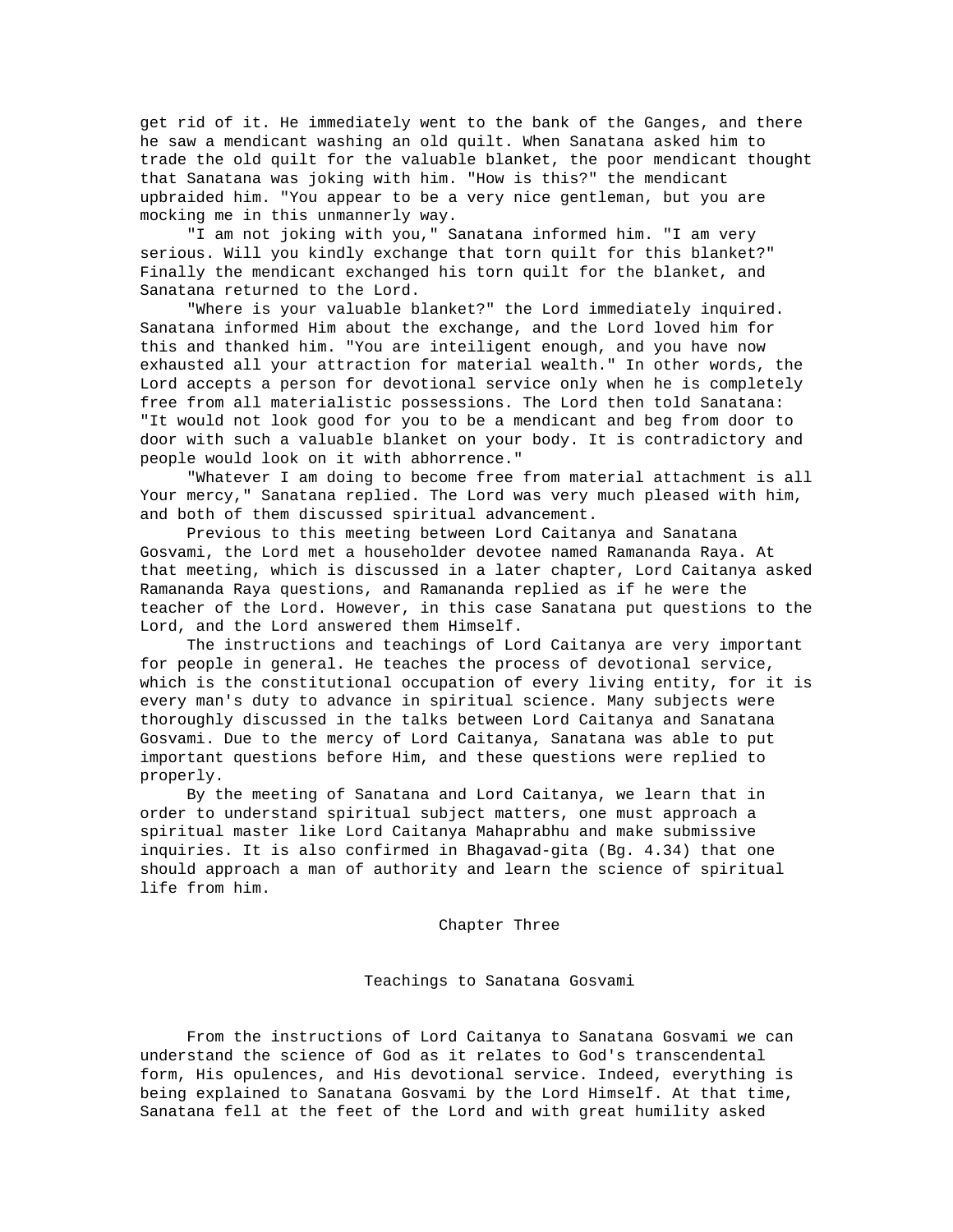about his own real identity. "I am born of a lower family," Sanatana said. "My associations are all abominable, and I am fallen, the most wretched of mankind. I was suffering in the dark well of material enjoyment, and I never knew the actual goal of my life. Indeed, I do not even know what is beneficial for me. Although I am what is known in the world as a great learned man, I am in fact so much of a fool that I myself even think that I am learned. You have accepted me as Your servant, and You have delivered me from the entanglement of material life. Now please tell me what my duty is in this liberated state."

 By this plea, we can understand that liberation is not the final word in perfection. There must be activities in liberation. Sanatana clearly says, "You have saved me from the material existence. Now, after liberation, what is my duty?" Sanatana further inquired, "Who am I? Why are the threefold miseries always giving me trouble? And finally, tell me how I can be relieved from this material entanglement? I do not know how to question You about the advancement of spiritual life, but I beg that You kindly, mercifully, let me know everything that I need know."

 This is the process of accepting a spiritual master. One should approach a spiritual master, humbly submit to him and then inquire from him about one's spiritual progress.

 The Lord was pleased by Sanatana's submissive behavior, and He replied, "You have already received benediction from Lord Krsna, and therefore you know everything and are free from all the miseries of material existence." The Lord further pointed out that because Sanatana was in Krsna consciousness, he was naturally, by the grace of Krsna, already conversant with everything. "Because you are a humble devotee," the Lord continued, "you are asking Me to confirm what you already know. This is very nice." These are the characteristics of a true devotee. In the Narada-bhakti-sutra it is said that one who is very serious about developing Krsna consciousness has his desire to understand Krsna fulfilled very soon by the grace of the Lord.

 "You are a suitable person to protect the devotional service of the Lord," Caitanya Mahaprabhu continued. "Therefore it is My duty to instruct you in the science of God, and I will explain everything to you step by step."

 It is the duty of a disciple approaching a spiritual master to inquire about his constitutional position. In conformity to that spiritual process, Sanatana has already asked, "What am l, and why am I suffering from the threefold miseries?" The threefold miseries are called adhyatmika, adhibhautika, and adhidaivika. The word adhyatmika refers to those miseries caused by the mind and body. Sometimes tbe living entity suffers bodily, and sometimes he is distressed mentally. Both are adhyatmika miseries. We experience these miseries even in the womb of our mother. As we well know, there are many types of miseries that take advantage of the delicate human body and give us pain. Miseries inflicted by other living entities are called adhibhautika. These living entities need not even be large, for there are many--such as bugs--that can make us miserable even while we are sleeping in bed. There are many insignificant living entities, like cockroaches, that sometimes give us pain, and there are also other living entities who are born on different kinds of planets and who give us miseries. As far as the adhidaivika miseries are concerned, these are natural disasters that originate with the demigods of the higher planets. For instance, we sometimes suffer from severe cold or hot weather, from a thunderbolt, or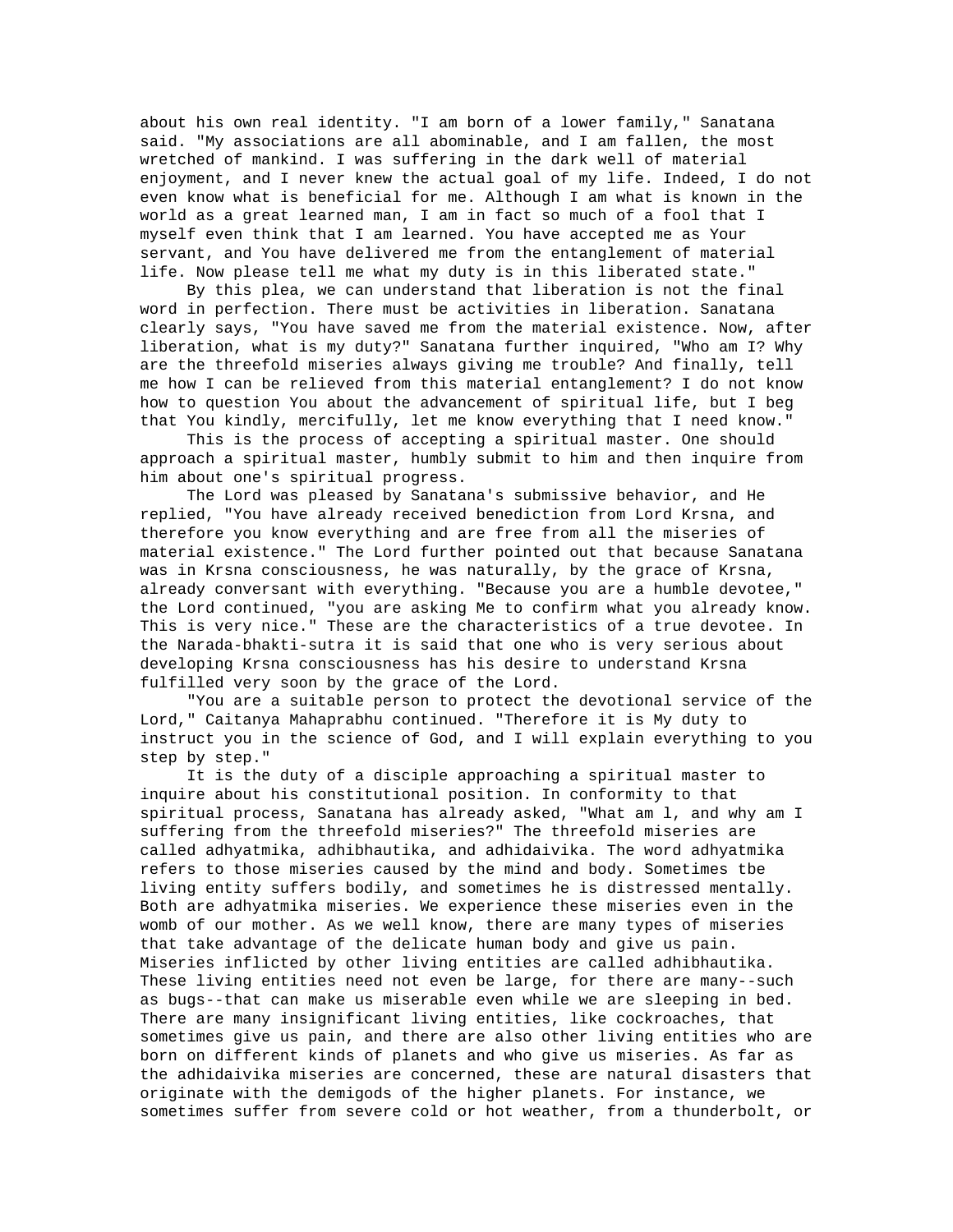from earthquakes, tornados, droughts and many natural disasters. In any case, we are always suffering from either one or a combination of these three kinds of miseries.

 Sanatana's inquiry was therefore an intelligent one. "What is the position of the living entities?" he asked. "Why are they always undergoing these three kinds of miseries?" Sanatana had admitted his weakness. Although he was known by the masses of people as a greatly learned man (and actually he was a highly learned Sanskrit scholar), and although he accepted this designation, he did not actually know what his constitutional position really was and just why he was subjected to the threefold miseries.

 Approaching a spiritual master is not just a fashion but is a necessity for one who is seriously conscious of the material miseries and who wants to be free of them. It is the duty of such a person to approach a spiritual master. In this regard, we should note similar circumstances in Bhagavad-gita. When Arjuna was perplexed by so many problems involving whether to fight or not, he accepted Lord Krsna as his spiritual master. It was also a case of the supreme spiritual master instructing Arjuna about the constitutional position of the living entity.

 In Bhagavad-gita we are informed that the constitutional nature of the individual entity is spirit soul. He is not matter. As spirit soul, he is part and parcel of the supreme soul, the Absolute Truth, the Personality of Godhead. We also learn that it is the duty of the spirit soul to surrender, for only then can he be happy. The last instruction of Bhagavad-gita is that the spirit soul surrender completely unto the supreme soul, Krsna, and in that way realize happiness.

 Here also, Lord Caitanya, answering the questions of Sanatana, repeats the same truth. There is a difference, however. Here Lord Caitanya does not give the information about the spirit soul that is already described in Bhagavad ita. Rather, He begins from the point where Krsna ended His instruction. It is accepted by great devotees that Lord Caitanya is Krsna Himself, and from this point of view He begins His instruction to Sanatana from the point where He ended His instructions to Arjuna in Bhagavad-gita.

 "Your constitutional position is that you are pure living soul," the Lord told Sanatana. "This material body cannot be identified with your real self; nor is your mind your real identity, nor your intelligence, nor false ego. Your identity is that of eternal servitor of the Supreme Lord Krsna. Your position is that you're transcendental. The superior energy of Krsna is spiritual in constitution, and the inferior external energy is material. Since you are between the material energy and the spiritual energy, your position is marginal. Belonging to the marginal potency of Krsna, you are simultaneously one with and different from Krsna. Because you are spirit, you are not different from Krsna, and because you are only a minute particle of Krsna, you are different from Him."

 This simultaneous oneness and difference always exists in the relationship between the living entities and the Supreme Lord. From the marginal position of the living entities, this conception of "simultaneously one and different" can be understood. The living entity is just like a molecular particle of sunshine, whereas Krsna may be compared to the blazing, shining sun itself. Lord Caitanya compared the living entities to blazing sparks from a fire and the Supreme Lord to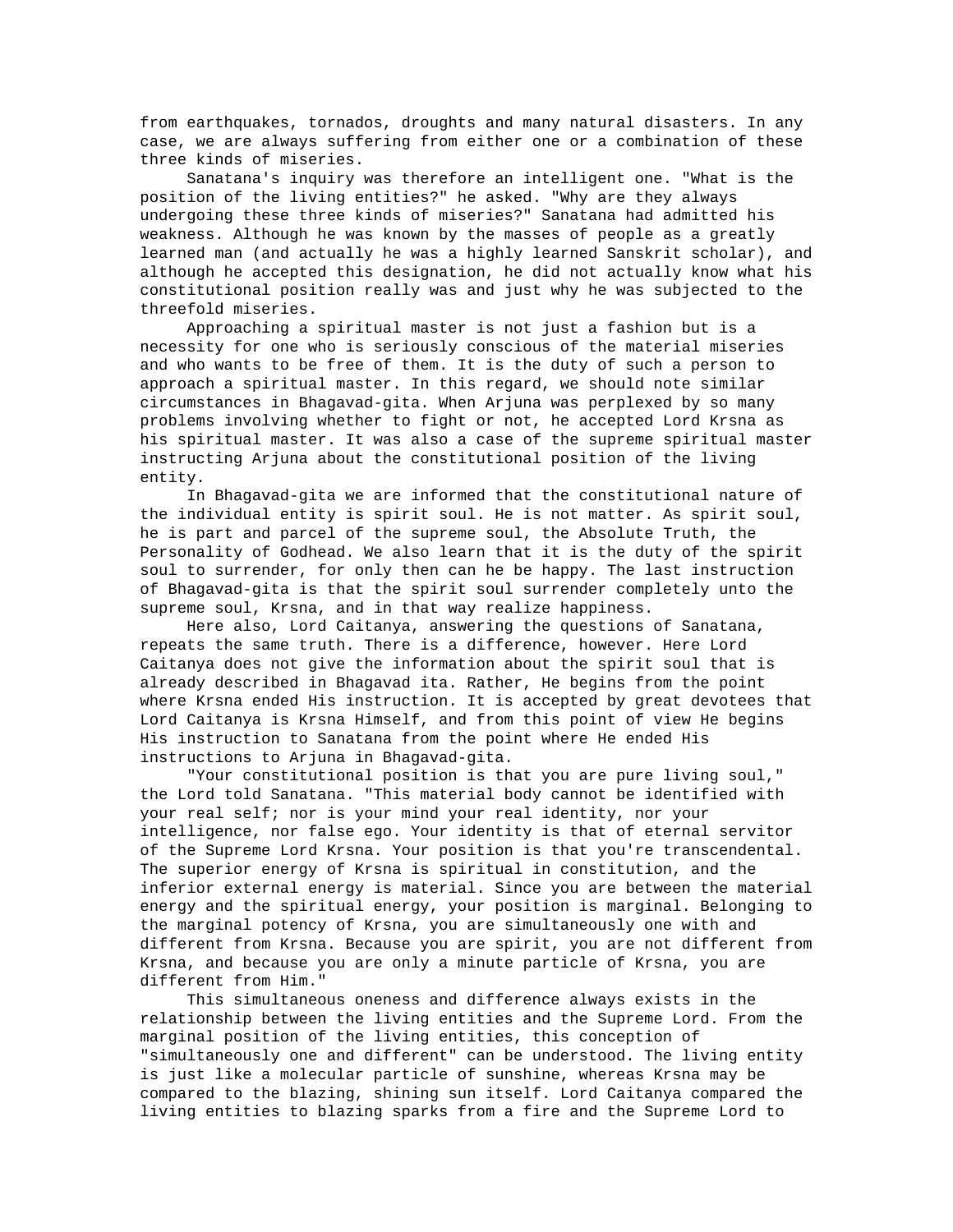the blazing fire of the sun. In this connection, the Lord cites a verse from Visnu purana  $(V.P. 1.22.52):$ .

> eka-desa-sthitasyagner jyotsna vistarini yatha parasya brahmanah saktis tathedam akhilam jagat

 "Everything that is manifested within this cosmic world is but the energy of the Supreme Lord. As fire emanating from one place diffuses its illumination and heat all around, so the Lord, although situated in one place in the spiritual world, manifests His different energies everywhere. Indeed, the whole cosmic creation is composed of different manifestations of His energy."

 The energy of the Supreme Lord is transcendental and spiritual, and the living entities are part and parcel of that energy. There is another energy, however, called material energy, which is covered by the cloud of ignorance. This energy, which is material nature, is divided into three modes, or gunas (goodness, passion and ignorance). Lord Caitanya quoted from Visnu purana (V.P. 1.3.2) to the effect that all inconceivable energies reside in the Supreme Personality of the Lord and that the whole cosmic manifestation acts due to the Lord's inconceivable energy.

 The Lord also said that the living entities are known as ksetrajna, or "knowers of the field of activities." In the Thirteenth Chapter of Bhagavad-gita, the body is described as the field of activities, and the living entity as ksetrajna, the knower of that field. Although the living entity is constitutionally conversant with spiritual energy, or has the potency to understand spiritual energy, he is covered by the material energy and consequently identifies the body with the self. This false identification is called "false ego." Deluded by this false ego, the bewildered living entity in material existence changes his different bodies and suffers various kinds of miseries. Knowledge of the living entity's true position is possessed to different extents by different types of living entities.

 In other words, it is to be understood that the living entity is part and parcel of the spiritual energy of the Supreme Lord. Because the material energy is inferior, man has the ability to get uncovered from this material energy and utilize the spiritual energy. It is stated in Bhagavad-gita that the superior energy is covered by the inferior energy. Due to this covering, the living entity is subjected to the miseries of the material world, and, in proportion to the different degrees of passion and ignorance, he suffers material miseries. Those who are a little enlightened suffer less, but on the whole everyone is subjected to material miseries due to being covered by the material energy.

 Caitanya Mahaprabhu also quoted from the Seventh Chapter of Bhagavad-gita in which it is stated that earth, water, fire, air, ether, mind, intelligence and ego all combine together to form the inferior energy of the Supreme Lord. The superior energy, however, is the real identity of the living being, and it is because of that energy that the whole material world functions. The cosmic manifestation, which is made of material elements, has no power to act unless it is moved by the superior energy, the living entity. It can actually be said that the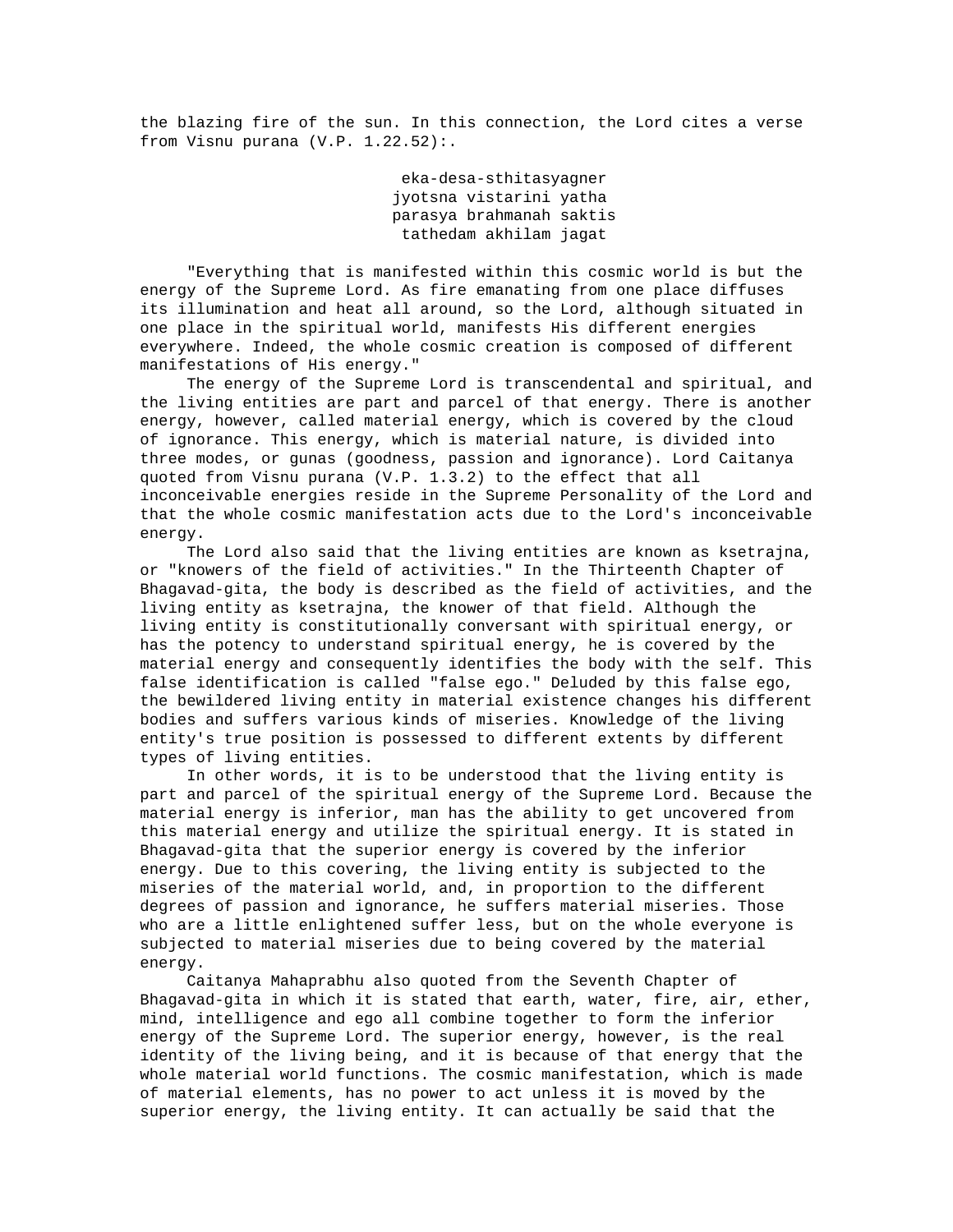conditioned life of the living entity is due to forgetfulness of his relationship with the Supreme Lord in the superior energy. When that relationship is forgotten, conditional life is the result. Only when man revives his real identity, that of eternal servitor to the Lord, does he become liberated.

Chapter Four

The Wise Man

 Since no one can trace the history of the living entity's entanglement in material energy, the Lord says that it is beginningless. 8y beginningless it is meant that conditional life exists prior to the creation; it is simply manifested during and after the creation. Due to forgetfulness of his nature, the living entity, although spirit, suffers all kinds of miseries in material existence. It should be understood that there are also living entities who are not entangled in this material energy but are situated in the spiritual world. They are called liberated souls and are always engaged in Krsna consciousness, devotional service.

 The activities of those who are conditioned by material nature are taken into account, and in their next life, according to these activities, they are offered different types of materiai bod ies. In the material world the conditioned spirit soul is subjected to various rewards and punishments. When he is rewarded for his righteous activities, he is eievated to the higher pianets where he becomes one of the many demigods, and when he is punished for his abominable activities, he is thrown into hellish planets where he suffers the miseries of material existence more acutely. Caitanya Mahaprabhu gives a very nice example of this punishment. Formerly a king used to punish a criminal by dunking him in the river, raising him up again for breath and then again dunking him in the water. Material nature punishes and rewards the individual entity in just the same way. When he is punished, he is dunked in the water of material miseries, and when he is rewarded, he is taken out of it for some time. Elevation to the higher planets or to a higher life status is never permanent. One must again come down to be submerged in the water. All this is constantly going on in this material existence; sometimes one is elevated to higher planetary systems, and sometimes one is thrown into the hellish condition of material life.

 In this regard Caitanya Mahaprabhu recites a verse from Srimad-Bhagavatam taken from the instructions of Narada Muni to Vasudeva, the father of Krsna (SB. 11.2.37):

> bhayam dvitiyabhinivesatah syad isad apetasya viparyayo 'smrtih tan-mayayato budha abhajet tam bhaktyaikayesam guru-devatatma

 In this quotation from the nine sages who were instructing Maharaja Nimi, maya is defined as "forgetfulness of one's relationship with Krsna." Actually, maya means "that which is not." It has no existence.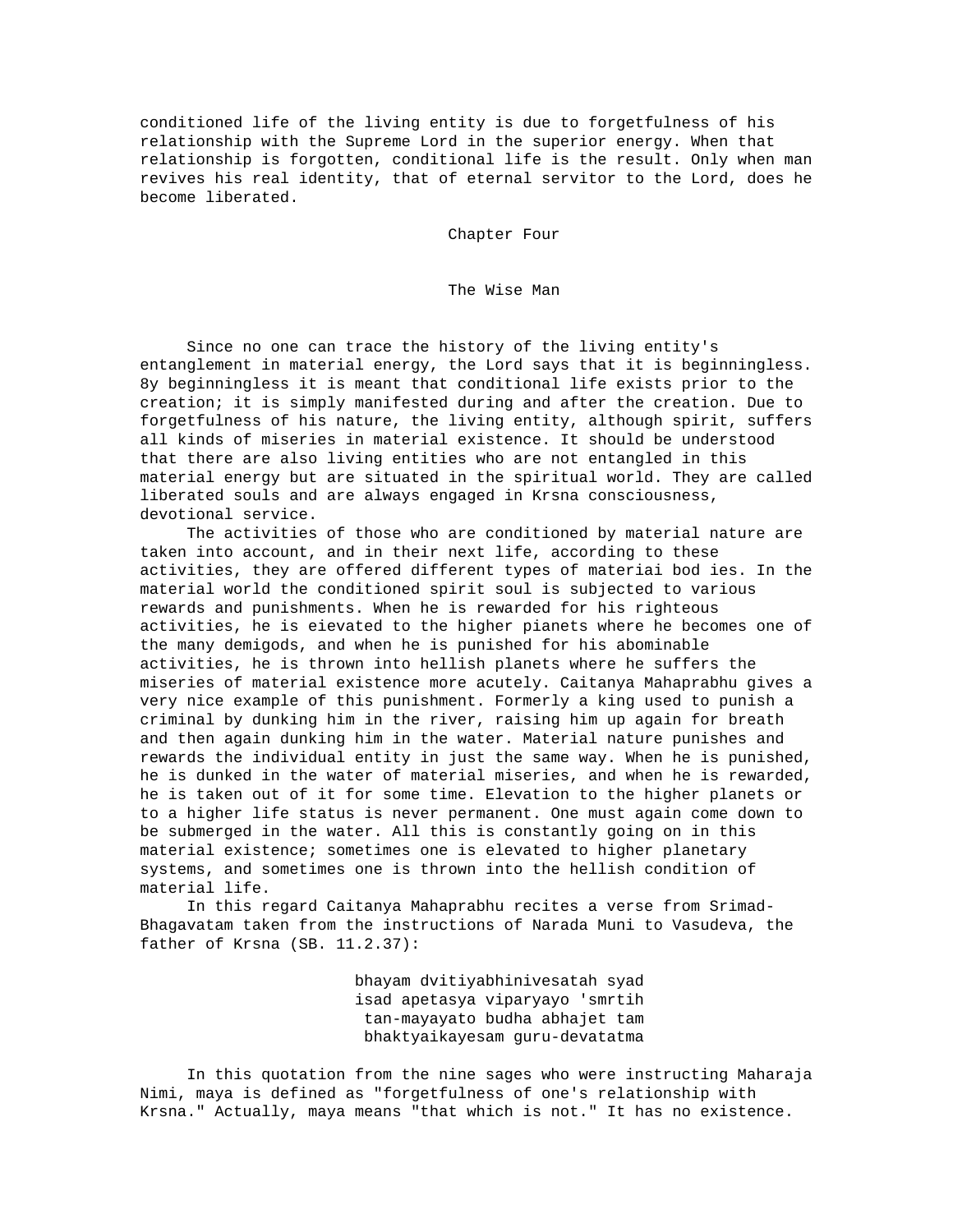Thus it is false to think that the living entity has no connection with the Supreme Lord. He may not believe in the existence of God, or he may think that he has no relationship with God, but these are all "illusions," or maya. Due to absorption in this false conception of life, man is aiways fearful and full of anxieties. In other words, a godless concept of life is maya. One who is actually learned in the Vedic literatures surrenders unto the Supreme Lord with great devotion and accepts Him as the supreme goal. When a living entity forgets the constitutional nature of his relationship with God, he is at once overwhelmed by the external energy. This is the cause of his false ego, his false identification of the body with the self. Indeed, his whole conception of the material universe arises from this false identification with the body, for he becomes attached to the body and its by-products. To escape this entanglement, he has only to perform his duty and to surrender unto the Supreme Lord with intelligence and devotion and with sincere Krsna consciousness.

 A conditioned soul falsely thinks himself happy in the material world, but if he is favored by the instructions of an unalloyed devotee, he gives up his desire for material enjoyment and becomes enlightened in Krsna consciousness. As soon as one enters into Krsna consciousness, his desire for material enjoyment is at once vanquished, and he gradually becomes free from material entanglement. There is no question of darkness where there is light, and Krsna consciousness is the light that dispels the darkness of material sense enjoyment.

 A Krsna conscious person is never under the false conception that he is one with God. Knowing that he would not be happy by working for himself, he engages all his energies in the service of the Supreme Lord and thereby gains release from the clutches of illusory material energy. I n this connection, Caitanya Mahaprabhu quotes the following verse from Bhagavad-gita:

> daivi hy esa gunamayi mama maya duratyaya mam eva ye prapadyante mayam etam taranti te

 "The divine energy of Mine, consisting of the three modes of material nature, is difficult to overcome. But those who have surrendered unto Me can easily cross beyond it." (Bg. 7.14)

 Caitanya Mahaprabhu went on to teach that for each and every moment he is engaged in some fruitive activity, the conditioned soul forgets his real identity. Sometimes when he is fatigued, when he is tired of material activities, he wants liberation and hankers to become one with the Supreme Lord, but at other times he thinks that by working hard to gratify his senses he will be happy. In either case, he is covered by material energy. For the enlightenment of such bewildered conditioned souls, the Supreme Lord has presented voluminous Vedic literatures such as the Vedas, the puranas and the Vedanta-sutra. These are all intended to guide the human being back to Godhead. Caitanya Mahaprabhu has given further instructions by explaining that when a conditioned soul is accepted by the mercy of the spiritual master and is guided by the Supersoul and the various Vedic scriptures, he becomes enlightened and makes progress in spiritual realization. It is because Lord Krsna is always merciful upon His devotees that He has presented all these Vedic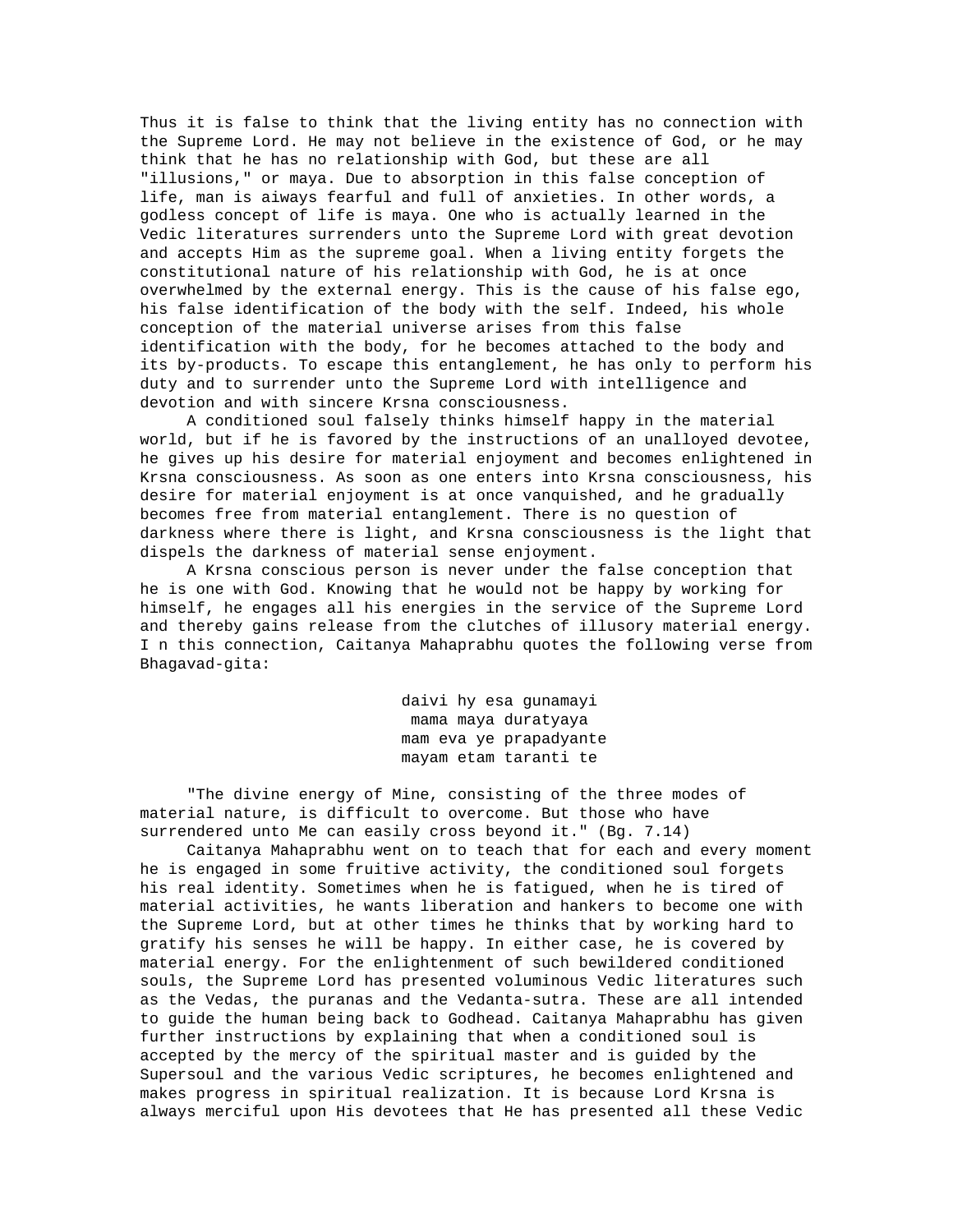literatures by which one can understand his relationship with Him and can act on the basis of that relationship. In this way one is gifted with the ultimate goal of life.

 Actually every living entity is destined to reach the Supreme Lord. Indeed, it is possible for everyone to understand his relationship with the Supreme. The execution of duties to attain perfection is known as devotional service, and in maturity such devotional service becomes love of God, the factual goal of life for every living being. Actually the living entity is not intended to achieve success in religious rituals, economic development or sense enjoyment. The living entity should not even desire success in liberation, what to speak of success in religion, economics and sense enjoyment. One's real desire should only be to achieve the stage of loving transcendental service to the Lord. The allattractive features of Lord Krsna help one in attaining this transcendental service, and it is by such service in Krsna consciousness that one can realize the relationship between Krsna and himself.

 Concerning man's search for the ultimate goal of life, Caitanya Mahaprabhu relates a story from the commentary of Madhva which occurs in the Fifth Canto of Srimad-Bhagavatam (Madhva-bhasya) Sarvajna to a poor man who came to him to have his future told. When Sarvajna saw the horoscope of the man, he was at once astonished that the man was so poor, and he said to him, "Why are you so unhappy? From your horoscope I can see that you have a hidden treasure left to you by your father. However, the horoscope indicates that your father could not disclose this to you because he died in a foreign place, but now you can search out this treasure and be happy." This story is cited because the living entity is suffering due to his ignorance of the hidden treasure of his Supreme Father, Krsna. That treasure is love of Godhead, and in every Vedic scripture the conditioned soul is advised to find it. As stated in Bhagavad-gita, although the conditioned soul is the son of the wealthiest personality--the Personality of Godhead--he does not realize it. Therefore Vedic literatures are given to him to help him search out his father and his paternal property.

 The astrologer Sarvajna further advised the poor man: "Don't dig on the southern side of your house to find the treasure, for if you do so you will be attacked by a poisonious wasp and will be baffled. The search should be conducted on the eastern side where there is actual light, which is called devotional service or Krsna consciousness. On the southern side there are Vedic rituals, and on the western side there is mental speculation, and on the northern side there is meditational yoga."

 Sarvajna's advice should be carefully noted by everyone. If one searches for the ultimate goal by the ritualistic process, he will surely be baffled. Such a process involves the performance of rituals under the guidance of a priest who takes money in exchange for service. A man may think he will be happy by performing such rituals, but actually if he does gain some result from them, it is only temporary. His material distresses will continue. Thus he will never become truly happy by following the ritualistic process. Instead, he wili simply increase his material pangs more and more. The same may be said for digging on the northern side, or searching for the treasure by means of the meditational yoga process. By this process a person thinks of becoming one with the Supreme Lord, but this merging into the Supreme is like being swallowed by a large serpent. Sometimes a large serpent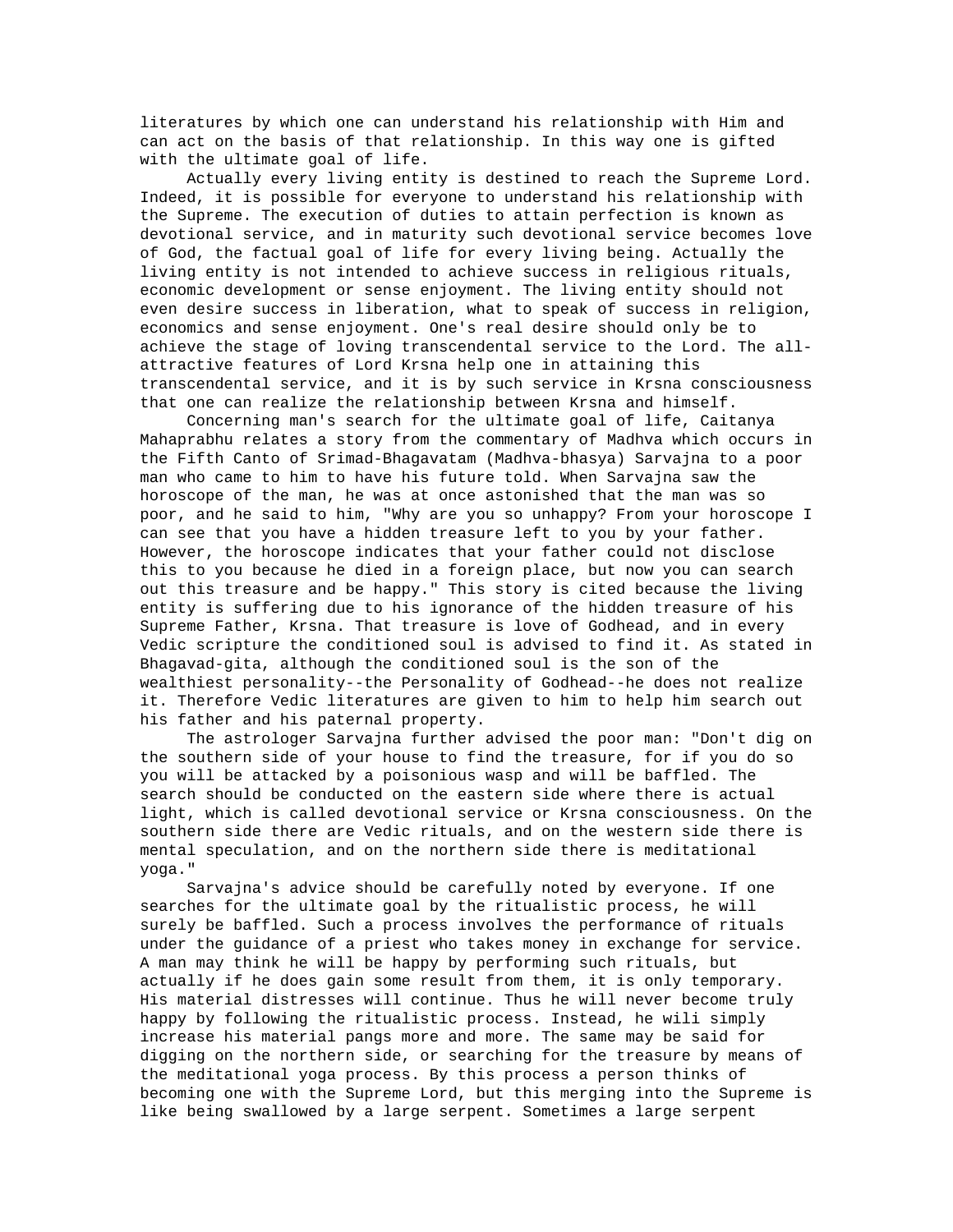swallows a smaller one, and merging into the spiritual existence of the Supreme is analogous. While the small serpent is searching after perfection, he is swallowed. Obviously there is no solution here. On the western side there is also an impediment in the form of a yaksa, an evil spirit who protects the treasure. The idea is that a hidden treasure can never be found by one who asks the favor of a yaksa in order to attain it. The result is that one will simply be killed. This yaksa is the speculative mind, and in this case the speculative process of selfrealization, or the jnana process, is also suicidal.

 The only possibility then is to search for the hidden treasure on the eastern side by the process of devotional service in full Krsna consciousness. Indeed, that process of devotional service is the perpetual hidden treasure, and when one attains to it, he becomes perpetually rich. One who is poor in devotional service to Krsna is always in need of material gain. Sometimes he suffers the bites of poisonous creatures, and sometimes he is baffled; sometimes he follows the philosophy of monism and thereby loses his identity, and sometimes he is swallowed by a large serpent. It is only by abandoning all this and becoming fixed in Krsna consciousness, devotional service to the Lord, that one can actually achieve the perfection of life.

Chapter Five

How to Approach God

 Actually all Vedic literature directs the human being toward the perfect stage of devotion. The paths of fruitive activities, speculative knowledge and meditation do not lead one to the perfectional stage, but by the process of devotional service the Lord actually becomes approachable. Therefore all Vedic literature recommends that one accept this process. In this regard, Caitanya Mahaprabhu quoted from the Lord's instructions to Uddhava in Srimad-Bhagavatam:

> na sadhayati mam yogo na sankhyam dharma uddhava na svadhyayas tapas tyago yatha bhaktir mamorjita

 "My dear Uddhava, neither philosophical speculation, nor meditational yoga, nor penances can give Me such pleasure as devotional service practiced by the living entities." (SB. 11.14.20) Krsna is dear only to the devotees, and He can only be achieved by devotional service. If a lowly born person is a devotee, he automatically becomes free from all contamination. Devotional service is the only path by which one can achieve the Supreme Person. This is the only perfection accepted by all Vedic literature. J ust as a poor man becomes happy upon receiving some treasure, when one attains to devotional service, his material pains are automatically vanquished. As one advances in devotional service, he attains love of Godhead, and as he advances in this love, he becomes free from all material bondage. One should not think, however, that the disappearance of poverty and liberation from bondage are the end results of love of Krsna. It is in relishing the reciprocation of loving service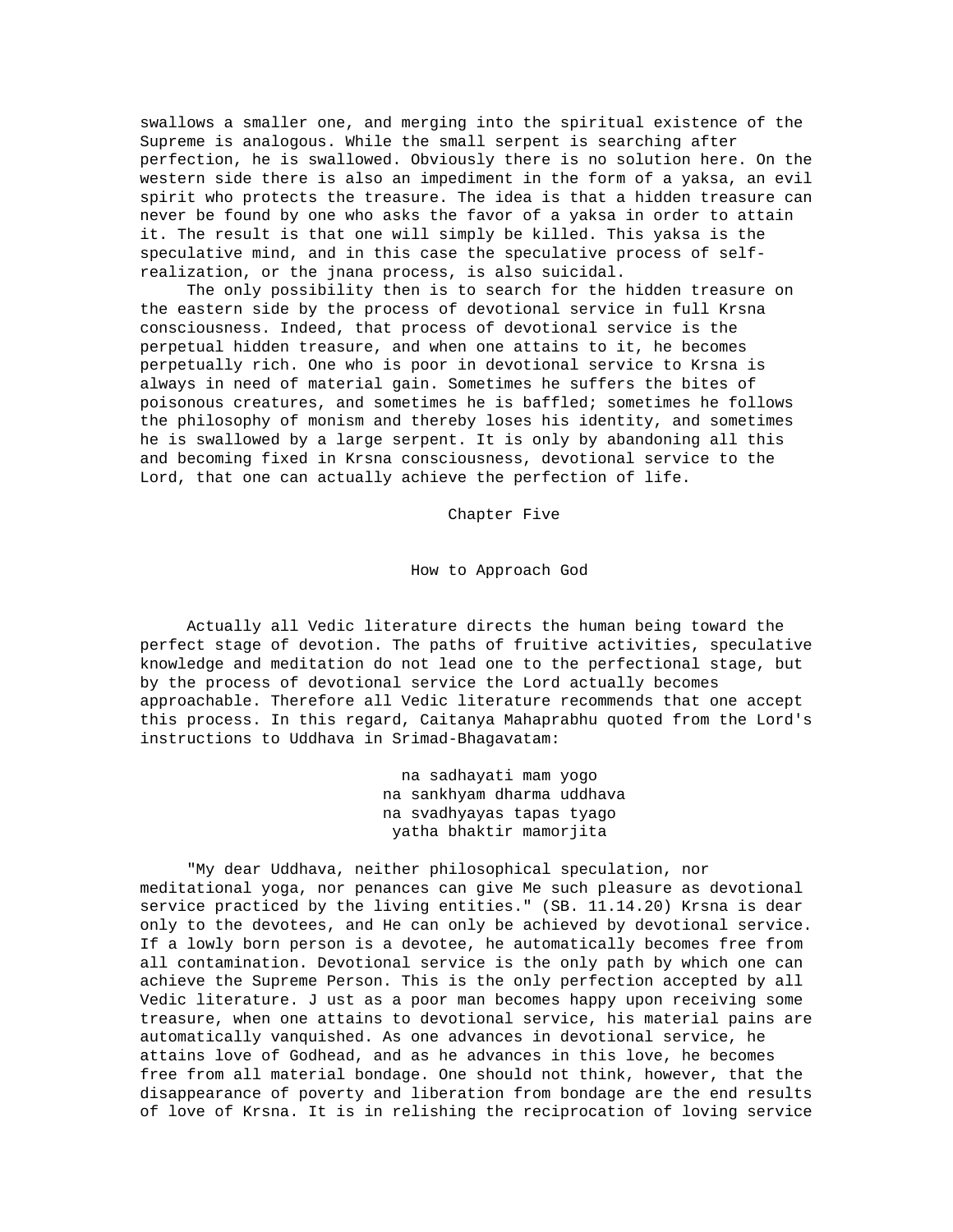that love of Krsna exists. In all Vedic literatures we find that the attainment of this loving relationship between the Supreme Lord and the living entities is the function of devotional service. Our actual function is devotional service, and our ultimate goal is love of Godhead. In all Vedic literatures it can be found that Krsna is the ultimate center, for through knowledge of Krsna all problems of life are solved.

 Caitanya Mahaprabhu pointed out that although (according to Padma Purana) there are different scriptures for worshiping different types of demigods, such instructions only bewilder people into thinking that the demigods are supreme. Yet if one carefully scrutinizes and studies the Puranas, he will find that Krsna, the Supreme Personality of Godhead, is the only object of worship. For instance, in the Markandeya Purana there is mention of Devi worship, or worship of the goddess Durga or Kali, but in this same candika it is also stated that all the demigods--even in the shape of Durga or Kali--are but different energies of the Supreme Visnu. Thus study of the Puranas reveals Visnu, the Supreme Personality of Godhead, to be the only object of worship. The conclusion is that directly or indirectly, all types of worship are more or less directed to the Supreme Personality of Godhead, Krsna. In Bhagavad-gita it is confirmed that one who worships the demigods is in fact only worshiping Krsna because the demigods are but different parts of the body of Visnu, or Krsna. That such worship of demigods is irregular is also stated in Bhagavad-gita (Bg. 7.20-23, 9.23). Srimad-Bhagavatam confirms this irregularity by asking the question: "What is the object of worshiping the different types of demigods?" In Vedic literature there are various divisions of ritualistic activities; one is karma-kanda, or purely ritualistic activities, and another is jnana-kanda, or speculation on the Supreme Absolute Truth. What then is the purpose of the ritualistic sections of Vedic literatures, and what is the purpose of different mantras or hymns that indicate worship of various demigods? And what is the purpose of philosophical speculation on the subject of the Absolute Truth? Srimad-Bhagavatam replies that in actuality all of these methods defined in the Vedas indicate the worship of the Supreme Lord Visnu. In other words, they are all indirect ways of worshiping the Supreme Personality of Godhead. Sacrifices contained in the ritualistic portions of these literatures are meant for the satisfaction of the Supreme Lord Visnu. Indeed, because yajna, sacrifice, is specifically meant to satisfy Visnu, another name for Visnu is Yajnesvara, or Lord of sacrifices.

 Since neophytes are not all on the same transcendental level, they are advised to worship different types of demigods according to their situation in the different rnodes of material nature. The idea is that gradually such neophytes may rise to the transcendental plane and engage in the service of Visnu, the Supreme Personality of Godhead. For instance, some neophytes who are attached to flesh eating are advised by the puranas to eat flesh after offering it to the deity Kali.

 The philosophical sections of the Vedic hymns are intended to enable one to distinguish the Supreme Lord from maya. After one understands the position of maya, he can approach the Supreme Lord in pure devotional service. That is the actual purpose of philosophical speculation, and this is confirmed in Bhagavad-gita: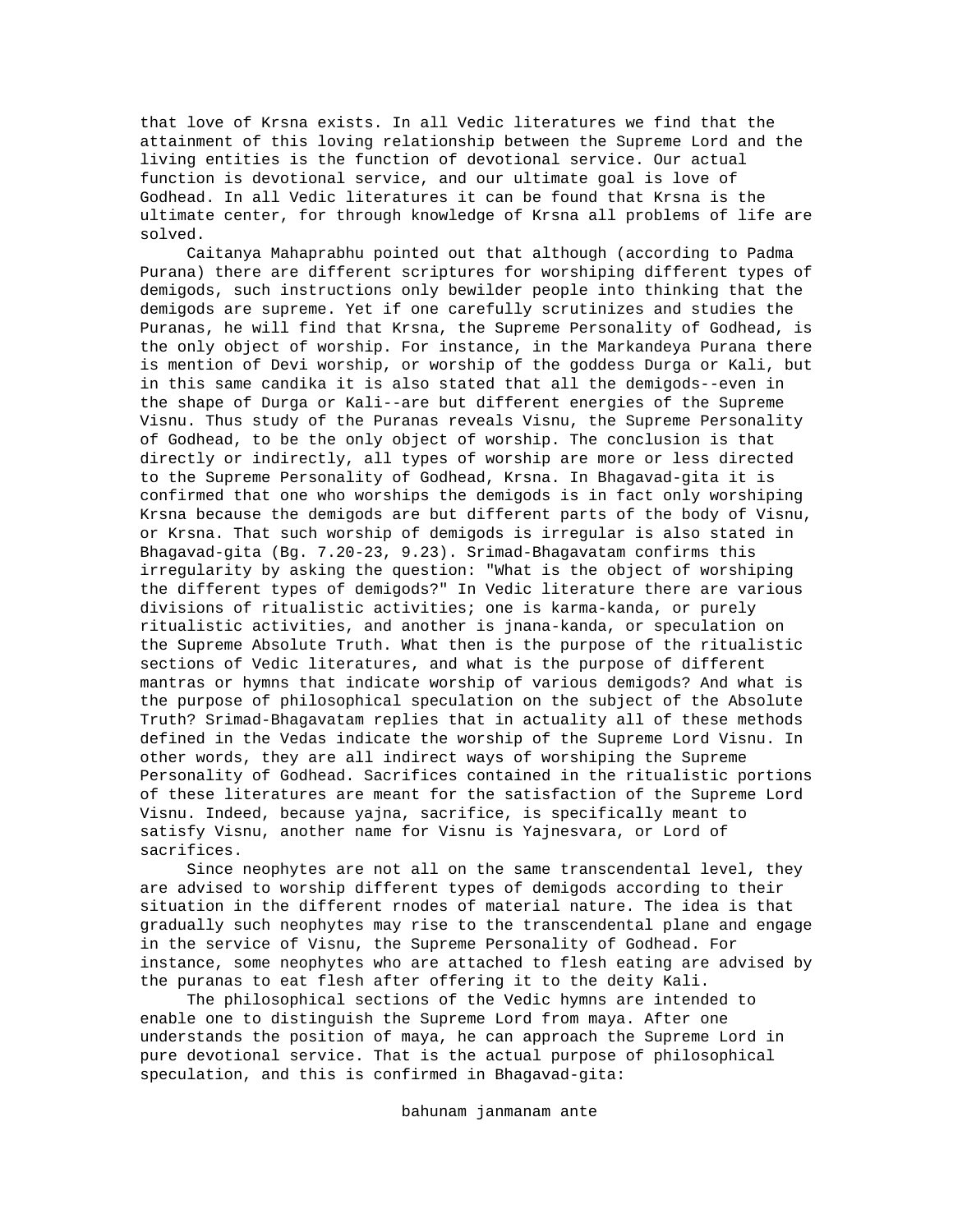jnanavan mam prapadyate vasude vah sarvam iti sa mahatma suduriabhah

 "After many births and deaths, he who is actually in knowledge surrenders unto Me, knowing Me to be the cause of all causes and all that is. Such a great soul is very rare." (Bg. 7.19)

 It can thus be seen that all Vedic rituals and different types of worship and philosophical speculation ultimately aim at Krsna.

 Caitanya Mahaprabhu then told Sanatana Gosvami about Krsna's multiforms and His unlimited opulence. He also described the nature of the spiritual manifestation, the material manifestation, and the manifestation of the living entity. He aiso informed Sanatana Gosvami that the planets in the spiritual sky, known as Vaikunthas, and the universes of the material manifestation are actually different types of manifestations, for they are the created manifestations of two different types of energy--the material and the spiritual energy. As far as Krsna Himself is concerned, He is directly situated in His spiritual energy, or specifically in His internal potency. To help us understand the difference between the spiritual and material energies, there is a clear analysis of the two in the Second Canto of Srimad-Bhagavatam. Sridhara Svami also gives a clear anaiytical study in his commentary on the first verse of the Tenth Canto of Srimad-Bhagavatam. Sridhara Svami was accepted by Lord Caitanya as an authorized commentator on Srimad-Bhagavatam, and Caitanya Mahaprabhu quoted his writings and explained that in the Tenth Canto of Bhagavatam the life and activities of Krsna are described because Krsna is the shelter of all manifestations. Knowing this, Sridhara Svami worshiped and offered his obeisances unto Krsna as the shelter of everything.

 In this worid there are two principles operating: One principle is the origin or shelter of everything, and the other principle is deduced from this original principle. The Supreme Truth is the shelter of all manifestations and is called asraya. All other principles, which remain under the control of the asraya-tattva, or the Absolute Truth, are called asrita, or subordinate corollaries and reactions. The purpose of the material manifestation is to give the conditioned soul a chance to attain liberation and return to the asraya-tattva, or the Absolute Truth. Since everything in the cosmic creation is dependent on the asraya-tattva--the creative manifestation or Visnu manifestation--the various demigods an? manifestations of energy, the living entities and all material elements are dependent on Krsna, for Krsna is the Supreme Truth. Thus Srimad-Bhagavatam indicates that everything is sheltered by Krsna directly and indirectly. Consequently perfect knowledge can be had only by an analytical study of Krsna, as confirmed by Bhagavad-gita.

 Lord Caitanya then described the different features of Krsna and requested that Sanatana Gosvami listen attentively. He then informed him that Krsna, the son of Nanda Maharaja, is the Absolute Supreme Truth, the cause of all causes and the origin of all emanations and incarnations. Yet in Vraja, or Goloka Vrndavana, He is just like a young boy and is the son of Nanda Maharaja. His form, however, is eternal, full of bliss, and full of knowledge absolute. He is both the shelter of everything and the proprietor as well.

 Caitanya Mahaprabhu also gives evidence from Brahma-samhita of the transcendental properties of Lord Krsna's body: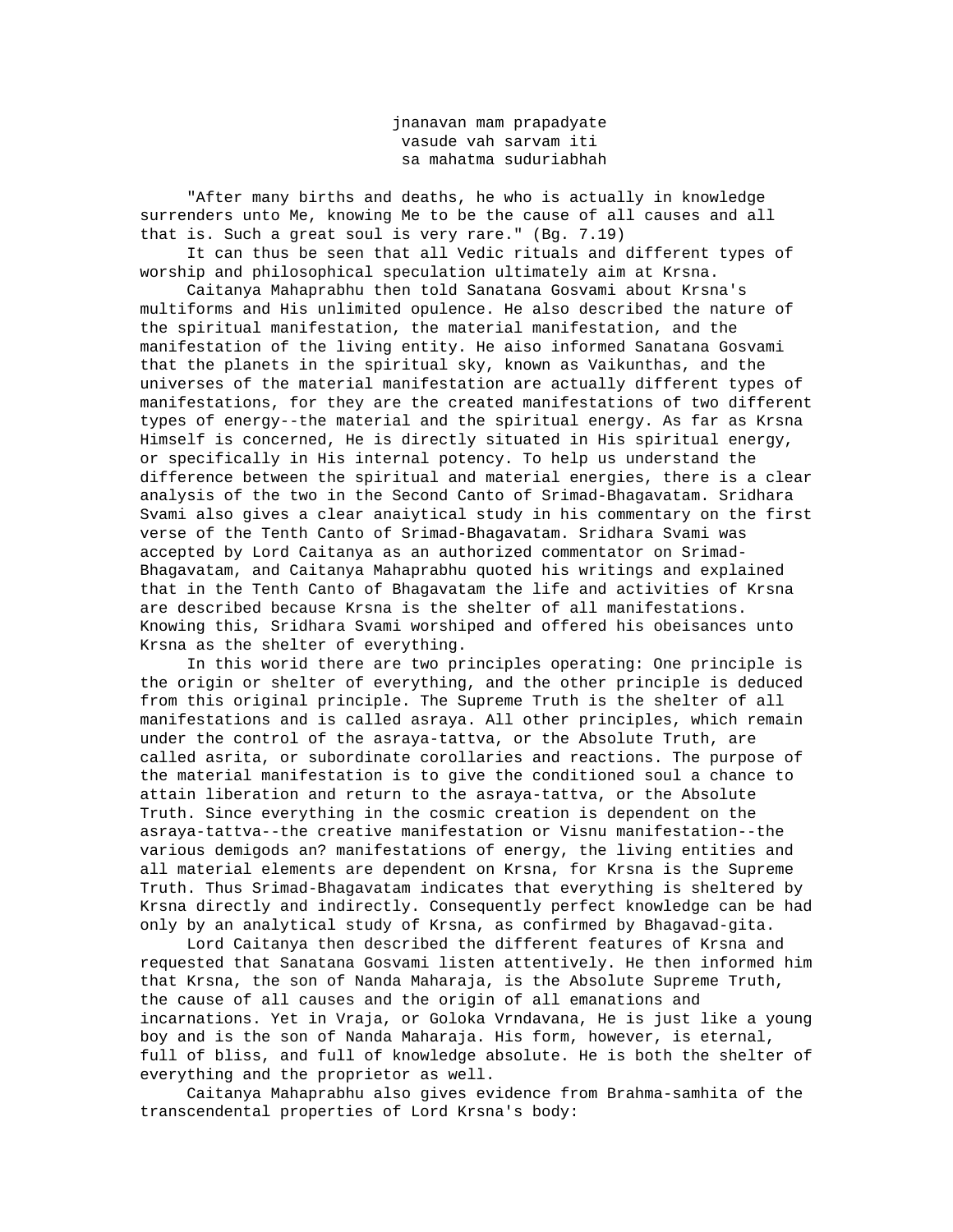isvarah paramah krsnah sac-cid-ananda-vigrahah anadir adir go vindah sarva-karana-karanam

 "Krsna, who is known as Govinda, is the Supreme Godhead. He has an eternal, blissful spiritual body. He is the origin of all. He has no other origin, and He is the prime cause of all causes." (Brahma-samhita, 5.1). In this way, Caitanya Mahaprabhu gives evidence that Krsna is the original Personality of Godhead, full in all six opulences. It is Sri Krsna whose abode, known as Goloka Vrndavana, is the highest planetary system in the spiritual sky.

 In addition, Lord Caitanya also quotes a verse from Srimad-Bhagavatam (SB. 1.3.28):.

> ete camsa-kalah pumsah krsnas tu bhagavan svayam indrari-vyakulam lokam mrdayanti yuge yuge

 All incarnations are either direct expansions of Krsna or, indirectly, expansions of the expansions of Krsna. However, the name of Krsna indicates the original Personality of Godhead. It is He who appears on this earth, in this universe or in any other universe, when there is a disturbance created by the demons, who are always trying to disrupt the administration of the demigods.

 There are three different processes by which Krsna can be understood: the empiric process of philosophical speculation, the process of meditation according to the mystic yoga system, and the process of Krsna consciousness, or devotional service. By the method of philosophical speculation, the impersonal Brahman feature of Krsna is understood. By the process of meditation or mystic yoga, the feature of the Supersoul, the all-pervading expansion of Krsna, is understood. And by devotional service in full Krsna consciousness, the original Personality of Godhead is realized. Lord Caitanya also quotes this verse from Srimad-Bhagavatam (SB. 1.2.11):

> vadanti tat tattva-vidas tattvam yaj jnanam advayam brahmeti paramatmeti bhaga van iti sabdyate

 "Those who are knowers of the Absolute Truth describe the Absolute Truth in three features as impersonal Brahman, localized all-pervading Supersoul, and the Supreme Personality of Godhead, Krsna." In other words, Brahman, the impersonal manifestation, Paramatma, the localized manifestation, and Bhagavan, the Supreme Personality of Godhead, are one and the same. However, according to the process adopted, He is realized as Brahman, Paramatma and Bhagavan.

 By realizing the impersonal Brahman, one simply realizes the effulgence emanating from the transcendental body of Krsna. This effulgence is compared to the sunshine. There is the sun-god, the sun itself and the sunshine which is the shining effulgence of that original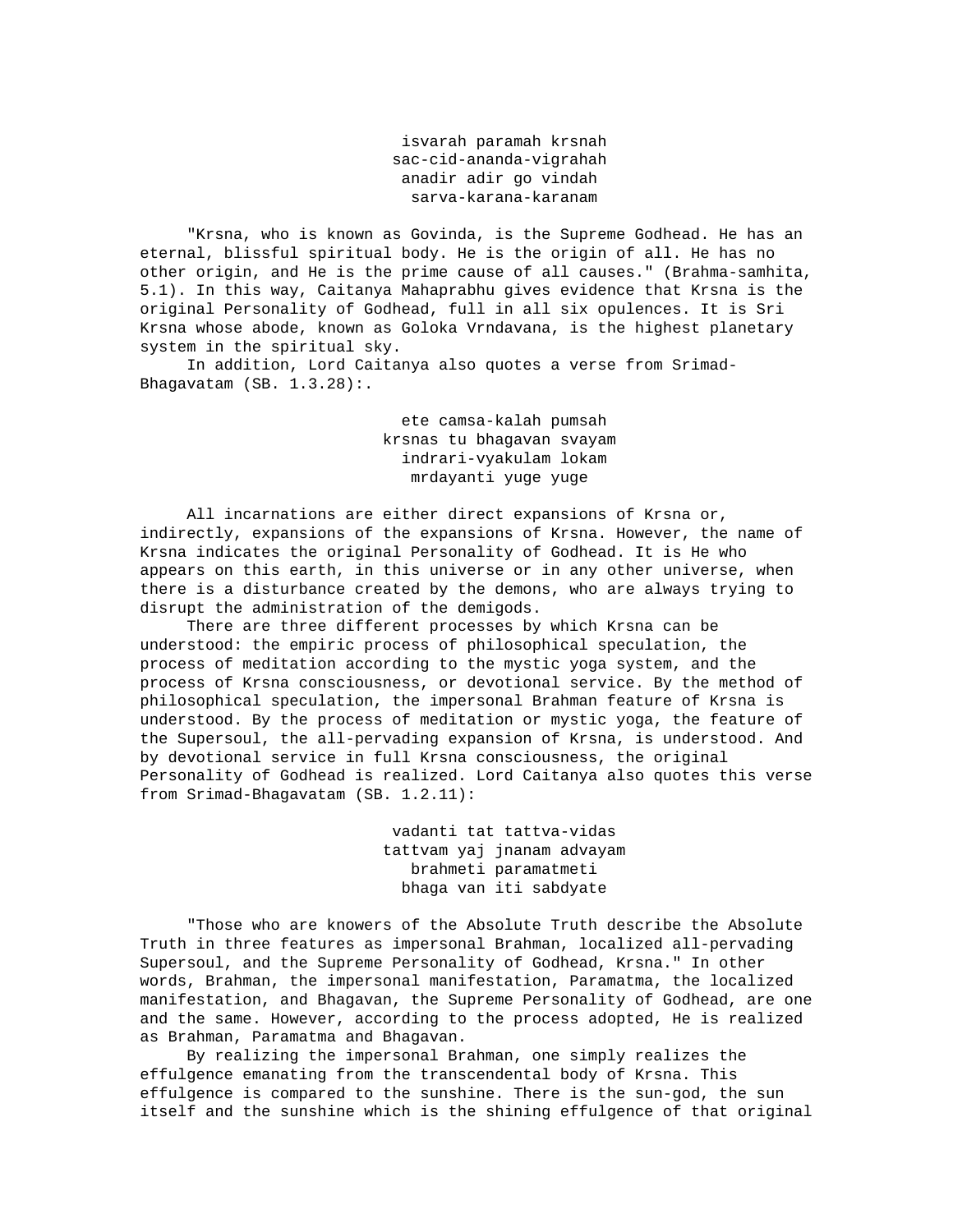sun-god. Similarly, the spiritual effulgence (brahmajyoti), impersonal Brahman, is nothing but the personal effulgence of Krsna. To support this analysis, Lord Caitanya quotes one important verse from Brahmasamhita in which Lord Brahma says:

> yasya prabha prabha vato jagadanda-koti kotisv asesa-vasudhadi-vibhuti-bhinnam tad-brahma niskalam anantam asesa-bhutam govindam adi-purusam tam aham bhajami

 "I worship the Supreme Personality of Godhead, by whose personal effulgence the unlimited brahmajyoti is manifested. In that brahmajyoti there are innumerable universes, and each is filled with innumerable planets." (Bs. 5.40)

 Lord Caitanya further points out that the Paramatma, the allpervading feature situated in everyone's body, is but a partial manifestation or expansion of Krsna, but because Krsna is the soul of all souls, He is called Paramatma, the Supreme Self. In this regard, Caitanya quoted another verse from Srimad-Bhagavatam concerning the talks between Maharaja Pariksit and Sukadeva Gosvami. While hearing of the transcendental pastimes of Krsna in Vrndavana, Maharaja Pariksit inquired from his spiritual master, Sukadeva Gosvami, as to why the inhabitants of Vrndavana were so much attached to Krsna. To this question Sukadeva Gosvami answered:

> krsnam enam avehi tvam atmanam akhilatmanam jagaddhitaya so 'py atra dehivabhati mayaya

 "Krsna should be known as the soul of all souls, for He is the soul of all individual souls and the soui of the localized Paramatma as well. At Vrndavana He was acting just like a human being to attract people and to show that He is not formless." (Bhag. 10.14.55)

 The Supreme Lord is as much an individual as other living beings, but He is different in that He is the Supreme and all other living beings are subordinate to Him. All other living beings can also enjoy spiritual bliss, eternal life and full knowledge in His association. Lord Caitanya quotes a verse from Bhagavad-gita in which Krsna, telling Arjuna of His different opulences, points out that He Himself enters this universe by one of His plenary portions, Garbhodakasayi Visnu, and also enters into each universe as the Ksirodakasayi Visnu, and then expands Himself as the Supersoul in everyone's heart. Lord Krsna Himseif indicates that if anyone wants to understand the Supreme Absolute Truth in perfection, he must take to the process of devotional service in full Krsna consciousness. Then it will be possible for him to understand the last word of the Absolute Truth.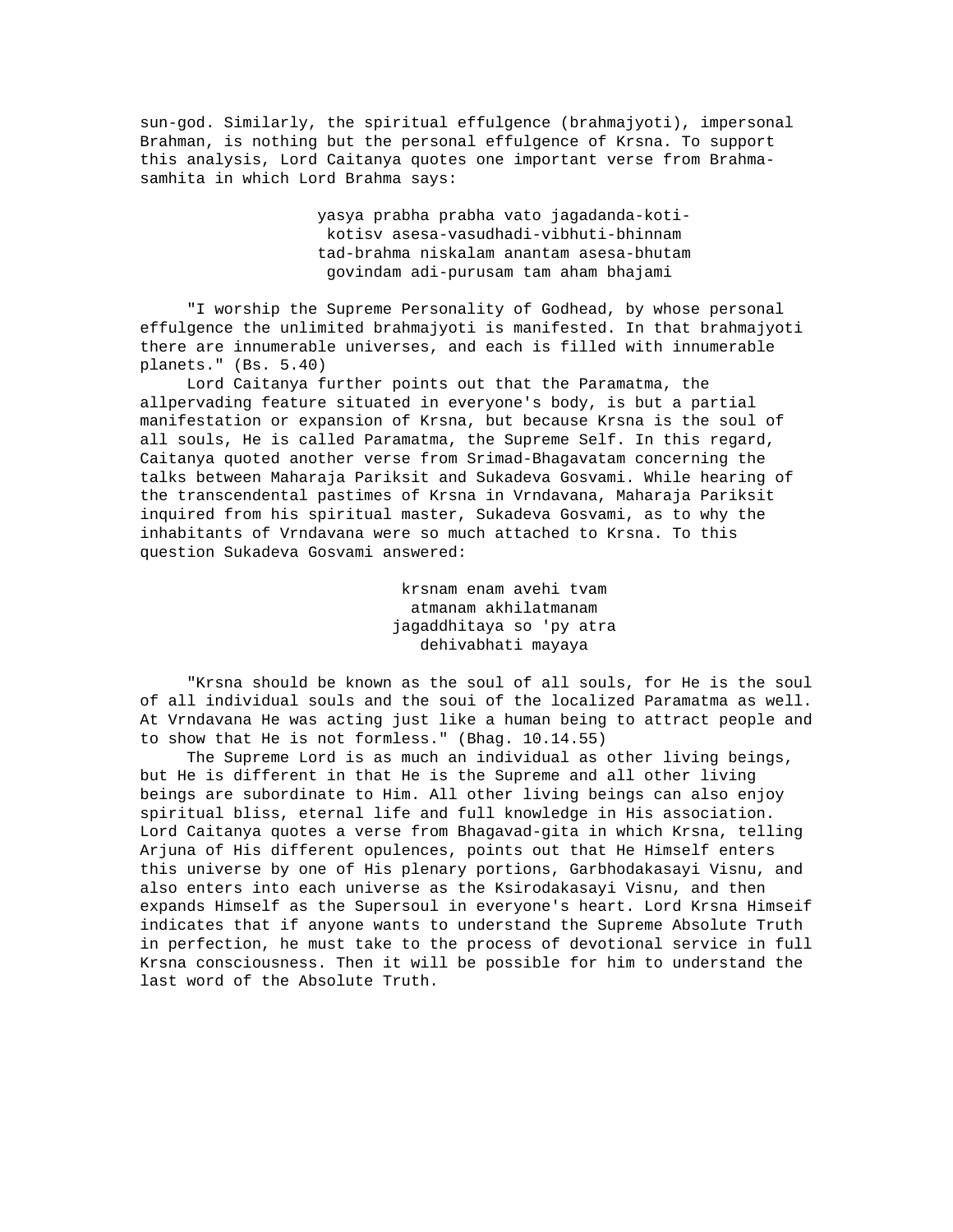"Teachings of Lord Caitanya" by His Divine Grace A.C. Bhaktivedanta Swami Prabhupada.

COPYRIGHT NOTICE: This is an evaluation copy of the printed version of this book, and is NOT FOR RESALE. This evaluation copy is intended for personal non-commercial use only, under the "fair use" guidelines established by international copyright laws. You may use this electronic file to evaluate the printed version of this book, for your own private use, or for short excerpts used in academic works, research, student papers, presentations, and the like. You can distribute this evaluation copy to others over the Internet, so long as you keep this copyright information intact. You may not reproduce more than ten percent (10%) of this book in any media without the express written permission from the copyright holders. Reference any excerpts in the following way: "Excerpted from "Teachings of Lord Caitanya" by A.C. Bhaktivedanta Swami, courtesy of the Bhaktivedanta Book Trust International, www.Krishna.com ."

This book and electronic file is Copyright 1977-2003 Bhaktivedanta Book Trust International, 3764 Watseka Avenue, Los Angeles, CA 90034, USA. All rights reserved. For any questions, comments, correspondence, or to evaluate dozens of other books in this collection, visit the website of the publishers, www.Krishna.com.

Chapter Six

His Forms Are One and the Same

 By devotional service one can understand that Krsna first of all manifests Himself as svayam-rupa, His personal form, then as tadekatmarupa, and then as avesa-rupa. It is in these three features that He manifests Himself in His transcendental form. The feature of svayam-rupa is the form by which Krsna can be understood by one who may not understand His other features. In other words, the form by which Krsna is directly understood is called svayam-rupa, or His personal form. The tadekatma-rupa is that form which most resembles the svayam-rupa, but there are some differences in the bodily features. The tadekatma-rupa is divided into two manifestations--the personal expansion (svamsa) and the pastime expansion (vilasa). As far as the avesa-rupa is concerned, when Krsna empowers some suitable living entity to represent Him, that living entity is called avesa-rupa, or saktyavesa-avatara.

 The personal form of Krsna can be divided into two: svayam-rupa and svayam-prakasa. As far as His svayam-rupa (or pastime form) is concerned, it is in that form that He remains always in Vrndavana with the inhabitants of Vrndavana. This personal form (svayam-rupa) can be further divided into the prabhava and vaibhava forms. For instance, Krsna expanded Himself in multiple forms during the rasa dance in order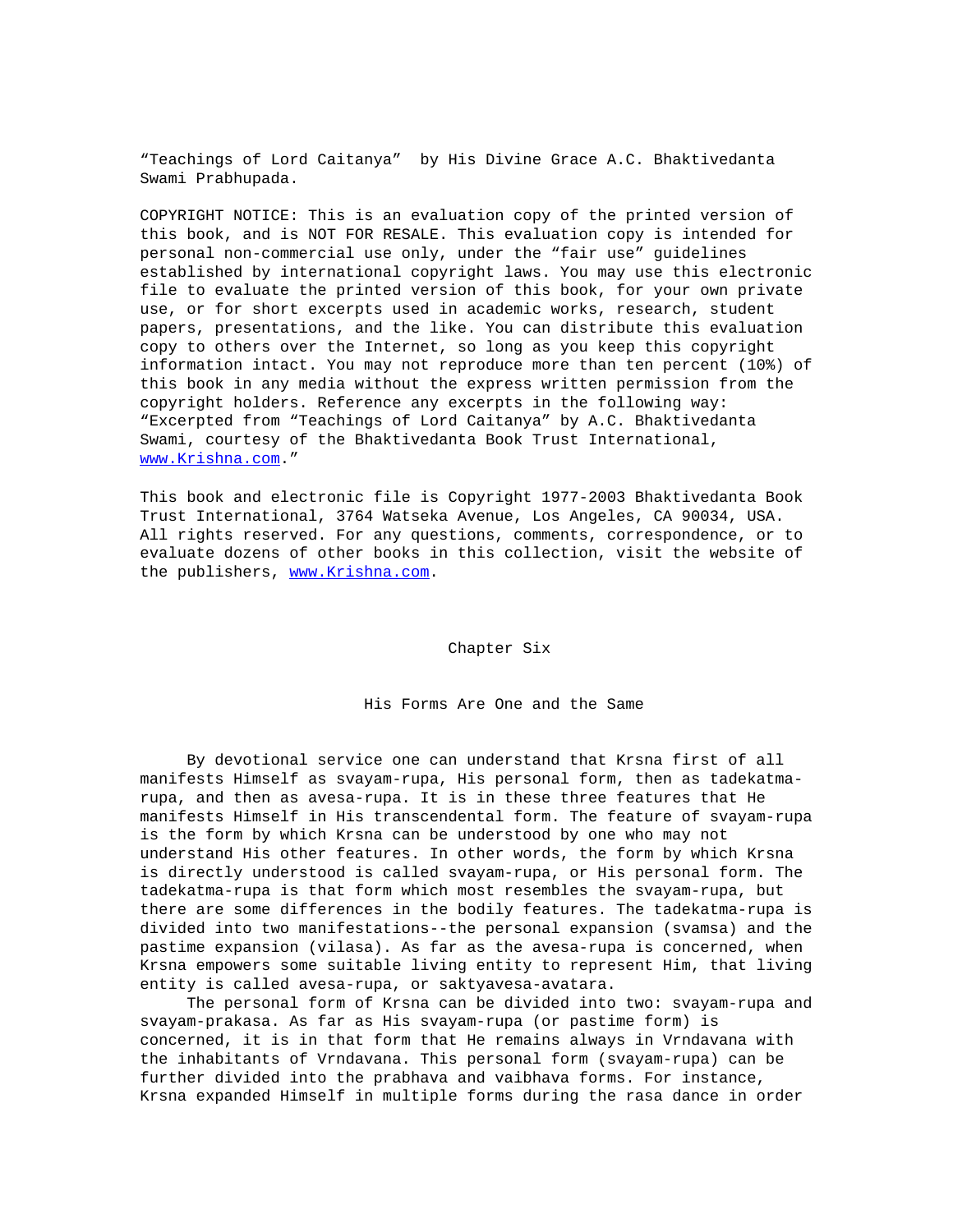to dance with each and every gopi who took part in forms in order to accommodate His 16,108 wives. There are some instances of great mystics' also expanding their bodily features in different ways, but Krsna did not expand Himself by any yoga process. Each expansion of Krsna was a separate individual. In Vedic history, Saubhary Rsi, a sage, expanded himself into eight forms by theyoga process, but Saubhary Rsi remained one. As far as Krsna is concerned, when He manifested Himself in different forms, each and every one of them was a separate individual. When Narada Muni visited Krsna at different palaces at Dvaraka, he was astonished at this, and yet Narada is never astonished to see expansions of a yogi's body, since he knows the trick himself. Yet in Srimad-Bhagavatam it is stated that Narada was actually astonished to see the expansions of Krsna. He wondered how the Lord was present with His queens in each and every one of His 16,108 palaces. With each queen, Krsna Himself was in a different form, and He was acting in different ways. In one form He was engaged in playing with His children, and in yet another form He was performing some household work. These different activities are conducted by the Lord when He is in His "emotional" forms, which are known as vaibhava-prakasa expansions. Similarly, there are other unlimited expansions of the forms of Krsna, but even when they are divided or expanded without limit, they are still one and the same. There is no difference between one form and another. That is the absolute nature of the Supreme Personality of Godhead.

 In Srimad-Bhagavatam it is stated that when Akrura was accompanying both Krsna and Balarama from Gokula to Mathura, he entered into the waters of the Yamuna River and could see in the waters all the planets in the spiritual sky. He also saw there the Lord in His Visnu form as well as Narada and the four Kumaras, who were worshiping Him. As stated in the Bhagavata purana (Bhag 10.40.7):

> anye ca samskrtatmano vidhinabhihitena te yajanti tvan-mayas tvam vai bahumurty-ekamurtikam

 There are many worshipers who are purified by different processes of worship--such as the Vaisnavas or the Aryans--who also worship the Supreme Lord according to their convictions and spiritual understanding. Each process of worship involves understanding different forms of the Lord, as mentioned in scriptures, but the ultimate idea is to worship the Supreme Lord Himself.

 In His vaibhava-prakasa feature, the Lord manifests Himself as Balarama. The Balarama feature is as good as Krsna Himself, the only difference being that the bodily hue of Krsna is dark and that of Balarama is fair. The vaibhava-prakasa form was also displayed when Krsna appeared before His Mother Devaki in the four-handed form of Narayana, just when He entered the world. At the request of His parents, however, He transformed Himself into a two-handed form. Thus He sometimes manifests four hands and sometimes two. The two-handed form is actually vaibhava-prakasa, and the four-handed form is prabhava-prakasa. In His personal form, Krsna is just like a cowherd boy, and He thinks of Himself in that way. But when He is in the Vasudeva form, He thinks of Himself as the son of a ksatriya and acts as a princely administrator.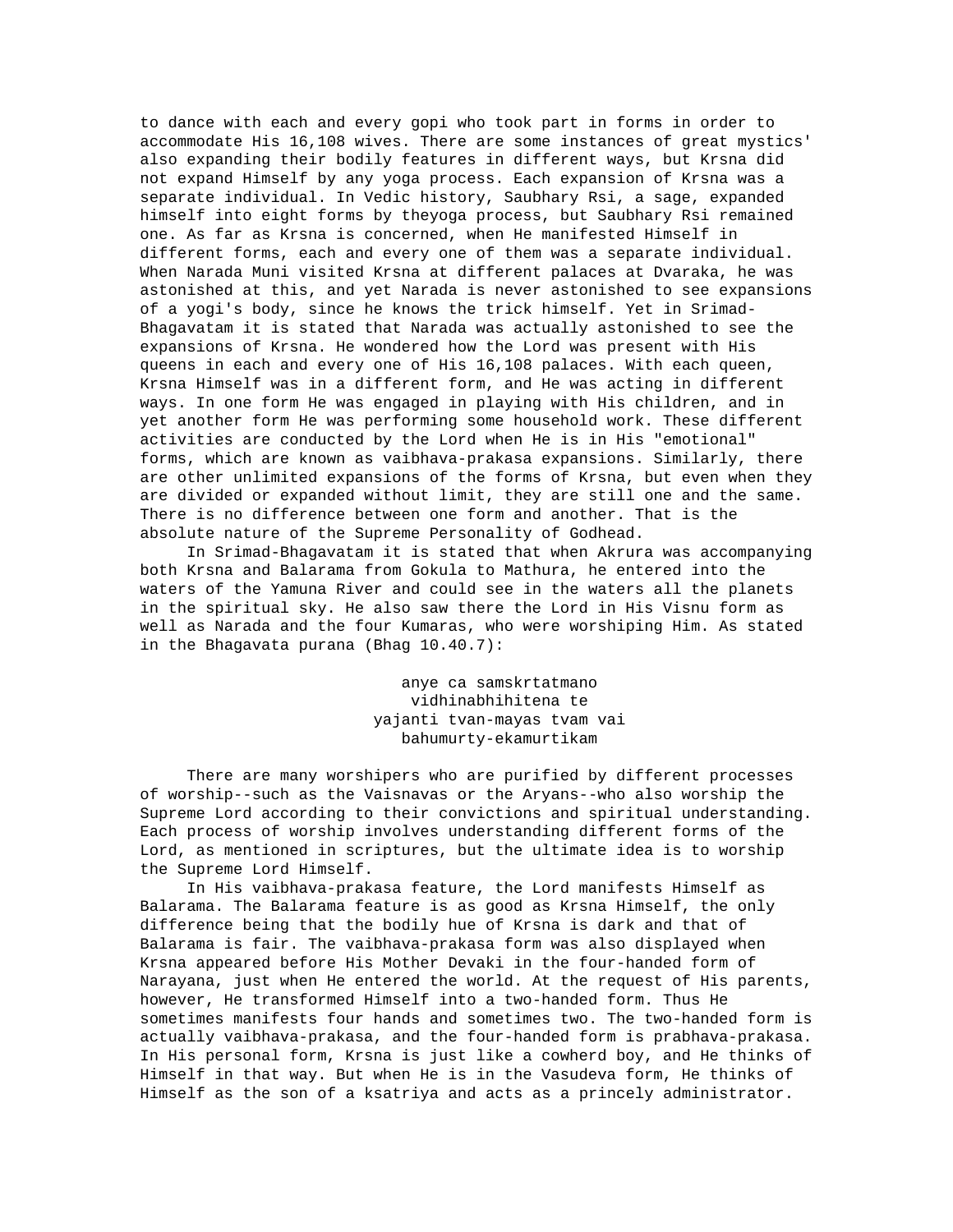In the two-handed form, as the cowherd son of Nanda Maharaja, Krsna fully exhibits His opulence, form, beauty, wealth, attractiveness and pastimes. Indeed, in some of the Vaisnava literatures it is found that sometimes, in His form as Vasudeva, He becomes attracted to the form of Govinda in Vrndavana. Thus as Vasudeva He sometimes desires to enjoy as the cowherd boy Govinda does, although the Govinda form and the Vasudeva form are one and the same. In this regard, there is a passage in the Fourth Chapter of the Lalita-madhava, (4.19), in which Krsna addresses Uddhava as follows: "My dear friend, the form of Govinda, the cowherd boy, attracts Me. Indeed, I wish to be like the damsels of Vraja, who are also attracted by this form of Govinda." Similarly, in the Eighth Chapter, Krsna says: "O how wonderful it is! Who is this person? After seeing Him, I am so attracted that I am now desiring to embrace Him just like Radhika."

 There are aiso forms of Krsna which are a little different, and these are called tadekatma-rupa forms. These may be further divided into the vilasa and svamsa forms, which in tu rn have many different features and can be divided into prabhava and vaibhava forms. As far as the viiasa forms are concerned, there are innumerable prabhava-vilasas by which Krsna expands Himself as Vasudeva, Sankarsana, Pradyumna, and Aniruddha. Sometimes the Lord thinks of Himself as a cowherd boy, and sometimes He thinks of Himself as the son of Vasudeva, a ksatriya prince, and this "thinking" of Krsna is called His "pastimes." Actually He is in the same form in His vaibhava-prakasa and prabhava-vilasa, but He appears differently as Balarama and Krsna. His expansions as Vasudeva, Sankarsana, Pradyumna and Aniruddha are in the original caturvyuha, or four-handed forms.

 There are innumerable four-handed manifestations in different planets and different places, and they are manifested in Dvaraka and Mathura eternally. From the four principal four-handed forms (Vasudeva, Sankarsana, Pradyumna and Aniruddha) there are manifest the principal twenty-four forms called vaibhava-vilasa, and they are named differently according to the placement of different symbols (conch, rnace, lotus and disc) in their hands. The four principai manifestations of Krsna are found in each planet in the spiritual sky, and these planets are called Narayanaloka or Vaikunthaloka. In the Vaikunthaloka He is manifested in the four-handed form of Narayana. From each Narayana the forms of Vasudeva, Sankarsana, Pradyumna and Aniruddha are manifested. Thus Narayana is the center, and the four forms of Vasudeva, Sankarsana, Pradyumna and Aniruddha surround the Narayana form. Each of these four forms again expand into three, and these all have different names, beginning with Kesava. These forms are twelve in all, and they are known by different names according to the placement of symbols in their hands.

 As far as the Vasudeva form is concerned, the three expansions manifested from Him are Kesava, Narayana and Madhava. The three forms of Sankarsana are known as Govinda, Visnu and Sri Madhusudana. (It should be noted, however, that this Govinda form is not the same Govinda form that is manifested in Vrndavana as the son of Nanda Maharaja.) Similarly, Pradyumna is also divided into three forms known as Trivikrama, Vamana and Sridhara; and the three forms of Aniruddha are known as Hrsikesa, Padmanabha and Damodara.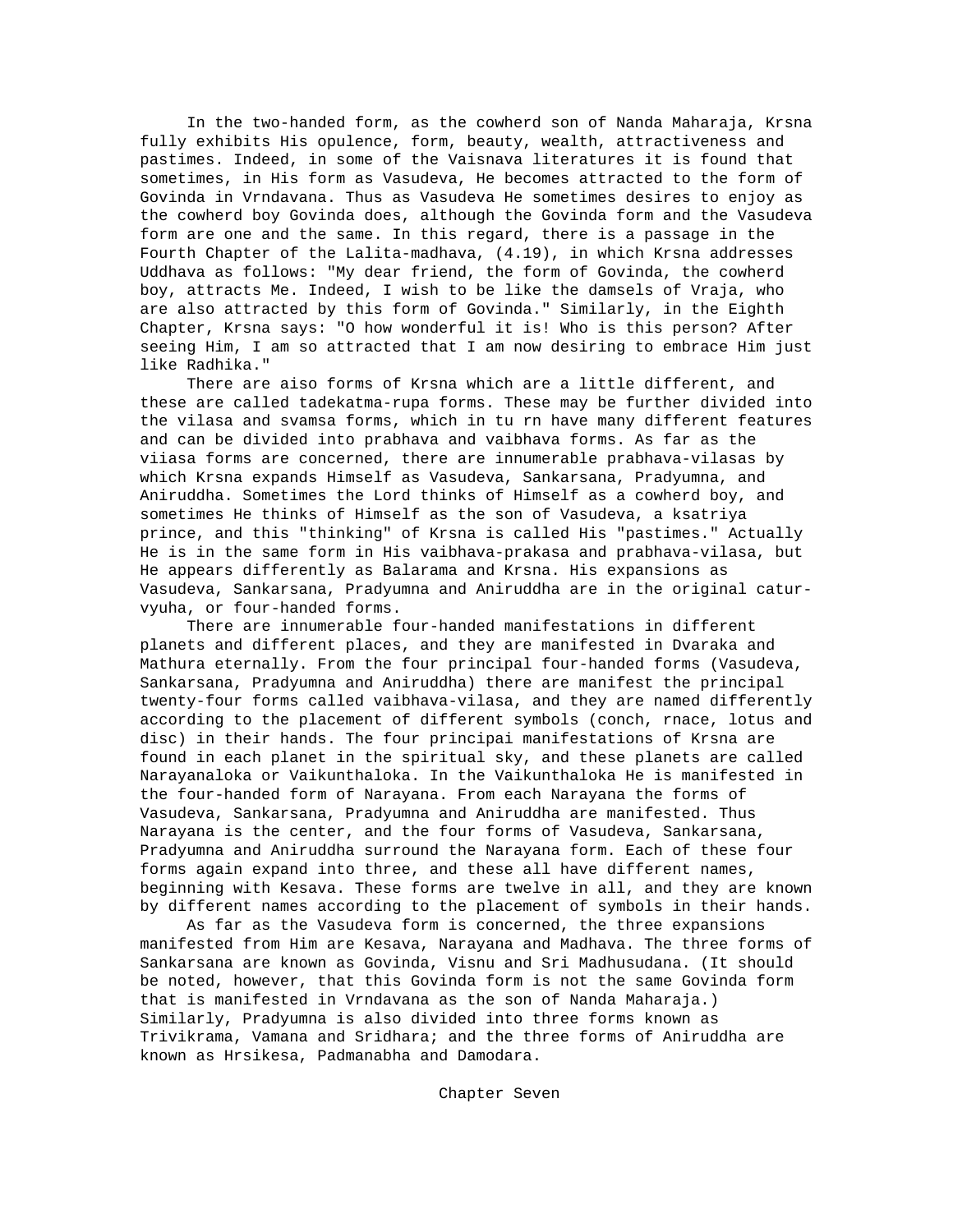#### Unlimited Forms of Godhead

 According to the Vaisnava almanac, the twelve months of the year are named according to the twelve Vaikuntha forms of Lord Krsna, and these forms are known as the predominating Deities for the twelve months. This calendar begins with the month of Margasirsa, which is equivalent to late October and early November. The remainder of November is known by Vaisnavas as Kesava. December is called Narayana, January is called Madhava, February is Govinda, March is Visnu, April Sri Madhusudana, May Trivikrama, June Vamana, July Sridhara, August Hrsikesa, September Padmanabha, and early October is known as Damodara. (The name Damodara was given to Krsna when He was bound by ropes by His mother, but the Damodara form in the month of October is a different manifestation). J ust as the months of the year are known according tothe twelve different names of the Supreme Lord, the Vaisnava community marks twelve parts of the body according to these names. For instance, the tilaka mark on the forehead is called Kesava, and on the stomach, breast and arms the other names are also given. These are the same names as those given the months.

 The four forms (Vasudeva, San karsana, Pradyum na and Aniruddha) are also expanded in the vilasa-murti. These are eight in number, and their names are Purusottama, Acyuta, Nrsimha, Janardana, Hari, Krsna, Adhoksaja and Upendra. Out of these eight, Adhoksaja and Purusottama are the viiasa forms of Vasudeva. Similarly, Upendra and Acyuta are the forms of Sankarsana; Nrsimha and Janardana are the forms of Pradyumna, and Hari and Krsna are the vilasa forms of Aniruddha. (This Krsna is different from the original Krsna.)

 These twenty-four forms are known as the vilasa manifestation of the prabhava (four-handed) form, and they are named differently according to the position of the symbolic representations (mace, disc, lotus flower and conch shell). Out of these twenty-four forms there are viiasa and vaibhava forms. Names mentioned herein, such as Pradyumna, Trivikrama, Vamana, Hari and Krsna, are also different in features. Then, coming to the prabhava-vilasa of Krsna (including Vasudeva, Sankarsana, Pradyumna and Aniruddha), there are a total of twenty further variations. All of these have Vaikuntha planets in the spiritual sky and are situated in eight different directions. Although each of them is eternaliy in the spiritual sky, some of them are nonetheless manifest in the material world also.

 In the spiritual sky all the planets dominated by the Narayana feature are eternal. The topmost planet in the spiritual sky is called Krsnaloka and is divided into three different portions: Gokula, Mathura and Dvaraka. In the Mathura portion, the form of Kesava is always situated. He is also represented on this earthly planet. In Mathura, India, the Kesava murti is worshiped, and similarly there is a Purusottama form in Jagannatha Puri in Orissa. In Anandaranya there is the form of Visnu, and in Mayapur, the birthplace of Lord Caitanya, there is the form of Hari. Many other forms are also situated in various places on the earth. Not only in this universe but in all other universes as well the forms of Krsna are distributed everywhere. It is indicated that this earth is divided into seven islands, which are the seven continents, and it is understood that on each and every island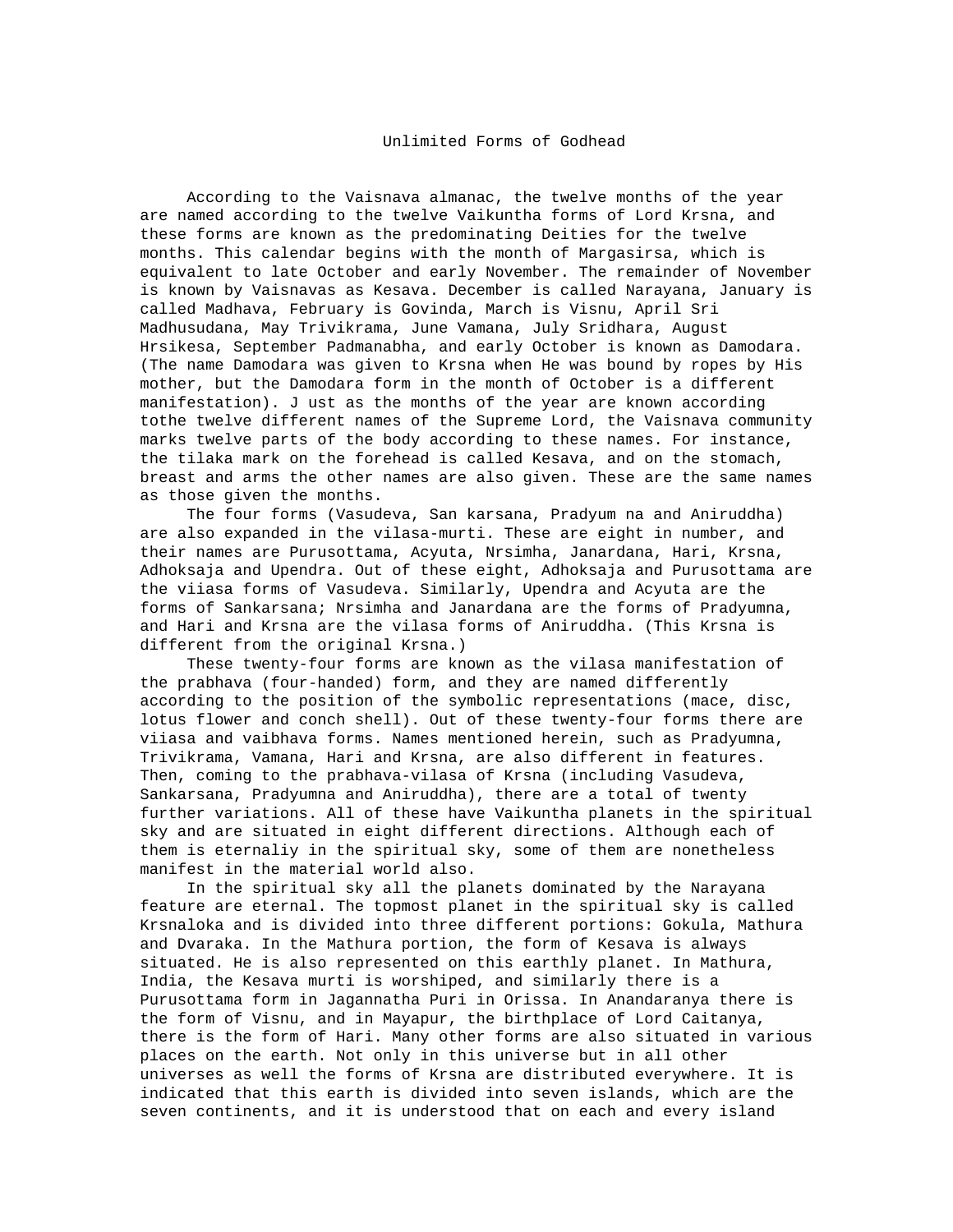there are similar forms, but at the present moment these are found only in India. Although from Vedic literatures we can understand that there are forms in other parts of the world, at present there is no information of their location.

 The different forms of Krsna are distributed throughout the universe to give pleasure to the devotees. It is not that devotees are born only in India. There are devotees in all parts of the world, but they have simply forgotten their identity. These forms incarnate not only to give pleasure to the devotee but to reestablish devotional service and perform other activities which vitally concern the Supreme Personality of Godhead. Some of these forms are incarnations mentioned in the scriptures, such as the Visnu incarnation, Trivikrama incarnation, Nrsimha incarnation and Vamana incarnation.

 In the Siddhartha-samhita, there is a description of the twentyfour forms of Visnu, and these forms are named according to the position of the symbolic representations in Their four hands. When one describes the positions of objects in the hands of the Visnu murti, one should begin with the lower right hand then move to the upper right hand, upper left hand and, finally, to the lower left hand. In this way, Vasudeva may be described as being represented by mace, conch shell, disc and lotus flower. Sankarsana is represented by mace, conch shell, lotus flower and disc. Similarly, Pradyumna is represented by disc, conch shell, mace and lotus flower. Aniruddha is represented by disc, mace, conch shell and lotus flower. In the spiritual sky the representations of Narayana are twenty in number and are described as follows: Sri Kesava (flower, conch shell, disc, mace), Narayana (conch, fiower, mace and disc), Sri Madhava (mace, disc, conch and flower), Sri Govinda (disc, mace, flower and conch), Visnu-murti (mace, flower, conch and disc), Madhusudana (disc, conch, flower and mace), Trivikrama (flower, mace, disc and shell), Sri Vamana (conch, disc, mace and flower), Sridhara (flower, disc, mace and shell), Hrsikesa (mace, disc, flower and conch), Padmanabha (shell, flower, disc and mace), Damodara (flower, disc, mace and shell), Purusottama (disc, flower, shell and mace), Acyuta (mace, flower, disc and shell), Nrsimha (disc, flower, mace and shell), J anardana (flower, disc, shell and mace), Sri Hari (shell, disc, flower and mace), Sri Krsna (shell, mace, fiower and disc), Adhoksaja (flower, mace, shell and disc), and Upendra (shell, mace, disc and flower).

 According to the Hayasirsa-pancaratra, there are sixteen forms, and these forms are named differently according to the situations of the disc and mace. The conclusion is that the Supreme Original Personality of Godhead is Krsna. He is called lila-purusottama, and He resides principally in Vrndavana as the son of Nanda. It is also learned from the Hayasirsa-pancaratra that there are nine forms protecting each of the two Puris known as the Mathura Puri and the Dvaraka Puri: Vasudeva, Sankarsana, Pradyumna and Aniruddha protect one, and Narayana, Nrsimha, Hayagriva, Varaha and Brahma--protect the other. These are different manifestations of the prakasa and vilasa forms of Lord Krsna.

 Lord Caitanya also informs Sanatana Gosvami that there are different forms of svamsa as well, and these are divided into the Sankarsana division and the incarnation division. From the first division come the three purusa-avataras--the Karanodakasayi Visnu, Garbhodakasayi Visnu and Ksirodakasayi Visnu--and from the other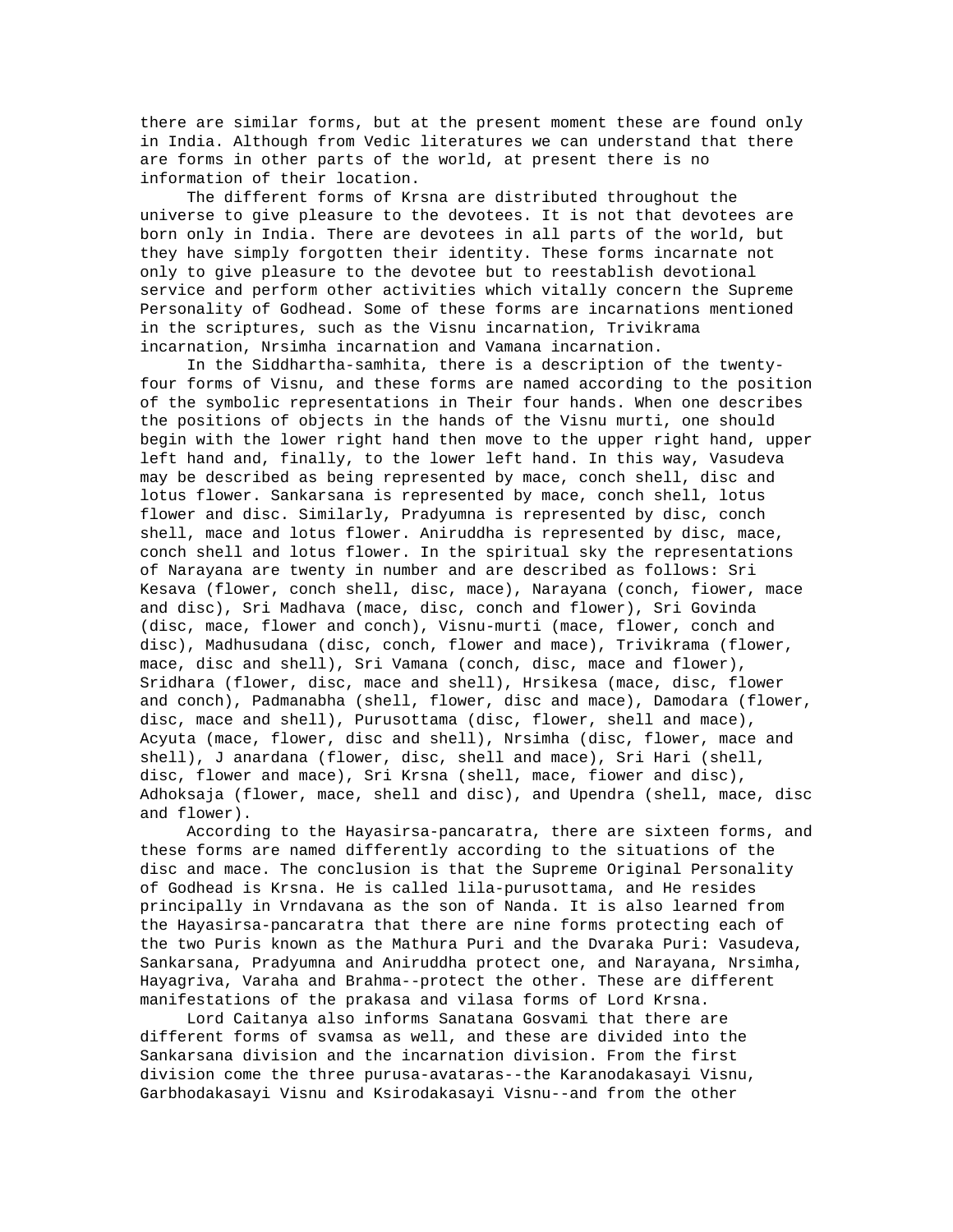division come the lila-avataras, such as the Lord's incarnations as a fish, tortoise, etc.

 There are six kinds of incarnations: (1) the purusa-avatara, (2) the lila-avatara, (3) the guna-avatara, (4) the manvantara-avatara, (5) the yuga-avatara, and (6) the saktyavesa-avatara. Out of the six vilasa manifestations of Krsna, there are two divisions based on His age, and these are called balya and pauganda. As the son of Nanda Maharaja, Krsna in His original form enjoys both of these childhood aspects--namely balya and pauganda.

 It is thus safe to conclude that there is no end to the expansions and incarnations of Krsna. Lord Caitanya explains some of them to Sanatanajust to give him an idea of how the Lord expands and enjoys. These conclusions are also confirmed in Srimad-Bhagavatam (1.3.26). There it is said that there is no limit to the incarnations of the Supreme Lord, just as there is no limit to the waves of the ocean.

 Krsna first incarnates as the th ree purusa-avataras, namely the Maha-Visnu or Karanodakasayi avatara, the Garbhodakasayi avatara and the Ksirodakasayi avatara. This is confirmed in the Satvata-tantra. Krsna's energies can also be divided into three: His energy of thinking feeling and acting. When He exhibits His thinking energy, He is the Supreme Lord; when He exhibits His feeling energy, He is Lord Vasudeva; when He exhibits His acting energy, He is Sankarsana Balarama. Without His thinking, feeling and acting, there would be no possibility of creation. Although there is no creation in the spiritual world--for there the planets are beginningless--there is creation in the material world. In either case, however, both the spiritual and material worlds are manifestations of the energy of acting, in which Krsna acts in the form of Sankarsana and Balarama.

 The spiritual world of the Vaikuntha planets and Krsnaloka, the supreme planet, is situated in His energy of thinking. Although there is no creation in the spiritual world, which is eternal, it is still to be understood that the Vaikuntha planets depend on the thinking energy of the Supreme Lord. This thinking energy is described in Brahma-samhita (5.2), where it is said that the supreme abode, known as Goloka, is manifested like a lotus flower with hundreds of petals. Everything there is manifested by Ananta, the Balarama or Sankarsana form. The material cosmic manifestation and its different universes are manifest through maya, or material energy. However, one should not think that material nature or material energy is the cause of this cosmic manifestation. Rather, it is caused by the Supreme Lord, who uses His different expansions through material nature. In other words, there is no possibility of any creation without the superintendence of the Supreme Lord. The form by which the energy of material nature works to bring about creation is called the Sankarsana form, and it is understood that this cosmic manifestation is created under the superintendence of the Supreme Lord.

 In Srimad-Bhagavatam (10.46.31) it is said that Balarama and Krsna are the origin of all living entities and that these two personalities enter into everything. A list of incarnations is given in Srimad-Bhagavatam (1.3), and they are as follows: (1) Kumaras, (2) Narada, (3) Varaha, (4) Matsya, (5) Yajna, (6) Nara-narayana, (7) Kardami Kapila, (8) Dattatreya, (9) Hayasirsa, (10) Hamsa, (1 1) Dhruvapriya or Prsnigarbha, (12) Rsabha, (13) Prthu, (14) Nrsimha, (15) Kurma, (16) Dhanvantari, (17) Mohini, (18) Vamana, (19) Bhargava (Parasu rama), (20)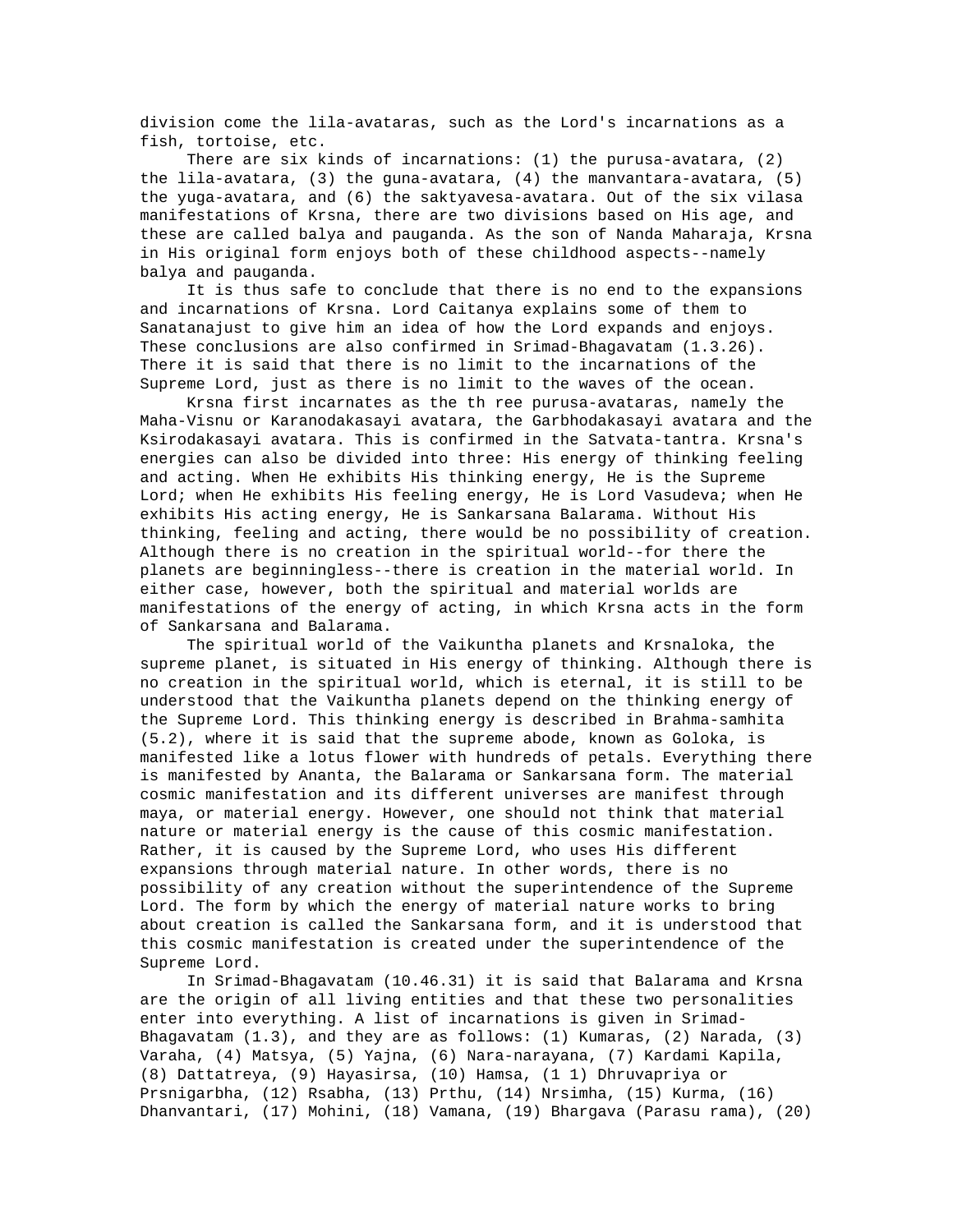Raghavendra, (21) Vyasa, (22) Pralambari Balarama, (23) Krsna, (24) Buddha (25) Kalki. Because almost all of these twenty-five lila-avataras appear in one day of Brahma, which is called a kalpa, they are sometimes called kalpa-avataras. Out of these, the incarnation of Hamsa and Mohini are not permanent, but Kapila, Dattatreya, Rsabha, Dhanvantari and Vyasa are five eternal forms, and they are more celebrated. The incarnations of the tortoise Kurma, the fish Matsya, Nara-narayana, Varaha, Hayasirsa, Prsnigarbha, and Balarama are considered to be incarnations of vaibhava. Simiiariy, there are three guna-avataras, or incarnations of the qualitative modes of nature, and these are Brahma, Visnu and Siva.

 Of the man vantara-avataras, there are fourteen: (1) Yajna, (2) Vibh u, (3) Satyasena, (4) Hari, (5) Vaikuntha, (6) Ajita, (7) Vamana, (8) Sarvabhauma, (9) Rsabha, (10) Visvaksena, (11) Dharmasetu, (12) Sudhama, (13) Yogesvara, (14) Brhadbhanu. Out of these fourteen manvantara-avataras, Yajna and Vamana are also lila-avataras, and the rest are manvantara-avataras. These fou rteen manvantara-avataras are also known as vaibhava-avataras.

 The four yuga-avataras are aiso described in Srimad-Bhagavatam. In the Satya-yuga, the incarnation of God is white; in the Treta-yuga He is red; in the Dvapara-yuga, He is blackish; and in the Kali-yuga He is also blackish, but sometimes, in a special Kali-yuga, His color is yellowish (as in the case of Caitanya Mahaprabhu). As far as the saktyavesa-avataras are concerned, they include Kapila and Rsabha, Ananta, Brahma (sometimes the Lord Himself becomes Brahma), Catuhsana (the incarnation of knowledge), Narada (the incarnation of devotional service), King Prthu (the incarnation of administrative power), and Parasurama (the incarnation who subdues evil principles).

Chapter Eight

## The Avataras

 Lord Caitanya continued to explain to Sanatana Gosvami that the expansions of Lord Krsna who come to the material creation are called avataras, or incarnations. The word avatara means "One who descends," and in this case the word specifically refers to one who descends from the spiritual sky. In the spiritual sky there are innumerable Vaikuntha planets, and from these planets the expansions of the Supreme Personality of Godhead come into this universe.

 The first descent of the Supreme Personality of Godhead from the expansion of Sankarsana is the purusa incarnation, Maha-Visnu. It is confirmed in Srimad-Bhagavatam (1.3.1) that when the Supreme Personality of Godhead descends as the first purusa incarnation of the material creation, He immediately manifests sixteen elementary energies. Known as the Maha-Visnu, He lies within the Causal Ocean, and it is He who is the original incarnation in the material world. He is the Lord of time, nature, cause and effect, mind, ego, the five elements, the three modes of nature, the senses and the universal form. Aithough He is master of all objects movabie and immovable in the material world, He is totally independent.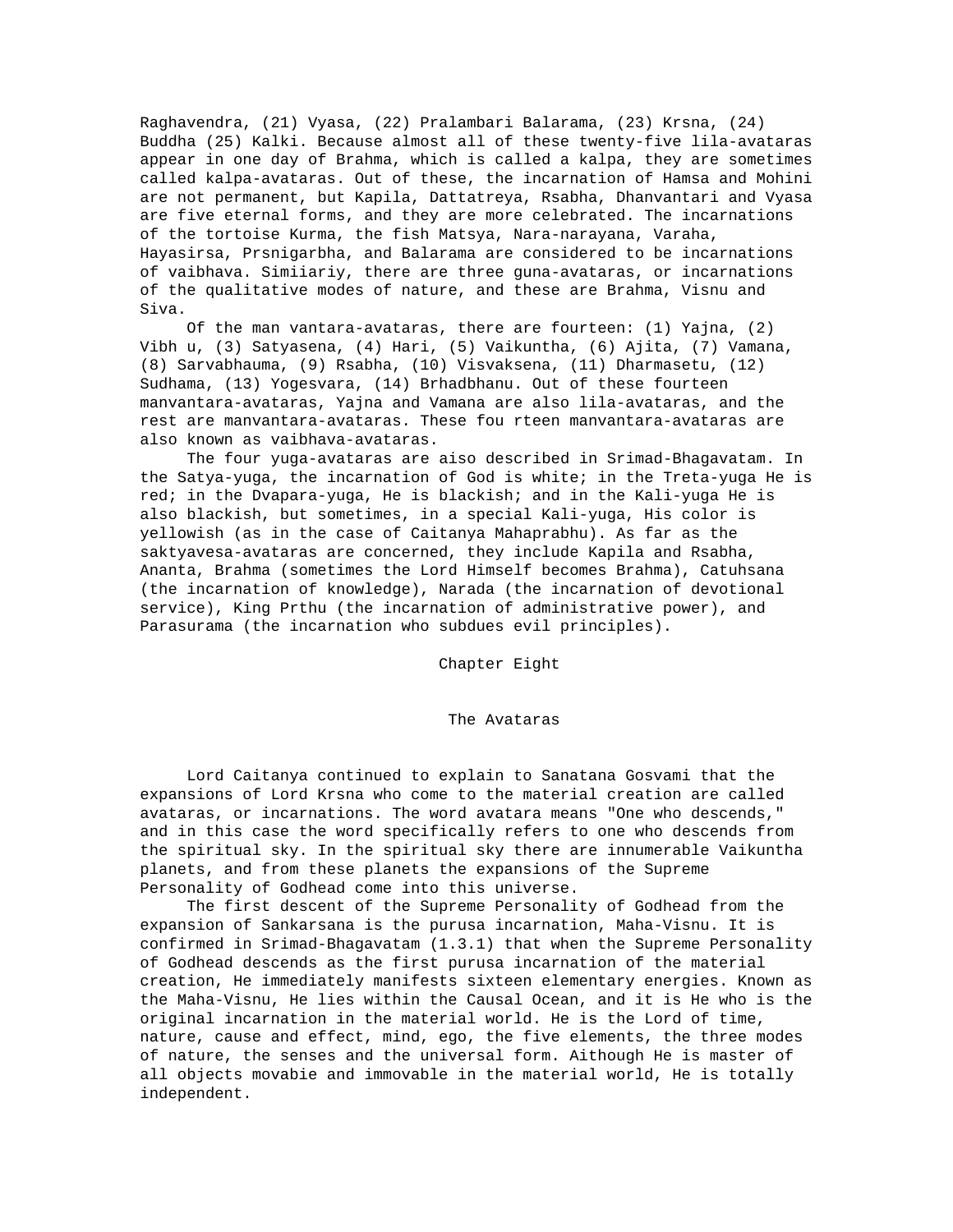The influence of material nature cannot reach beyond the Viraja, or Causal Ocean, as confirmed in Srimad-Bhagavatam (2.9.10). The modes of material nature (goodness, passion and ignorance), as well as material time, have no influence on the Vaikuntha planets. On those planets the liberated associates of Krsna live eternally, and they are worshiped both by the demigods and the demons.

 Material nature acts in two capacities as maya and pradhana. Maya is the direct cause, and pradhana refers to the elements of the material man ifestation. When the first purusa-avatara, Maha-Visnu, glances over the material nature, material nature becomes agitated, and the purusaavatara thus impregnates matter with living entities. Simply by the glance of the Maha-Visnu, consciousness is created, and this consciousness is known as mahat-tattva, The predominating Deity of the mahat-tattva is Vasudeva. This created consciousness is then divided into three departmental activities according to the three gunas, or modes of material nature. Consciousness in the mode of goodness is described in the Eleventh Canto of Srimad-Bhagavatam. The predominating Deity of the mode of goodness is called Aniruddha. Consciousness in the mode of material passion produces intelligence, and the predominating Deity in this case is Pradyumna. He is the master of the senses. Consciousness in the mode of ignorance causes the production of ether, the sky and the sense of hearing. The cosmic manifestation is a combination of all these modes, and in this way innumerable universes are created. No one can count the number of universes.

 These innumerable universes are produced from the pores of the Maha-Visnu's body. As innumerable particles of dust pass through the tiny holes in a screen, similarly from the pores of the Maha-Visnu's body innumerable universes emanate. As He breathes out, innumerable universes are produced, and as He inhales, they are annihilated. All of the energies of the Maha-Visnu are spiritual, and they have nothing to do with the material energy. In Brahma-samhita (5.48) it is stated that the predominating deity of each universe, Brahma, lives only during one breath of the Maha-Visnu. Thus Maha-Visnu is the original Supersoul of all the universes and the master of all universes as well.

 The second Visnu incarnation, the Garbhodakasayi Visnu, enters each and every universe, spreads water from His body, and lies down on that water. From His navel, the stem of a lotus flower grows, and on that lotus flower the first creature, Brahma, is born. Within the stem of that lotus fiower are fourteen divisions of planetary systems, which are created by Brahma. Within each universe the Lord is present as the Garbhodakasayi Visnu, and He maintains each universe and tends to its needs. Although He is within each material universe, the influence of material energy cannot touch Him. When it is required, this very same Visnu takes the form of Lord Siva and annihilates the cosmic creation. The three secondary incarnations--Brahma, Visnu and Siva--are the predominating deities of the three modes of material nature. The master of the universe, however, is the Garbhodakasayi Visnu, who is worshiped as the Hiranyagarbha Supersoul. The Vedic hymns describe Him as having thousands of heads. Although He is within the material nature, He is not touched by it.

 The third incarnation of Visnu, Ksirodakasayi Visnu, is also an incarnation of the mode of goodness. He is also the Supersoul of all living entities, and He resides on the ocean of milk within the universe. Thus Caitanya Mahaprabhu described the purusa-avataras.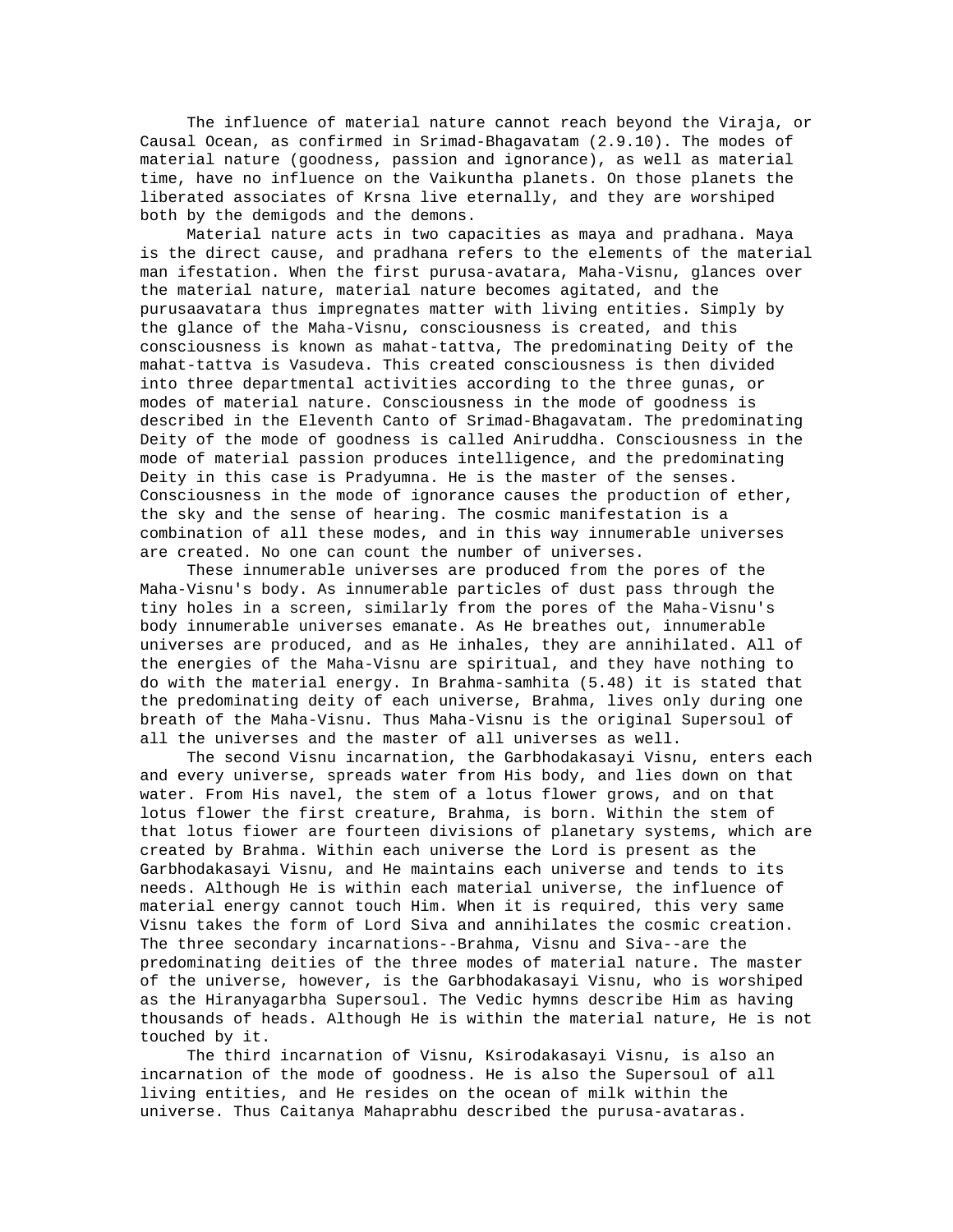Lord Caitanya next described the lila-avataras, or "pastime" avataras, and of these the Lord points out that there is no limit. However, He describes some of them--for example, Matsya, Kurma, Raghunatha, Nrsimha, Vamana and Varaha.

 As far as the guna-avataras, or qualitative incarnations of Visnu, are concerned, they are three--Brahma, Visnu and Siva. Brahma is one of the living entities, but due to his devotional service he is very powerful. This primal living entity, master of the mode of material passion, is directly empowered by the Garbhodakasayi Visnu to create innumerable living entities. In Brahma-samhita (5.49) Brahma is likened to valuable jewels infiuenced by the rays of the sun, and the sun is likened to the Supreme Lord Garbhodakasayi Visnu. If in some kalpa there is no suitable living entity capable of acting in Brahma's capacity, Garbhodakasayi Visnu Himself manifests as Brahma and acts accordingly.

 Similarly, by expanding Himself as Lord Siva, the Supreme Lord is engaged when there is a need to annihilate the universe. Lord Siva, in association with maya, has many forms, which are generally numbered at eleven. Lord Siva is not one of the living entities; he is, more or less, Krsna Himself. The example of milk and yogurt is often given in this regard--yogurt is a preparation of milk, but still yogurt cannot be used as milk. Similarly, Lord Siva is an expansion of Krsna, but he cannot act as Krsna, nor can we derive the spiritual restoration from Lord Siva that we derive from Krsna. The essential difference is that Lord Siva has a connection with material nature, but Visnu or Lord Krsna has nothing to do with material nature. In Srimad-Bhagavatam (10.88.3) it is stated that Lord Siva is a combination of three kinds of transformed consciousness known as vaikarika, taijasa and tamasa.

 The Visnu incarnation, although master of the modes of goodness within each universe, is in no way in touch with the influence of material nature. Although Visnu is equal to Krsna, Krsna is the original source. Visnu is a part, but Krsna is the whole. This is the version given by Vedic literatures. In Brahma-samhita the example is given of an original candle which lights a second candle. Although both candles are of equal power, one is accepted as the original, and the other is said to be kindled from the original. The Visnu expansion is like the second candie. He is as powerful as Krsna, but the original Visnu is Krsna. Brahma and Lord Siva are obedient servants of the Supreme Lord, and the Supreme Lord as Visnu is an expansion of Krsna.

 After describing the Iila and guna-avataras, Lord Caitanya explains the man vantara-avataras to Sanatana Gosvami. He first states th at there is no possibility of cou nting the manvantara-avataras. In one kalpa, or one day of Brahma, fourteen Manus are manifest. One day of Brahma is calculated at 4 billion 320 million years, and Brahma lives for one hundred years on this scale. Thus if fourteen Manus appear in one day of Brahma, there are 420 Manus during one month of Brahma, and during one year of Brahma there are 5,040 Manus. Since Brahma lives for one hundred of his years, it is caiculated that there are 504,000 Manus manifest during the lifetime of one Brahma. Since there are innumerable universes, no one can imagine the totality of the manvantara incarnations. Because all the universes are produced simultaneously by the exhalation of the Maha-Visnu, no one can begin to calculate how many Manus are manifest at one time. Each Manu, however, is called by a different name. The first Manu is called Svayambhuva, and he is the son of Brahma. The second Manu, Svarocisa, is the son of the predominating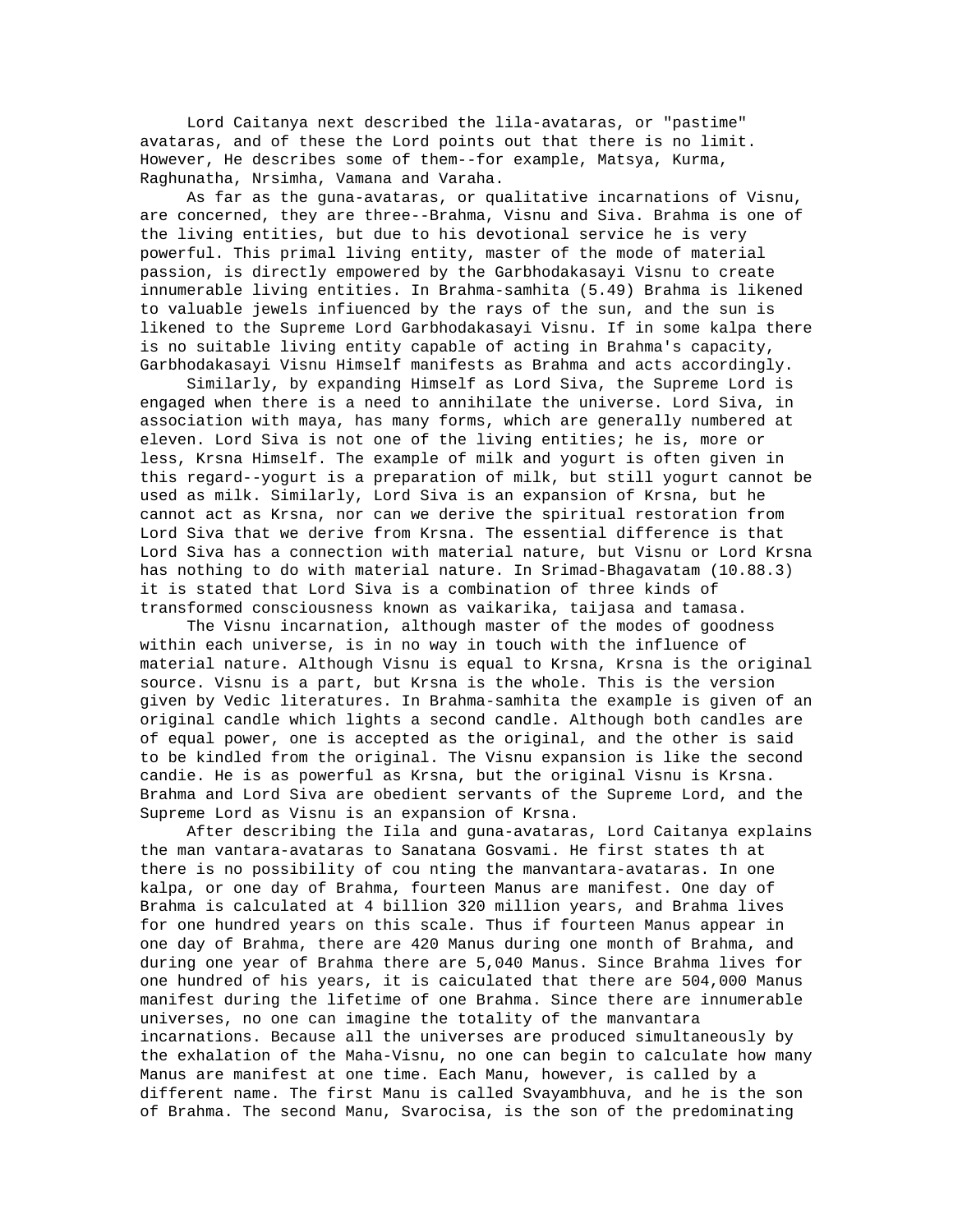deity of fire. The third Manu is Uttama, and he is the son of King Priyavrata. The fourth Manu, Tamasa, is the brother of Uttama. The fifth Manu, cailed Raivata, and the sixth Manu, Caksusa, are both brothers of Tamasa, but Caksusa is the son of Caksu. The seventh Manu is called Vaivasvata, and he is the son of the sun-god. The eighth Manu is called Savarni, and he is also a son of the sun-god, born of a wife named Chaya. The ninth Manu, Daksasavarni, is the son of Varuna. The tenth Manu, Brahmasavarni, is the son of Upasloka. Four other Manus are known as Rudrasavarni, Dharmasavarni, Devasavarni and Indrasavarni.

 After describing the Manu incarnations, Lord Caitanya explained the yuga-avataras to Sanatana Gosvami. There are four yugas, or millennia-- Satya, Treta, Dvapara, and Kali--and in each millennium the Supreme Lord incarnates, and each incarnation has a different color according to the yuga. In the Satya-yuga the color of the principal incarnation is white. In the Treta-yuga the color is red, in the Dvapara-yuga the color is blackish (Krsna), and in the Kali-yuga the color of the principal incarnation is yellow (Caitanya Mahaprabhu). This is confirmed in Srimad-Bhagavatam (10.8.13) by th e astrologer Gargamuni, who calculated Krsna's horoscope in the house of Nanda Maharaja.

 In the Satya-yuga the process of self-realization was meditation, and this process is taught by the white incarnation of God. This incarnation gave a benediction tothe sage Kardama by which he could have an incarnation of the Personality of Godhead as his son. In the Satyayuga, everyone meditated on Krsna, and each and every living entity was in full knowledge. In this present age, Kali-yuga, people who are not in full knowledge are still attempting this meditative process which was recommended for a previous age. The process for self-realization recommended in the Treta millennium was the performance of sacrifice, and this was taught by the red incarnation of God. In the Dvapara millennium, Krsna was personally present, and He was worshiped by everyone by the mantra:

> namas te vasude vaya namah sankarsanaya pradyumnayaniruddhaya tubhyam bhagavate namah

 "Let me offer my obeisances unto the Supreme Personality of Godhead, Vasudeva, Sankarsana, Pradyumna, and Aniruddha." This was the process of self-realization for the Dvapara age. In the next millennium- -this present age of Kali-yuga--the Lord incarnates to preach the chanting of the holy name of Krsna. In this age the Lord is yellow (Caitanya Mahaprabhu), and He teaches people love of God by chanting the names of Krsna. This teaching is carried out personally by Krsna, and He exhibits love of Godhead by chanting, singing and dancing with thousands of people following Him. This particular incarnation of the Supreme Personality of Godhead is foretold in Srimad-Bhagavatam (11.5.32):

> krsna-varnam tvisakrsnam sangopangastra-parsadam yajnaih sankirtana-prayair yajanti hi sumedhasah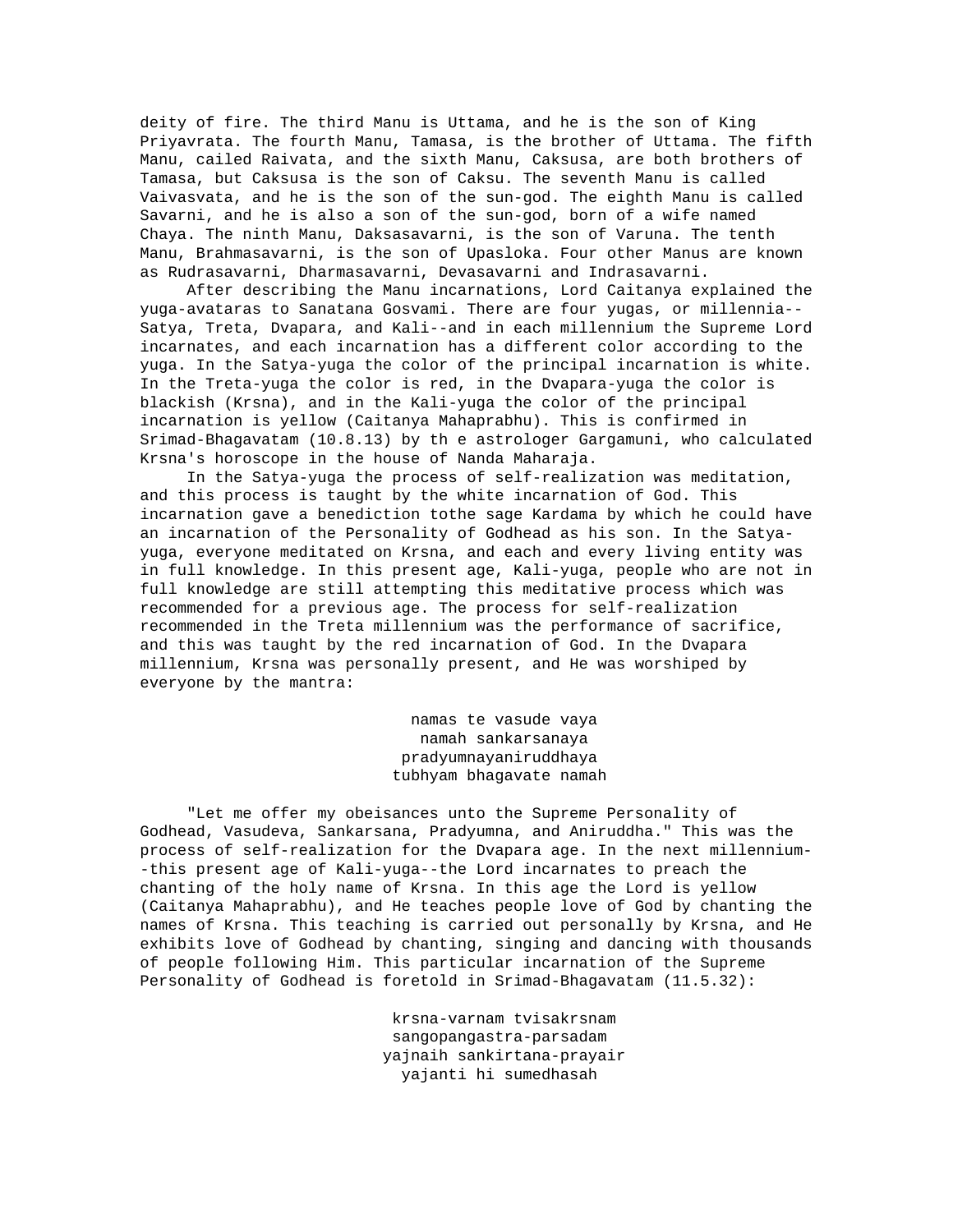"In the age of Kalithe Lord incarnates as a devotee, yellowish in color, and is always chanting Hare Krsna, Hare Krsna, Krsna Krsna, Hare Hare/ Hare Rama, Hare Rama, Rama Rama, Hare Hare. Although He is Krsna, His complexion is not blackish like Krsna's in Dvapara-yuga but is golden. It is in Kali-yuga that the Lord engages in preaching love of Godhead through the sankirtana movement, and those living entities who are intelligent adopt this process of self-realization." It is also stated in Srimad-Bhagavatam (12.3.52):

> krte yad dhyayato visnum tretayam yajato makhaih dvapare paricaryayam. kalau taddhari-kirtanat

 "The self-realization which was achieved in the Satya millennium by meditation, in the Treta millennium by the performance of different sacrifices, and in the Dvapara millennium by worship of Lord Krsna, can be achieved in the age of Kali simply by chanting the holy names, Hare Krsna." This is also confirmed in Visnu purana (6.2.17) where it is stated:.

> dhyayan krte yajan yajnais tretayam dvapare 'rcayan yad apnoti tad apnoti kalau sankirtya kesavam

 "In this age there is no use in meditation, sacrifice and temple worship. Simply by chanting the holy name of Krsna--Hare Krsna, Hare Krsna, Krsna Krsna, Hare Hare/ Hare Rama, Hare Rama, Rama Rama, Hare Hare--one can achieve perfect self-realization."

 When Lord Caitanya described the incarnation for this age of Kali, Sanatana Gosvami, who had been a government minister and was perfectly capable of drawing conclusions, directly asked of the Lord, "How can one understand the advent of an incarnation?" By the description of the incarnation for the Kali millennium, Sanatana Gosvami could understand that Lord Caitanya was indeed that incarnation of Krsna, and he could also understand that in the future there would be many people who would try to imitate Lord Caitanya because the Lord played as an ordinary brahmana, despite the fact that His devotees accepted Him as an incarnation. Since Sanatana knew that there would be many pretenders, he asked the Lord, "How can one understand the symptoms of an incarnation?"

 "As one can understand the different incarnations for different millenniums by referring to Vedic literatures,"the Lord replied, "one can similarly understand who is actually the incarnation of Godhead in this age of Kali." In this way the Lord especially stressed reference to authoritative scriptures. In other words, one should not whimsically accept a person as an incarnation but should try to understand the characteristics of an incarnation by referring to scriptures. An incarnation of the Supreme Lord never declares Himself to be an incarnation, but His followers must ascertain who is an incarnation and who is a pretender by referring to authoritative scriptures.

 Any intelligent person can understand the characteristics of an avatara by understanding two features--the principal feature, called personality, and the marginal featu res. I n the scriptu res there are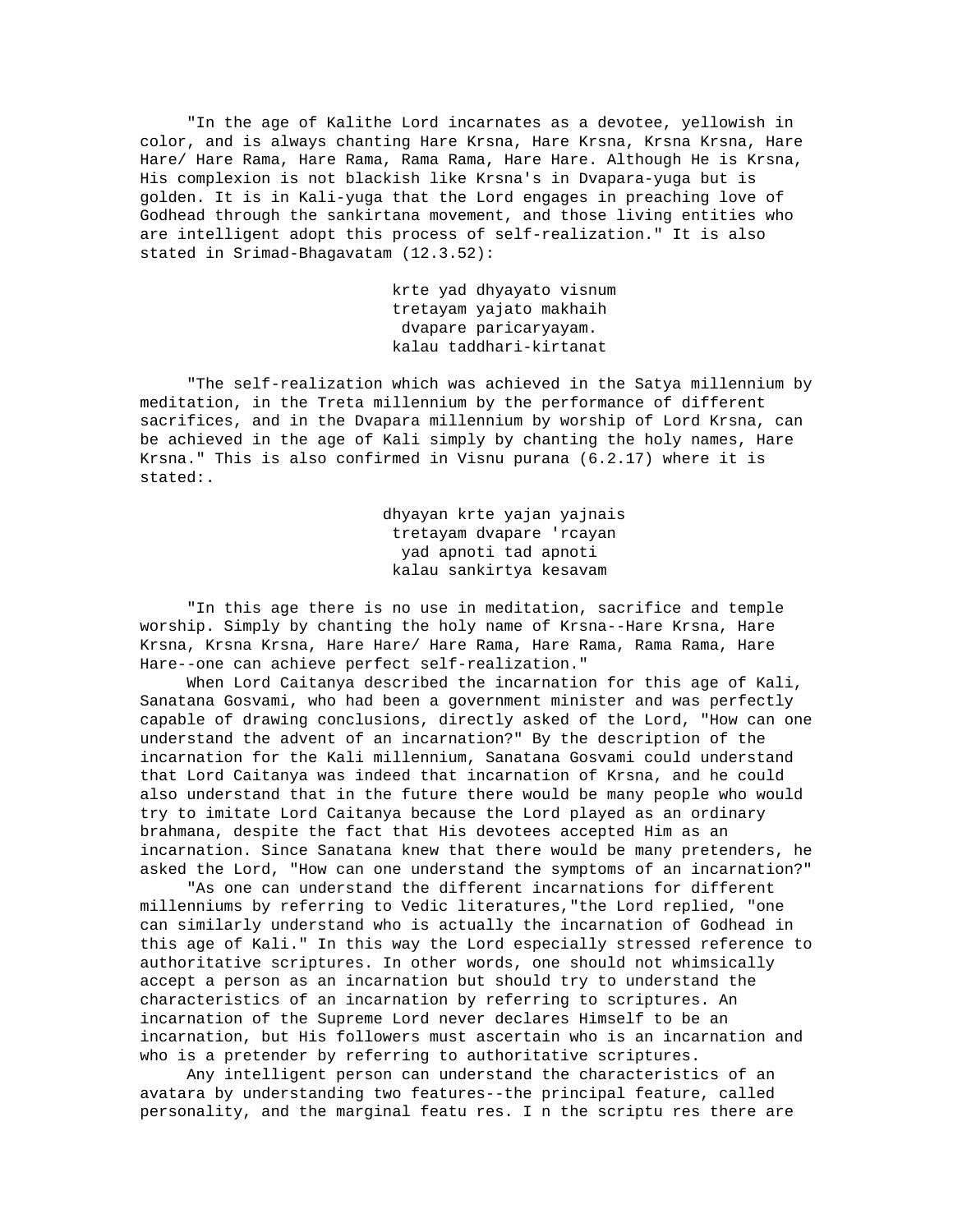descriptions of the characteristics of the body and the activities of an incarnation, and the description of the body is the principal feature by which an incarnation can be identified. The activities of the incarnation are the marginal features. This is confirmed in the beginning of Srimad-Bhagavatam (1.1.1) where the features of an avatara are nicely described. In that verse, the two terms param and satyam are used, and Lord Caitanya indicates that these words reveal Krsna's principal feature. The other marginal features indicate that He taught Vedic knowledge to Brahma and incarnated as the purusa-avatara to create the cosmic manifestation. These are occasional features manifest for some special purposes. One should be able to understand and distinguish the principal and marginal features of an avatara. No one can declare himself an incarnation without referring to these two features. An intelligent man will not accept anyone as an avatara without studying the principal and marginal features. When Sanatana Gosvami tried to confirm Lord Caitanya's personal characteristics as being those of the incarnation of this age, Lord Caitanya Himself indirectly made the confirmation by simply saying, "Let us leave aside all these discussions and continue with a description of the saktyavesa-avataras."

 The Lord then pointed out that there is no limit to the saktyavesaavataras and that they cannot be counted. However, some can be mentioned as examples. The saktyavesa incarnations are of two kinds--direct and indirect. When the Lord Himself comes, He is called saksat, or a direct saktyavesa-avatara, and when He empowers some living entity to represent Him that living entity is called an indirect or avesa incarnation. Examples of indirect avataras are the four Kumaras, Narada, Prthu and Parasurama. These are actually living entities, but there is specific power given to them by the Supreme Personality of Godhead. When a specific opulence of the Supreme Lord is invested in specific entities, they are called avesa-avataras. The four Kumaras specifically represent the Supreme Lord's opulence of knowledge. Narada represents the devotional service of the Supreme Lord. Devotional service is also represented by Lord Caitanya, who is considered to be the full representation of devotional service. I n Brahma the opulence of creative power is invested, and in King Prthu the power for maintaining the living entities is invested. Similarly, in Parasurama the power for killing evil elements is invested. As far as vibhati, or the special favor of the Supreme Personality of Godhead, is concerned, it is described in the Tenth Chapter of Bhagavad-gita that a living entity who appears to be especially powerful or beautiful should be known to be especially favored by the Supreme Lord.

 Examples of direct or saksad-avataras are the Sesa incarnation and the Ananta incarnation. In Ananta the power for sustaining all planets is invested, and in the Sesa incarnation the power for serving the Supreme Lord is invested.

 After describing the saktyavesa incarnations, Caitanya Mahaprabhu began to speak about the age of the Supreme Lord. He said that the Supreme Lord Krsna is always like a sixteen-year-old boy, and when He desires to descend on this universe, He first of all sends His father and mother, who are His devotees, and then He advents Himself as an incarnation, or He comes personally. All His activities--beginning with the killing of the Putana demon--are displayed in innumerable universes, and there is no limit to them. Indeed, at every moment, at every second, His manifestations and various pastimes are seen in different universes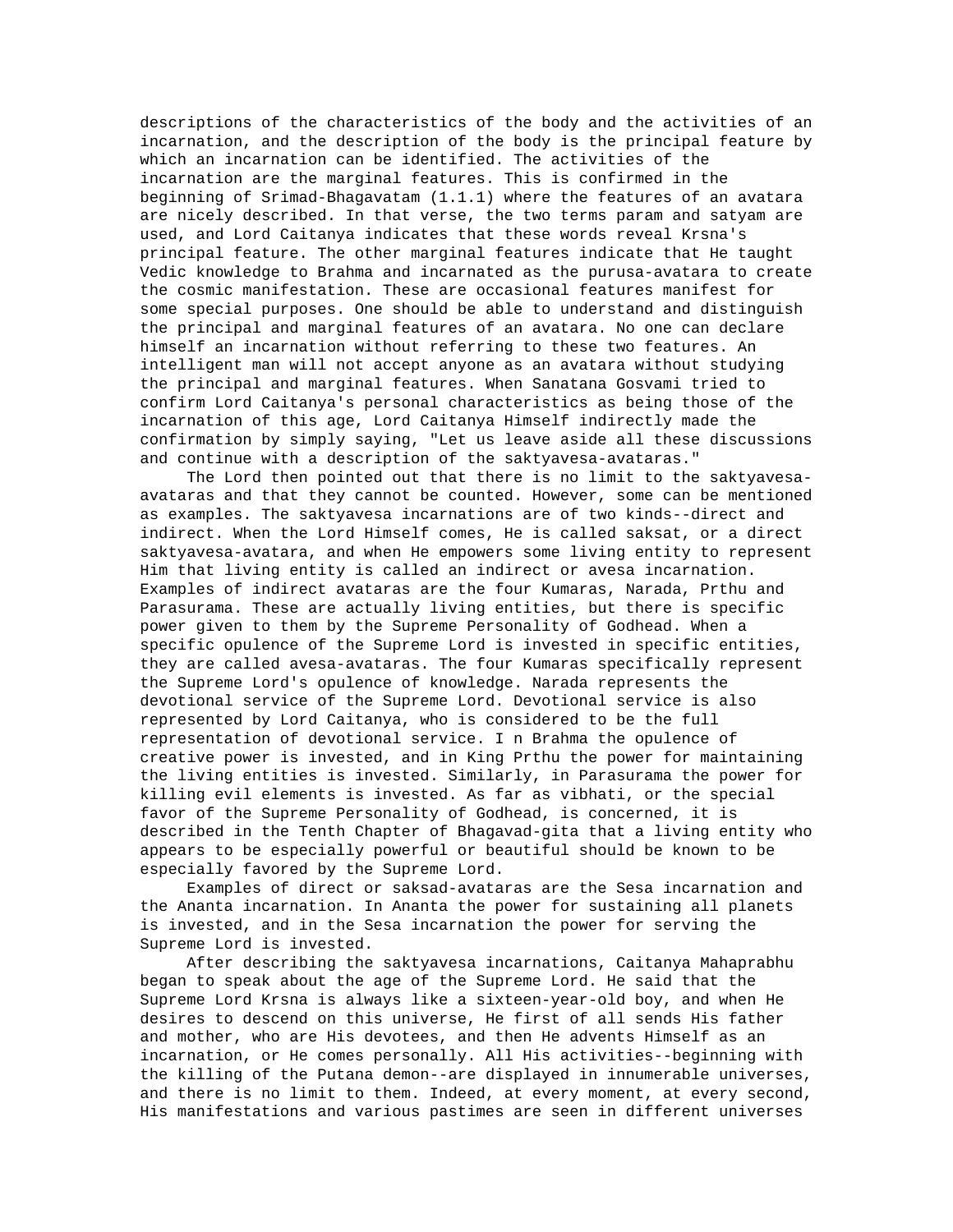(brahmandas). Thus His activities are just like the waves of the Ganges River. Just as there is no limit to the flowing of the waves of the Ganges, there is no cessation of Lord Krsna's incarnations in different universes. From childhood He dispiays many pastimes, and ultimately He exhibits the rasa dance.

 It is said that all the pastimes of Krsna are eternal, and this is confirmed in every scripture. Generally people cannot understand how Krsna performs His pastimes, but Lord Caitanya clarified this by comparing His pastimes to the orbit of the earth about the sun. According to Vedic astrological calculations, the twenty-four hours of a day and night are divided into sixty dandas. The days are again divided into 3,600 palas. The sun disc can be perceived in every sixty palas, and that time constitutes a danda. Eight dandas make one prahara, and the sun rises and sets with in four praharas. Similarly, four praharas constitute one night, and after that the sun rises. Similarly, all the pastimes of Krsna can be seen in any of the universes, just as the sun can be seen in its movement through 3,600 palas.

 Lord Krsna remains in this universe for only 125 years, but all the pastimes of that period are exhibited in each and every universe. These pastimes include His appearance, His boyhood activities, His youth and His later pastimes up to those pastimes at Dvaraka. Since all these pastimes are present in one or another of the myriad universes at any given time, they are called eternal. The sun is eternally existing, although we see it rise and set, appear and disappear, according to our position on the planet. Similarly, the Lord's pastimes are going on, although we can see them manifest in this particular universe only at certain intervals. His abode is the supreme planet known as Goloka Vrndavana, and by His will, this Goloka Vrndavana is manifested in this universe and in other universes as well. Thus the Lord is always in His supreme abode, Goloka Vrndavana, and by His supreme will His activities there are also manifested in innumerable universes. When He appears, He appears in those particular places, and in every manifestation His six opulences are displayed.

Chapter Nine

### The Opulences of Krsna

 Since Lord Caitanya is especially merciful to innocent, unsophisticated persons, His name is also Patitapavana, the deliverer of the most fallen conditioned souls. Although a conditioned soul may be fallen to the lowest position, it is possible for him to advance in spiritual science if he is innocent. Sanatana Gosvami was considered to be fallen according to the Hindu social system because he was in the service of the Mohammedan government. Indeed, he had even been excommunicated from brahminical society due to his employment. But because he was a sincere soul, Lord Caitanya showed him special favor by granting him a wealth of spiritual information.

 The Lord next explained the situation of different spiritual planets in the spiritual sky. The spiritual planets are also known as Vaikuntha planets. The universes of the material creation have a limited length and breadth, but as far as the Vaikuntha planets are concerned,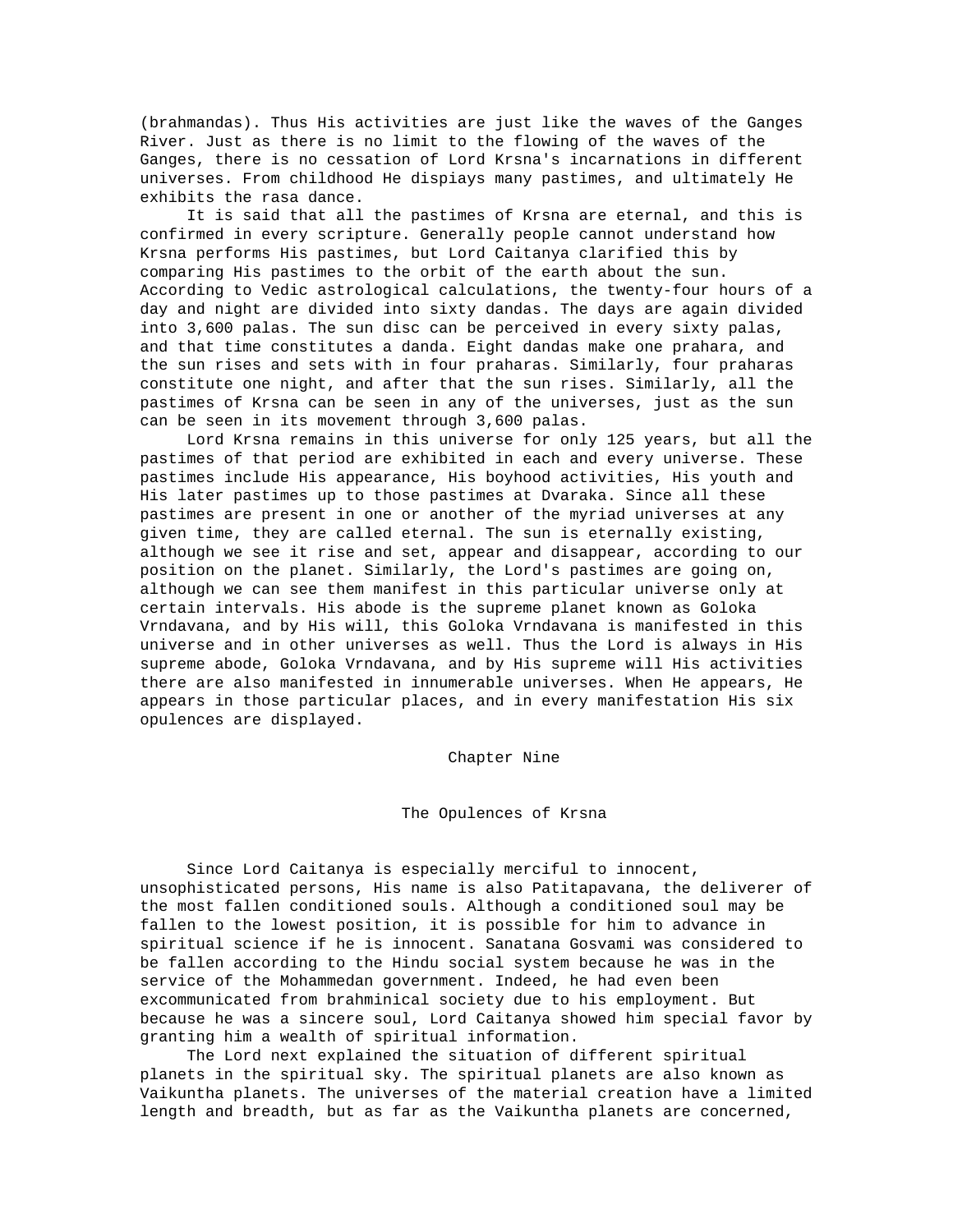there is no limitation to their dimensions because they are spiritual. Lord Caitanya informed Sanatana Gosvami that the length and breadth of each and every Vaikuntha planet is millions and billions of miles. Each of these planets is unlimitedly expanded, and in each and every one of them there are residents who are full in all six opulences--wealth, strength, knowledge, beauty, fame and renunciation. In each and every one of these Vaikuntha planets an expansion of Krsna has His eternal abode, and Krsna Himself has His original, eternal abode called Krsnaloka or Goloka Vrndavana.

 In this universe even the largest planet lies in one corner of outer space. Although the sun is thousands of times larger than the earth, it still lies in one corner of outer space. Similarly, each of the infinite planets, although unlimited in length and breadth, lies in a corner of the spiritual sky known as the brahmajyoti. In the Brahmasamhita this brahmajyoti is described as niskalam anantam asesa-bhutam, or undivided and unlimited and without a trace of the material modes of nature. All the Vaikuntha planets are like petals of a lotus flower, and the principal part of that lotus, called Krsnaloka or Goloka Vrndavana, is the center of all the Vaikunthas. Thus the expansions of Krsna in various forms, as described herein, as well as His various abodes on the spiritual planets in the spiritual sky, are unlimited. Even demigods like Brahma and Siva cannot see or even estimate the extent of the Vaikuntha planets. This is confirmed in Srimad-Bhagavatam (10.14.21): "No one can estimate the length and breadth of all the Vaikuntha planets." It is also stated there that not only demigods iike Brahma and Siva are unable to make such an estimate, but even Ananta, the very incarnation of the Lord's opulence of strength, cannot ascertain any limit to the Lord's potency or to the area of the different Vaikuntha planets.

 The prayers of Brahma, mentioned in Srimad-Bhagavatam (10.14.21), are very convincing in this connection, for therein Lord Brahma says:

> ko vetti bhuman bhagavan paratman yogesvarotir bhavatas tri-lokyam kva va katham va kati va kadeti vistarayan kridasi yoga-mayam

 "O my dear Lord, O Supreme Personality of Godhead, O Supersoul, O master of all mystic powers, no one can know or explain Your expansions, which You manifest by Your yogamaya energy. These expansions extend throughout the three worlds." Brahma also says in his prayers:

> gunatmanas te 'pi gunan vimatum hitavatirnasya ka isire 'sya kalena yair va vimitah sukalpair bhu-pamsavah khe mihika dyubhasah

 "Scientists and learned men cannot even estimate the atomic constitution of a single planet. Even if they could count the molecules of snow in the sky or the number of stars in space, they cannot estimate how it is You descend on this earth or in this universe with Your innumerable transcendental potencies, energies and qualities." (Bhag 10.14.7) Lord Brahma informed Narada that none of the great sages, including himself, could estimate the potential strength and energy of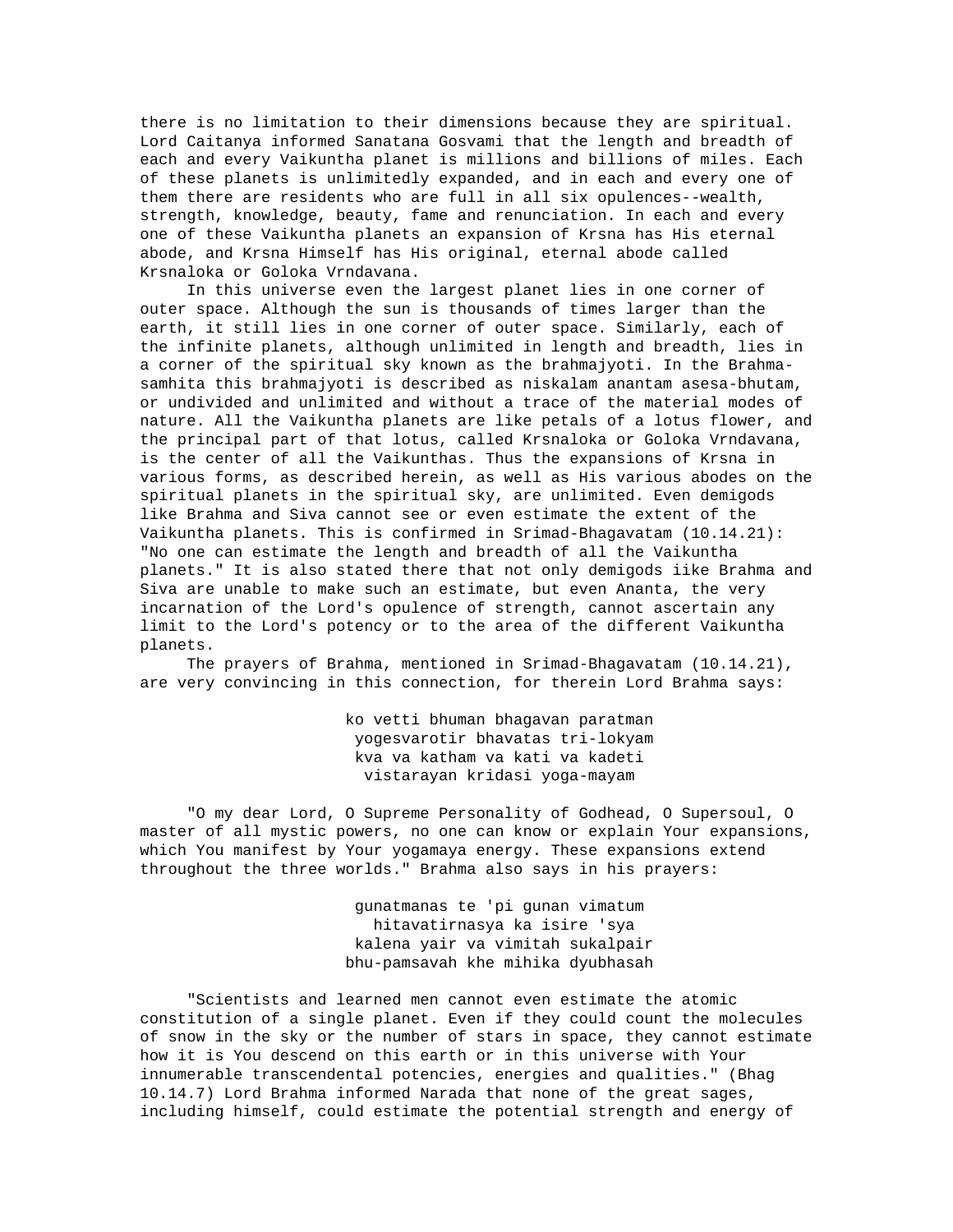the Supreme Lord. He admitted that even if Ananta with His thousands of tongues tried to estimate the Lord's energies, He would fail. Therefore the Personified Vedas also prayed:

> dyupataya eva te na yayur antam anantataya tvam api yad antaranda-nicaya nanu savaranah kha iva rajamsi vanti vayasa saha yac chrutayas tvayi hi phalanty atannirasanena bhavan-nidhanah

 "My Lord, You are unlimited, and no one has estimated the extent of Your potencies. I think that even You do not know the range of Your potentiai energies. Unlimited planets fioat in the sky just like atoms, and great Vedantists, who are engaged in research to find You, discover that everything is different from You. Thus they finally decide that You are everything." (SB. 10.87.41)

 When Lord Krsna was within this universe, Brahma played a trick on Him in order to confirm that the cowherd boy in Vrndavana was actually Krsna Himself. By his mystic power, Brahma stole all the cows, calves and cowherd friends of Krsna and hid them. However, when he returned to see what Krsna was doing alone, he saw that Krsna was still playing with the same cows, calves and cowherd boys. In other words, by His Vaikuntha potency, Lord Krsna had expanded all the stolen cows, calves and friends. Indeed, Brahma saw millions and billions of them, and he also saw millions and billions of tons of sugarcane and fruit, lotus flowers and horns. The cowherd boys were decorated with various clothes and ornaments, and no one could count their vast numbers. Indeed, Brahma saw that each of the cowherd boys had become a four-handed Narayana like the predominating Deity of each brahmanda, and he also saw that innumerable Brahmas were engaged in offering obeisances to the Lord. He saw that all of them were emanating from the body of Krsna and, after a second, also entering into His body. Lord Brahma became struck with wonder and in his prayer admitted that aithough anyone and everyone could say that they knew about Krsna, as far as he was concerned, he did not know anything about Him. "My dear Lord," he said, "the potencies and opuiences which You have exhibited just now are beyond the ability of my mind to understand."

 Lord Caitanya further explained that not only Krsnaloka but even Vrndavana, Lord Krsna's abode on this planet, cannot be estimated as far as potency is concerned. From one point of view, Vrndavana is estimated to be thirty-two square miles in area, yet in one part of this Vrndavana all the Vaikunthas exist. The area of the present Vrndavana miles in area, and Vrndavana City is estimated to be about sixteen krosas, or thirty-two miles. How it is all the Vaikunthas exist there is beyond material calculation. Thus Caitanya Mahaprabhu proclaimed the potencies and opulences of Krsna to be unlimited. Whatever He told Sanatana Gosvami was only partial, but by such a partiai presentation one can try to imagine the whole.

 While Lord Caitanya was speaking to Sanatana Gosvami about the opulences of Krsna, He was deep in ecstasy, and in that transcendental state He cited a verse from Srimad-Bhagavatam (3.2.21) in which Uddhava, after the disappearance of Krsna, told Vidura:

> svayam tv asamyatisayas tryadhisah svarajya-laksmyapta-samasta-kamah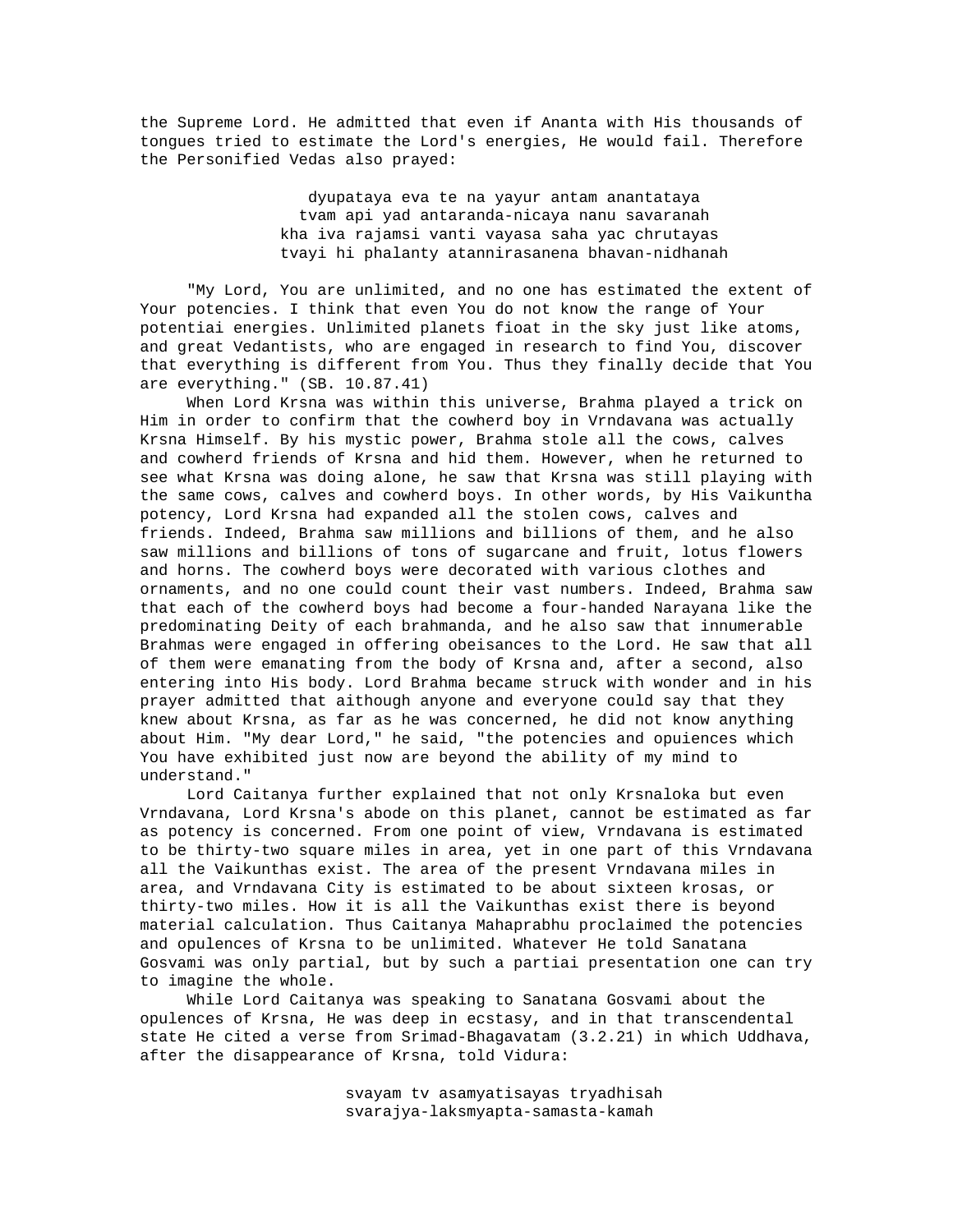# balim haradbhis cira-lokapalaih kirita-kotyedita-padapithah

 "Krsna is the master of all demigods, including Lord Brahma, Lord Siva and the expansion of Visnu within this universe. Therefore no one is equal to or greater than Him, and He is full in six opulences. All the demigods engaged in the administration of each universe [brahmanda] offer their respectful obeisances unto Him. Indeed, the helmets on their heads are beautiful because they are decorated with the imprints of the iotus feet of the Supreme Lord." It is similarly stated in Brahmasamhita (5.1) that Krsna is the Supreme Personality of Godhead, and no one can be equal to or greater than Him. Although masters of each and every universe, Brahma, Siva and Visnu are servants of the Supreme Lord Krsna. That is the conclusion. As the cause of all causes, Lord Krsna is the cause of the Maha-Visnu, the first incarnation and controller of this material creation. From the Maha-Visnu, the Garbhodakasayi Visnu and Ksirodakasayi Visnu come; thus Krsna is master of the Garbhodakasayi Visnu and Ksirodakasayi Visnu, and He is also the Supersoul within every living entity in the universe. In Brahma-samhita (5.48) it is stated that by the Maha-Visnu's breathing, innumerable universes are produced, and in each universe there are innumerable Visnu-tattvas, but it should be understood that Lord Krsna is the master of them all, and they are but partial plenary expansions of Krsna.

 From revealed scriptures it is understood that Krsna lives in three transcendental places. The most confidential residence of Krsna is Goloka Vrndavana. It is there that He stays with His father, mother and friends, exhibits His transcendental relationships and bestows His mercy amongst His eternal entourage. There yogamaya acts as His maidservant in the rasa-lila dance. The residents of Vrajabhumi think, "The Lord is glorified by particles of His transcendental mercy and affection, and we, the residents of Vrndavana, have not the slightest anxiety due to His merciful existence." As stated in Brahma-samhita (5.43), all the Vaikuntha planets in the spiritual sky (known as Visnuloka) are situated in the planet known as Krsnaloka, Goloka Vrndavana. In that supreme pianet the Lord enjoys His transcendental bliss in multiple forms, and all the opulences of the Vaikunthas are fully displayed in that one planet. The associates of Krsna are also full with six opuiences. In the Padmottara-khanda (225.57) it is stated that the material energy and the spiritual energy are separated by water known as the Viraja River. That river flows from the perspiration of the first purusa incarnation. On one bank of the Viraja is the eternal nature, unlimited and allblissful, called the spiritual sky, and this is the spiritual kingdom, or the kingdom of God. The spiritual planets are called Vaikunthas because there is no lamentation or fear there; everything is eternal. The spiritual world has been calculated to comprise three-fourths of the energies of the Supreme Lord, and the material world is said to comprise one-fourth of His energy, but no one can understand what this threefourths is, since even this material universe, which comprises only onefourth of His energy, cannot be described. Trying to convey to Sanatana Gosvami something of the extent of one-fourth of Krsna's energy, Caitanya Mahaprabhu cited an incident from Srimad-Bhagavatam in which Brahma, the lord of the universe, came to see Krsna at Dvaraka. When Brahma approached Krsna, the doorman informed Krsna that Brahma had arrived to see Him. Upon hearing this, Krsna inquired as to which Brahma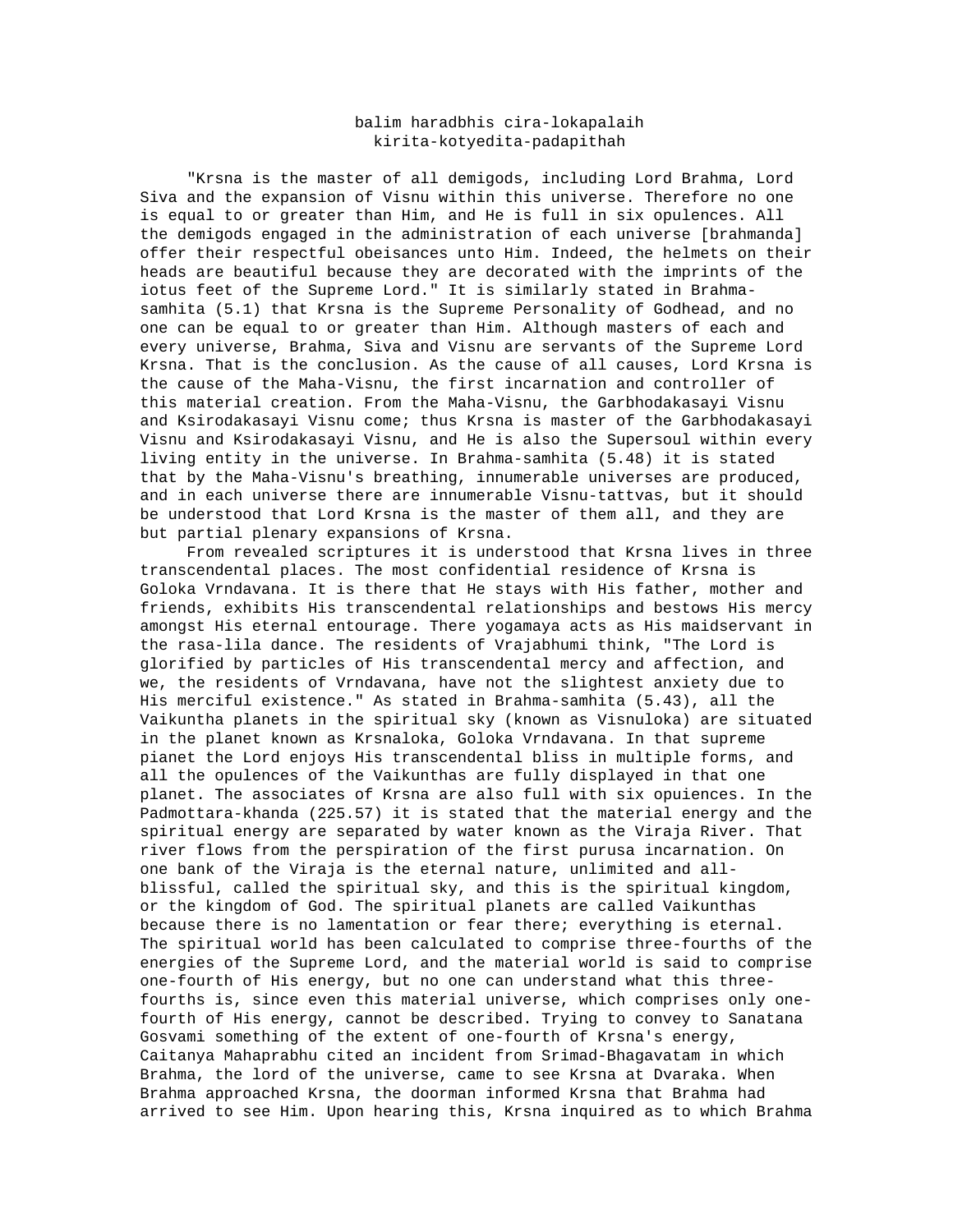had come, and the doorman returned to Brahma and asked, "Which Brahma are you? Krsna has asked."

 Brahma was struck with wonder. Why did Krsna ask such a question? He informed the doorman, "Please tell Him that Brahma, who is the father of the four Kumaras and who has four heads, has come to see Him."

 The doorman informed Krsna and then asked Brahma inside. Brahma offered his obeisances unto the lotus feet of Krsna, and after receiving him with all honor, Krsna inquired about the purpose of his visit.

 "I shall tell You of my purpose in coming here," Lord Brahma replied, "but first I have a doubt which I ask You to kindly remove. Your doorman told me that You asked which Brahma has come to see You. May I inquire if there are other Brahmas besides me?"

 Upon hearing this, Krsna smiled and at once called for many Brahmas from many universes. The four-headed Brahma then saw many other Brahmas coming to see Krsna and to offer their respects. Some of them had ten heads, some had twenty, some had a hundred and some even had a million heads. Indeed, the four-headed Brahma could not even count the Brahmas who were coming to offer their obeisances to Krsna. Krsna then called many other demigods from various universes, and they all came to offer their respects to the Lord. Upon seeing this wonderful exhibition, the four-headed Brahma became nervous and began to think of himself as no more than a mosquito in the midst of many elephants. Since so many demigods were offering obeisances unto the lotus feet of Krsna, Brahma concluded that the unlimited potency of Krsna could not be estimated. All the helmets of the various demigods and Brahmas shone brightly in the great assembly, and the prayers of the demigods made a great sound.

 "Dear Lord," the demigods said, "it is Your great mercy that You have called us to see You. Is there any particular order? If so, we will carry it out at once."

 "There is nothing especialiy required of you," Lord Krsna replied. "I only wanted to see you together at one time. I offer My blessing to you. Don't fear the demons."

 "By Your mercy, everything is all right," they all replied. "There are no disturbances at present, for by Your incarnation everything inauspicious is vanquished."

 As each of the Brahmas saw Krsna, each thoughtthat He wasonly within his universe. After this incident, Krsna wished all the Brahmas farewell, and after offering respects to Him, they returned to their respective universes. Upon seeing this, the four-headed Brahma at once fell down at the feet of Krsna and said, "What I thought about You at first was all nonsensical. Everyone may say that they know You in perfection, but as far as I am concerned, I cannot begin to conceive how great You are. You are beyond my conception and understanding."

 "This particular universe is only four thousand million miles broad," Krsna then informed him, "but there are many millions and billions of universes which are far, far greater than this one. Some of these are many trillions of miles broad, and all these universes require strong Brahmas, not just four-headed." Krsna further informed Brahma, "This material creation is only a quarter manifestation of My creative potency. Three quarters of My creative potency is in the spiritual kingdom."

 After offering obeisances, the four-headed Brahma parted from Krsna, and he could understand the meaning of the Lord's "three-quarters energy."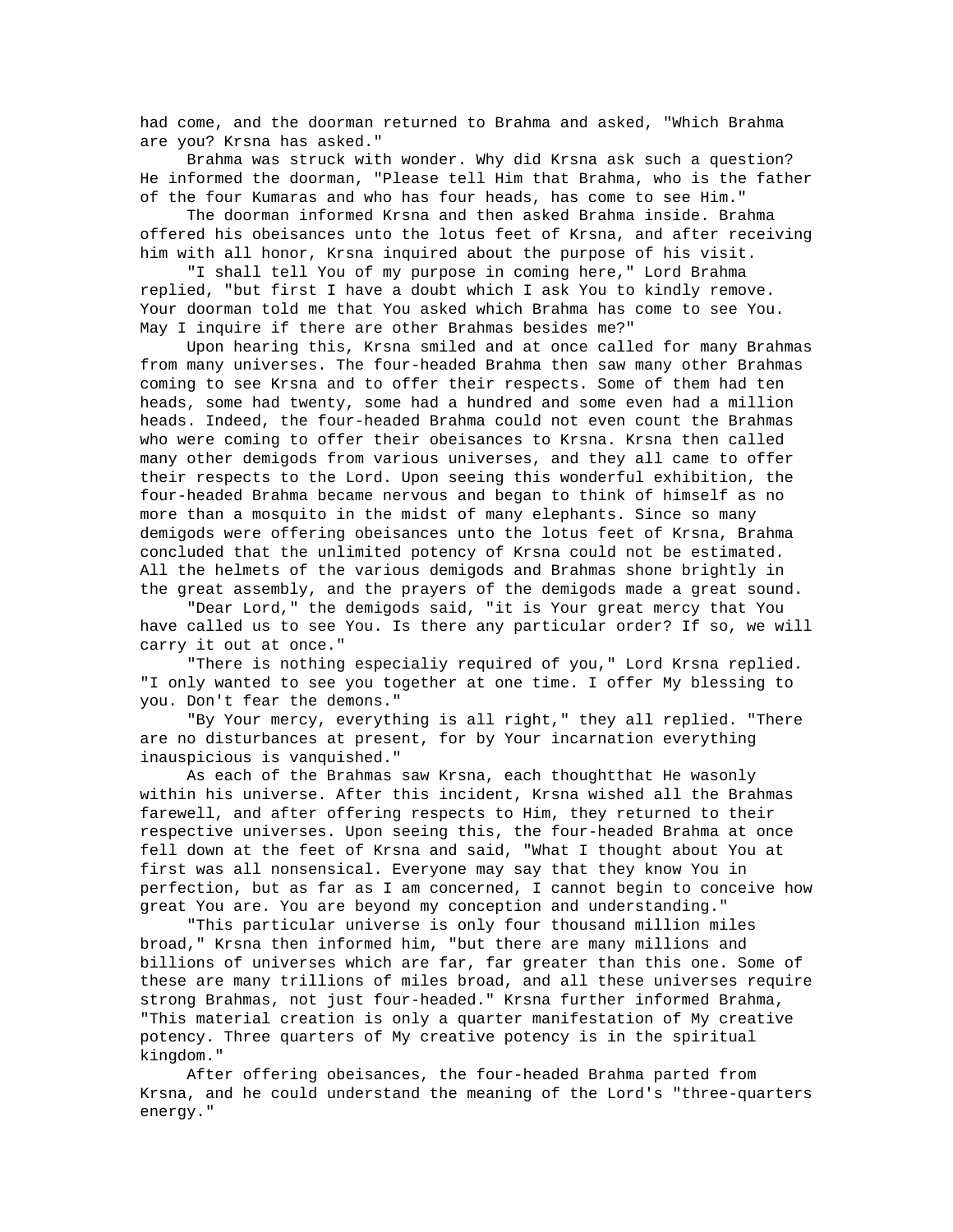The Lord is therefore known as Tryadhisvara, a name indicating His principal abodes--Gokula, Mathura and Dvaraka. These three abodes are full of opulences, and Lord Krsna is the master of them all. Situated in His transcendental potency, Lord Krsna is master of all transcendental energies, and He is full with six opulences. Because He is master of all opulences, all Vedic literatures acclaim Krsna to be the Supreme Personality of Godhead.

 Lord Caitanya then sang a nice song about the opulences of Krsna, and Sanatana Gosvami listened. "All the pastimes of Krsna are exactly like the activities of human beings," the Lord sang. "Therefore it is to be understood that His form is like that of a human being. Indeed, a human being is but an imitation of His form. Krsna's dress is just like that of a cowherd boy's. He has a flute in His hand, and He seems to be just like a newly grown youth. He is always playful, and He plays just like an ordinary boy." Lord Caitanya then told Sanatana Gosvami about the beautiful aspects of Krsna. He said that one who understands these beautiful qualities enjoys an ocean of nectar. The yogamaya potency of Krsna is transcendental and beyond the material energy, but the Lord exhibits His transcendental potency even within this material world just to satisfy His confidential devotees. Thus He appears in the material world to satisfy His devotees, and His qualities are so attractive that Krsna Himself becomes eager to understand Himself. When He is fully decorated and stands with His body curved in three ways--His eyebrows always moving and His eyes so attractive--the gopis become enchanted. His spiritual abode is at the top of the spiritual sky, and He resides there with His associates, the cowherd boys, the gopis, and all the goddesses of fortune. It is there that He is known as Madanamohana.

 There are many different pastimes of Krsna--such as His pastimes in the forms of Vasudeva and Sankarsana--and in the material sky His pastimes are carried on as the first purusa incarnation, the creator of the material world. There are also pastimes in which He incarnates as a fish or a tortoise, and there are pastimes in which He takes the forms of Lord Brahma and Lord Siva, as incarnations of the material qualities. In His pastimes as an empowered incarnation, He takes the form of King Prthu, and He also carries on His pastimes as the Supersoul in everyone's heart and as the impersonal Brahman as well. Although He has innumerable pastimes, the most important is that of Krsna in human form frolicking in Vrndavana, dancing with the gopis, playing with the Pandavas on the Battlefield of Kuruksetra and playing in Mathura and Dvaraka. Of His important pastimes in human form, the most important are those pastimes in which He appears as a cowherd boy, a newly grown youth who plays a flute. It is to be understood that a mere partial manifestation of His pastimes in Goloka, Mathura and Dvaravati, or Dvaraka, can overflood the whole universe with love of Godhead. Every living entity can be attracted by the beautiful qualities of Krsna.

 The manifestation of His internal potency is not even exhibited in the kingdom of God or on the planets of Vaikuntha, but He does exhibit that internal potency within the universe when, through His inconceivable mercy, He descends from His personal abode. Krsna is so wonderful and attractive that He Himself becomes attracted by His own beauty, and this is proof that He is full of all inconceivable potencies. As far as Krsna's ornaments are concerned, when they decorate His body it appears that they do not beautify Him, butthe ornaments themselves become beautiful simply by being on His body. When He stands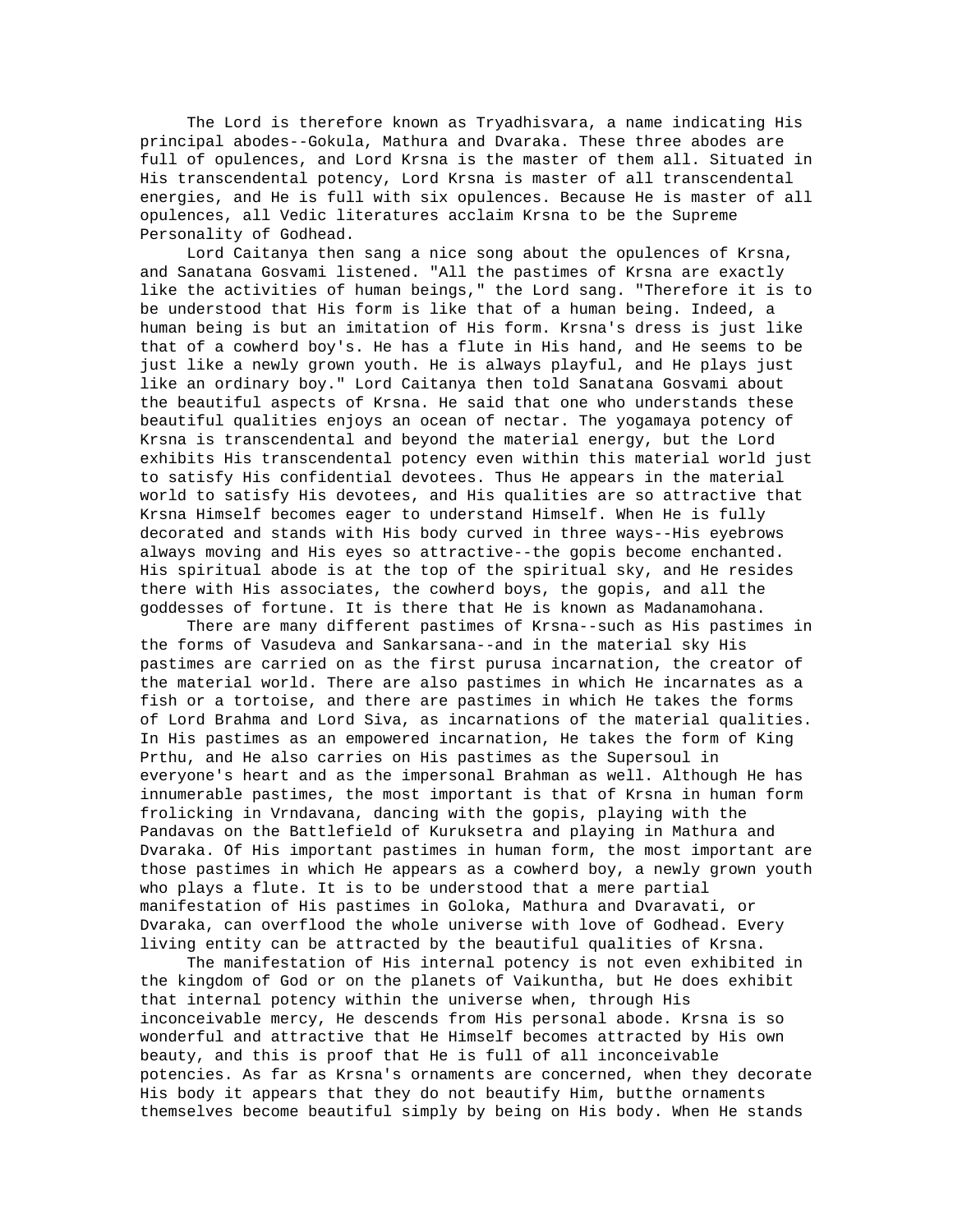in a three-curved way, He attracts all living entities, including the demigods. Indeed, He even attracts the Narayana form which presides in each and every Vaikuntha planet.

Chapter Ten

The Beauty of Krsna

 Krsna is known as Madana-mohana because He conquers the mind of Cupid. He is also known as Madana-mohana due to His accepting the devotional service of the damsels of Vraja and rendering favors unto them. After conquering Cupid's pride, the Lord engages in the rasa dance as the new Cupid. He is also known as Madana-mohana because of His ability to conquer the rninds of women with Hisfive arrows called form, taste, smell, sound and touch. The pearls of the necklace which hangs about the neck of Krsna are as white as ducks, and the peacock feather which decorates His head is colored like a rainbow. His yellow garment is like lightning in the sky, and Krsna Himself is like the newly arrived clouds. The gopis are like footbells on His feet, and when the cloud pours rain on the grains in the field, it appears that Krsna is nourishing the hearts of the gopis by calling down His pastime rain of mercy. Indeed, ducks fly in the sky during the rainy season, and rainbows can also be seen at that time. Krsna freely moves amongst His friends as a cowherd boy in Vrndavana, and when He plays His fiute, all living creatures, mobile and immobile, become overwhelmed with ecstasy. They quiver, and tears flow from their eyes. Of Krsna's various opulences, His conjugal love is the summit. He is the master of all riches, all strength, all fame, all beauty, all knowledge and all renunciation, and out of these, His perfect beauty is His conjugal attraction. The form of Krsna, the conjugal beauty, is eternally existent in Krsna alone, whereas His other opulences are present in His Narayana form.

 When Lord Caitanya described the superexcellence of Krsna's conjugal attraction, He felt transcendental ecstasy, and, catching the hands of Sanatana Gosvami, He began to proclaim how fortunate the damsels of Vraja were, reciting a verse from Srimad-Bhagavatam (10.44.14):

> gopyas tapah kim acaran yad amusya rupam lavanya-saram asamordh vam ananya-siddham drgbhih pibanty anusavabhinavam durapam ekanta-dhama yasasah sriya aisvarasya

 "What great penance and austerities the damsels of Vrndavana must have undergone, for they are able to drink the nectar of Krsna, who is all beauty, all strength, all riches, all fame and whose bodily luster is the center of all beauty."

 The body of Krsna, the ocean of the eternal beauty of youth, can be seen to move in waves of beauty. There is a whirlwind at the sound of His fiute, and those waves and that whirlwind make the hearts of the gopis flutter like dry leaves on trees, and when those leaves fall down at Krsna's lotus feet, they can never rise up again. There is no beauty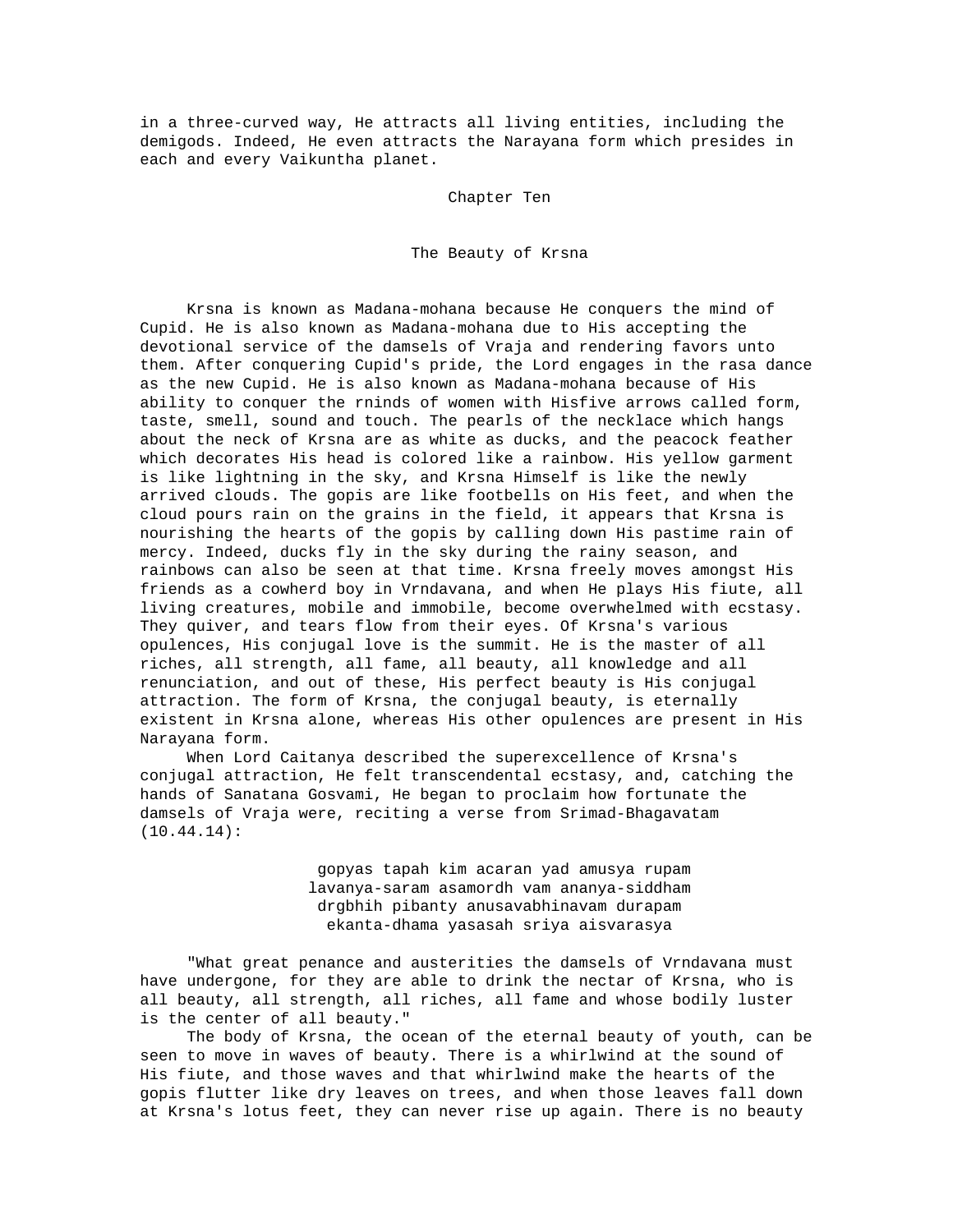to compare with Krsna's, for no one possesses beauty greater than or equal to His. Since He is the origin of all incarnations, including the form of Narayana, the goddess of fortune, who is a constant companion of Narayana, gives up Narayana's association and engages herself in penance in order to gain the association of Krsna. Such is the greatness of the superexcellent beauty of Krsna, the everlasting mine of all beauty. It is from that beauty that all beautiful things emanate.

 The attitude of the gopis is like a mirror upon which the reflection of Krsna's beauty develops at every moment. Both Krsna and the gopis increase their transcendental beauty at every moment, and there is always transcendental competition between them. No one can appreciate the beauty of Krsna by properly discharging his occupational duty, or by austerities, mystic yoga, cultivation of knowledge or by prayers. Only those who are on the transcendental platform of love of God, who out of love engage in devotional service, can appreciate the transcendental beauty of Krsna. Such beauty is the essence of all opulences and is only appreciated in Goloka Vrndavana and nowhere else. In the form of Narayana the beauties of mercy, fame, etc., are all established by Krsna, but Krsna's gentleness and magnanimity do not exist in Narayana. They are found only in Krsna.

 Lord Caitanya, greatly relishing all the verses of Srimad-Bhagavatam which He was explaining to Sanatana, quoted another verse (SB. 9.24.65):

> yasyananam makara-kundala-caru-karna bhrajat-kapola-subhagam savllasa-hasam nityotsavam na tatrpur drsibhih pibantyo naryo naras ca muditah kupita nimes ca

 "The gopis used to relish the beauty of Krsna as a ceremony of perpetual enjoyment. They enjoyed the beautiful face of Krsna, His beautiful ears with earrings, His broad forehead and His smile, and when enjoying this sight of Krsna's beauty, they used to criticize the creator Brahma for causing their vision of Krsna to be momentariiy impeded by the blinking of their eyelids."

 The Vedic hymn known as kama-gayatri describes the face of Krsna as the king of all moons. In metaphorical language, there are many different moons, but they are all one in Krsna. There is the moon of His mouth, the moon of His cheeks, the moonspots of sandalwood pulp on His body, the moons of the fingertips of His hands and the moons of the tips of His toes. In this way there are twenty-four and a half moons, and Krsna is the central figure of all of them.

 The dancing movement of Krsna's earrings, eyes and eyebrows is very attractive to the damsels of Vraja. Activities in devotional service increase the sense of devotional service. What else is there for two eyes to see beyond the face of Krsna? Since one cannot adequately see Krsna with only two eyes, one feels incapable and thus becomes bereaved. Such bereavement is slightly reduced when one criticizes the creative power of the creator. The unsatiated seer of Krsna's face nonetheless laments: "I do not have thousands of eyes, but only two, and these are disturbed by the movements of my eyelids. Therefore it is to be understood that the creator of this body is not very intelligent. He is not conversant in the art of ecstasy but is simply a prosaic creator. He does not know how to arrange things properly so one can see only Krsna."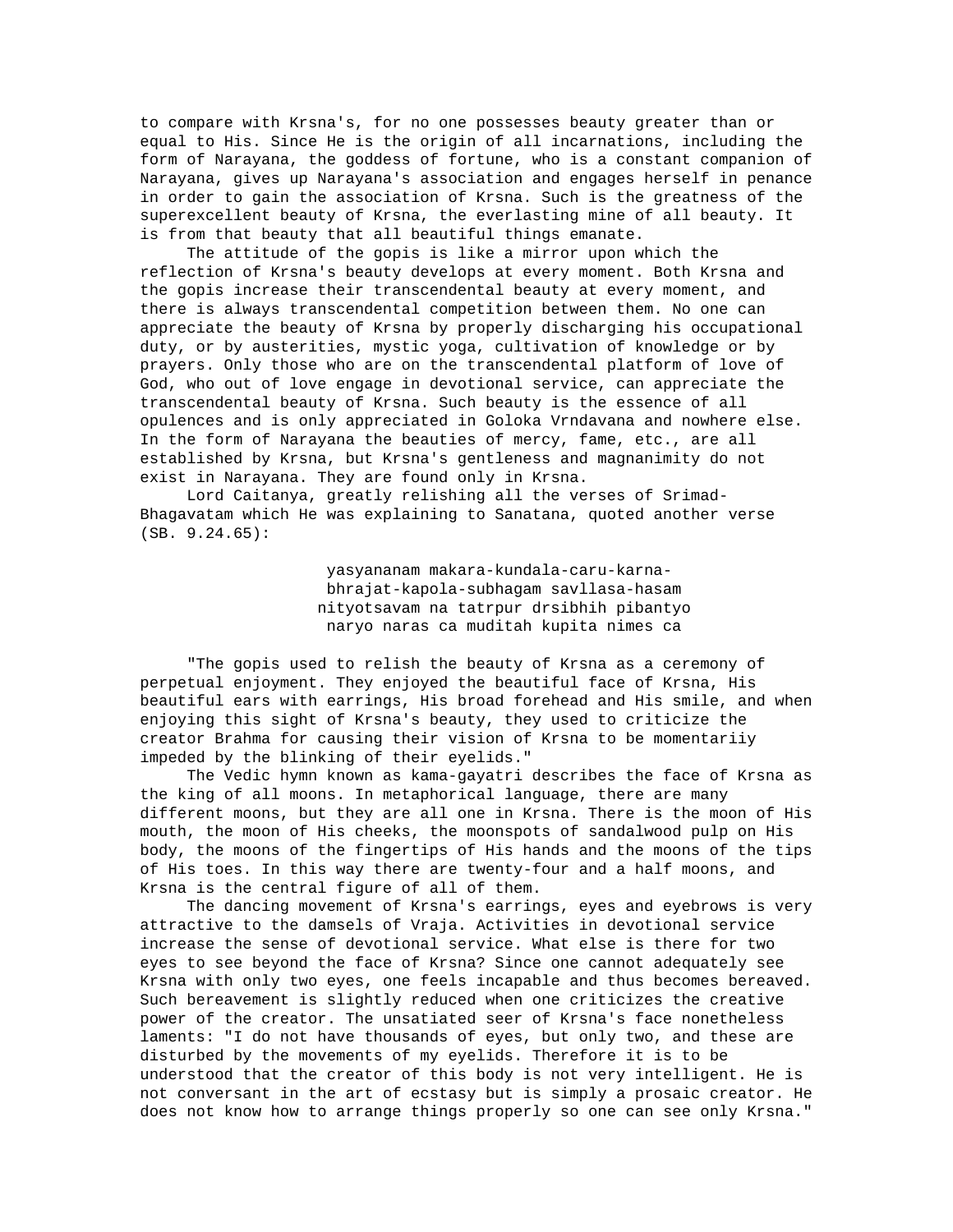The gopis' minds are always engaged in relishing the sweetness of Krsna's body. He is the ocean of beauty, and His beautiful face and smile and the luster of His body are all-attractive to the minds of the gopis. In krsna-karnamrta, His face, smile and bodily luster have been described as sweet, sweeter and sweetest. A perfect devotee of Krsna is overwhelmed by seeing the beauty of Krsna's bodily luster, His face and smile, and he bathes in the ocean of transcendental convulsions. Before Krsna's beauty, these convulsions often continue without treatment, just as ordinary convulsions which a physician will allow to continue, not even allowing a drink of water for relief.

 The devotee increasingly feels the absence of Krsna, for without Him one cannot drink the nectar of His beauty. When the transcendental sound of Krsna's flute is heard, the devotee's anxiety to continue to hear that flute enables him to penetrate the covering of the material world and enter into the spiritual sky, where the transcendental sound of the flute enters into the ears of the followers of the gopis. The sound of Krsna's flute always resides within the ears of the gopis and increases their ecstasy. When it is heard, no other sound can enter into their ears, and amongst their family they are not able to reply to questions properly, for all these beautiful sounds are vibrating in their ears.

 Thus Lord Caitanya explained the transcendental constitution of Krsna, His expansions, His bodily luster and everything connected with Him. In short, Lord Caitanya explained Krsna as He is, as well as the process by which one can approach Him. In this regard, Caitanya Mahaprabhu pointed out that devotional service to Krsna is the only process by which He can be approached. This is the verdict of Vedic literature. As the sages declare: "If someone inquires into Vedic literature to determine the process of transcendental realization, or if someone consults the paranas (which are considered sister literatures), one will find that in all of them the conclusion is that the Supreme Personality of Godhead Krsna is the only object of worship."

 Krsna is the Absolute Truth, the Supreme Personality of Godhead, and He is situated in His internal potency, which is known as svarupasakti or atma-sakti, as described in Bhagavad-gita. He expands Himself in various multiple forms, and some of these are known as His personal forms and some as His separated forms. Thus He enjoys Himself in all the spiritual planets, as well as in the material universes. The expansions of His separated forms are called living entities, and these living entities are classified according to the energies of the Lord. They are divided into two classes--eternally liberated and eternally conditioned. Eternally liberated living entities never come into contact with material nature, and therefore they do not have any experience of material life. They are eternally engaged in Krsna consciousness, or devotional service to the Lord, and they are counted among the associates of Krsna. Their pleasure, the only enjoyment of their life, is derived from rendering transcendental loving service to Krsna. On the other hand, those who are eternally conditioned are always divorced from the transcendental loving service of Krsna and are thus subjected to the threefold miseries of material existence. Due to the conditioned soul's eternal attitude of separation from Krsna, the spell of material energy awards him two kinds of bodily existence--the gross body consisting of five elements, and the subtle body consisting of mind, intelligence and ego. Being covered by these two bodies, the conditioned soul eternally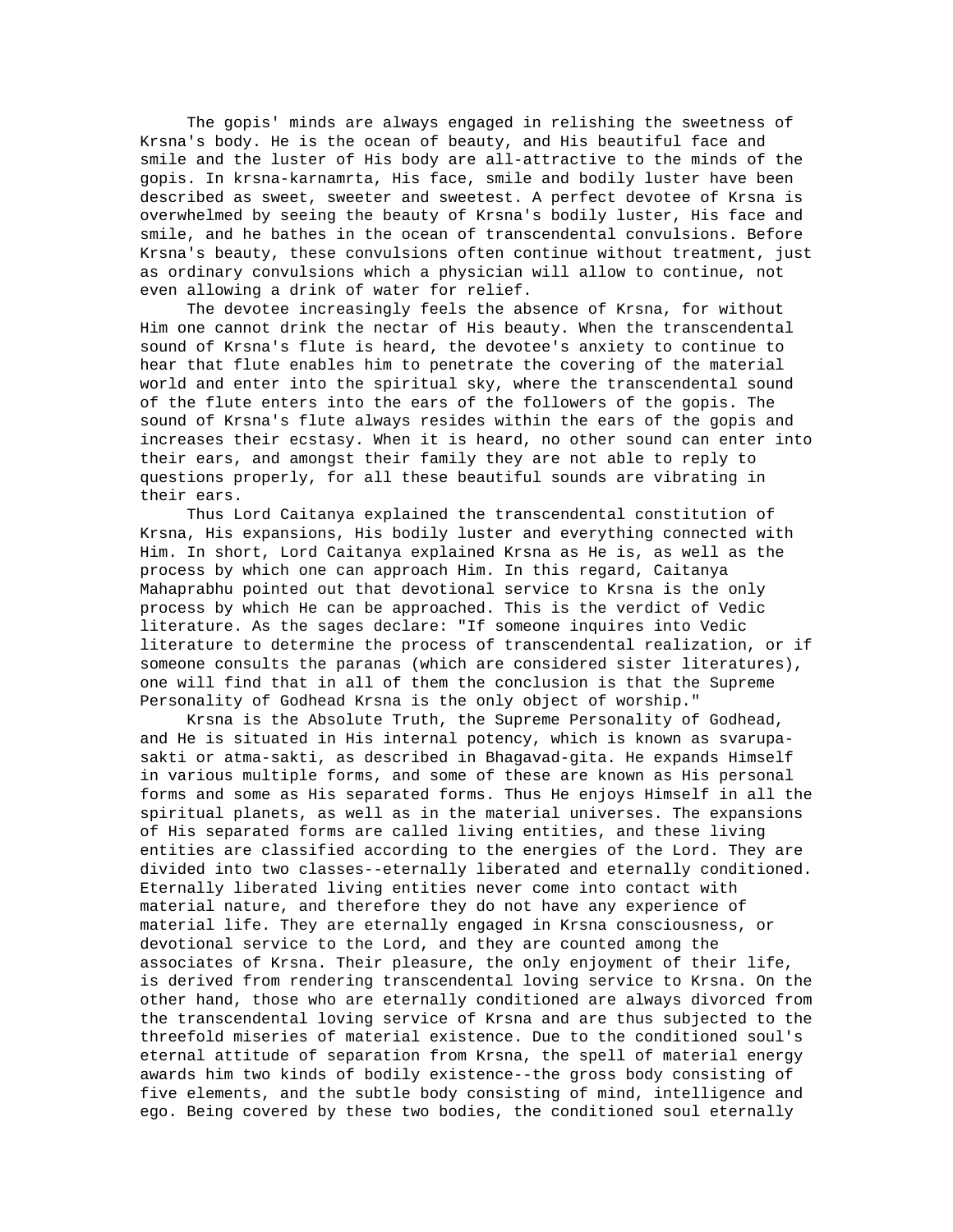suffers the pangs of material existence known as the threefold miseries. He is also subjected to six enemies (such as lust, anger, etc.). Such is the everlasting disease of the conditioned soul.

 Diseased and conditioned, the living entity transmigrates throughout the universe. Sometimes he is situated in the upper planetary system and sometimes in the lower system. In this way he leads his diseased life. His disease can be cured only when he meets and follows the expert physician, the bona fide spiritual master. When the conditioned soul faithfully follows the instructions of a bona fide spiritual master, his material disease is cured, he is promoted to the liberated stage, and he again attains to the devotional service of Krsna and goes back home, back to Krsna. A conditioned living entity should become aware of his real position and should pray to the Lord, "How much longer will I be under the rule of all these bodily functions such as lust and anger?" As masters of the conditioned soul, lust and anger are never merciful. Indeed the conditioned soul will never cease rendering service to such bad masters. However, when he comes to his real consciousness, or Krsna consciousness, he abandons these bad masters and approaches Krsna with a frank and open heart to achieve His shelter. At such a time he prays to Krsna to be engaged in His transcendental loving service.

 In Vedic literatures sometimes fruitive activities, mystic yoga and the speculative search for knowledge are praised as different ways to self-realization, yet despite such praise, in all literatures the path of devotional service is accepted as the foremost. In other words, devotional service to Lord Krsna is the highest perfectional path to selfrealization, and it is recommended that it be performed directly. Fruitive activity, mystic meditation and philosophical speculation are not direct methods of self-realization. They are indirect because without devotional service they cannot lead to the highest perfection of self-realization. Indeed, all paths to self-realization ultimately depend on the path of devotional service.

Chapter Eleven

Service to the Lord

 When Vyasadeva was not satisfied even after compiling heaps of books of Vedic knowledge, Narada Muni, his spiritual master, explained that there is no path to self-realization that can be successful without being mixed with devotional service. At the time, Vyasadeva was sitting by the banks of the River Sarasvati, and he was in a state of depression when Narada Muni arrived. Upon seeing Vyasa so dejected, Narada explained why the various books he compiled were deficient.

 "Even pure knowledge is insufficient if it is devoid of transcendental devotional service," Narada said. "And what to speak of fruitive activities when they are devoid of devotional service? How can they be of any benefit to their performer?"

There are many sages who are expert in perform ing austerities; there are many men who give much in charity; there are many famous men, scholars and thinkers, and there are those who are very expert in reciting Vedic hymns. Although these are all auspicious, unless one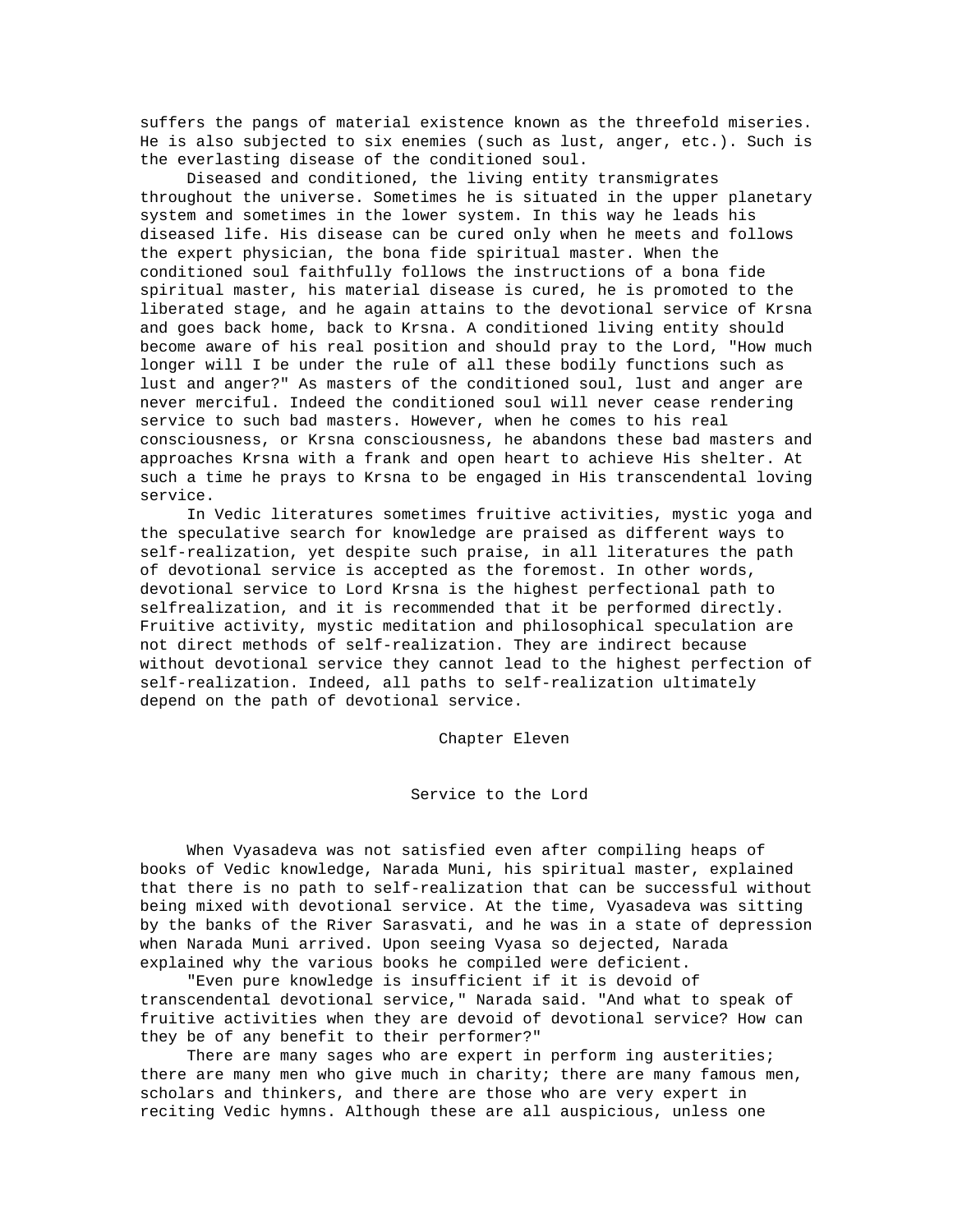utilizes his resources and performs his activities to attain devotional service to the Lord, he cannot attain the desired results. Therefore in Srimad-Bhagavatam (SB. 2.4.17) Sukadeva Gosvami offered his respectful obeisances unto the Supreme Lord as the only person who can award success.

 It is accepted by all types of philosophers and transcendentalists that one who lacks knowledge cannot be liberated from material entanglement. Yet knowledge without devotional service cannot possibly award liberation. In other words, when jnana, or the cultivation of knowledge, opens onto the path of devotional service, it can give one liberation, but not otherwise. This is also stated by Brahma in Srimad-Bhagavatam (SB. 10.14.4):

> sreyah-srutim bhaktim udasya te vibho klisyanti ye kevala-bodha-labdhaye tesam asau klesala eva sisyate nanyad yatha sthula-tusavaghatinam

 "My dear Lord, devotional service unto You is the best path for selfrealization. If someone gives up that path and engages in the cultivation of knowledge or in speculation, he will simply undergo a troublesome process and will not achieve his desired results. A person who beats an empty husk of wheat cannot get grain, and one who engages simply in speculative knowledge cannot achieve the desired result of self realization. The only gain is trouble."

 In Bhagavad-gita it is stated (Bg. 7.14) that material nature is so strong thatit cannot be surmounted by an ordinary living entity. Only those who surrender unto the lotus feet of Krsna can cross the ocean of material existence. The living entity forgets that he is eternally the servitor of Krsna, and his forgetfulness causes his bondage in conditional life and his attraction for material energy. Indeed, that attraction is the shackle of material energy. Since it is very difficult for a person to become free as long as he desiresto dominate material nature, it is recommended that he approach a spiritual master who can train him in devotional service and enable him to get out of the clutches of material nature and achieve the lotus feet of Krsna.

 There are eight divisions of human society created to facilitate the execution of duty (the brahmanas, or intellectuals; the ksatriyas, or administrators; the vaisyas, or businessmen and farmers; and the sudras, or laborers--as well as the four asramas: the brahmacari, or student; the grhastha, or householder; the vanaprastha, or retired person; and the sannyasi, or the person in renounced life), but if a person is lacking in devotion or Krsna consciousness, he cannot be released from material bondage, even if he executes his prescribed duty. On the contrary, even by discharging his prescribed duty he will glide down into hell due to material consciousness. Therefore whoever is engaged in his occupational duty must simultaneously cultivate Krsna consciousness in devotional service if he wants liberation from material clutches.

 In this regard, Lord Caitanya recited a verse from Srimad-Bhagavatam which was delivered by Narada Muni to indicate the path of bhagavata cultivation. Narada Muni pointed out that the four divisions of human society, as well as the four orders of life, are born out of the gigantic form of the Lord. The brahmanas are born from the mouth of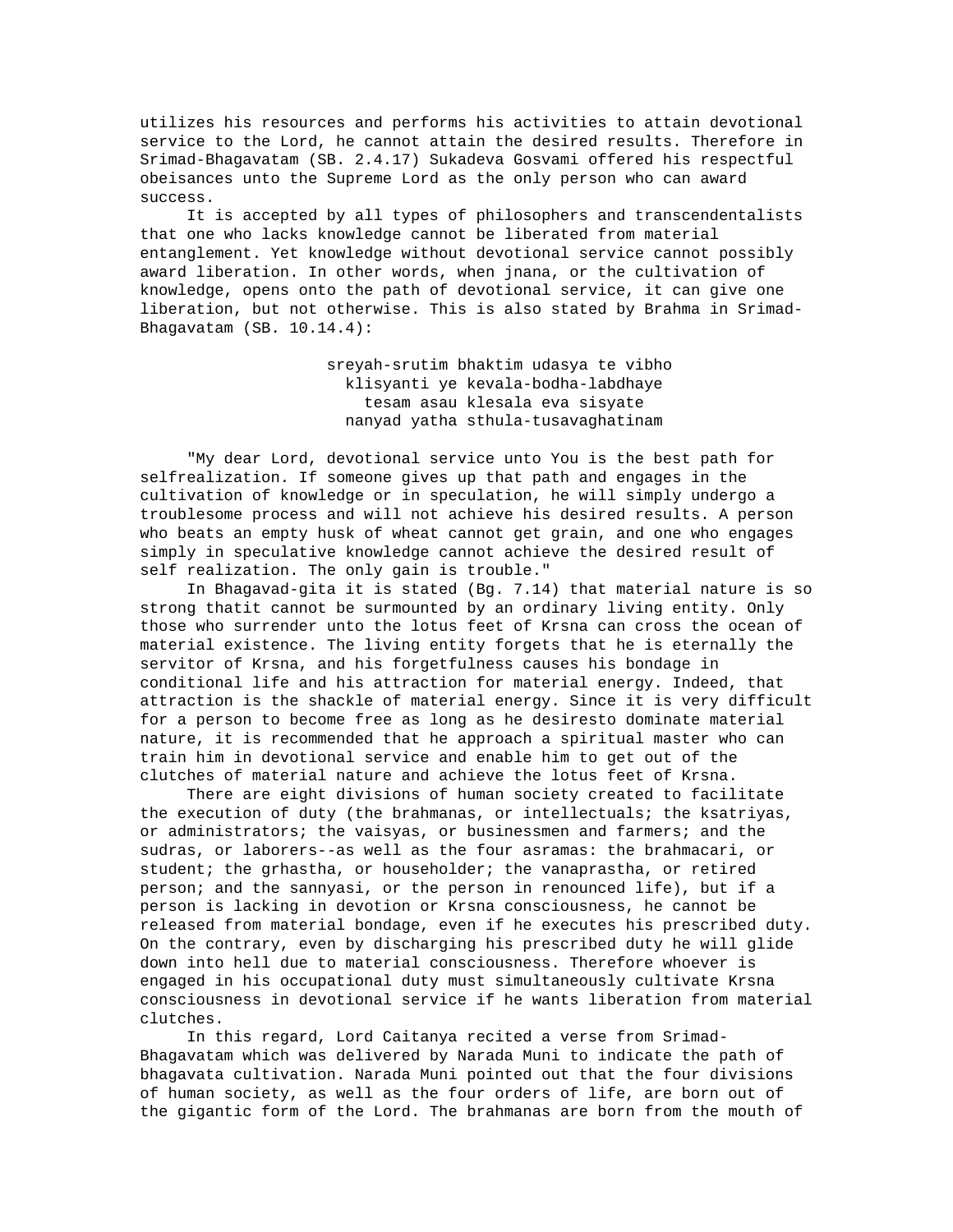the universal form of the Lord, the ksatriyas are born out of the arms, the vaisyas out of the waist, and the sudras out of the legs. As such, they are qualified in the different modes of material nature within the form of the virata-purusa. If a person is not engaged in the devotional service of the Lord, he falls from his position, regardless of whether he executes his prescribed occupational duty or not.

 Lord Caitanya further points out that those who belong to the Mayavadi or impersonalist school consider themselves to be one with God, or liberated, but according to Caitanya Mahaprabhu Himself and Srimnad-Bhagavatam, they are not actually liberated. In this regard Caitanya Mahaprabhu again quotes Srimad-Bhagavatam (10.2.32):

> ye 'nye 'ravindaksa vimuktamaninas tvayy asta-bhavad avisuddha-buddhayah aruhya krcchrena param padam tatah patanty adho 'nadrta-yusmad-anghrayah

 "Those who think that they are liberated according to Mayavadi philosophy, but who do not take to the devotional service of the Lord, fall down for want of devotional service, even after they undergo the severest types of penances and austerities and even after they sometimes approach the supreme position."

 Caitanya Mahaprabhu explains that Krsna is just like the sun, and maya, the illusory material energy, is just like darkness. One who is constantly in the sunshine of Krsna cannot possibly be deluded by the darkness of material energy. This is very clearly explained inthe four principal verses of Srimad-Bhagavatam and is also confirmed in the Srimad-Bhagavatam (SB. 2.5.13), wherein it is stated: "The illusory energy, or maya, is ashamed to stand before the Lord." Nonetheless, the living entities are constantly being bewildered by this very illusory energy. In his conditioned state, the living entity discovers many forms of word jugglery in order to get apparent liberation from the clutches of maya, but if he sincerely surrenders unto Krsna by simply saying once, "My dear Lord Krsna, from this day I am Yours," he at once gets out of the clutches of material energy. This is also confirmed in the Ramayana, Lanka-kanda (18.33), wherein the Lord says:

> sakrde va prapanno yas tavasmiti ca yacate abhayam sarvada tasmai dadamy etad vratam mama

 "It is My promise and duty to give all protection to one who surrenders unto Me without reservation." One may enjoy fruitive activities, liberation, jnana, or the perfection of the yoga system, but if one becomes very intelligent he will give up all these paths and engage himself in sincere devotional service to the Lord. The Srimad-Bhagavatam also confirms (2.3.10) that even if a person desires material enjoyment or liberation, he should engage in devotional service. Those who are ambitious to derive material benefit from devotional service are not pure devotees, but because they are engaged in devotional service they are considered fortunate. They do not know that the result of devotional service is not material benediction, but because they engage themselves in the devotional service of the Lord they ultimately come to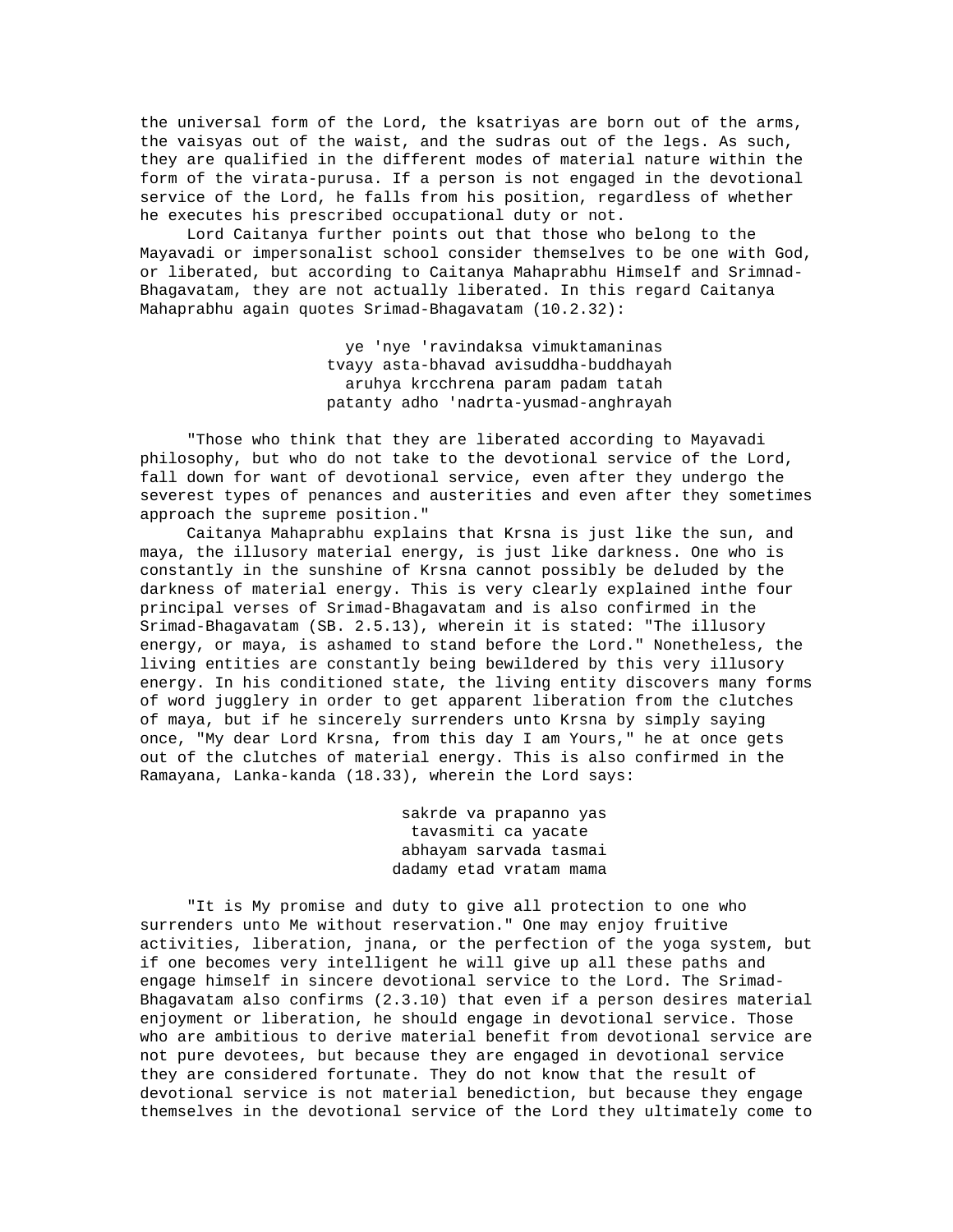understand that material enjoyment is not the goal of devotional service. Krsna Himself says that persons who want some material benefit in exchange for devotional service are certainly foolish because they want something which is poisonous for them. The real goal of devotional service is love of Godhead, and although a person may desire material benefits from Krsna, the Lord, being all-powerful, considers the person's position and gradually liberates him from a materially ambitious life and engages him more in devotional service. When one is actually engaged in devotional service, he forgets his material ambitions and desires. This is also confirmed by Srimad-Bhagavatam (5.19.27):

> satyam disaty arthitam arthito nrnam naivarthado yat punar arthita yatah svayam vidhatte bhajatam anicchatam iccha-pidhanam nija-pada-pallavam

 "Lord Krsna certainly fulfills the desires of His devotees who come to Him in devotional service, but He does not fulfill desires that would again cause miseries. In spite of being materially ambitious, such devotees, by rendering transcendental service, are gradually purified of desires for material enjoyment, and they come to desire the pleasure of devotional service."

 Generally people come into the association of devotees in order to mitigate some material wants, but the influence of a pure devotee frees a man from all material desires so that he eventually comes to relish the taste of devotional service. Devotional service is so nice and pure that it purifies the devotee, and he forgets all material ambitions as soon as he engages fully in the transcendental loving service of Krsna. A practical example is Dhruva Maharaja, who wanted something material from Krsna and therefore engaged in devotional service. When the Lord appeared as four-handed Visnu before Dhruva, Dhruva told the Lord: "My dear Lord, because I engaged myself in Your devotional service with great austerity and penances, I am now seeing You. Even great demigods and great sages have difficulty in seeing You. Now I am pleased, and all my desires are satisfied. I do not want anything else. I was searching for some broken glass, but instead I have found a great and valuable gem." Thus Dhruva Maharaja was fully satisfied, and he refused to ask anything of the Lord.

 The living entity, transmigrating through 8,400,000 species of life, is sometimes likened to a log which is gliding down a river. Sometimes, by chance, a log washes upon shore and is thus saved from being forced to drift further downstream. There is a verse in Srimad-Bhagavatam (SB. 10.38.5) which encourages every conditioned soul in this way: "No one should be depressed by thinking that he will never be out of the clutches of matter, for there is every possibility of being rescued, exactly as it is possible for a log, which is floating down a river, to come to rest on the bank." This fortunate opportunity is also discussed by Lord Caitanya. Such fortunate incidents are considered the beginning of the decline of one's conditional life, and they occur if there is association with the pure devotees of the Lord. By associating with pure devotees, one actually develops attraction for Krsna. There are various types of rituals and activities, and some of them develop into material enjoyment and some into material liberation, but if a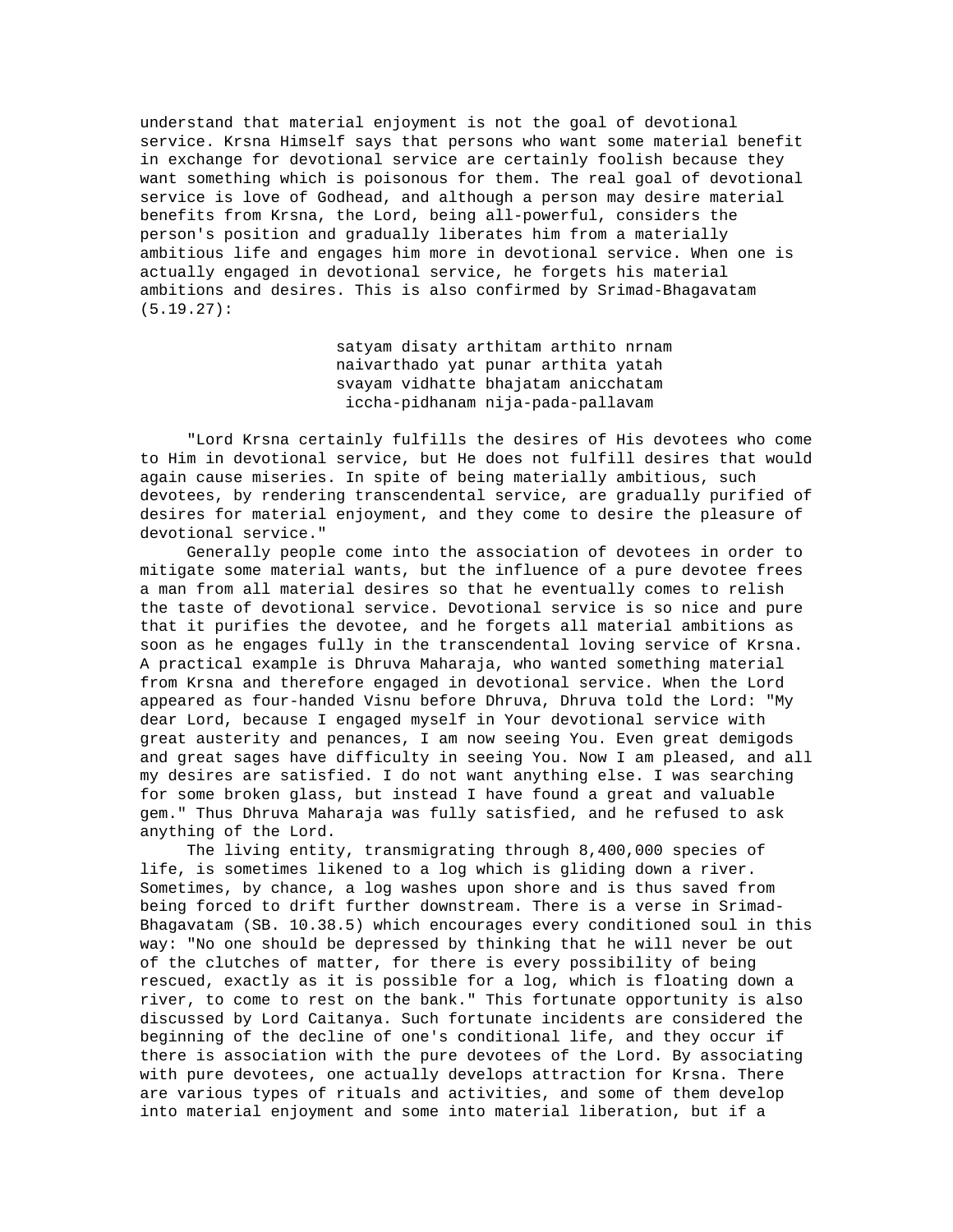living entity takes to those ritualistic activities by which pure devotional service to the Lord is developed in the association of pure devotees, then one's mind naturally becomes attracted to devotional service. In Srimad-Bhagavatam (10.51.54) it is stated by Mucukunda:

> bhavapavargo bhramato yada bhavej janasya tarhy acyuta sat-samagamah sat-sangamo yarhi tadaiva sad-gatau paravarese tvayi jayate matih

 "My dear Lord, while traveling in this material world through different species of life, a living entity may progress toward liberation. But if, by chance, he comes in contact with a pure devotee, he becomes actually liberated from the clutches of material energy and becomes a devotee of Yourself, the Personality of Godhead."

 When a conditioned soul becomes a devotee of Krsna, the Lord, by His causeless mercy, trains him in two ways: He trains him from without through the spiritual master, and He trains him from within through the Supersoul. As stated in Srimad-Bhagavatam (11.29.6): "My dear Lord, even if someone attains a life as long as Brahma's, he would still be unable to express his gratitude for the benefits derived from remembering You. Out of Your causeless mercy You drive away all inauspicious conditions, expressing Yourself from outside as the spiritual master and from inside as the Supersoul."

 Somehow or other if one gets in touch with a pure devotee and thus develops a desire to render devotional service to Krsna, he gradually rises to the platform of love of Godhead and is thus freed from the clutches of material energy. This is also explained in Srimad-Bhagavatam (11.20.8) where the Lord Himself says: "For one who is attracted by My activities out of his own accord--being neither lured nor repelled by material activities--the path of devotional service leading to the perfection of love of God becomes possible." However, it is not possible to achieve the stage of perfection without the favor of a pure devotee, or a mahatma, a great soul. Without the mercy of a great soul, one cannot even be liberated from the material clutches, and what to speak of rising to the platform of love of Godhead. This is also confirmed in Srimad-Bhagavatam (5.12.12) in a conversation between King Rahugana of the Sind province in Siberia with King Bharata. When King Rahugana expressed surprise upon seeing King Bharata's spiritual achievements, Bharata replied:

> rahuganaitat tapasa na yati na cejyaya nirvapanad grhad va na cchandasa naiva jalagni-suryair vlna mahat-pada-rajo 'bhisekam

 "My dear Rahugana, no one can attain the perfected stage of devotional service without being favored by a great soul or a pure devotee. No one can attain the perfectional stages simply by following the regulative principles of scriptures, or by accepting the renounced order of life, or by prosecuting the prescribed duties of householder life, or by becoming a great student of spiritual science, or by accepting severe austerity and penances for realization." Similarly, when the atheist father Hiranyakasipu asked his son Prahlada Maharaja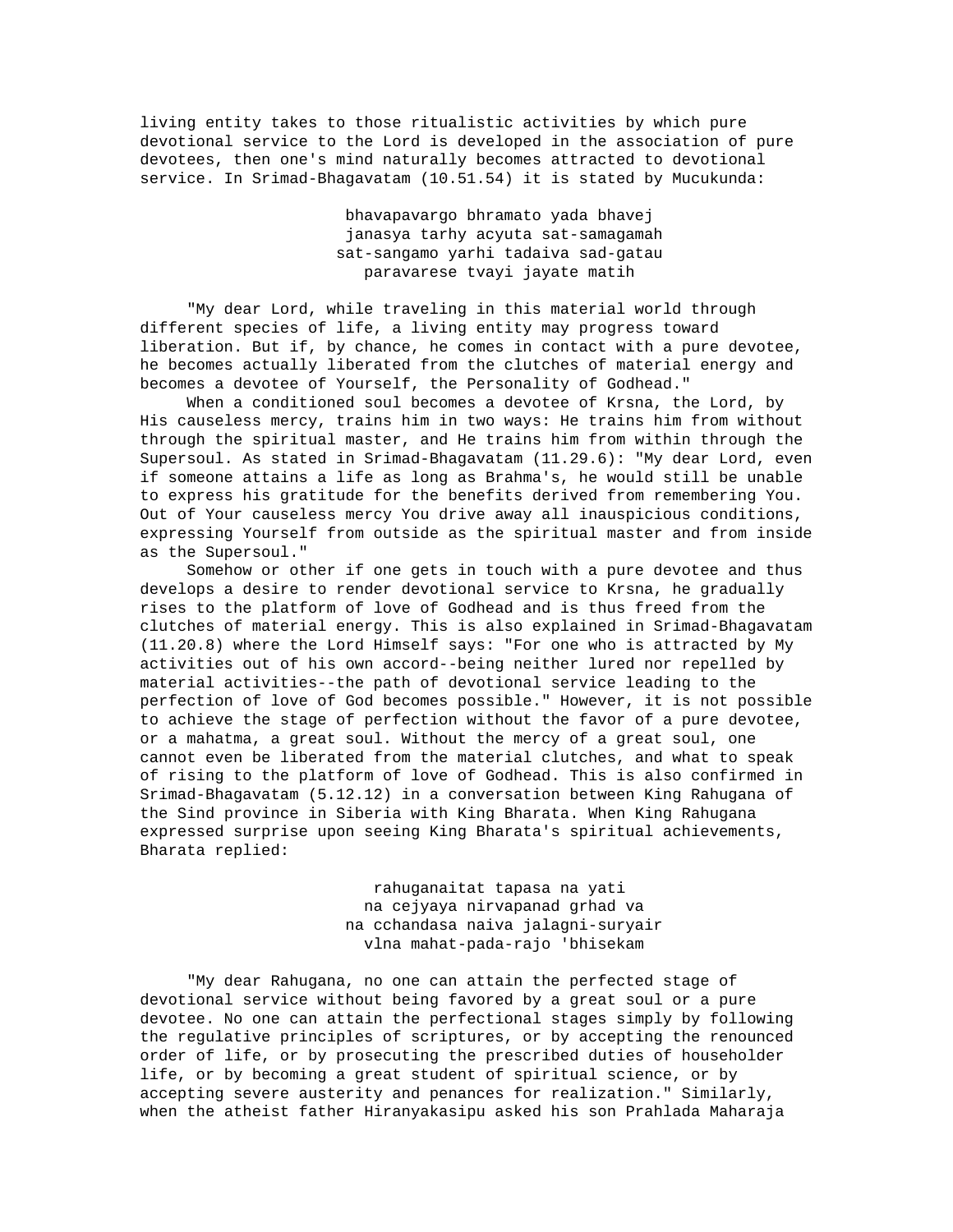how it was he became attracted to devotional service, the boy replied, "As long as one is not favored by the dust of the feet of pure devotees, he cannot even touch the path of devotional service, which is the solution to all the problems of material life." (SB. 7.5.32)

 Thus Lord Caitanya told Sanatana Gosvamithat all scriptures stress association with pure devotees of the Godhead. The opportunity to associate with a pure devotee of the Supreme Lord is the beginning of one's complete perfection. This is also confirmed in Srimad-Bhagavatam (1.18.13) where it is said that the facilities and benedictions which one achieves by association with a pure devotee are incomparable. They cannot be compared to anything--neither elevation to the heavenly kingdom nor liberation from material energy. Lord Krsna also confirms this in the most confidential instruction in Bhagavad-gita, wherein He tells Arjuna:

> manmana bhava mad-bhakto mad-yaji mam namaskuru mam evaisyasi satyam te pratijane priyo 'si me

 "Always think of Me and become My devotee. Worship Me and offer your homage unto Me. Thus you will come to Me without fail. I promise you this because you are My very dear friend." (Bg. 18.65)

 Such a direct instruction from Krsna is more important than any Vedic instruction or even regulative service. There are certainly many Vedic injunctions, ritualistic and sacrificial performances, regulative duties, meditative techniques and speculative processes to attain knowledge, but Krsna's direct order--"Always think of Me and become My devotee"--should be taken as the final order of the Lord and shouid be followed. If one is simply convinced of this order and comes to His devotional service, giving up all other engagements, one will undoubtedly attain success. To confirm this statement, Srimad-Bhagavatam (11.20.9) says that one should follow other paths to self-realization only as long as one is not convinced of the direct order of the Lord Sri Krsna. It is the conclusion of Srimad-Bhagavatam and Bhagavad-gita that the direct order of the Lord is to give up everything and engage in devotional service.

 Firm conviction to execute the order of the Lord is known as faith. If one has faith he is firmly convinced that simply by rendering devotional service to Lord Krsna all other activities are automatically performed--including ritualistic duties, sacrifices, yoga and the speculative pursuit of knowledge. If one is convinced that devotional service to the Lord includes everything, no other activity is required. As stated in Srimad-Bhagavatam (4.31.14):

> yatha taror mula-nisecanena trpyanti tat-skandha-bhujopasakhah pranopaharac ca yathendriyanam tathaiva sarvarhanam acyutejya

 "By watering the root of a tree, one automatically nourishes the branches, twigs and fruits, and by supplying food to the stomach, all the senses are satisfied. Similarly, by rendering devotional service to Krsna, one automatically satisfies the requirements for all other forms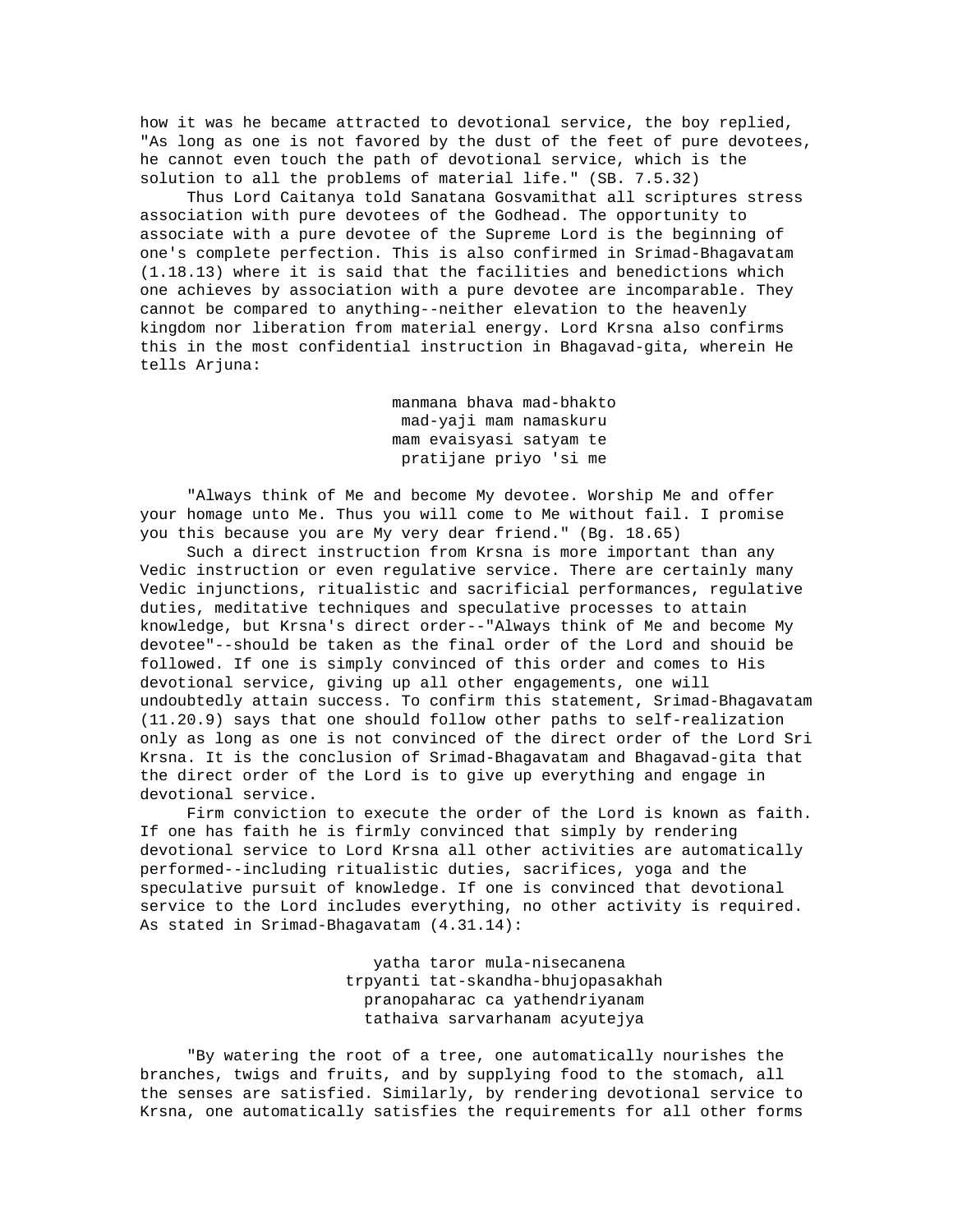of worship." One who is faithful and firmly convinced of this is eligible to be elevated as a pure devotee.

 There are three classes of devotees according to the degree of conviction. The first-class devotee is conversant with all kinds of Vedic literature and at the same time has the firm conviction mentioned above. He can deliver all others from the pangs of material miseries. The second-class devotee is firmly convinced and has strong faith, but he has no power to cite evidence from revealed scriptures. The thirdclass devotee is one whose faith is not very strong, but, by the gradual cultivation of devotional service, he will eventually be eligible for promotion to the second or first-class position. It is said in Srimad-Bhagavatam (11.2.45-47) that the firstclass devotee always sees the Supreme Lord as the soul of all living entities. Thus in seeing all living entities, he sees Krsna and nothing but Krsna. The second-class devotee places his full faith in the Supreme Personality of Godhead, makes friends with the pure devotees, favors innocent persons and avoids those who are atheistic or opposed to devotional service. The thirdclass devotee engages in devotional service according to the directions of the spiritual master, or engages out of family tradition, and worships the Deity of the Lord, but he is not cultivated in knowledge of devotional service, and he does not know a devotee from a nondevotee. Such a third-class devotee cannot actually be considered a pure devotee; he is almost in the devotional line, but his position is not very secure.

 One can thus conclude that when a person shows love for God and friendship for devotees, displays mercy towards the innocent and is reluctant to associate with nondevotees, he may be considered a pure devotee. By developing devotional service, such a person can perceive that every living entity is part and parcel of the Supreme. In each and every living entity he can see the Supreme Person, and therefore he becomes highly developed in Krsna consciousness. At this stage he does not distinguish between the devotee and the nondevotee, for he sees everyone in the service of the Lord. He continues to develop all great qualities while engaged in Krsna consciousness and devotional service. As stated in Srimad-Bhagavatam (5.18.12):

> yasyasti bhaktir bhagavaty akincana sarvair gunais tatra samasate surah harav abhaktasya kuto mahad-guna mano-rathenasati dhavato bahih

 "One who attains pure unalloyed devotional service to the Supreme Lord develops all the good qualities of the demigods, whereas a person who doesn't develop such service, despite all material qualifications, is sure to go astray, for he hovers on the mental platform." Thus material qualifications are valueless without devotional service.

Chapter Twelve

The Devotee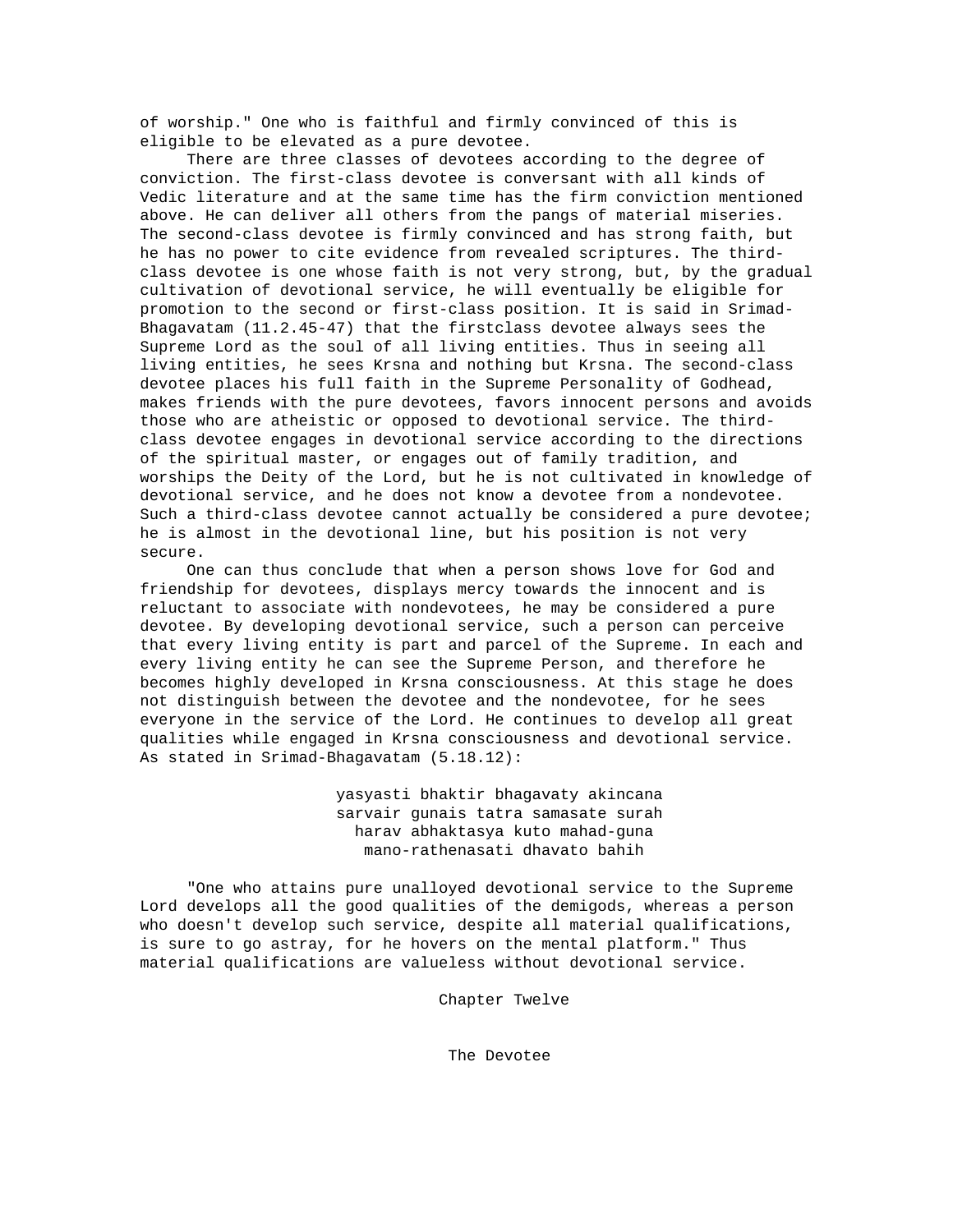A person in Krsna consciousness who is fully devoted to the transcendental loving service of the Lord develops all the godly qualities of the demigods. There are many divine qualities, but Lord Caitanya describes only some of them to Sanatana Gosvami. A devotee of the Lord is always kind to everyone, and he does not pick quarrels. His interest is in the essence of life, which is spiritual. He is equal to everyone, and no one can find fault in him. His magnanimous mind is always fresh and clean and devoid of material obsessions. He is a benefactor to all living entities and is peaceful and always surrendered to Krsna. He has no material desires. He is very humble and is fixed in his purpose. He is victorious over the six material qualities such as lust and anger, and he does not eat more than he needs. He is always sane and is respectful to others, but he does not require respect for himself. He is grave, merciful, friendly, poetic, expert and silent.

 There is also a description of the devotee of the Lord in Srimad-Bhagavatam (3.25.21) wherein he is said to be always tolerant and merciful. A friend to all living entities, he has no enemies. He is peaceful, and he possesses all good qualities. These are but a few of the characteristics of a person in Krsna consciousness.

 It is also said in Srimad-Bhagavatam that if one gets an opportunity to serve a great soul--a mahatma--his path to liberation is open. However, those who are attached to materialistic persons are on the path of darkness. Those who are actually holy are transcendental, composed, peaceful, friendly to all living entities and not subject to anger. Simply by association with such holy men one can become a Krsna conscious devotee. Indeed, to develop love of Godhead, the association of holy devotees is needed. The path of advancement in spiritual life opens for anyone who comes in contact with a holy man, and by following the path of the devotee, one is sure to develop Krsna consciousness in full devotional service.

 In Srimad-Bhagavatam (11.2.28), Vasudeva, the father of Krsna, asks Narada Muni about the welfare of all living entities, and in reply Narada Muni quotes a passage from Maharaja Nimi's discussion with the nine sages. "O holy sages," King Nimi said, "I am just trying to find the path of well-being for all living entities. A moment of association with holy men is the mostvaluable thing in life, for that moment opens the path of advancement in spiritual life." This is also confirmed elsewhere in Srimad-Bhagavatam (3.25.25). By associating with holy persons and discussing transcendental subject matters with them, one becomes convinced of the value of spiritual life. Very soon, hearing of Krsna becomes pleasing to the ear and begins to satisfy one's heart. After receiving such spiritual messages from holy persons or pure devotees, if one tries to apply them in his own life, the path of Krsna consciousness naturally develops in faith, attachment and devotional service.

 The Lord then informed Sanatana Gosvami about the behavior of a devotee. Here the main point is that one should always stay aloof from unholy association. That is the sum and substance of a devotee's behavior. And what is unholy association? It is association with one who is too much attached to women and with one who is not a devotee of Lord Krsna. These are unholy persons. One is advised to associate with the holy devotees of the Lord and carefully avoid the association of unholy nondevotees. Those who are pure devotees of Krsna are very careful to keep aloof from the two types of nondevotees. In Srimad-Bhagavatam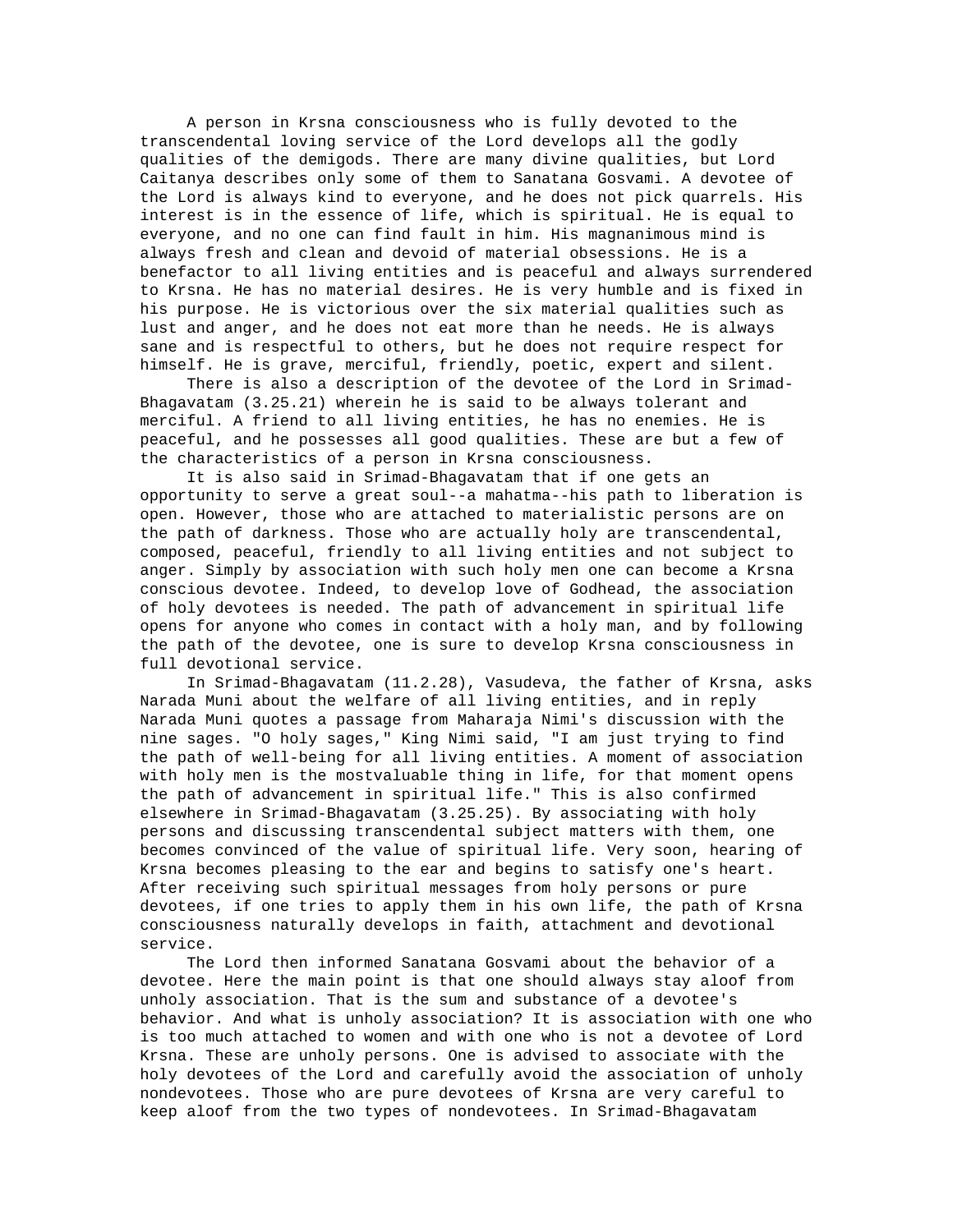(3.31.33-35) it is said that one should give up all association with a person who is a playmate for women, for by associating with such an unholy person one becomes bereft of all good qualities, such as truthfulness, cleanliness, mercy, gravity, intelligence, shyness, beauty, fame, forgiveness, control of the mind and senses and all the opulences that are automatically obtained by a devotee. A man is never so degraded as when he associates with persons who are too much attached to women.

 In this regard, Lord Caitanya also quotes a verse from Katyayanasamhita: "One should rather tolerate the miseries of being locked in a cage filled with fire than associate with those who are not devotees of the Lord."One is also advised notto even look atthe faces of persons who are irreligious or who are devoid of devotion to the Supreme Lord. Lord Caitanya recommends that one should scrupulously renounce the association of unwanted persons and completely take shelter of the Supreme Lord Krsna. This same instruction is given to Arjuna in the last verses of Bhagavad-gita in which Krsna says:"Just give up everything and surrender unto Me. I will take care of you and protect you from all the reactions to sinful activities." (Bg. 18.66) The Lord is very kind to His devotees, and He is very grateful, able and magnanimous. It is our duty to believe His words, and if we are intelligent and educated enough, we will follow His instructions without hesitation. In Srimad-Bhagavatam (10.48.26) Akrura tells Krsna:

> kah panditas tvad aparam saranam samiyad bhakta-priyad rta-girah suhrdah krta-jnat sarvan dadati suhrdo bhajato 'bhikaman atmanam apy upacayapacayau na yasya

 "Who can surrender to anyone other than Yourself? Who is as dear, truthful, friendly and grateful as You? You are so perfect and complete that even though You give Yourself to Your devotee, You are still full and perfect. You can satisfy all the desires of Your devotee and even deliver Yourself unto him." A person who is intelligent and able to understand the philosophy of Krsna consciousness naturally gives up everything and takes to the shelter of Krsna. In this regard, Lord Caitanya recites a verse spoken by Uddhava in Srimad-Bhagavatam (3.2.23): "How can one take shelter of anyone but Krsna? He is so kind. Even though Bakasura's sister planned to kill Krsna when He was an infant by applying poison to her breast and offering it to Krsna to suck and thus die, still that heinous woman received salvation and was elevated to the same platform as Krsna's own mother." This verse refers to the time when Putana planned to kill Krsna. Krsna accepted the poisonous breasts of that demonic woman, and when He sucked the milk from her, He sucked out her life also. None. theless Putana was elevated to the same position as Krsna's own mother.

 There is no essential difference between a fully surrendered soul and a person in the renounced order of life. The only difference is that a fully surrendered soul is completely dependent upon Krsna. There are six basic guidelines for surrender. The first is that one should accept everything that is favorable for the discharge of devotional service, and one should be determined to accept the process. The second is that one should give up everything that is unfavorable to the discharge of devotional service, and one should be determined to give it all up.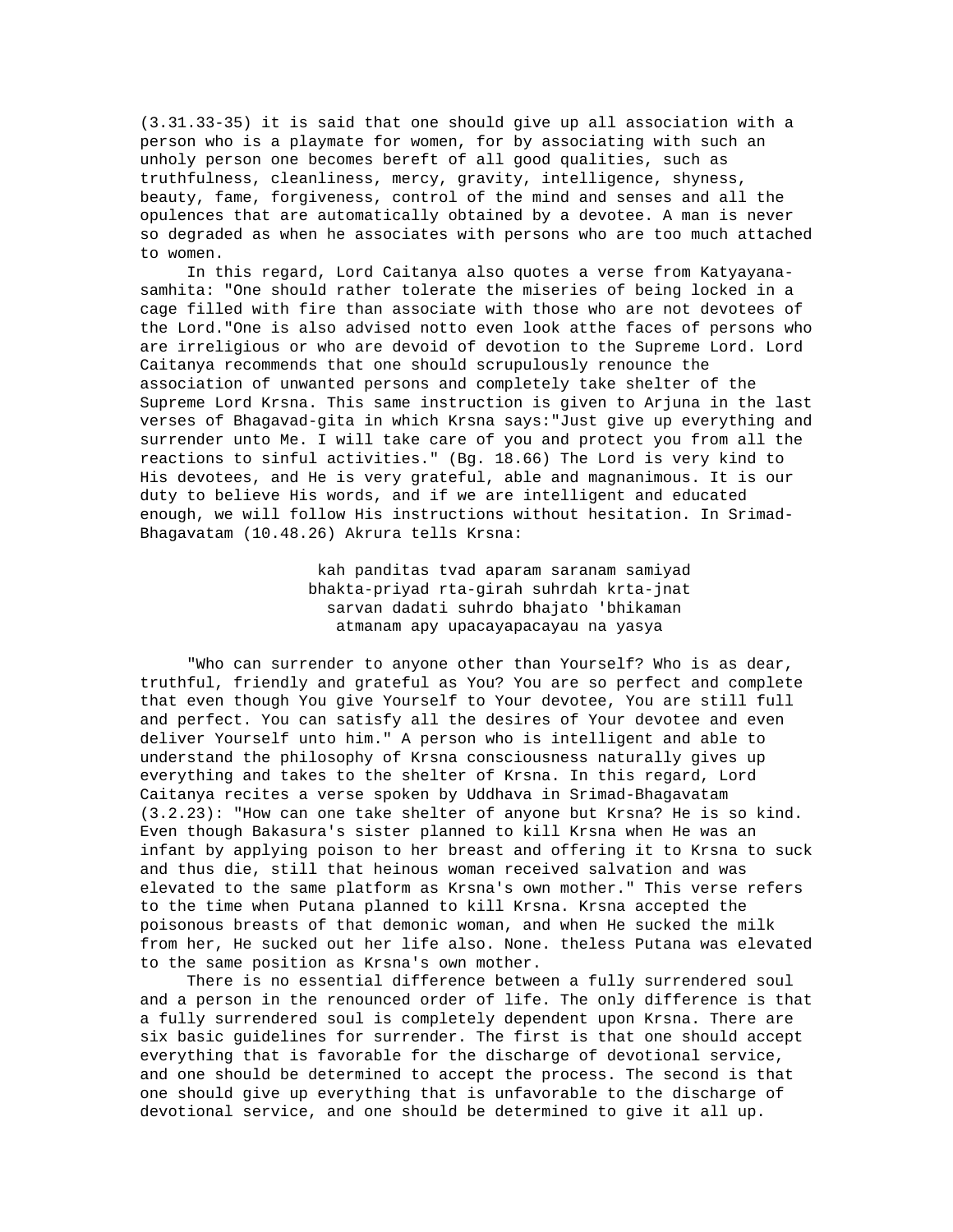Thirdly, one should be convinced that only Krsna can protect him and should have full faith that the Lord will give that protection. An impersonalist thinks that his actual identity is in being one with Krsna, but a devotee does not destroy his identity in this way. He lives with full faith that Krsna will kindly protect him in all respects. Fourthly, a devotee should always accept Krsna as his maintainer. Those who are interested in the fruits of activities generally expect protection from the demigods, but a devotee of Krsna does not look to any demigod for protection. He is fully convinced that Krsna will protect him from all unfavorable circumstances. Fifth, a devotee is always conscious that his desires are not independent; unless Krsna fulfills them, they cannot be fulfilled. Lastly, one should always think of himself as the most fallen among souls so that Krsna will take care of him.

 Such a surrendered soul should take shelter of a holy place like Vrndavana, Mathura, Dvaraka, Mayapur, etc., and should surrender himself unto the Lord, saying, "My Lord, from today I am Yours. You can protect me or kill me as You like." A pure devotee takes shelter of Krsna in such a way, and Krsna is so grateful that He accepts him and gives him all kinds of protection. This is confirmed in Srimad-Bhagavatam (11.29.34) where it is said that if a person who is about to die takes full shelter of the Supreme Lord and places himself fully under His care, he actually attains immortality and becomes eligible to associate with the Supreme Lord and enjoy transcendental bliss.

 The Lord then explained to Sanatana Gosvami the various types and symptoms of practical devotional service. When devotional service is performed with our present senses, it is called practical devotional service. Actually devotional service is the eternal life of the living entity and is lying dormant in everyone's heart. The practice which invokes that dormant devotional service is called practical devotional service. The purport is that the living entity is constitutionally part and parcel of the Supreme Lord; the Lord can be compared to the sun, and the living entities can be compared to molecules of sunshine. Under the spell of illusory energy, the spiritual spark is alrnost extinguished, but by practical devotional service one can revive his natural constitutional position. When one practices devotional service, it should be understood that he is returningto his original and normal liberated position. Devotional service can be practiced with one's senses under the direction of a bona fide spiritual master.

 One begins spiritual activities for advancement in Krsna consciousness by hearing. Hearing is the most important method for advancement, and one should be very eager to hear favorably about Krsna. Giving up all speculation and fruitive activity, one should simply worship and desire to attain to love of God. That love of God is eternally existing within everyone; it simply has to be evoked by the process of hearing. Hearing and chanting are the principal methods of devotional service.

 Devotional service may be regulative or affectionate. One who has not developed transcendental affection for Krsna should conduct his life according to the directions and regulations of the scriptures and the spiritual master. I n Srimad-Bhagavatam (2.1.5) Sukadeva Gosvami advises Maharaja Pariksit: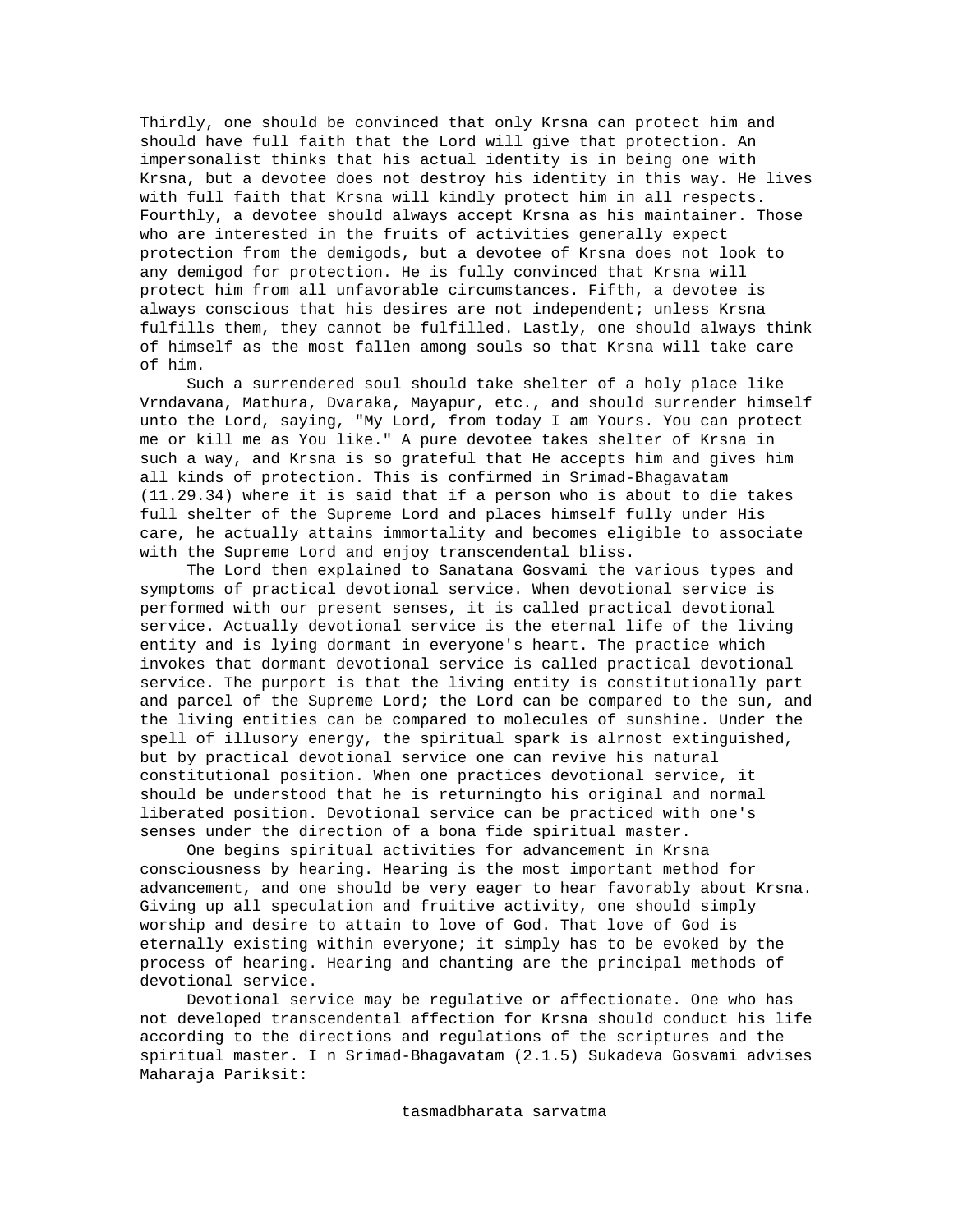bhagavan isvaro harih srotavyah kirtitavyas ca smartavyas cecchatabhayam

 "O best of the Bharatas, it is the prime duty of persons who want to become fearless to hear about the Supreme Personality of Godhead, Hari, and to chant about Him and always remember Him. Lord Visnu is always to be remembered; indeed, He is not to be forgotten for even a moment. He is the sum and substance of all regulative principles." The conclusion is that when all the rules, regulations, recommended and prohibited activities revealed in scriptures are taken together, the remembrance of the Supreme Lord is invariably the essence of everything. Remembrance of the Supreme Personality of Godhead within one's heart is the goal of devotional service. When devotional service is performed purely and affectionately, there is no question of regulative principles. There are no do's and don't's.

 However, one should generally accept the following principles to properly execute devotional service: (1) take shelter of a bona fide spiritual master, (2) receive initiation from the spiritual master, (3) serve the spiritual master, (4) inquire and learn iove from the spiritual master, (5) follow in the footsteps of holy persons devoted to the transcendental loving service of the Lord, (6) prepare to give up all kinds of enjoyment and miseries for the satisfaction of Krsna, (7) live in a place where Krsna had His pastimes, (8) be satisfied by whatever is sent by Krsna for the maintenance of the body and hanker for no more, (9) observe fasting on Ekadasi day (this occurs on the eleventh day after the full moon and the eleventh day after the new moon. On such days no grains, cereals or beans are eaten; simply vegetables and milk are moderately taken, and chanting Hare Krsna and reading scriptures are increased.), (10) show respect to devotees, cows and sacred trees like the banyan tree.

 It is essential for a neophyte devotee who is beginning to follow the path of devotional service to observe these ten principles. One should also try to avoid offenses in serving the Lord and in chanting His holy names. There are ten kinds of offenses which one can commit while chanting the holy name, and they should be avoided. These offenses are: (1) blaspheming a devotee of the Lord, (2) considering the Lord and the demigods on the same level or thinking that there are many gods, (3) neglecting the orders of the spiritual master, (4) minimizing the authority of the scriptures (the Vedas), (5) interpreting the holy names of God, (6) committing sins on the strength of chanting, (7) instructing the glories of the Lord's names to the unfaithful, (8) comparing the holy name with material piety, (9) being inattentive while chanting the holy name, (10) remaining attached to material things in spite of chanting the holy names. Ten additional regulations are as follows: (1) one should try to avoid offenses in the service of the Lord and in chanting the holy names of the Lord; (2) one should avoid the association of unholy nondevotees; (3) one should not attempt to have many disciples; (4) one should not take the trouble to understand many books or to understand partially any particular book, and one should avoid discussing different doctrines; (5) one should be composed both in gain and in loss; (6) one should not be subject to any kind of lamentation; (7) one should not disrespect the demigods or other scriptures; (8) one should not toierate blasphemy against the Supreme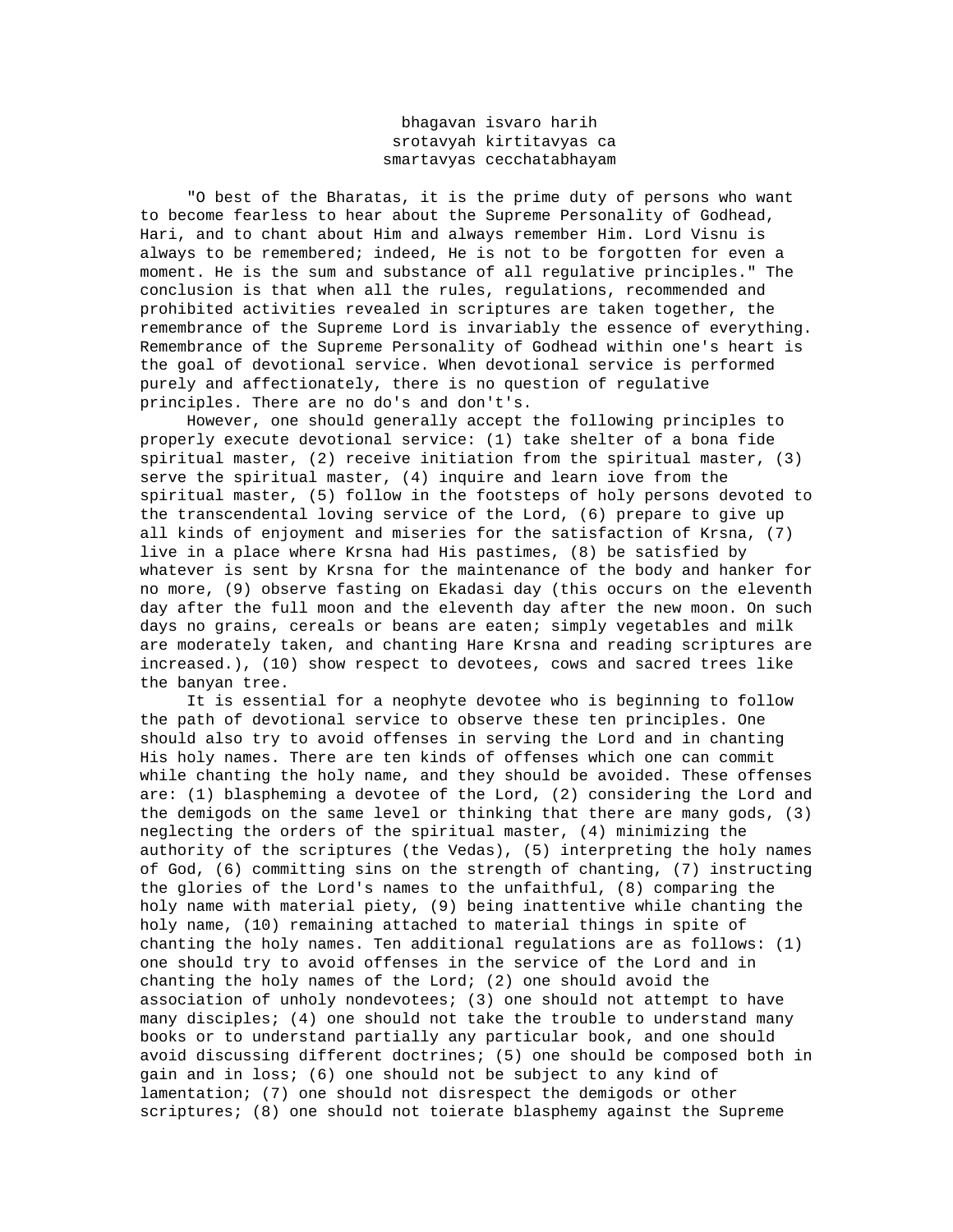Lord and His devotees; (9) one should avoid ordinary topics of novels and fiction, but there is no injunction that one should avoid hearing ordinary news; (10) one should not give any trouble to any living creature, including a small bug.

 In Bhakti-rasamrta-sindhu compiled by Sri Rupa Gosvami it is said that one should be very liberal in behavior and should avoid any undesirable activities. The most important affirmative points are that one should accept the shelter of a bona fide spiritual master, be initiated by him and serve him.

 In addition to these, there are thirty-five items of devotional service, and they can be analyzed as follows: (1) hearing, (2) chanting, (3) remembering, (4) worshiping, (5) praying, (6) serving, (7) engaging as a servitor, (8) being friendly, (9) offering everything, (10) dancing before the Deity, (11) singing, (12) informing, (13) offering obeisances, (14) standing up to show respect to the devotees, (15) following a devotee when he gets up to go to the door, (16) entering the temple of the Lord, (17) circumambulating the temple of the Lord, (18) reading prayers, (19) vibrating hymns, (20) performing sankirtana, or congregational chanting, (21) smelling the incense and flowers offered to the Deity, (22) accepting prasada (food offered to Krsna), (23) attending the aratrika ceremony, (24) seeing the Deity, (25) offering palatable foodstuffs to the Lord, (26) meditating, (27) offering water to the tulasi tree, (28) offering respect to the Vaisnavas or advanced devotees, (29) living in Mathura or Vrndavana, (30) understanding Srimad-Bhagavatam, (31) trying one's utmost to attain Krsna, (32) expecting the mercy of Krsna, (33) performing ceremonial functions with the devotees of Krsna, (34) surrendering in all respects, (35) observing different ceremonial functions. To these thirty-five items, another four can be added: (1) marking one's body with sandalwood pulp to show that one is a Vaisnava, (2) painting one's body with the holy names of the Lord, (3) covering one's body with the remnants of the Deity covers, (4) accepting caranamrta, the water which washes the Deity. These four additional items make thirty-nine items for devotional service in all, and out of all of these the following five are most important: (1) to associate with devotees, (2) to chant the hoiy name of the Lord, (3) to hear Srimad-Bhagavatam, (4) to live in a holy place such as Mathura or Vrndavana, (5) to serve the Deity with great devotion. These items are especially mentioned by Rupa Gosvami in his book Bhakti-rasamrta-sindhu. The thirty-nine items above, plus these five items, total forty-four items. Add to these the twenty preliminary occupations and there are a total of sixty-four different items for conducting devotional service. One can adopt the sixty-four items with his body, mind and senses and thus gradually purify his devotional service. Some of the items are completely different, some are identical, and others appear to be mixed.

 Srila Rupa Gosvami has recommended that one live in the association of those who are of the same mentality; therefore it is necessary to form some association for Krsna consciousness and live together for the cultivation of knowledge of Krsna and devotional service. The most important item for living in that association is the mutual understanding of Bhaga vad-gita and Srimad-Bhagavatam.When faith and devotion are developed, they become transformed into the worship of the Deity, chanting of the holy name and living in a holy place like Mathura and Vrndavana.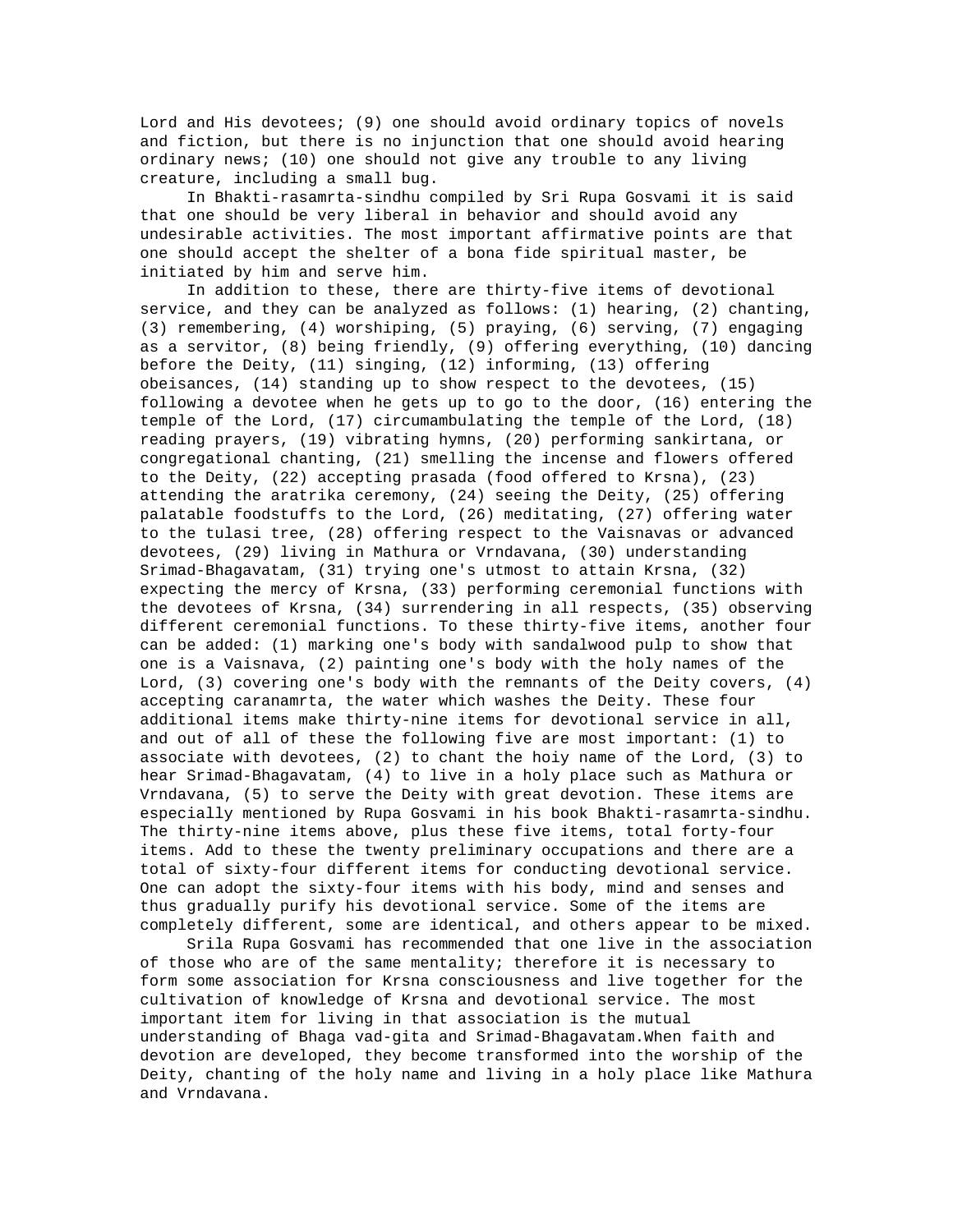The last five items--mentioned after the first thirty-nine--are very important and essential. If one can simply discharge these five items, he can be elevated to the highest perfectional stage, even if he does not execute them perfectly. One may be able to perform one item or many items, according to one's capacity, but it is the principal factor of complete attachment to devotional service that makes one advance on the path. There are many devotees in history who have attained perfection in devotional service simply by discharging the duties of one item, and there are many other devotees, like Maharaja Ambarisa, who executed all the items. Some individual devotees who attained perfection in devotional service by executing only one item are: Maharaja Pariksit, who was liberated and fully perfected simply by hearing; Sukadeva Gosvami, who became liberated and attained perfection in devotional service simply by chanting; Prahlada Maharaja, who attained perfection by remembering; Laksmi, who attained perfection by serving the lotus feet of the Lord; King Prthu, who attained perfection simply by worshiping; Akrura, who attained perfection simply by praying; Hanuman, who attained perfection simply by becoming the servant of Lord Rama; Arjuna, who attained perfection simply by being a friend of Krsna's; and Bali Maharaja who attained perfection simply by offering whatever he had in his possession. As far as Maharaja Ambarisa is concerned, he actually performed all the items of devotional service. He first of all engaged his mind upon the lotus feet of Krsna. He engaged his words, his power of speaking, in describing the transcendental qualities of the Supreme Personality of Godhead. He engaged his hands in washing the temple of the Deity, his ears in hearing the words of Krsna and his eyes in beholding the Deity. He engaged his sense of touch by rendering service to the devotees, and he engaged his sense of smell by relishing the fragrance of the flowers offered to Krsna. He engaged his tongue in tasting the tulasi leaves offered to the lotus feet of Krsna, his legs in going to the temple of Krsna, and his head in offering obeisances to the Deity of Krsna. Because all his desires and ambitions were thus engaged in the devotional service of the Lord, Maharaja Ambarisa is considered the leader in discharging devotional service in all kinds of ways.

 Whoever engages in the devotional service of the Lord in full Krsna consciousness becomes freed of all debts to the sages, demigods and forefathers, to whom everyone is generally indebted. This is confirmed in Srimad-Bhagavatam (11.5.41):

> devarsi-bhutapta-nrnam pitrnam na kinkaro nayam rni ca rajan sarvatmana yah saranam saranyam gato mukundam parihrtya kartam

 "Whoever fully engages himself in the service of the Lord, O King, is no longer indebted to the demigods, the sages, other living entities, his relatives, the forefathers or to any man." Every man, just after his birth, immediately becomes indebted to so many people, and one is expected to discharge many kinds of ritualistic functions because of this indebtedness. However, if one is fully surrendered unto Krsna, there is no obligation. One becomes free from all debts.

 It should be carefully noted, however, that when a person gives up all other duties and simply takes to the transcendental service of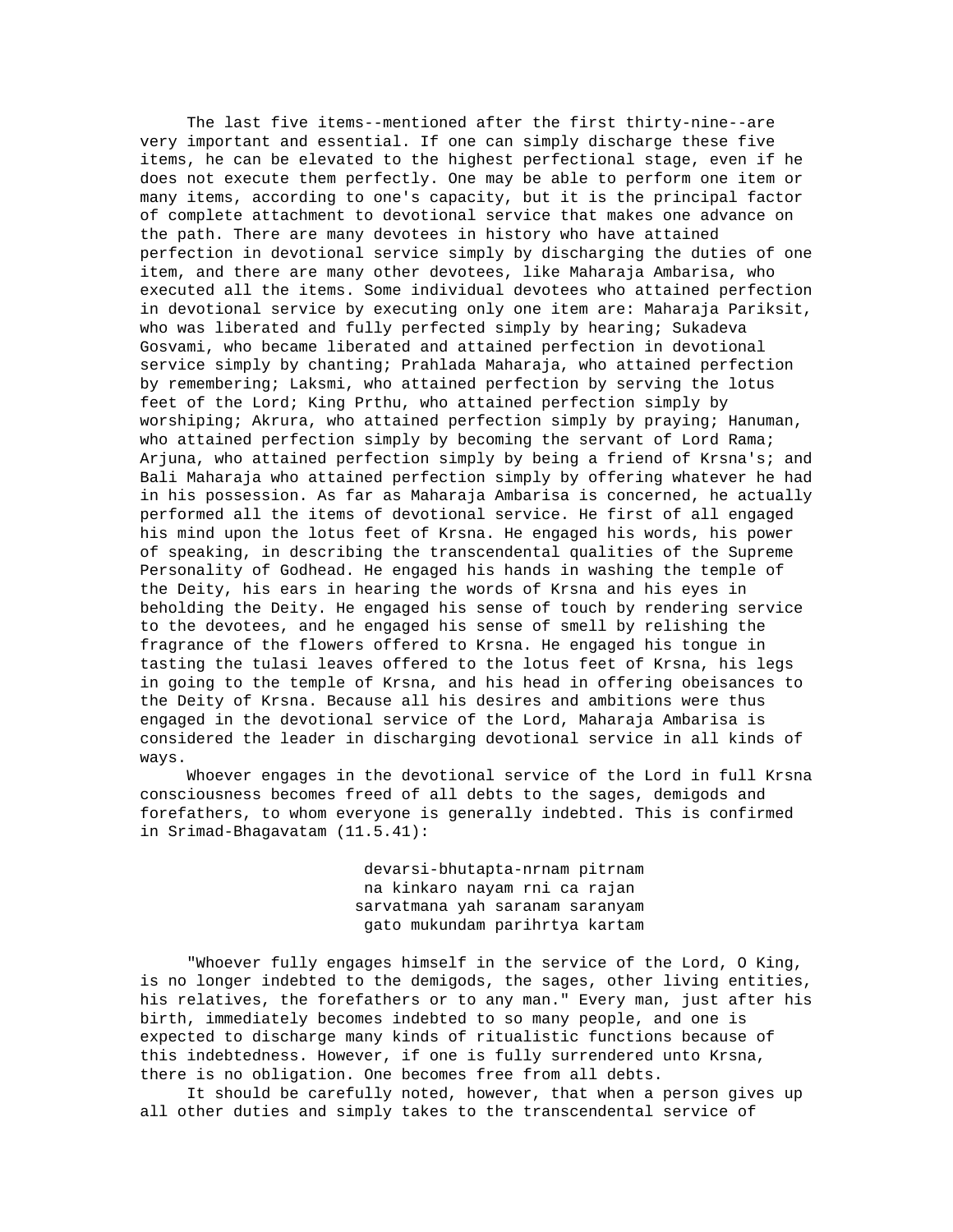Krsna, he has no desire and is not subjected to or likely to perform sinful activities. If, however, he performs sinful activities (not willfully but by chance), Krsna gives him all protection. It is not necessary for him to purify himself by any other method, and this is confirmed in Srimad-Bhagavatam (11.5.42): "A devotee who is fully engaged in the transcendental loving service of the Lord is protected by the Supreme Person, but in case he unintentionally commits some sinful activity or is obliged to act sinfully under certain circumstances, God, situated within his heart, gives hirn all protection."

 The processes of speculative knowledge and renunciation are not actually the chief items for elevation in devotional service. One does not have to take to the principles of nonviolence and sense control, although there are rules and regulations for acquiring these qualities in the other processes. Without even practicing these processes a devotee develops all good qualities simply by discharging devotional service to the Lord. In the Eleventh Canto of Srimad-Bhagavatam (11.20.31), the Lord Himself says that there is no necessity to cultivate speculative knowledge and renunciation if one is actually engaged in the devotional service of the Lord.

Chapter Thirteen

Devotional Service in Attachment

 Out of sheer misunderstanding, some transcendentalists think that knowledge and renunciation are necessary for rising to the platform of devotional service. This is not so. The cultivation of knowledge and the renunciation of fruitive activities may be necessary to understand one's spiritual existence in relation to the material conception of life, but they are not part and parcel of devotional service. The results of knowledge and fruitive activities are liberation and material sense gratification respectively. Consequently, they cannot be part and parcel of devotional service; rather, they have no intrinsic value in the discharge of devotional service. When one is freed from bondage to the results of knowledge and fruitive activities, he can attain to devotional service. Since a devotee of Lord Krsna is by nature nonviolent, and since his mind and senses are controlled, he does not have to make a special effort to acquire the good qualities which result from cultivating knowledge and performing fruitive activities.

 When Uddhava was asking Krsna about rules and regulations according to Vedic injunctions, he asked, "Why is it that the Vedic hymns encourage one in material enjoyment, while at the same time the Vedic instructions also free one from all illusion and encourage one toward liberation?" The Vedic rules are supposed to be ordained by the Supreme Personality of Godhead, but apparently there are contradictions, and Uddhava was anxious to know how one could be freed from these contradictions. In reply, Lord Krsna informed him of the superexcellence of devotional service.

 "It is neither practical nor necessary for one who is already engaged in devotional service to Me and whose mind is fixed on Me to endeavor for the cultivation of knowledge and renunciation." Thus the Lord's conclusion is that devotional service is independent of any other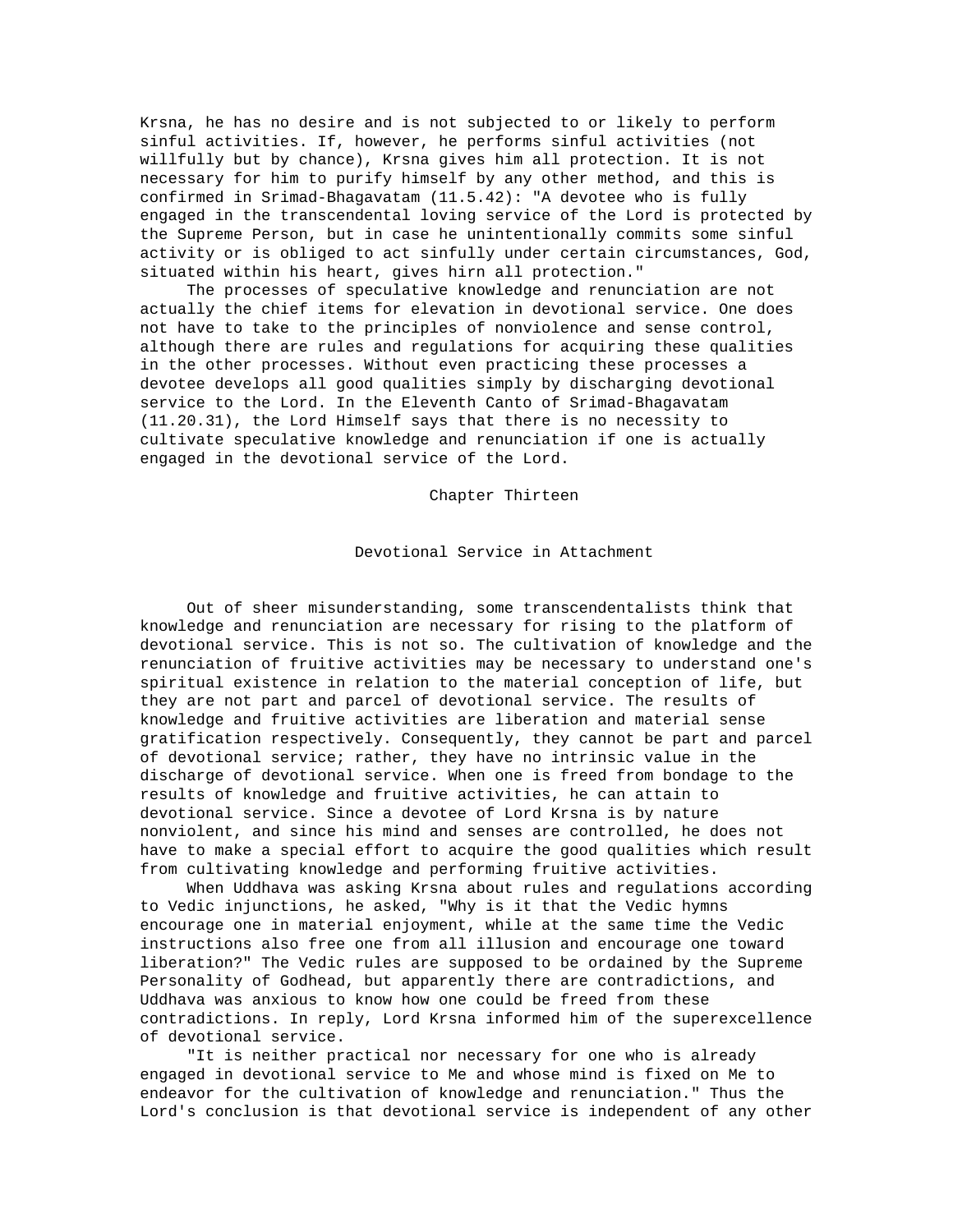process. The cultivation of knowledge, renunciation or meditation may be a little helpful in the beginning, but they cannot be considered necessary for the discharge of devotional service. In other words, devotional service can be discharged independently of the cultivation of knowledge and renunciation. In this regard, there is also a verse from Skanda purana in which Parvata Muni told a hunter tribesman: "O hunter, the qualifications which you have just now acquired--such as nonviolence and others--are not astonishing, because one who is engaged in devotional service to the Supreme Lord cannot be a source of trouble for anyone under any circumstance."

 After discussing these points, Lord Caitanya told Sanatana Gosvami, "Thus far I have explained devotional service according to the regulative principles. Now I shall explain devotional service to you in terms of transcendental attachment."

 The inhabitants of Vrndavana, Vrajavasis, are living examples of devotional service. Theirs is ideal devotional service with attachment, and such devotion can be found only in Vrajabhumi, Vrndavana. If one develops devotional service and attachment by following in the footsteps of the Vrajavasis, he attains raga-marga-bhakti, or devotional service in attachment to the Lord. According to Bhakti-rasamrta-sindhu (1.2.270), "Devotional service with ecstatic attachment for that service, which becomes natural for the devotee, is called raga, or transcendental attachment." Devotional service discharged with such attachment is called ragatmika, and deep attachment with deep absorption in the object of love is called ragatmika. Examples of these can be seen in the activities of the residents of Vrajabhumi. One who becomes attracted to Krsna by hearing of such attachment is certainly very fortunate. When one becomes deeply affected by the devotion of the residents of Vrajabhumi and tries to follow in their footsteps, he does not care for the restrictions or regulations of the revealed scriptures. This is the characteristic of one discharging raga-bhakti.

 Devotional service with attachment is natural, and one who has been attracted by it does not argue with those who oppose him, even though others may argue by presenting scriptural injunctions. The natural inclination to devotional service is also based on scriptural injunction, and one who has attachment for such devotional service is not required to give it up simply on the strength of scriptural argument. In this connection it should be noted that a class of socalled devotees (known as prakrta-sahajiya) follow their own concocted ideas and, representing themselves as Krsna and Radha, indulge in debauchery. Such devotional service and attachment are false, and those so engaged are actually gliding down a hellish path. This is not the standard of ragatmika, or devotion. The prakrta-sahajiya community is actually cheated and very unfortunate.

 Devotional service with attachment can be executed in two ways- externally and internally. Externally the devotee strictly follows the regulative principles beginning with chanting and hearing, while internally he thinks of the attachment which attracts him to serve the Supreme Lord. Indeed, he always thinks of his special devotional service and attachment. Such attachment does not violate the regulative principles of devotional service, and a real devotee adheres to these principles strictly; yet he always thinks of his particular attachment.

 Since ali the inhabitants of Vrajabhumi, Vrndavana, are very dear to Krsna, a devotee selects one of the inhabitants and follows in his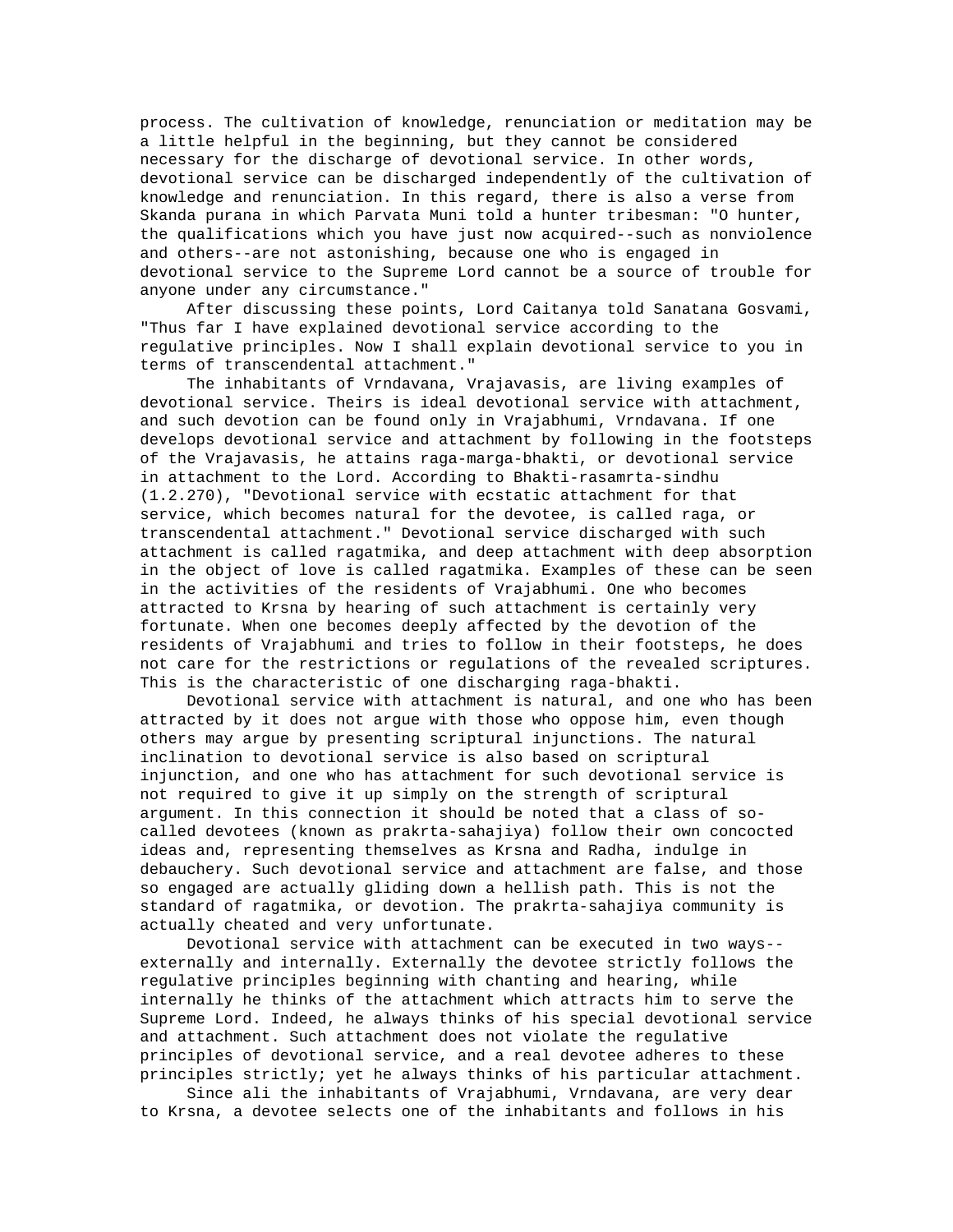footsteps in order to be successful in his own devotional service. A pure devotee who is attached to the Lord always follows in the footsteps of a personality of Vrajabhumi. It is advised in Bhakti-rasamrta-sindhu (1.2.294) that a pure devotee attached to devotional service should always remember the activities of a particular inhabitant of Vraja, even though he is not able to live in Vrajabhumi or Vrndavana. In this way he can always think of Vrajabhumi and Vrndavana.

 The confidential devotees attached to the service of the Lord are divided into several categories: some of them are servants, some are friends, some are parents, and some are conjugal lovers. In devotional service with attachment, one has to follow a particular type of devotee of Vrajabhumi. In Srimad-Bhagavatam (3.25.38) the Lord says:

> na karhicin mat-parah santa-rupe nanksyanti no me 'nimiso ledhi hetih yesam aham priya atma sutas ca sakha guruh suhrdo daivam istam

 "The word mat-para is only used to refer to persons who are satisfied with the idea of becoming My adherents alone. They consider that I am their soul, I am their friend, I am their son, I am their master, I am their well-wisher, I am their God, and I am their supreme goal. My dear mother, time does not act on such devotees." In Bhaktirasamrta-sindhu (1.2.308), Rupa Gosvami offers his respectful obeisances to those who always think of Krsna as He is, and His relation as son, well-wisher, brother, father, friend, etc. Whoever foilows the principles of devotional service with attachment and foilows a particular devotee of Vrajabhumi certainly attains the highest perfection of love of Godhead in that spirit.

 There are two characteristics by which the seeds of love of Godhead can develop, and these are known as rati, or attachment, and bhava, the condition immediately preceding love of Godhead. It is by such attachment and bhava that the Supreme Lord Sri Krsna is conquered by His devotees. These two characteristics are present before any symptoms of love of Godhead are manifest. This was all explained to Sanatana Gosvami by Lord Caitanya. Lord Caitanya told him that since there is really no end to describing the system of devotional service with attachment, He is simply trying to offer a sampling. Lord Caitanya then described the ultimate goal of devotional service, which is meant for one who wants to attain perfection. When one's attachment to Krsna becomes very deep, one attains the condition called love of Godhead. Such a state of existence is considered a permanent situation for a devotee. In this regard, Kaviraja Gosvami offered his respectful obeisances to Lord Caitanya for His sublime teachings of love of Godhead. As stated in Caitanyacaritamrta (Madhya, 23.1): "O Supreme Personality of Godhead, who but You has ever awarded such pure devotional service? O most magnanimous incarnation of the Personality of Godhead, for my part I offer my respectful obeisances to this incarnation known as Gaurakrsna."

 In Bhakti-rasamrta-sindhu (1.3.1) the state of being in love with the Godhead is compared to the sunshine emanating from the sun; this shining makes the devotee's heart more and more lovely. The heart of such a devotee is situated in a transcendental position beyond even the mode of goodness. The process for making the heart even more sterilized by the sunshine of love is called bhava. A description of bhava is given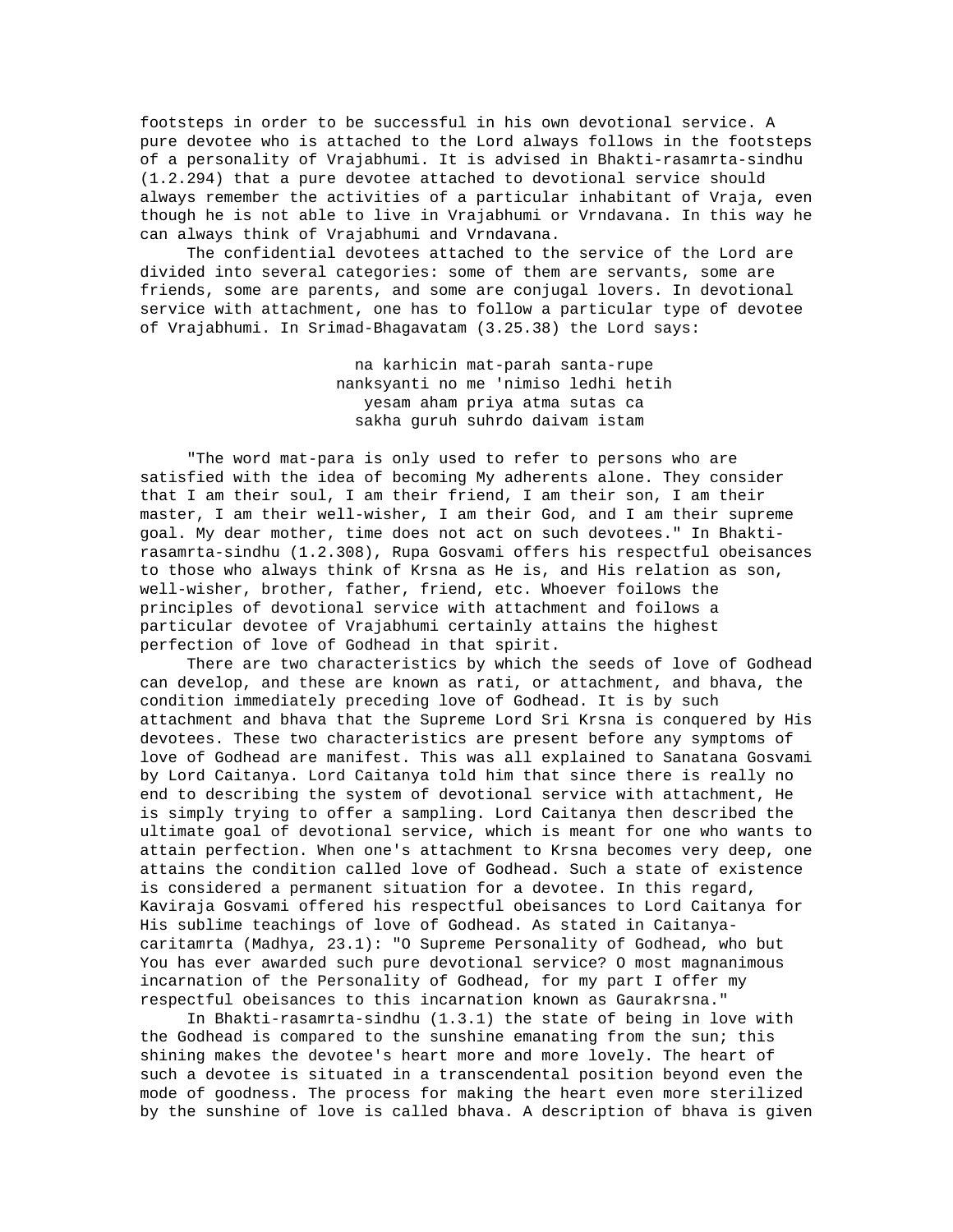by Rupa Gosvami. Bhava is called the permanent characteristic of the living entity, and the crucial point of progress for bhava is called the marginal state of love of Godhead. When the bhava state becomes deeper and deeper, learned devotees call it love of Godhead. As stated in the Narada-pancaratra:

> ananya-mamata visnau mamata prema-sangata bhaktir ity ucyate bhisma prahladoddhava-naradaih

 "When one is firmly convinced that Visnu is the only object of love and worship and that there is no one else--not even a demigodworthy of receiving devotional service, one feels intimacy in his love relationship with God, and this is approved by such personalities as Bhisma, Prahlada, Uddhava and Narada."

 If, due to some righteous activities which provoke devotional service, one is influenced by the service attitude and takes shelter of the good association of pure devotees, he develops attachment for hearing and chanting. By developing chanting and hearing, one can advance further and further in regulative devotional service to the Supreme Lord. As one so advances, his misgivings about devotional service and his attraction for the material world proportionately diminish. By advancing in hearing and chanting, a devotee becomes more firmly fixed in his faith, and gradually his initial faith develops into a taste for devotional service, and that taste gradually develops into attachment. When attachment becomes pure, it exhibits the two characteristics of bhava and rati. When rati increases, it is called love of Godhead, and love of Godhead is the ultimate goal of human life.

 This process is summarized by Rupa Gosvami in Bhakti-rasamrtasindhu (1.4.15-16): The first requirement is faith; it is due to faith that one associates with pure devotees, and, by such association, develops devotional service. As devotional service develops, one's misgivings diminish. Then one is situated in firm conviction, and from that conviction he develops a taste for devotionai service and advances to the stage of attachment, whereby he follows the regulative principles of devotional service. After that point, after one makes further progress, he attains the state called bhava, which is permanent. When such iove of God increases, it reaches the highest stage of love of Godhead."

 In Sanskrit this highest stage is called prema, prema can be defined as love of God without any expectation of exchange or return. Actually the words prema and love are not synonymous, yet one can say that prema is the highest stage of love. One who has attained prema is the most perfect human being. Srimad-Bhagavatam also confirms tnis statement (SB. 3.25.25): Only by the association of pure devotees can one develop a taste for Krsna consciousness, and when he tries to apply Krsna consciousness in his life, he can achieve everything up to the stage of bhava and prema.

 Lord Caitanya, describing the symptoms of a person who has developed from faith to the stage of bhava, states that such a person is never agitated even if there are causes for agitation. Nor does such a person waste his time even for a moment; he is always anxious to do something for Krsna. Even if he has no engagement, he wili find some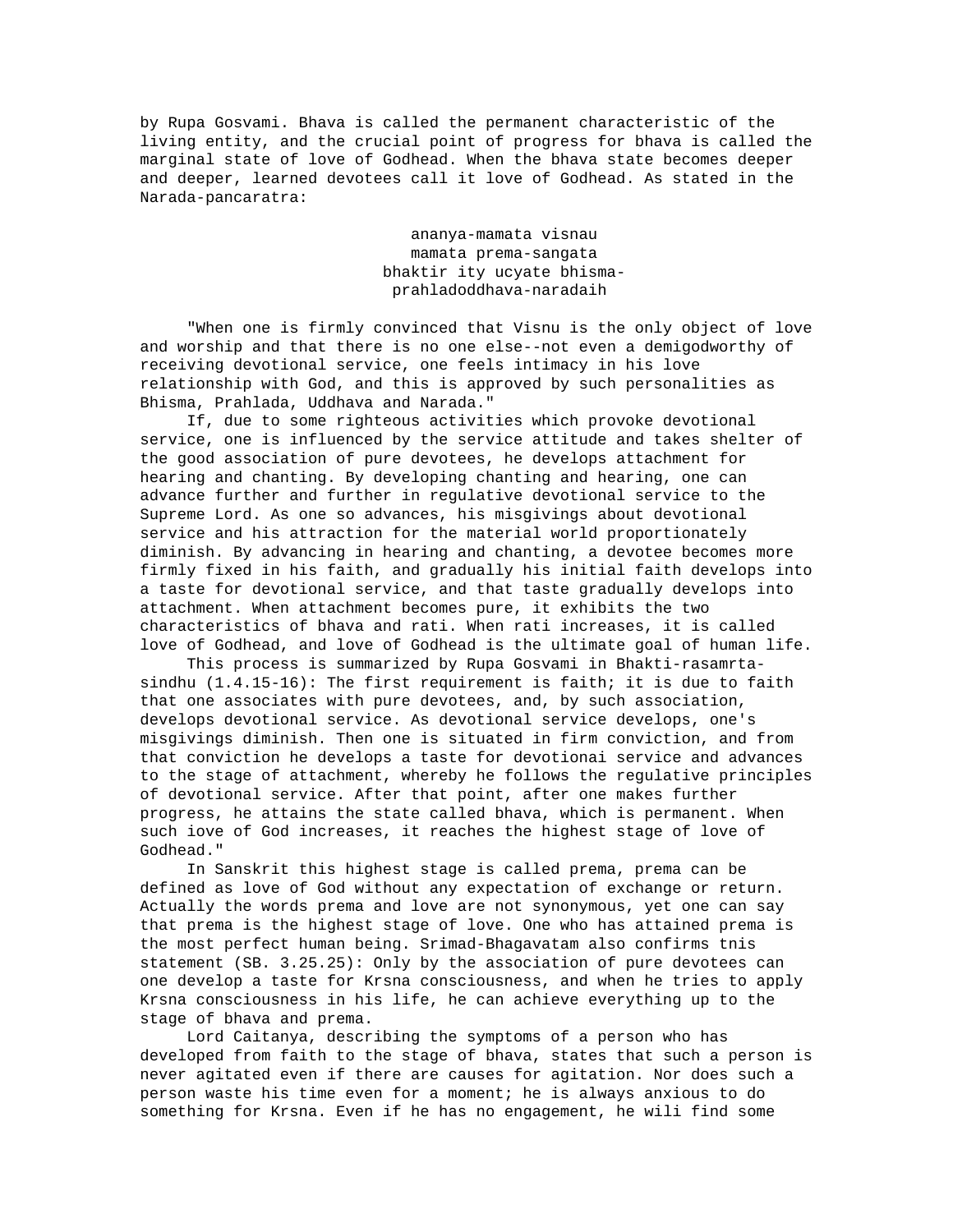work to do for Krsna's satisfaction. Nor does such a person like anything which is not connected with Krsna. Although he is situated in the best position, he does not han ker after honor or personal respect. He is confident in his work, and he is never under the impression that he is not making progress toward the supreme goal of life--going back to Godhead. Since he is fully convinced of his progress, he is always confident and keeps himself busy to achieve the highest goal. He is very much attached to gratifying the Lord and in chanting or hearing about the Lord, and he is always attached to describing the transcendental qualities of the Lord. He also prefers to live in holy places like Mathura, Vrndavana or Dvaraka. Such characteristics are visible in one who has developed to the stage of bhava.

 King Pariksit affords a good example of bhava. When sitting on the banks of the Ganges waiting to meet his death, he said: "All the brahmanas present here, as well as Mother Ganges, should know that I am a soul completely surrendered to Krsna. I do not mind if I am immediately bitten by the snake sent by the brahmana boy's curse. Let the snake bite me as it likes. I shall be pleased if all of you present here will go on chanting the message of Krsna." Such a devotee is always anxious to see that his time is not wasted in anything which is not connected with Krsna. Consequently he does not like the benefits derived from fruitive activity, yogic meditation or the cultivation of knowledge. His attachment is to discourses which are favorably related to Krsna. Such pure devotees of the Lord always pray to the Supreme Lord with tears in their eyes; their minds are always engaged in recollecting the activities of the Lord, and their bodies are always engaged in offering obeisances. In this way they are satisfied. Any devotee who is acting in devotional service dedicates his life and body for the purpose of the Lord.

 King Bharata--after whom India is called Bharata-varsa--was also a pure devotee, and at an early age he left his household life, his devoted beautiful wife, his son, friends and kingdom just as if they were stool. This is typical of a person who has developed bhava in devotional service. Such a person thinks of himself as the most wretched, and his only satisfaction is in thinking that some day or other Krsna will be kind enough to favor him by engaging him in devotional service. In the padma purana another instance of pu re devotion is found. There it is recorded that the king, although the most elevated of human beings, was begging from door to door and was even praying to the candalas, the lowest members of human society. It was Sanatana Gosvami who later composed this verse:

> na prema sravanadi-bhaktir api va yogo 'thava vaisnavo jnanam va subha-karma va kiyad aho saj-jatir apy asti va hinarthadhika-sadhake tvayi tathapy acchedya-mula sati

he gopijanavallabha vyathayate ha ha madasaiva mam

 "I am poor in love of Godhead, and I have no asset for hearing about devotional service. Nor do I have any understanding of the science of devotional service, nor any cultivation of knowledge, nor any righteous activities to my credit. I am not even born in a high family. Nonetheless, O darling of the damsels of Vraja, I still maintain hopes of achieving You, and these hopes are always disturbing me." Such a devotee, being touched deeply by such strong desires, always chants Hare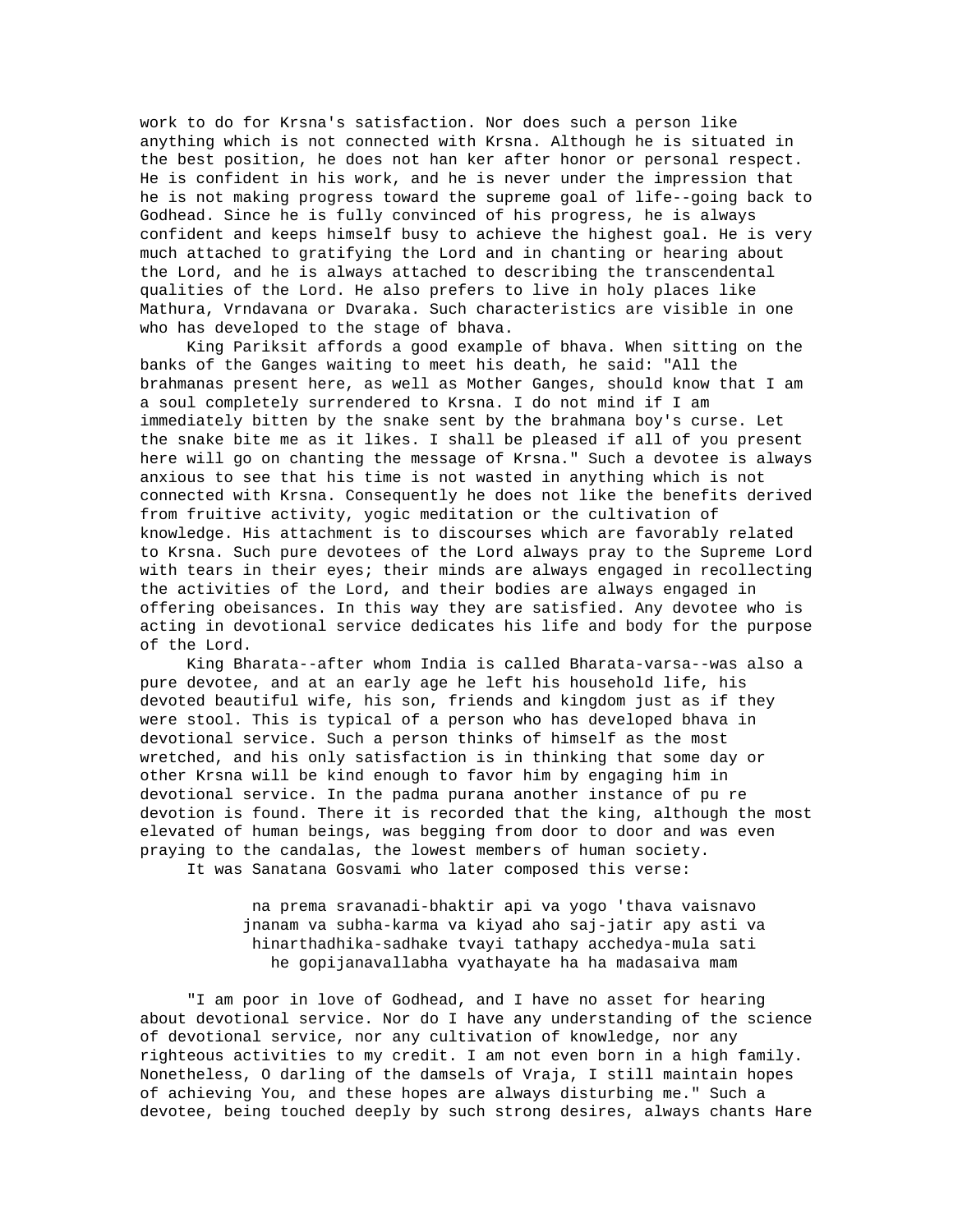Krsna, Hare Krsna, Krsna Krsna, Hare Hare/ Hare Rama, Hare Rama, Rama Rama, Hare Hare.

 In this regard, the following verse by Bilvamangala appears in the krsna-karnamrta (32):

> tvac chaisavam tri-bhuvanadbhutam ity avehi mac capalam ca tava va mama vadhigamyam tat kim karomi viralam muralivilasi mugdhah mukhambujam udiksitum iksanabhyam

 "O Krsna, O wonderful flute player, the beauty of Your boyhood activities is very wonderful in this world. You know the agitation of my mind, and I know what You are. No one knows how confidential our relationship is. Although my eyes are anxious to see You and Your face, I cannot see You. Please let me know what I shall do." A similar passage appears in Bhakti-rasamrta-sindhu (1.3.38) in which Rupa Gosvami states:

> rodana-bindu-maranda-syandi drgindivaradya go vinda ta va madhura-svara-kanthi gayati namavalim bala

 "O Govinda! This young girl with tears in her eyes is crying in a sweet voice, chanting Your glories." Such pure devotees are always anxious to describe the glories of Krsna and to live in a place where He exhibited His pastimes. A similar verse appears again i n krsnakarnamrta (92): "The body of Krsna is so nice, and His face is so beautiful. Everything about Him is sweet and fragrant." And in Bhaktirasamrta-sindhu (1.2.156): "O lotus-eyed one, when will I be able to always chant Your holy name, and being inspired by that chanting, when will I be able to dance on the banks of the Yamuna?"

 All these descriptions of the bhava stage of devotional service were quoted by Lord Caitanya to Sanatana Gosvami. Lord Caitanya next proceeded to describe the symptoms of actual love for Krsna. He informed Sanatana Gosvami that no one can understand the person who has developed love of Krsna. No one can understand his words, his activities or his symptoms. Even if one is very learned, it is very difficult for him to understand a pure devotee who is in love with the Lord. This is also confirmed in Bhakti-rasamrta-sindhu.

 A person engaged in devotional service becomes heartsick when singing the glories of the Supreme Lord. Because the Lord is very dear to him, when he glorifies the Lord's name, fame and so on, he becomes almost like an insane man, and in that condition he sometimes laughs, sometimes cries and sometimes dances. He continues in this way without even considering his situation. By gradually develop. ing his love of Godhead, he increases his affection, his emotion and his ecstasy. Such attachment, mahabhava, is the highest stage of devotional love. It may be likened to sugar candy, which is the most powerful form of sugar. Love of Godhead can gradually develop in such a way that transcendental pleasure is increased to the highest stage for the real devotee.

Chapter Fourteen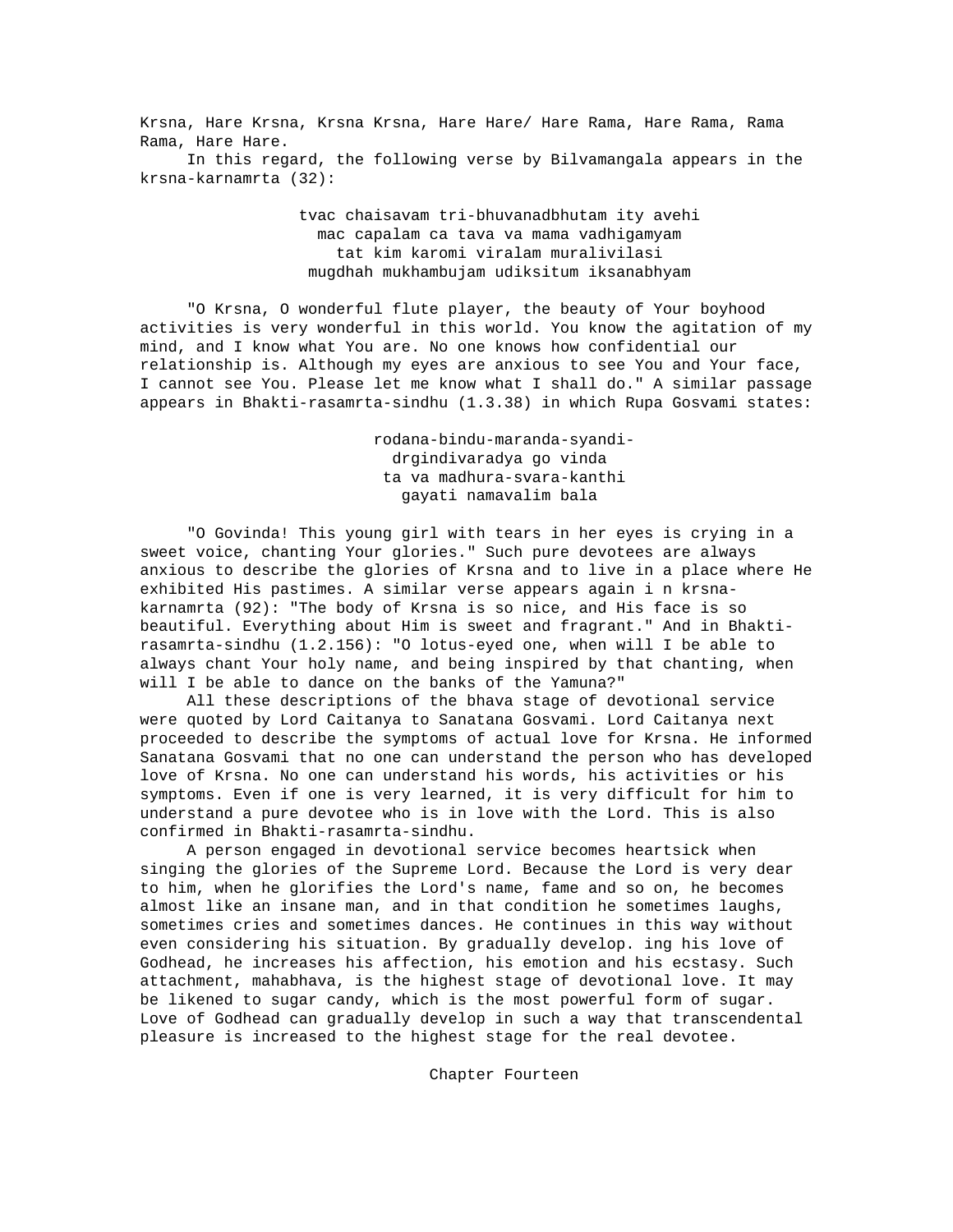The symptoms of highly developed devotional service, which are exhibited by the pure devotees, are sometimes imitated by those who are not actually pure devotees. This is described in Bhakti-rasamrta-sindhu. Without devotional service to Krsna, one may have some motive in exhibiting such symptoms, but it should be known that the symptoms are not actual. Sometimes those who are not conversant with the science of devotional service are captivated by the exhibition of ecstatic symptoms, but those who are in knowledge of the science of devotional service do not accept such symptoms as the all in all. These symptoms only mark the beginning of devotional service. That is accepted by learned devotees.

 According to the various divisions and gradations of devotees, permanent devotional situations can be divided into five categories: (1) peacefulness, (2) service to Krsna, (3) friendship with Krsna, (4) parental affection toward Krsna, and (5) conjugal love for Krsna. Each division has its own different taste and relish, and a devotee situated in a particular division is happy in that position. Characteristic symptoms exhibited by a pure devotee are generally laughing and crying; when emotions are favorable, a pure devotee laughs, and when emotions are not favorable, he cries.

 Situated above these two emotions is permanent love, which is called sthayibhava. In other words, attachment to Krsna is permanent. That permanent loving attitude is sometimes mixed with different kinds of taste, called vibhava, anubhava and vyabhicari. Vibhava is a particular taste for attachment to Krsna, and it can be divided into two further categories--alambana and uddioana. In the Agni purana and other authoritative scriptures, that which increases one's love of Krsna is said to be vibhava, and when Krsna is the objective, vibhava is increased as alambana. Uddipana is induced by Krsna's transcendental qualities, His activities, His beautiful smiling face and the aroma of His body, the sound of His flute, the sound of His conchshell, the marks on the bottoms of His feet, His dwelling place and His paraphernalia of devotional service (such as tulasi leaves, devotees, ceremonial performances and Ekadasi). Anubhava occurs when feeiings and emotions within oneself are exhibited. In the attitude of anubhava, one dances and someti mes falls down, sometimes sings loudly, shows convulsions, yawns, and sometimes breathes very heavily--all without concern for circumstances.

 The external features exhibited on the bodies of devotees are called udbhasvara. The vyabhicari symptoms are thirty-three in number, and they primarily invoive words uttered by the devotee and different bodily features. These different bodily features--such as dancing trembling and laughing--when mixed with the vyabhicari symptoms are called sancari. When bhava, anubhava and vyabhicari sym ptoms are combined, they make the devotee dive into the ocean of immortality. That ocean is called the Bhakti-rasamrta-sindhu, the ocean of the pure nectar of devotional service, and one who is merged in that ocean is always rapt in transcendental pleasure on the waves and sounds of that ocean. The particular rasas (flavors or tastes) of the devotees who merge into that ocean of bhakti-rasamrta are known as neutrality, servitorship, friendship, parenthood and conjugal love. Conjugal love is very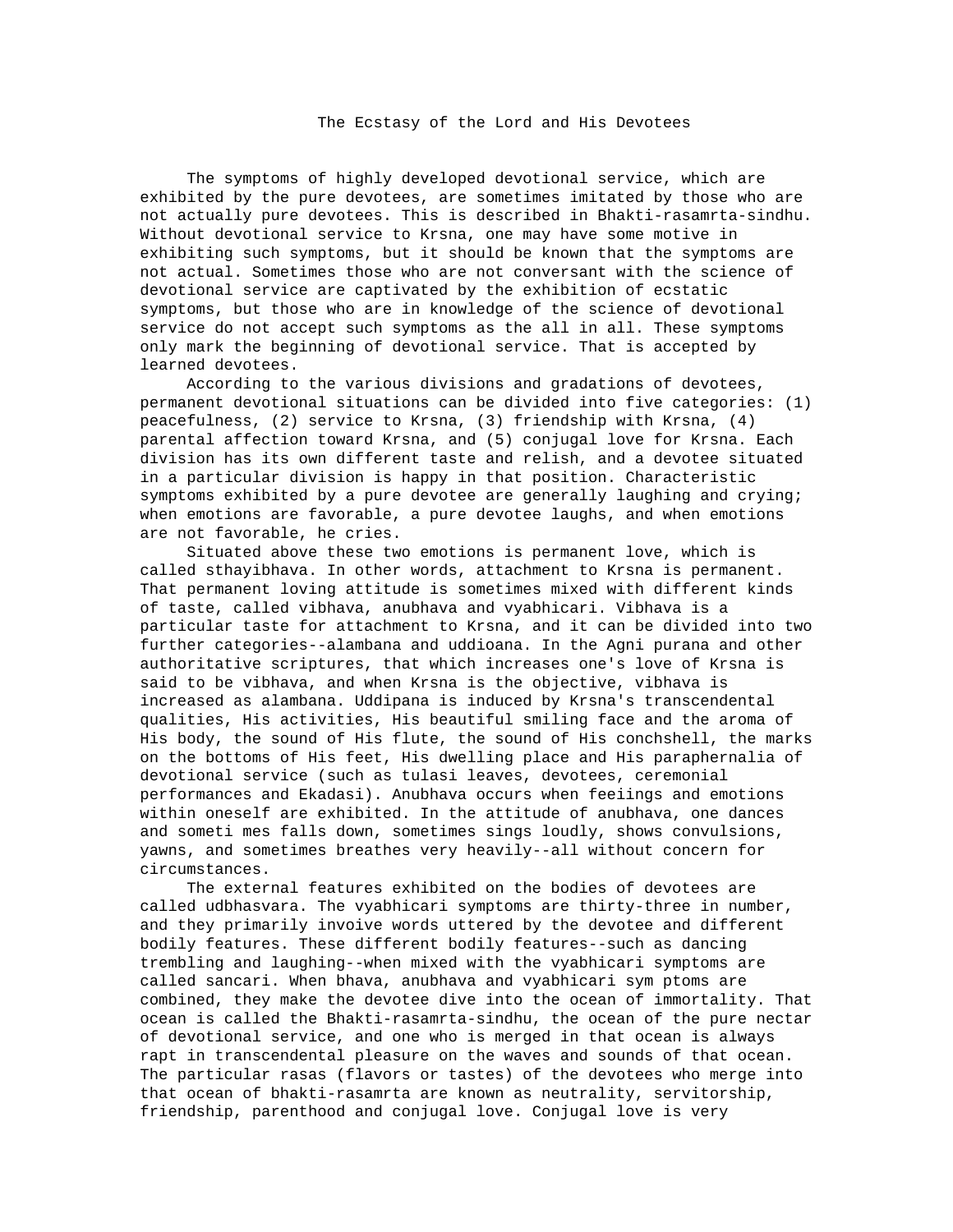prominent, and it is symptomized by the devotee's decorating his body to attract Krsna. The flavor of servitorship increases to include affection, anger, fraternity and attachment. The flavor of friendship increases to include affection, anger, fraternity, attachment and devotion, and in parenthood the attachment increases to include affection, anger, fraternity, attachment, and devotion. There are also special flavors experienced in friendship with the Supreme Lord, and these are manifested by friends such as Subala, whose devotion increases up to the point of bhava. The different rasas are also divided into two kinds of ecstasy, called yoga and viyoga, or meeting and separation. In friendship and parenthood, the feelings of meeting and separation are various.

 The situations known as rudha and adhirudha are possible in the conjugal love relationship. Conjugal love exhibited by the queens at Dvaraka is called rudha, and conjugal love exhibited at Vrndavana by the damsels of Vraja is called adhirudha. The highest perfection of adhirudha affection in conjugal love involve meeting (madana) and separation (mohana). In the ecstasy of madana, meeting, there is kissing, and in the ecstasy of mohana, separation, there is udghurna and citrajalpa. As far as citrajalpa is concerned, in Srimad-Bhagavatam, there is a portion known as Bhramara-gita in which various kinds of citra jalpa are mentioned. Udghurna is a symptom of separation, and there is also a symptom called transcendental insanity. In that transcendental insanity one thinks that he himself has become the Supreme Personality of Godhead. In such an ecstasy, he imitates the symptoms of Krsna in different ways.

 There are two kinds of dresses worn in that relationship of conjugal love, and they are called sambhoga and vipralambha. On the sambhoga piatform, the dresses are unlimited, and on the vipralambha they are four in number. The ecstasy exhibited before the lover and beloved meet, the ecstasy experienced between them after meeting, the state of mind experienced by not meeting, and the state of mind experienced after meeting fearing separation are called vipralambha. That vipralambha serves as a nourishing element for future meetings. When the lover and beloved meet all of a sudden and embrace one another, they feel an ecstasy of happiness, and the state of mind they experience in that ecstasy is called sambhoga. According to the situation, sambhoga ecstasy is also known by four names: (1) sanksipta, (2) sankirna, (3) sampanna, (4) samrddhiman. Such symptoms are also visible during dreams.

 The mental state experienced before meeting is called purvaraga. The obstacles which sometimes impede the meeting between lover and beloved are called mana, or anger. When the lover and beloved are separated, the mental state experienced is called pravasa. Feelings of separation which are present under certain conditions even when the lovers meet are called love anxieties (prema-vaicittya). Such love anxieties are exhibited in Srimad-Bhagavatam (10.90.15) by the princesses who kept awake nights and watched Krsna sleep. They were afraid of being separated from Krsna, and they always talked amongst themselves about how they had been affected by Krsna's beautiful eyes and His smile.

 The supreme lover is Krsna, and He is situated in Vrndavana, and the supreme beloved is Radharani. Krsna has sixty-four important qualifications, and His devotee takes transcendental pleasure in hearing of them. As explained in Bhakti-rasamrta-sindhu, the characteristics are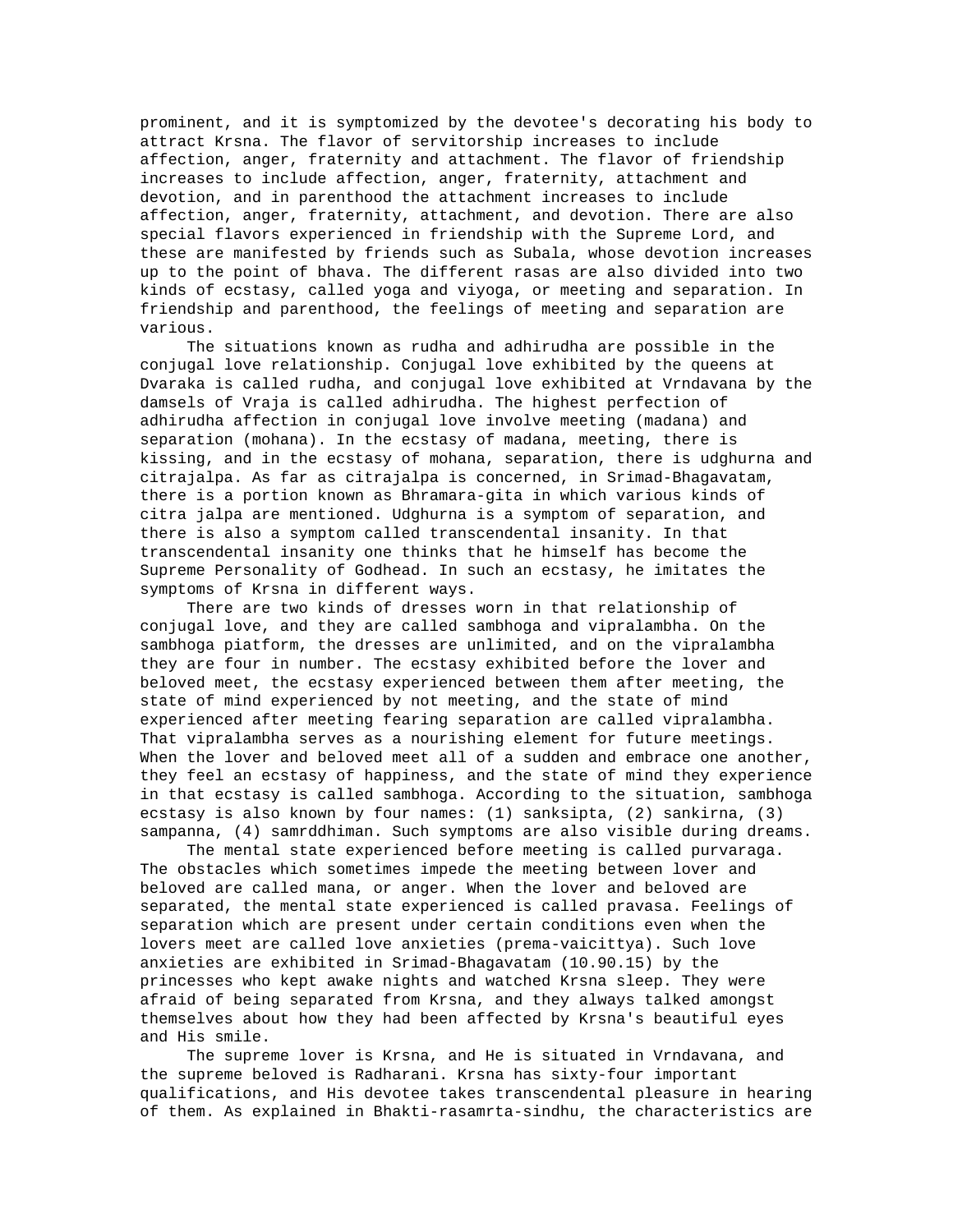as follows: (1) His body is well constructed; (2) His body has all auspicious symptoms; (3) His body is beautiful; (4) His body is very glorious; (5) His body is very strong; (6) He always iooks like a boy of sixteen; (7) He is well versed in various languages; (8) He is truthful; (9) He is decorated with pleasing words; (10) He is expert in speaking; (11) He is very learned; (12) He is very intelligent; (13) He is influential; (14) He is joyful; (15) He is cunning; (16) He is expert; (17) He is grateful; (18) He is firmly convinced; (19) He knows how to deal with different circumstances; (20) He is always conversant with scriptural injunctions; (21) He is clean; (22) He is controlled by His devotees; (23) He is steady; (24) He is self-controlled; (25) He is forgiving; (26) He is grave; (27) He is speculative; (28) He is fair in His dealings; (29) He is magnanimous; (30) He is religious; (31) He is a great hero; (32) He is merciful; (33) He is respectful; (34) He is competent; (35) He is gentle; (36) He is modest; (37) He is the protector of the souls surrendered unto Him; (38) He is the deliverer; (39) He is the friend of the devotees; (40) He is submissive to love; (41) He is all-auspicious; (42) He is most powerful; (43) He is famous; (44) He is devoted to all living entities; (45) He is worshipable by everyone; (46) He is very attractive to all women; (47) He is partial to His devotees; (48) He is full of all opulence; (49) He is the supreme controller; (50) He possesses all honor.

 These fifty qualities or characteristics are fragmentally present in every living entity. When they are completely spiritually free and situated in their original condition, all these qualities can be perceived in human life in minute quantity. In Krsna, however, they exist in totality. There are five other transcendental qualities (mentioned below) which can be seen in Visnu, the Supreme Lord, and partially in Lord Siva also, but they are not visibie in ordinary living entities. These characteristics are as follows: (1) He is always situated in His original condition; (2) He is omniscient; (3) He is evergreen or always fresh; (4) He is eternally blissful; (5) He is conversant and is the master of all perfection. Besides these five transcendental characteristics, there are five others which can be seen in the spiritual sky, especially in the Vaikuntha planets where Narayana is the predominating Deity. These are: (1) He has inconceivable qualities; (2) He is able to sustain innumerable universes; (3) He is the seed of all incarnations; (4) He grants the highest perfection to those enemies whom He kilis; (5) He is the most attractive of selfrealized persons.

 The above-mentioned qualities and characteristics, which total sixty in number, are visible up to the platform of Narayana. However, Krsna has four special quaiities, which are: (1) He is able to manifest wonderful pastimes; (2) He is expert at transcendental flute playing; (3) He is surrounded by loving devotees; (4) He possesses unparalleled personal beauty.

 Thus Krsna has sixty-four transcendental qualities. Srimati Radharani has twenty-five transcendental qualities, but She can control even Krsna by them. Her transcendental qualities are as follows: (1) She is sweetness personified; (2) She is a fresh young girl; (3) Her eyes are always moving; (4) She is always brightly smiling; (5) She possesses all auspicious marks on Her body;  $(6)$  She can agitate Krsna by the fiavor of Her person; (7) She is expert in the art of singing; (8) She can speak very nicely and sweetly; (9) She is expert in presenting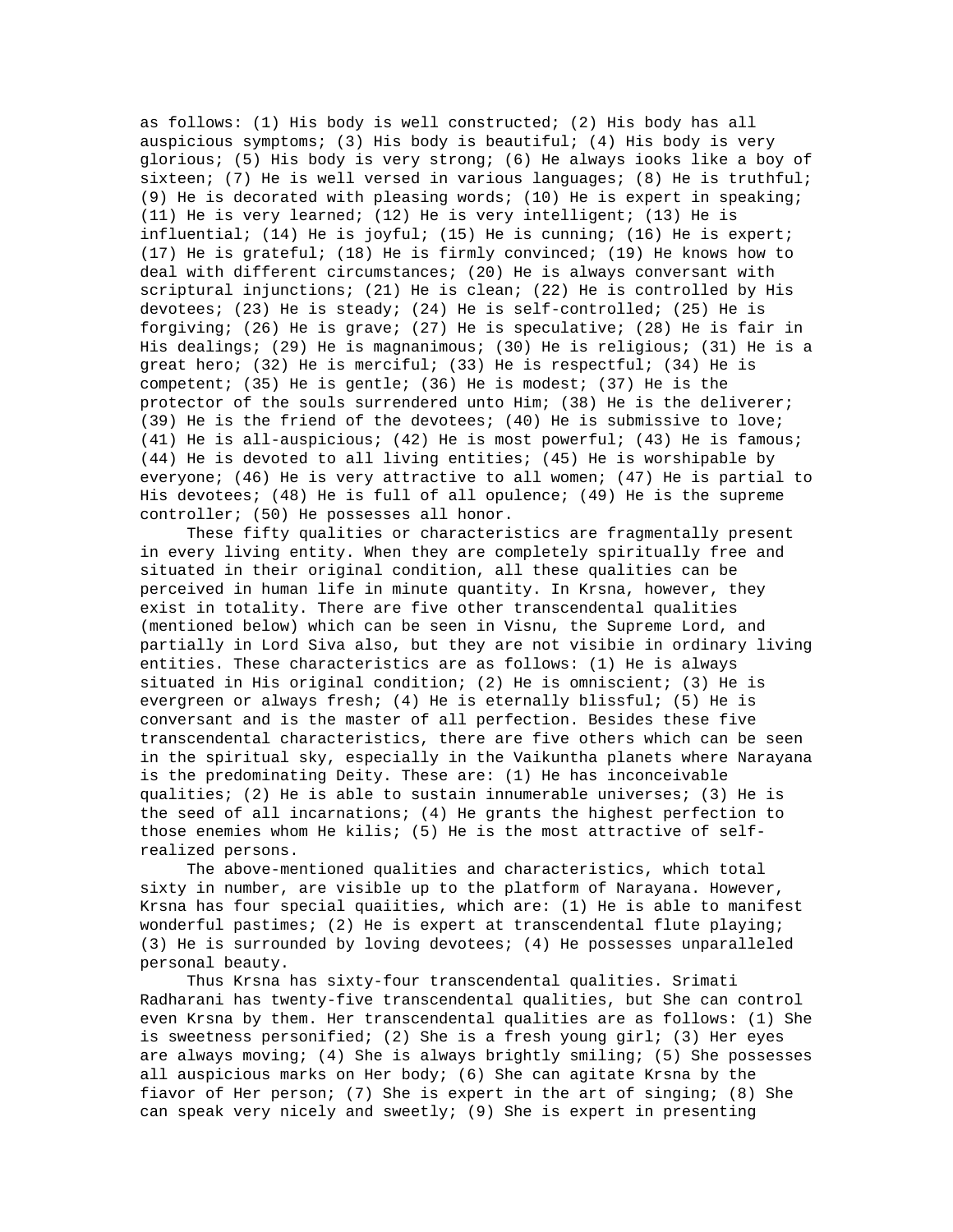feminine attractions; (10) She is modest and gentle; (11) She is always very merciful; (12) She is transcendentally cunning; (13) She knows how to dress nicely; (14) She is always shy; (15) She is always respectful; (16) She is always patient; (17) She is very grave; (18) She is enjoyed by Krsna; (19) She is always situated on the highest devotional platform; (20) She is the abode of love of the residents of Gokula; (21) She can give shelter to all kinds of devotees; (22) She is always affectionate to superiors and inferiors; (23) She is always obliged by the dealings of Her associates, (24) She is the greatest amongst Krsna's girl friends; (25) She always keeps Krsna under Her control.

 Thus Krsna and Radharani are both transcendentally qualified, and both of Them attract one another. Yet in that transcendental attraction, Radharani is greater than Krsna, for the attractiveness of Radharani is the transcendental taste in conjugal love. Similarly, there are transcendental tastes in servitude, friendship and other relationships with Krsna. These can be described with reference to the context of Bhakti-rasamrta-sindhu.

 Persons who have been thoroughly cleansed by devotional service and are always joyful, being situated in elevated consciousness, who are very much attached to the stud ies of Srimad-Bhagavatam, who are always cheerful in the association of devotees, who have accepted the lotus feet of Krsna as the ultimate shelter of their lives, and who are pleased to perform all details of devotional service, have in their pure hearts the transcendental ecstasy of attachment. When that ecstatic state of being is enriched with love of Krsna and the transcendental experience, one gradually attains to the mature oneness of spiritual life. Such spiritual life is not possible for those who are not situated in Krsna consciousness and devotional service. This fact is further corroborated in the Bhakti-rasamrta-sindhu wherein it is said: "It is very difficult for the nondevotee to understand the taste of devotional service. Only one who has completely taken shelter of the lotus feet of Krsna and whose life is merged in the ocean of devotional service can understand this transcendental pleasure."

 Lord Caitanya thus explained briefly the transcendental situation and spiritual enjoyment of iife, and He taught that the first stage of perfection is to become a religious man in the ordinary sense, as known in the material world. The second stage of perfection is to become materially rich. The third stage of material perfection is the attainment of complete sense enjoyment, and in the fourth stage there is knowledge of liberation. Above this platform are those on the fifth stage who are already liberated and who are established in Krsna consciousness or devotional service to the Lord. In the highest perfection of devotional service in Krsna consciousness, one experiences the taste of the ecstasy of spiritual reiish.

 The Lord then told Sanatana Gosvami that He had previously taught his younger brother, Rupa Gosvami, at Prayag (Allahabad). The Lord assured Sanatana Gosvami that He had empowered Rupa Gosvami to spread the knowledge He had given him. The Lord then similarly ordered Sanatana Gosvami to write books on the transcendental loving service of the Lord, and He authorized him to excavate the different sites of Krsna's pastimes in the district of Mathura. Sanatana Gosvami was also advised to construct temples in Vrndavana and to write books on the principles of Vaisnavism, as authorized by Lord Caitanya Himself. Sanatana Gosvami executed all these desires of the Lord--he constructed the temple of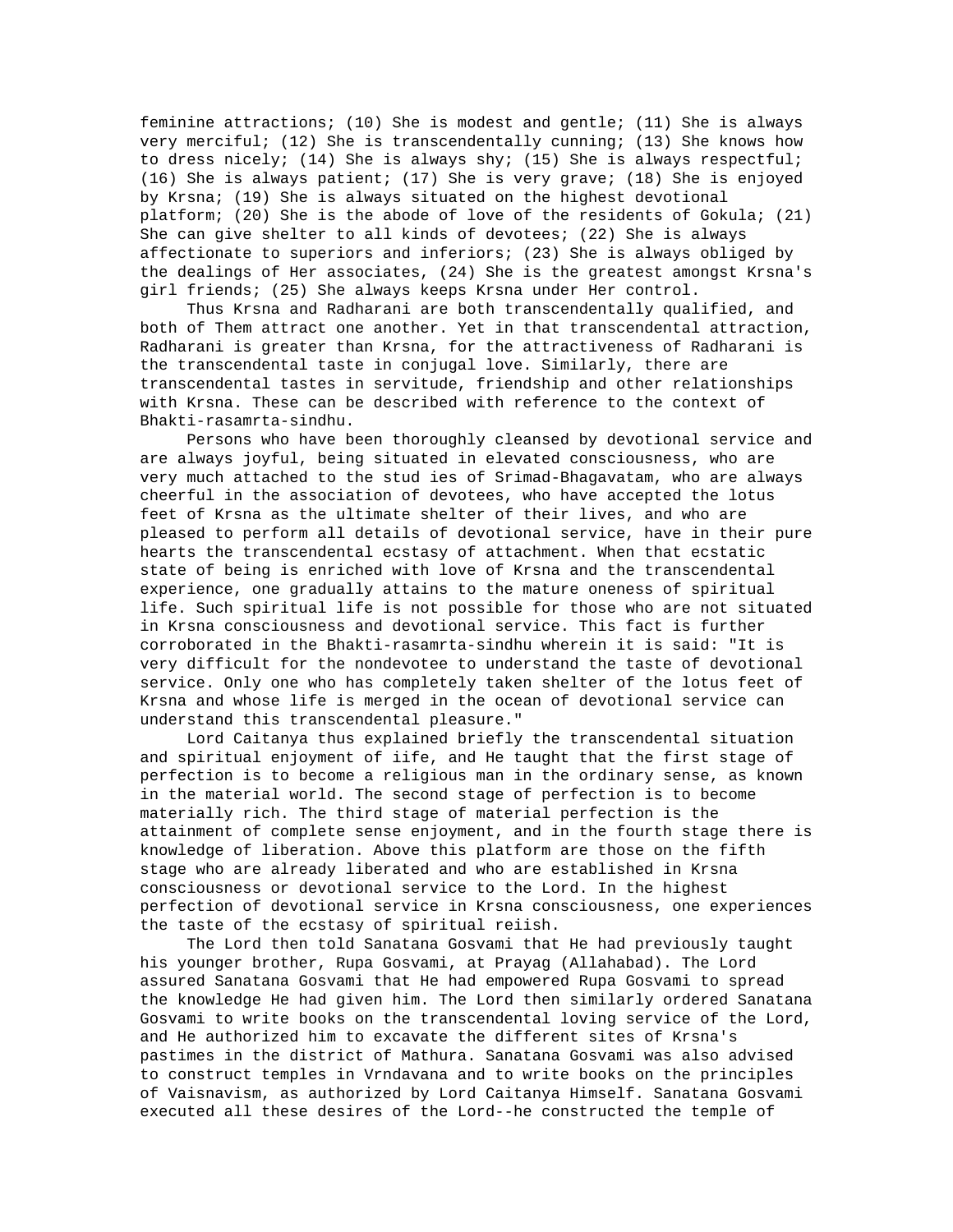Madanamohana at Vrndavana, and he wrote books on the principles of devotional service, such as Hari-bhakti-vilasa. Lord Caitanya further taught Sanatana Gosvami how one can live in the material world while being in a complete relationship with Krsna, and He also taught him that there is no necessity for dry renunciation. The purport of these instructions is that in the present age there are many persons who accept the renounced order of life but who are not spiritually advanced. Lord Caitanya did not approve of one's accepting sannyasa without having perfect knowledge of Krsna consciousness. Actually it is found that there are many so-called sannyasis whose actions are below those of ordinary men but who pass themselves off as being in the renounced order of life. Lord Caitanya Mahaprabhu did not accept such hypocrisy. He taught Sanatana Gosvami to write elaborately on the subject of devotional service in his different books.

 The perfectional stage of spiritual life which one can experience even while being in the material world is described in the Twelfth Chapter of Bhagavad-gita as follows: "One who is not envious but who is a kind friend to all living entities, who does not think himself a proprietor, who is free from false ego and equal both in happiness and distress, who is always satisfied and engaged in devotional service with determination and whose mind and intelligence are in agreement with Me- he is very dear to Me. He for whom no one is put into difficulty and who is not disturbed by anxiety, who is steady in happiness and distress, is very dear to Me. A devotee who is not dependent on the ordinary course of activities, who is pure, expert, without cares, free from all pains, and who does not strive for some result, is very dear to Me. One who grasps neither pleasure or grief who neither laments nor desires, and who renounces both auspicious and inauspicous things, is very dear to Me. One who is equal to friends and enemies, who is equipoised in honor and dishonor, heat and cold, happiness and distress, fame and infamy, who is always free from contamination, always silent and satisfied with anything, who doesn't care for any residence, who is fixed in knowledge and engaged in devotional service, is very dear to Me. He who follows this imperishable path of devotional service and who completely engages himself with faith, making Me the supreme goal, is very, very dear to Me." (Bg. 12.13-20)

 Even if one is not situated in such a transcendental position, if he simply approves of such a transcendental life, he also becomes very dear to Krsna. In Srimad-Bhagavatam (2.2.5) it is stated that a devotee should always remain dependent on the mercy of the Supreme Lord and that as far as his material necessities are concerned, he should be satisfied with whatever is obtained without endeavor. In this regard, Sukadeva Gosvami advised that a devotee should never approach a materialistic person for any kind of help. As far as one's bodily necessities are concerned, one can pick up torn clothing out of the street, can take fruits offered by trees, can drink water which flows from rivers, and can live in a cave constructed by nature herself. Even if one is unable to do all these things, he should nonetheless completely depend on the Supreme Lord, understanding that the Supreme Lord provides everyone with food and shelter. One should understand that the Lord will never fail to care for His devotees who are fully surrendered unto Him. In any case, the devotee is always protected, and therefore he should not be at all anxious for his maintenance.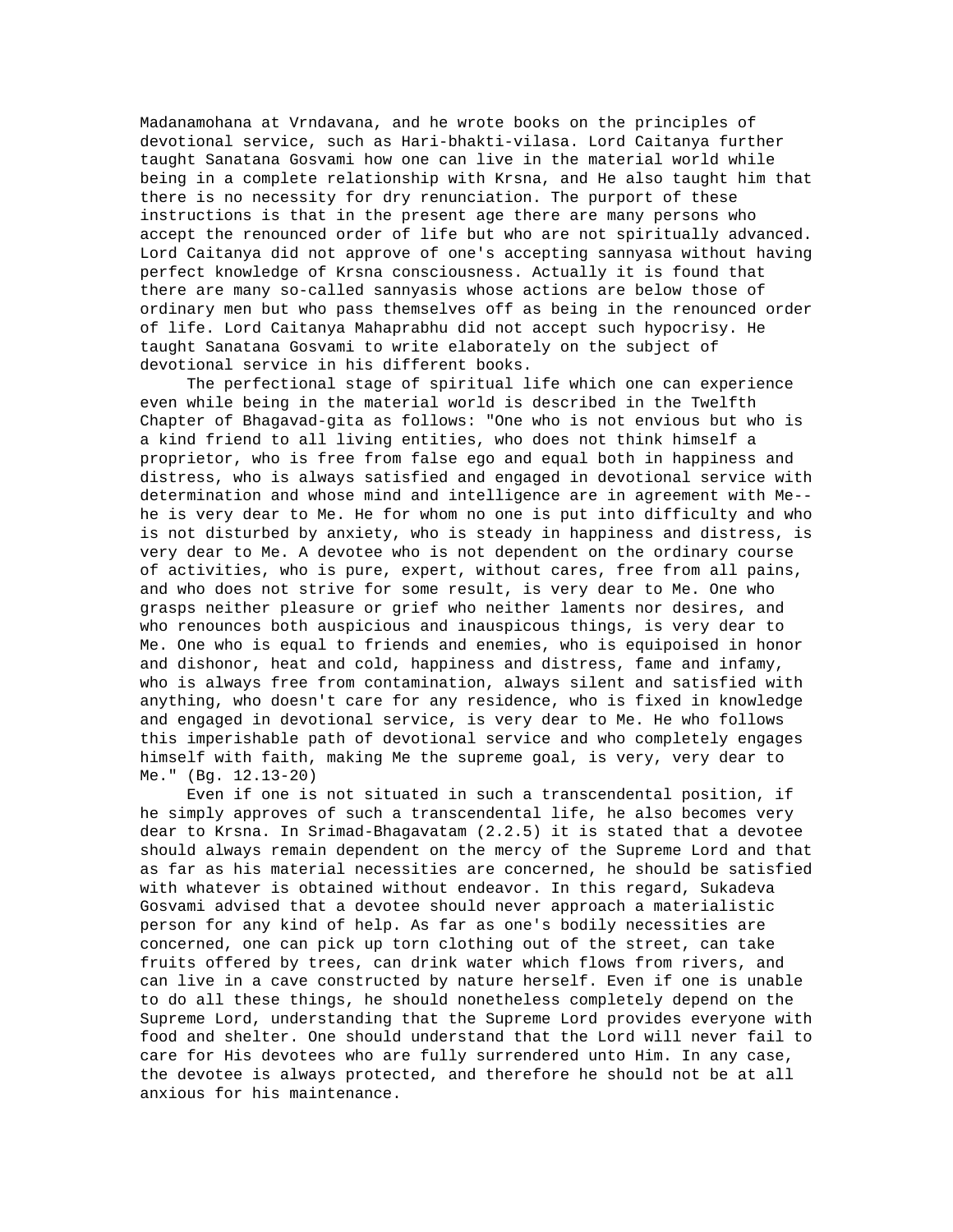Sanatana Gosvami thus inquired into all phases of devotional service, and Lord Caitanya taught him most confidentially from authoritative scriptu res like Srimad-Bhagavatam. The Lord referred also to the Vedic literature known as Harivamsa, which gives information about the transcendental abode of Krsna. This information was disclosed by Indra when he offered his prayers after being defeated upon challenging the potency of Krsna. In the Harivamsa it is stated that although birds and airplanes can fly, they cannot reach the higher planetary systems. The higher planetary systems begin with the sun planet, which is situated in the middle of the universe. Beyond the sun there are other planetary systems where persons who are elevated by great austerities and penances are situated. The entire material universe is called Devidhama, and above it there is Sivadhama, where Lord Siva and his wife Parvati eternally reside. Above that planetary system is the spiritual sky where innumerable spiritual planets, known as Vaikunthas, are situated. Above these Vaikuntha planets there is Krsna's planet known as Goloka Vrndavana. The word goloka means "planet of the cows." Because Krsna is very fond of cows, His abode is known as Goloka. Goloka Vrndavana is larger than all the material and spiritual planets put together. In the prayer contained in the Harivamsa, Indra admitted that he could not understand the situation of Goloka even by asking Brahma. Those who are devotees of the Narayana expansion of Krsna attain the Vaikuntha planets, but it is very difficult to reach Goloka Vrndavana. Indeed, that planet can be reached only by persons who are devotees of Lord Caitanya or Lord Sri Krsna. It was Indra who admitted to Lord Krsna: "You have descended from that Goloka planet in the spiritual world, and the disturbance which I have created was all due to my foolishness." Therefore I ndra begged Lord Krsna to excuse him.

 The last phase of the pastimes of Lord Krsna is described in Srimad-Bhagavatam as mausala-lila. This includes the mystery of Krsna's disappearance from this material world. In that pastime the Lord played the part of being killed by a hunter. There are many improper explanations of the last portion of Lord Krsna's pastimes (such as descriptions of the incarnation of Krsna's hair), but Lord Caitanya properly described these pastimes and gave them the right interpretation. As far as the incarnation of Krsna's hair is concerned, there is mention in the Srimad-Bhagavatam, the Visnu Purana, and the Mahabharata. It is stated there that the Lord snatched a gray hair and a black hair from His head and that these two hairs entered into the wombs of two queens of the Yadu dynasty, namely Rohini and Devaki. It is also stated that Lord Krsna descends to the material world in order to vanquish all the demons, but some say that Krsna is the incarnation of Visnu who lies in the ocean of milk within this u niverse. Srila Rupa Gosvami in his Laghu-bhagavatamrta and his commentator, Sri Baladeva Vidyabhusana, have discussed these points fully and have established the exact truth. Sri Jiva Gosvami also discussed these points in the Krsnasandarbha.

 When Lord Caitanya finished His instructions to Sri Sanatana Gosvami, Sanatana, being empowered and enlightened, was so transcendentally pleased that he at once fell at the feet of Lord Caitanya and said: "I am born of a very low family, and I have always associated with lowly people; therefore I am the lowest of sinners. Yet You are so kind that You have taught me lessons which are not even understood by Lord Brahma, the greatest being in this universe. By Your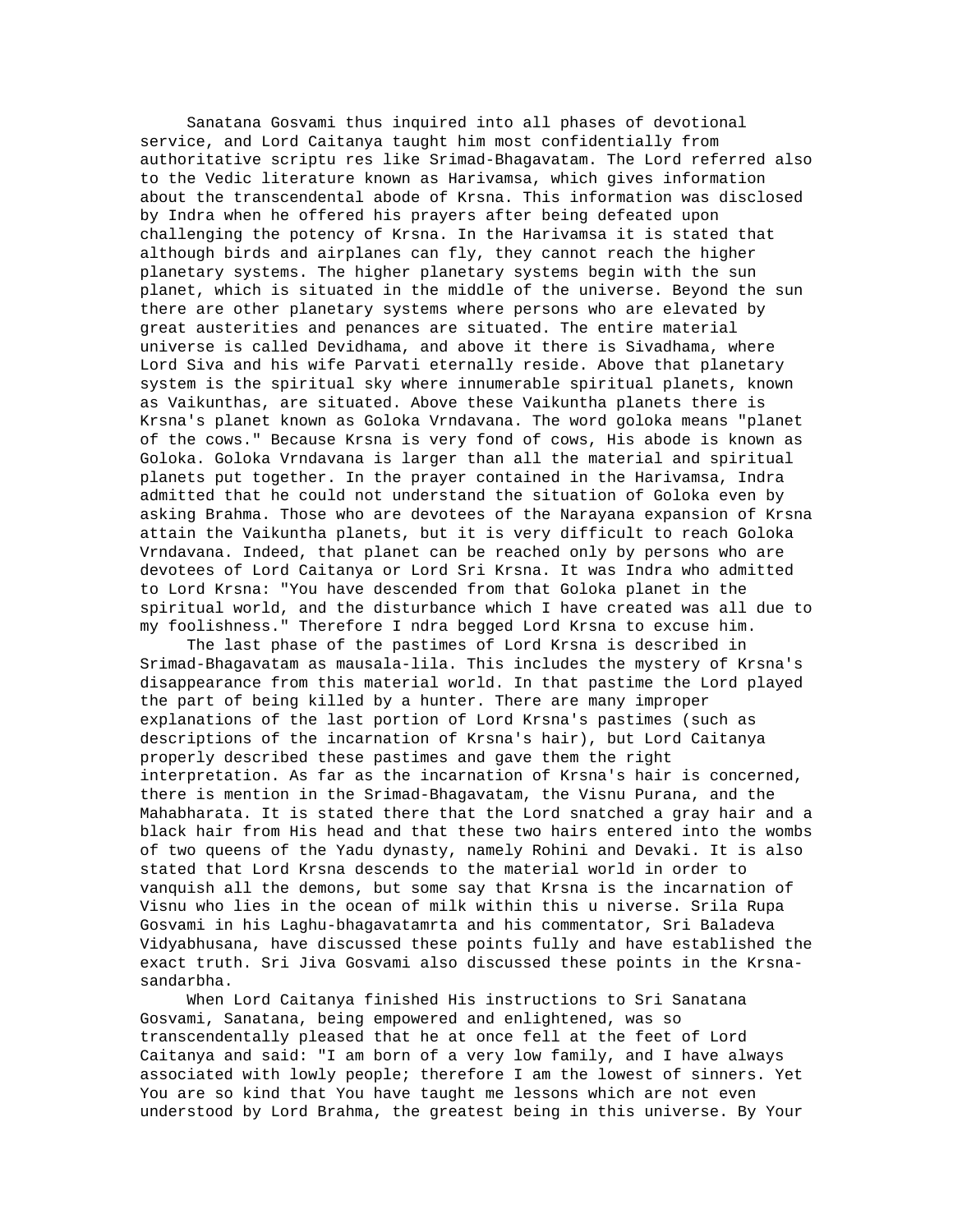grace I have appreciated the conclusions which You have taught me, but I am so low that I cannot even touch a drop of the ocean of Your instructions. Thus if You want me, who am nothing but a lame man, to dance, then please give me Your benediction by placing Your feet on my head."

 Thus Sanatana Gosvami prayed for the Lord's confirmation that His teachings would actually evolve in his heart by His grace. Otherwise Sanatana knew that there was no possibility of his being able to describe the Lord's teachings. The purport of this is that the acaryas (spiritual masters) are authorized by higher authorities. Instruction alone cannot make one an expert. Unless one is blessed by the spiritual master, or the acarya, such teachings cannot become fully manifest. Therefore one should seek the mercy of the spiritual master so that the instructions of the spiritual master can develop within oneself. After receiving the prayers of Sanatana Gosvami, Lord Caitanya placed His feet on the head of Sanatana and gave him His benedictions so that all His instructions would develop fully.

 Thus the Lord described the ultimate stage of love of Godhead. Lord Caitanya said that such a description cannot be given very elaborately but that He had informed him as far as possible. The conclusion is that anyone who attentively hears these discourses and instructions of Lord Caitanya to Sanatana Gosvami very soon attains to Krsna consciousness and engages in devotional service to the Lord.

Chapter Fifteen

Explanation of the Atmarama Verse in Srimad Bhagavatam

 Lord Caitanya next explained a very famous verse known as the Atmarama verse, which appears in Srimad-Bhagavatam as follows:

> atmaramas ca munayo nirgrantha apy urukrame kurvanty ahaitukim bhaktim itthambhuta-guno harih

 This verse indicates that those who are liberated souls and are fully self-satisfied will eventually become devotees of the Lord. This injunction is especially meant for the impersonalists, for the impersonalists have no information of the Supreme Personality of Godhead. They try to remain satisfied with the impersonal Brahman, but Krsna is so attractive and so strong that He attracts their minds. This is the purport of this verse.

 This verse had been previously explained to a great Vedantist known as Sarvabhauma Bhattacarya. After taking lessons from Lord Caitanya, Sanatana Gosvami referred to this incident and prayed to the Lord to again explain the Atmarama verse. Kaviraja Gosvami, the author of Caitanya-caritamrta, appreciating the Lord's explanation of the Atmarama verse, has also glorified Lord Caitanya in his prayers. Falling flat at the feet of Lord Caitanya, Sanatana Gosvami requested Him to explain the verse as He had formerly explained it to Sarvabhauma Bhattacarya. Sanatana explained his eagerness to hear the same explanation in order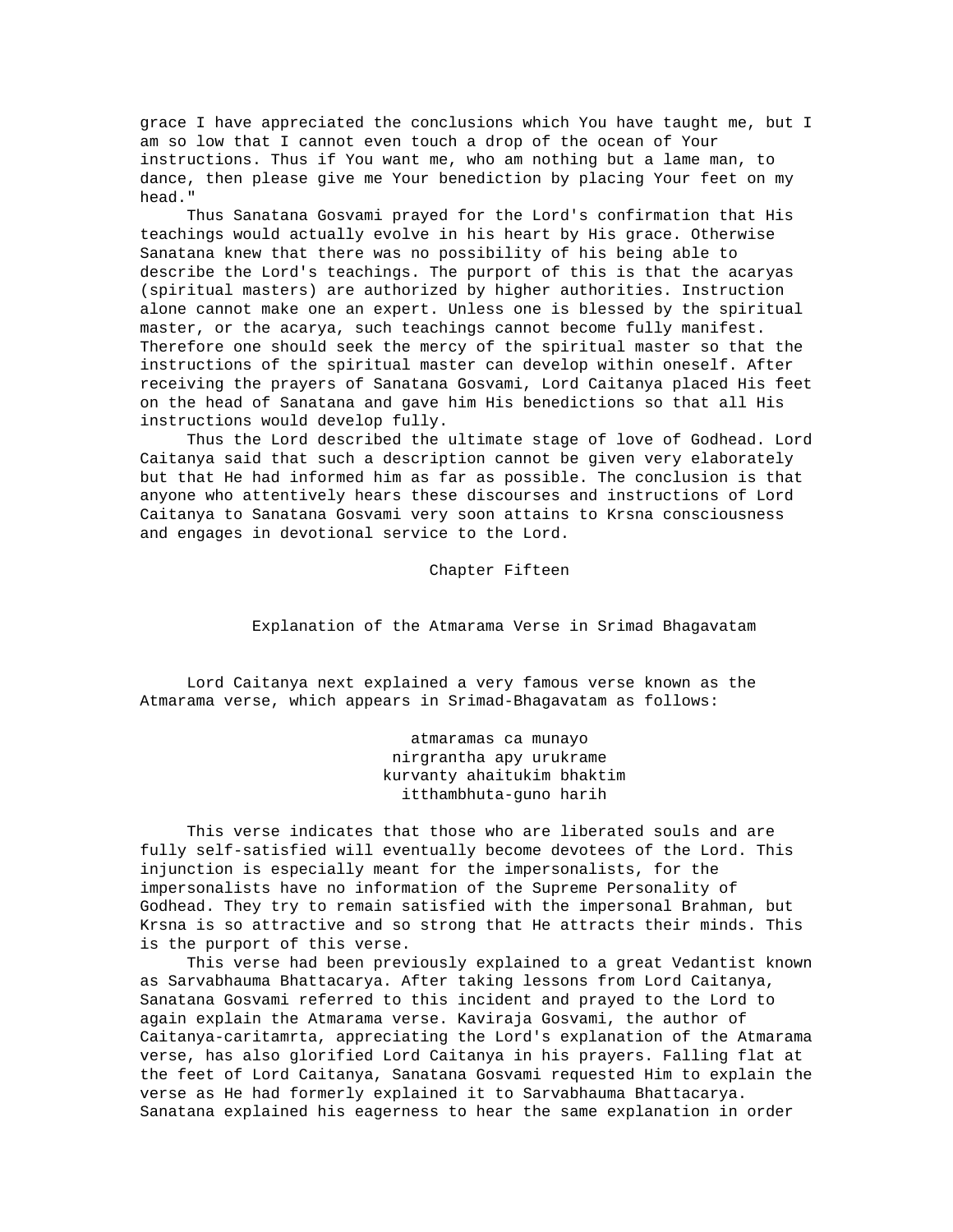that he might be enlightened. Being thus requested by Sanatana, the Lord replied: "I do not understand why Sarvabhauma Bhattacarya so much appreciated My explanation. As far as I am concerned, I don't even remember what I said to him. But because you are asking this of Me, I shall, with the help of your association, try to explain whatever I can remember." Thus the speaker and the audience are very intimately connected; the speaker is enlightened by the presence of the audience. The speaker, or master, can speak very nicely on transcendental subject matters before an understanding audience; therefore Lord Caitanya said that He did not know how to explain the Sanskrit verse but that since He was in the association of Sanatana He would try to explain it.

 The Lord then went on to point out that there are eleven items in the Atmarama verse: (1) atmaramah, (2) ca, (3) munayah, (4) nirgranthah, (5) api, (6) urukrame, (7) kurvanti, (8) ahaitukim, (9) bhaktim, (10) itthambhuta-gunah, (11) harih. The Lord then began to explain each and every one of these items. As far as the word atmarama is concerned, the Lord explained that the word atma is used to indicate: (1) the Supreme Absolute Truth,  $(2)$  the body,  $(3)$  the mind,  $(4)$  endeavor,  $(5)$ conviction, (6) intelligence, and (7) nature. The word arama means enjoyer; therefore anyone who takes pleasure in the cultivation of the knowledge of these seven items is known as atmarama. The Lord then explained about the different kinds of atmaramas, or transcendentalists. As for the word munayah, or muni, those who are great thinkers are called munis. Sometimes the word muni is also applied to a person who is very grave. Great sages, great austere persons, great mystics and learned scholars are also called munis.

 The next word, nirgrantha, indicates freedom from the bondage of illusion. Nirgrantha also means "One who has no connection with spiritual injunctions." Grantha means revealed scriptures, and nir is an affix which is used to mean "no connection," "constructing," and also "prohibiting." There are many instructions for spiritual realization, but persons who have no connection with such scriptural injunctions are also known as nirgrantha. There are many people who are foolish, lowborn and misbehaved and who have no entrance into the revealed scriptures and injunctions, and therefore they are called nirgrantha. Because grantha is also used for the purpose of collecting riches, the word nirgrantha also indicates a poor man, bereft of all riches, who is attempting to collect riches.

 The word urukrama is used to indicate a highly powerful person. The word krama is used to indicate the act of stepping, and the word urukrama indicates one who can step forward very far. The greatest step forward was taken by Lord Vamanadeva, who covered the whole universe in two steps. Thus the word urukrama indicates the Supreme Lord Vamanadeva. This extraordinary feature of Lord Vamanadeva is thus explained in Srimad-Bhagavatam (2.7.40).

> visnor nu virya-gananam katamo 'rhatiha yah parthivany api kavir vimame rajamsi caskambha yah sva-ramhasaskhalata tri-prstham yasmat tri-samya-sadanad uru-kampayanam

 "No one can estimate the inconceivable potencies of Lord Visnu. Even if one can count the number of atomic combinations in this material world, he still cannot count the different energies of the Supreme Lord.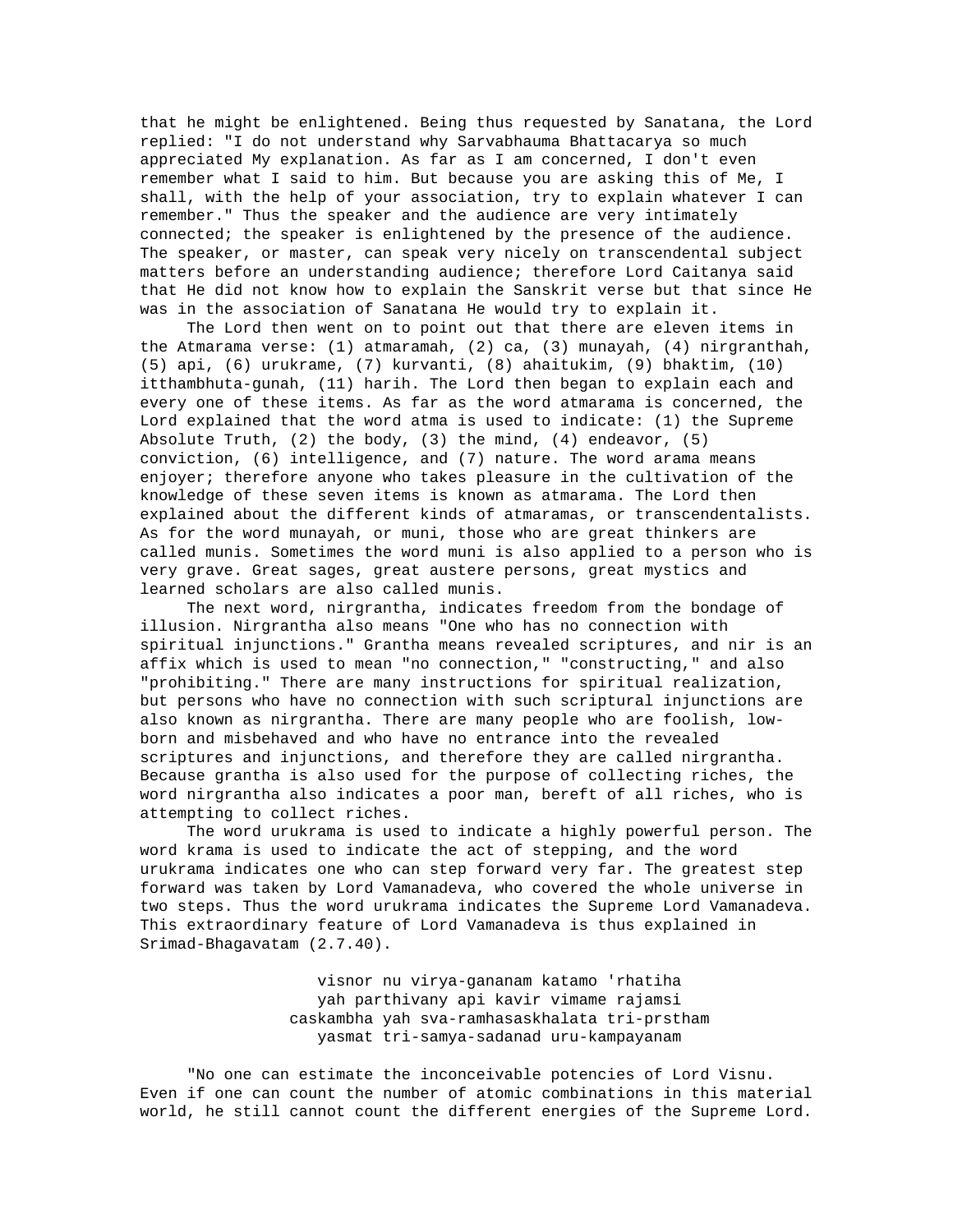As Vamanadeva, the Lord was so powerful that simply by stepping forward He covered the whole universe from Brahmaloka down to Patalaloka."

 The inconceivable energies of the Lord are spread throughout the creation. He is all-pervading, and by His energy He sustains all planetary systems, yet through His pleasure potency He remains situated in His personal abode known as Goloka. By the expansion of His opulence, He is present in all the Vaikuntha planets as Narayana. By expanding His material energy, He creates innumerable universes with innumerable planets within them. Thus no one can estimate the wonderful activities of the Supreme Lord, and therefore the Supreme Lord is known as urukrama, the wonderful actor. In the Visvaprakasa dictionary, the word krama is defined as "an expert display of energies," as well as "stepping forward very quickly."

 The word kurvanti is used to mean "working for others." There is another word similar to this which is used when one's activities are done for one's own personal sense gratification, but the word kurvanti is used when activities are performed for the satisfaction of the Supreme. Thus in this verse the word can only indicate the rendering of transcendental service to the Lord.

 The word hetu is used to indicate the reason or cause. Generally people are engaged in transcendental activities for three reasons: some want material happiness, some want mystic perfection and some want liberation from material bondage. As far as material enjoyment is concerned, there are so many varieties that no one can enumerate them. As far as perfections in mystic power are concerned, there are eighteen, and as far as types of liberation from material bondage are concerned, there are five. The state of being where all these varieties of enjoyment are conspicuous by their absence is called ahaituki. The ahaituki qualification is especially mentioned because by the ahaituki service of the Lord, one can achieve the favor of the Lord.

 The word bhakti can be used in ten different ways. Out of these ten, there is sadhana-bhakti, or occupational devotional service. The other nine are called prema-bhakti, love of Godhead. Those who are situated in the neutral position attain perfection up to love of Godhead. Similarly, those who are situated in the relationship of master and servant attain love of Godhead to the stage of attachment. Those who are related in friendship attain love of God to the point of fraternity. Those who are in love with God as His parents are elevated to the point of transcendental emotion. But only those who are related with the Supreme in conjugal love can experience the highest of ecstasies. Thus there are different meanings for the word bhakti.

 The Lord next explained the different meanings of itthambhuta-guna. Ittham bhuta indicates fully transcendental pleasure before which the transcendental pleasure known as brahmananda becomes like straw. In the Hari-bhakti-sudhodaya (14.36), a devotee says:

> tvat-saksat-karanahlada visuddhabdhisthitasya me sukhani gospadayante brahmany api jagad guro

 "My Lord, O Supreme, simply by understanding You or seeing You, the pleasure which we derive is so great that the pleasure of brahmananda becomes insignificant." In other words, the pleasure derived by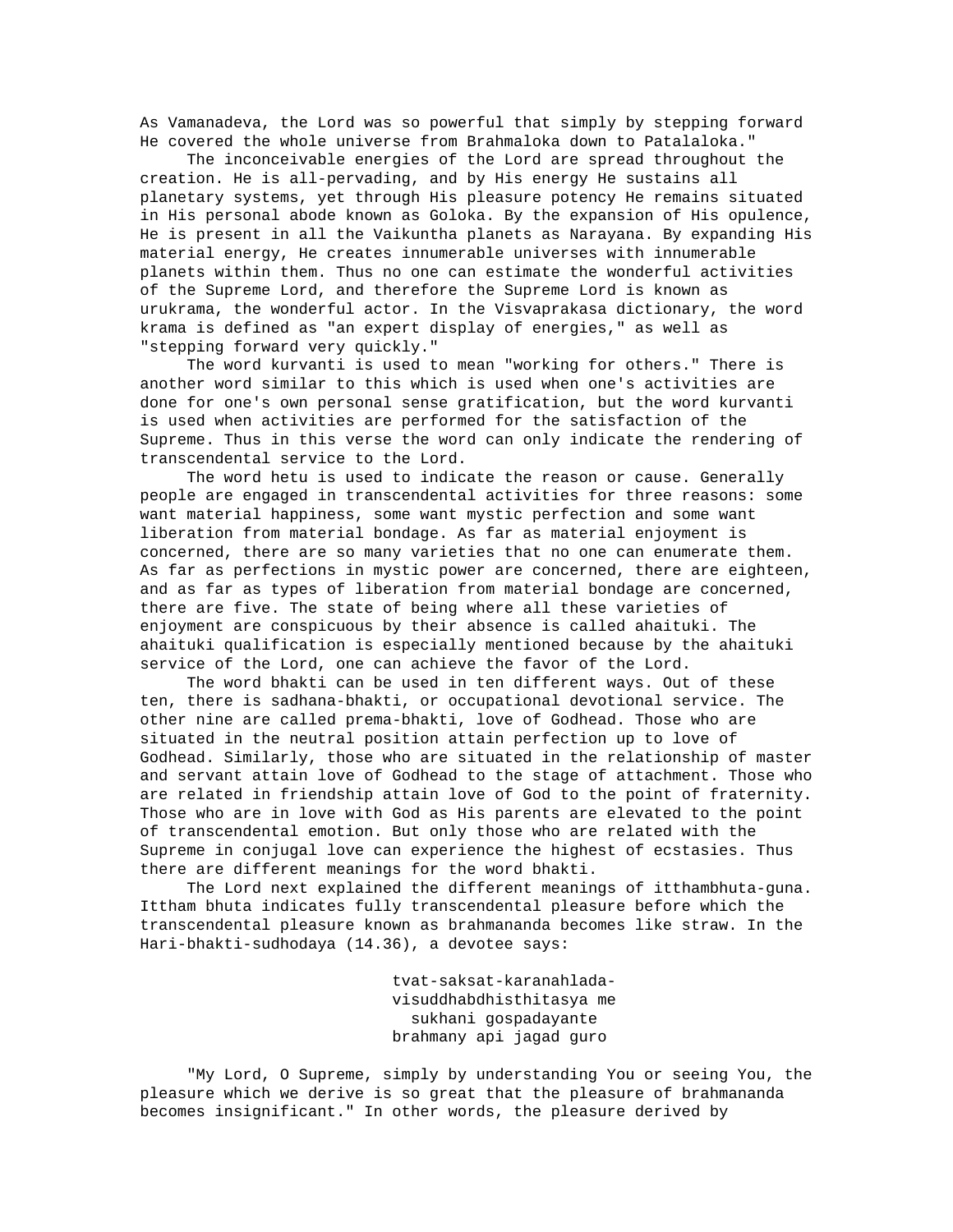understanding Krsna as He is--as the all-attractive reservoir of all pleasures and the reservoir of all pleasure-giving tastes with all transcendental qualifications--attracts one to become His devotee. By virtue of such attraction, one can give up fruitive activities and all endeavors for liberation and can even abandon the intense desire to achieve success in yoga mystic power. The attraction of Krsna is so intense that one can lose respect for all other means of selfrealization and simply surrender unto the Supreme Personality of Godhead.

 The Lord also explained the word guna in all its different meanings. Guna indicates the unlimited transcendental qualities of Krsna, primarily His sac-cid-ananda form. In His transcendental blissful knowledge and eternity, He is fully perfect, and His perfection is increased when He is controlled by the attention of His devotee. God is so kind and merciful that He can give Himself in exchange for the devotional service of the devotee. His transcendental qualities are such that the perfection of His beauty, His perfect reciprocation of love between Himself and His devotees, and the flavor of His transcendental qualities attract different kinds of transcendentalists and liberated souls. For example, He attracted the mind of Sanaka Kumara simply by the aroma emanating from the fiowers offered to Him. The mind of Sukadeva Gosvami was attracted by the transcendental pastimes of Lord Krsna, and the minds of the damsels of Vrndavana were attracted by His personal beauty. Rukmini's attention was attracted by His bodily features and transcendental qualities, and the mind of the goddess of fortune was attracted by His flute playing and other transcendental features. Lord Krsna attracts the minds of all young girls and elderly ladies by His childlike activities. He also attracts the minds of His friends by His friendly activities. When He appeared in Vrndavana, He even attracted the birds, beasts, trees and plants. Indeed, everyone became attracted in love and affection for Krsna.

 The word hari has different meanings, of which two are foremost. Hari means that He takes away all inauspicious things from the devotee's life and that He attracts the mind of the devotee by awarding him transcendental love of Godhead. Krsna is so attractive that anyone who can remember Him in some way or another becomes freed from the four kinds of material miseries. The Lord gives special attention to His devotee and banishes the devotee's various sinful activities, which are stumbling blocks for the advancement of devotional service. This is called routing the influence of ignorance. Simply by hearing about Him, one develops love for Him. That is the gift of the Lord. On one side He takes away inauspicious things, and on the other side He awards the most auspicious things. That is the meaning of hari. When a person is developed in love of Godhead, his body, mind and everything else are attracted by the transcendental qualities of the Lord. Such is the power of Krsna's merciful activities and transcendental qualities. He is so attractive that out of transcendental attachment, a devotee will abandon all four principles of spiritual life--religiosity, economic development, regulation of sense gratification and salvation.

 The words api and ca are adverbs and can be used for virtually any purpose. The word ca, or "and," can render seven different readings to the whole construction.

 The Lord thus established the import of the eleven words in the Atmarama verse, and then He began to explain the import of each item as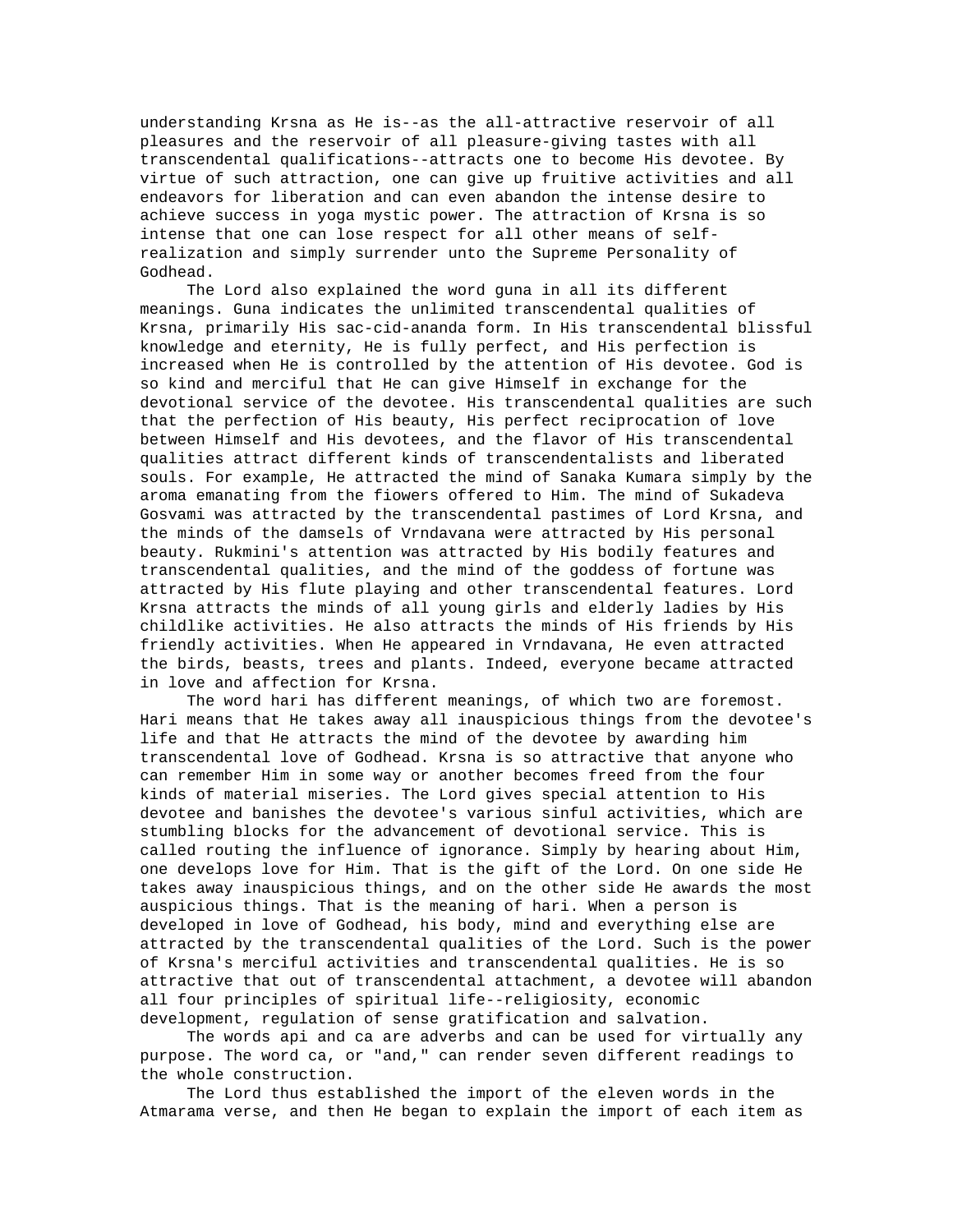follows. The word brahman indicates the greatest in all respects. The Lord is the greatest in all opulences. No one can excel Him in wealth, strength, fame, beauty, knowledge and renunciation. Thus the word brahman indicates the Supreme Personality of Godhead, Krsna. In the Visnu Purana (1.12.57) the word brahman is given to indicate the greatest of all; the Supreme Lord is the greatest, and there is no limit to His expanding as the greatest. One may conceive of Brahman's greatness, yet this greatness grows in such a way that no one can estimate how great He actually is.

 The Supreme Personality of Godhead is realized in three aspects, but they are all one and the same. The Absolute Truth, the Supreme Personality, Krsna, is everlasting. In Srimad-Bhagavatam (2.9.33) it is said that He exists before the manifestation of this cosmic world, that He exists during its continuance, and that He continues to exist after its annihilation. Therefore He is the soul of everything great. He is all-pervading and all-witnessing, and He is the supreme form of everything.

 There are three different kinds of transcendental processes mentioned in Vedic literature by which one can understand and achieve that supreme perfection of the Absolute Truth. They are called the process of knowledge, the process of mystic yoga, and the process of devotional service. The followers of these three processes realize the Absolute Truth in three different aspects. Those who follow the process of knowledge realize Him as impersonal Brahman; those who foliow the process of yoga realize Him as the localized Supersoul; and those who follow the process of devotional service realize Him as the Supreme Personality of Godhead, Sri Krsna. In other words, although the word Brahman indicates Krsna and nothing else, still, according to the process that is followed, the Lord is realized in three different aspects.

 As far as devotional service is concerned, there are two divisions. In the beginning there is vidhi-bhakti, or devotional service with regulative principles. In the higher stage there is raga-bhakti, or devotional service in pure love.

 The Supreme Personality of Godhead is the Absolute Truth, but He is manifested by the expansions of His different energies also. Those who follow the regulative principles of devotional service ultimately attain the Vaikuntha planets in the spiritual world, but one who follows the principles of love in devotional service attains to the supreme abode, the highest planet in the spiritual world known as Krsnaloka or Goloka Vrndavana.

 Transcendentalists can also be divided into three categories. The word akama refers to one who does not have any materiai desires. Moksakama refers to one who seeks liberation from material miseries, and sarva-kama refers to one who has the material desire to enjoy. The most intelligent transcendentalist gives up all other processes and engages himself in the devotional service of the Lord, even though he may have many desires. It is not by any kind of transcendental activity--neither fruitive action, nor the cultivation of knowledge, nor cultivation of mystic yoga--that a person can achieve the highest perfection without adding a tinge of devotional service. But for devotional service, all other transcendental processes are just like nipples on the neck of a goat. The nipples on a goat's neck may be squeezed, but they do not supply milk. If one is to derive actual perfection from his process, he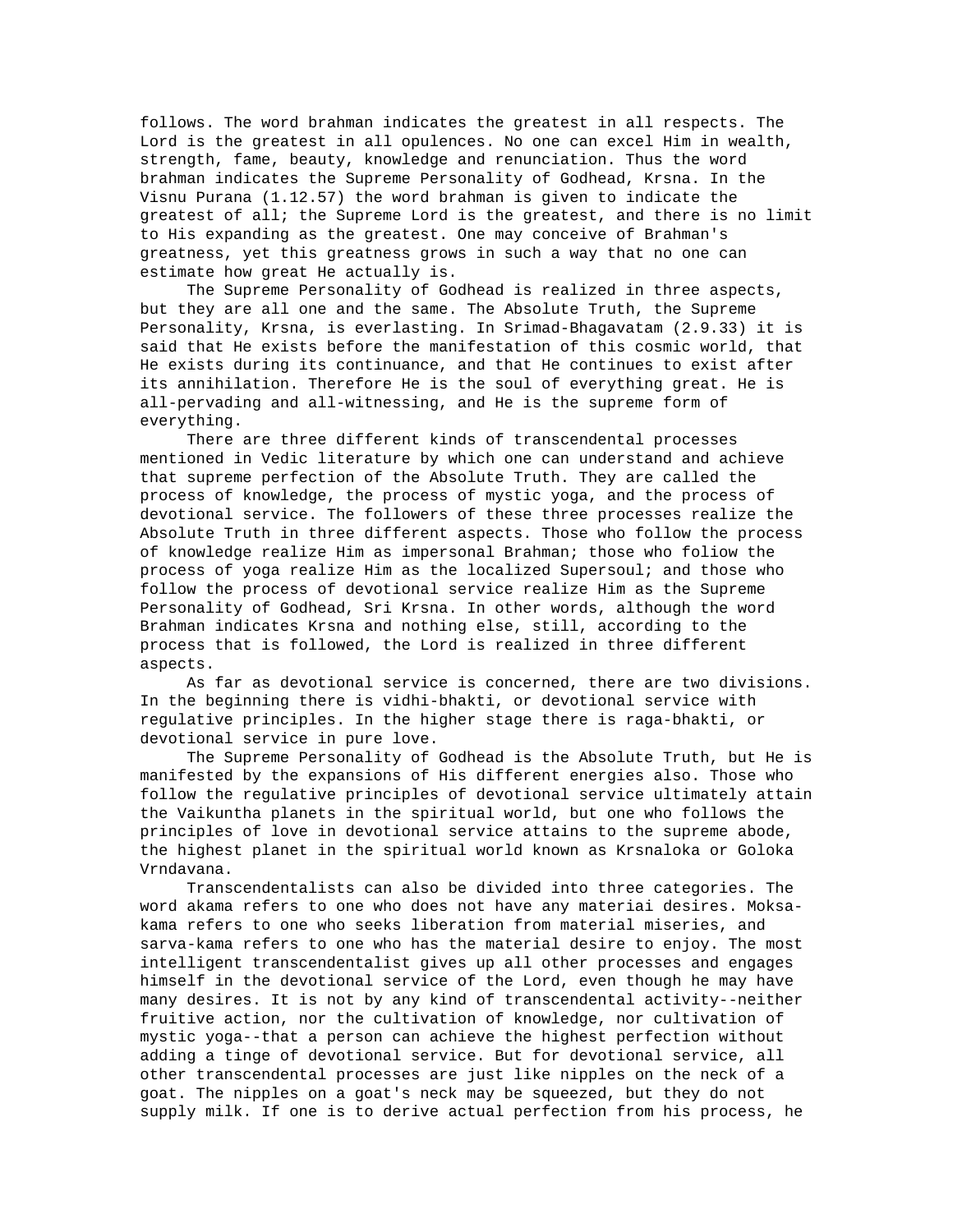must take to the devotional service of Krsna. In Bhagavad-gita it is stated:.

> catur-vidha bhajante mam janah sukrtino 'riuna arto jijnasur artharthi jnani ca bharatarsabha

 "O best among the Bharatas [Arjuna], four kinds of pious men render devotional service unto Me--the distressed, the desirer of wealth, the inquisitive, and he who is searching for knowledge of the Absolute." (Bg. 7.16)

 When these four types of people amass righteous activities, they come to the devotional service of the Lord. Out of these four, those who are distressed and those who desire wealth are called devotees with desires, whereas the other two, the inquisitive and the searcher for wisdom, are seekers of liberation. Because they worship Krsna, they are all considered to be very fortunate. In due course of time, if they give up all desires and become pure devotees of the Supreme Lord, they can be considered most fortunate. Such fortunate beginners can develop only in the association of pure devotees of Lord Krsna. When one associates with pure devotees, he becomes a pure devotee himself. This is confirmed in Srimad-Bhagavatam (1.10.11):

> sat-sangan mukta-duhsango hatum notsahate budhah kirtyamanam yaso yasya sakrd akarnya rocanam

 "A person who is actually intelligent is able--by association of pure devotees--to hear about Lord Krsna and His activities." These activities are so attractive that when one hears of them, he does not give up his association with the Lord.

 But for the association of pure devotees, all other association is kaitava, or cheating. This is confirmed in the First Canto of Srimad-Bhagavatam wherein it is stated that all cheating processes which obstruct transcendental realization are to be thrown off. By Srimad-Bhagavatam one can understand reality as it is, and such understanding helps one transcend the th ree kinds of material miseries. Srimad-Bhagavatam is compiled by the greatest sage, Vyasadeva, and it is a work coming out of his mature experience. By understanding Srimad-Bhagavatam and rendering devotional service, one can immediately capture the Supreme Lord within his heart.

 Lord Caitanya then explained that the word projjhita means"desire for liberation." One great commentator explained that desire for liberation is the most obstructive stumbling block on the path of God realization. Somehow or other, if one comes to Krsna and begins to hear about Him, Krsna is so kind that He awards him His lotus feet as a center. Having such a focal point, a devotee or transcendentalist forgets everything and engages himself in the devotional service of the Lord. When one comes to the Lord in devotional service, or in full Krsna consciousness, the reward is the Supreme Himself. Once engaged for the Supreme, one no longer asks for anything, as do the distressed man and he who desires material possessions. The method of devotional service,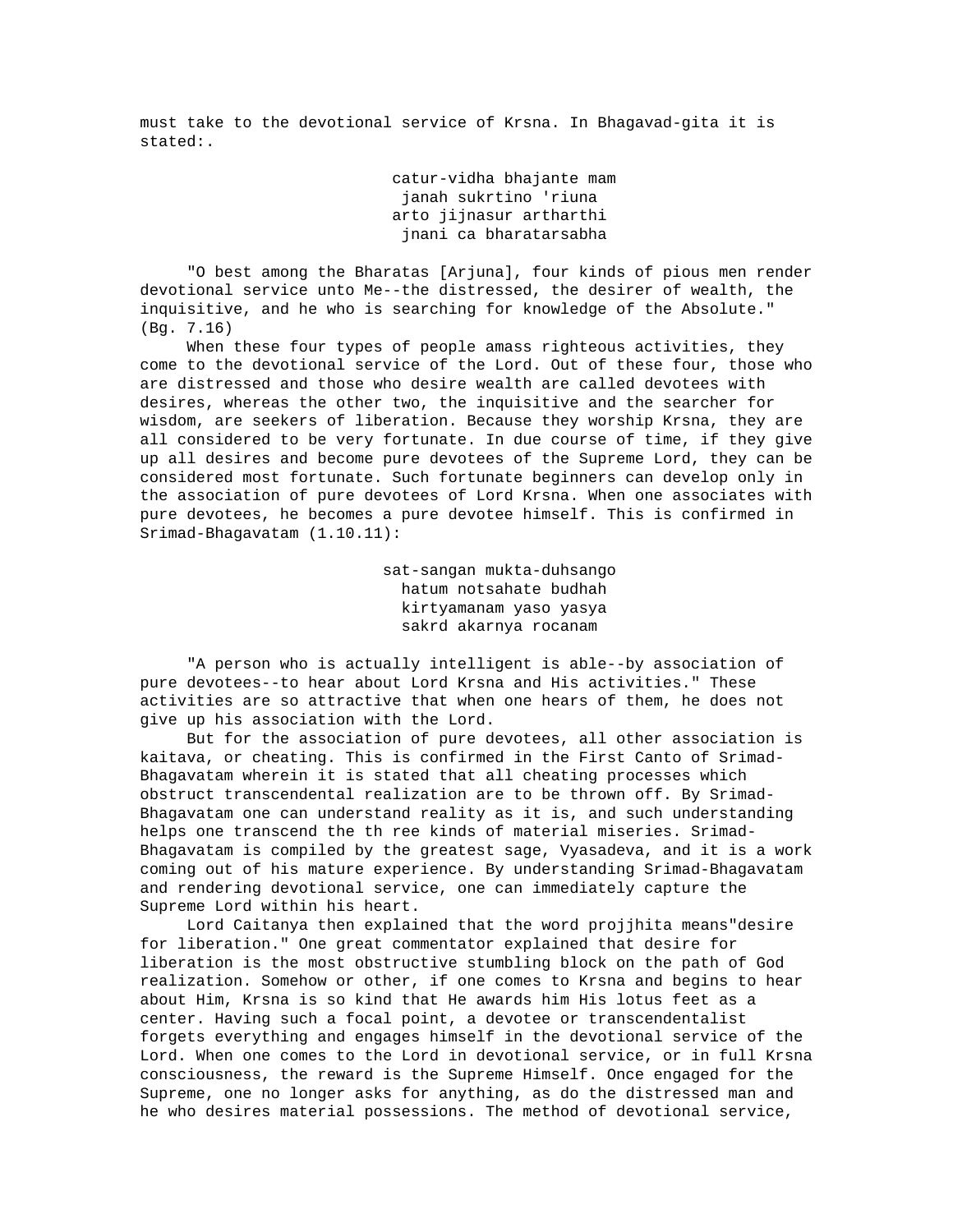the service itself, association of pure devotees and the causeless mercy of the Lord all act so wonderfully that one can give up all activities and become absorbed in Krsna, even if he is distressed, in want of material possessions, inquisitive or is actually a wise man cultivating knowledge.

 In summary, Krsna is the meaning behind all the words in the Atmarama verse. Up to this point Lord Caitanya spoke only of the introduction to the Atmarama verse. Next He explains its real position.

 In the cultivation of knowledge there are two kinds of transcendentalists. One of them worships the impersonal Brahman, and the other desires liberation. Since monists worship the impersonal feature of Brahman, they are therefore called worshipers of Brahman. These Brahman worshipers are further divided into three categories: the neophyte, one who is absorbed in Brahman realization, and one who has actually realized himself as Brahman. If devotional service is added, the knower of Brahman can then become liberated; otherwise there is no possibility of liberation. Anyone who is fully engaged in devotional service in Krsna consciousness is understood to be already realized in Brahman. Devotional service is so strong that one is attracted to Krsna even from the platform of Brahman worship. The Lord awards the devotee the perfection of a spiritual body, and he eternally engages in the transcendental service of Krsna. It is when the devotee understands and becomes attracted by Krsna's transcendental qualities that he wholeheartedly engages in devotional service. For instance, the four Kumaras and Sukadeva Gosvamiwere liberated from the beginning, yet in their later life they became attracted to the pastimes of Krsna and became devotees. Sanaka Kumara was attracted by the aroma of the flowers offered to Krsna, and the other Kumaras were attracted by the transcendental qualities of the Lord and thus engaged in His devotional service. The nine mystics mentioned in the Eleventh Canto of Srimad-Bhagavatam are understood to have been transcendentalists from birth by virtue of hearing of the transcendental qualities of Krsna from Brahma, Lord Siva and Narada.

 Sometimes one becomes attracted to Krsna and His transcendental qualities simply by looking upon the beautiful features of His transcendental body, in which case one abandons the desire for liberation and engages in His devotional service. The devotee regrets his loss of time in the so-called cultivation of knowledge and becomes a pure devotee of the Lord.

 There are two kinds of liberated souls having material bodies: the soul liberated by devotional service and the soul liberated by the cultivation of knowledge. The liberated soul in devotional service, attracted by the transcendental qualities of Krsna, becomes more and more elevated, whereas those who engage in dry speculation and simply cultivate knowledge without devotion fall due to their many offenses. This is confirmed in Srimad-Bhagavatam (10.2.32) where it is stated:

> ye 'nye 'ravinaaksa vimukta-maninas tvayy astabhavad avisuddha-buddhayah aruhya krcchrena param padam tatah patanty adho 'nadrta-yusmad-anghrayah

 "O Lord, the intelligence of those who think themselves liberated but who have no devotion is not pure. Even though they rise to the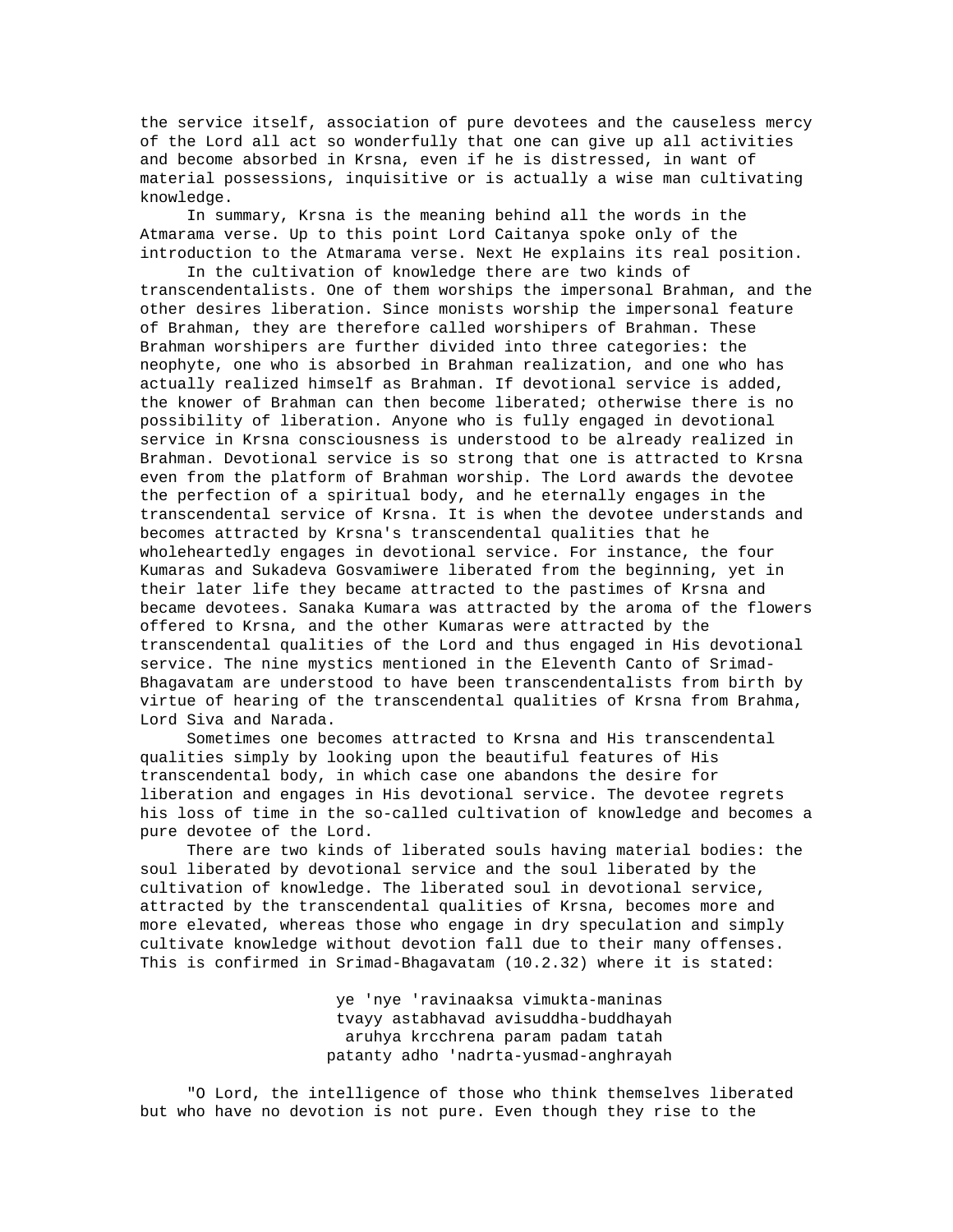highest point of liberation by dint of severe penances and austerity, they are sure to fall down again into this material existence, for they do not take shelter at Your lotus feet." This is also confirmed in Bhagavad-gita:

> brahma-bhutah prasannatma na socati na kanksati samah sarvesu bhutesu mad-bhaktim labhate param

 "One who is transcendentally situated at once realizes the Supreme Brahman. He never iaments nor desires to have anything; he is equally disposed to every living entity. In that state, he attains pure devotional service unto Me." (Bg. 18.54)

 Thus one who is actually situated in Brahman realization has no reason to lament or desire. He is equal to everyone and is thus eligible for devotional service. This was also accepted by Bilvamangala Thakura, who, in his later life, lamented: "I was situated as a monist in order to become one with the Supreme, but somehow or other I contacted a naughty boy and became His eternal servitor." In other words, those who attain self-realization by the execution of devotional service attain a transcendental body, and, being attracted to the transcendental qualities of Krsna, engage fully in pure devotional service.

 Anyone who is not attracted to Krsna is understood to be still under the spell of the illusory energy (maya), but one who is attempting to be liberated by the process of devotional service is actually liberated from the spell of maya. In the Eleventh Canto of Srimad-Bhagavatam there are many instances recorded of devotees who became liberated in this life simply by engaging in devotional service.

Chapter Sixteen

Conclusion of Teachings to Sanatna Gosvami

 There are those who simply desire liberation, those who are liberated already, even while in this material existence, and those who are actually self-realized. There are many persons in this world who desire liberation, and sometimes they engage in devotional service for this purpose. It is corroborated in Srimad-Bhagavatam (1.2.26) that those who actually desire liberation abandon worship of the demigods, and, without envy, concentrate their minds in the worship of Narayana, the Supreme Personality of Godhead. When such persons come in contact with a pure devotee, they engage in the devotional service of Krsna and abandon the idea of liberation. In the Hari-bhakti-sudhodaya it is stated:

> aho mahatman bahu-dosa-dusto 'py ekena bhaty esa bhavo gunena sat-sangam akhyena sukhabahena krtadya no yena krsa mumuksa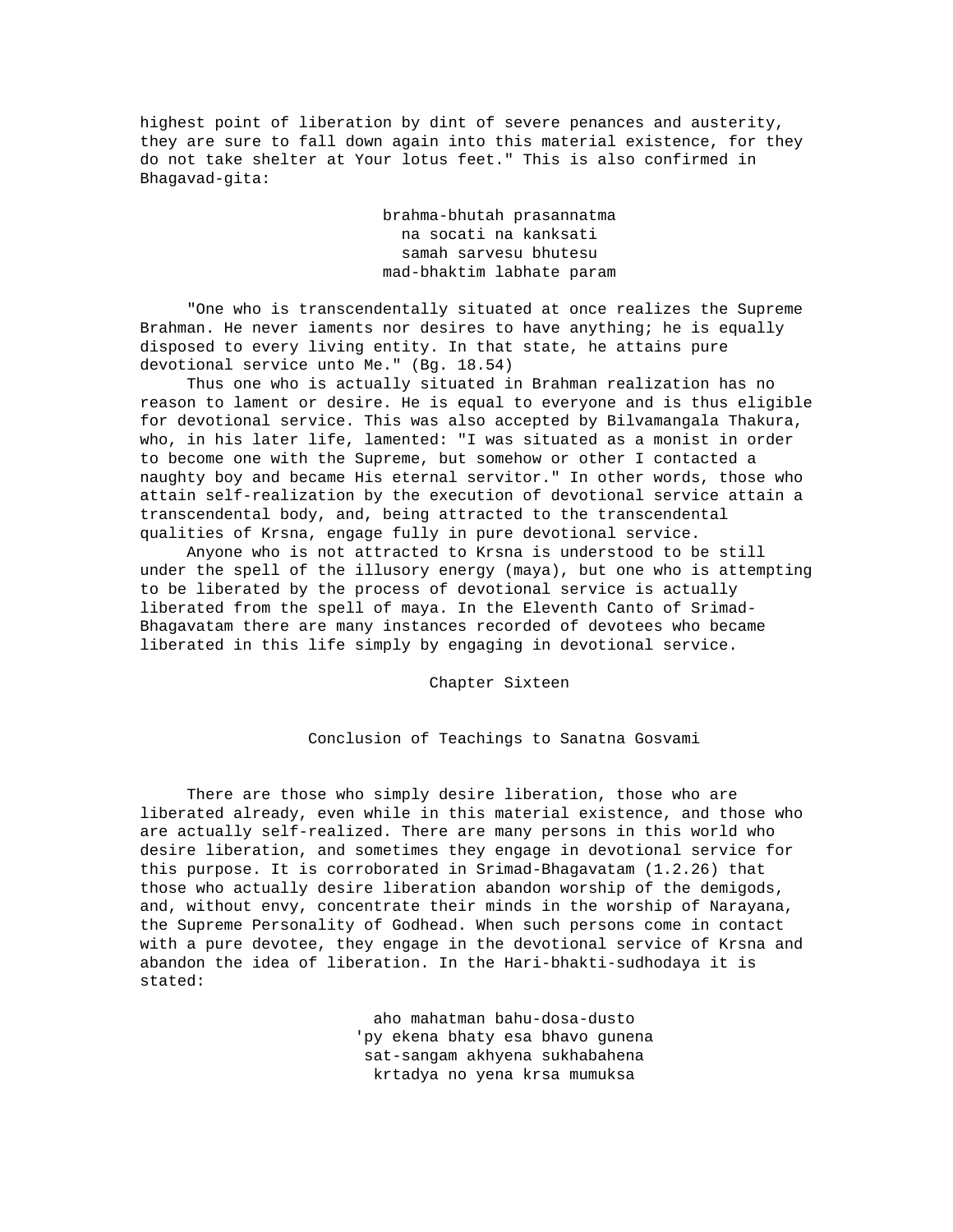"O great soul, although there are many flaws within this miserable life, there is yet one giory--the association of pure devotees. Cultivate such association. By it our desire for liberation diminishes."

 In Srimad-Bhagavatam (11.2.37) it is stated that man's fear is due to his material conception of life and to his forgetting his eternal relationship with the Supreme Lord. Consequently he finds himself having only perverted memories. This occurs due to the spell of material energy. One who has sufficient inteiligence will engage himself in full devotional service and regard the Supreme Lord as his spiritual master and worshipable God. The conclusion is that no one can attain a revolution in consciousness without engaging in devotional service to the Lord. When one is actually free from materiai contamination, he can fully engage himself in Krsna consciousness.

 In Srimad-Bhagavatam (10.14.4) it is again clearly said that one who engages in spiritual life to understand things as they are but who lacks all intentions of engaging in Krsna consciousness, simply achieves trouble for his undertaking. There is no substance to his life. Every living entity is part and parcel of the Supreme Lord, and therefore it isthe duty of every living entity to serve that supreme whole. Without such service, the living entity falls into materiai contamination.

 Lord Caitanya concluded His teachings to Sanatana Gosvami by pointing out thatthe six kinds of atmaramas engage in some kind of devotional service to Krsna. In other words, at some time or another all the transcendentalists ultimately come to understand the necessity of rendering devotional service to Krsna and become fully Krsna conscious. Even if one is very learned or extravagant, he can still engage in the devotional service of the Lord.

 The transcendentalists can be categorized into six basic types: the neophyte transcendentalist, the absorbed transcendentalist, one who is actually situated in transcendence, one who actually desires liberation, one who is actually liberated, and one who is actually engaged in activities in his constitutional position. All of these are called atmarama. When a person becomes atmarama, or a great thinker in Krsna consciousness, he fully engages in devotional service. According to the grammatical rules, there are many atmaramas, but one sense of the word is sufficient to represent the others. In the collective sense, all the atmaramas are inclined to worship the Supreme Lord Krsna.

 The mystic who worshipsthe Supersoul within himself is also called atmarama. The atmarama yogis are of two kinds: sagarbha and nigarbha, It is stated in Srimad-Bhagavatam (2.2.8): "Some yogis meditate within their heart on the localized Visnu, who is four-handed and who holds four symbols: conch, disc, mace and lotus." The yogi who thinks of the four-handed Visnu becomes absorbed in devotional ecstasy and evinces the symptoms of that state. Sometimes he cries, and sometimes he feels separation. In this way he merges in transcendental bliss. The result of all this is that he becomes entrapped like a fish.

 The sagarbha and nigarbha yogis can be further divided into three categories: the beginner, the ascendent, and he who has already attained perfection. These yogis are described in the Sixth Chapter of Bhagavadgita. Those who are trying to ascend on the path of mystic yoga are called aruruksu. In aruruksu yoga, various sitting postures are practiced, and the mind is concentrated. But when one has already ascended to the path of yoga, meditation and detachment are the goals, and when one is no longer attached to working for sense gratification,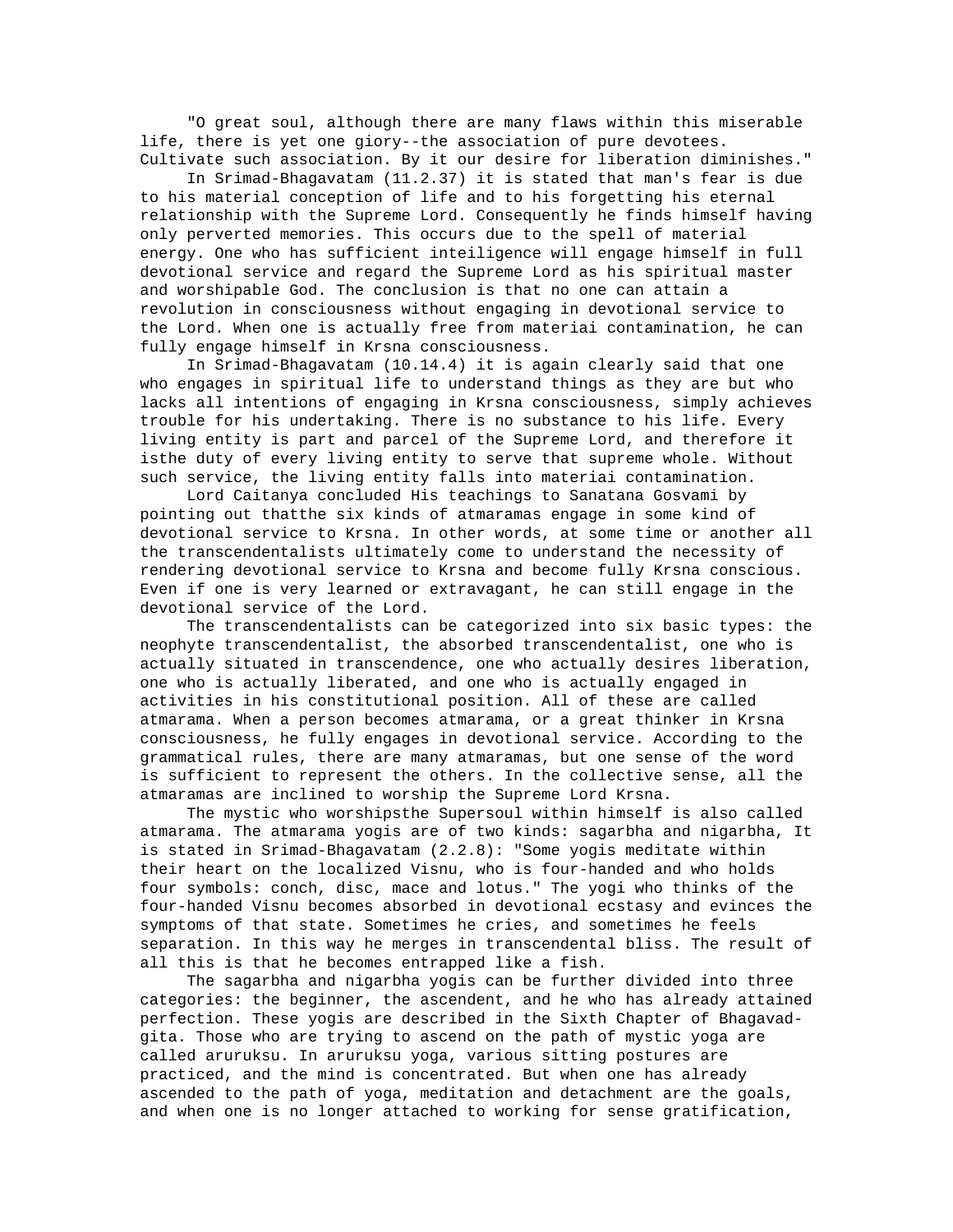he gradually becomes free. At that time he also attains a state of ecstasy called yoga arudha. If these mystic yogis somehow or other come in contact with a saintly person, they become devotees of Krsna. The word urukrama indicates the Supreme Lord. All the atmaramas are engaged in devotional service to Urukrama. Before engaging in devotional service, such transcendentalists are called santas, or pacified devotees. The word atma, or self, is sometimes translated as "mind." Sometimes mental speculators present philosophical theories in different ways, but when they come in contact with saintly persons engaged in devotional service, they also become devotees.

 Srimad-Bhagavatam (10.87.18) describes the two classes of yogis (sagarbha and nigarbha) as follows: "The yogis begin their practice of yoga by worshiping the abdomen, and they try to concentrate their attention on their intestines. Gradually their meditation rises to the heart and concentrates on the mind and the heart. Then their attention rises to the top of the head, and one who can rise to that position is understood to have become perfect and to be no longer subjected to birth and death." Even if such yogis come in contact with pure devotees, they also render causeless devotional service to the Lord.

 The word atma also means "to endeavor." In every practice there is some endeavor, and the ultimate endeavor is the endeavor to reach the highest perfectional stage of devotional service. In Srimad-Bhagavatam (1.5.18) it is stated that one should try to attain the highest goal, which cannot be attained either in the higher or lower planetary systems. The idea is that material happiness and misery are available in all planetary systems in the course of time, but the highest achievement, devotional service, cannot be attained anywhere without endeavor. Therefore in the Brhan-naradiya Purana it is said that one who is serious about understanding the highest perfectional stage of devotional service can become successful in everything simply by his endeavor. One cannot attain the highest perfectional stage of devotional service without personal endeavor. As Krsna states in Bhagavad-gita:

> tesam satata-yuktanam bhajatam priti-purvakam dadami buddhi-yogam tam yena mam upayanti te

 "To those who are constantly devoted and worship Me with love, I give the understanding by which they can come to Me." (Bg. 10.10) The word atma also means patience and perseverance. By patience and perseverance one can achieve the highest stage of devotional service.

 As far as the word muni is concerned, there are additional meanings. The word also refers to a bird and a large black bee. Another meaning of the word nirgrantha is "a foolish person." Thus even birds, bees and foolish people engage in the service of the Supreme Lord when they are favored by the pure devotee. Indeed, it is stated in Srimad-Bhagavatam (10.21.14) that the birds are devoted to the service of the Supreme Lord. It is also stated there (10.15.6) that black bees always follow Krsna and Balarama. Concerning this, Sri Krsna even described the devotional service which the bees and wasps were rendering unto the Supreme Personality of Godhead. Lord Krsna said:

ete 'linas tava yaso 'khila-loka-tirtham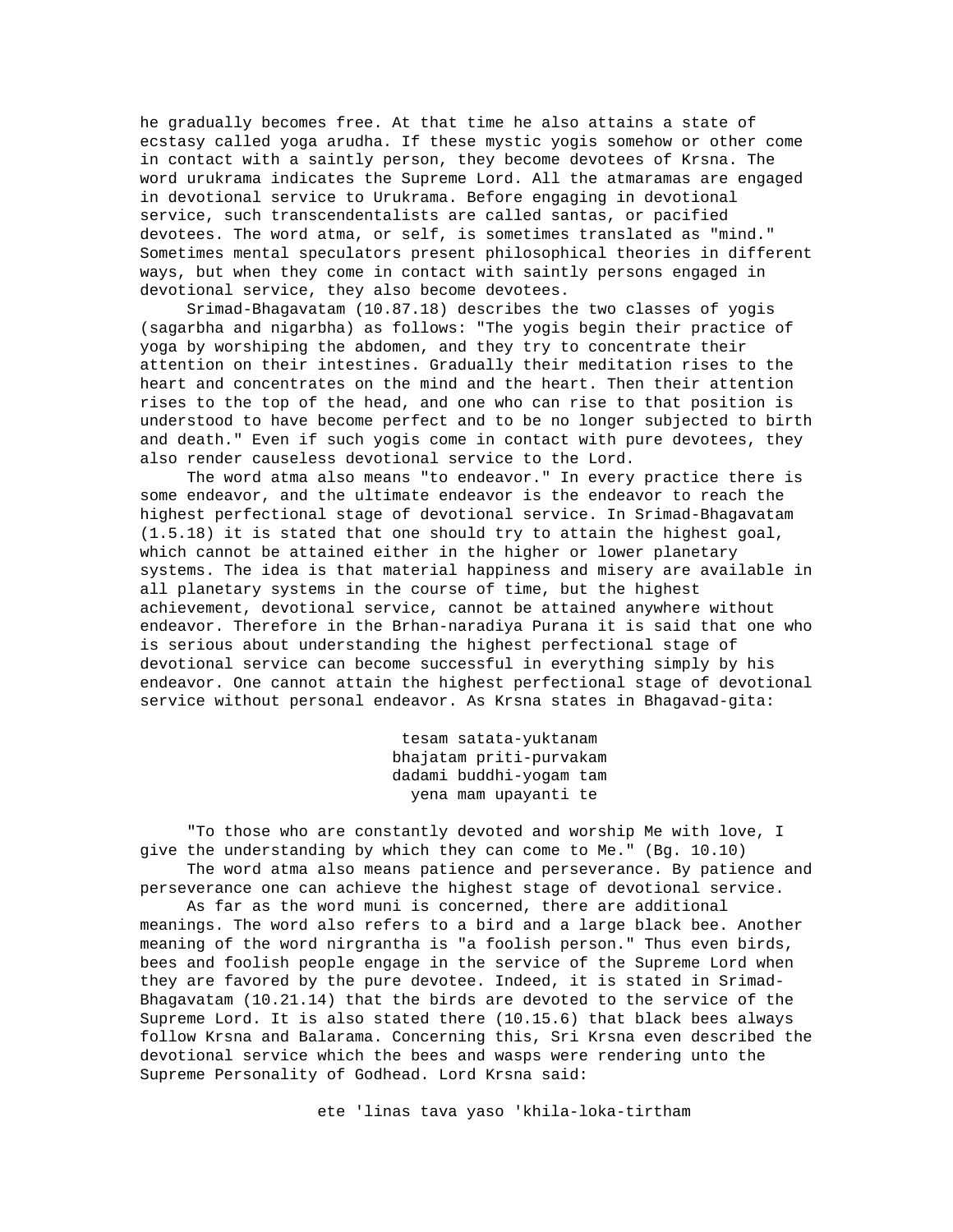ga-yanta adi prusanupadam bhajante prayo ami muni-gana bhavadiya-mukhya gudham vane 'pi na jahaty anaghatma-daivam

 "O supremely virtuous one, O Personality of Godhead [Balarama], just see how these bees and wasps are following You, glorifying Your transcendental fame and worshiping You. Actually these wasps and bees are not as they appear; they are great sages who are taking this opportunity to worship the supreme soul. Although You are not known by ordinary persons, they know You, and they are following and glorifying You." There is a similar verse in Srimad-Bhagavatam (10.15.7) which describes the reception given to Balarama and Krsna by the peacocks of Vrndavana. "O worshipable one, just see how the peacocks that are returning to their nests are receiving You with full pleasure. These peacocks are just like the damsels of Vraja. The cuckoos on the branches of the trees are also receiving You in their own way. The residents of Vrndavana are so glorious that everyone is prepared to render devotional service to the Lord." It is stated in another verse of Srimad-Bhagavatam (10.35.11): "O just see how the cranes and swans on the water are singing the glories of the Lord! Indeed, they are standing in the water meditating and worshiping Him." It is stated elsewhere in Srimad-Bhagavatam (2.4.18): "Even the aborigines and uncivilized human beings like Kiratas, Hunas, Andhra, Pulinda, Pulkasa, Abhira, Sumbha, Yavana and Khasa, as well as many other human beings in the lower species, can all be purified simply by taking shelter of the pure devotees." Therefore Sukadeva Gosvami offered his respectful obeisances unto Lord Visnu, whose devotees can work so wonderfully.

 Another meaning of the word dhrti is "to realize oneself as elevated." When one realizes his own elevation, he feels that he is free from all miseries and is elevated to the highest platform of life. All devotees of Krsna in full Krsna consciousness are free from all kinds of material pleasures and miseries. They are fully absorbed in the service of the Lord, and they are always jolly by virtue of their engagement in His transcendental service. They are experienced men of happiness. Indeed, they are so happy that they do not even wish to be promoted to the spiritual planets, for they are happy in every sphere of life. Being full in the transcendental service of the Lord, they desire neither material objects or material sense pleasures. As stated by the Gosvamis: "Persons whose senses are fixed in the service of the Supreme Lord can be called peaceful."

 Thus the word atmarama indicates that even birds, beasts and fools- -in short, everyone--can become attracted by the transcendental qualities of Krsna, engage in His service and become liberated.

 Still another meaning of atma is "intelligence." One who has special intelligence is also called atmarama. The atmaramas with special intelligence are of two kinds. One is the learned sage, and the other is the fool without book knowledge. Both of these can have an opportunity to associate with the pure devotee. Even the foolish atmaramas can give up everything and engage themselves in Krsna consciousness in pure devotional service. In Srimad-Bhagavatam it is stated that the Lord is the origin of everything and that everything emanates from Him. Anyone who is actually intelligent can understand that the Supreme Lord Krsna is the source of everything and thus engage in His service. As stated in Srimad-Bhagavatam (2.7.45): "What to speak of persons who are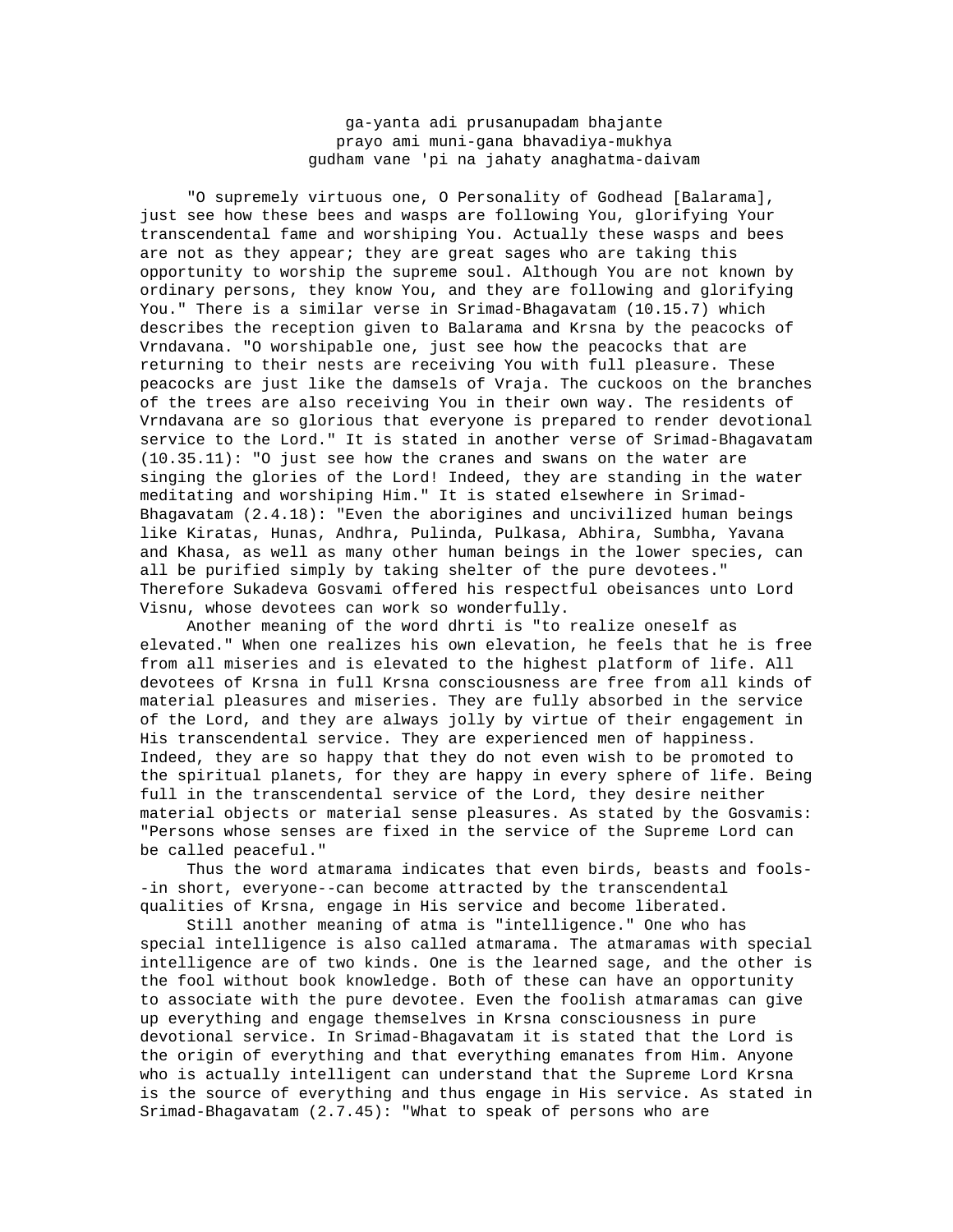intelligent enough to study the Vedas--even less intelligent persons like women, laborers, the Huna, Sabara, and the birds and beasts can achieve the highest perfectional stage of life." As previously q uoted, Bhagavad-gita (10.10) also indicates that when a person becomes highly intelligent and engages in Krsna consciousness, Krsna reciprocates by giving him the intelli. gence by which he can be promoted to the abode of the Supreme Lord.

 The Lord then told Sanatana Gosvami that the association of good devotees, engagement in the transcendental service of the Lord, the understanding of Srimad-Bhagavatam, the chanting of the holy name of the Lord, and residence in a holy place like Vrndavana or Mathura are all very important for elevation to the transcendental plane. One need not attain all five of these items; if one is expert in just one of them, he will, without fail, be elevated to the stage of love of Godhead. One who is actually intelligent gives up all material desires and engages in the transcendental service of Krsna. The influence of devotional service is such that when a person engages in it, he gives up all material desires and becomes fully attached to Krsna, being inspired by the transcendental qualities of the Lord. Such is the beauty of the Lord in the eyes of His devotee.

 Another meaning of the word atma is "nature." In this case the word atmarama indicates that everyone is enjoying the particular nature he has acquired. However, the ultimate nature, or the perpetual eternal nature of the living entity, is to serve the Supreme Lord. One who attains to the perfection of understanding his real nature--as eternal servant of the Lord--gives up his designative (material, or bodily) conception of life. That is real knowledge. Those who are in pursuit of knowledge and who getthe opportunity to associate with a pure devotee also engage in the devotional service of the Lord. Sages like the four Kumaras, as well as fools and birds, can engage in the Lord's transcendental service. By being favored with Krsna's causeless mercy, anyone and everyone can be elevated to the platform of Krsna consciousness.

 When one becomes attracted by the transcendental qualities of Krsna, he begins devotional service. Srimad-Bhagavatam (10.15.8) glorifies the land of Vrndavana in this way:

> dhanyeyam adya dharani trna-virudhas tvat pada-sprso druma-iatah karajabhimrstah nadyo 'drayah khaga-mrgah sadayavalokair gopyo 'ntarena bhujayor api yat-sprha srih

 "This land of Vrajabhumi is glorified by the touch of Your feet. Being touched by Your fingers, the creepers also glorify You. When You look on the hills, rivers and lower animals, they are all glorified, and the gopis, being embraced by Your transcendental arms, are also glorified." The gopis (cowherd girls) glorified Vrndavana in the following words: "Dear friends, all these inhabitants of Vrajabhumi- including birds, beasts, and trees--are glorified when they see Lord Krsna going to the pasturing ground with His friends and Balarama."

 The word atma also means "this body." The yogis who practice bodily exercises, considering the body to be the self, are also elevated to the transcendental service of the Lord if they associate with pure devotees. There are many people who believe the body to be the self, and they are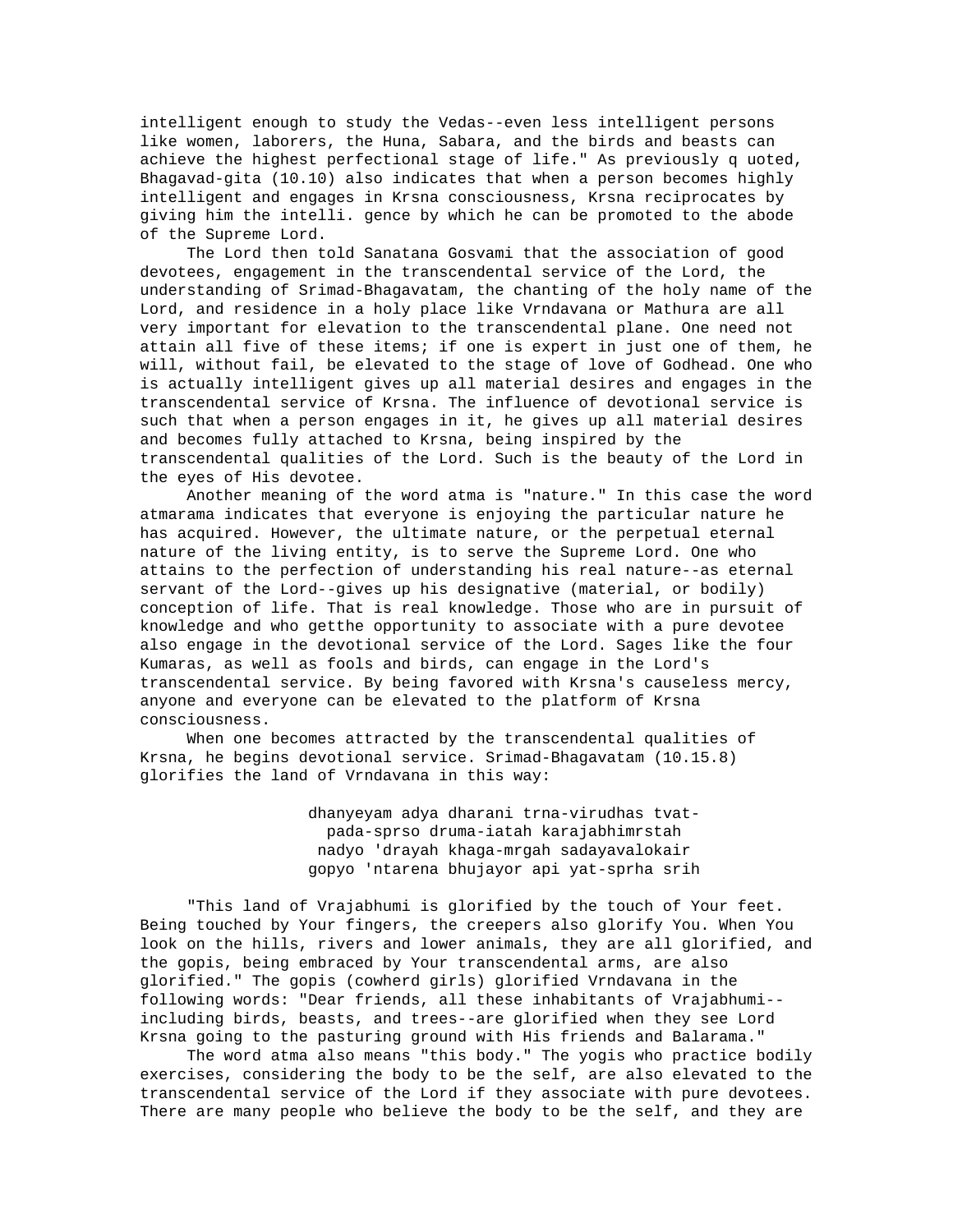engaged in many fruitive activities, including bathing rituals and ordinary worldly activities. However, when they come in contact with a pure devotee, they also engage in the transcendental service of the Lord.

 In Srimad-Bhagavatam (1.18.12) it is stated: "O my dear Suta Gosvami, even though we have become darkened by the sacrificial smoke of fruitive activities, you have given us the nectar of Krsna's lotus feet." It is also stated in Srimad-Bhagavatam (4.21.31): "The waters of the Ganges fiow from the tip of the lotus feet of Krsna, and by bathing in that water, everyone--including fruitive actors and all sages--can wash dirty things from the mind.

 Even those who believe that the body is the self, or those who are full of material desires, are also, in a sense, atmarama. When they associate with the pure devotees of the Lord, they give up their material desires and become perfect in the service of the Lord. The best example of this is found in the Hari-bhakti-sudhodaya (7.28), wherein Dhruva Maharaja said:

> sthanabhilasitapasi sthito 'ham tvam praptavan deva-munindra-guhyam kacam vicin vann api divya-ratnam svamin krtartho 'smi varam na yace

 "My dear Lord, I came to worship You because I desired some land on this earth, but fortunately I have attained You, who are beyond even the perception of great sages and saintly persons. I came to search out some particles of colored glass, but instead I found a very valuable gem like You. I am satisfied, and I do not desire to ask anything of You."

 There is also another meaning to the word nirgrantha. The word can also mean "foolish hunter," or "wretched poor man." There is one instance of a hunter who attained salvation and engaged himself in the devotional service of the Lord simply by associating with the pure devotee Narada. Indeed, Lord Caitanya told Sanatana Gosvami the following story of the hunter's meeting with Narada.

 Once there was a hunter in the forest of Prayag who was fortunate enough to meet Narada Muni when the great sage was returning from Vaikuntha after visiting Lord Narayana. Narada came to Prayag to bathe in the confluence of the Ganges and Yamuna. While passing through the forest, Narada saw a bird lying on the ground. The bird was half-killed, being pierced by an arrow, and it was chirping pitifully. Further on, Narada saw a deer flopping about in agony. Further, he saw that a boar was also suffering, and, in another place, he saw a rabbit twitching in pain. All this made him very compassionate, and he began to think, "Who is the foolish man who has committed such sins?" Devotees of the Lord are generally compassionate upon the miseries of living entities, and what to speak of the great sage Narada? He became very much aggrieved by this scene, and after proceeding a few steps, he saw the hunter engaged in hunting with bow and arrows. The hunter's complexion was very dark, and his eyes were red. It appeared to be dangerous just to see him standing there with his bow and arrows, looking just like an associate of Yamaraja, death. Seeing him, Narada Muni entered deeper into the forest to approach him. As Narada Muni passed through the forest, all the animals who were caught in the hunter's traps fled away. The hunter became very angry at this, and he was just about to call Narada vile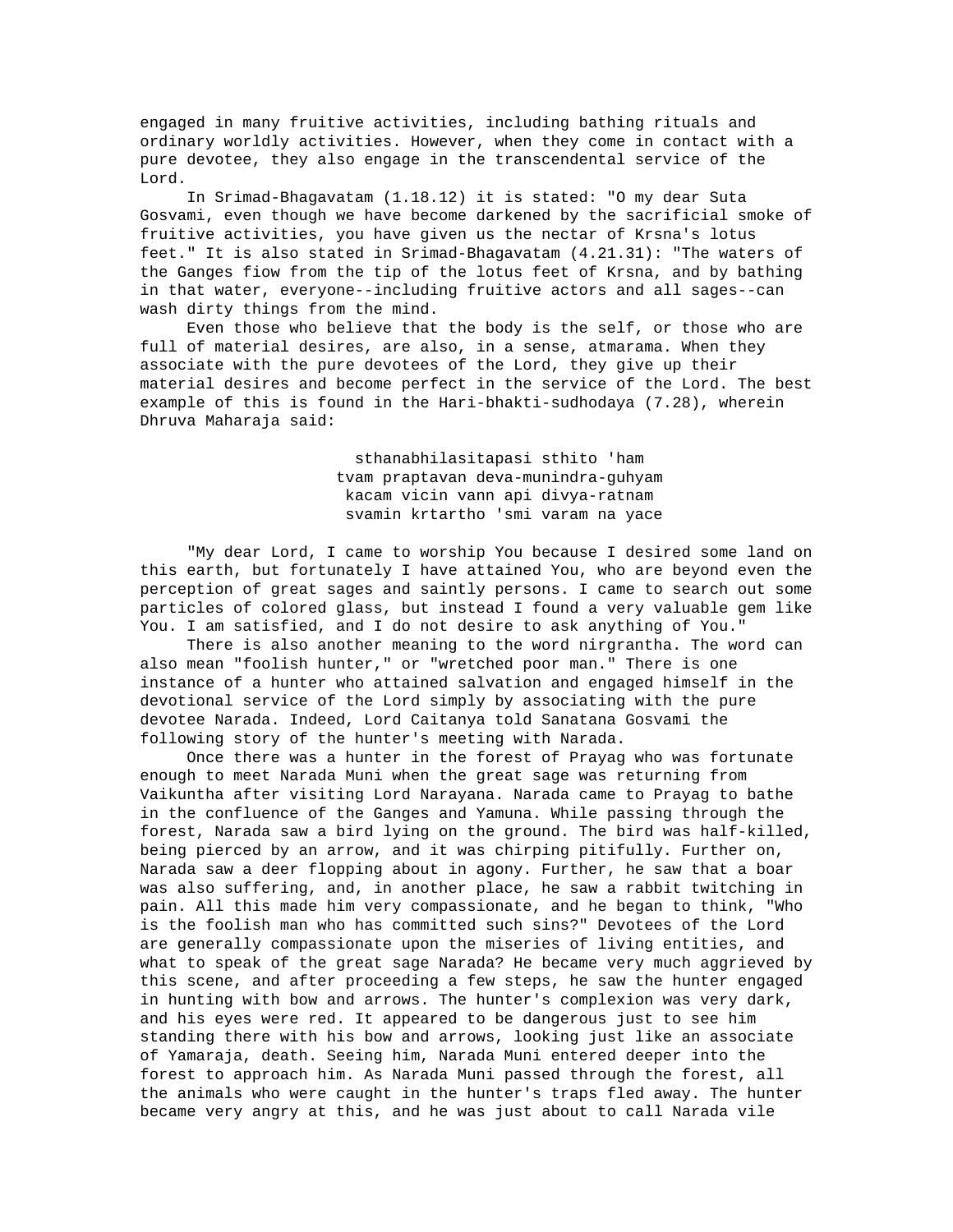names, but, due to the influence of saintly Narada, the hunter could not utter such blasphemies. Rather, with gentle behavior, he asked Narada: "My dear sir, why have you come here while I am hunting? Have you strayed from the general path? Because you have come here, all the animals in my traps have fled."

 "Yes, I am sorry," Narada replied. "I have come to you to find my own path and to inquire from you. I have seen that there are many boars, deer and rabbits on the path. They are lying on the forest floor halfdead and flopping about. Who has committed these sinful acts?"

 "What you have seen is all right," the hunter replied. "It was done by me."

 "If you are hunting all these poor animals, why don't you kill them at once?" Narada asked. "You half-kill them, and they are suffering in their death pangs. This is a great sin. If you want to kill an animal, why don't you kill it completely? Why do you leave it half-killed and allow it to die fiopping around?"

 "My dear Lord," the hunter replied. "My name is Mrgari, enemy of animals. I am simply following the teachings of my father who taught me to half-kill animals and leave them flopping about. When a half-dead animals suffers, I take great pleasure in it."

 "I beg one thing from you only," Narada implored. "Please accept it."

 "Oh, yes sir, I shall give you whatever you like," the hunter said. "If you want some animal skins, come to my house. I have many skins of animals, including tigers and deer. I shall give you whatever you like."

 "I do not want such things," Narada replied. "However, I do want something else. If you kindly grant it to me, I shall tell you. Please, henceforth from tomorrow, whenever you kill an animal, please kill it completely. Don't leave it half-dead."

 "My dear sir, what are you asking of me? What is the difference between half-killing an animal and killing it completely?"

 "If you half-kill the animals, they suffer great pain," Narada explained. "And if you give too much pain to other living entities, you commit great sin. There is a great offense committed when you kill an animal completely, but the offense is much greater when you half-kill it. Indeed, the pain which you give half-dead animals will have to be accepted by you in a future birth."

 Although the hunter was very sinful, his heart became softened, and he became afraid of his sins by virtue of his association with a great devotee like Narada. Those who are grossly sinful are not at all afraid of committing sins, but here we can see that because his purification began in the association of a great devotee like Narada, the hunter became afraid of his sinful activities. The hunter therefore replied: "My dear sir, from my very childhood I have been taught to kill animals in this way. Please tell me how I can get rid of all the offenses and sinful activities which I have accumulated. I am surrendering unto your feet. Please save me from all the reactions of my sinful activities which I have committed in the past, and please direct me to the proper path so that I can be free."

 "If you actually want to follow my directions, I can tell you the real path by which you can be freed from sinful reactions."

 "I shall follow whatever you say without hesitation," the hunter agreed.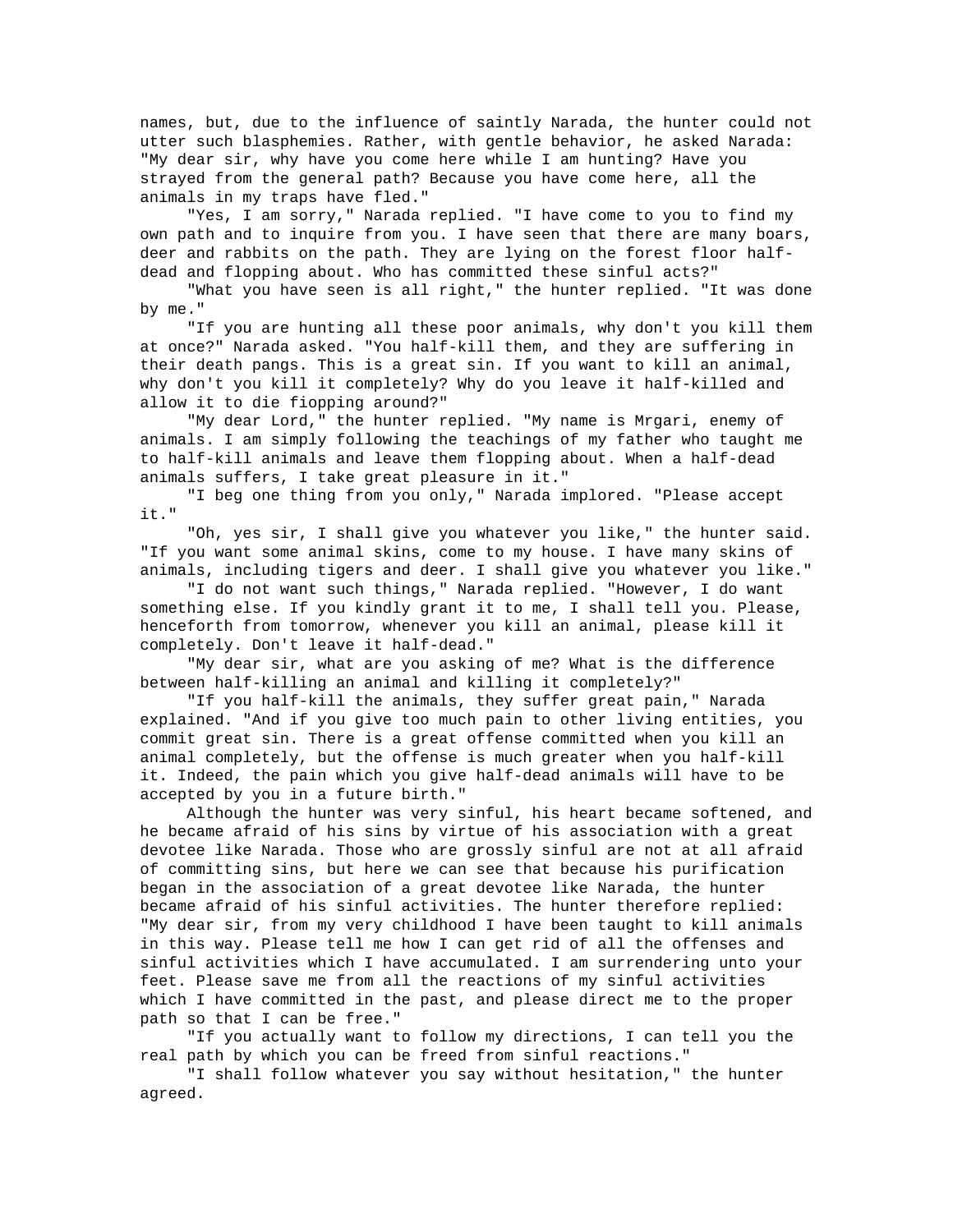Narada then told him to first break his bow; only then would he disclose the path of liberation.

 "You are asking me to break my bow," the hunter protested, "but if I break it, what will be the means of my livelihood?"

 "Don't worry about your livelihood," Narada said. "I shall send you sufficient grains in order to live.',

 The hunter then broke his bow and fell down at the feetof Narada. Narada got him to stand up, and he instructed him: "Just go to your home and distribute whatever money and valuables you have to the devotees and the brahmanas. Then just come out and follow me wearing only one cloth. Construct a small thatched house on the river bank and sow a tulasi plant by that house. Just circumambulate the tulasi tree, and every day taste one fallen leaf. Above all, always chant Hare Krsna, Hare Krsna, Krsna Krsna, Hare Hare/Hare Rama, Hare Rama, Rama Rama, Hare Hare. As far as your livelihood is concerned, I shall send you grains, but you will only accept as much grain as you require for yourself and your wife."

 Narada then relieved the half-dead animals, and, getting freed from their dreadful condition, they fled away. Upon seeing Narada execute this miracle, the dark hunter was struck with wonder. After taking Narada to his home, he bowed down again at his feet.

 Narada returned to his place, and the hunter, after returning home, began to execute the instructions Narada had given him. In the meantime, news spread amongst all the villages that the hunter had become a devotee. Consequently the residents of the villages came to see the new Vaisnava. It is the Vedic custom to bring grains and fruits whenever one goes to see a saintly person, and since all the villagers saw that the hunter had turned into a great devotee, they brought eatables with them. Thus every day he was offered grains and fruit, so much so that no less than ten to twenty people could have eaten there. According to Narada's instructions, he did not accept anything more than what he and his wife required for sustenance.

 After some days had passed, Narada told his friend Parvata Muni: "I have a disciple. Let us go to see him and see if he is doing well."

 When the two sages, Narada and Parvata, went to the hunter's home, the hunter saw his spiritual master coming from the distance, and he began to approach him with great respect. On his way to greet the great sages, the hunter saw that there were ants on the ground before him and that they were hindering his passage. When he reached the sages, he tried to bow down before them, but he saw that there were so many ants that he could not bow down without crushing them. Thus he slowly cleared away the ants with his cloth. When Narada saw that the hunter was trying to save the lives of the ants in this way, he was reminded of a verse from the Skanda purana: "Is it not wonderful that a devotee of the Lord is not inclined to give any sort of pain to anyone, not even to an ant?"

 Although the hunter formerly took great pleasure in half-killing animals, since he became a great devotee of the Lord, he was not prepared to give pain even to an ant. The hunter received the two great sages at his home and offered them a sitting place, brought water, washed their feet, took water to them to drink, and finally both he and his wife touched the water with their heads. After this, they began to feel ecstasy and began to dance and sing Hare Krsna, Hare Krsna, Krsna Krsna, Hare Hare/Hare Rama, Hare Rama, Rama Rama, Hare Hare. They raised their hands and danced with their clothes flying. When the two great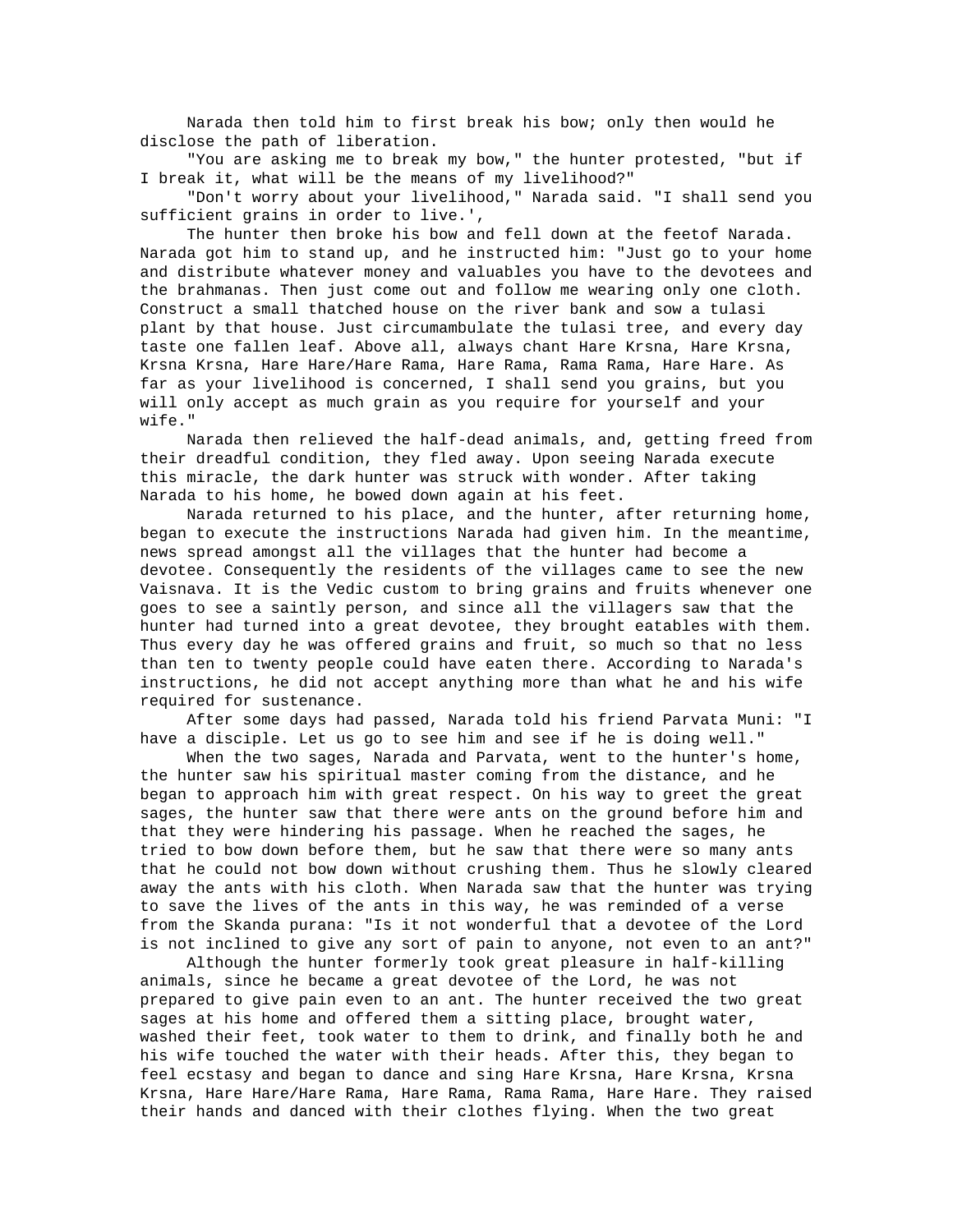sages saw this ecstasy of love of Godhead manifest in the body of the hunter, Parvata Muni told Narada: "You are a touchstone, for by your association even a great hunter has turned into a great devotee."

 There is a verse in the Skanda Purana which states: "My dear Devarsi [Narada], you are glorious, and by your mercy, even the lowest creature, a hunter of animals, also became elevated to the path of devotion and attained transcendental attachment for Krsna."

 At length, Narada inquired of the hunter-devotee: "Are you getting your foodstuff regularly?"

 "You send so many people," the hunter replied, "and they bring so many eatables that we cannot begin to eat them."

 "That's all right," Narada replied. "Whatever you are getting is all right. Now just continue your devotional service in that way."

 After Narada had spoken this, both Narada and Parvata Muni disappeared from the hunter's home. Lord Caitanya recited this story in order to show that even a hunter can engage in the devotional service of Krsna by the influence of pure devotees.

 Continuing to explain the Atmarama verse, Lord Caitanya pointed out that the word atma also indicated all varieties of the Personality of Godhead. Generally the Personality of Godhead Himself, Krsna, and His different expansions are all known as the Personality of Godhead.

 Anyone who is engaged in the devotional service of any form or extension of the Supreme Personality of Godhead is also called atmarama. All such devotees engage themselves either in the regulative principles of devotional service or in devotional service in transcendental love. These devotees are also divided into three categories: the associates, those perfected in devotional service, and those newly engaged in devotional service. Newly engaged devotees can be divided into two: those who have already attained attachment for the Lord and those who have not attained such attachment. When considered according to the two divisions of devotional service (namely regulative--and attachment in transcendental love) these classes of devotees become eight in number. By following the regulative principles of devotion, the perfect associates of the Lord are further divided into four classes: the servants, the friends, the parental superiors and the fiancees.

 Just as some devotees are perfected by the execution of devotional service, so some of them are eternally perfect. Of those following the regulative principles of devotional service, there are the advanced and the beginners; and in the transcendental loving service of the Lord, there are sixteen types of devotees. Thus the atmaramas can be considered to exist in thirty-two divisions. If the words muni, nirgrantha, ca and api are applied to the thirty-two classes, then there are fifty-eight different types of devotees. All these devotees can be described by one word: atmarama. There may be many different kinds of trees standing in the forest, but the word "tree" describes them all.

 Thus the Lord gave sixty different meanings to the word atmarama. In addition, He said that atma means "the living entity, beginning from the first living creature, Brahma, down to the ant." He cited a verse from the Sixth Chapter of Visnu Purana in which it is stated that all the energies of the Lord are spiritual. Although this is the case, the energy which is known as the source of the living entity is called spiritual, but the other energy, which is full of ignorance and is manifested in material activities, is called material nature. Even in the material creation, the living entities are innumerable. If by chance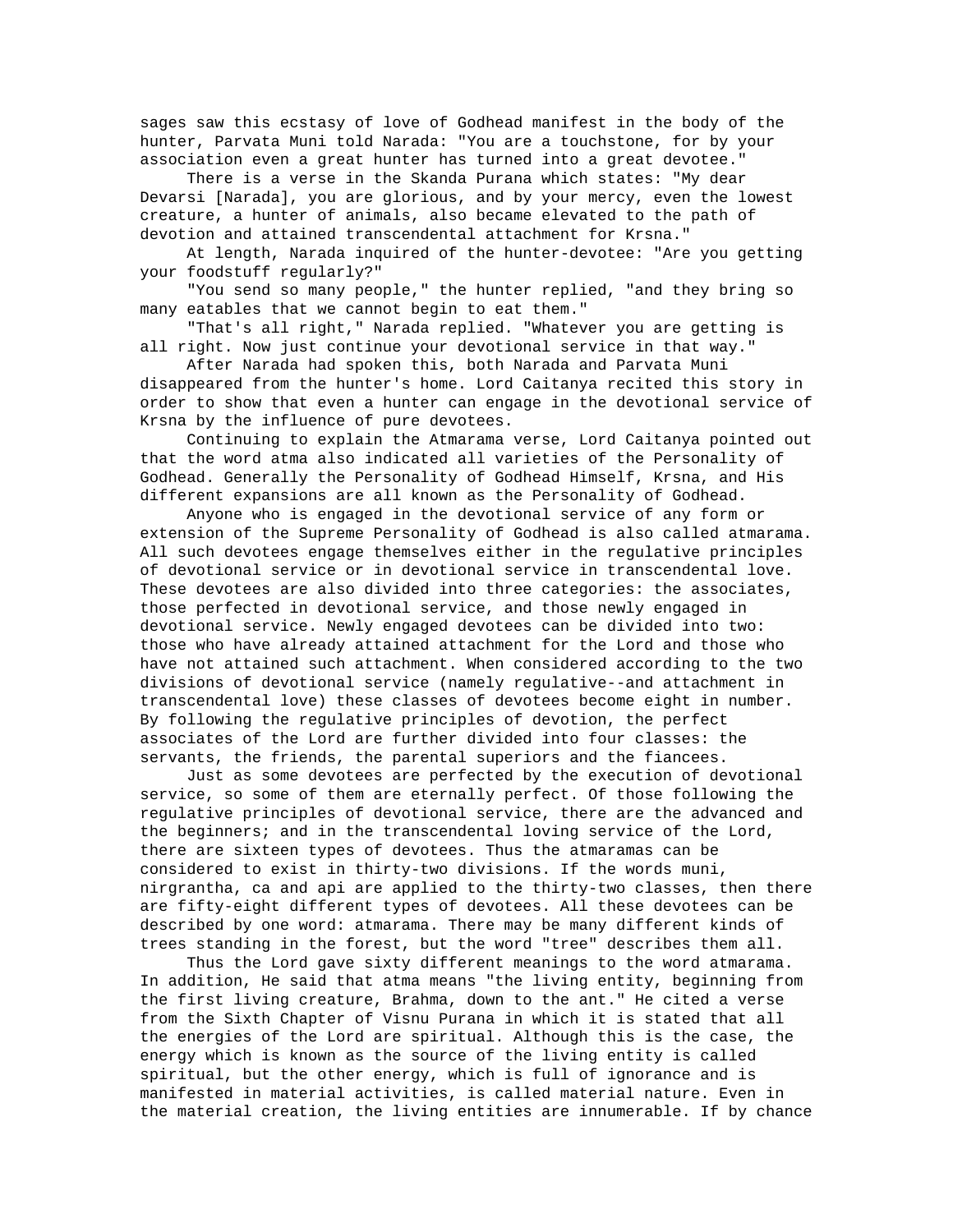a living entity in the material world can associate with a pure devotee, he can engage in the pure devotional service of Krsna. "Formerly I thought of sixty different meanings for the word atmarama," the Lord told Sanatana Gosvami, "but here another meaning comes to My mind by your association."

 After hearing the different explanations of the word atmarama, Sanatana Gosvami was struck with wonder, and he fell down in devotion at the feet of Lord Caitanya. "I understand that You are personally the Supreme Personality of Godhead, Krsna," Sanatana said, "and with Your breathing there are many manifestations of Vedic literature. You are the teacher of Srimad-Bhagavatam, and You best know the meanings of the verses of Srimad-Bhagavatam. It is not possible for others to understand the confidential meanings of Srimad-Bhagavatam without Your mercy."

 "Do not try to praise Me in that way," the Lord told Sanatana. "Just try to understand the real nature of Srimad-Bhagavatam. Srimad-Bhagavatam is the sound representation of the Supreme Lord Krsna; therefore Srimad-Bhagavatam is not different from Krsna. Krsna is unlimited, and similarly, each word and letter of Srimad-Bhagavatam has unlimited meanings. One can understand these meanings through the association of devotees. Don't, then, say that Bhagavatam is simply a collection of answers to questions."

 There were six questions put by the sages of Naimisaranya to Suta Gosvami, and Suta Gosvami explained or answered the six questions in Srimad-Bhagavatam. There is a verse in the Vedic literature in which Lord Siva says, "As far as Bhagavatam is concerned, I may know it, or Sukadeva or Vyasadeva may know it, or we may not know it--but actually Bhagavatam is to be understood by devotional service and from a devotee, and not by one's own intelligence or by academic com mentaries." At the beginning of Srimad-Bhagavatam, (1.1.23) the sages of Naimisaranya asked,

> bruhi yogesvare krsne brahmanye dharma-varmani svam kastham adhunopete dharmah kam saranam gatah

 "My dear Sir, kindly tell us whether the principles of religion have gone with the Lord, after His departure for His own abode. How can we find such principles after His departure?"

The reply was  $(1.3.43)$ :

 krsne svadhamopagate dharma-jnanadibhih saha kalau nasta-drsam esa puranarko 'dhunoditah

 "After Krsna departed to His abode with all religious principles, His representative, the Srimad-Bhagavatam, the Maha-purana, remains as the blazing, illuminating sun."

 Lord Caitanya then told Sanatana Gosvami: "I was just like a madman in describing this Atmarama verse in so many ways. Do not mind if I have said something mad. But if someone becomes a madman like Me, he can understand the real meaning of Srimad-Bhagavatam as I have explained it."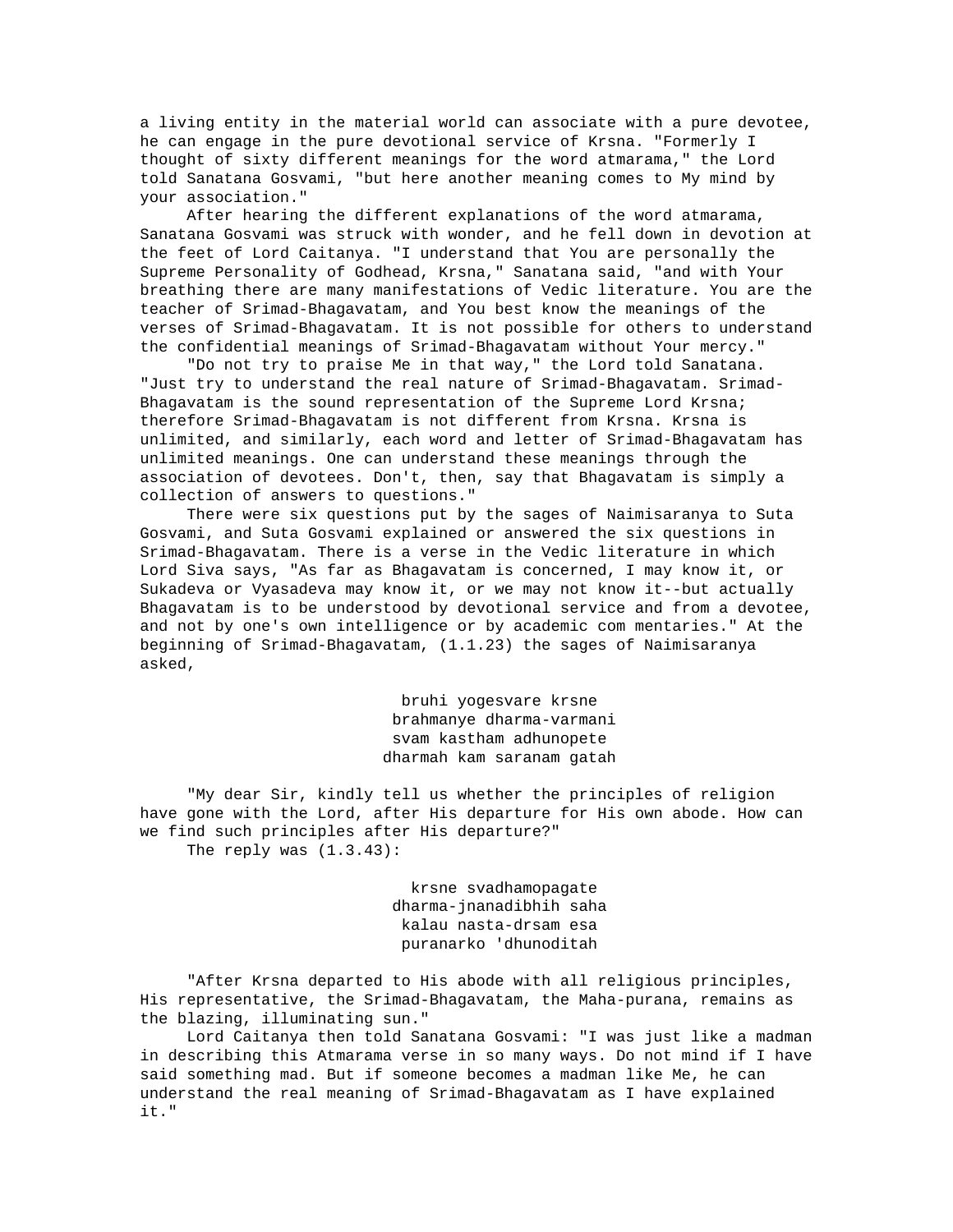Then Sanatana Gosvami, with folded hands, fell at the feet of Lord Caitanya and prayed. "My dear Lord," he said, "You have asked me to prepare the regulative principles of devotional service, but I belong to the lowest caste. I have no knowledge. I do not know how such an important task can be finished by me. If You will kindly give me some hints about the preparation of such a book on devotional service, it may be that I shall be qualified to write it."

 The Lord then blessed him saying, "Whatever you write, by the grace of Krsna, will come out of your heart and will be accepted as you have requested. I will also give you some notes that you can take down. The first and foremost point is that one should accept a bona fide spiritual master. That is the beginning of spiritual life." Lord Caitanya then requested Sanatana Gosvami to write down the symptoms of a true guru and the symptoms of a true devotee. The symptoms of a devotee are described in the Padma Purana: A person who is a qualified brahmana and at the same time has all the symptoms of a devotee can become a spiritual master for all classes of men. Such a devotee and spiritual master must be respected as God Himself. Even though a person may be born in a very respectable brahmana family, he cannot become a bona fide spiritual master if he is nota devotee of the Lord. One should not mistakenly think that a bona fide spiritual master has to be born in a so-called brahmana family. The idea is that a spiritual master must be a qualified brahmana; that is, he must be qualified by his activities.

 This is confirmed in Srimad-Bhagavatam when Narada speaks of the different symptoms characterizing the four divisions of social life. Narada therein su m marizes that brahmanas, ksatriyas, vaisyas and sudras should be selected by their individual qualifications. In his commentary, Sridhara Svami has noted that birth in a family of brahmanas does not necessarily mean that one is a brahmana. One must be qualified with the symptoms of a brahmana, as the symptoms are described in the sastras. In the disciplic succession of the Gaudiya Vaisnava sampradaya, there are two great acaryas (Thakura Narottama and Syamananda Gosvami) who were not born in brahmana families but were accepted as spiritual masters by many brahmanas of fame, including Ganganarayana, Rama krsna, etc.

 In this way there are symptoms which the prospective devotee evinces, and both the disciple and the spiritual master must see whether each other is eligible to become either a bona fide spiritual master or a bona fide student. One should then know that the only worshipable object is the Supreme Personality of Godhead, and one should learn the various mantras and sacred songs.

 The Lord then instructed Sanatana to describe the symptoms of those persons who are eligible to accept the mantras and to describe how the mantras should be understood and perfected by ritualistic performances. Then the Lord described initiation, morning duties and duties of cleanliness--washing the face and brushing the teeth--the process of work and the prayers to be recited both in the morning and the evening. The Lord also described how one should worship the spiritual master and mark one's body with gopi-candana. He also described how one should collect the tulasi leaves and wash the room and temple of the Lord, and He also described how one should awaken Krsna from His sleep. Lord Caitanya also described different methods for worshiping the Lord, which are the methods of the fivefold paraphernalia and fifty-fold paraphernalia. He described how one should worship the Lord by offering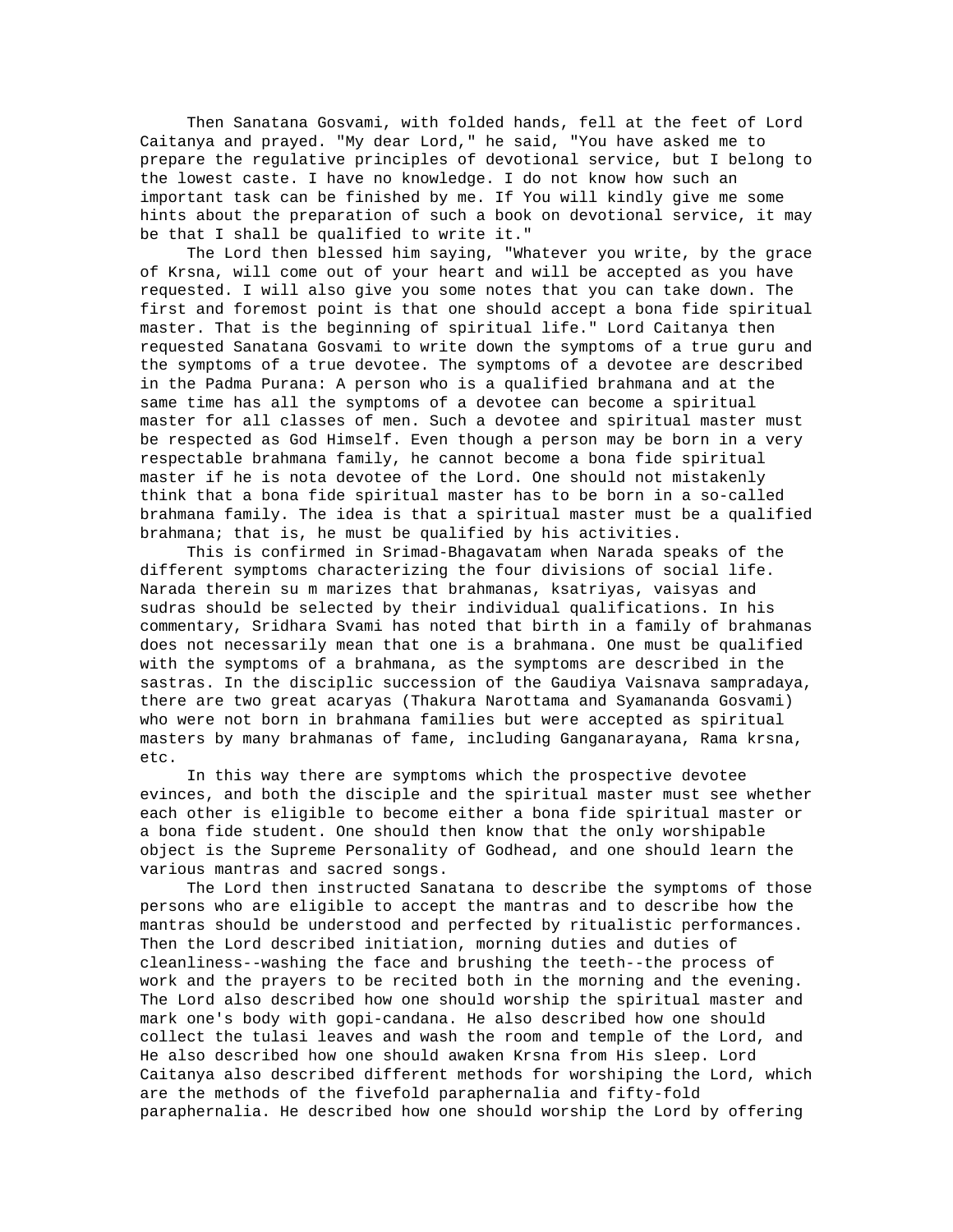Him arati five times a day, and He described how one should offer food to Krsna and lay Him down on the bed. Lord Caitanya also spoke of the effect of going to holy places where there are different temples of the Lord and seeing the form of God in the temple. He also spoke of the glorification of the transcendental name of the Lord and the different offenses which one can commit while worshiping. In the worship of the Lord certain paraphernalia is used, such as conchshell, water, fragrant flowers, prayers and hymns, and there is circumambulation and the offering of obeisances as well. One should follow the regulative principles of parascarana and accept Krsna prasada, rejecting foodstuff which is not offered to Krsna. Lord Caitanya also cautioned that one should not indulge in defaming a devotee who has the actual symptoms of a devotee.

 Lord Caitanya also explained the symptoms of a holy man and the process of satisfying the sage and rejecting the society of undesirable persons. The Lord also advised that one should hear Srimad-Bhagavatam constantly. Also to be followed are duties of the day and duties of the fortnight, as well as fasting on Ekadasi day. One must also follow the duties of the month and observe ceremonies like the birthday of the Lord, the three specific dates of fasting Ekadasi, Janmastami, Vamanadvadasi, Sri Ramanavami and Nrsimhacaturdasi. When the fast days overlap with other days (viddha), they are helpful in the advancement of devotional service. Lord Caitanya further instructed Sanatana Gosvami to give documentary evidence from the puranas in every step. He also mentioned how to establish temples of the Lord, and He described the general behavior, symptoms, and duties and occupation of a Vaisnava. Thus the Lord explained in summary all the details one need know in writing a book on Vaisnava regulative principles.

 Sanatana Gosvami was a great devotee of the Lord, and he was directly instructed to spread the cult of bhakti by writing many books. There is a description of Sanatana in Caitanya-candrodaya, and it is mentioned there that Sanatana Gosvami was one of the most important personalities in the government of Nawab Hussain. His brother, Rupa Gosvami, was also a minister in the government, but both of them gave up their lucrative government posts to become mendicants and serve the Supreme Lord. Externally the brothers became just like ordinary mendicants, but their hearts were filled with transcendental loving service and a great love for the cowherd boy of Vrndavana. Indeed, Sanatana Gosvami was dear to all pure devotees of his time.

Chapter Seventeen

Lord Caitanya, the Original Personality of Godhead

 Following the footsteps of Kaviraja Krsnadasa Gosvami, we offer our respectful obeisances unto the lotus feet of Lord Caitanya.

 Lord Caitanya is described as follows: He is the only shelter for the forlorn, for the most fallen, and He is the only hope for those who are completely devoid of spiritual knowledge. Let us try to discuss His great contribution of devotional service.

 The supremely powerful Lord Krsna is manifest in five different potencies. Although He is one without a second, in order to serve five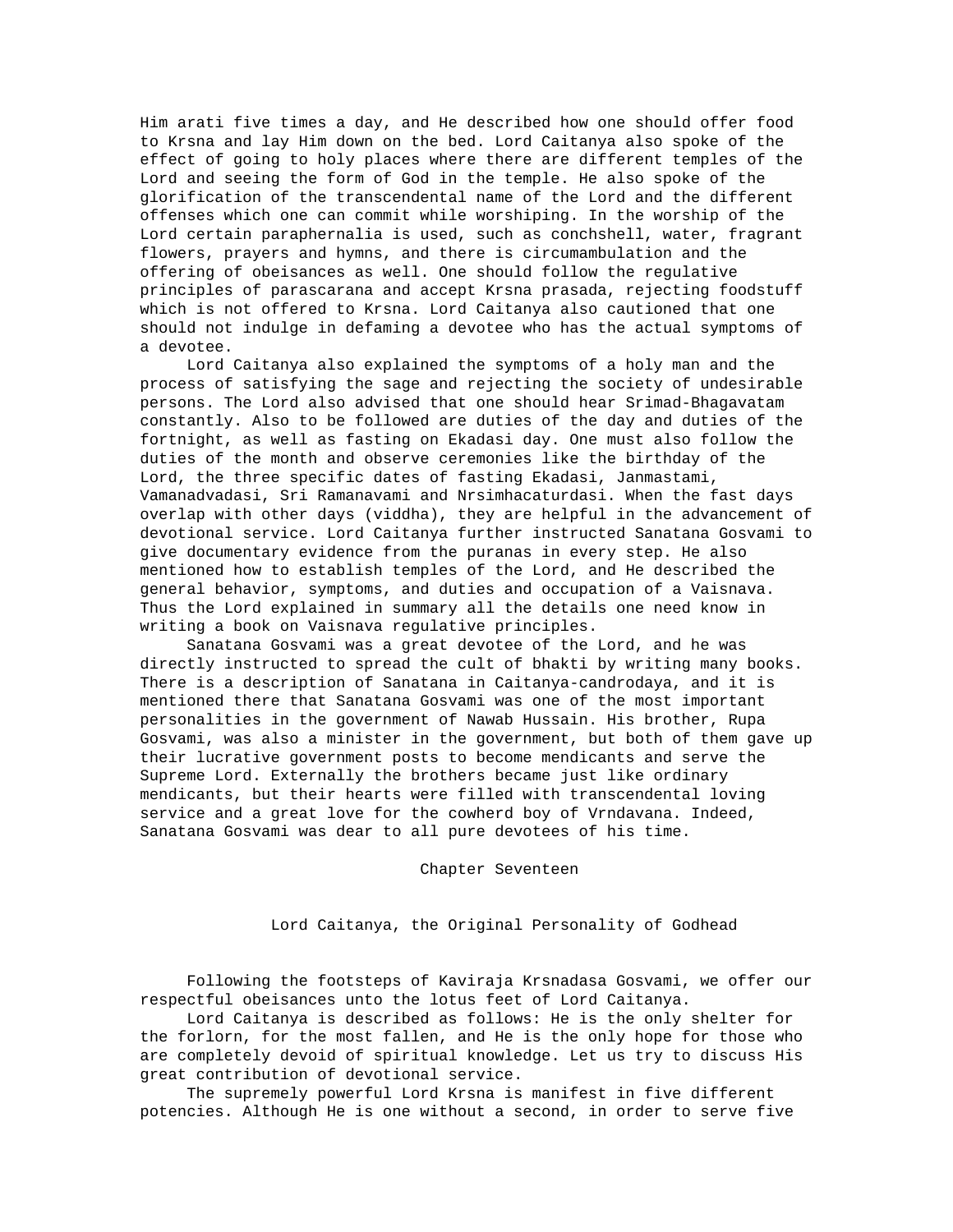specific spiritual purposes, He is manifest in five ways. Such diversity is eternal and blissful, in contrast to the conception of monotonous oneness. From Vedic literatures we can understand that the Absolute Truth, the Supreme Personality of Godhead, eternally exists with His diverse energies. Lord Caitanya appeared with full diverse energies, and they are five in number; therefore Lord Caitanya is said to be Krsna with diverse energies.

 There is no difference between the energy and the energetic in regard to the Lord's appearance as Sri Caitanya Mahaprabhu and His four associates--Nityananda Prabhu, Advaita Prabhu, Gadadhara, and Srivasa. Amongst these five diverse manifestations of the Supreme Lord (as the Lord Himself and His incarnation, expansion and energies) there is no spiritual difference. They are five in one Absolute Truth. For the sake of relishing transcendental flavors in the Absolute Truth, there are five diverse manifestations. These are called the form of a devotee, the identity of a devotee, the incarnation of a devotee, the pure devotee and devotional energy.

 Out of the five diversities in the Absolute Truth, the form of Lord Caitanya is that of the original Personality of Godhead, Krsna. Lord Nityananda is the manifestation of the first expansion of the Supreme Lord. Similarly, Advaita Prabhu is an incarnation of the Supreme Lord. These three--Caitanya, Nityananda and Advaita--belong to the category of Visnu-tattva, or the Supreme Absolute Truth. Srivasa represents the pure devotee, and Gadadhara represents the internal energy of the Lord for the advancement of pure devotion. Therefore Gadadhara and Srivasa, although included in Visnu-tattva, are dependent, diverse energies of the Supreme Lord. In other words, they are not different from the energetic, but they are manifest diversely for the sake of relishing transcendental relationships. The whole process of devotional service involves a transcendental reciprocation in the relationship between the worshiper and the worshiped. Without such a diverse exchange of transcendental flavors, devotional service has no meaning.

 In the Vedic literature (Katha Upanisad) it is stated that the Supreme Lord is the supreme living entity amongst all living entities. There are innumerable living entities, but there is one living entity who is the Supreme Absolute Godhead. The difference between the singular living entity and the plural living entities is that the singular living entity is the Lord of all. Lord Caitanya is that supreme living entity, and He descended to reclaim the innumerable fallen living entities. In other words, the specific purpose of Lord Caitanya's advent was to establish the Vedic fact that there is one Supreme Personality of Godhead predominating over and maintaining the innumerable personalities of all living entities. Because the impersonalist (Mayavadi) philosophers cannot understand this, Lord Caitanya advented Himself to enlighten the people in general about the real nature of the relationship between the Supreme and the many entities.

 In Bhagavad-gita Krsna's last instructions were that everyone should give up all other engagements and render devotional service unto Him. However, after Krsna's disappearance, less intelligent people misunderstood Him. They became contaminated with the Mayavadi philosophy, which produced so many mental speculators that people forgot the actual position of the Absolute Truth and the living entity. Therefore Lord Sri Krsna Himself, as Lord Caitanya, again appeared to teach the fallen souls of this material world the way to approach Lord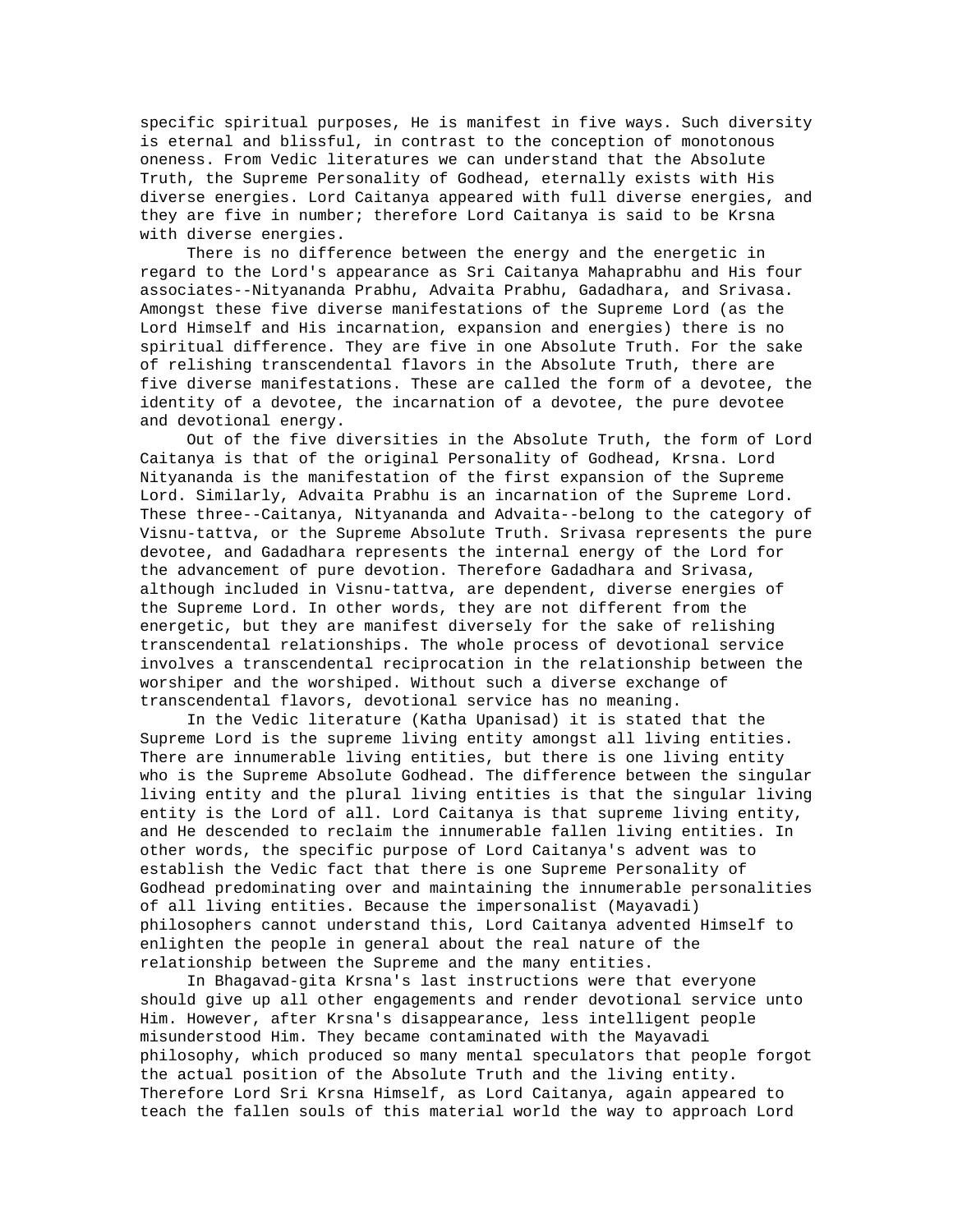Krsna. The Bhagavad-gita teaches that one should give up everything and be done with this world of material attachment. A pure devotee of Lord Krsna and one who follows the philosophy of Lord Caitanya are one and the same. Caitanya's philosophy is that one should give up everything and worship God, Krsna. Krsna, as the Supreme Lord, the Personality of Godhead, spoke the same words, indicating Himself as the Supreme Lord. However, the Mayavaci philosophers misunderstood Him. Therefore Lord Caitanya, to clarify the situation, reiterated Lord Krsna's message: One should not declare himself to be as good as Krsna but should worship Krsna as the Supreme Lord.

 We make a great mistake if we accept Lord Caitanya as a conditioned soul. He is to be understood as the Supreme Absolute Truth, the Personality of Godhead, Sri Krsna Himself. It is therefore said of Lord Caitanya in Caitanya-caritamrta: "Krsna is now present in His five diverse manifestations." Unless one is situated in uncontaminated goodness, it is very difficult to understand Lord Caitanya as the Supreme Personality of Godhead Himself. Thus in order to understand Lord Caitanya, one has to follow the direct disciples of Lord Caitanya--the six Gosvamis--and especially the path chalked out by Srila Jiva Gosvami.

 The most astonishing fact is that Lord Caitanya, although the Supreme Personality of Godhead, Krsna, never displayed Himself as Krsna. Rather, whenever He was detected by intelligent devotees as Lord Krsna and was addressed as Lord Krsna, He denied it. Indeed, He sometimes placed His hands over His ears, protesting that one should not be addressed as the Supreme Lord. Indirectly, He was teaching the Mayavadi philosophers that one should not falsely pose himself as the Supreme Lord and thereby misguide people. Nor should followers be foolish enough to accept anyone and everyone as the Supreme Personality of Godhead. One should test by consulting scriptures and by seeing the activities of the person in question. One should not, however, mistake Lord Caitanya and His five diverse manifestations as ordinary human beings. Lord Caitanya is the Supreme Personality of Godhead, Krsna Himself. The beauty of Lord Caitanya is that although He is the Supreme Lord, He came as a great devotee to teach all conditioned souls how devotional service should be rendered. Conditioned souls who are interested in devotional service should follow in the exemplary footsteps of Lord Caitanya in order to learn how Krsna can be achieved by devotional service. Thus the Supreme Lord Himself teaches the conditioned soul how He should be approached in devotional service.

 By analytically studying the five diverse manifestations of the Supreme Lord, we can come to know that Lord Sri Caitanya Mahaprabhu is the Supreme Absolute and that Lord Nityananda is an immediate expansion of the Supreme Absolute Truth. We can also come to understand that Advaita Prabhu is also in the category of the Supreme Personality of Godhead but is subordinate to Lord Caitanya and Nityananda Prabhu. The Supreme Personality of Godhead and His immediate subordinate expansions are worshipable by the other two--namely the representation of the internal potency and the representation of the marginal potency. The representation of the internal potency, Gadadhara, represents the confidential devotee, and the representation of the marginal potency is the pure devotee. Both of these are worshipers of the other three categories, but all of them are engaged in the transcendental service of the Supreme Personality of Godhead, Sri Caitanya Mahaprabhu.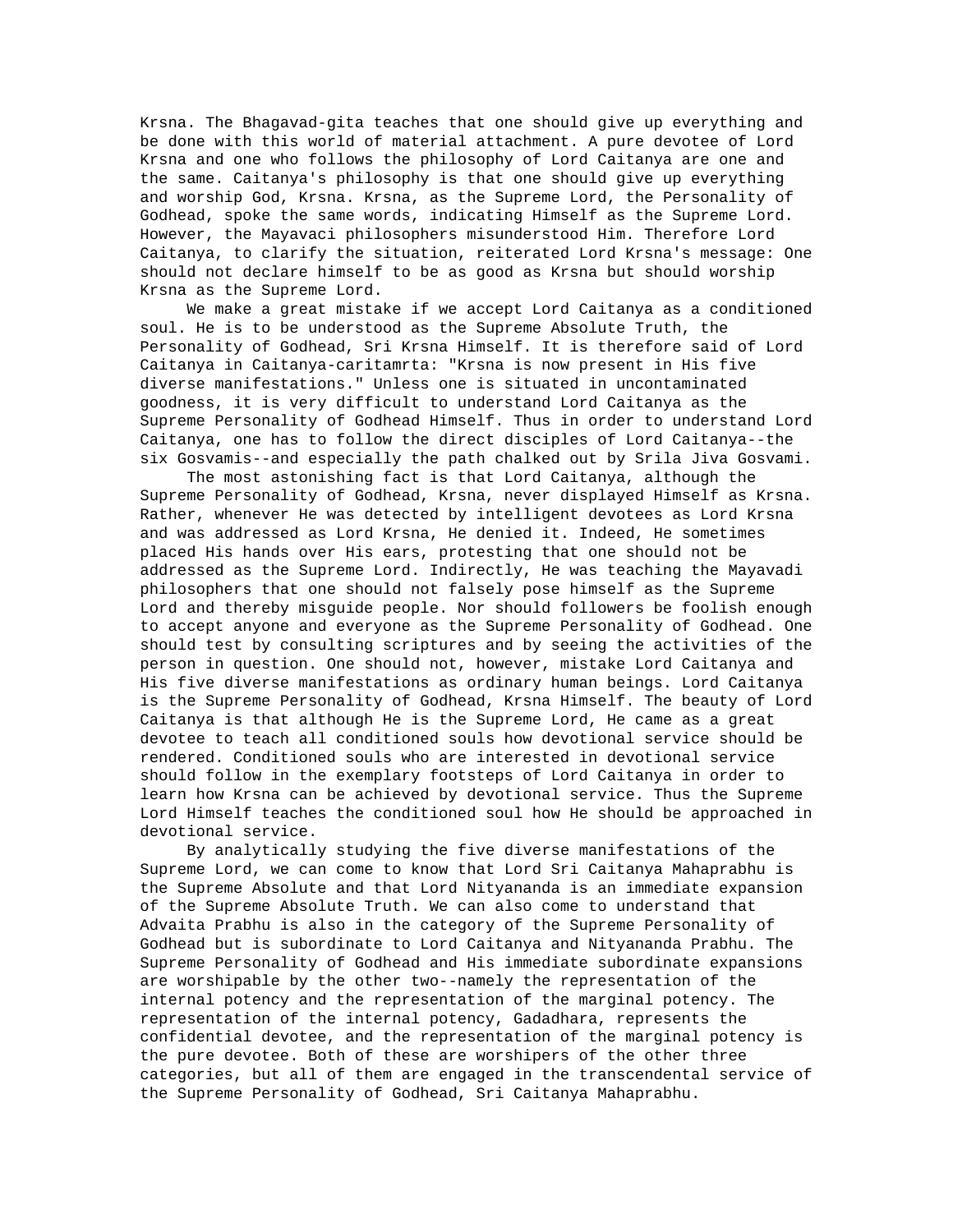There is a specific difference between the pure devotee and the confidential devotee. Different potencies of the Lord are engaged in serving the Supreme Lord in different transcendental relationships. They are situated in conjugal love, in parental affection, in friendship and in servitude. By impartially judging, one can find that the internal potencies of the Supreme Lord who are engaged in conjugal love with the Lord are the best of all devotees. Thus both internal devotees and confidential devotees are attracted by the conjugal love of the Supreme Absolute Truth. These are the most confidential devotees of Lord Caitanya. Other pure devotees, who are more or less attached to Sri Nityananda Prabhu and Advaita Prabhu, are attracted by other transcendental relationships, such as parental affection, friendship and servitorship. When such devotees are attached to the activities of Lord Caitanya, they at once become confidential devotees in conjugal love with the Supreme Lord.

 There is a very nice song sung by Sri Narottama dasa Thakura, a great devotee and acarya in the disciplic succession from Lord Caitanya. Narottama dasa sings: "When will there be transcendental vibrations all over my body simply by my hearing the name of Gauranga? When will tears incessantiy flow from my eyes simply by my uttering the names of the Lord? When will Lord Nityananda have mercy upon me, and when will all my desires for material enjoyment become insignificant? When shall I be purified by giving up all contaminations of material enjoyment? And when shall I be able to see the transcendental abode, Vrndavana? When shall I be eager to accept the six Gosvamis as my prime guidance? And when will I be able to understand the conjugal love of Krsna?" No one should be eager to understand the conjugal love of Krsna without undergoing disciplinary training under the six Gosvamis of Vrndavana.

 The sankirtana movement inaugurated by Lord Caitanya is a transcendental pastime of the Lord. "By it I live simultaneously to preach and popularize this movement in the material world." In that sankirtana movement of Lord Caitanya, Nityananda and Advaita are His expansions, and Gadadhara and Srivasa are His internal and marginal potencies. The living entities are also called marginal potency because they have, potentially, two attitudes--namely the tendency to surrender unto Krsna and the tendency to become independent of Him. Due to the propensity for material enjoyment, the living entity becomes contaminated by the material world. When a living entity is dominated by a desire for material enjoyment and becomes entangled in material life, he is subjected to the threefold miseries of material existence. He is just like a seed sown in the earth. If a seed is overpowered by too much water, there is no possibility of its fructifying. Similarly, if a man is captivated by material enjoyment, and even if the seed of such enjoyment is within the heart of the conditioned soul, he can be overpowered by a flood of transcendental activities performed in love of God. In this way his potential seed cannot fructify into a conditional life of material existence. The conditioned living entities in the material world, especially in the present age of Kali, are overpowered by the flood of love of God inaugurated by Lord Caitanya and His associates.

 In this connection there is a verse written by His Holiness Prabodhananda Sarasvati in his book Sri Caitanya-candramrta which states that materialistic persons are very enthusiastic to maintain their family members, wife and children, and that there are also many mystic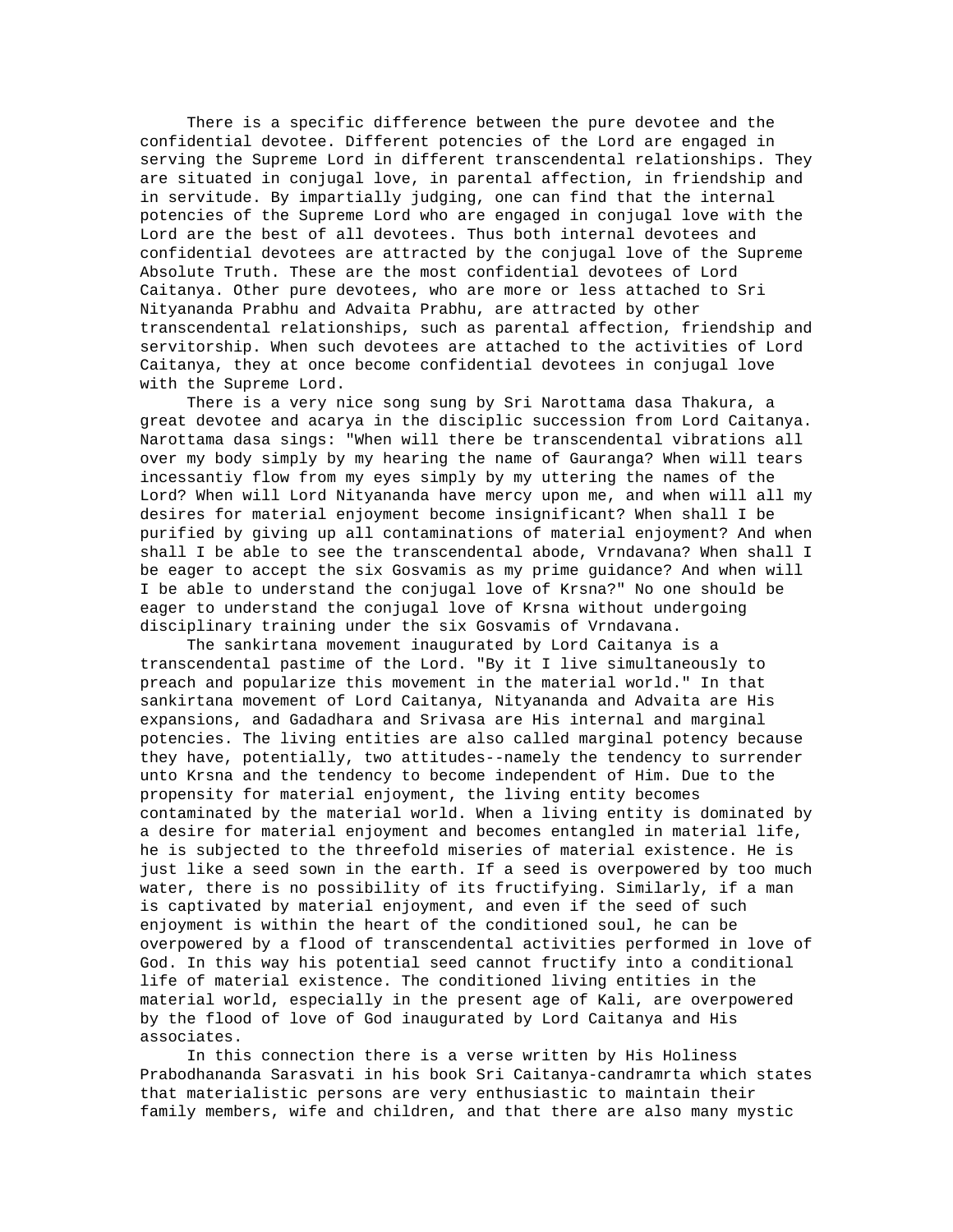speculators who are engaged in speculating about liberation from the miseries of material life and who therefore undergo various austerities and penances. But those who have discovered the greatest transcendental flavor in the movement of Lord Caitanya Mahaprabhu no longer have a taste for such activities.

 Those who are under the impression that there is material contamination in the form of the Supreme Personality of Godhead and in His devotional service are called Mayavadi. According to their imperfect speculation, the impersonal Brahman is considered to be the only existence in the cosmic manifestation. As soon as the Supreme Personality of Godhead is introduced, they consider that His personality arises from maya, or the external material energy. Such persons consider all incarnations of the Supreme Lord to be contaminated by this material nature. According to them, the material body and the activities of matter which identify the living entity are all material manifestations. According to them, liberation means the end of individual identification, or of the pure living entity. In other words, the Mayavadis maintain that when a living entity is liberated, he becomes one with the supreme impersonal Brahman. According to such Mayavadi philosophy, the Personality of Godhead, His abode, His devotional service and His emotional devotees are all under the spell of maya and are consequently subjected to the material condition. Those who forget the transcendental nature of the Supreme Lord, His abode, His devotional service and His devotees consider all these to be but manifestations of material activity. When one thinks that there is a possibility of arguing about transcendence, he is called an agnostic, and when he thinks that there is a possibility to criticize transcendence, he is called an atheist. Lord Caitanya wanted to accept all kinds of agnostics, atheists, skeptics and unfaithfuls and swallow them in the fiood of love of God. Therefore He accepted the renounced order of life in order to attract all these forces.

 Lord Caitanya remained a householder until His twenty-fourth year, and in the twenty-fifth year of His life, He accepted the renounced order. After accepting the renounced order (sannyasa), He attracted many other sannyasis. When He had been spreading the sankirtana movement as a family man, many Mayavadi sannyasis did not take His movement very seriously, but after the Lord accepted the sannyasa order of life, He delivered speculative students, atheists and those who are attached to fruitive activities and u n necessary criticism. The Lord was so kind that He accepted all these people and delivered to them the most important factor in life: love of God.

 To fulfill His mission of bestowing love of God upon conditioned souls, Lord Caitanya devised many methods to attract those people disinterested in love of God. After He accepted the renounced order, all agnostics, critics, atheists and mental speculators became His students and followers. Even many who were not Hindus and who did not follow the Vedic principles accepted Lord Caitanya as the supreme teacher. The only persons who avoided the mercy of Sri Caitanya Mahaprabhu were those sannyasis who were known as the Mayavadi philosophers of Benares. The plight of such Mayavadi philosophers is described by Sri Bhaktisiddhanta Sarasvati Gosvami: "The Mayavadi philosophers of Benares were less intelligent because they wanted to measure everything by direct perception. But everything that is perceived is calculated by material perception. The Absolute Truth is transcendence, but according to them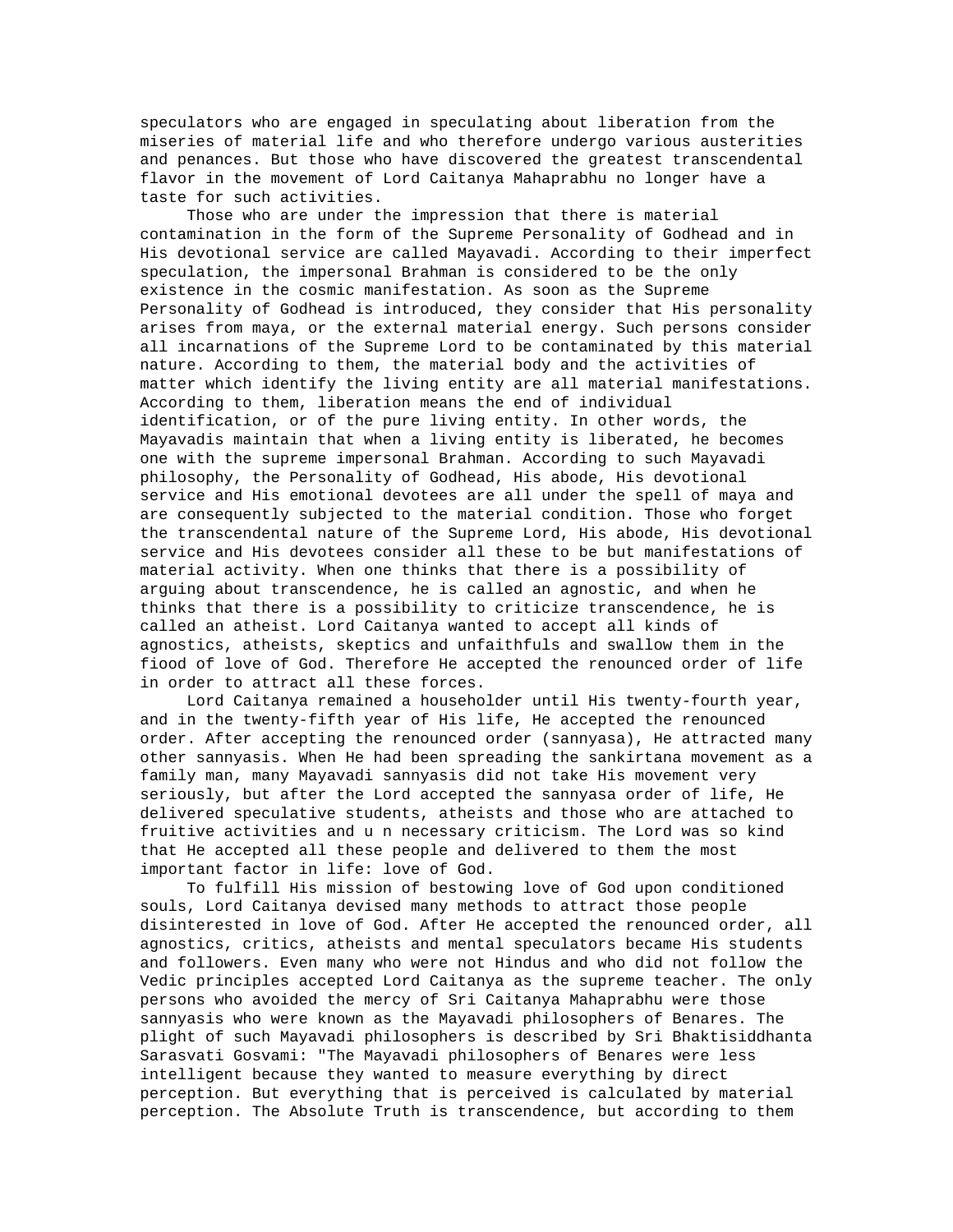there is no variegatedness in transcendence, for they say that anything that is full of variegatedness is maya."

 During Caitanya Mahaprabhu's time there were also other impersonalist philosophers known as the Mayavadi philosophers of Saranatha. Saranatha is a place near Benares where Buddhist philosophers used to reside, and even today many stupas of the Buddhist Mayavadis can be seen. The Mayavadi philosophers of Saranatha are different from the impersonalists who believe in the impersonal manifestation of Brahman. According to the Saranatha philosophers, there is no spiritual existence at all. The fact is that both the Mayavadi philosophers of Benares and the philosophers of Saranatha are entrapped by material nature. None of them actually know the nature of Absolute Transcendence. Although superficially accepting the Vedic principles and considering themselves to be transcendentalists, the philosophers of Benares do not accept spiritual variegatedness. Because they have no information about devotional service, they are called nondevotees, or those who are against the devotional service of Lord Krsna.

 The impersonalists speculate on the Supreme Personality of Godhead and His devotees and subject them to the tests of direct perception. However, the Lord, His devotee and His devotional service are not subject to direct perception. In other words, spiritual variegatedness is unknown to the Mayavadi philosophy; therefore all the Mayavadi philosophers and sannyasis criticized Lord Caitanya when He was conducting His sankirtana movement. They were surprised to see Lord Caitanya after He accepted His sannyasa order from Kesava Bharati, for Kesava Bharati belonged to the Mayavadi school. Since Lord Caitanya therefore belonged to the Mayavadi sect of sannyasis, the Mayavadis were surprised to see Him engaged in chanting and dancing instead of hearing or reading Vedanta, as is the custom. The Mayavadi philosophers are very fond of Vedanta, and they misinterpret it in their own way. Instead of understanding their own position, they criticized Lord Caitanya as an unauthorized sannyasi, arguing that because He was a sentimentalist, He was not actually a bona fide sannyasi.

 All these criticisms were carried to Lord Caitanya when He was at Benares, and He was not at all surprised at them. He even smiled when the news was carried to Him. He did not associate with the Mayavadi sannyasis but remained alone and executed His own mission. After staying for some days in Benares, He started for Mathura.

Chapter Eighteen

## The Conversations with Prakasananda

 According to the principles of the Mayavadi sannyasis, singing, dancing and playing musical instruments are strictly prohibited, for they are considered to be sinful activities. The Mayavadi sannyasi is simply supposed to engage in the study of Vedanta. Therefore when the Mayavadi sannyasis in Benares saw that Lord Caitanya was indulging in singing, dancing, playing musical instruments and always chanting Hare Krsna, Hare Krsna, Krsna Krsna, Hare Hare/Hare Rama, Hare Rama, Rama Rama, Hare Hare, they concluded that He was not educated and that, out of sentiment, He was misleading His followers. Sankaracarya's injunction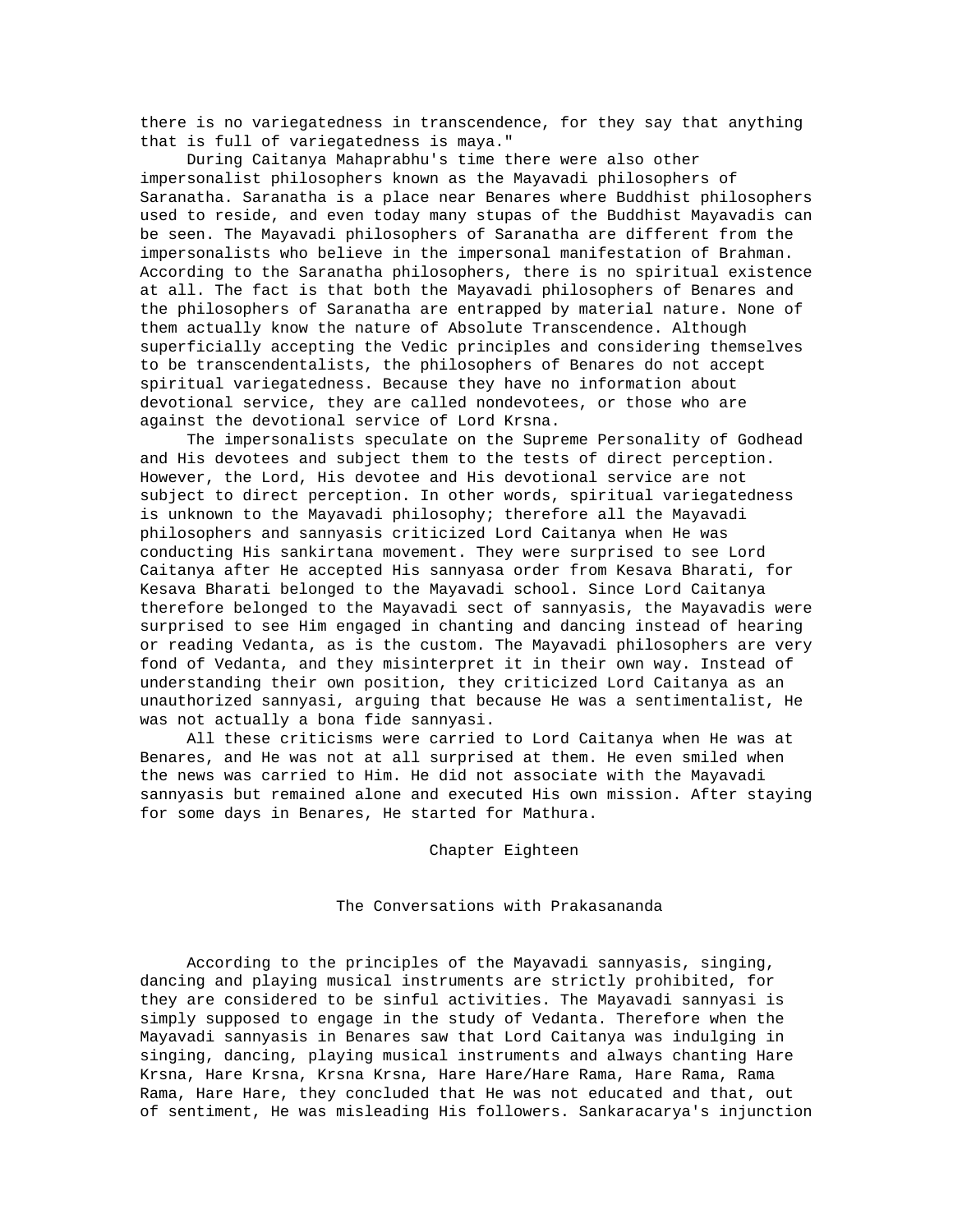was that a sannyasi should always be engaged in the study of Vedanta and that he should be satisfied by simply having one cloth and nothing more. Because Lord Caitanya neither studied Vedanta formally nor ceased from singing and dancing He was criticized by all the sannyasis at Benares, as well as by their householder followers.

 When Lord Caitanya received news of this criticism from His students and disciples, He simply smiled and started for Mathura and Vrndavana. When He returned again to Benares on His way from Mathura to J agannatha Puri, He stayed at the house of Candrasekhara, who was considered a sudra because he was a clerk. In spite of this, Lord Caitanya Mahaprabhu made His residence at his home. Lord Caitanya made no distinctions between brahmanas and sudras; He accepted anyone who was devoted. Customarily, a sannyasi is supposed to take shelter and eat in the home of a brahmana, but Caitanya Mahaprabhu, as the independent Supreme Personality of Godhead, used His own discretion and decided to stay at Candrasekhara's house.

 In those days, by misusing their brahminical heritage, the brahmanas passed a law to the effect that anyone not born in a brahmana family was to be considered a sudra. Thus even the ksatriyas and vaidyas were also considered sudras. Because the vaidyas were supposed to be descendants of brahmana fathers and sudra wives, they were sometimes called sudras. Thus Candrasekhara Acarya, although born in a vaidya family, was called a sudra in Benares. As long as Lord Caitanya stayed in Benares, He remained at Candrasekhara's home, and He took His food at the home of Tapanamisra.

 When Sanatana Gosvami met Lord Caitanya at Benares, he learned the process and principles of devotional service during two months of continuous teaching. Lord Caitanya's instructions to Sanatana Gosvami have been described in the first part of this book. After receiving these teachings, Sanatana Gosvami was authorized to propagate the principles of devotionai service and Srimad-Bhagavatam. It was during this time that both Tapanamisra and Candrasekhara Acarya were feeling very sorry about the strong criticism against Lord Caitanya Mahaprabhu, and they came together and prayed for the Lord to meet the Mayavadi sannyasis.

 "We have been mortified by hearing unfavorable criticisms from the Mayavadi sannyasis against You," they informed Lord Caitanya. "Indeed, it has become intolerable for us." They requested the Lord to do something so that these criticisms might be stopped. While they were discussing this subject, a brahmana came to Lord Caitanya and invited Him to his home. All the sannyasis had been invited but Caitanya Mahaprabhu, and now the brahmana came to invite Him. Knowing that the Lord did not associate with Mayavadi sannyasis, the brahmana fell down at Caitanya Mahaprabhu's feet and implored Him: "Although I know that You do not accept invitations, I still implore You to come and take prasada at my home with the other sannyasis. If You accept this invitation, I will consider it a special favor."

 The Lord took this opportunity and accepted the brahmana's invitation in order to meet the Mayavadi sannyasis. Actually this was an arrangement made by the Lord Himself. Although the brahmana who invited Him knew that the Lord did not accept any invitations, he was still very eager to invite Him.

 The next day Lord Caitanya went to the house of the brahmana and saw that all the Mayavadi sannyasis were sitting there. He offered His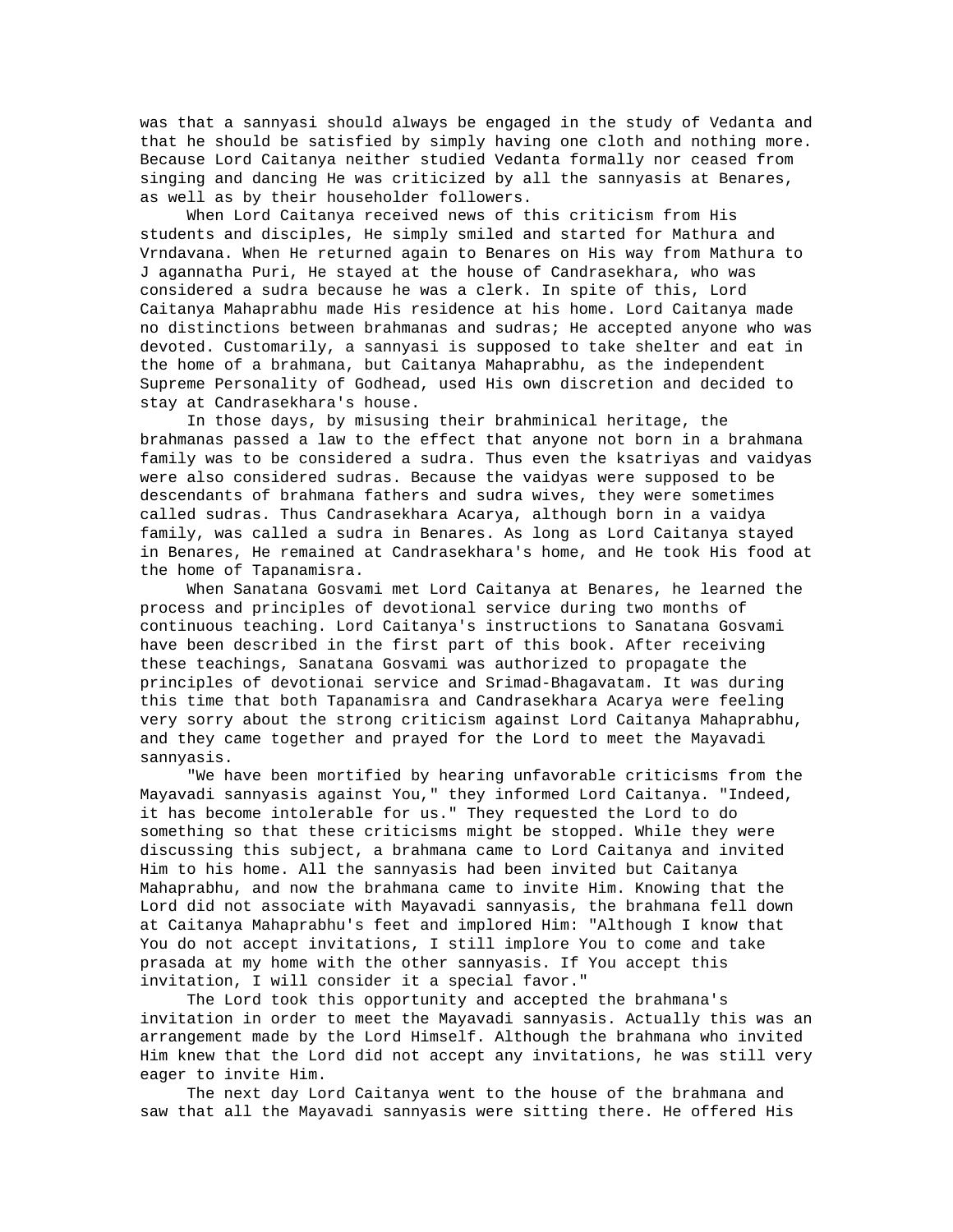respects to all the sannyasis as was customary, and then went to wash His feet. After washing, He sat down beside the foot basin, a little distance from the other sannyasis. While He was sitting there, the sannyasis saw a glaring effulgence emanating from His body. Being attracted by this glaring effulgence, all the Mayavadisannyasis stood up and showed Him their respects. Amongst them was one sannyasi named Prakasananda Sarasvati. He was the chief amongst the impersonalist sannyasis, and he addressed Lord Caitanya with great humility, asking Him to come and sit amongst them.

 "My dear Sir, why are You sitting in thatfilthy place?" he asked. "Please come and sit with us."

 "Oh, I belong to an inferior sect of sannyasis," Lord Caitanya replied. "Therefore I think that I should not sit with you. Let Me remain down here."

 Prakasananda was surprised to hear such a thing from such a learned man, and he actually took the Lord's hand and requested Him to please come and sit with him. When Lord Caitanya wasfinally seated amongst them, Prakasananda Sarasvati said, "I think Your name is Sri Krsna Caitanya, and I understand that You belong to our Mayavadi sect because You have taken sannyasa from Kesava Bharati, who belongs to the Sankaracarya sampradaya."

 According to the Sankara sect, there are ten different names for sannyasis. Out of them, three names--Tirtha, Asrama and Sarasvati--are given to the sannyasis considered to be the most enlightened and cultured. Since Lord Caitanya was a Vaisnava, He was naturally humble and meek, and He wanted to give the better sitting place to Prakasananda, who belonged to the Sarasvati sampradaya. According to Sankara's principles, a brahmacari of the Bharatic school is called Caitanya. However, although Sri Krsna Caitanya Mahaprabhu took sannyasa, He kept His brahmacari name and did not take up the title of Bharati.

 "Well, Sir," Prakasananda Sarasvati continued, "You belong to our Sankara sect, and You are living in Benares--so why don't You mix with us? What is the reason? Another thing--You are a sannyasi and are supposed to engage simply in the study of Vedanta, but we see that instead You are always engaged in chanting and dancing and playing music. What is the reason? These are the activities of emotional and sentimental people but You are a qualified sannyasi. Why not engage in the study of Vedanta? By Your effulgence it appears to us that You are just like the Supreme Narayana, the Personality of Godhead, but by Your behavior, You appear to be otherwise. So we are inquisitive to know why You act in this way."

 "My dear sir, My spiritual master considered Me a great fool," Lord Caitanya replied. "Therefore he has more or less punished Me by saying that because I am such a fool I have no capacity to study Vedanta. So in turn he gave Me the chanting of Hare Krsna, Hare Krsna, Krsna Krsna, Hare Hare/Hare Rama, Hare Rama, Rama Rama, Hare Hare. My spiritual master told Me, `Just go on chanting this Hare Krsna mantra: it will make You all-perfect.' "

 Actually Lord Caitanya was neither foolish nor ignorant of the principles of Vedanta. His purpose was to demonstrate to modern society that fools who have no history of penance and austerity should not try to study Vedanta just for some recreational purpose. In His Siksastaka, Lord Caitanya said that one should be in a humble state of mind, should think himself lower than the grass on the street, should be more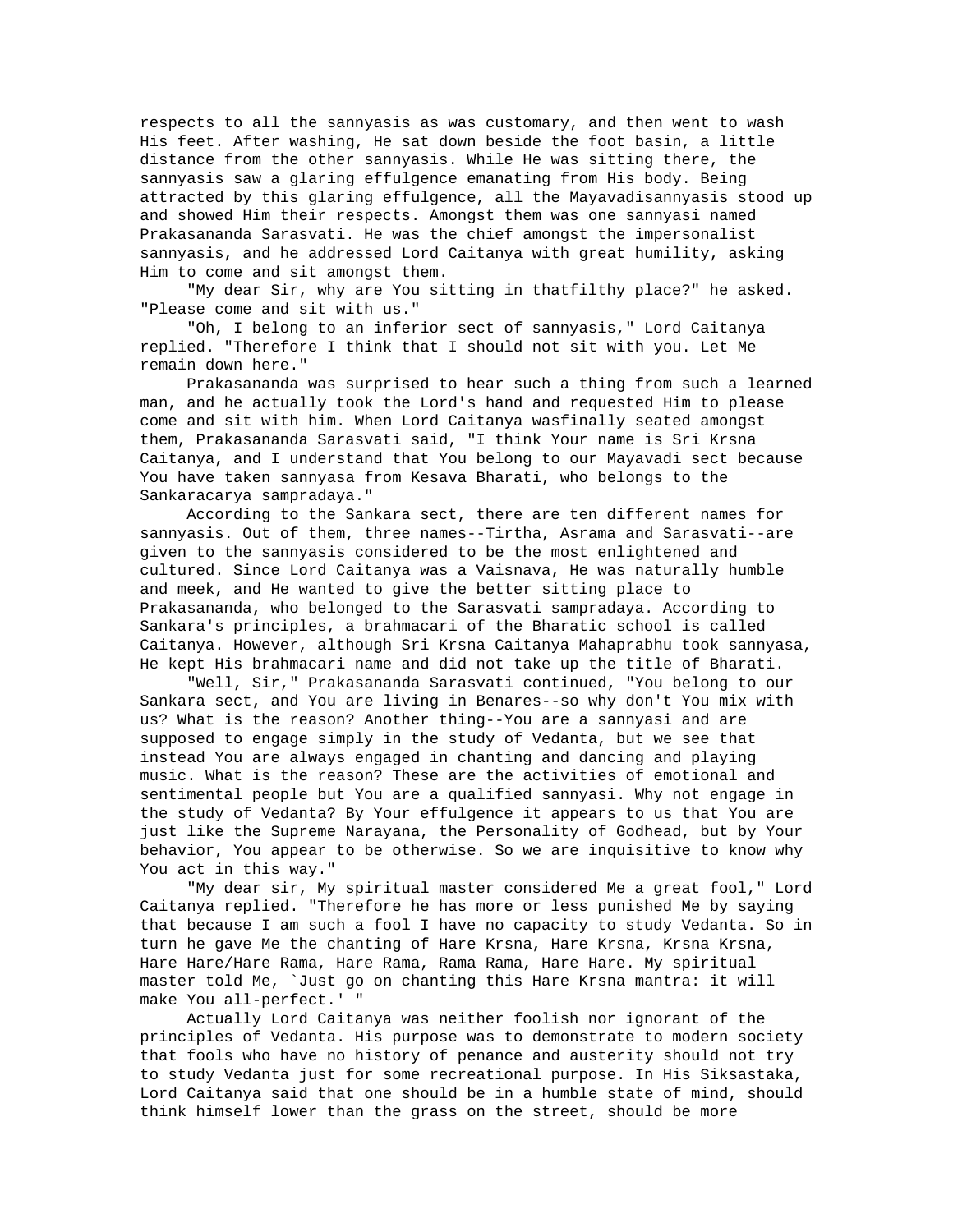tolerant than a tree, and should be devoid of all sense of prestige and ready to offer all kinds of respects to others. In such a state of mind, one can chant the Vedanta philosophy or the holy name of God constantly. The Lord also wanted to teach that a serious student of transcendental science should follow the words of his spiritual master. According to the calculations of the spiritual master, Lord Caitanya appeared to be a fool; therefore he said that He should not indulge in the study of Vedanta but should continue chanting the Hare Krsna mantra. Lord Caitanya strictly obeyed this order. In other words, Lord Caitanya impressed on the Mayavadis that the words of a bona fide spiritual master must be strictly followed. By following them, one becomes perfect in all respects.

 Vedanta indicates that the last word of Vedic knowledge is the understanding of Krsna. Vedais ca sarvair aham eva vedyo vedanta-krd veda-vid eva caham: "By all the Vedas am I to be known; indeed, I am the compiler of Vedanta, and I am the knower of the Vedas." (Bg. 15.15) When one actually comes to understand the Vedanta, he comes to know Krsna and his relationship with Krsna. One who understands Krsna, understands everything. The knower of Krsna is always engaged in the transcendental loving service of Krsna. This is confirmed by the Lord Himself in Bhagavad-gita:

> aham sarvasya prabhavo mattah sarvam pravartate iti matva bhajante mam budha bhava-saman vitah

 "I am the source of all spiritual and material worlds. Everything emanates from Me. The wise who know this perfectly engage in My devotional service and worship Me with all their hearts." (Bg. 10.8)

 A living entity is eternally related with Krsna in the relationship of master and servant. Once that service is wanting--or, in other words, when one is not situated in Krsna consciousness--it is to be understood that study of Vedanta is insufficient. When one does not understand Krsna or does not engage in His transcendental loving service, it is to be understood that he is adverse to the study of Vedanta and to the understanding of the Supreme Personality of Godhead. The path of Vedanta study shown by Lord Caitanya should be followed by all. A person who is puffed up by so-called education and who has no humility does not seek the protection of a bona fide spiritual master. He thinks that he does not require a spiritual master and that he can achieve the highest perfection by his own efforts. Such persons are not eligible for the study of Vedanta-sutra. Those who are under the spell of material energy do not follow the instructions of the discipiic succession but try to manufacture something of their own and thereby step outside the sphere of Vedanta study. A bona fide spiritual master must always condemn such independent mental speculators. If the bona fide spiritual master directly points out the foolishness of a disciple, it should not be taken otherwise.

 A person who is completely ignorant of the science of God cannot be considered learned. More or less, everyone who is not in Krsna consciousness is subject to foolishness. Sometimes we display our foolishness by accepting someone who is barely educated as a spiritual master. It is our duty to understand the Supreme Personality of Godhead,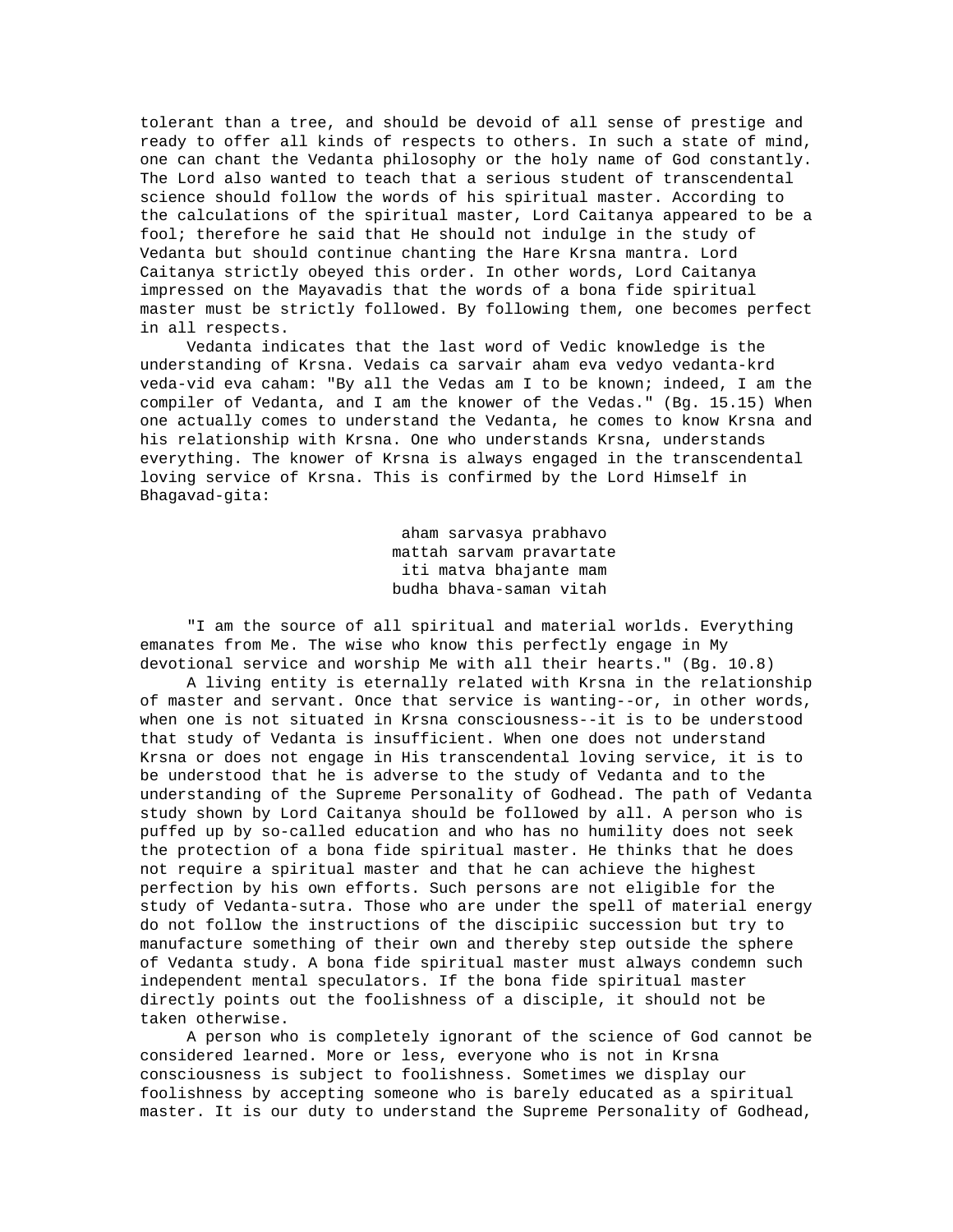whose lotus feet are worshiped by all the Vedas. One who does not understand Him and is proud of a false understanding of Vedanta is actually a fool. Mundane attempts at academic knowledge are simply another type of foolishness. As iong as one cannot understand the cosmic manifestation as a representation of the three modes of material nature, he must be considered to be in the darkness of inebriety and caught in the duality of this material world. A person who is in perfect knowledge of Vedanta becomes a servitor of the Supreme Lord, who is the maintainer and sustainer of the whole cosmic manifestation. As long as one is not transcendental to the service of the limited, he cannot have knowledge of Vedanta.

 As long as one is within the limited jurisdiction of fruitive activities or is involved in mental speculation, he may perhaps be eligible to study or teach the theoretical knowledge of Vedanta-sutra, but he cannot understand the supreme, eternal, transcendental (completely liberated) vibration of Hare Krsna, Hare Krsna, Krsna Krsna, Hare Hare/ Hare Rama, Hare Rama, Rama Rama, Hare Hare. One who has achieved perfection in chanting the transcendental Hare Krsna vibration does not have to separately learn the philosophy of Veaanta-sutra. According to the teachings of Caitanya Mahaprabhu, the bona fide spiritual master, those who do not understand the transcendental vibration as being nondifferent from the Supreme and who try to become Mayavaci philosophers or experts in Vedanta-sutra are all fools. Studying Vedanta-sutra by one's own efforts (the ascen ding process of knowledge) is another sign of foolishness. He who has attained a taste for chanting the transcendental vibration, however, actually attains the conclusion of Vedanta. In this connection, there are two verses in Srimad-Bhagavatam which are very instructive. The purport of the first is that even if a low caste person is engaged in chanting the transcendental vibration, it is to be understood that he has performed all types of renunciation, austerities and sacrifice and has studied all the Brahma-sutras. Thus one can be able to chant Hare Krsna, Hare Krsna, Krsna Krsna, Hare Hare/ Hare Rama, Hare Rama, Rama Rama, Hare Hare. The purport of the second verse is that one who chants the two syllables Hari must be considered to have studied all the Vedas: the Rg Veda, Atharva Veda, Yajur Veda and Sama Veda.

 On the other hand, there are many so-called devotees who think Vedanta is not meant for devotees. Such peopie are ignorant of the fact that Vedanta is the only platform of pure devotees. All the great acaryas of the four Vaisnava sampradayas have made commentaries on the Vedanta-sutra, but the so-called devotees known as prakrta-sahajiya carefully avoid the study of Vedanta-sutra. The prakrta-sahajiya mistakenly take the pure devotees and Vaisnava acaryas to be mental speculators or fruitive actors. Consequently they themselves become Mayavadis and leave the service of the Supreme Lord.

 Understanding the Vedanta-sutra by academic knowiedge never enables one to understand the value of the transcendentai vibration. People who are entangled in academic knowledge are conditioned souls who are confused about the facts of "I", "mine" and "my" understanding. Consequently they are unable to detach their minds from the external energy. When a person actuaily attains transcendental knowledge, he becomes free from this duality and engages in the transcendental loving service of the Supreme Lord. The Lord's service is the oniy means by which one can become detached from material activities. A person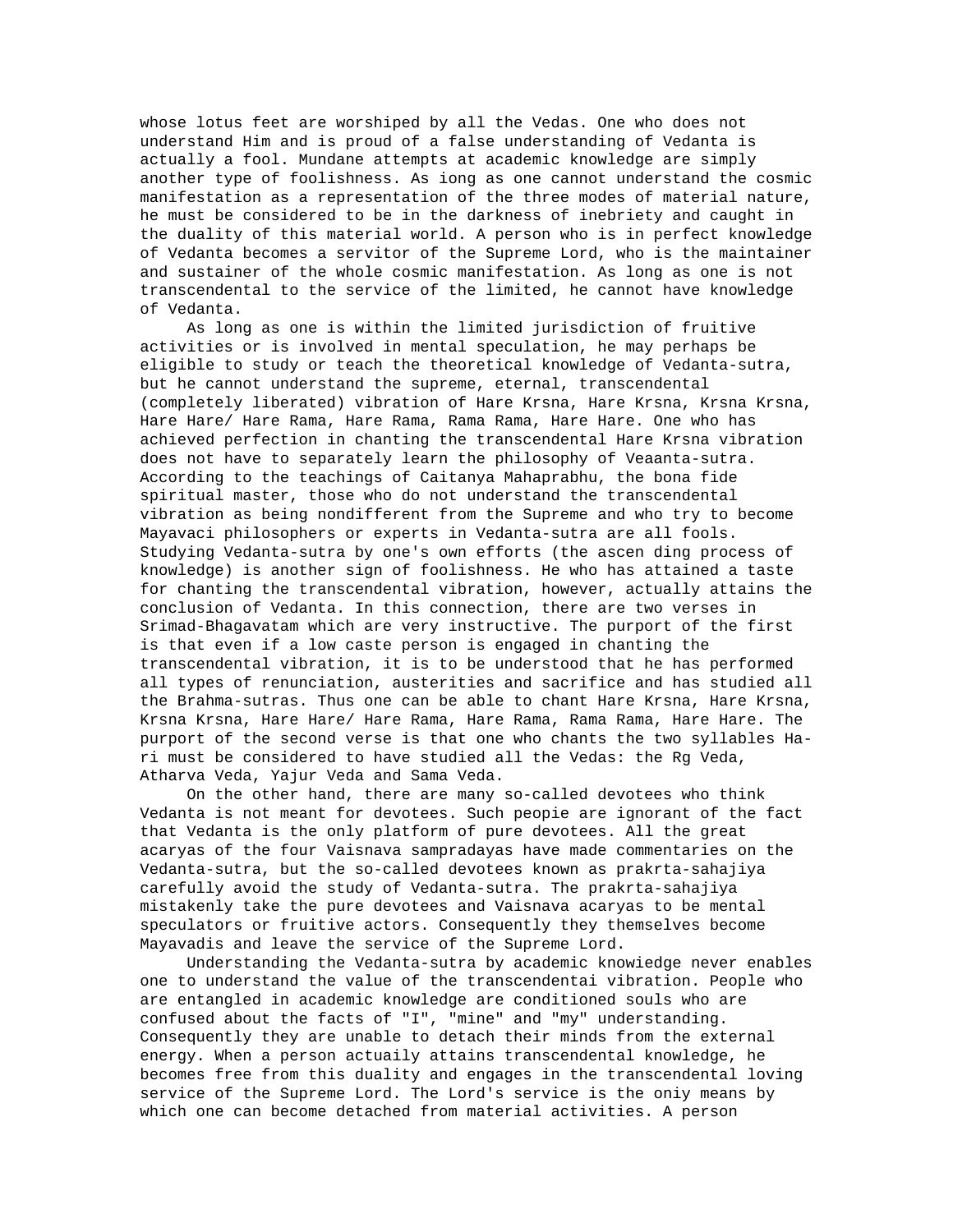properly initiated by a bona fide spiritual master and engaged in chanting Hare Krsna, Hare Krsna, Krsna Krsna, Hare Hare/ Hare Rama, Hare Rama, Rama Rama, Hare Hare gradually becomes freed from the conception of "I" and "mine" and becomes attached to the Lord's transcendental loving service in one of the five transcendental relationships. Such transcendental service is not a subject matter for gross and subtle bodies. Only when one can understand that there is no difference between the Supreme and His name can one be situated in Krsna consciousness. At such a time one no ionger needs to make grammatical adjustments. Rather, one becomes more interested in petitioning the Lord: "Hare Krsna--O my Lord, O energy of the Lord, please engage me in Your service!"

 Lord Caitanya explained all this to Prakasananda Sarasvati and told him that He had heard all this from His spiritual master. He further informed Prakasananda Sarasvati that His spiritual master had taught Him that Srimad-Bhagavatam is the actual com mentary on Vedanta-sutra, as stated in Srimad-Bhagavatam by Vyasadeva, the author of Veaanta-sutra.

 A student is to be considered perfected when he understands the identity of the holy name and the Supreme Lord. Unless one is under the shelter of a realized spiritual master, his understanding of the Supreme is simply foolishness. However, one can fully understand the transcendental Lord by service and devotion. When Lord Caitanya offenselessly chanted the Hare Krsna mantra, He declared that the mantra could at once deliver a conditioned soul from material contamination. In this age of Kali there is no alternative to chanting this maha-mantra. It is stated that the essence of all Vedic literature is the chanting of this holy name of Krsna: Hare Krsna, Hare Krsna, Krsna Krsna, Hare Hare/ Hare Rama, Hare Rama, Rama Rama, Hare Hare. Lord Caitanya also told Prakasananda Sarasvati, "In order to convince Me about this essential fact of Vedic knowledge, My spiritual master has taught Me a verse from Brhan-naradiya Purana [38.126]. Harer nama harer nama harer namaiva kevalam/ kalau nasty eva nasty eva nasty eva gatir anyatha: In this age of quarrel and hypocrisy, the only means of deliverance is the chanting of the holy name of the Lord. There is no other way. There is no other way. There is no other way."

 In three out of the four millenniums (namely Satya-yuga, Tretayuga and Dvapara-yuga) people had the honor to be able to understand transcendence through the path of disciplic succession. However, in the present age, people have no interest in the disciplic succession. Instead, they have invented many paths of logic and argument. This individual attempt to understand the supreme transcendence (called the ascending process) is not approved by the Vedas. The Absolute Truth must descend from the absolute platform. He is not to be understood by the ascending process. The holy name of the Lord--Hare Krsna, Hare Krsna, Krsna Krsna, Hare Hare/ Hare Rama, Hare Rama, Rama Rama, Hare Hare--is a transcendental vibration because it comes from the transcendental platform, the supreme abode of Krsna. Because there is no difference between Krsna and His name, the holy name of Krsna is as pure, perfect and liberated as Krsna Himself. Academic scholars have no entrance by means of logic and other argument into the understanding of the transcendental nature of the holy name of God. The single path in understanding the transcendental nature of Hare Krsna, Hare Krsna, Krsna Krsna, Hare Hare/ Hare Rama, Hare Rama, Rama Rama, Hare Hare is the chanting of these names with faith and adherence. Such chanting will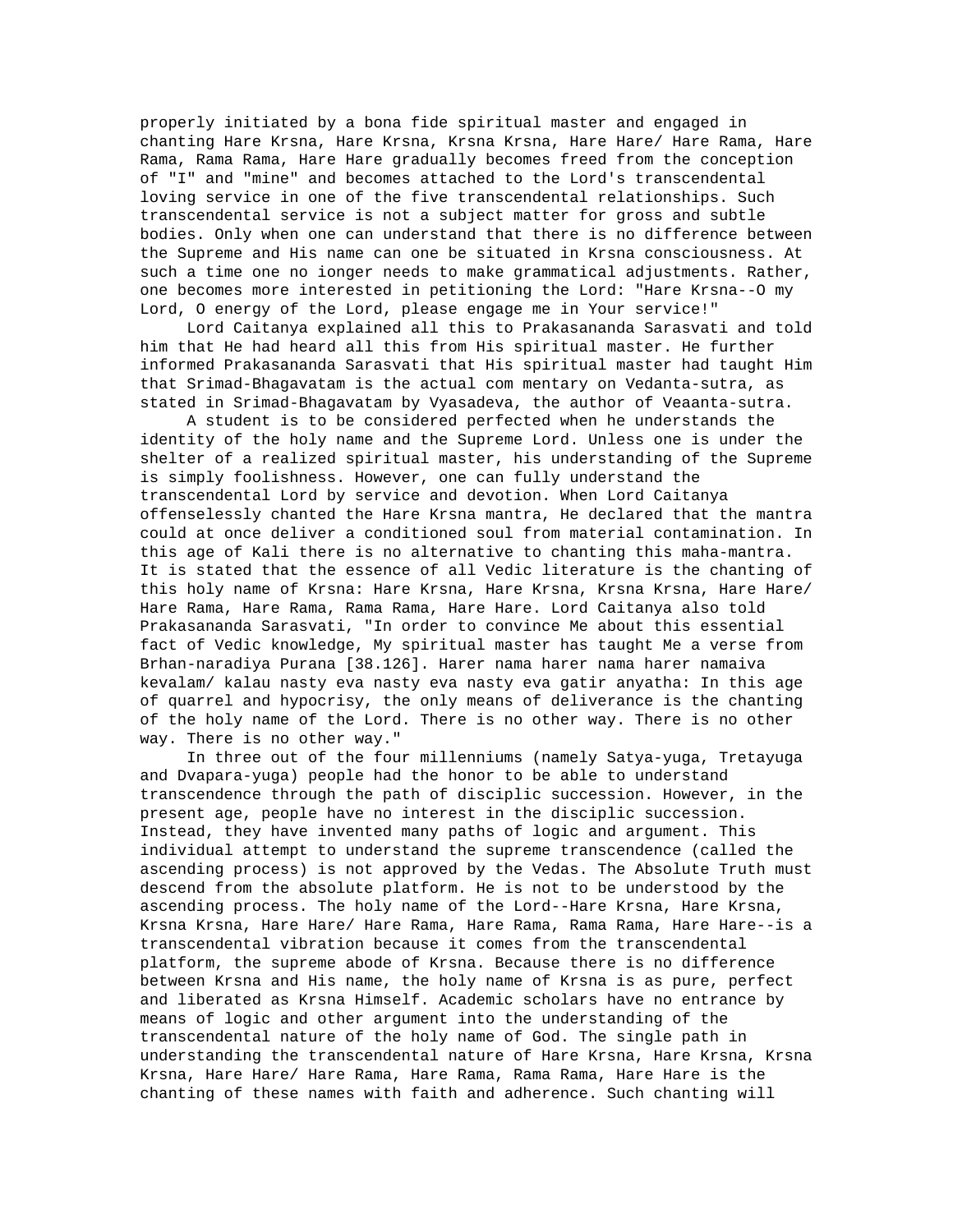release one from designated conditions arising from the gross and subtle bodies.

 In this age of logic, argument and disagreement, the chanting of Hare Krsna is the only means for self-realization. Because this transcendental vibration alone can deliver the conditioned soul, it is considered to be the essence of the Vedanta-sutra. According to the material conception, there is duality between the name, form, quality, emotions and activities of a person and the person himself, but as far as the transcendental vibration is concerned, there is no such limitation, for it descends from the spiritual world. In the spiritual world there is no difference between the name of the person and the quality of the person. Of course in the material world there is a difference. Because the Mayavaci philosophers cannot understand this, they cannot utter the transcendental vibration.

 Lord Caitanya then told Prakasananda Sarasvati that because He received the order from His spiritual master, He was constantly chanting Hare Krsna, Hare Krsna, Krsna Krsna, Hare Hare/ Hare Rama, Hare Rama, Rama Rama, Hare Hare. "As a result of this chanting," the Lord said, "I sometimes become very impatient and cannot restrain Myself from dancing and laughing or crying and singing. Indeed, I become just like a madman. When I first wondered whether I had become mad by chanting this Hare Krsna, Hare Krsna, Krsna Krsna, Hare Hare/ Hare Rama, Hare Rama, Rama Rama, Hare Hare, I approached My spiritual master and informed him that I had gone mad by chanting Hare Krsna, Hare Krsna, Krsna Krsna, Hare Hare/ Hare Rama, Hare Rama, Rama Rama, Hare Hare. Thus I asked him what was My actual position."

In the Narada-pancaratra it is stated:

 eso vedah sad-angani chandamsi vividhah surah sarvam astaksarantahstham yac canyad api vanmayam sarva-vedanta-sararthah samsararnava-taranah

 "All Vedic rituals, mantras and understanding are compressed into eight words: Hare Krsna, Hare Krsna, Krsna Krsna, Hare Hare." Similarly, in the Kalisantarana Upanisad it is stated:

> hare krsna hare krsna krsna krsna hare hare hare rama hare rama rama rama hare hare iti sodasakam namnam kali-kalmasa-nasanam natah parataropayah sarva-vedesu drsyate

 "The sixteen words--Hare Krsna, Hare Krsna, Krsna Krsna, Hare Hare/ Hare Rama, Hare Rama, Rama Rama, Hare Hare--are especially meant for counteracting the contaminations of Kali. To save oneself from the contamination of Kali, there is no alternative but the chanting of these sixteen words."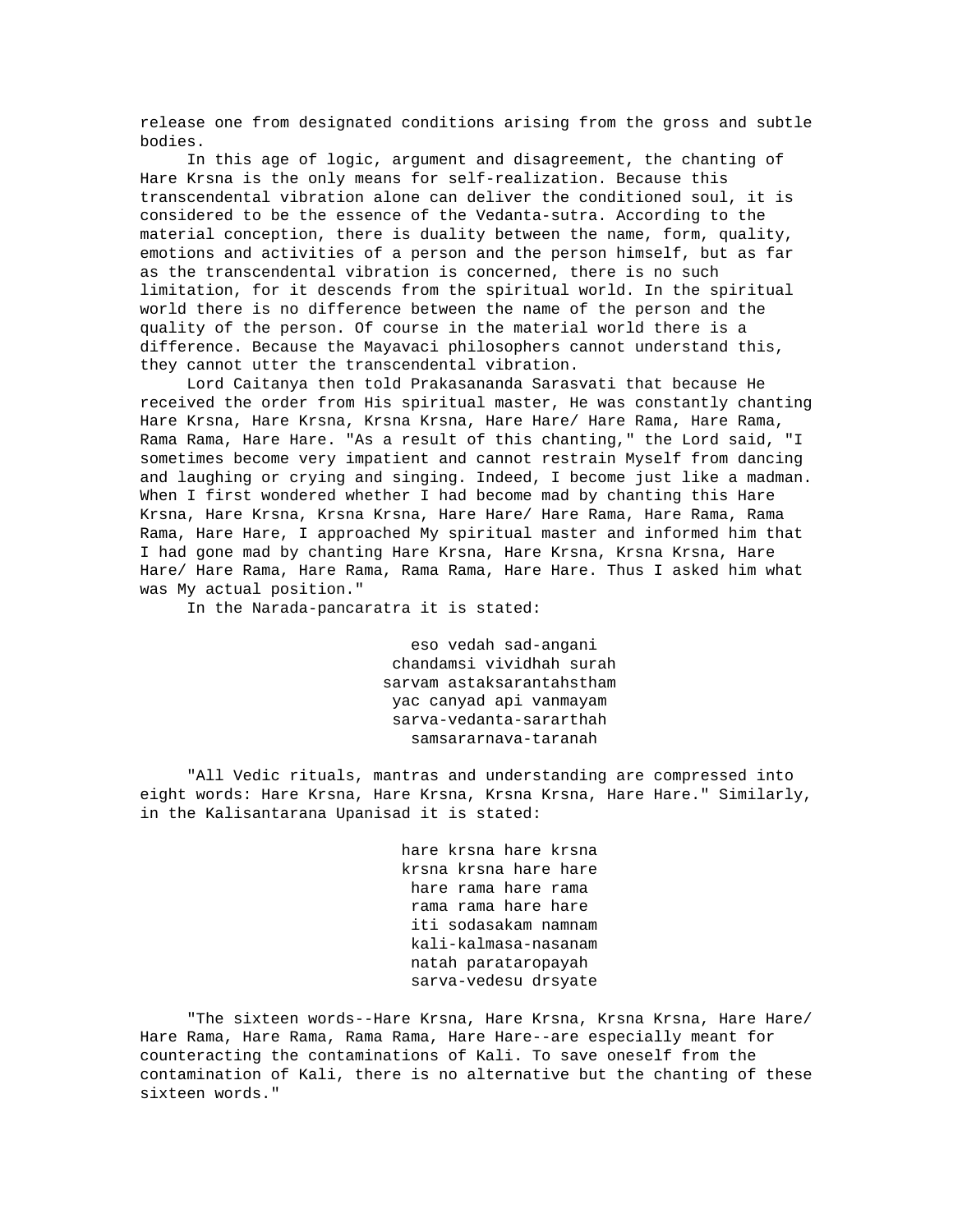Lord Caitanya informed Prakasananda Sarasvati that when His spiritual master understood Him, he said, "It is the transcendental nature of the holy names of Hare Krsna, Hare Krsna, Krsna Krsna, Hare Hare/ Hare Rama, Hare Rama, Rama Rama, Hare Hare to transport a man into spiritual madness. Anyone who sincerely chants this holy name very soon attains elevation to the platform of love of God and becomes mad after God. This madness arising from love of God is the first perfectional stage for a human being."

 Generally a human being is interested in religion, economic development, sense gratification and liberation, but love of God is above all these. A bona fide spiritual master chants the holy names-- Hare Krsna, Hare Krsna, Krsna Krsna, Hare Hare/ Hare Rama, Hare Rama, Rama Rama, Hare Hare--and the transcendental sound vibration enters into the ear of the disciple, and if a disciple follows in the footsteps of his spiritual master and chants the holy name with similar respect, he actually comes to worship the transcendental name. When the transcendental name is worshiped by the devotee, the name Himself spreads His glories within the heart of a devotee. When a devotee is perfectly qualified in chanting the transcendental vibration of the holy name, he is quite fit to become a spiritual master and to deliver all the people of the world. The chanting of the holy name is so powerful that it gradually establishes its supremacy above everything in the world. The devotee who chants it becomes transcendentally situated in ecstasy and sometimes laughs, cries and dances in his ecstasy. Sometimes the unintelligent put hindrances in the path of chanting this mahamantra, but one who is situated on the platform of love of Godhead chants the holy name loudly for all concerned. As a result, everyone becomes initiated in the chanting of the holy names--Hare Krsna, Hare Krsna, Krsna Krsna, Hare Hare/ Hare Rama, Hare Rama, Rama Rama, Hare Hare. By chanting and hearing the holy names of Krsna, a person can remember the forms and qualities of Krsna.

"Teachings of Lord Caitanya" by His Divine Grace A.C. Bhaktivedanta Swami Prabhupada.

COPYRIGHT NOTICE: This is an evaluation copy of the printed version of this book, and is NOT FOR RESALE. This evaluation copy is intended for personal non-commercial use only, under the "fair use" guidelines established by international copyright laws. You may use this electronic file to evaluate the printed version of this book, for your own private use, or for short excerpts used in academic works, research, student papers, presentations, and the like. You can distribute this evaluation copy to others over the Internet, so long as you keep this copyright information intact. You may not reproduce more than ten percent (10%) of this book in any media without the express written permission from the copyright holders. Reference any excerpts in the following way: "Excerpted from "Teachings of Lord Caitanya" by A.C. Bhaktivedanta Swami, courtesy of the Bhaktivedanta Book Trust International, www.Krishna.com ."

This book and electronic file is Copyright 1977-2003 Bhaktivedanta Book Trust International, 3764 Watseka Avenue, Los Angeles, CA 90034, USA.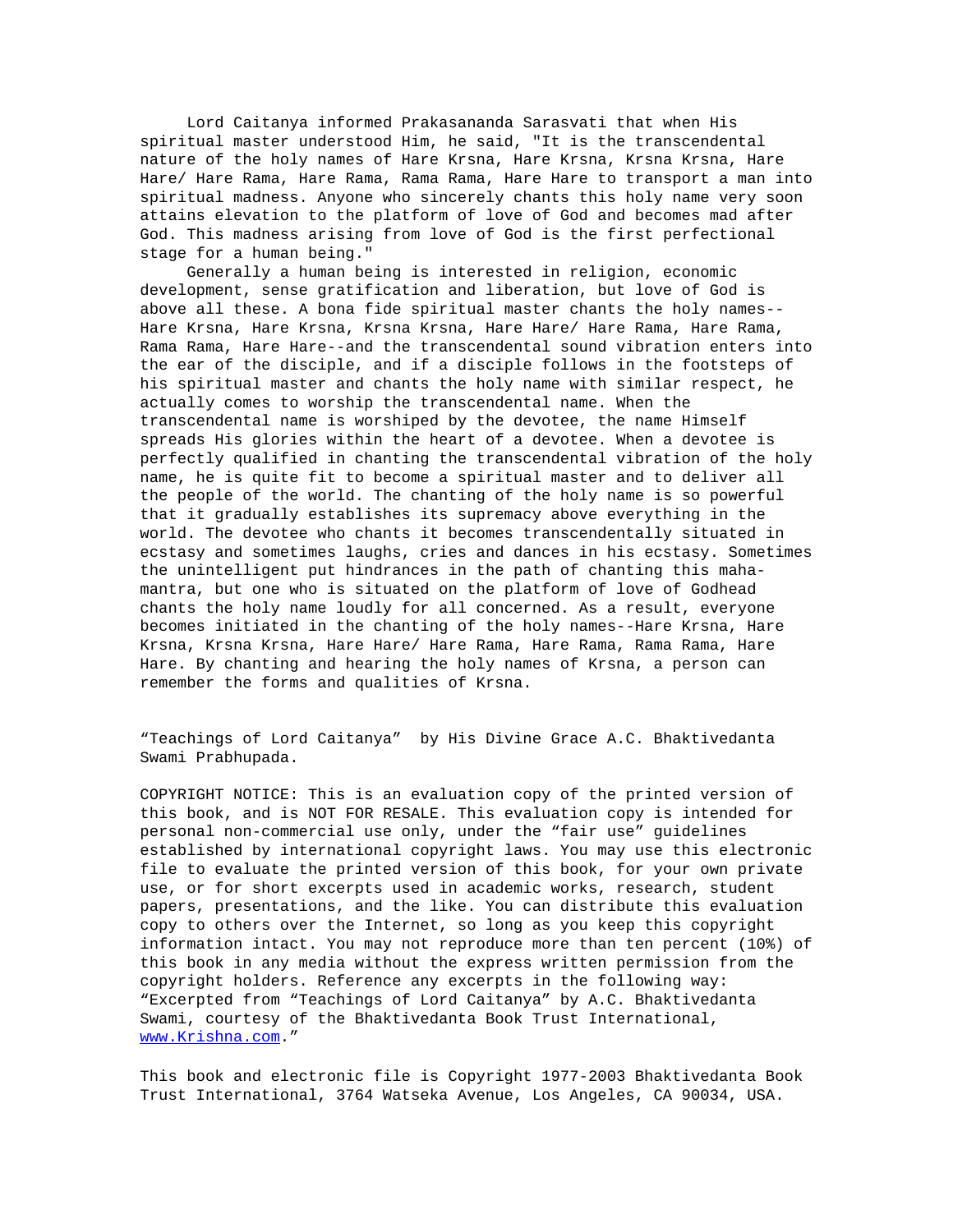All rights reserved. For any questions, comments, correspondence, or to evaluate dozens of other books in this collection, visit the website of the publishers, www.Krishna.com.

Chapter Nineteen

Further Talks with Prakasananda

 The transcendental ecstatic attachment for Krsna which results from perfectly understanding that Krsna's person and name are identical is called bhava. One who has attained bhava is certainly not contaminated by material nature. He actually enjoys transcendental pleasure from bhava, and when bhava is intensified, it is called love of Godhead. Lord Caitanya told Prakasananda Sarasvati that the holy name of Krsna, called the maha-mantra (great chanting), enables anyone who chants itto attain the stage of love of Godhead, or intensified bhava. Such love of Godhead is the ultimate human necessity, for when one compares it with other necessities (namely religion, economic development, sense gratification and liberation), these other so-called necessities seem most insignificant. When one is absorbed in temporary designated existence, he hankers after sense gratification and liberation. However, love of Godhead is the eternal nature of the soul; it is unchangeable, beginningless and endless. Therefore temporary sense gratification or a desire for liberation cannot compare with the transcendental nature of love of God. Love of God is the fifth dimension in the human endeavor. Compared with the ocean of love of transcendental pleasure, the conception of impersonal Brahman is no more significant than a drop of water.

 Lord Caitanya next explained that His spiritual master had confirmed the validity of His ecstasy which resulted from His chanting the holy name of God and also confirmed that the essence of all Vedic literature is the attainment of love of Godhead. Lord Caitanya's spiritual master had said that the Lord was fortunate enough to have attained love of Godhead. By attaining such transcendental love, one's heart becomes very anxious to attain direct contact with the Lord. Feeling such transcendental sentiment, one sometimes laughs and sometimes cries, sings and dances like a madman, and sometimes traverses hither and thither. In this way there are various ecstatic symptoms evinced: crying, changing bodily color, madness, bereavement, silence, pride, ecstasy and gentleness. Frequently the person in love with God dances, and such dancing places him in the ocean of the nectar of love of Krsna.

 Lord Caitanya said that His spiritual master told Him: "It is very good that You have attained such a perfectional stage of love of Godhead. Because of Your attainment, I am very much obiiged to You." The father becomes more enlivened when he sees his son advance beyond himself. Similarly, the spiritual master takes more pleasure in seeing his disciple advance than in advancing himself. Thus Lord Caitanya's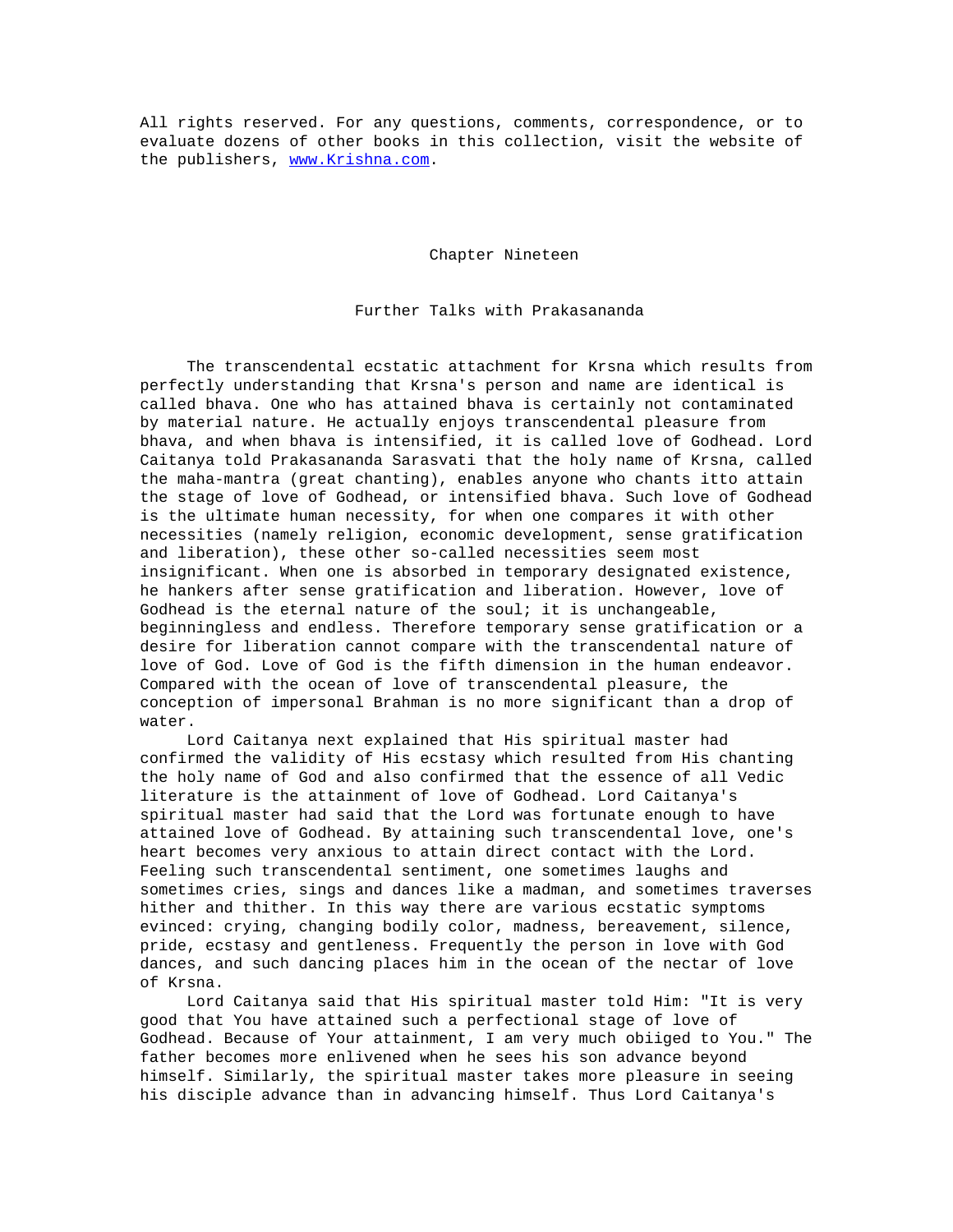spiritual master blessed Him, telling Him to "dance, sing, propagate this sankirtana movement, and by instructing people about Krsna, try to deliver them from nescience." Lord Caitanya's spiritual master also taught Him the following verse from Srimad-Bhagavatam (11.2.40):

> e vam vratah s vapriya-nama-kirtya jatanurago druta-citta uccaih hasaty atho roditi rauti gayaty unmadavan nrtyati loka-bahyah

 "A person who is constantly engaged in devotional service to Krsna and who chants His holy name becomes so transcendentally attached to the chanting that his heart becomes softened without extraneous endeavor. When this happens, he exhibits transcendental ecstasies and sometimes laughs, sometimes cries, sings and dances--not exactly in an artistic way, but just iike a madman."

 Lord Caitanya further informed Prakasananda Sarasvati: "Because I have full faith in My spiritual master's words, I am always engaged in chanting Hare Krsna, Hare Krsna, Krsna Krsna, Hare Hare/ Hare Rama, Hare Rama, Rama Rama, Hare Hare. I do not exactly know how I have become just like a madman, but I beiieve the name of Krsna has induced Me. I realize that the transcendental pleasure derived from chanting Hare Krsna, Hare Krsna, Krsna Krsna, Hare Hare/ Hare Rama, Hare Rama, Rama Rama, Hare Hare is just like an ocean. In comparison, all other pleasures, including the pleasure of impersonal realization, are like shallow water in channels."

 It appears from the talks of Lord Caitanya that a person who cannot keep his faith in the words of the spiritual master and who acts independently cannot attain the desired success in chanting Hare Krsna. In the Vedic literatures it is stated that the import of all transcendental literature is revealed to one who has unfiinching faith in the Supreme Lord and his spiritual master. Lord Caitanya firmly believed in the statements of His spiritual master, and He never neglected the instructions of His spiritual master by stopping His sankirtana movement. Thus the transcendental potency of the holy name encouraged Him more and more in chanting Hare Krsna, the maha-mantra.

 Lord Caitanya immediately informed Prakasananda that in the modern age people in general are more or less bereft of all spiritual intellect. When such people come under the influence of Sankaracarya's Mayavadi (impersonalist) philosophy before beginning the most confidential Vedanta-sutras, their natural tendency toward obedience to the Supreme is checked. The supreme source of everything is naturally respected by everyone, but this naturai tendency is hampered when one takes to the impersonalist conceptions of Sankara. Thus the spiritual master of Lord Caitanya suggested that it is better that one not study the Sariraka-bhasya of Sankaracarya, for it is very harmful to people in general. Indeed, the common man does not even have the intelligence to penetrate into the jugglery of words. He is better advised to chant the maha-mantra: Hare Krsna, Hare Krsna, Krsna Krsna, Hare Hare/ Hare Rama, Hare Rama, Rama Rama, Hare Hare. In this quarrelsome age of Kali there is no alternative for self-realization.

 After hearing the arguments and talks of Caitanya Mahaprabhu, all the Mayavadi sannyasis who were present became pacified and replied with sweet words: "Dear sir, what You have spoken is all true. A person who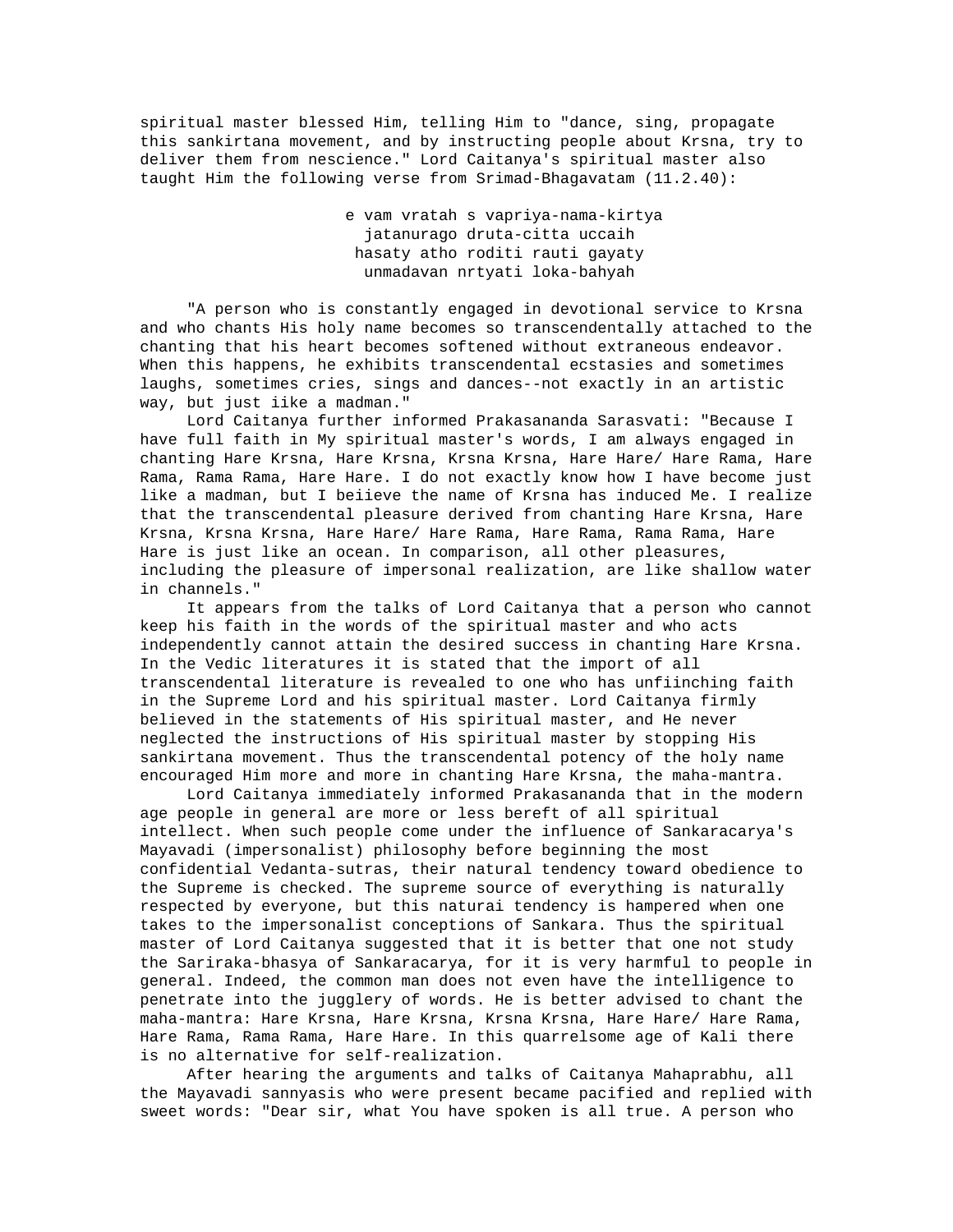attains love of Godhead is certainly very fortunate, and undoubtedly You are very fortunate to have attained this stage. But what is the fault in Vedanta? It is the duty of a sannyasi to read and understand Vedanta. Why do You not study it?"

 According to Mayavadi philosophers, Veaanta refers to the Sariraka commentary of Sankaracarya. When impersonal philosophers refer to Veaanta and the Upanisads, they are actu ally referring to the commentaries of Sankaracarya, the greatest teacher of Mayavadi philosophy. After Sankaracarya came Sadananda-yogi, who claimed that the Vedanta and Upanisads should be understood through the commentaries of Sankaracarya. Factually, this is not so. There are many commentaries on Veaanta and the Upanisads made by the Vaisnava acaryas, and these are preferred to those of Sankaracarya. However, the Mayavadi philosophers influenced by Sankaracarya do not attribute any importance to the Vaisnava understandings.

 There are four d ifferent sects of Vaisnava acaryas-- the Suddhadvaita, Visistadvaita, Dvaitadvaita and Acintya-bhedabheda. All the Vaisnava acaryas in these schools have written commentaries on the Vedanta-sutra, but the Mayavadiphilosophers do not recognize them. The Mayavadis distinguish between Krsna and Krsna's body, and therefore they do not recognize the worship of Krsna by the Vaisnava philosophers. Thus when the Mayavadi sannyasis asked Lord Caitanya why He did not study the Veaanta-sutra, the Lord replied, "Dear sirs, you have asked why I do not study Vedanta, and in answer to this I would speak something, but I am afraid that you would be sorry to hear it."

 "We shall be very much pleased to hear You," all the sannyasis replied. "You appear just like Narayana, and Your speeches are so nice that we are taking great pleasure in them. We are very much obliged to see and hear You. Therefore we shall be very glad to hear patiently and accept whatever You say."

 The Lord then began to speak on Vedanta philosophy as follows: Vedanta-sutra is spoken by the Supreme Lord Himself. The Supreme Lord, in His incarnation as Vyasadeva, has compiled this great philosophical treatise. Since Vyasadeva is an incarnation of the Supreme Lord, he cannot be likened to an ordinary person, who has the four defects which arise due to contact with material existence. The defects of a conditioned soul are: (1) he must commit mistakes; (2) he must be illusioned; (3) he must possess the tendency to cheat others; and  $(4)$ all his senses must be imperfect. We must understand that the incarnation of God is transcendental to all these defects. Thus whatever has been spoken and written by Vyasadeva is considered to be perfect. The Upanisads and Vedanta-sutra aim at the same goal: the Supreme Absolute Truth. When we accept the import of Veaanta-sutra and the Upanisads directly as they are stated, we become glorified. The commentaries made by Sankaracarya, however, are indirect and are very dangerous for the common man to read, for by understanding the import of the Upanisads in such an indirect, disruptive way, one practically bars himself from spiritual realization.

 According to the Skanda and Vayu Puranas, the word sutra refers to a condensed work which carries meaning and import of immeasurable strength without mistake or fauit. The word vedanta means "the end of Vedic knowledge." In other words, any book which deals with the subject matter indicated by all the Vedas is calied Vedanta. For example, Bhagavad-gita is Vedanta because in Bhagavad-gita the Lord says that the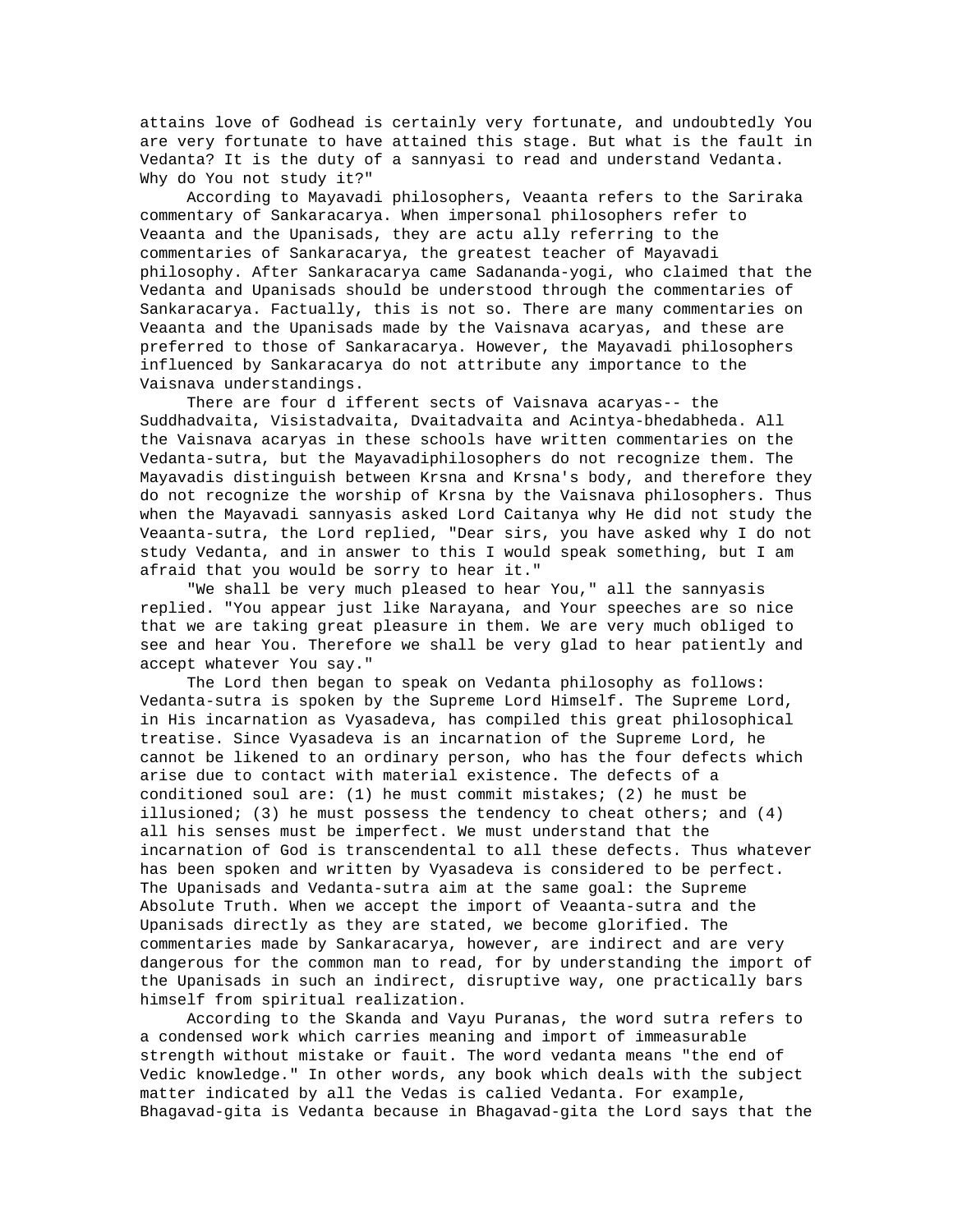uitimate goai of all Vedic research is Krsna. Thus Bhagavad-gita and Srimad-Bhagavatam, which aim only at Krsna, are to be understood to be Vedanta.

 In transcendental realization there are three divisions of knowledge called prasthana-traya. That department of knowledge which is proved by Vedic instruction (like the Upanisads) is called srutiprasthana. Authoritative books indicating the ultimate goal and written by liberated souls like Vyasadeva (for example, Bhagavad-gita, Mahabharata and the Puranas, especially Srimad-Bhagavatam, the Mahapurana) are called smrti-prasthana. From Vedic literatures we understand that the Vedas originated from the breathing of Narayana. Vyasadeva, who is an incarnation of the power of Narayana, has compiled the Vedantasutra (nyaya-prasthana), but according to Sankara's commentaries, Apantaratama Rsi is also accredited with having compiled the codes of Vedanta-sutra. According to Lord Caitanya, the codes of the Pancaratra and the codes of Vedanta are one and the same. Since the Vedanta-sutra is compiled by Vyasadeva, it should be understood to be spoken by Narayana Himself. From all descriptive literatures dealing with Vedantasutra, it appears that there were many other rsis contemporary with Vyasadeva who also discussed Vedanta-sutra. These sages were Atreya, Asmarathya, Audulomi, Karsnajini, Kasakrtsna, Jaimini, Badari and other sages such as Parasari and Karmandi.

 Actually in the first two chapters of Vedanta-sutra the relationship between the living entities and the Supreme Lord is explained, and in the Third Chapter the discharge of devotional service is explained. The Fourth Chapter deals with the relationship which results from discharging devotional service. The natural commentary on Vedanta-sutra is Srimad-Bhagavatam. The great acaryas of the four Vaisnava communities (sampradayas)--namely, Ramanujacarya, Madhvacarya, Visnusvami and Nimbarka--have also written commentaries on Vedanta-sutra by foilowing the principles of Srimad-Bhagavatam. At present the followers of all the acaryas have written many books following the principles of Srimad-Bhagavatam as the commentary on the Vedanta. Sankara's commentary on Vedanta-sutra, known as Sariraka-bhasya, is very much adored by the impersonalist scholars, but commentaries written on the Vedanta written from the materialistic point of view are completely adverse to the transcendental service of the Lord. Consequently Lord Caitanya said that direct commentaries on the Upanisads and Vedantasutra are glorious, but that anyone who follows the indirect path of Sankaracarya's Sariraka-bhasya is certainly doomed.

 Lord Caitanya admitted that Sankaracarya was an incarnation of Lord Siva, and it is known that Lord Siva is one of the greatest devotees (a mahajana) of the Bhagavata school. There are twelve great authorities on devotional service, and Lord Siva is one of them. Why, then, did he adopt the process of Mayavadi philosophy? The answer is given in Padma Purana, where Lord Siva states:

> mayavadam asac-chastram pracchannam bauddham ucyate mayaiva kalpitam devi kalau brahmana-ruoina

 "The Mayavadi philosophy is veiled Buddhism." In other words, the voidist philosophy of Buddha is more or less repeated in the Mayavadi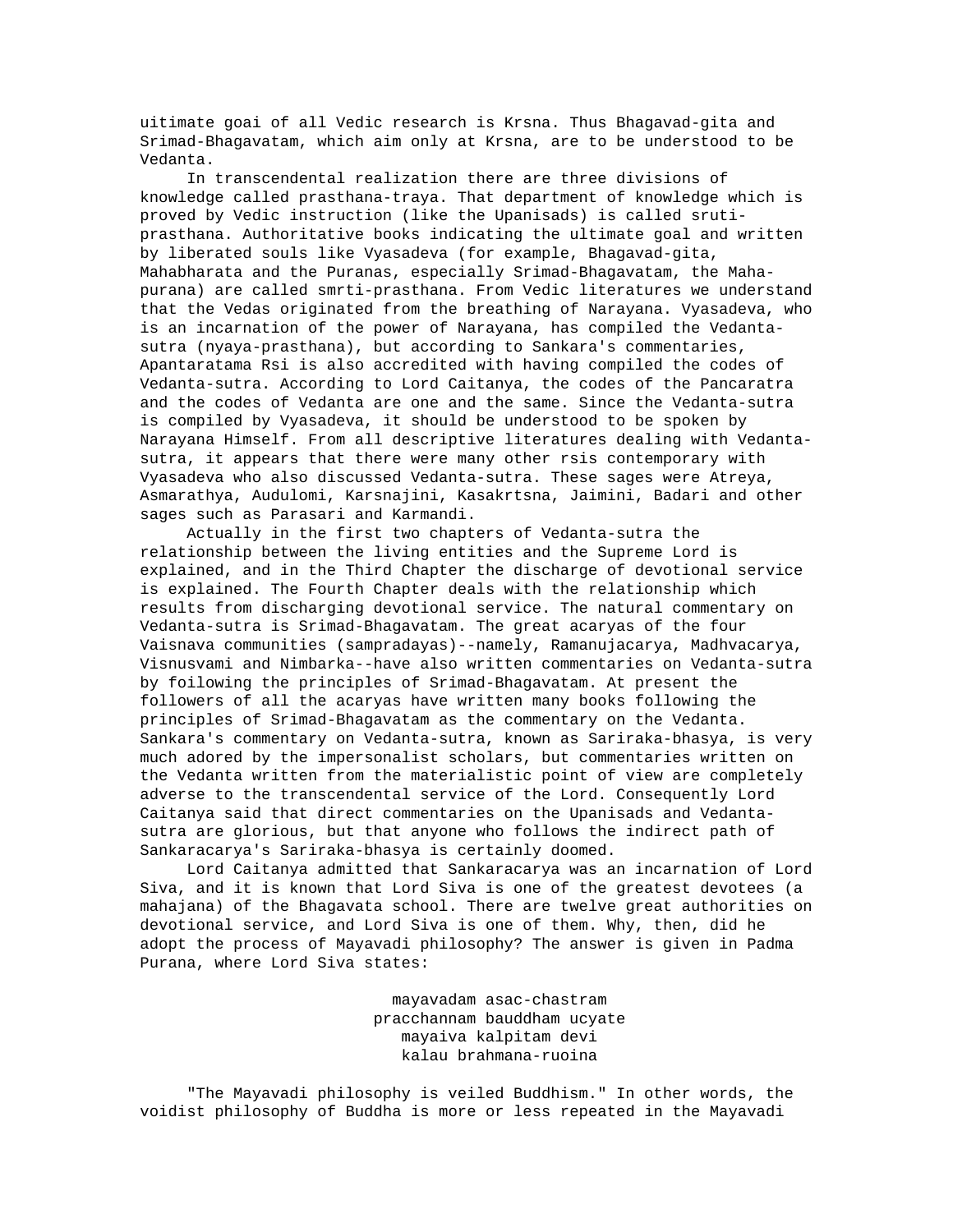philosophy of impersonalism, although the Mayavadi philosophy claims to be directed by the Vedic conclusions. Lord Siva, however, admits that this philosophy is manufactured by him in the age of Kali in order to mislead the atheists. "Actually the Supreme Personality of Godhead has His transcendental body," Lord Siva states. "But I describe the Supreme as impersonal. I also explain the Vedanta-sutra according to the same principles of Mayavadi philosophy."

In the Siva Purana the Supreme Lord says:

 dvaparadau yuge bhutva kalaya manusadisu svagamaih kalpitais tvam ca janan mad-vimukhan kuru

 "In the beginning of the Dvapara-yuga, directed by My orders, many sages will bewilder the people in general by Mayavaci philosophy." In the Padma Purana Lord Siva personally tells Bhagavatidevi:

> srnu devi paraksyami tamasani yatha-kramam yesam sravana-matrena patityam jnaninam api apartham sruti-vakyanam darsayal loka-garhitam karma-svarupa-tyajyatvam atra ca pratioadyate sarva-karma-paribhramsan naiskarmyam tatra cocyate paratma jivayor aikyam mayatra pratipadyate

 "My dear Devi, sometimes I teach Mayavadi philosophy for those who are engrossed in the mode of ignorance. But if a person in the mode of goodness happens to hear this Mayavadi philosophy, he falls down, for when teaching Mayavadi philosophy, I say that the living entity and the Supreme Lord are one and the same."

 Sadananda-yogi, one of the greatest Mayavadi acaryas, has written in his book, Vedanta-sara: "The Absolute Truth of eternity, knowledge and bliss is Brahman. Ignorance and all products of ignorance are non-Brahman. All products of the three modes of material nature are covered by ignorance, and all are different from the supreme cause and effect. This ignorance is manifested in a collective and individual sense. Collective ignorance is called visuddha-sattva-pradhana. When that visuddha-sattva-pradhana is manifest within the ignorance of material nature, it is called the Lord, and the Lord manifests all kinds of ignorance. Therefore He is known as sarvajna." Thus according to Mayavadi philosophy, the Lord is a product of this material nature, and the living entity is in the lowest stage of ignorance. That is the sum and substance of Mayavadi philosophy.

 If, however, we accept the import of the Upanisads directly, it is clear that the Supreme Personality of Godhead is a person with unlimited potency. For example, in the Svetasvatara Upanisad it is stated that the Supreme Personality of Godhead is the origin of everything and that He has multiple potencies. The Supreme Personality of Godhead is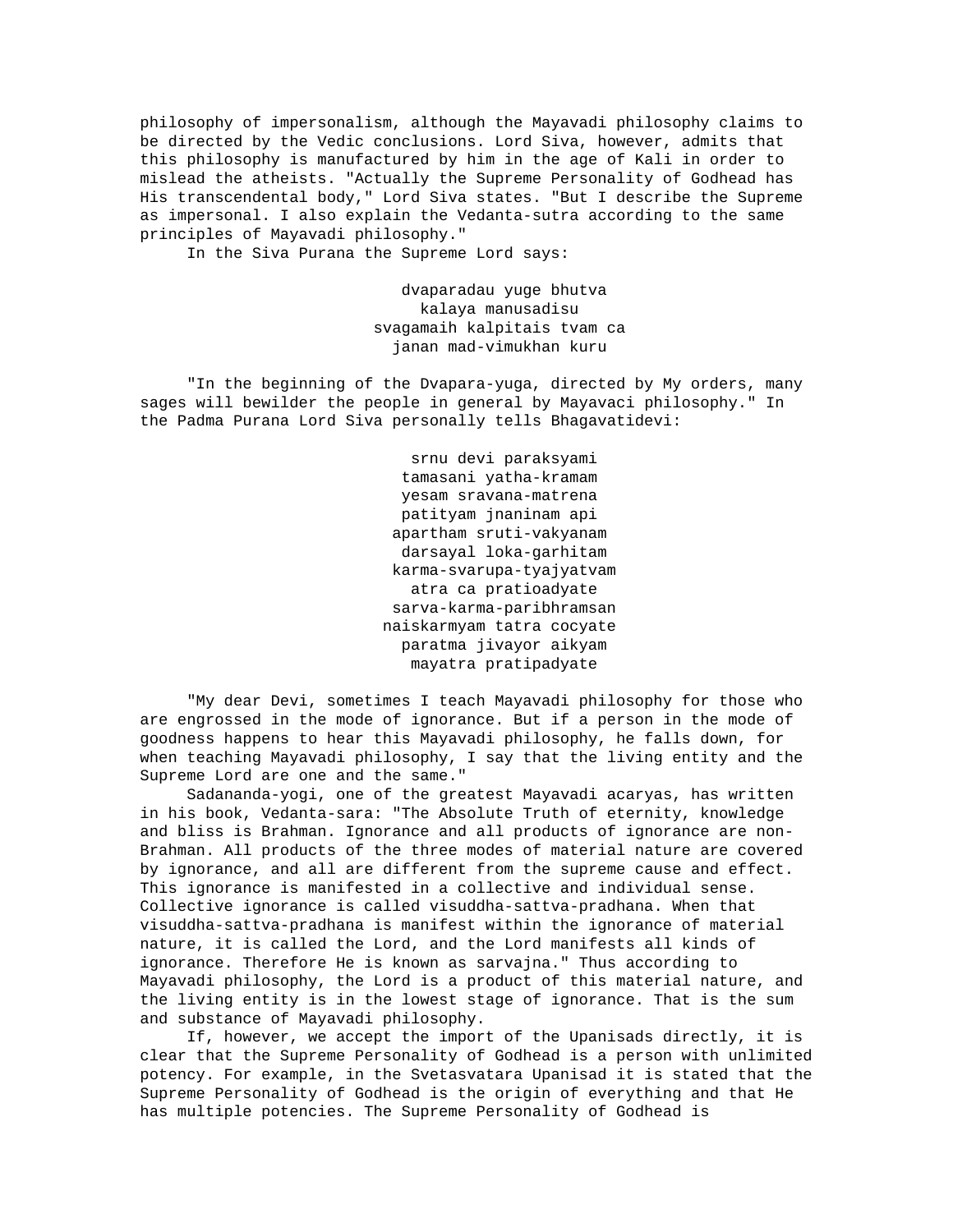transcendental to the cosmic manifestation. He is the origin of all religion, the supreme deliverer and the possessor of all opulences. The Supreme Personality of Godhead, who is just like the sun, profusely distributes His energies while situated beyond the cloud of this material cosmic manifestation. He is the master of masters, and He is the Supreme of the supremes. He is known as the greatest Lord, the Personality of Godhead. His energies and potencies are multiple and variously distributed. It is also stated that Visnu is the Supreme and that saintly persons are always anxious to see His lotus feet (Rg Veda 1.22.20). In the Aitareya Upanisad it is also stated that the cosmic manifestation came about when the Lord glanced over material nature  $(1.1.1-2)$ . This is also verified by the prasna Upanisad  $(6.3)$ .

 In the negative descriptions of the Lord which occur in Vedic literature (as in apani-padah) there are indications that the Lord has no material body and no material form. However, He does have His spiritual transcendental body and His transcendental form. Because the Mayavadi philosophers misunderstand His transcendental nature, they explain Him as impersonal. The Lord's name, form, quality, entourage and abode are all in the transcendental world. How can He be a transformation of this material nature? Everything connected with the Supreme Lord is eternal, blissful and full of knowledge.

 In effect, Sankaracarya preached Mayavadi philosophy in order to bewilder a certain type of atheist. Actually he never considered the Supreme Lord, the Personality of Godhead, to be impersonal or to have no body or form. It is best for intelligent persons to avoid lectures on Mayavadi philosophy. We should understand that the Supreme Personality of Godhead Visnu is not impersonal. He is a transcendental person, and the basic principle of the cosmic manifestation is His energy. Mayavadi philosophy cannot trace the energy of the Supreme Lord, but all Vedic literatures give evidence of the Supreme Lord's various energetic manifestations. Visnu is not a product of material nature, but material nature is a product of Visnu's potency. The Mayavadi philosophers understand Visnu to be a product of material nature, but if Visnu is a product of material nature, He can only be counted amongst the demigods. One who considers Visnu to be a demigod is certainly mistaken and misled. How this is so is explained in Bhagavad-gita: "Deluded by the three modes, the whole world does not know Me who am above the modes and inexhaustible. This divine energy of Mine, consisting of the three modes of material nature, is difficult to overcome, but those who have surrendered unto Me can easily cross beyond it." (Bg. 7.13-14)

Chapter Twenty

The Goal of Vedanta Study

 It is concluded that Lord Krsna, or Visnu, is not of this material world. He belongs to the spiritual world. One who considers Him to be a material demigod is a great offender and blasphemer. Lord Visnu is not subject to perception by material senses, nor can He be realized by mental speculation. There is no difference between the body and soul of the Suprerne Lord Visnu, although in the material world there is always a difference between the body and the soul.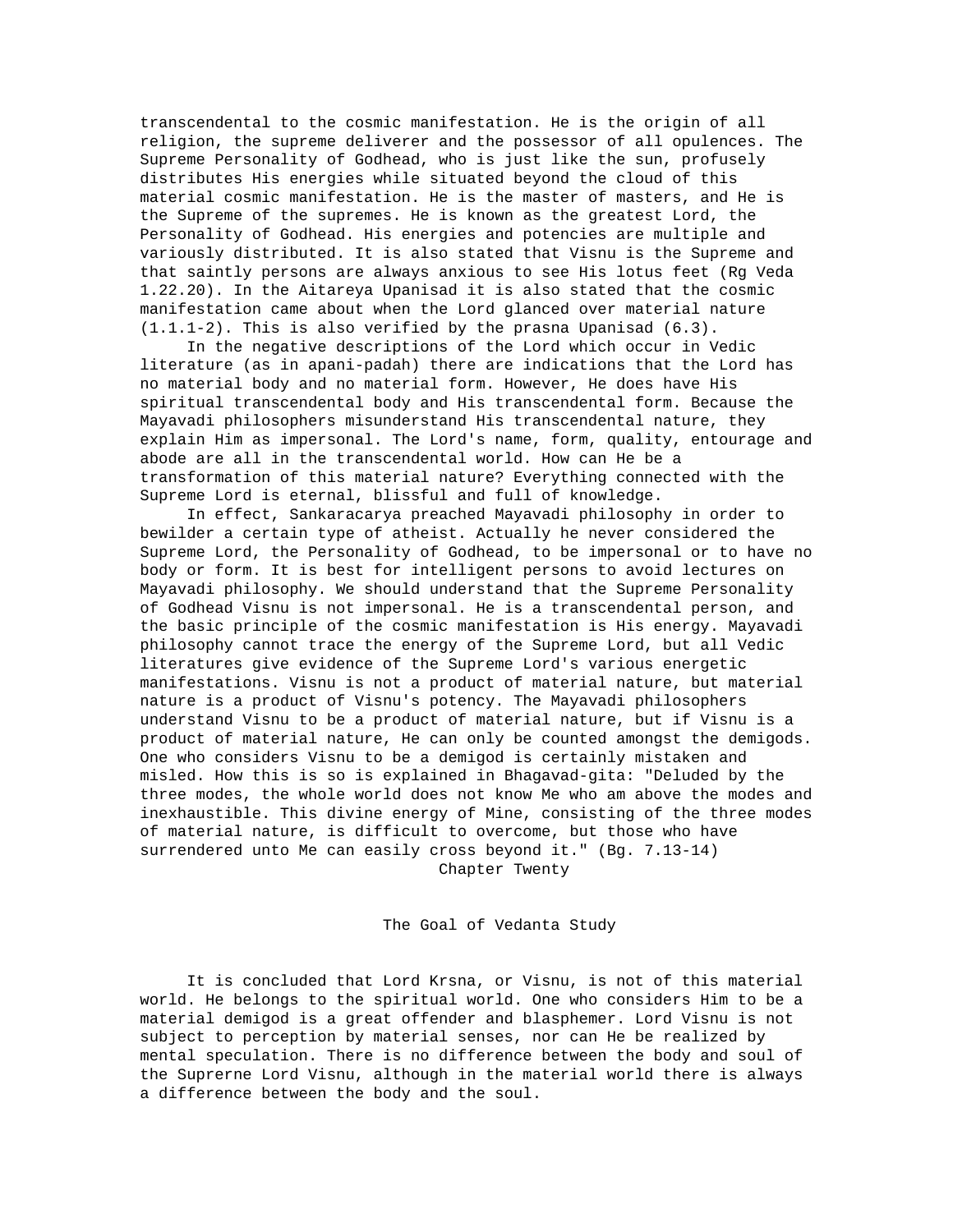Things material are enjoyed by the living entities because the living entities are superior, whereas material nature is of inferior quality. Thus the superior quality, the living entities, can enjoy the inferior quality, matter. Because Lord Visnu is in no way touched by matter, He is not subject to enjoy material nature the way the living entities do. The living entities cannot attain knowledge of Visnu by enjoying their habits of mental speculation. The infinitesimal living entities are not the enjoyers of Visnu, but they are enjoyed by Visnu. Only the greatest offender thinks that Visnu is enjoyed. The greatest blasphemy is to consider Visnu and the living entity on the same level.

 The Supreme Absolute Truth, the Personality of Godhead, is compared to a blazing fire, and the innumerable living entities are compared to sparks emanating from that fire. Although both the Supreme Lord and the living entities are qualitatively fire, there is yet a distinction. Visnu the Supreme is infinite, whereas the living entities, which are but sparks, are infinitesimal. The infinitesimal living entities are emanations from the original infinite spirit. In their constitutional position as infinitesimal spirits, there is no trace of matter.

 The living entities are not as great as Narayana, Visnu, who is beyond this material creation. Even Sankaracarya accepts Narayana to be beyond the material creation. Since neither Visnu nor the living entity are of the material creation, someone may inquire, "Why were the small particles of spirit created at all?" The answer is that the Supreme Absolute Truth is complete in His perfection when He is both infinite and infinitesimal. If He is simply infinite and is not infinitesimal, He is not perfect. The infinite portion is the Visnu-tattva, or the Supreme Personality of Godhead, and the infinitesimal portion is the living entity.

 Due to the infinite desires of the Supreme Personality of Godhead, there is existence in the spiritual world, and due to the infinitesimal desires of the living entity, there is existence in the material world. When the infinitesimal living entities are engaged in their infinitesimal desires for material enjoyment, they are calledjiva-sakti, but when they are dovetailed with the infinite, they are called liberated souls. There is no need to ask, therefore, why God created the infinitesimal portions; they are simply the complementary side of the Supreme. It is doubtlessly essential for the infinite to have infinitesimal portions which are inseparable parts and parcels of the supreme soul. Because the living entities are infinitesimal parts and parcels of the Supreme, there is a reciprocation of feelings between the infinite and the infinitesimal. Had there been no infinitesimal living entities, the Supreme Lord would have been inactive, and there would not be variegatedness in spiritual life. There is no meaning to a king if there are no subjects, and there is no meaning to the Supreme God if there are no infinitesimal living entities. How can there be meaning to the word "lord" if there is no one to overlord? The conclusion is that the living entities are considered to be expansions of the energy of the Supreme Lord, and the Supreme Lord, the Personality of Godhead, Krsna, is the energetic.

 In all Vedic literatures, including Bhagavad-gita and Visnu purana, much evidence is given to distinguish between the energy and the energetic. In Bhagavad-gita (Bg. 7.4) it is clearly stated that earth, water, fire, air and ether are the five principal gross elements of the material world and that mind, intelligence and false ego are the three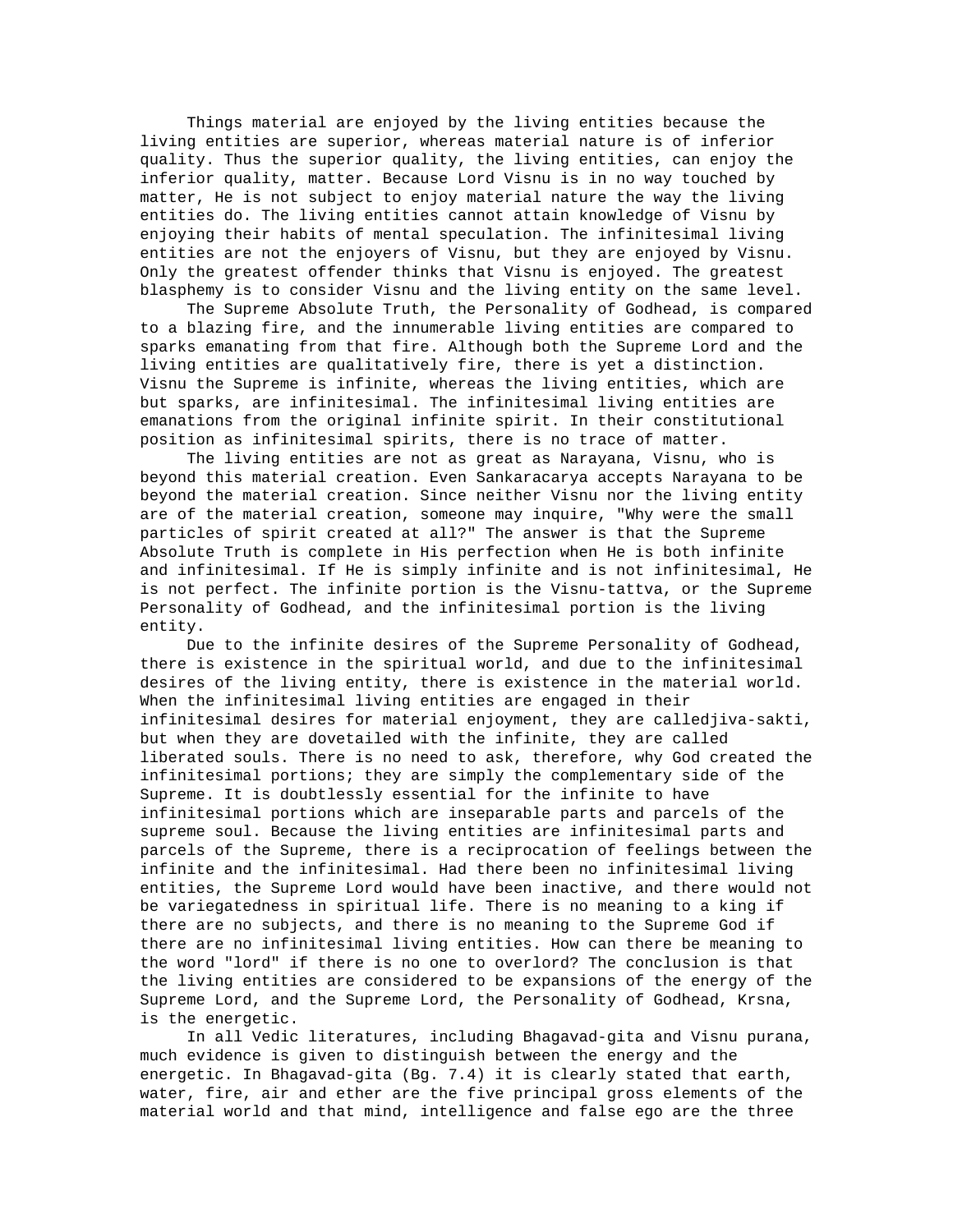subtle elements. All material nature is divided into these eight elements which together comprise the inferior nature, or energy, of the Lord. Another name for this inferior nature is maya, or illusion. Beyond these eight inferior elements there is a superior energy, which is called para-prakrti. That para-prakrti is the living entity, who is found in great numbers throughout the material world. He is indicated in Bhagavad-gita (Bg. 7.5) asjiva-bhutam. The purport is that the Supreme Lord is the Absolute Truth, the energetic, and as such He has His energies. When His energy is not properly manifested, or when it is covered by some shadow, it is called maya-sakti. The material cosmic manifestation is a product of that covered maya-sakti.

 The living entities are factually beyond this covered inferior energy. They have their pure spiritual existence and their pure identity, as well as their pure mental activities. All of them are beyond the manifestation of this material cosmos. Although the living entity's mind, intelligence and identity are beyond the range of this material world, when he enters into this material world due to his desire to dominate matter, his original mind, intelligence and body become covered by the material energy. When he is again uncovered from these material or inferior energies, he is called liberated. When he is liberated, he has no false ego, but his real ego again comes into existence. Foolish mental speculators think that after liberation one's identity is lost, but that is not so. Because the living entity is eternally part and parcel of God, when he is liberated, he revives his original, eternal, part-and-parcel identity. The realization of aham brahmasmi ("I am not this body") does not mean that the living entity loses his identity. At the present moment a person may consider himself to be matter, but in his liberated state he will understand that he is not matter but spirit soul, part of the infinite. To become Krsna conscious or spiritually conscious and to engage in the transcendental loving service of Krsna are signs of the liberated stage. In the Visnu purana (6.7.61) it is clearly stated:

> visnu-saktih para prokta ksetra-jnakhya tathapara avidya-karma-samjnanya trtiya saktir isyate

 "The energy of the Supreme Lord is divided into three: para, ksetrajna and avidya." The para energy is actually the energy of the Supreme Lord Himself; the ksetrajna energy is the living entity; and the avidya energy is the material world, or maya. It is called avidya, or ignorance, because under the spell of this material energy one forgets his actual position and his relationship with the Supreme Lord. The conclusion is that the living entities represent one of the energies of the Supreme Lord, and as infinitesimal parts and parcels of the Supreme, they are called jivas. If the jivas are artificially placed on the same level with the infinite Supreme--for both of them are Brahman, or spirit--bewilderment will certainly be the result.

 Generally Mayavadi philosophers are perplexed before a learned Vaisnava because the Mayavadis cannot explain the cause of bondage of the living entities. They simply say, "It is due to ignorance," but they cannot explain why the living entities are covered by ignorance if they are supreme. The actual reason is that the living entities, although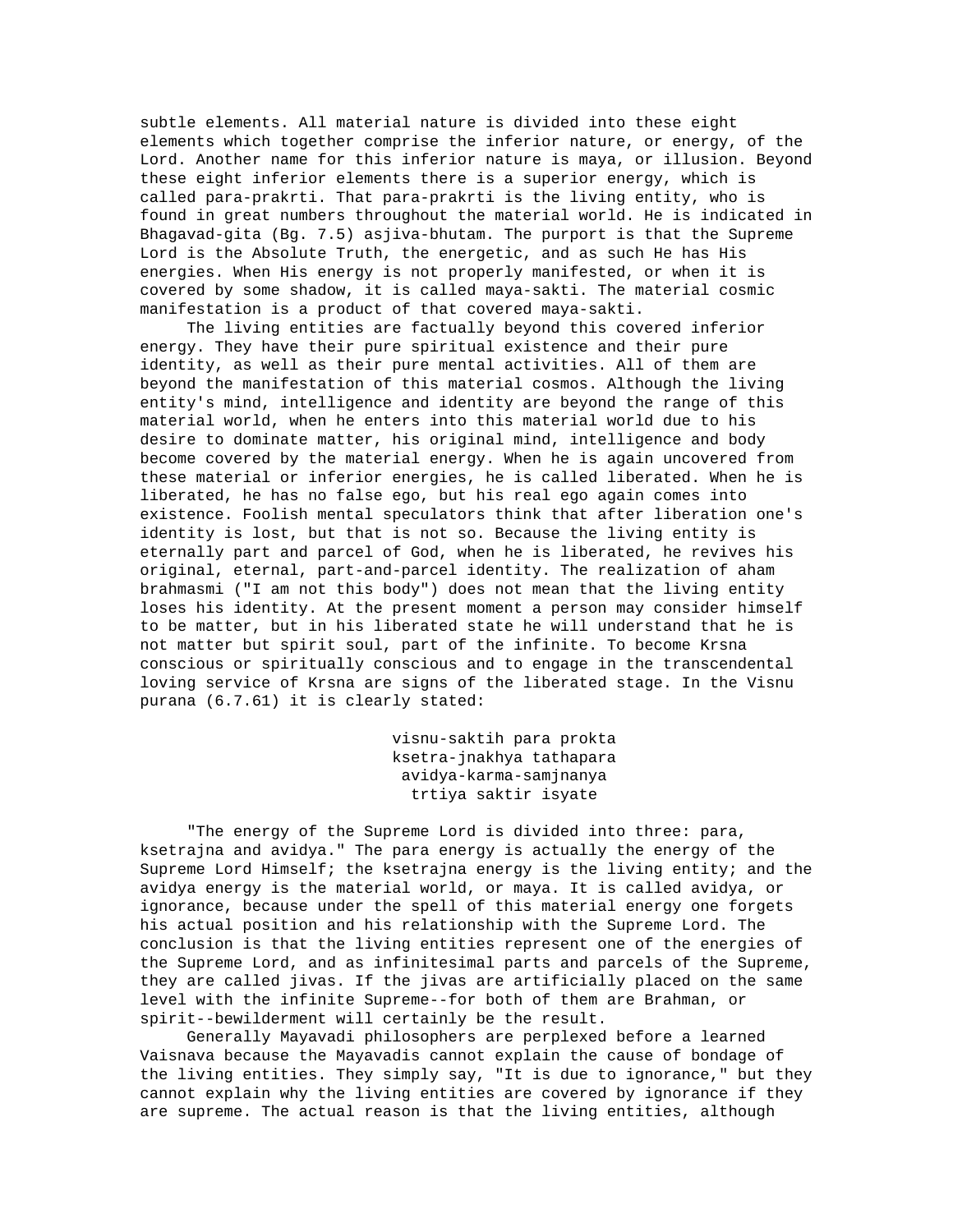qualitatively one with the Supreme, are infinitesimal, and not infinite. Had they been infinite, there would have been no possibility of their bei ng covered by ignorance. Because the living entity is infinitesimal, he is covered by an inferior energy. The foolishness and ignorance of the Mayavadis are revealed when they try to explain how it is the infinite is covered by ignorance. It is offensive to attempt to qualify the infinite as being subject to the spell of ignorance.

 Although Sankara was attempting to cover the Supreme Lord by his Mayavadi philosophy, he was simply following the order of the Supreme Lord. It should be understood that his teachings were a timely necessity but not a permanent fact. In the Vedanta-sutra the distinction between the energy and the energetic is accepted from the very beginning. In that Vedanta-sutra the first aphorism (janmady asya) clearly explains that the Supreme Absolute Truth is the origin or source of all emanations. Thus the emanations are the energy of the Supreme, whereas the Supreme Himself is the energetic. Sankara has falsely argued that if the transformation of energy is accepted, the Supreme Absolute Truth cannot remain immutable. But this is not true. Despite the fact that unlimited energy is always being generated, the Supreme Absolute Truth remains always the same. He is not affected by the emanation of unlimited energies. Sankaracarya has therefore incorrectly established his theory of illusion.

 Ramanujacarya has discussed this point very nicely: "If you argue that before the creation of this material world there was only one Absolute Truth, then how is it possible that the living entity emanated from Him? If He were alone, how could He have produced or generated the infinitesimal living entities?" In answer to this question, the Vedas state that everything is generated from the Absolute Truth, everything is maintained by the Absolute Truth, and, after annihilation, everything enters into the Absolute Truth. From this statement it is clear that the living entities enter into the supreme existence when they are liberated, and they do not change their original constitutional position.

 We must always remember that the Supreme Lord has His creative function and that the infinitesimal living entities have their creative functions also. It is not that their creative function is lost when they are liberated and enter into the Supreme after the dissolution of the material body. On the contrary, the creative function of the living entity is properly manifested in the liberated state. If the living entity's activities are manifest even when he is materially conditioned, then how is it possible for his activities to stop when he attains liberation? The living entity's entering the state of liberation may be compared to a bird entering a tree, or an animal entering the forest, or a plane entering the sky. In no case is identity lost.

 When explaining the first aphorism of the Vedanta-sutra, Sankara most unceremoniously tried to explain that Brahman, or the Supreme Absolute Truth, is impersonal. He also cunningly tried to switch the doctrine of by-product into the doctrine of change. For the Supreme Absolute Truth, there is no change. It is simply that a by-product results from His inconceivable powers of action. In other words, a relative truth is produced out of the Supreme Truth. When a chair is produced out of crude wood, it is said that a by-product is produced. The Supreme Absolute Truth, Brahman, is immutable, and when we find a by-product--the living entity or this cosmic manifestation--it is a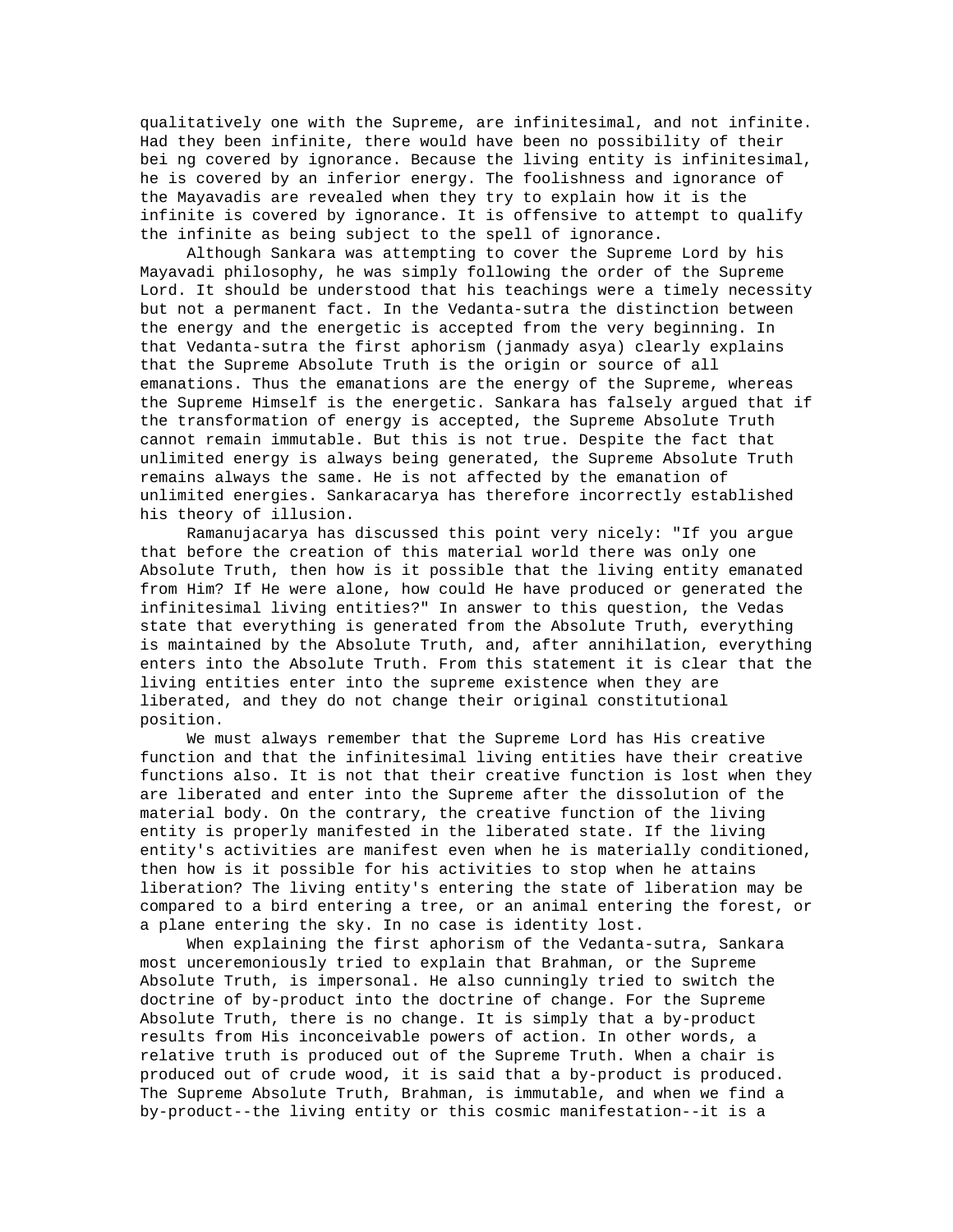transformation, or a by-product of the Supreme. It is like milk being transformed into yogurt. In this way, if we study the living entities in the cosmic manifestation, it will appear that they are not different from the original Absolute Truth, but from Vedic literatures we understand that the Absolute Truth has varieties of energy and that the living entities and the cosmic manifestation are but a demonstration of His energies. The energies are not separate from the energetic; therefore the living entity and cosmic manifestation are inseparable truths, part of the Absolute Truth. Such a conclusion regarding the Absolute Truth and the relative truth should be acceptable to any sane man.

 The Supreme Absolute Truth has His inconceivable potency, out of which this cosmos has been manifested. In other words, the Supreme Absolute Truth is the ingredient, and the living entity and cosmic manifestation are the by-products. In the Taittiriya Upanisad it is clearly stated, yato va imani bhutani jayante: "The Absolute Truth is the original reservoir of all ingredients, and this material world and its living entities are produced from those ingredients."

 Unintelligent persons who cannot understand this doctrine of byproducts cannot grasp how the cosmic manifestation and the living entity are simultaneously one and different from the Absolute Truth. Not understanding this, one concludes, out of fear, that this cosmic manifestation and the living entity are false. Sankaracarya gives the example of a rope being mistaken for a snake, and sometimes the example of mistaking an oyster shell for gold is cited, but surely such arguments are ways of cheating. As mentioned in the Mandukya Upanisad, the rope for a snake and the oyster for gold examples have their different applications and can be understood as follows. The living entity in his original constitutional position is pure spirit. When a human being identifies himself with the material body, he may be said to be mistaking a rope for a snake, or an oyster shell for gold. The doctrine of transformation is accepted when one thing is mistaken for another. Actually the body is not the living entity, but the doctrine of transformation accepts the body as the living entity. Every conditioned soul is undoubtedly contaminated by this doctrine of transformation.

 The conditional state of the living entity is his diseased condition. Originally the living entity and the original cause of this cosmic manifestation exist outside the state of transformation. However, mistaken thoughts and arguments can overcome a person when he forgets the inconceivable energies of the Supreme Lord. Even in the material world there are many examples. The sun has been producing unlimited energy from time immemorial, and so many by-products result from the sun; yet there is no change in the heat and temperature of the sun itself. Despite its being a material product, if the sun can maintain its original temperature and yet produce so many byproducts, is it difficult for the Supreme Absolute Truth to remain unchanged in spite of producing so many by-products by His inconceivable energy? Thus there is no question of transformation as far as the Supreme Absolute Truth is concerned.

 In Vedic literatures there is information of a material product called "touchstone" which simply by touch can transform iron into gold. The touchstone can produce an unlimited quantity of gold and yet remain the same. Only in the state of ignorance can one accept the Mayavadi conclusion that this cosmic manifestation and the living entities are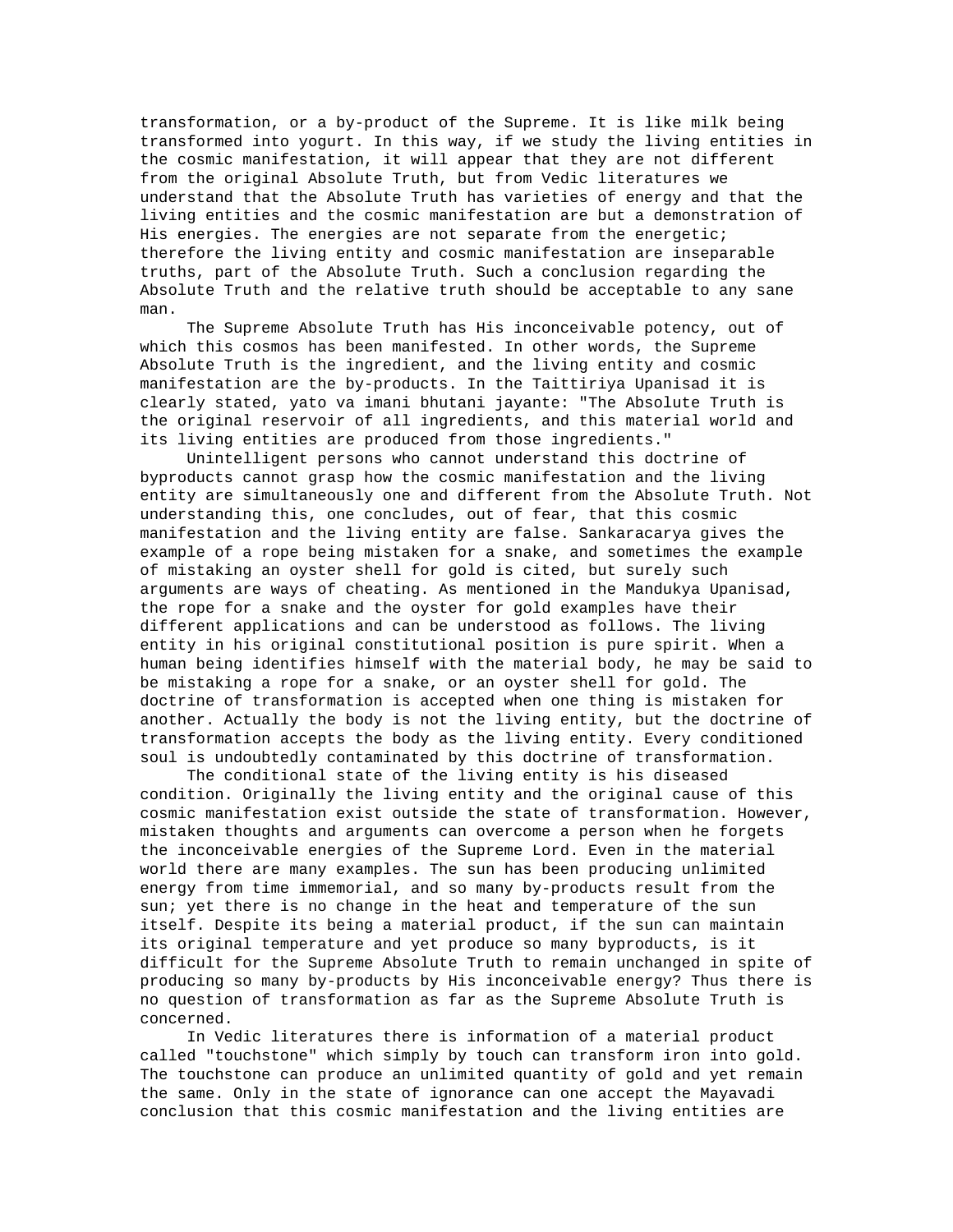false or illusory. No sane man would impose ignorance and illusion upon the Supreme Absolute Truth, who is absolute in everything. There is no possibility of change, ignorance or illusion being in Him. The Supreme Brahman is transcendental and completely different from all material conceptions. In the Supreme Absolute Truth there is every possible inconceivable energy existing. In the Svetasvatara Upanisad it is stated that the Supreme Absolute Personality of Godhead is full of inconceivable energies and that no one else possesses such energies.

 By misunderstanding the inconceivable energies of the Supreme, one may falsely conclude that the Supreme Absolute Truth is impersonal. Such a deluded conclusion is experienced by a living being when he is in an acute stage of disease. In Srimad-Bhagavatam also there are statements to the effect that the supreme atma, the Lord, has inconceivable and innumerable potencies. (SB. 3.33.3) It is also stated in Brahma-sutra that the supreme spirit has many variegated and inconceivable energies. Nor should one think that there is any possibility of ignorance existing in the Absolute Truth. Ignorance and knowledge are conceptions in this world of duality, but in the Absolute there is no duality. It is simply foolishness to consider that the Absolute is covered by ignorance. If the Absolute Truth can possibly be covered by ignorance, how can it be said to be Absolute? Understanding the inconceivability of the Absolute is the only solution to the question of duality. This is because duality arises from the inconceivable energy of the Absolute. By His inconceivable energies, the Supreme Absolute Truth can remain unchanged and yet produce this cosmic manifestation with all its living entities, just as touchstone can produce unlimited quantities of gold and yet remain unchanged. Because the Absolute Truth has such inconceivable energies, the material quality of ignorance cannot pertain to Him. The true variegatedness which exists in the Absolute Truth is a product of His inconceivable energy. Indeed, it can be safely concluded that this cosmic manifestation is but a by-product of His inconceivable energies. Once we accept the inconceivable energies of the Supreme Lord, we will find that there is no duality at all. The expansion of the energy of the Supreme Lord is as true as the Supreme Lord. As far as the manifestation of the supreme energy is concerned, there is no question of transformation. The same example can be cited: in spite of producing unlimited quantities of gold, the touchstone remains the same. We therefore hear some sages say that the Supreme is the ingredient or cause of this cosmic manifestation.

 Actually the example of the rope and the snake is not completely irregular. When we accept a rope to be a snake, it is to be understood that we have experienced a snake previously. Otherwise, how can the rope be mistaken for a snake? Thus the conception of a snake is not untrue or unreal in itself. It is the false identity that is untrue or unreal. When, by mistake, we consider the rope to be a snake, that is our ignorance. But the very idea of a snake is not in itself ignorance. When we accept a mirage to be water in the desert, there is no question of water being a false concept. Water is a fact, but it is a mistake to think that there is water in the desert.

 Thus this cosmic manifestation is not false, as Sankaracarya maintains. Actually there is nothing false here. The Mayavadis say that this world is false because of their ignorance. It is the conclusion of Vaisnava philosophy that this cosmic manifestation is a by-product of the inconceivable energies of the Supreme Lord.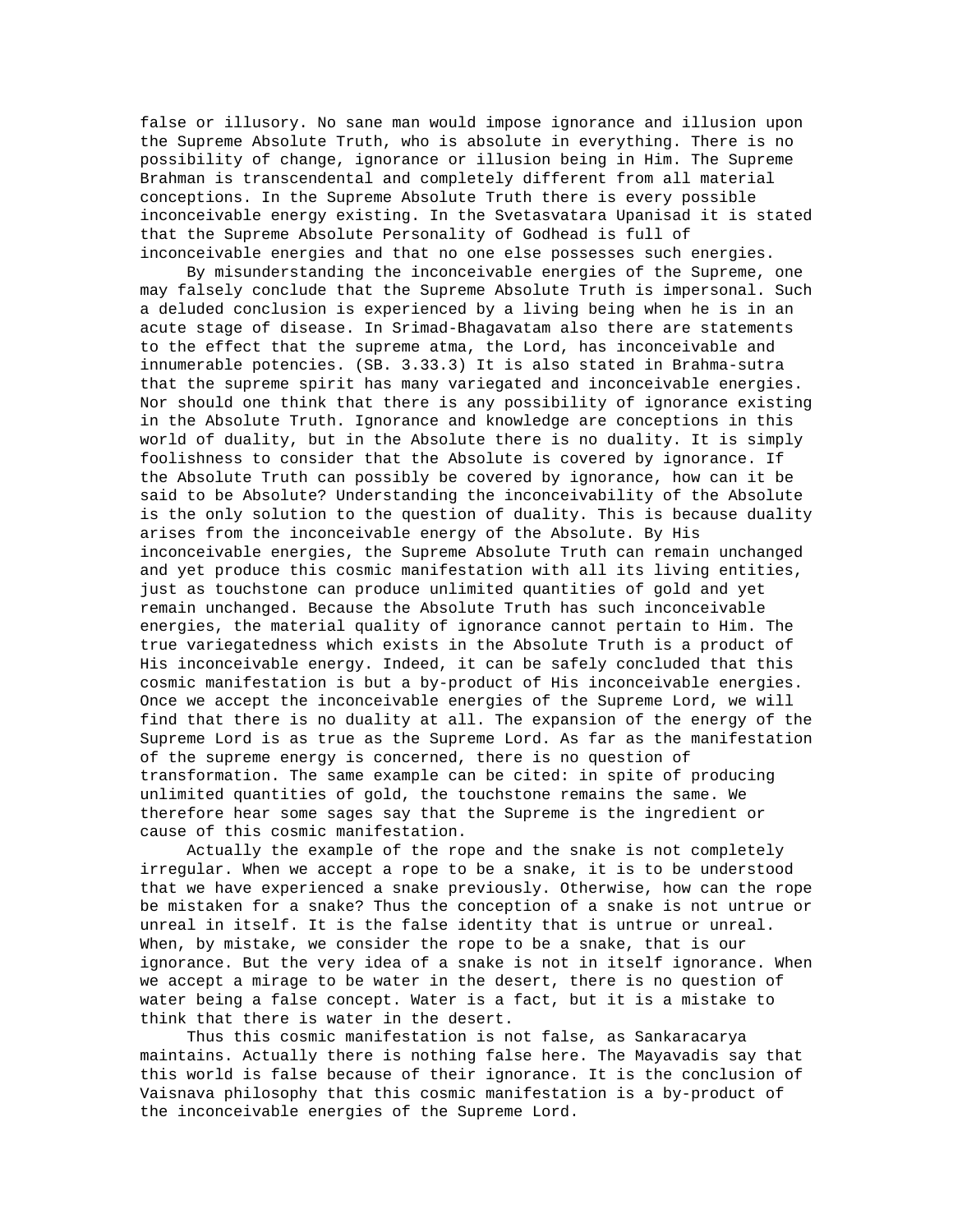The principal word in the Vedas, pranava omkara, is the sound representation of the Supreme Lord. Therefore omkara should be considered the supreme sound. However, Sankaracarya has falsely preached that tat tvam asi are the supreme vibrations. Omkara is the reservoir of all the energies of the Supreme Lord. Sankara is wrong in maintaining that the words tat tvam asi are the supreme vibrations of the Vedas, for tat tvam asi are secondary words only. tat tvam asi suggests only a partial representation. In Bhagavad-gita the Lord has in many places given importance to omkara, (Bg. 8.13,9.17,17.24). Similarly, omkara is given importance in the Atharva Veda and the Mandukya Upanisad. In his Bhagavat-sandarbha, Srila Jiva Gosvami says: "Omkara is the most confidential sound representation of the Supreme Lord." The sound representation or name of the Supreme Lord is as good as the Supreme Lord Himself. By vibrating the sound of omkara, or of Hare Krsna, Hare Krsna, Krsna Krsna, Hare Hare/ Hare Rama, Hare Rama, Rama Rama, Hare Hare, one can be delivered from the contamination of this material world. Because such vibrations of transcendental sound can deliver a conditioned soul, they are known as tara, or deliverers.

 That the sound vibration of the Supreme Lord is identical with the Supreme Lord is a fact. This is confirmed in the Narada-pancaratra:

> vyaktam hi bhagavan eva saksan-narayanah svayam astaksara-svarupena mukhesu parivartate

 "When the transcendental sound vibration is practiced by a conditioned soul, the Supreme Lord is present on his tongue." In the Mandukya Upanisad it is said that when omkara is chanted, whatever is seen as material is seen perfectly as spiritual. In the spiritual world or in spiritual vision there is nothing butomkara, or the one alternate, om. Unfortunately, Sankara has abandoned this chief word, omkara, and has whimsically accepted tat tvam asi as the supreme vibration of the Vedas. By accepting such a secondary word and leaving aside the principal vibration, he has given up a direct interpretation of the scripture in favor of his own indirect interpretation.

 Sripada Sankaracarya has unceremoniously obscured the Krsna consciousness described in the purusa-vedanta-sutra by man ufacturing an indirect interpretation and abandoning the direct interpretation. Unless we take all the statements of Vedanta-sutra as self-evident, there is no point in studying Vedanta-sutra. Interpreting the verses of Vedantasutra according to one's own whim is the greatest disservice to the self-evident Vedas.

 As far as the omkara pranava is concerned, it is considered to be the sound incarnation of the Supreme Personality of Godhead. As such, omkara is eternal, unlimited, transcendental, supreme and indestructible. He (omkara) is the beginning, middle and end, and He is beginningless as well. When one understands omkara as such, he becomes immortal. One should thus know omkara as a representation of the Supreme situated in everyone's heart. One who understands omkara and Visnu as being one and the same and all-pervading never laments in the material world, nor does he remain a sudra.

 Although He (omkara) has no material form, He is unlimitedly expanded, and He has unlimited form. By understanding omkara one can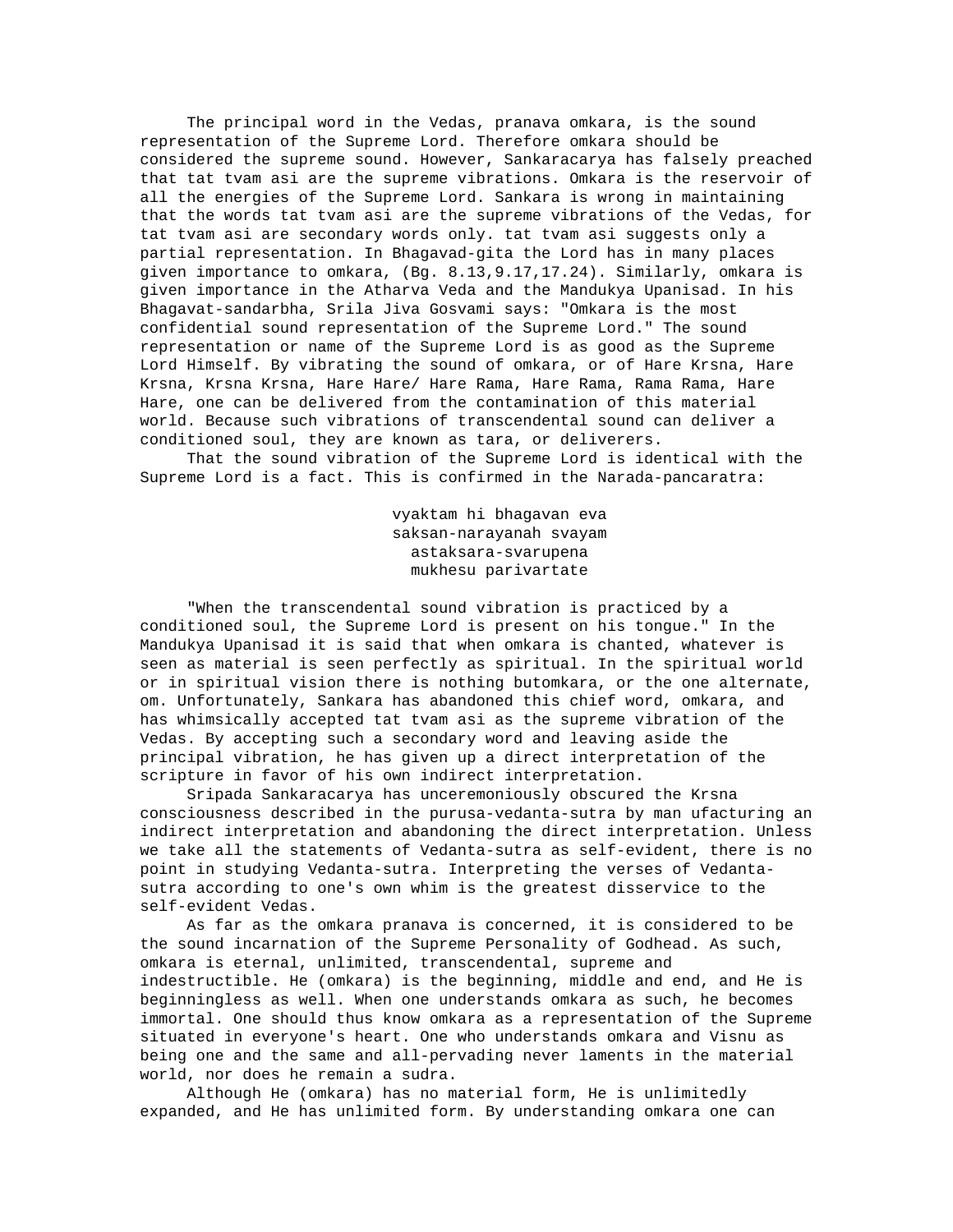become free from the duality of the material world and attain absolute knowledge. Therefore omkara is the most auspicious representation of the Supreme Lord. Such is the description given by Mandukya Upanisad. One should not foolishly interpret an Upanisadic description and say that because the Supreme Personality of Godhead "cannot" appear Himself in this material world in His own form, He sends His sound representation(omkara) instead. Due to such a false interpretation, omkara comes to be considered something material, and consequently omkara is misunderstood and praised as being simply an exhibition or symbol of the Lord. Actually omkara is as good as any other incarnation of the Supreme Lord.

 The Lord has innumerable incarnations, and omkara is one of them. As Krsna states in Bhagavad-gita: "Amongst vibrations, I am the syllable om." (Bg. 9.17) This means that omkara is nondifferent from Krsna. Impersonalists, however, give more importance to omkara than to the Personality of Godhead, Krsna. The fact is, however, that any representational incarnation of the Supreme Lord is nondifferent from Him. Such an incarnation or representation is as good spiritually as the Supreme Lord. Omkara is therefore the ultimate representation of all the Vedas. Indeed, the Vedic mantras or hymns have transcendental value because they are prefixed by the syllable om. The Vaisnavas interpret omkara as follows: by the letter O, Krsna, the Supreme Personality of Godhead, is indicated; by the letter U, Krsna's eternal consort Srimati Radharani is indicated; and by the letter M, the eternal servitor of the Supreme Lord, the living entity, is indicated. Sankara has not given such importance to the omkara. However, importance is given in the Vedas, the Ramayana, the Puranas and in the Mahabharata from beginning to end. Thus the glories of the Supreme Lord, the Supreme Personality of Godhead, are declared.

Chapter Twenty-one

The Mayavadi Philosophers are Converted

 In this way Lord Caitanya condemned attempts at indirect interpretation of the Vedanta-sutra, and all the sannyasis present were struck with wonder by His explanation. After hearing the direct interpretation, one of the sannyasis immediately declared, "O Sripada Caitanya, whatever You have explained in Your condemnation of the indirect interpretation of omkara is most useful. Only a fortunate person can accept Your interpretation as the right one. Actually, every one of us now knows that the interpretations given by Sankara are all artificial and imaginary, but because we belongto Sankaracarya's sect, we take it for granted that his interpretation is the right one. We shall be very glad to hear You further explain the Vedanta-sutra by direct interpretation."

 Being so requested, Lord Caitanya explained each and every verse of Vedanta-sutra according to the direct interpretation. He also explained the word Brahman, indicating that Brahman means the greatest, the Supreme Personality of Godhead. Brahman indicates that the greatest is full with six opulences; the Supreme Personality of Godhead is the reservoir of all wealth, all fame, all strength, all beauty, all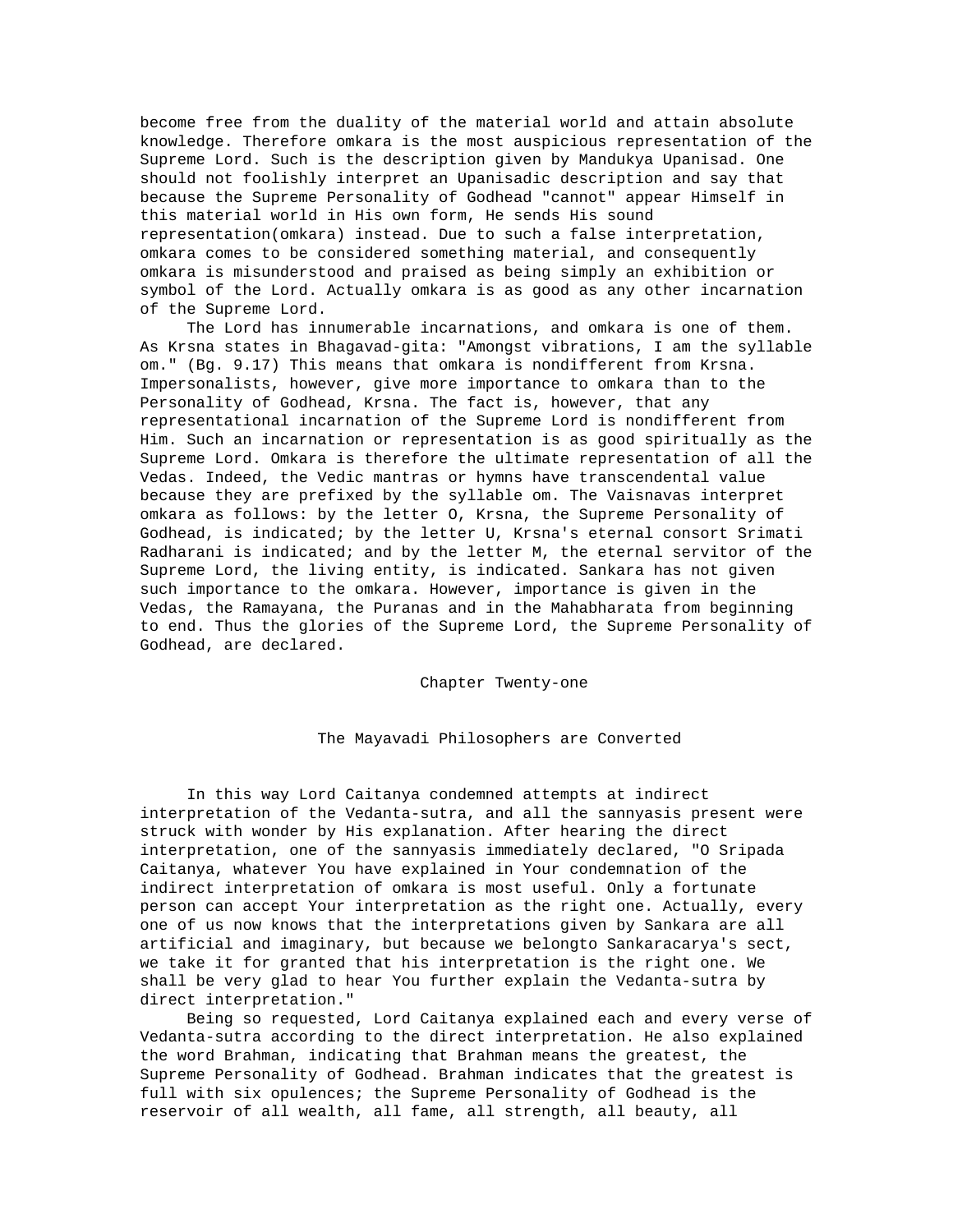knowledge and all renunciation. When Lord Krsna was present personally on earth, He exhibited these six opulences in full. No one was richer than Lord Krsna, no one was more learned than Him, no one more beautiful, no one stronger, no one more famous and no one more renounced. Therefore the Supreme Personality of Krsna is the Supreme Brahman. This is confirmed by Arjuna in Bhagavad-gita (Bg. 10.12). param brahma param dhama: "You are the Supreme Brahman, the ultimate, the supreme abode." Therefore Brahman indicates the greatest, and the greatest is the Supreme Personality of Godhead, Krsna. He is the shelter of the Absolute Truth (para-tattva) because He is param brahma. There is nothing material in His opulences and exhibitions of wealth, fame, strength, beauty, knowledge and renunciation. All the Vedic verses and hymns indicate that everything about Him is spiritual and transcendental. Wherever the word Brahman appears in the Vedas, it should be understood that Krsna, the Supreme Personality of Godhead, is indicated. An intelligent person at once replaces the word Brahman with the name Krsna.

 The Supreme Personality of Godhead is transcendental to the material modes of nature, but He is fully qualified with transcendental attributes. To accept the Supreme as impersonal is to deny the manifestation of His spiritual energies. When someone simply accepts the impersonal exhibition of spiritual energy to the exclusion of the Supreme Personality of Godhead, he does not accept the Absolute Truth in full. To accept the Supreme in full is to accept spiritual variegatedness, which is transcendental to the material modes of nature. By failing to indicate the Supreme Personality of Godhead, the impersonalists are left with an incomplete conception.

 The approved method for understanding the Supreme Personality of Godhead, Krsna, is the path of devotional service, and this is confirmed in every Vedic scripture. Devotional service of the Lord begins by hearing about Him. There are nine different methods in devotional service, of which hearing is the chief. Hearing, chanting remembering, worshiping--all these are used in the process of attaining the highest perfection by understanding the Supreme Personality of Godhead. This process by which the Supreme Personality of Godhead is understood is known as abhidheya, practice of devotional service within conditional life.

 It is experienced in practice that when one takes to Krsna consciousness, he does not like to deviate into another form of consciousness. Krsna consciousness is development of love for Krsna, the Supreme Personality of Godhead, and this is the fifth dimensional interest of the human being. When one actually takes to this process of transcendental service, he relishes his relationship with Krsna directly. When there is reciprocation of transcendental dealings with Krsna, Krsna gradually becomes a personal associate of the devotee. Then the devotee eternally enjoys blissful life. For this reason, it is the purpose of the Vedanta-sutra to reestablish the living entity's lost relationship with the Supreme Lord Krsna and to enable him to execute devotional service and ultimately achieve the highest goal of life, love of Godhead. This is the real purpose of Vedanta-sutra.

 After Lord Caitanya explained the Vedanta-sutra by directly interpreting the verses, the chief disciple of Prakasananda Sarasvati stood up in the assembly and began to praise Lord Caitanya as the Supreme Personality of Godhead, Narayana. He not only very much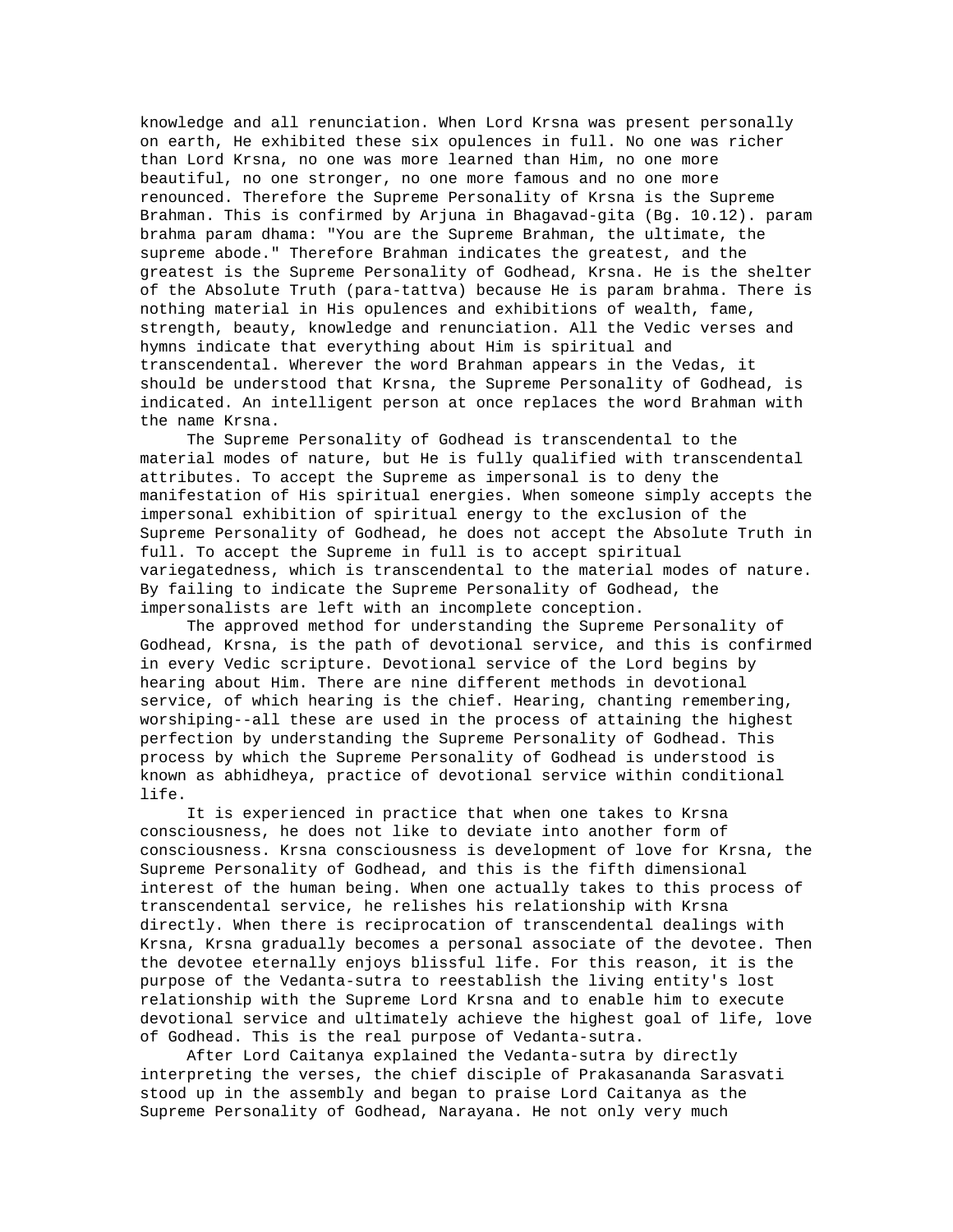appreciated the explanation of Vedanta-sutra by Lord Caitanya, but he stated publicly that the direct explanation of the Upanisads and Vedanta-sutra "is so pleasing that we forget ourselves and forget that we belong to the Mayavadi sect." Thus it is herein admitted that Sankaracarya's explanations of the Upanisads and Vedanta-sutra are all imaginary. We may sometimes accept such imaginary explanations for the sake of sectarian feuds, but actually such explanations do not satisfy us. It is not that one becomes free from material entanglements simply by accepting the order of sannyasa. Yet if we actually understand the explanations given by Lord Caitanya, we will be helped. For instance, when Lord Caitanya explains the meaning of harer nama harer nama harer namaiva kevalam, everyone is pleased, for it is a fact that there is no alternative to devotional service. Without devotional service no one can attain liberation from the material clutches. Especially in this age, one can achieve the highest liberation simply by chanting Hare Krsna, Hare Krsna, Krsna Krsna, Hare Hare/ Hare Rama, Hare Rama, Rama Rama, Hare Hare. In Srimad-Bhagavatam (10.14.4) it is stated that when a person abandons the path of devotional service and simply labors for knowledge, he has no profit other than the trouble he takes to understand the difference between matter and spirit. It is useless labor to try to get grains from empty husks. Thus it is stated in Srimad-Bhagavatam (10.2.32) that a person who gives up the transcendental loving service of the Supreme Lord and superficially considers himself liberated, never attains to liberation. With great labor, austerity and penance, he may be elevated to the liberated platform, but for want of shelter at the lotus feet of the Supreme Lord, he falls down again into material contamination.

 The Supreme Brahman cannot be accepted as impersonal, otherwise the six opulences, which belong to the Supreme Personality of Godhead, cannot be attributed to Brahman. All the Vedas and Puranas affirm that the Supreme Personality of Godhead is full of spiritual energies, but foolish people simply reject this and deride His activities. They misinterpret the transcendental body of Krsna to be a creation of material nature, and this is considered to be the greatest offense and greatest sin. One should simply accept the words of Lord Caitanya as He spoke them before Prakasananda Sarasvati and the Mayavadi sannyasis.

 The individual personality of the Supreme Absolute Truth is explained in Srimad-Bhagavatam (3.9.3-4): "O Supreme Lord, the transcendental form which I am seeing is the embodiment of transcendental pleasure. It is eternal and devoid of the contamination of the material modes. It is the greatest manifestation of the Absolute Truth, and it is full of effulgence. O soul of everyone, You are the creator of this cosmic manifestation and all the material elements. I surrender unto You in Your transcendental form, O Krsna! O most auspicious universe! You advent Yourself in Your original personal form in order to be worshiped by us, and we perceive You either by meditation or by direct worship. Foolish people contaminated by material nature do not give much importance to Your transcendental form, and consequently they glide down to hell."

This is also confirmed in Bhagavad-gita:

 avajananti mam mudha manusim tanum asritam param bhavam ajananto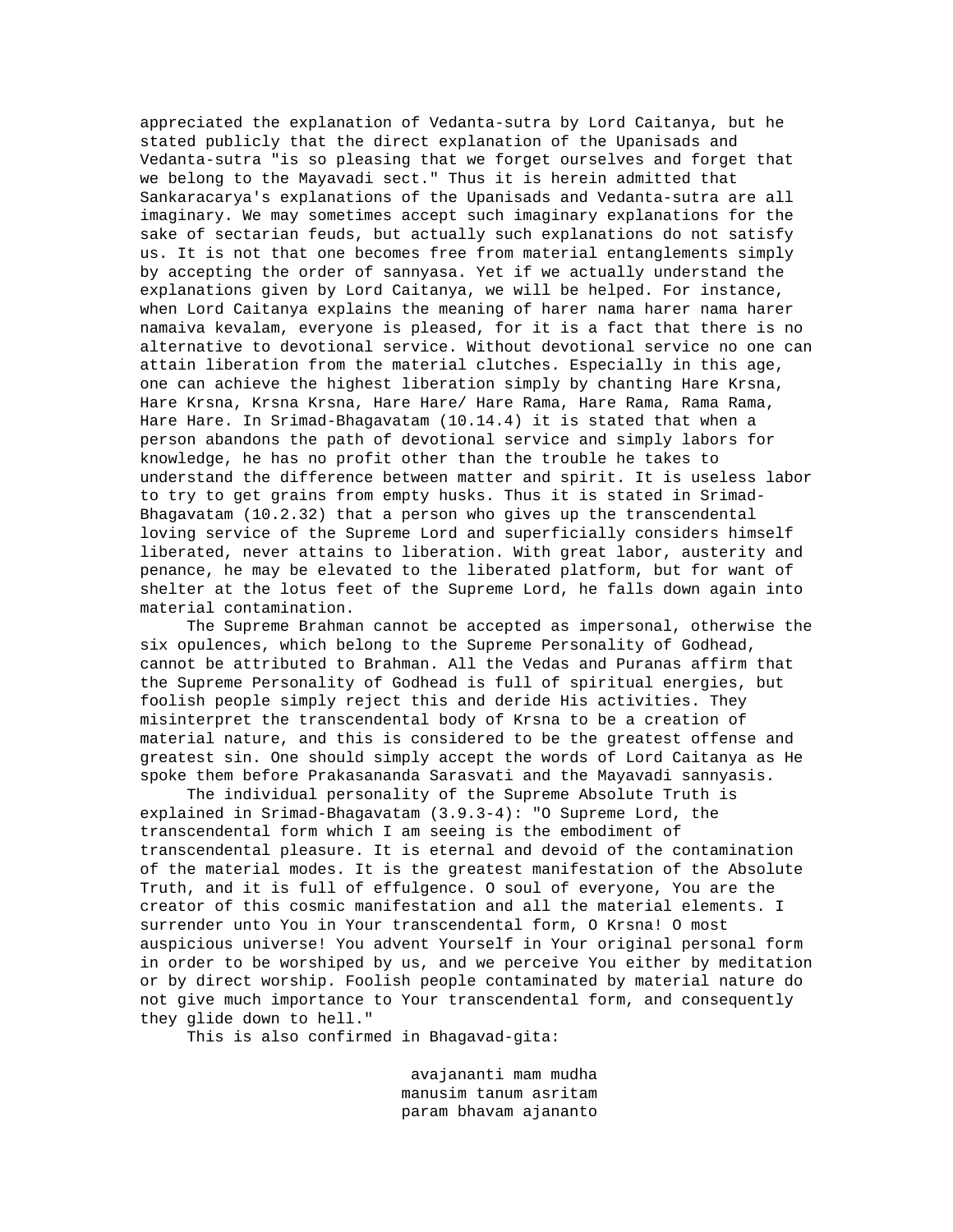"Fools deride Me when I descend in the human form. They do not know My transcendental nature and My supreme dominion over all that be." (Bg.9.11)

 That such foolish and demoniac persons go to the hellish planets is also confirmed in Bhagavad-gita:

> tan aham dvisatah kruran samsaresu naradhaman ksipamy ajasram asubhan asurisv e va yonisu

 "Those who are envious and mischievous, who are the lowest among men, are cast by Me into the ocean of material existence, into various demoniac species of life." (Bg. 16.19)

 The doctrine of by-products, parinama-vada, is asserted from the very beginning of Vedanta-sutra, but Sankaracarya has superficially tried to hide it and establish the doctrine of transformation, vivartavada. He also has the audacity to say that Vyasa is mistaken. All Vedic literatures, including the puranas, confirm that the Supreme Lord is the center of all spiritual energy and variegatedness. The Mayavadi philosopher, puffed-up and incompetent, can not understand variegatedness in spiritual energy. He consequently falsely believes that spiritual variegatedness is no different from material variegatedness. Deluded by this false belief, the Mayavadis deride the pastimes of the Supreme Personality of Godhead. Such foolish persons, unable to understand the spiritual activities of the Supreme Lord, consider Krsna to be a product of this material nature. This is the greatest offense any human being can commit. Lord Caitanya therefore establishes that Krsna is sac-cid-ananda-vigraha, the form of eternity, knowledge and bliss, and that He is always engaged in His transcendental pastimes in which there is all spiritual variegatedness.

 The student of Prakasananda summarized the explanations of Lord Caitanya and concluded: "We have practically given up the path of spiritual realization. We simply engage in nonsensical talk. Mayavadi philosophers who are serious about attaining benediction should engage in the devotional service of Krsna, but instead they take pleasure in useless argument only. We hereby admit that the explanation of Sankaracarya hides the actual import of Vedic literature. Only the explanation given by Caitanya is acceptable. All other interpretations are useless."

 After thus explaining his position, the chief student of Prakasananda Sarasvati began to chant Hare Krsna, Hare Krsna, Krsna Krsna, Hare Hare/ Hare Rama, Hare Rama, Rama Rama, Hare Hare. When Prakasananda Sarasvati saw this, he also admitted the fault of Sankaracarya and said, "Because Sankaracarya wanted to establish the doctrine of monism, he had no alternative but to interpret the Vedantasutra in a different way. Once one accepts the Supreme Personality of Godhead, the doctrine of monism cannot be established. Therefore by mundane scholarship Sankaracarya has tried to obscure the actual meaning of the Vedanta-sutra. Not only has Sankaracarya done this, but all authors who attempt to give their own views of necessity misinterpret Vedanta-sutra."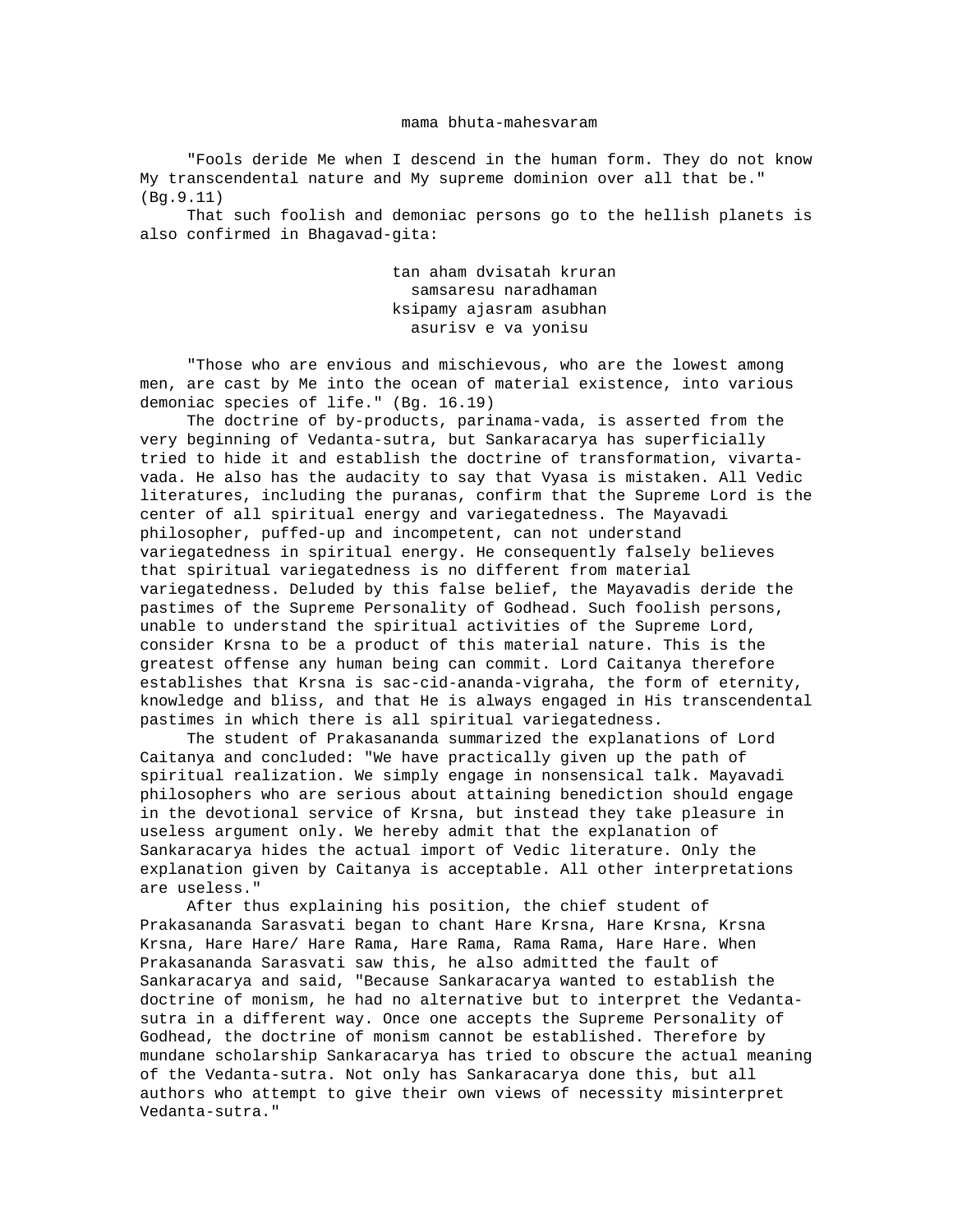Thus Lord Caitanya gave the direct meaning of Vedanta-sutra. No Vedic scripture should be used for indirect speculation. In addition to Sankaracarya, other materialistic philosophers like Kapila, Gautama, Astavakra and Patanjali have put forward philosophical speculation in various ways. Indeed, the philosopher Jaimini and his followers, who are all more or less logicians, have abandoned the real meaning of the Vedas (devotional service) and have tried to establish the Absolute Truth as subject to the material world. It is their opinion that if there is a God, He will be pleased with man and give man all desired results if man simply performs his material activities nicely. Similarly, the atheist Kapila tried to establish that there is no God who created the material world. Kapila has even tried to establish that a combination of material elements caused creation. Similarly, Gautama and Kanada have given stress to this theory that the creation resulted from a fortunate combination of material elements, and they have tried to establish that atomic energy is the origin of creation. Similarly, impersonalists and monists like Astavakra have tried to establish the impersonal effulgence (brahmajyoti) as the Supreme. And Patanjali, one of the greatest authorities on the yoga system, has tried to conceive an imaginary form of the Supreme Lord.

 In summary it should be understood that all these materialistic philosophers have tried to avoid the Supreme Personality of Godhead by putting forward their own mentally concocted philosophies. However, Vyasadeva, the great sage and incarnation of God head, has thoroughly studied all these philosophical speculations and in answer has compiled the Vedanta-sutra, which establishes the relationship between the living entity and the Supreme Personality of Godhead and the importance of devotional service in ultimately achieving love of Godhead. The verse janmady asya yatah, which appears in the very beginning of Vedantasutra, is explained in Vyasadeva's Srimad-Bhagavatam. In Srimad-Bhagavatam Vyasadeva establishes from the very beginning that the supreme source of everything is a cognizant, transcendental person.

 The impersonaiist tries to explain that the impersonal effulgence of the Supreme Lord (brahmajyoti) is beyond these material modes of nature, but at the same time he tries to establish that the Supreme Personality of Godhead is contaminated by the modes of material nature. The Vedanta-sutra asserts that the Supreme Personality of Godhead is not only transcendental to the material modes of nature but that He also has innumerable transcendental qualities and energies. All these various speculative philosophers are one in denying the existence of the Supreme Lord Visnu, and they are very much enthused to propagate their own theories and be recognized by the people. Unfortunate people become enamored of these atheistic philosophers and consequently can never understand the real nature of the Absolute Truth. It is far better to follow in the footsteps of great souls (mahajanas). According to Srimad-Bhagavatam, there are twelve mahajanas, or great souls, and these are: (1) Brah ma, (2) Lord Siva, (3) Narada, (4) Vaivasvata Manu, (5) Kapila (not the atheist, but the original Kapila), (6) the Kumaras, (7) Prahlada, (8) Bhisma, (9) Janaka, (10) Bali, (11) Sukadeva Gosvami and (12) Yamaraja. According to the Mahabharata, there is no point in arguing about the Absolute Truth because there are so many different Vedic scriptures and philosophical understandings that no one philosopher can agree with another. Since everyone is trying to present his own point of view and reject others, it is very difficult to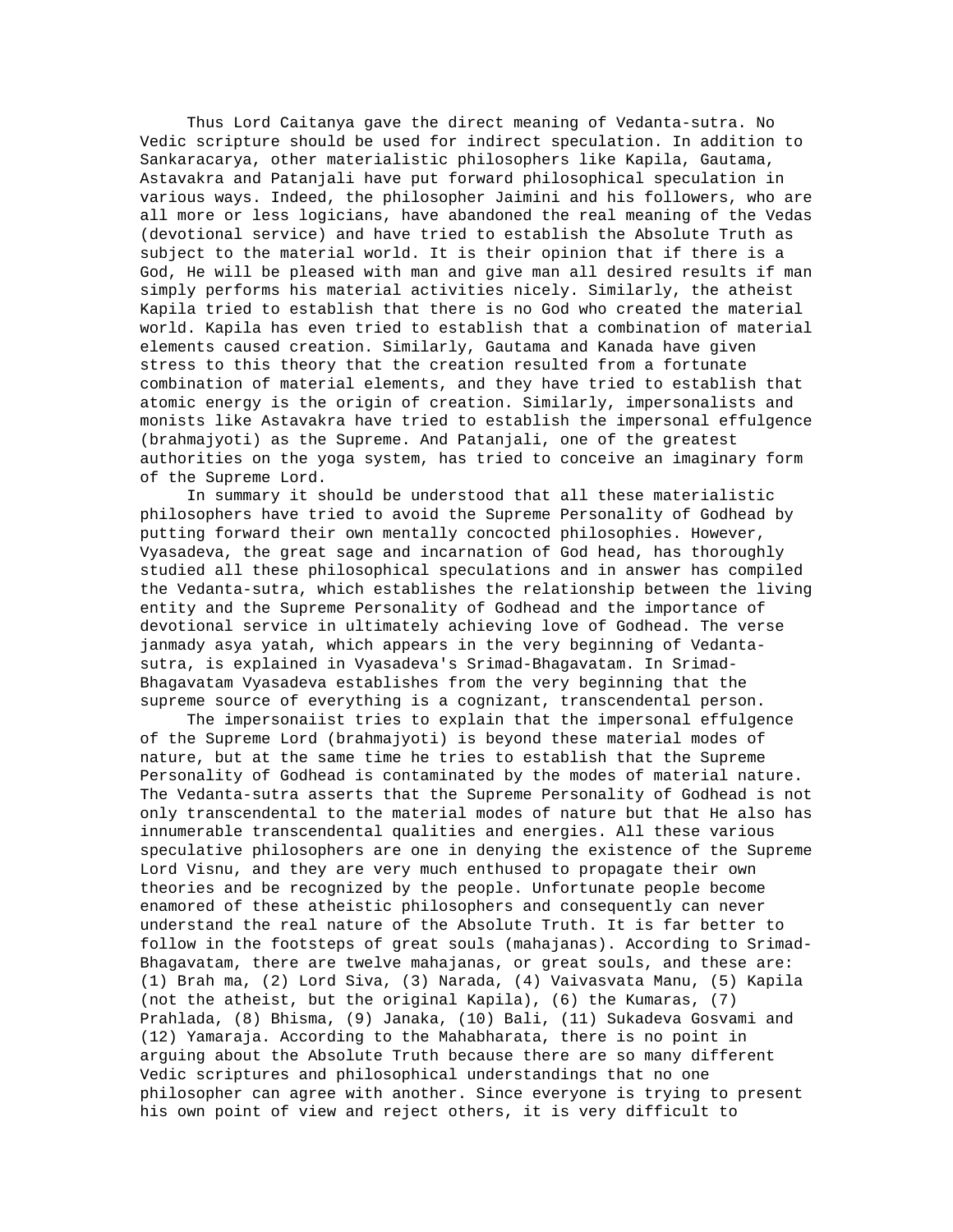understand the necessity for religious principles. Therefore it is better to follow in the footsteps of the great mahajanas, great souls; then one can achieve the desired success. Lord Caitanya's teachings are just like nectar, and they hold whatever is needed. The best way is to take to this path and follow it.

Chapter Twenty-two

The Srimad Bhagavatam

 After the conversion of the Mayavadi sannyasis to the path of Caitanya Mahaprabhu, many scholars and inquisitive people visited the Lord at Benares. Since it was not possible for everyone to see Caitanya Mahaprabhu at His residence, people used to stand in line to see Him as He passed on His way to the temple of Visvanatha and Bindumadhava. One day, when the Lord visited the temple with His associates, Candrasekhara Acarya, Paramananda, Tapanamisra, Sanatana Gosvami and others, He was singing:

> haraye namah krsna yadavaya namah gopala govinda rama sri-madhusudana

 When the Lord sang in this way, chanting and dancing, thousands of people gathered around Him, and when the Lord chanted, they roared. The vibration was so tumultuous that Prakasananda Sarasvati, who was sitting nearby, immediately joined the crowd with his disciples. As soon as he saw the beautiful body of Lord Caitanya and the Lord dancing with His associates, Prakasananda Sarasvati also joined and began to sing: "Hari! Hari!" All the inhabitants of Benares were struck with wonder upon seeing the ecstatic dancing of Lord Caitanya. However, Lord Caitanya checked His continuous ecstasy and stopped dancing when He saw the Mayavaci sannyasis. As soon as the Lord stopped chanting and dancing, Prakasananda Sarasvati fell at His feet. Trying to stop him, Lord Caitanya said, "Oh, you are the spiritual master of the whole world, jagad-guru, and I am not even equal to your disciples. You should therefore not worship an inferior like Me. You are exactly like the Supreme Brahman, and if I allow you to fall down at My feet, I will commit a very great offense. Although you have no vision of duality, for the sake of teaching the people in general you should not do this."

 "Previously I spoke ill of You many times," Prakasananda Sarasvati replied. "Now in order to free myself from the results of my offense, I fall down at Your feet." He then quoted a verse from Vedic literatures which states that when even a liberated soul commits an offense against the Supre me Lord, he again becomes a victim of material contamination. Prakasananda Sarasvati then quoted another verse from Srimad-Bhagavatam (10.34.9) regarding Nanda Maharaja's being attacked by a serpent who was previously Vidyadhararcita. When the serpent was touched by the lotus feet of Krsna, he regained his previous body and was freed from the reactions of his sinful activities. When Lord Caitanya thus heard Himself equated with Krsna, He mildly protested. He wanted to warn people in general not to compare the Supreme Lord with any living entity, and although He was the Supreme Lord Himself, He protested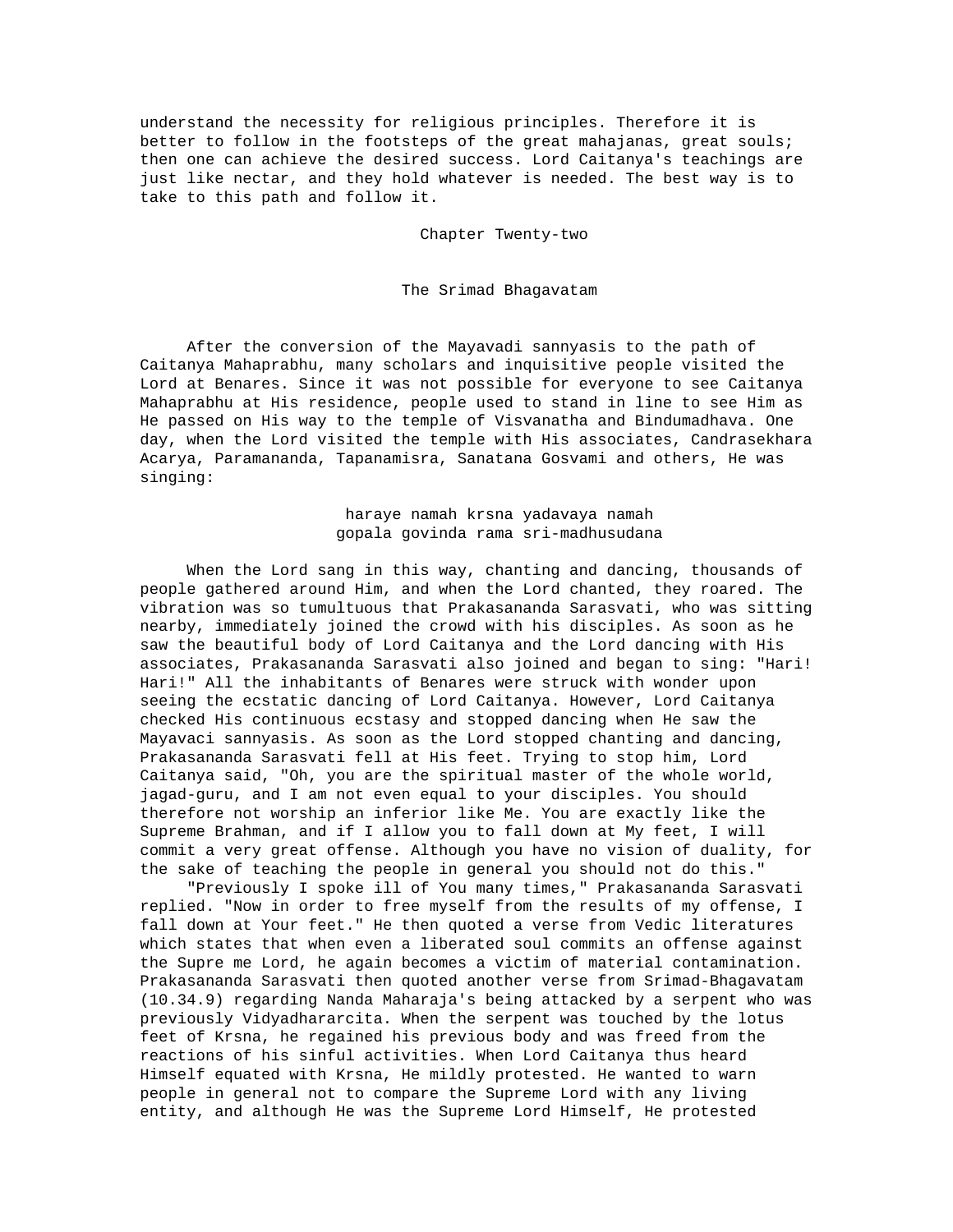against this comparison in order to teach us. Thus He said that it is the greatest offense to compare anyone with the Supreme Lord Krsna. Lord Caitanya always maintained that Visnu, the Supreme Personality of Godhead, is great and the living entities, however great they may be, are but infinitesimal. In this connection, He quoted a verse from Padma Purana which is found in the Vaisnava tantra (Hari-bhakti-vilasa 1.73): "A person who compares the Supreme Lord even with the greatest of demigods like Brahma and Siva must be considered a number one atheist."

"I can understand that You are the Supreme Personality of Godhead, Krsna," Prakasananda Sarasvati continued, "and even though You present Yourself as a devotee, You are still worshipable because You are greater than all of us in education and realization. Therefore by blaspheming You, we have committed the greatest offense. Please excuse us."

 How a devotee becornes the greatest of all transcendentalists is stated in Srimad-Bhagavatam (6.14.5):

> muktanam api siddhanam narayana-parayanah sudurlabhah prasantatma kotisv api mahamune

 "There are many liberated souls and perfected souls, but out of all of them he who is a devotee of the Supreme Personality of Godhead is best. The devotees of the Supreme Lord are always calm and quiet, and their perfection is very rarely seen, even in millions of persons." Prakasananda also quoted another verse (SB. 10.4.46) in which it is stated that one's duration of life, prosperity, fame, religion and the benediction of higher authorities are all lost when one offends a devotee. Prakasananda also quoted another verse from Srimad-Bhagavatam (7.5.32) which said that all the misgivings of the conditioned soul disappear at the touch of the lotus feet of the Supreme Personality of Godhead. However, one cannot touch the lotus feet of the Supreme Lord unless one receives the benediction of the dust of the lotus feet of the Lord's pure devotee. In other words, one cannot become a pure devotee of the Supreme Personality of Godhead unless he is favored by another pure devotee of the Lord.

 "Now I am taking shelter of Your lotus feet," Prakasananda Sarasvati said, "for I want to be elevated to the position of a devotee of the Supreme Lord."

 After talking in this way, both Prakasananda Sarasvati and Lord Caitanya sat together. "Whatever You have said concerning discrepancies in the Mayavadi philosophy is also known by us," Prakasananda said. "Indeed, we know that all the commentaries on Vedic scriptures by Mayavadi philosophers are erroneous, especially those of Sankaracarya. Sankaracarya's interpretations of Vedanta-sutra are all figments of his imagination. You have not explained the codes of the Vedanta-sutra and Upanisads according to Your own imagination but have presented them as they are. Thus we are all pleased to have heard Your explanation. Such explanations of the codes of Vedanta-sutra and the Upanisads cannot be given by anyone but the Supreme Personality of Godhead. Since You have all the potencies of the Supreme Lord, please explain the Vedanta-sutra further so that I may be benefited."

 Lord Caitanya protested against being called the Supreme Lord, and He said, "My dear sir, I am an ordinary living entity. I cannot know the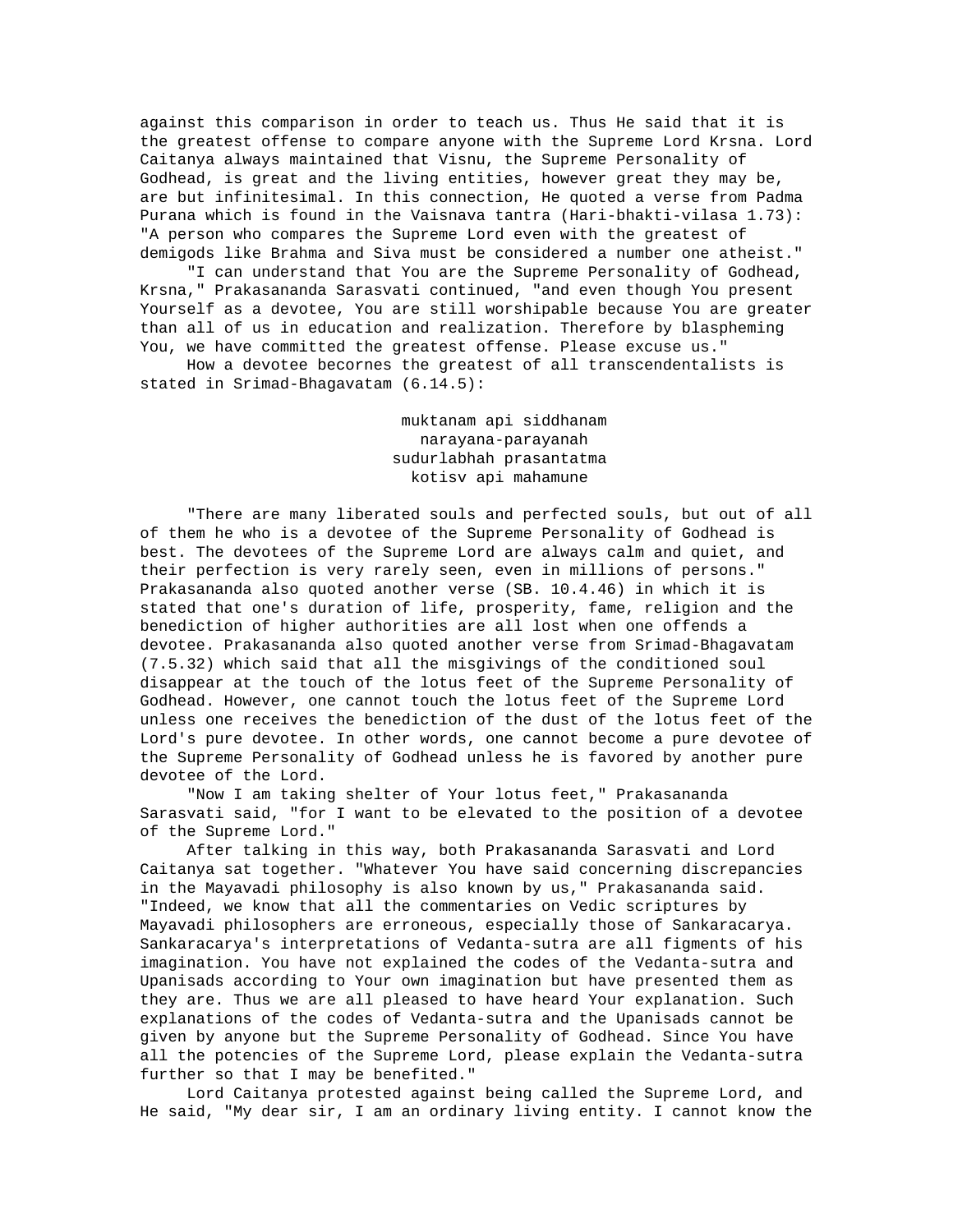real meaning of Vedanta-sutra, but Vyasadeva, who is an incarnation of Narayana, knows its real meaning. No ordinary living entity can interpret Vedanta-sutra according to his mundane conceptions. In order to curb commentaries on Vedanta-sutra by unscrupulous persons, the author himself, Vyasadeva, has already commentated upon the Vedantasutra by writing Srimad-Bhagavatam." In other words, the best explanation of a book is written by the author himself. No one can understand the author's mind unless the author himself discloses the purpose behind his writing. Therefore Vedanta-sutra shou Id be understood through Srimad-Bhagavatam, the commentary written by the author of Vedanta-sutra.

 Pranava, or omkara, is the divine substance of all the Vedas. Omkara is further explained in the gayatri mantra exactly as it was explained in Srimad-Bhagavatam. There are four verses written in this connection, and these are explained to Brahma by Lord Krsna Himself. In his turn, Brahma explains them to Narada, and Narada explains them to Vyasadeva. In this way the purport of the verses of Srimad-Bhagavatam come down through disciplic succession. It is not that anyone and everyone can make his own foolish commentaries on Vedanta-sutra and mislead readers. Anyone who wants to understand Vedanta-sutra must read Srimad-Bhagavatam carefully. Under the instructions of Narada Muni, Vyasadeva compiled Srimad-Bhagavatam with the purpose of explaining the Vedanta-sutra. In writing Srimad-Bhagavatam, Vyasadeva collected all the essence of the Upanisads, the purpose of which was also explained in Vedanta-sutra. Srimad-Bhagavatam is thus the essence of all Vedic knowledge. That which is stated in the Upanisads and restated in Vedanta-sutra is explained very nicely in Srimad-Bhagavatam.

 There is a passage in Isopanisad similar to a verse found in Srimad-Bhagavatam (8.1.10) which states that whatever one sees in the cosrnic manifestation is but the Supreme Lord's energy and is nondifferent from Him. Consequently He is the controller, friend and maintainer of all living entities. We should live by the mercy of God and take only those things which are allotted to us. In this way, by not encroaching on another's property, one can enjoy life.

 In other words, the purpose of the Upanisads, Vedanta-sutra and Srimad-Bhagavatam is one and the same. If one studies Srimad-Bhagavatam carefully, he will find that all the Upanisads and the Vedanta-sutra are nicely explained therein. Srimad-Bhagavatam teaches us how to reestablish our eternal relationship with the Supreme Lord, how to act in that relationship, and, lastly, how to achieve the highest benefit from it.

 The four verses beginning with aham eva are the gist of the whole Bhagavatam. These are: "I am the supreme center for the relationships of all living entities, and My knowledge is the supreme knowledge. That process by which I can be attained by the living entity is called abhidheya. By it, one can attain the highest perfection of life, love of Godhead. When one attains love of Godhead, his life becomes perfect." The explanation of these four verses is given in Srimad-Bhagavatam, and Lord Caitanya gave a short description of the principles of these verses. He said that no one can understand the constitutional position of the Supreme Lord--His situation, His transcendental qualities, His transcendental activities and His six opulences. These cannot be understood by mental speculation or academic education; they can only be understood by the mercy of the Lord. As stated in Bhagavad-gita, one who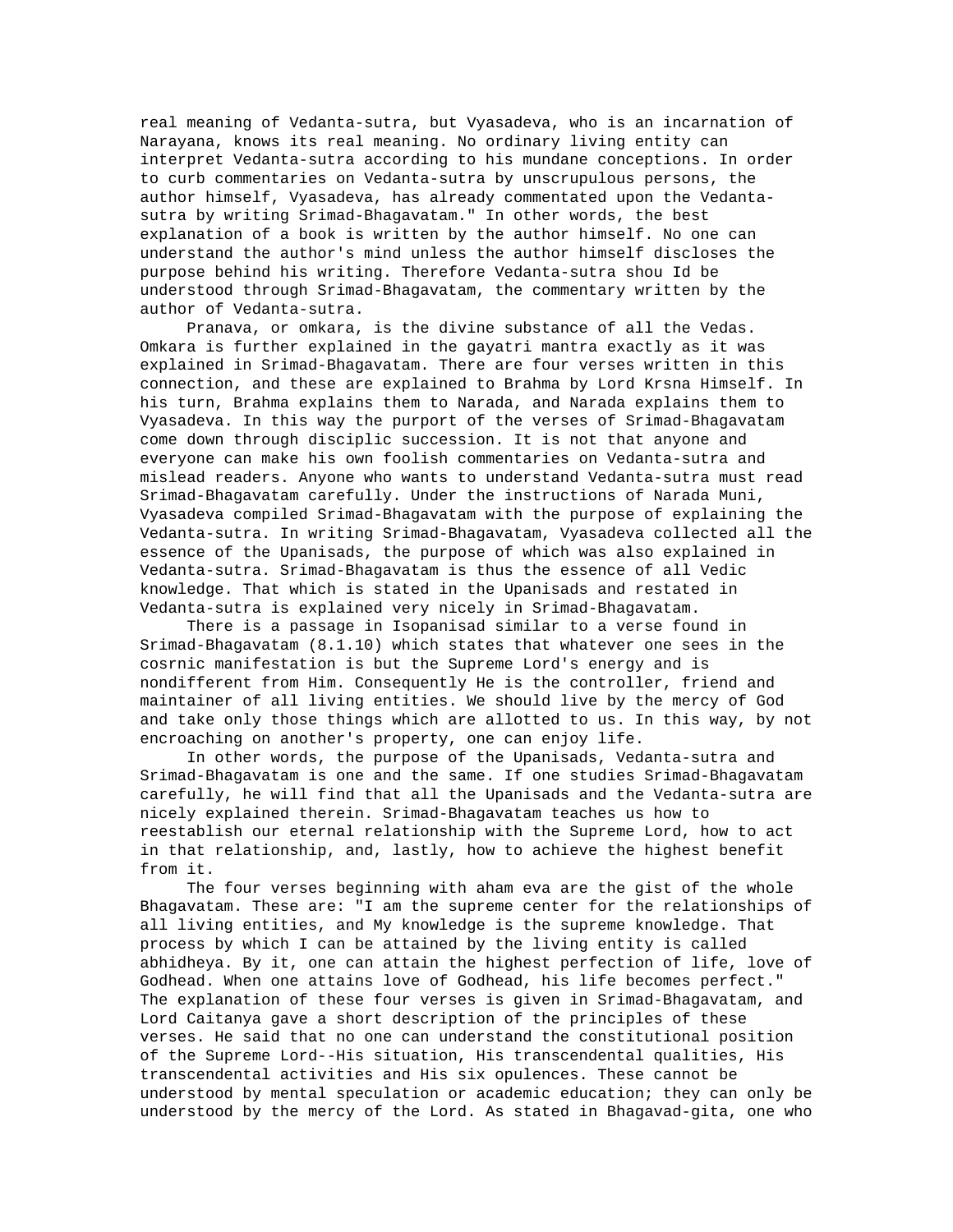is fortunate enough to receive the Lord's favor can understand all these explanations by the mercy of the Lord.

 The Lord existed before the material creation; therefore the material ingredients, nature and the living entities all emanated from Him, and after dissolution they rest in Him. When the creation is manifest, it is maintained by Him; indeed, whatever manifestation we see is but a transformation of His external energy. When the Supreme Lord withdraws His external energy, everything enters into Him. In the first of the four verses, the word aham is given three times in order to stress that the Supreme Personality of Godhead is full with all opulences. Aham is stated three times just to chastise one who cannot understand or believe in the transcendental nature and form of the Supreme Lord.

 The Lord possesses His internal energy, His external, marginal and relative energies, the manifestation of the cosmic world and the living entities. The external energy is manifested by the qualitative modes (gunas) of material nature. One who can understand the nature of the living entity in the spiritual world can actually understand vedyam, or perfect knowledge. One cannot understand the Supreme Lord simply by seeing the material energy and the conditioned soul, but when one is in perfect knowledge, he is freed from the influence of the external energy. The moon refiects the light of the sun, and without the sun the moon cannot illuminate anything. Similarly, this material cosmic manifestation is but the refiection of the spiritual world. When one is actually liberated from the spell of the external energy, he can understand the constitutional nature of the Supreme Lord. Devotional service to the Lord is the only means by which the Lord can be attained, and this devotional service can be accepted by everyone and anyone in any country and under any circumstance. Devotional service is above the four principles of religion and the understanding derived from liberation. Even the preliminaries of devotional service are transcendental to the highest understanding derived from liberation and the understanding derived from ordinary religion.

 One should therefore approach a bona fide spiritual master- irrespective of caste, creed, color, country, etc.--and hear from him everything about devotional service. The real purpose of life is to revive our dormant love of God. Indeed, that is our ultimate necessity. How that love of God can be attained is explained in Srimad-Bhagavatam. There is theoretical knowledge and specific or realized knowledge, and perfect realized knowledge is attained when one realizes the teachings received from the spiritual master.

Chapter Twenty-three

Why Study the Vedanta Sutra?

 Knowledge is information gathered from the scriptures, and science is practical realization of that knowledge. Knowledge is scientific when it is gathered from the scriptures through the bona fide spiritual master, but when it is interpreted by speculation, it is mental concoction. By scientifically understanding the scriptural information through the bona fide spiritual master, one learns, by one's own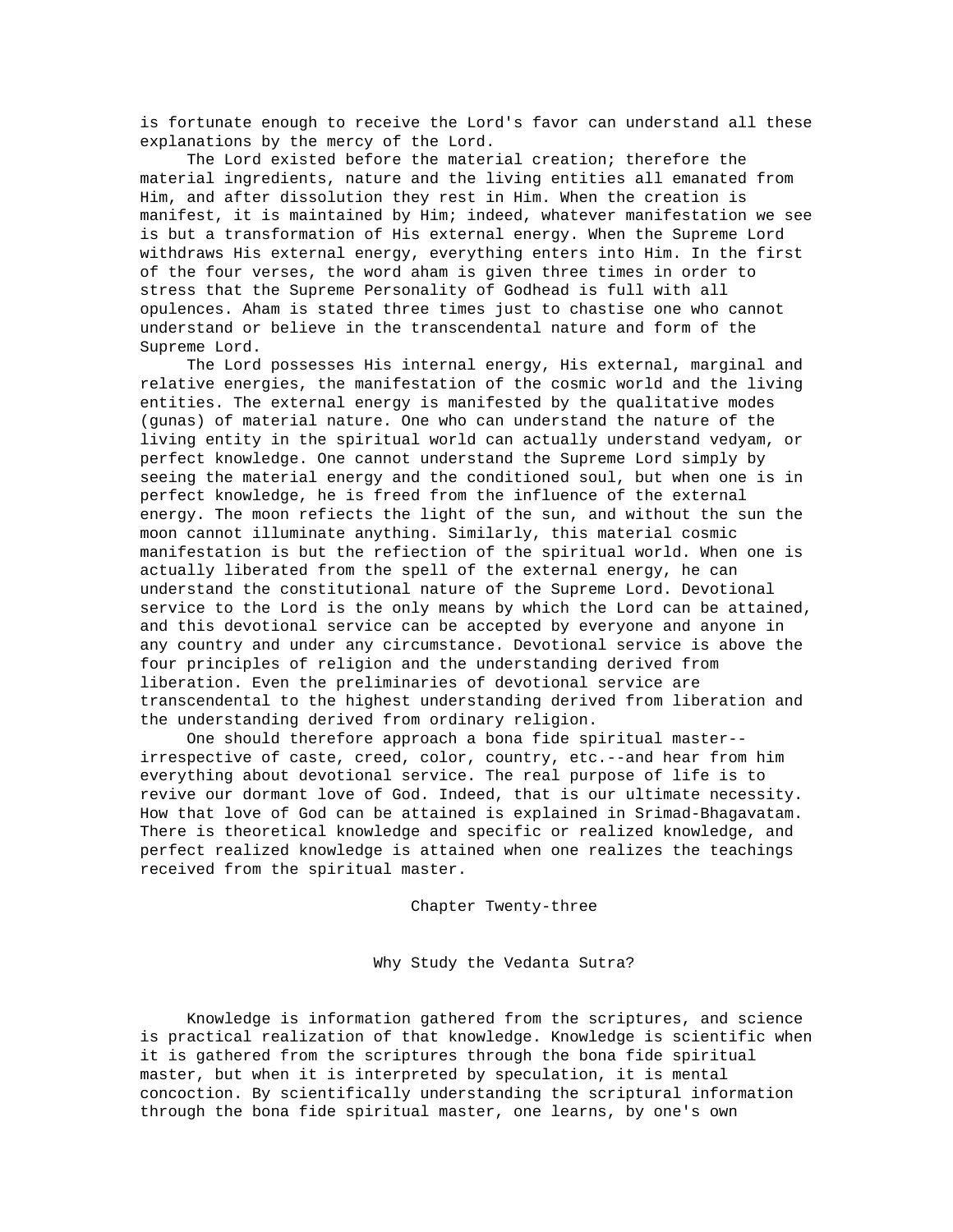realization, the actual situation of the Supreme Personality of Godhead. The transcendental form of the Supreme Personality of Godhead is different from material manifestations, and it is above the reactions of matter. Unless one scientifically understands the spiritual form of the Personality of Godhead, one becomes an impersonalist. The sunshine in itself is illumination, but that illumination is different from the sun. Yet the sun and the sunshine are not differently situated, for without the sun there can be no sunshine, and without sunshine there is no meaning to the word sun.

 Unless one is freed from the infiuence of material energy, he cannot understand the Supreme Lord and His different energies. Nor can one who is captivated by the spell of material energy understand the spiritual form of the Supreme Lord. Unless there is realization of the transcendental form of the Supreme Personality of Godhead, there is no question of love of God. Unless one can realize the transcendental form of the Supreme Lord, he cannot actually attain love of God, and without love of God there is no perfection in human life. Just as the five gross elements of nature--namely earth, water, fire, air and ether--are both within and without all living beings in this world, the Supreme Lord is both inside and outside this existence, and those who are His devotees can realize this.

 Pure devotees know that they are meant to serve the Supreme Personality of Godhead and that all things that exist can be means by which one can serve the Supreme. Because a devotee has been blessed by the Supreme from within his heart, he can see the Supreme Lord wherever he looks. Indeed, he can see nothing else. In Srimad-Bhagavatam (11.2.55) the relationship between the devotee and the Supreme Lord is confirmed as follows:

> visrjati hrdayam na yasya saksad dharir avasabhihito 'py aghaugha-nasah pranaya-rasanaya dhrtanghri-padmah sa bha vati bhagavata-pradhana uktah

 "If a person's heart is always tied to the lotus feet of the Supreme Lord with the rope of love, the Lord does not leave him. Indeed, even if his remembrance is not perfect, he is to be considered a first class devotee." There is an example of this described in Srimad-Bhagavatam, Dasa-skandha (10.30.4). When the gopis assembled to join the rasa dance with Krsna, Krsna left them. Consequently the gopis began to chant the holy name of Krsna and, being overwhelmed with madness, began to inquire about Krsna from the flowers and the creepers in the forest. Krsna is like the sky; He is situated everywhere.

 By studying Srimad-Bhagavatam, we can obtain information about our eternal relationship with the Supreme Lord, understand the procedure by which the Lord can be attained and receive the ultimate realization, which is love of Godhead. In explaining to Prakasananda Sarasvati how one can achieve the Supreme Personality of Godhead by devotional service, Lord Caitanya quoted a verse from Srimad-Bhagavatam (11.14.21) in which the Lord says that He can be realized only through devotional service executed with faith and love. Indeed, it is devotional service alone which purifies the heart of the devotee and elevates him to the ultimate realization by which he, established in faith, renders service unto the Supreme Lord. Even if one is born in a low family, like a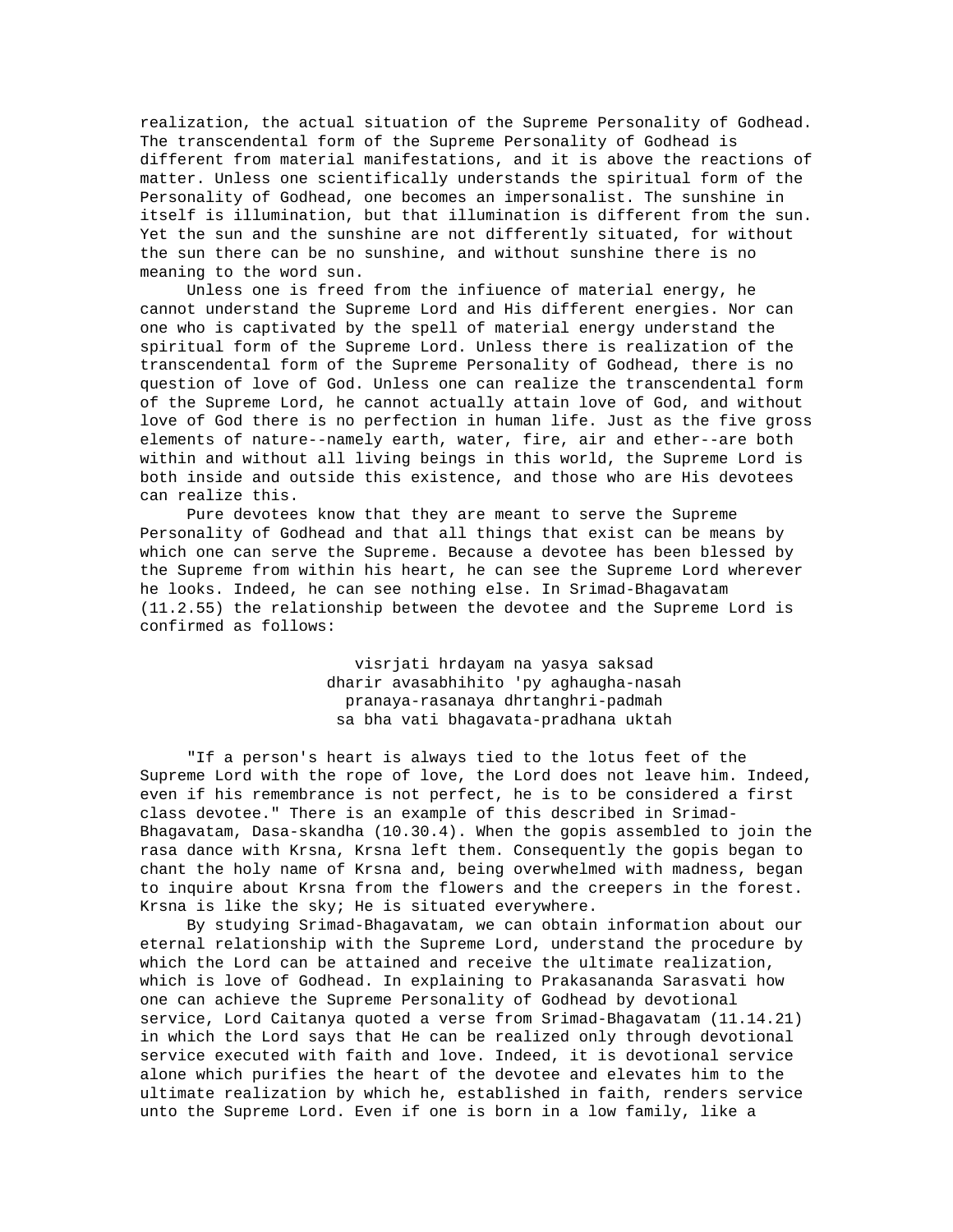family of candalas (dog-eaters), one can become filled with transcendental symptoms through realization of the supreme stage of love of Godhead. These transcendental symptoms are described in Srimad-Bhagavatam (11.3.31):

> smarantah smarayantas ca mitho 'ghaugha-haram harim bhaktya samjataya bhaktya bibhraty utpulakam tanum

 "When devotees discuss subjects dealing with the Supreme Lord, who can cleanse the heart of His devotee from all kinds of sinful reactions, they become overwhelmed with ecstasy and display different symptoms due to their devotional service." The Bhagavatam further states: "Due to their spontaneous attachment for the Lord, when they chant His holy names they sometimes cry, sometimes laugh, dance, sing and so on, not caring for any social convention." (SB. 11.2.40)

 We should understand that Srimad-Bhagavatam is the real explanation of the Brahma-sutra, and it is compiled by Vyasadeva himself. In the Garuda Purana it is said:

> artho 'yam brahma-sutranam bharatartha-vinirnayah gayatribhasya-rupo 'sau vedartha-paribrmhitah grantho 'stadasa-sahasrah srimad-bhagavatabhidhah

 "The Srimad-Bhagavatam is the authorized explanation of Brahmasutra, and it is a further explanation of Mahabharata. It is the expansion of the gayatri mantra and the essence of all Vedic knowledge. This Srimad-Bhagavatam, containing eighteen thousand verses, is known as the explanation of all Vedic literature." In the very First Canto of Srimad-Bhagavatam the sages of Naimisaranya asked Suta Gosvami how one can know the essence of Vedic literature. In answer, Suta Gosvami presented Srimad-Bhagavatam as the essence of all the Vedas, histories and other Vedic literatures. Elsewhere in Srimad-Bhagavatam (12.13.15) it is clearly stated that Srimad-Bhagavatam is the essence of all Vedanta knowledge and that one who relishes the knowledge of Srimad-Bhagavatam has no taste for studying any other literature. In the very beginning of Srimad-Bhagavatam, the meaning and purpose of the gayatri mantra are also described: "I offer my obeisances unto the Supreme Truth." This is the first introductory verse dealing with the Supreme Truth, which is described in Srimad-Bhagavatam as the source of creation, maintenance and destruction for the cosmic manifestation. Obeisances unto the Personality of God head, Vasudeva (om namo bhagavate vasudevaya), directly indicate Lord Sri Krsna, who is the divine son of Vasudeva and Devaki. This fact is more explicitly presented later in Srimad-Bhagavatam. Vyasadeva asserts that Sri Krsna is the original Personality of Godhead and that all others are either His direct or indirect plenary portions or portions of those portions. Srila Jiva Gosvami has later still more explicitly developed this subject in his Krsna-sandarbha, and Brahma, the original living being, has explained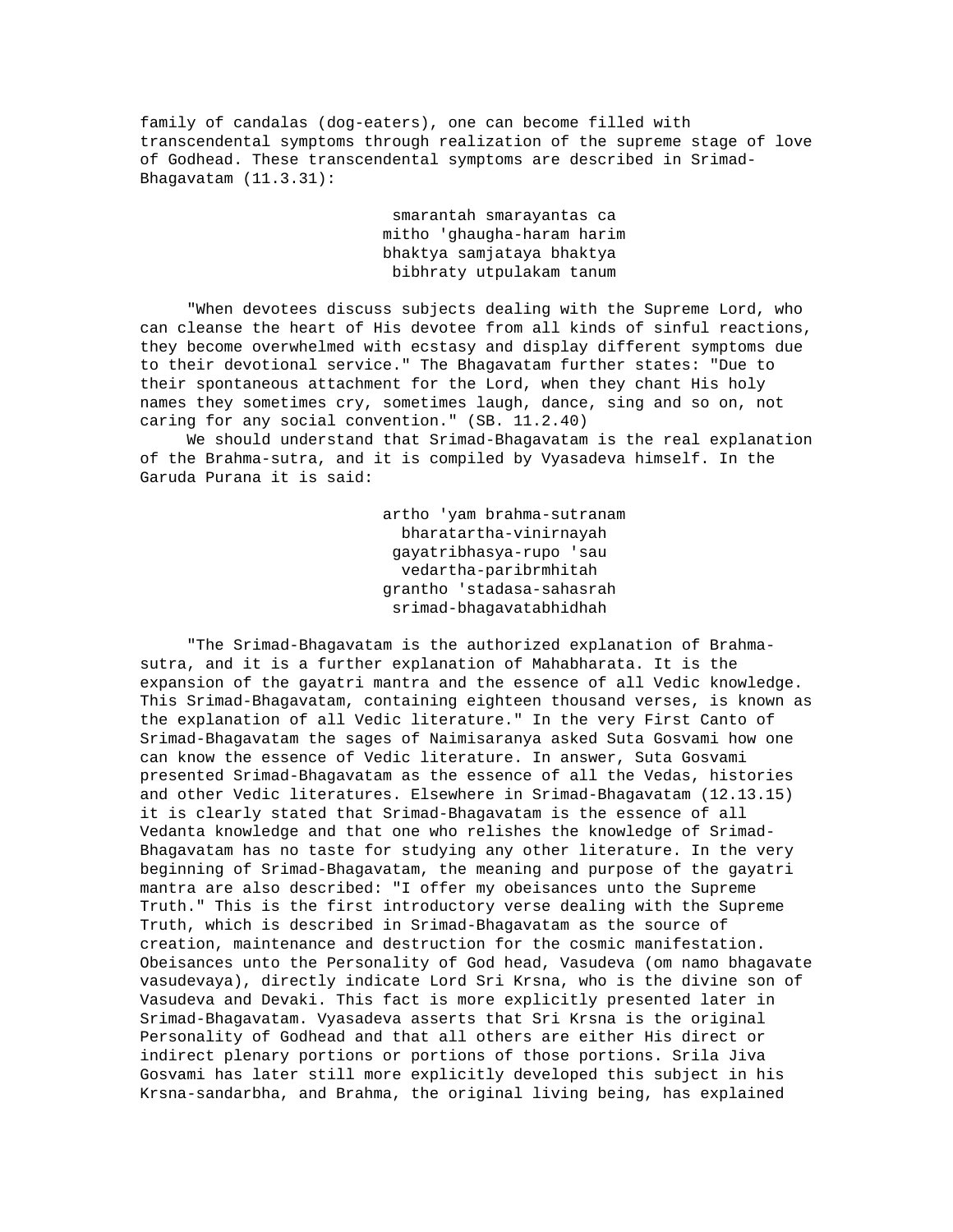Sri Krsna substantially in his treatise Brahma-samhita. The Sama Veda also verifies the fact that Lord Sri Krsna is the divine son of Devaki.

 In his prayer, the author of Srimad-Bhagavatam first proposes that Lord Sri Krsna is the primeval Lord and that if any transcendental nomenclature for the Absolute Personality of Godhead is to be accepted, it should be the name Krsna, the all-attractive. In Bhagavad-gita the Lord has affirmed in many passages that He is the original Personality of Godhead, and this was also confirmed by Arjuna, who cited great sages like Narada, Vyasa and many others. In Padma Purana it is also stated that of the innumerable names of the Lord, the name of Krsna is the principal one. Although the name Vasudeva indicates the plenary portion of the Personality of Godhead, and although all the different forms of the Lord are identical with Vasudeva, in this text Vasudeva principally indicates the divine son of Vasudeva and Devaki. Sri Krsna is always meditated upon by the paramahamsas, those who are most perfect in the renounced order of life. Vasudeva, or Lord Sri Krsna, is the cause of all causes, and everything that exists is an emanation from Him. How this is so is explained in later chapters of Srimad-Bhagavatam.

 Caitanya Mahaprabhu describes Srimad-Bhagavatam as the spotless purana because it contains transcendental narrations of the pastimes of the Supreme Personality of Godhead Sri Krsna. The history of Srimad-Bhagavatam is also very glorious. It was compiled by Vyasadeva, who drew from his mature experience of transcendental knowledge under the instruction of Sri Narada Muni, his spiritual master. Vyasadeva compiled all the Vedic literatures--the four Vedas, the Vedanta-sutra or Brahmasutras, the puranas and the Mahabharata. Yet he was not satisfied until he wrote Srimad-Bhagavatam. His dissatisfaction was observed by his spiritual master, and consequently Narada advised him to write on the transcendental activities of the Lord Sri Krsna. Sri Krsna's transcendental activities are specifically described in the Tenth Canto of Srimad-Bhagavatam, the canto which is considered to contain the substance of the whole work. One should not approach the Tenth Canto immediately but should approach it gradually by developing knowledge of the subject matters first presented.

 Generally a philosophical mind is inquisitive to learn of the origin of all creations. When one who is philosophical sees the night sky, he naturally raises questions about the stars, how they are situated, who lives there, etc. All these inquiries are quite natural for a human being, for the human being has a greater developed consciousness than the animals. In answer to such an inquiry, the author of Srimad-Bhagavatam says that the Lord is the origin of all creations. He is not only the creator but the maintainer and annihilator as well. The manifested cosmic creation is created at a certain period by the will of the Lord, is maintained for some time and is finally annihilated by His will. Thus He is the supreme will behind all activities.

 Of course there are atheists of various categories who do not believe in the creator, but that is due simply to their poor fund of knowledge. The modern scientist creates rockets, and by some arrangement or other they are thrown into outer space to fly for some time under the controi of a scientist far away. All the universes and the innumerable planets within them are similar to such rockets, and they are all controlled by the Personality of Godhead.

 In the Vedic literatures it is said that the Absolute Truth, the Personality of Godhead, is the foremost amongst all living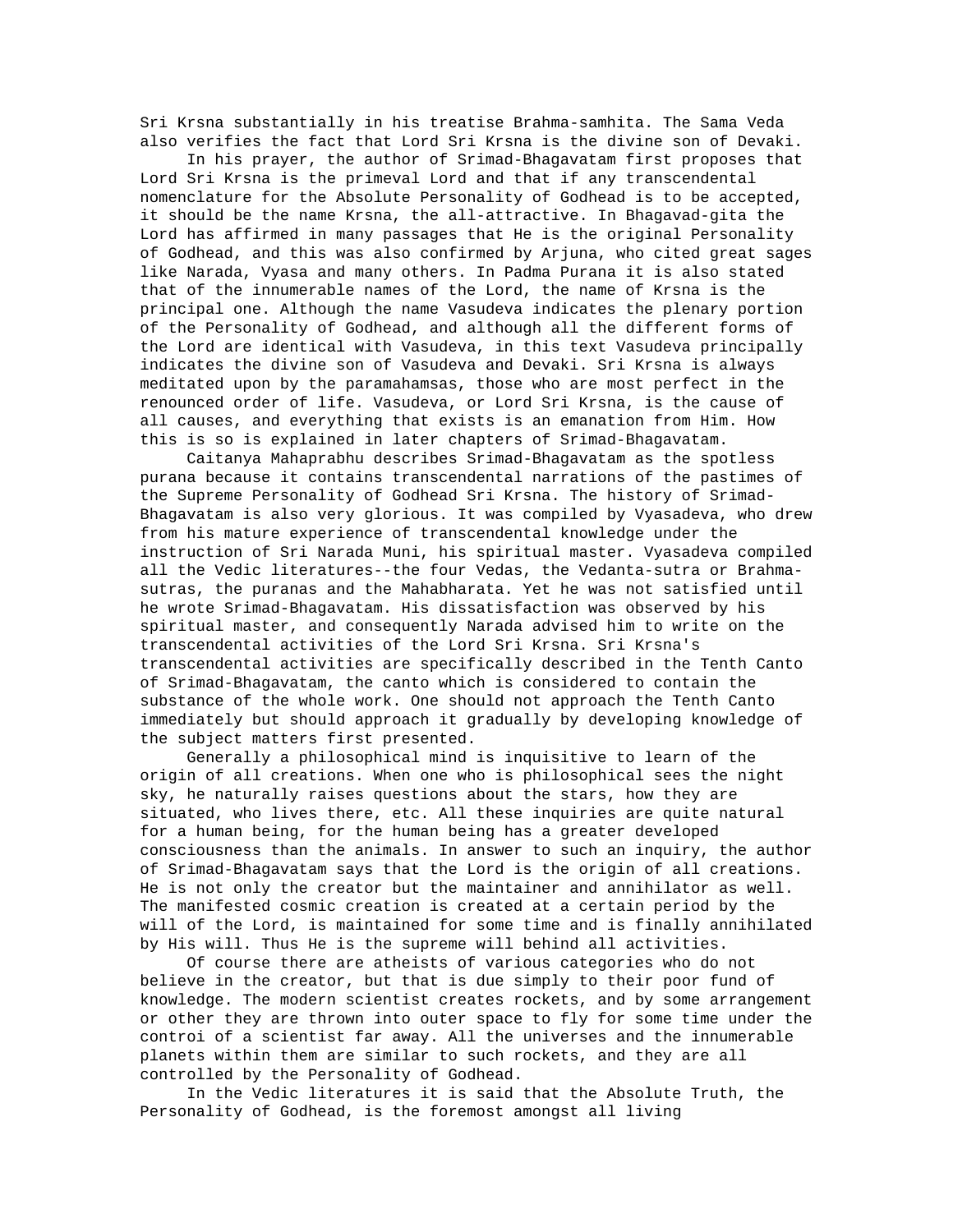personalities. All living beings, from the first created being, Brahma, down to the smallest ant, are individual living entities. Even above Brahma there are many other living beings with individual capacities. The Personality of Godhead Himself is also a living being and is as much an individual as the other living beings. However, the Supreme Lord is the supreme living being, and He has the greatest mind and possesses the supermost inconceivable energies in great variety. If a man's mind can produce rockets and spaceships, it is conceivable that a mind higher than man's can produce superior things. A reasonable person will accept this argument but stubborn obstinate people will not.

 Srila Vyasadeva at once accepts the supreme mind as the paramesvara, the supreme controller. As stated in Bhagavad-gita and all other scriptures written by Srila Vyasadeva, that paramesvara is Sri Krsna Himself. This is specifically validated in Srimad-Bhagavatam. In Bhagavad-gita also the Lord Himself says that there is no paratattva (summum bonum) superior to Himself. Therefore the author at once worships the paratattva, Sri Krsna, whose transcendental activities are described in the Tenth Canto.

 Unscrupulous people go at once to the Tenth Canto, especially to the five chapters which describe the Lord's rasa dance. However, this portion of Srimad-Bhagavatam is the most confidential part of that great literature. Unless one is thoroughly accomplished in the transcendental knowledge of the Lord, he is sure to misunderstand the Lord's worshipable transcendental pastimes in the rasa dance and the Lord's love affairs with the gopis. This subject matter is highly spiritual and technical, and only liberated personalities who have gradually attained the stage of paramahamsa can transcendentally relish the worshipable rasa dance.

 Therefore Srila Vyasadeva gives the reader a chance to gradually develop in spiritual realization before actually relishing the essence of the pastimes of the Lord. Thus Vyasadeva purposefully invokes the gayatri mantra: dhimahi. This gayatri mantra is especially meant for spiritually advanced people. When one attains success in chanting gayatrimantra, he can enter into the transcendental position of the Lord. First, however, one must acquire the brahminical qualities and become perfectly situated in the mode of goodness in order to chant the gayatri mantra successfully. From that point one can begin to transcendentally realize the Lord, His name, His fame, His qualities, etc. Srimad-Bhagavatam is a narration dealing with the svarupa (form) of the Lord, which is manifested by His internal potency. This potency is distinguished from the external potency, which has manifested the cosmic world within our experience. Srila Vyasadeva makes a clear distinction between the internal and external potencies in the very first verse of the First Chapter of Srimad-Bhagavatam. In that verse he says that the internal potency is factual reality, whereas the external manifested energy in the form of material existence is temporary and illusory, no more real than a mirage in the desert. Water may appear present in a mirage, but real water is somewhere else. Similarly, the manifested cosmic creation appears to be reality, but it is simply a reflection of the true reality which exists in the spiritual world. In the spiritual world there are no mirages. Absolute Truth is there; it is not here in the material world. Here, everything is relative truth; one truth seems to depend upon another. This cosmic creation results from an interaction of the three modes of material nature. The temporary manifestations are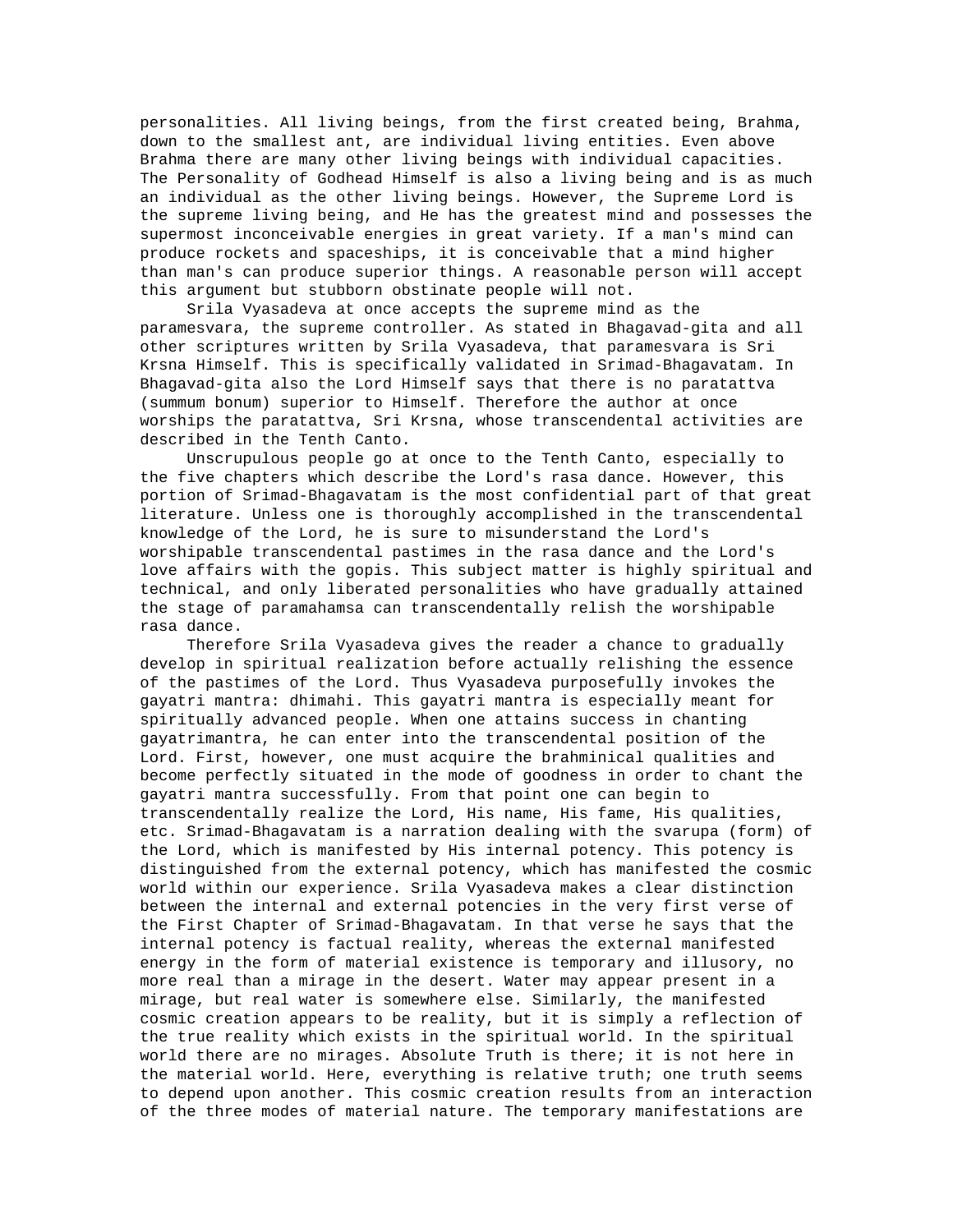so created as to present an iilusion of reality to the bewildered mind of the conditioned soul. Thus there appear to be so many species of life, including the higher demigods like Brahma, Indra, Candra, etc. In fact there is no reality in the manifested world, but there appears to be reality because the true reality exists in the spiritual world, where the Personality of Godhead eternally abides with His transcendental paraphernalia.

 The chief engineer of a complicated construction does not personally take part in the construction itself, but it is he oniy who knows all the nooks and corners of the construction because everything is carried out under his instructions only. In other words, he knows everything about the construction directly and indirectly. Similarly, the Personality of Godhead, who is the supreme engineer of this cosmic creation, knows very well what is happening in every nook and corner of the cosmic creation, although activities appear to be performed by someone else. In actuality no one is independent in the material creation; the hand of the Supreme Lord is everywhere. All material elements, as well as all spiritual sparks, are but emanations from Him only. Whatever is created in this material world is created by the interaction of the two energies, material and spiritual. These energies belong to the Absolute Truth, the Personality of Godhead, Sri Krsna.

 A chemist can manufacture water in the laboratory by mixing hydrogen and oxygen, but in reality the living entity can only work under the direction of the Supreme Lord. Indeed, all materials used by a chemist are supplied by the Lord. The Lord knows everything directly and indirectly, and He is cognizant of all the minute details of everything. He is fully independent as well. He can be compared to a gold mine, and the cosmic creations can be compared to ornaments made from that gold, such as gold rings, necklaces, etc. The gold ring and necklace are qualitatively one with the gold in the mine, but quantitatively the gold in the mine and the gold in the earring or necklace are different. Lord Caitanya's philosophy of the Absolute Truth centers about the fact that the Supreme Lord is simultaneously one with and different from His creation. Nothing is absolutely equal to the Absolute Truth, but at the same time nothing is independent of it.

 Conditioned souls, beginning from Brahma, the engineer of this particuiar universe, down to an insignificant ant, are all creating something, but none of them are independent of the Supreme Lord. The materialist wrongly thinks that there is no creator outside his own good self, and this is called maya, or illusion. Due to his poor fund of knowledge, the materialist cannot see beyond the purview of his imperfect senses; thus he thinks that matter automatically takes its own shape independent of a conscious background. This is refuted by Srila Vyasadeva in the first verse of Srimad-Bhagavatam. As stated before, Vyasadeva is a liberated soul, and he compiled this book of authority after attaining spiritual perfection. Since the complete whole, or the Absolute Truth, is the source of everything, nothing is independent of Him. Everything exists within the body of the Absolute Truth. Any action or reaction of a part of a body becomes a cognizable fact to the embodied whole. Similarly, if the creation abides in the body of the Absolute Truth, then nothing is unknown to the Absolute, directly or indirectly.

 In the sruti-mantra it is stated that the absolute whole, or Brahman, is the ultimate source of everything. Everything emanates from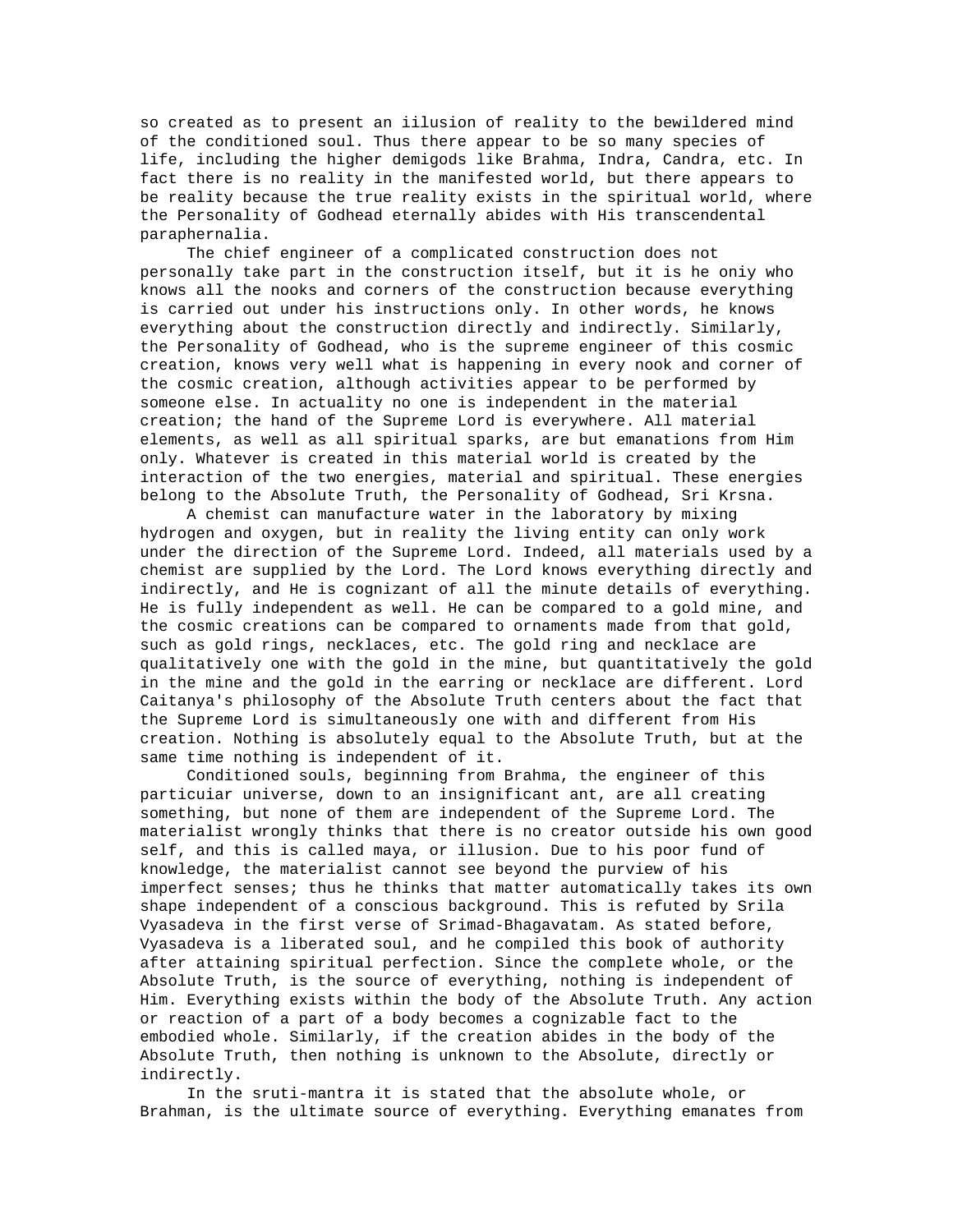Him, everything is maintained by Him, and at the end everything enters into Him again. That is the law of nature. This is also confirmed in the smrti-mantra. There it is said that at the beginning of Brahma s millennium, the source from which everything emanates is the Absolute Truth, or Brahman, and at the end of that millennium the reservoir into which everything enters is that same Absolute Truth. Material scientists haphazardly take it for granted that the ultimate source of this planetary system is the sun, but they are unable to explain the source of the sun. In Vedic literatures the ultimate source is explained; Brahma is the creator of this universe, but because he had to meditate in order to receive the inspiration for such a creation, he is not the ultimate creator. As stated in the first verse of Srimad-Bhagavatam, Brahma was taught Vedic knowledge by the Personality of Godhead. I n the first verse of Srimad-Bhagavatam it is said that the Supreme Lord inspired a secondary creator, Brahma, and enabled him to carry out his creative functions. In this way the Supreme Lord is the supervising engineer; the real mind behind all creative agents is the Absolute Personality of Godhead, Sri Krsna. In Bhagavad-gita Sri Krsna personally admits that it is He only who superintends the creative energy (prakrti), the sum total of matter. Thus Sri Vyasadeva neither worships Brahma nor the sun but the Supreme Lord, who guides both Brahma and the sun in their creative activities.

 The Sanskrit words abhijna and svarat, appearing in the first verse of Srimad-Bhagavatam, are significant. These two words distinguish the Lord from all other living entities. No living entity other than the supreme being, the Absolute Personality of Godhead is either abhijna or svarat--that is, none of them are either fully cognizant or fully independent. Everyone has to learn from his superior about knowledge; even Brahma, who is the first living being within this material world, has to meditate upon the Supreme Lord and take help from Him in order to create. If Brahma or the sun cannot create anything without acquiring knowledge from a superior, then what is the situation with the material scientists who are fully dependent on so many things? Modern scientists like Jagadisha Chandra Bose, Isaac Newton, Albert Einstein, etc., may be very boastful of their respective creative energies, but all were dependent on the Supreme Lord for so many things. After all, the highly intelligent brains of these gentlemen were certainly not products of any human being. The brain is created by another agent. If brains like those of Einstein or Newton could have been manufactured by a human being, then mankind would produce many such brains instead of eulogizing their passing. If such scientists cannot even manufacture such brains, what to speak of foolish atheists who defy the authority of the Lord?

 Even the Mayavadi impersonalists who flatter themselves and believe that they have become the Lord themselves are not abhijnah or svarat, fully cognizant or fully independent. The Mayavadi monists undergo a severe process of austerity and penance to acquire knowledge of becoming one with the Lord, but ultimately they become dependent on some rich follower who supplies them with requisite paraphernalia to construct great monasteries and temples. Atheists like Ravana and Hiranyakasipu had to undergo severe penances before they could flout the authority of the Lord, but ultimately they were so helpless that they could not save themselves when the Lord appeared before them as cruel death. This is also applicable to the modern atheists who dare flout the authority of the Lord. Such atheists will be deait the same awards as were given in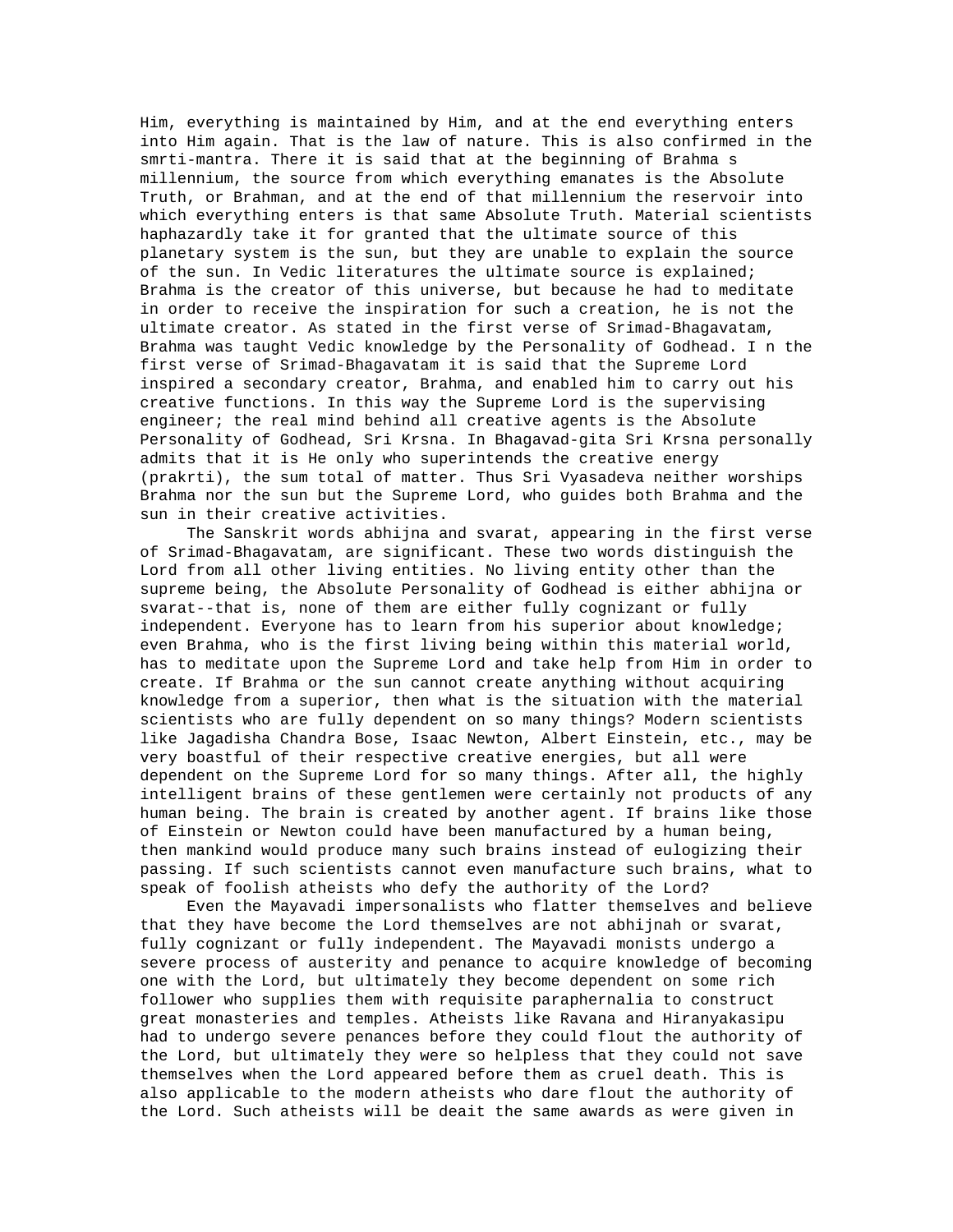the past to great atheists like Ravana and Hiranyakasipu. History repeats itself, and what was occurring in the past will recur again and again when there is necessity. Whenever the authority of the Lord is neglected, the penalties dealt by the laws of nature are always there.

 That the Supreme Lord, the Personality of Godhead, is all-perfect is confirmed in all sruti-mantras. It is said in the sruti-mantras that the all-perfect Lord glanced over matter and thus created all living beings. The living beings are parts and parcels of the Lord, and He impregnates the vast material nature with the seeds of the spiritual sparks. Thus the creative energies are set in motion for so many wonderful creations. When one atheist argued that God is no more expert than the manufacturer of a subtle watch which has so many delicate parts, we had to reply that God is a greater mechanic than the watchmaker because He simply creates one machine in male and female forms, and the male and female forms go on producing innumerable similar machines without the further attention of God. If a man could manufacture a set of machines capable of producing other machines without the man giving the matter any further attention, then a man could be said to equal the intelligence of God. Of course this is not possible. Each and every one of man's imperfect machines has to be handled individually by a mechanic. Because no one can be equal in intelligence to God, another name for God is asamaurdha, which indicates that no one is equal to or greater than Him. Everyone has his intellectual equal and superior, and no one can claim that he has neither. However, this is not the case with the Lord. The sruti-mantras indicate that before the creation of the material universe, the Lord was existing, and He was master of everyone. It was the Lord who instructed Brahma in Vedic knowledge. That Personality of Godhead has to be obeyed in all respects. Anyone who wants to become freed from material entanglement must surrender unto Him, and this is confirmed in Bhagavadgita.

 Unless one surrenders unto the iotus feet of the Personality of Godhead, it is certain that one will be bewildered, even if he happens to be a great mind. Only when great minds surrender unto the lotus feet of Vasudeva and know fully that Vasudeva is the cause of all causes, as confirmed in Bhagavad-gita (7.19), can they become mahatmas, or truly broad-minded. However, such broad-minded mahatmas are rarely seen. Only they, however, can understand the Supreme Lord as the Absolute Personality of Godhead, the primeval cause of all creations. He is parama, ultimate truth, because all other truths are dependent on Him. Because He is the source of all knowledge, He is omniscient; there is no illusion for Him as there is for the relative knower.

 Some Mayavadi scholars argue that Srimad-Bhagavatam was not compiled by Srila Vyasadeva, and some suggest that the book is a modern creation written by someone named Vopadeva. In order to refute this meaningless argument, Srila Sridhara Svami points out that there are many of the oldest puranas which make reference to the Srimad-Bhagavatam. The first sloka, or verse, of Srimad-Bhagavatam begins with the Gayatri mantra, and there is reference to this in the Matsya Purana (the oldest Purana). With reference to the context of Gayatri mantra i n the Srimad-Bhagavatam, in this Purana it is said, "That which contains many narrations of spiritual instruction, begins with the Gayatri mantra and also contains the history of Vrtrasura, is known as the Srimad-Bhagavatam. Whoever makes a gift of this great work on a full moon day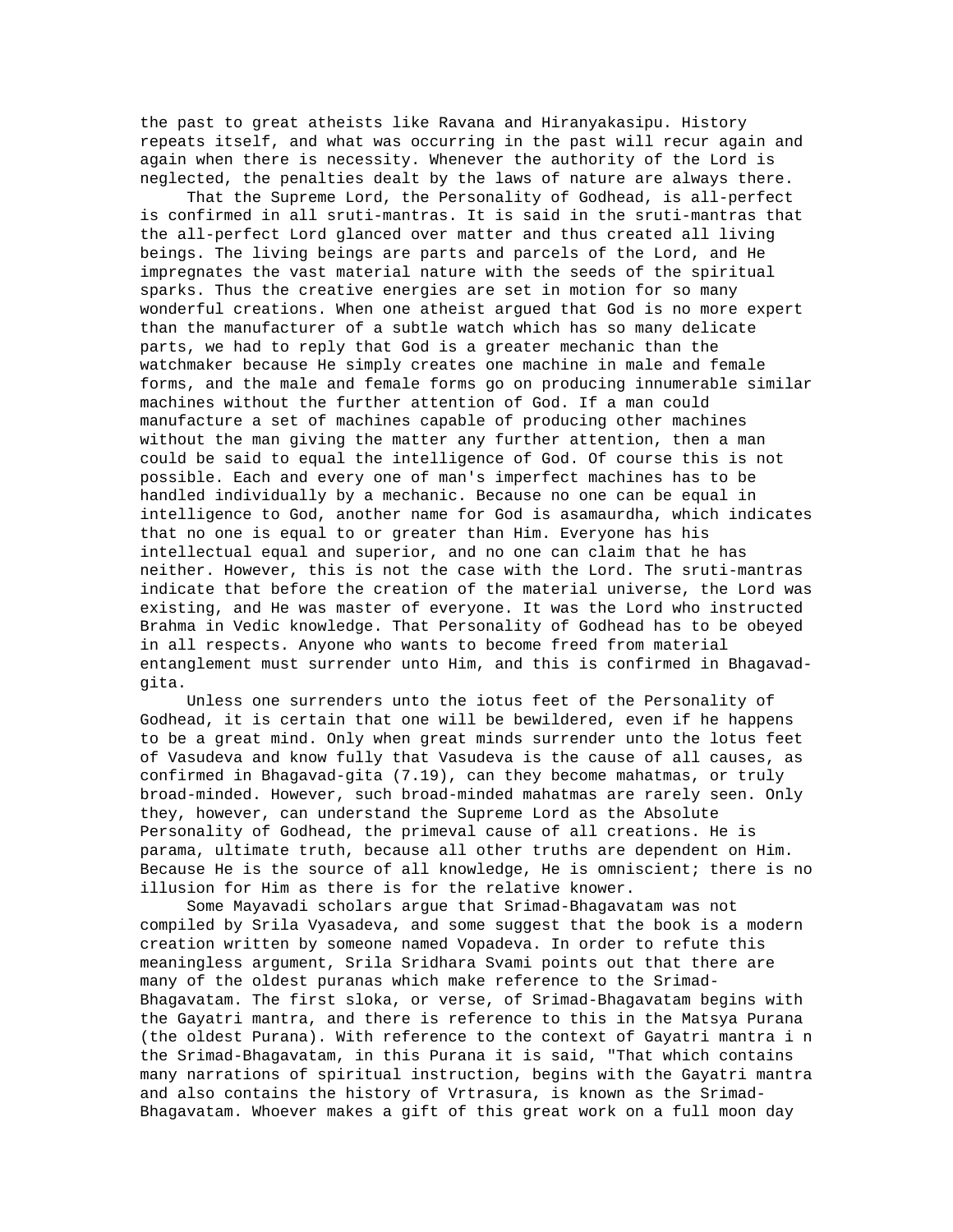attains to the highest perfection of life and goes back to Godhead. There is also reference to Srimad-Bhagavatam in other Puranas which even indicate that the work consists of Twelve Cantos and eighteen thousand slokas. In Padma Purana also there is reference about the Srimad-Bhagavatam during a conversation between Gautama and Maharaja Ambarisa. Maharaja Ambarisa was advised to read Srimad-Bhagavatam regularly if he at all desired liberation from material bondage. Under these circumstances, there is no doubt regarding the authority of Srimad-Bhagavatam. For the past five hundred years many scholars have made elaborate commentaries upon Srimad-Bhagavatam and have displayed unique scholarship. The serious student will do well to attempt to go through them in order to more happily relish the transcendental messages of the Bhagavatam.

 Srila Visvanatha Cakravarti Thakura specifically deals with original and pure sex psychology (adi-rasa) devoid of all mundane inebriety. The entire material world turns due to the basic principle of sex life. In modern human civiiization, sex is the central point of all activities; indeed, wherever we turn our face we see sex life prominent. Consequently sex life is not unreal; its true reality is experienced in the spiritual world. Material sex is but a perverted reflection of the original; the original is found in the Absolute Truth. This validates the fact that the Absolute Truth is personal, for the Absolute Truth cannot be impersonal and have a sense of pure sex life. The impersonal monist philosophy gives an indirect impetus to abominabie mundane sex because it overly stresses the impersonality of the ultimate truth. The result is that men who lack knowledge have accepted the perverted material sex life as all in all because they have no information of the actuai spiritual form of sex. There is a distinction between sex in the diseased condition of material life and sex in the spiritual existence. Srimad-Bhagavatam gradually elevates the unbiased reader to the highest perfectional stage of transcendence above the three modes of material activities, fruitive actions, speculative philosophy and above worship of functional deities indicated in the Vedas. Srimad-Bhagavatam is the embodiment of devotionai service to the Supreme Personality of Godhead Krsna and is therefore situated in a position superior to other Vedic literatures.

 Religion includes four primary subjects: (1) pious activities, (2) economic development, (3) satisfaction of the senses, and (4) liberation from material bondage. Religious life is distinguished from the irreligious life of barbarism. Indeed, it may be said that human life actually begins with religion. The four principles of animal life- eating, sleeping, defending and mating--are common both to the animals and human beings, but religion is the special concern of human beings. Since human life is no better than animal life without religion, in real human society there is some form of religion aiming at self-realization and referring to one's eternal relationship with God.

 In the lower stage of human civilization there is aiways competition between men in their attempt to dominate material nature. In other words, there is continuous rivalry in an attempt to satisfy the senses. Thus driven by sense gratificatory consciousness, men enact religious rituals. Thus pious activities and religious functions are performed with an aim to acquire some material gain, and if such material gain is obtainable in another way, this so-called religion is neglected. This can be seen in modern human civilization. Since the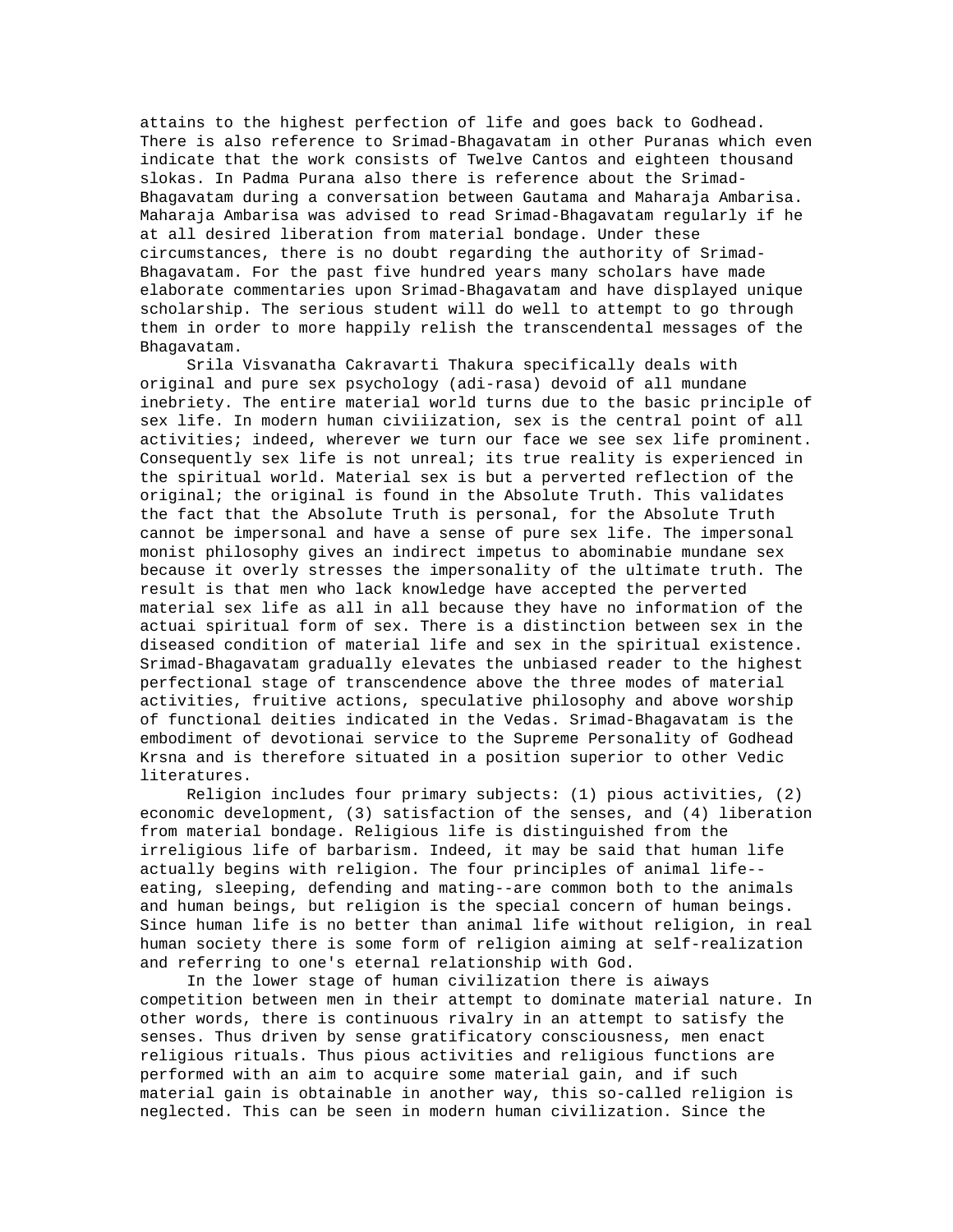economic desires of the people appear to be fulfilled in another way, no one is interested in religion now. The churches, mosques and temples are practically vacant, for people are more interested in factories, shops and cinemas. Thus they have deserted the religious places erected by their forefathers. This is evidence that religion is generally performed for the sake of economic development, and economic development is required for sense gratification. When one is baffled in his attempt to attain sense gratification, he takes to the cause of salvation in order to become one with the supreme whole. All these activities arise with the same aim in view--sense gratification.

 In the Vedas, the four primary subjects mentioned above are prescribed in a regulative way so that there will not be undue competition for sense gratification. However, Srimad-Bhagavatam is transcendental to all the sense gratifying activities of the material world. It is a pure transcendental literature, understandable by the devotees of the Lord who are above competition in sense gratification. In the material world there is keen competition between animals, men, communities and even nations in an attempt to gratify the senses, but the devotees of the Lord are above all this. Devotees have no need to compete with materialists because they are on the path back to Godhead, back home where everything is eternal, full and blissful. Such transcendentalists are a hundred percent nonenvious and are therefore pure in heart. Because everyone in the material world is envious, there is competition. The devotees of the Lord are not only free from all material envy, but they are also kind to everyone in an attempt to establish a competitionless society with God in the center.

 The socialist's idea of a society devoid of competition is artificial because even in the socialist states there is competition for power. It is a fact that the principle of sense gratification is the basic principle of materialistic life, and this can be realized either from reading the Vedas or simply from observing common human activities. The Vedas recommend fruitive activities by which people can advance to higher planets, and they also recommend worship of the various demigods for the purpose of attaining their planets. Ultimately the Vedas recommend activities by which one can reach the Absolute Truth and realize His impersonal feature in order to become one with Him. However, the impersonal aspect of the Absolute Truth is not the last word. Above the impersonal feature is the Paramatma, or the Supersoul, and above that is the Supreme Personality. Srimad-Bhagavatam gives information about the personal qualities of the Absolute Truth, qualities which are beyond the impersonal aspect. Topics concerning these qualities are greater than topics of impersonal philosophical speculation; consequently Srimad-Bhagavatam is given higher status than the jnanakanda portions of the Vedas. Srimad-Bhagavatam is also greater than the karma-kanda and upasana-kanda portions as well because it recommends the worship of the Supreme Personality of Godhead, Sri Krsna, the divine son of Vasudeva. The karma-kanda portion of the Vedas is fraught with competition to reach heavenly planets for better sense gratification, and this competition is also seen in the jnana-kanda and upasana-kanda portions. Srimad-Bhagavatam is above all of these bccause it aims only at the Supreme Truth, the substance or root of all categories.

 In other words, from Srimad-Bhagavatam we can know the substance as well as the relativities in their true sense and perspective. The substance is the Absolute Truth, the Supreme Personality of Godhead, and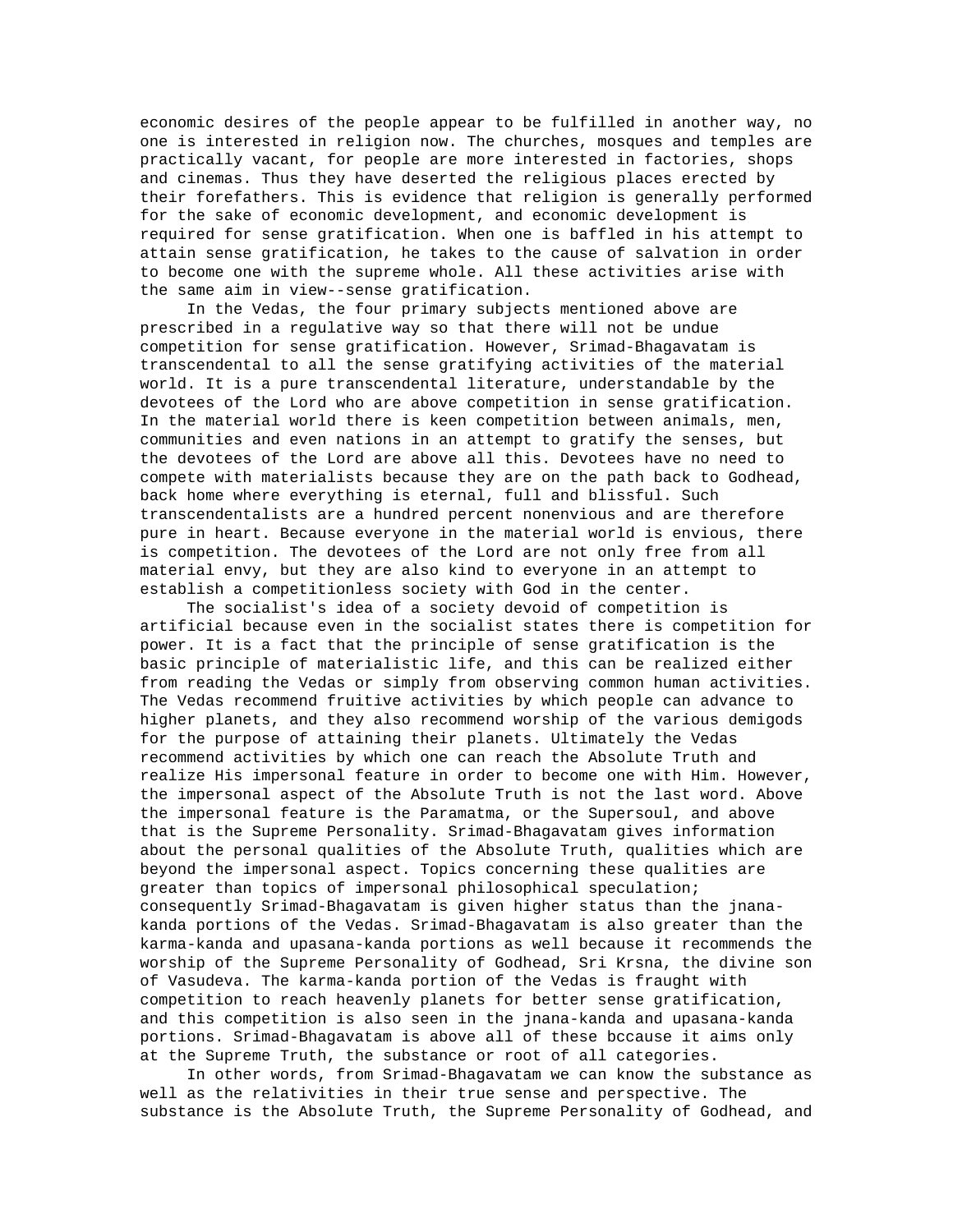the relativities are the different forms of energy which emanate from Him. Since the living entities are also related to His energies, there is nothing really different from the substance. At the same time, the energies are different from the substance. In the material sense, this conception is self-contradictory, but Srimad-Bhagavatam explicitly deals with this aspect of simultaneous oneness and difference. This philosophy is also found in the Vedanta-sutra beginning with the janmady asya sutra. Knowledge of the simultaneous oneness and difference found in the Absolute Truth is imparted for the well-being of everyone. Mental speculators mislead people by establishing the energy of the Lord as absolute, but when the truth of simultaneous oneness and difference is understood, the im perfect concepts of monism and dualism cease to satisfy. By understanding the Lord's simultaneous oneness with and difference from His creation, one can immediately attain freedom from the threefold miseries--miseries inflicted by the body and mind, by other living entities and by acts of nature.

 Srimad-Bhagavatam begins with the surrender of the living entity unto the Absolute Person. This surrender is made with clear consciousness and awareness of the devotee's oneness with the Absolute, and, at the same time, of his eternal position of servitorship. In the material conception, one thinks himself to be the Lord of all he surveys; consequently he is always troubled by the threefold miseries of life. As soon as one comes to know his real position in transcendental service, he at once becomes freed from all these miseries. The position of servitor is wasted in the material conception of life. In an attempt to dominate material nature, the living entity is forced to offer his service to relative material energy. When this service is transferred to the Lord in pure consciousness of spiritual identity, the living entity at once becomes free from the encumbrances of material affection.

 Over and above this, Srimad-Bhagavatam is the personal commentary on Vedanta-sutra made by Vyasadeva when he had attained maturity in spiritual realization. He was able to write it by the help of Narada's mercy. Vyasadeva is also an incarnation of Narayana, the Personality of Godhead; therefore there is no question about his authority. Although he is the author of all Vedic literature, he specifically recommends the study of Srimad-Bhagavatam. In other puranas various methods for worshiping demigods are mentioned, but in Srimad-Bhagavatam only the Supreme Personality of Godhead is mentioned. The Supreme Lord is the total body, and the demigods are different parts of that body. Thus if one worships the Supreme Lord, he need not worship the demigods, for the Supreme Lord is in the hearts of all demigods. Lord Caitanya Mahaprabhu distinguished Srimad-Bhagavatam from all other puranas by recom mending it as the spotless purana.

 The method by which the transcendental message is received is the method of submissive hearing. A challenging attitude cannot help one receive or realize the transcendental message; therefore in the second verse of Srimad-Bhagavatam the word susrusu is used. This word indicates that one should be anxious to hear the transcendental message. The desire to hear with interest is the primary qualification for assimilating transcendental knowledge. Unfortunately many people are not interested in patiently hearing the message of Srimad-Bhagavatam. The process is simple but the application difficult. Those who are unfortunate will find time to hear ordinary social and political topics, but when they are invited to attend an assembly to hear Srimad-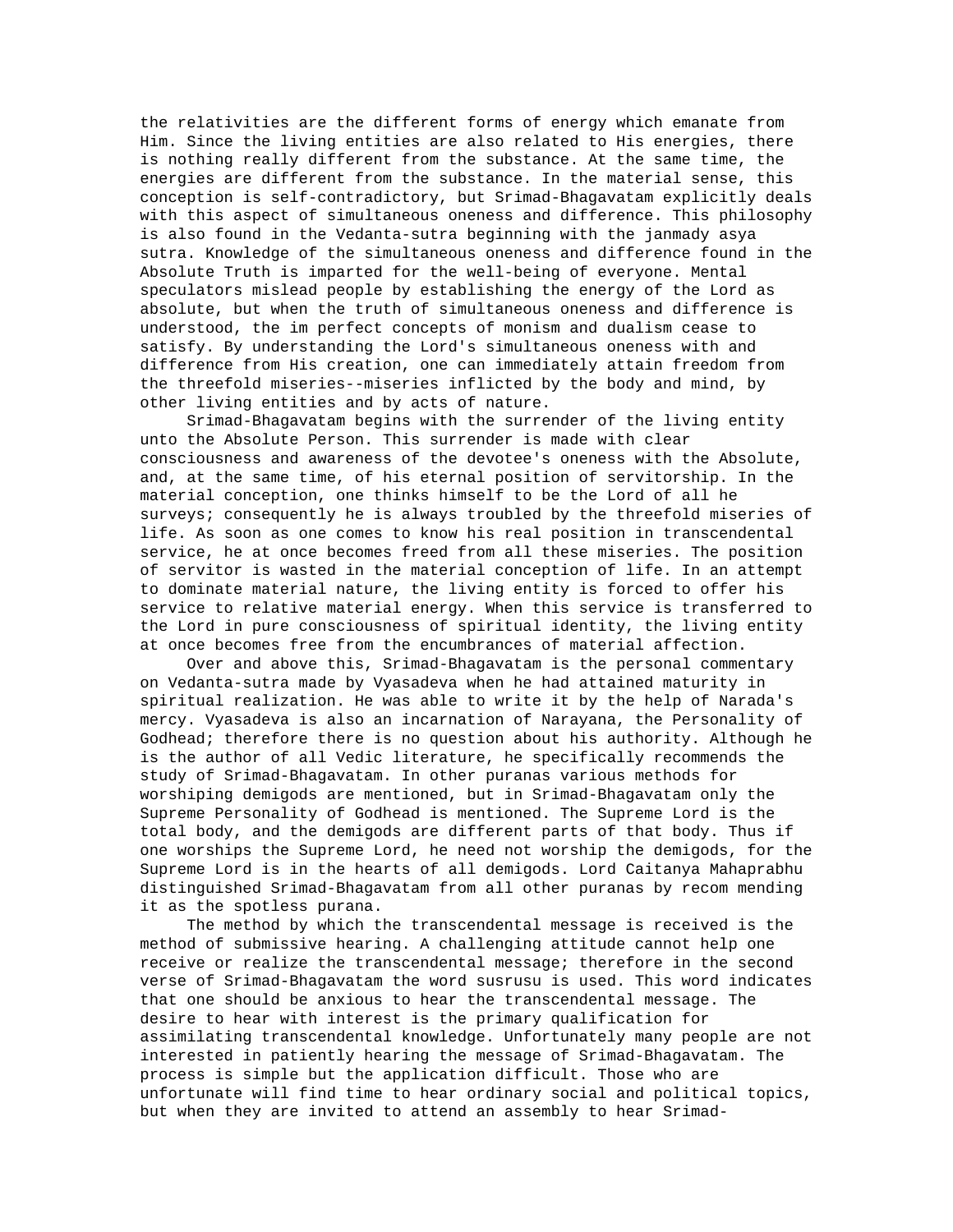Bhagavatam, they are reluctant to attend. Sometimes people indulge in hearing portions of Srimad-Bhagavatam which they are not prepared to hear. Professional readers of the Bhagavatam indulge in reading the confidential portions dealing with the pastimes of the Supreme Lord. These portions appear to read like sex literature. However, Srimad-Bhagavatam is meant to be heard from the beginning, and those who are fit to assimilate the messages of Bhagavatam are mentioned in the very beginning (SB. 1.1.2): A bona fide audience fit to hear Srimad-Bhagavatam is generated after many pious deeds. An intellectual person can believe in the assurances of the great sage Vyasadeva and patiently hear the messages of Srimad-Bhagavatam in order to realize the Supreme Personality of Godhead directly. One need not struggle through the different Vedic stages of realization, for one can be lifted to the position of paramahamsa simply by agreeing to hear the message of Srimad-Bhagavatam with patience. The sages of Naimisaranya told Suta Gosvami that they were intensely desirous of u nderstand ing Srimad-Bhagavatam. They were hearing from Suta Gosvami about Krsna, the Supreme Personality of Godhead, and they were never satiated by these discussions. People who are really attached to Krsna never want to stop hearing about Him.

 Lord Caitanya therefore advised Prakasananda Sarasvati: "Always read Srimad-Bhagavatam and try to understand each and every verse. Then you wiil actually understand Brahma-sutra. You say that you are very anxious to study Vedanta-sutra, but you cannot understand Vedanta-sutra without understanding Srimad-Bhagavatam." He also advised Prakasananda Sarasvati to always chant Hare Krsna, Hare Krsna, Krsna Krsna, Hare Hare/Hare Rama, Hare Rama, Rama Rama, Hare Hare. "And, by doing so, you will very easily be liberated. After liberation you will be eligible to achieve the highest goal of life, love of Godhead."

 The Lord then recited many verses from authoritative scriptures like Srimad-Bhagavatam, Bhagavad-gita and Nrsimha-tapani. In particular, he quoted the following verse from Bhagavad-gita.

> brahma-bhutah prasannatma na socati na kanksati samah sarvesu bhutesu mad-bhaktim labhate param

 "One who is transcendentally situated at once realizes the Supreme Brahman. He never laments nor desires to have anything; he is equally disposed to every living entity. In that state he attains pure devotional service unto Me." (Bg. 18.54)

 When a person reaches this brahma-bhuta platform, he sees all living entities equally and becomes a pure devotee of the Supreme Lord. In the Nrsimha-tapani (2.5.16) it is said that when a person is actually liberated he can understand the transcendental pastimes of the Supreme Lord and thus engage in His devotional service. Lord Caitanya also quoted a verse from the Second Canto of Srimad-Bhagavatam (2.1.9) in which Sukadeva Gosvami admits that although he was elevated to the liberated stage and free from the clutches of maya, he was still attracted by the transcendental pastimes of Krsna. Consequently he studied Srimad-Bhagavatam from his great father, Vyasadeva.

 Lord Caitanya also quoted another sloka from Srimad-Bhagavatam (3.15.43) dealing with the Kumaras. When the Kumaras entered the temple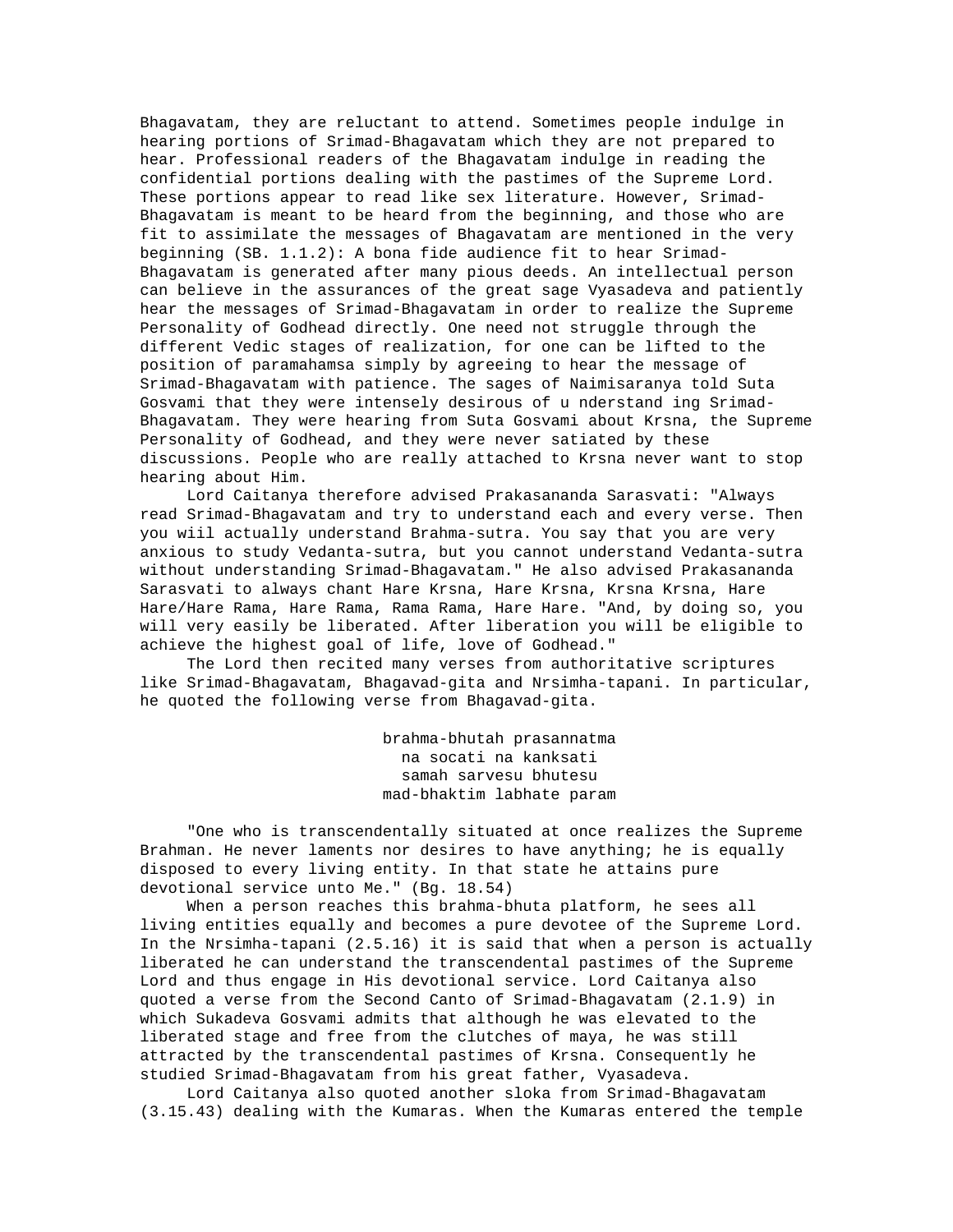of the Lord, they were attracted by the aroma of flowers and tulasi leaves offered to the lotus feet of the Lord with pulp of sandalwood. Simply by smelling the aroma of these offerings, the minds of the Kumaras turned to the service of the Supreme Lord, despite the fact that the Kumaras were already liberated souls. It is stated elsewhere in Bhagavatam (1.7.10) that even if one is a liberated soul and is actually free from material contamination, he can still, without cause, become attracted to the devotional service of the Supreme Lord. Thus God is so attractive, and because He is so attractive, He is called Krsna.

 In this way Lord Caitanya discussed the Atmarama verse from Srimad-Bhagavatam with Prakasanand a Sarasvati. Lord Caitan ya's admirer, the Maharastriya brahmana, related that the Lord explained this verse in sixty-one different ways. Everyone assembled was very eager to hear the different versions of the Atmarama sloka again, and since they were so eager, Lord Caitanya again explained the sloka in the same way that He had explained it to Sanatana Gosvami. Everyone who heard the explanations of the Atmarama sloka was amazed. Indeed, everyone considered Lord Caitanya to be none other than Sri Krsna Himseif.

Chapter Twenty-four

## Talks with Sarvabhauma Bhattacarya

 When Lord Caitanya met Sarvabhauma Bhattacarya at Jagannatha Puri, Bhattacarya, being the greatest logician of the day, also wanted to teach the Lord Veaanta. Since Bhattacarya was an elderly man, the age of Lord Caitanya's father, He took compassion on the young sannyasi and requested Him to learn Vedanta-sutra from him. Otherwise, Bhattacarya maintained, it would be difficult for Lord Caitanya to continue as a sannyasi. When the Lord finally agreed, Bhattacarya began to teach Him in the temple of Jagannatha. Bhattacarya lectured on the Vedanta-sutra continuously for seven days, and the Lord heard him without speaking a word. On the eighth day, Bhattacarya said: "You have been hearing Vedanta-sutra from me for the past week, but You have not asked any questions, nor have You indicated that I arn explaining it nicely. Therefore I cannot tell whether You are understanding me or not."

 "I am a fool," the Lord replied. "I have no capacity to study Vedanta-sutra, but since you asked Me to hear you, I am trying to listen. I am simply listening to you because you said that it is the duty of every sannyasi to hear Vedanta-sutra. But as far as the meaning you are conveying is concerned--I cannot understand that." Thus the Lord indicated that in the Mayavadi sampradaya there are many so-called sannyasis who, even though illiterate and unintelligent, hear Vedantasutra from their spiritual master just as a matter of formality. Although they listen, they do not understand anything. As far as Lord Caitanya was concerned, He said that He did not understand the explanation of Bhattacarya not because it was too difficult for His understanding but because He did not approve of the Mayavadi interpretation.

 When the Lord said that He was an uneducated fool and could not follow the expositions, Bhattacarya replied: "If You do not follow what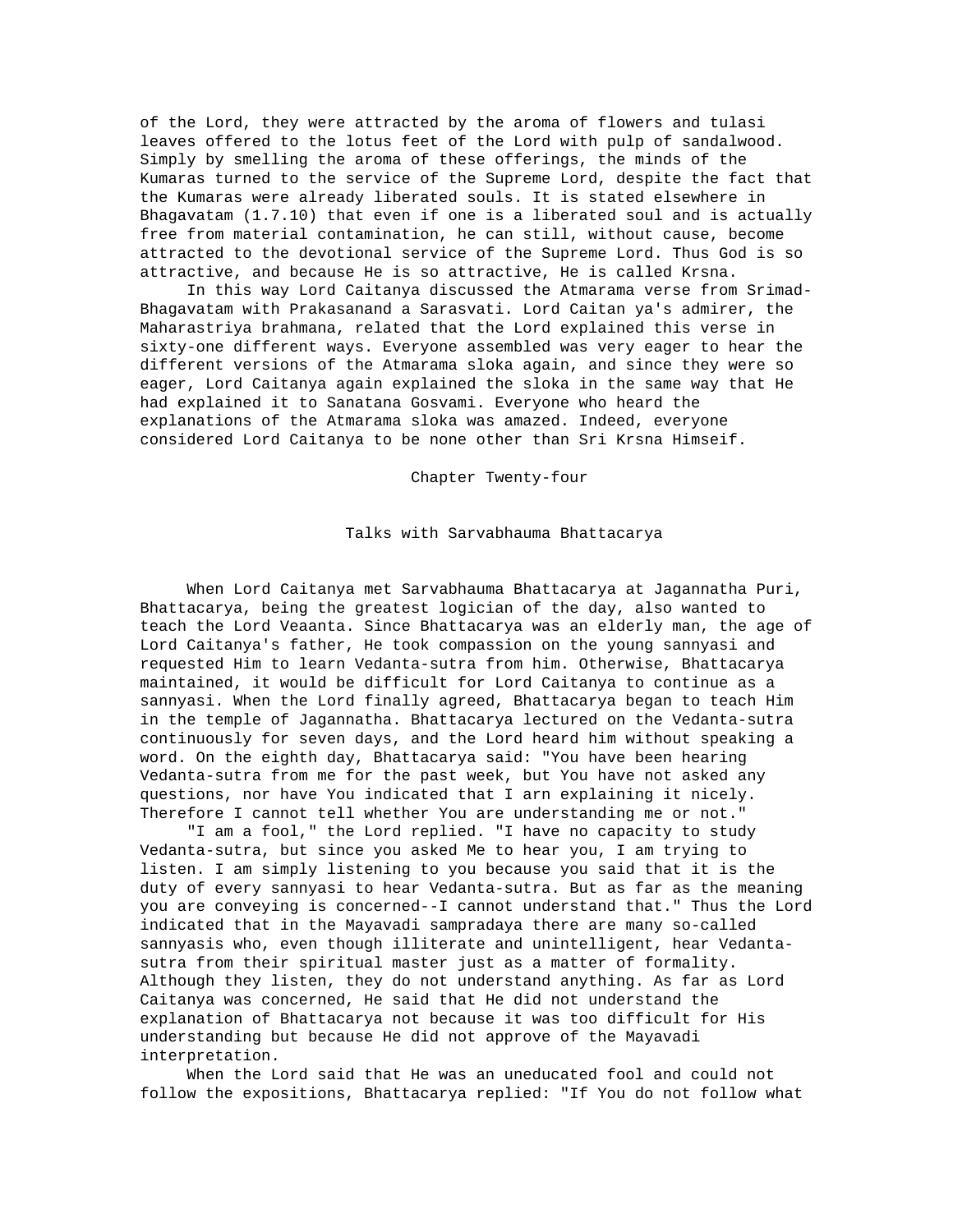I am saying, why don't You inquire? Why do You simply sit silently? It appears that You do have something to say about my explanations."

 "My dear sir," the Lord replied. "As far as the Vedanta-sutra or the codes of Vedanta are concerned, I can understand the meaning quite well. However, I cannot understand your explanations. There is nothing really difficult about the meaning of the original Vedanta-sutra, but the way you explain Vedanta-sutra appears to obscure the real meaning. You do not elucidate the direct meaning but imagine something and consequently obscure the true meaning. I think that you have a particular doctrine which you are trying to expound through the codes of Vedanta-sutra."

 According to Muktika Upanisad, there are 108 Upanisads. Among these are: (1) Isa, (2) Kena, (3) Katha, (4) prasna, (5) Mundaka, (6) Mandukya, (7) Tittiri, (8) Aitareya, (9) Chandogya, (10) Brhad-aranyaka, (11) Brahma, (12) Kaivalya, (13) javala, (14) Svetasva, prayer beads chanted by Vaisnavas represent the 108 Upanisads which contain full knowledge of the Absolute Truth. Some Vaisnava transcendentalists also think that the 108 beads represent the 108 companions of Lord Krsna who participate in His rasa dance.

 Lord Caitanya protested against misinterpretations of the Upanisads, and He rejected any explanation which did not give the direct meaning of the Upanisads. The direct interpretation is called abhidhavrtti, whereas the indirect interpretation is called laksana-vrtti, The indirect interpretation serves no purpose. There are four kinds of understanding, called: (1) direct understanding (pratyaksa), (2) hypothetical understanding (anumana), (3) historical understanding (aitihya) and (4) understanding through sound (sabda). Of these four, understanding from the Vedic scriptures (which are the sound representations of the Absolute Truth) is the best method. The traditional Vedic students accept understanding through sound to be the best.

 The stool and bone of any living entity are considered to be impure according to Vedic literatures, yet the Vedic literatures assert that cow dung and conchshells are pure. Apparently these staternents are contradictory, but because cow dung and conchshells are considered pure by the Vedas, they are accepted as pure by the followers of the Vedas. If we want to understand the statements by indirect interpretation, then we have to challenge the Vedic statements. In other words, Vedic statements cannot be accepted by our imperfect interpretations; they must be accepted as they are. If they are not accepted in this way, there is no authority in the Vedic statements.

 According to Lord Caitanya, those who try to give personal interpretations to the Vedic statements are not at all intelligent. They mislead their followers by inventing their own interpretations. In India there is a class of men known as arya-samaja who say that they accept the original Vedas only and reject all other Vedic literatures. The motive of these people, however, is to give their own interpretation. According to Lord Caitanya, such interpretations are not to be accepted. They are simply not Vedic. Lord Caitanya said that the Vedic statements of the Upanisads are like sunlight. Everything is clear and very distinct when it is seen in the sunlight; the statements of the Vedas are similarly clear and distinct. The Mayavaci philosophers simply cover the sunlight with the cloud of misinterpretation.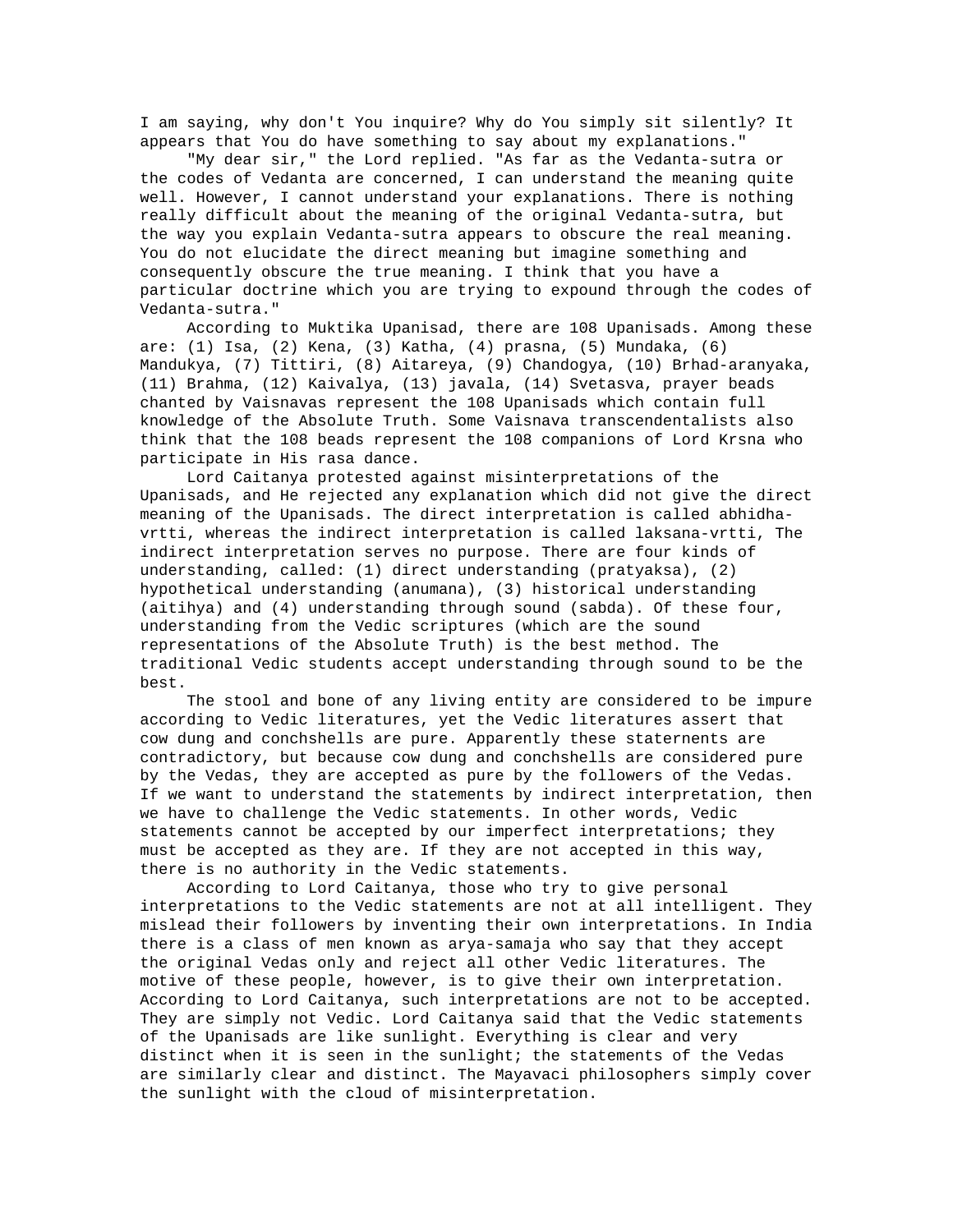Lord Caitanya then said that all the Vedic statements of the Upanisads aim at the ultimate truth known as Brahman. The word Brahman means "the greatest," and when we speak of the greatest we immediately refer to the Supreme Personality of Godhead, the source of all emanations. Unless the greatest possesses six opulences in full, he cannot be called the greatest. The greatest, who is full in six opulences, is the Supreme Personality of Godhead. In other words, the Supreme Brahman isthe Supreme Personality of Godhead as well. In Bhagavad-gita (10.12) Krsna is accepted by Arjuna as the Supreme Brahman (param brahma). The conceptions of the impersonal Brahman and the localized Supersoul are contained within the understanding of the Supreme Personality of Godhead.

 Whenever we speak of the Supreme Personality of Godhead, we add the word sri, indicating that He is full with six opulences. In other words, He is eternally a person; if He were not a person, the six opulences could not be present in fullness. If we say that the Supreme Absolute Truth is impersonal, we mean that His personality is not material. Thus in order to distinguish His transcendental body from ordinary material bodies, some philosophers have explained Him as being impersonal from the material point of view. In other words, material personality is denied, and spiritual personality is established. In the Svetasvatara Upanisad (3.19) it is clearly explained that the Absolute Truth has no material legs and hands, but in that scripture it is indicated that He has spiritual hands by which He accepts everything offered to Him. Similarly, He has no material eyes, but He does have spiritual eyes by which He can see everything and anything. Although He has no material ears, He can hear everything and anything. Having perfect senses, He knows past, future and present. Indeed, He knows everything, but no one can understand Him, for by material senses He cannot be understood. Being the origin of all emanations, He is the supreme, the greatest, the Personality of Godhead.

 There are many similar Vedic hymns which definitely establish that the Supreme Absolute Truth is a person who is not of this material world. For instance, in the Hayasir- sa-pancaratra it is explained that although in each and every Upanisad the Supreme Brahman is first viewed as impersonal, at the end the personal form of the Supreme Lord is accepted. A similar verse occurs in Srilsopanisad:

> hiranmayena patrena satyasyapihitam mukham tat tvam pusann-apavrnu satya-dharmaya drstaye

 "O my Lord, sustainer of all that lives, Your real face is covered by Your dazzling effulgence. Please remove that covering and exhibit Yourself to Your pure devotee." (Isa. 15)

 This verse indicates that everyone should engage in devotional service to the Supreme Lord, who is the maintainer of this whole universe. Everyone is sustained by His mercy; therefore devotional service unto Him constitutes the true religion. The Supreme Personality of Godhead is the eternal form of sac-cid-ananda, and His effulgence is spread throughout the creation, just as sunshine is spread throughout the solar system. And just as the sun disc is covered by the glaring effulgence of the sunshine, the transcendental form of the Lord is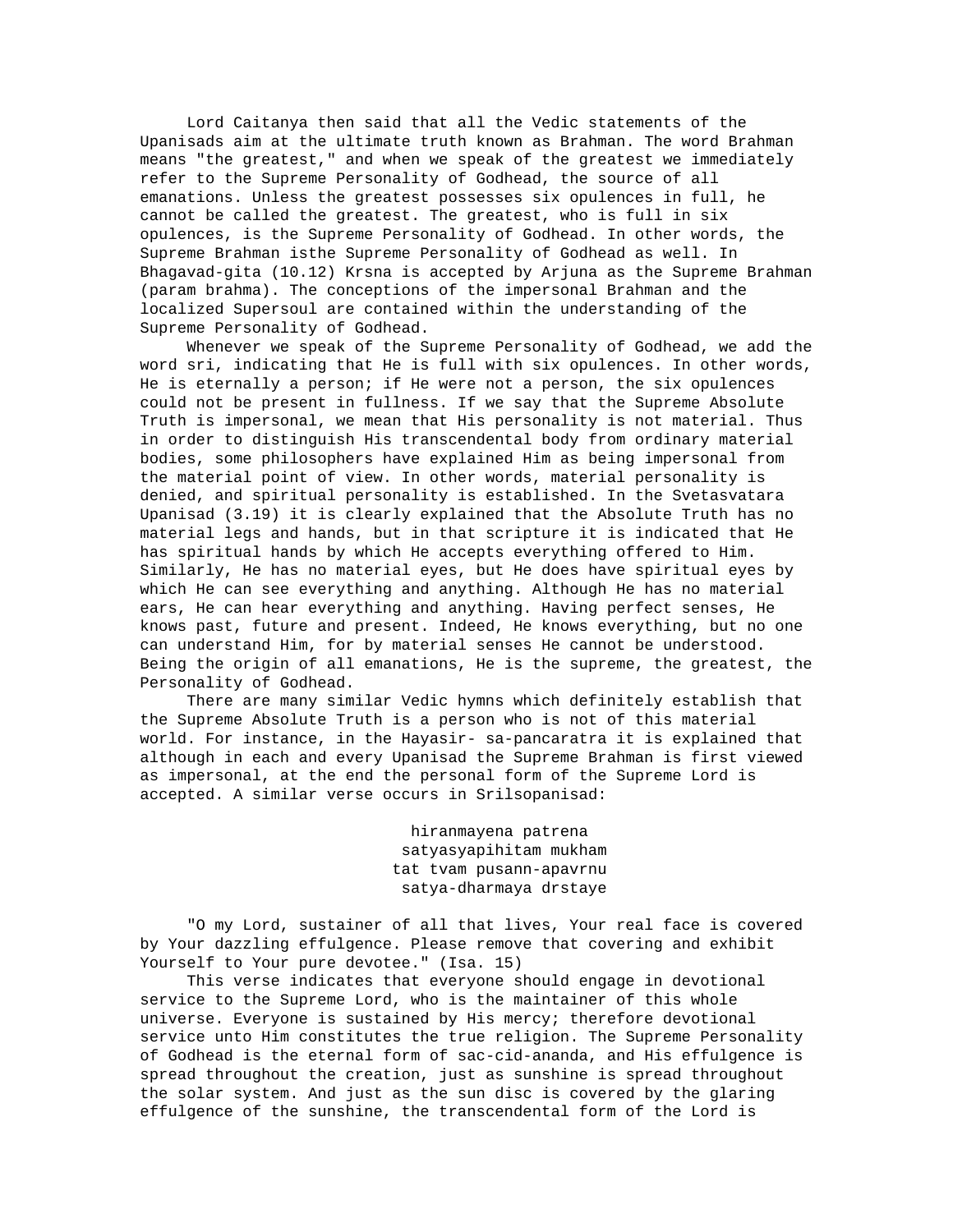covered by the glaring effulgence called brahmajyoti. Indeed, in this verse it is clearly stated that the eternal, blissful, cognizant form of the Supreme Lord is to be found within the glaring effulgence of the brahmajyoti, which emanates from the body of the Supreme Lord. Thus the personal body of the Lord is the source of the brahmajyoti, as confirmed in Bhagavad-gita (Bg. 14.27). That the impersonal Brahman is dependent on the Supreme Personality is stated in the Hayasirsa-pancaratra and in every other Upanisad or Vedic scripture. Indeed, whenever there is talk of the impersonal Brahman in the beginning, the Supreme Personality is finally established at the end. Just as Isopanisad indicates, the Supreme Absolute Truth is both impersonal and personal eternally, but His personal aspect is more important than the impersonal one.

 According to a mantra in Taittiriya Upanisad (yato va imani bhutanijayante) this cosmic manifestation is but an emanation from the Supreme Absolute Truth, and it rests in the Supreme Absolute Truth. The Absolute Truth has been called the ablative, causative and locative performer. Thus as a performer, He is the Supreme Personality of Godhead, for these are symptoms of personality. As the ablative performer of this cosmic manifestation, all thinking, feeling and willing come from Him. Without thinking, feeling and willing, there is no possibility of arrangement and design in the cosmic manifestation. Then again, He is causative, for He is the original designer of the cosmos. And He is locative: that is, everything is resting in His energy. These attributes are all clearly attributes of personaiity.

 In the Chandogya Upanisad (5.2.3), it is said thatwhen the Supreme Personality of Godhead desires to become many, He turns over material nature. As also confirmed in Aitareya Upanisad (1.1), sa aiksata: "The Lord glanced at material nature." The cosmic manifestation did not exist before His glance; therefore His glance is not materially contaminated. His seeing power existed before the material creation; therefore His body is not material. His thinking, feeling and acting are all transcendental. In other words, it should be concluded that the mind by which the Lord thinks, feels and wills is transcendental, and the eyes by which He glances over material nature are also transcendental. Since His transcendental body and all His senses existed before the material creation, the Lord also has a transcendental mind and transcendental thinking, feeling and willing. This is the conclusion of all Vedic literature.

 The word Brahman is found everywhere throughout the Upanisads. In Srimad-Bhagavatam, Brahman, Paramatma and Bhagavan, the Supreme Personality of Godhead, are all taken together as the Absolute Truth. Brahman and Paramatma realization are considered stages toward the ultimate realization, which is realization of the Supreme Personality of Godhead. This is the real conclusion of all Vedic literatures.

 Thus according to the evidences afforded by various Vedic scriptures, the Supreme Lord Krsna is accepted as the ultimate goal of Brahman realization. Bhagavad-gita (Bg. 7.7) also confirms that there is nothing superior to Krsna. Madhvacarya, one of the greatest acaryas in Brahma's disciplic succession, has stated in his explanation to the Vedanta-sutra that everything can be seen through the authorities of the scriptures. He quoted a verse from Skanda Purana in which it is stated that the Rg Veda, Sama Veda, Atharva Veda, Mahabharata, Pancaratra and the original Ramayana are actually Vedic evidence. The Puranas, which are accepted by the Vaisnavas, are also considered to be Vedic evidence.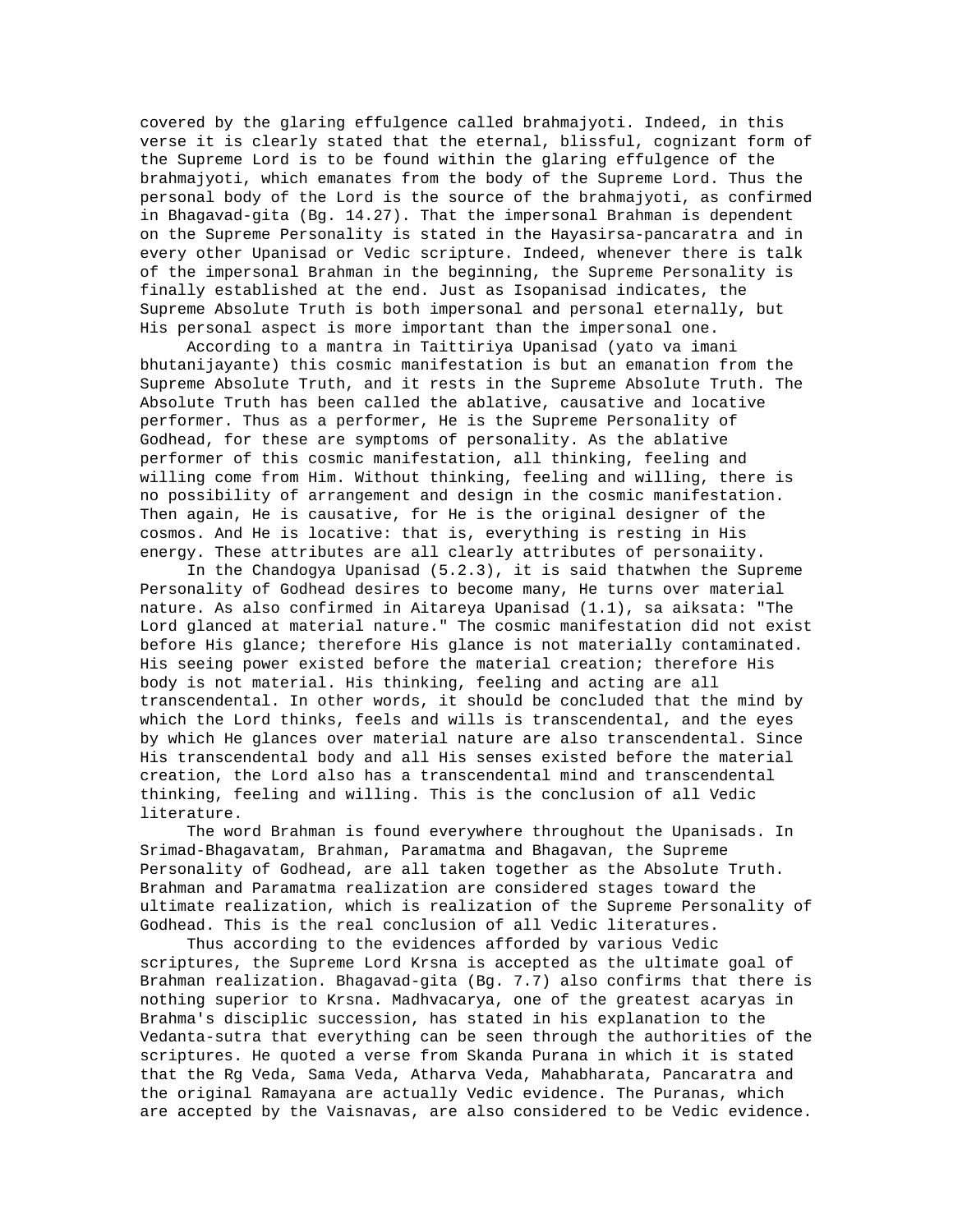Indeed, whatever is contained in that literature should be taken without argument as the ultimate conclusion, and all these literatures proclaim Krsna to be the Supreme Personality of Godhead.

Chapter Twenty-Five

Personal and Impersonal Realization

 The Puranas are called supplementary Vedic literatures. Because sometimes in the original Vedas the subject matter is too difficult for the common man to understand, the Puranas explain matters simply by the use of stories and historical incidents. In Srimad-Bhagavatam (10.14.32) it is stated that Maharaja Nanda and the cowherd men and inhabitants of Vrndavana are very fortunate because the Supreme Brahman, the Personality of Godhead, full of bliss, engages in His eternal pastimes as their friend.

 According to Svetasvatara Upanisad, the apani-pado javano grahita mantra confirms that although Brahman has no material hands and legs, He nonetheless walks in a very stately way and accepts everything that is offered to Him. This suggests that He has transcendental limbs and is therefore not impersonal. One who does not understand the Vedic principles simply stresses the impersonal material features of the Supreme Absolute Truth and thus incorrectly calls the Absolute Truth impersonal. The impersonalist Mayavadi philosophers want to establish the Absolute Truth as impersonal, but this is in contradiction to Vedic literature. Although Vedic literatures confirm the fact that the Supreme Absolute Truth has multiple energies, the Mayavadi impersonalists still try to establish that the Absolute Truth has no energy. The fact remains, however, that the Absolute Truth is full of energy and is a person as well. It is not possible to establish Him as impersonal.

 According to the Visnu Purana (6.7.61-3), the living entities are considered ksetrajna energy. Although the living entity is part and parcel of the Supreme Lord and is fully cognizant, he nonetheless becomes entrapped by material contamination and suffers all the miseries of material life. Such living entities live in different ways in accordance to the degree of their entanglement in material nature. The original energy of the Supreme Lord is spiritual and nondifferent from the Supreme Absolute Personality of Godhead. The living entity is called the marginal energy of the Supreme Lord, and the material energy is called the inferior energy. Due to his material inebriety, the living entity in the marginal position becomes entangled with the inferior energy, matter. At such a time he forgets his spiritual significance, identifies himself with material energy and thereby becomes subjected to the threefold miseries. Only when he is free from such material contamination can he be situated in his proper position.

 According to Vedic instructions, one should understand the constitutional position of the living entity, the position of the Lord, and the position of material energy in their interrelation. First of all, one should try to understand the constitutional position of the Supreme Lord, the Personality of Godhead. That Supreme Lord has an eternal, cognizant, blissful body, and His spiritual energy is distributed as eternity, knowledge and bliss. In His blissful identity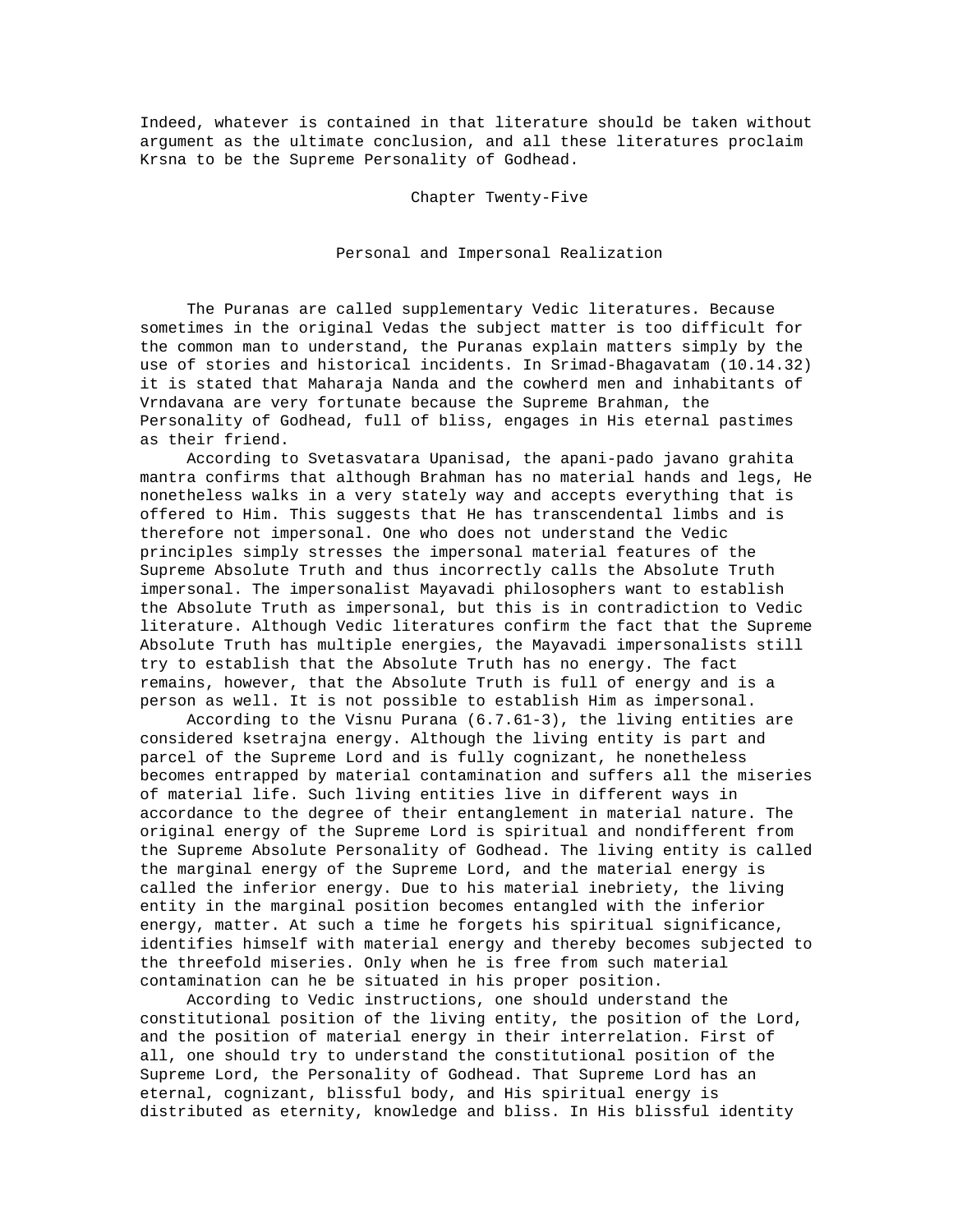can be found His pleasure potency, and in His eternal identity He can be seen as the cause of everything. In His cognizant identity, He is the supreme knowledge. Indeed, the word krsna indicates that supreme knowledge. In other words, the Supreme Personality, Krsna, is the reservoir of all knowledge, pleasure and eternity. The supreme knowledge of Krsna is exhibited in three different energies--internal, marginai and external. By virtue of His internal energy, He exists in Himself with His spiritual paraphernalia; by means of His marginal energy, He exhibits Himself as the living entities, and by means of His external energy He exhibits Himself as material energy. Behind each and every energetic exhibition there is the background of eternity, pleasure, potency and full cognizance.

 The conditioned soul is the marginal potency overpowered by the external potency. However, when the marginal potency comes under the jurisdiction of the spiritual potency, it becomes eligible for love of Godhead. The Supreme Lord enjoys six kinds of opulences, and no one can establish that He is formless or that He is without energy. If someone claims so, his contention is completely opposed to the Vedic instructions. Actually the Supreme Personality of Godhead is the master of ali energies. It is only the living entity, who is an infinitesimal part and parcel of Him, who is overpowered by the material energy.

 In the Mundaka Upanisad it is stated that there are two birds sitting on the same tree, and one of these birds is eating the fruit of this tree while the other bird is simply witnessing his activities. Only when the bird eating the fruit looks at the other bird does he become free from all anxieties. This is the position of the infinitesimal living entity. As long as he is forgetful of the Supreme Personality of Godhead, who witnesses all his activities, he is subjected to the threefold miseries. But when he looks to the Supreme Lord and becomes the Supreme Lord's devotee, he becomes free from all anxieties and material miseries. The living entity is eternally subordinate to the Supreme Lord; the Supreme Lord is always the master of all energies, whereas the living entity is always underthe domination of the Lord's energies. Although qualitatively one with the Supreme Lord, the living entity has the tendency to lord it over material nature; however, being infinitesimal, he is actually controlled by material nature. Thus the living entity is called the marginal potency of the Lord.

 Because the living entity tends to be controlled by material nature, he cannot at any stage become one with the Supreme Lord. If a living entity were equal to the Supreme Lord, there would be no possibility of his being controlled by material energy. In Bhagavad-gita the living entity is described as one of the energies of the Supreme Lord. Although inseparable from the energetic, energy is still energy, and it cannot be equal with the energetic. In other words, the living entity is simultaneously one and different from the Supreme Lord. Bhagavad-gita (7.4-5) clearly states that earth, water, fire, air, ether, mind, intelligence and false ego are the eight elementary energies of the Supreme Lord and are of inferior quality, whereas the living entity is of superior quality. The Vedic literatures confirm the fact that the transcendental form of the Supreme Lord is eternal, blissful and full of knowledge.

 The form of the Supreme Lord which is beyond the modes of material nature is not like the forms of this material world. His form is fully spiritual and cannot be compared with any material form. According to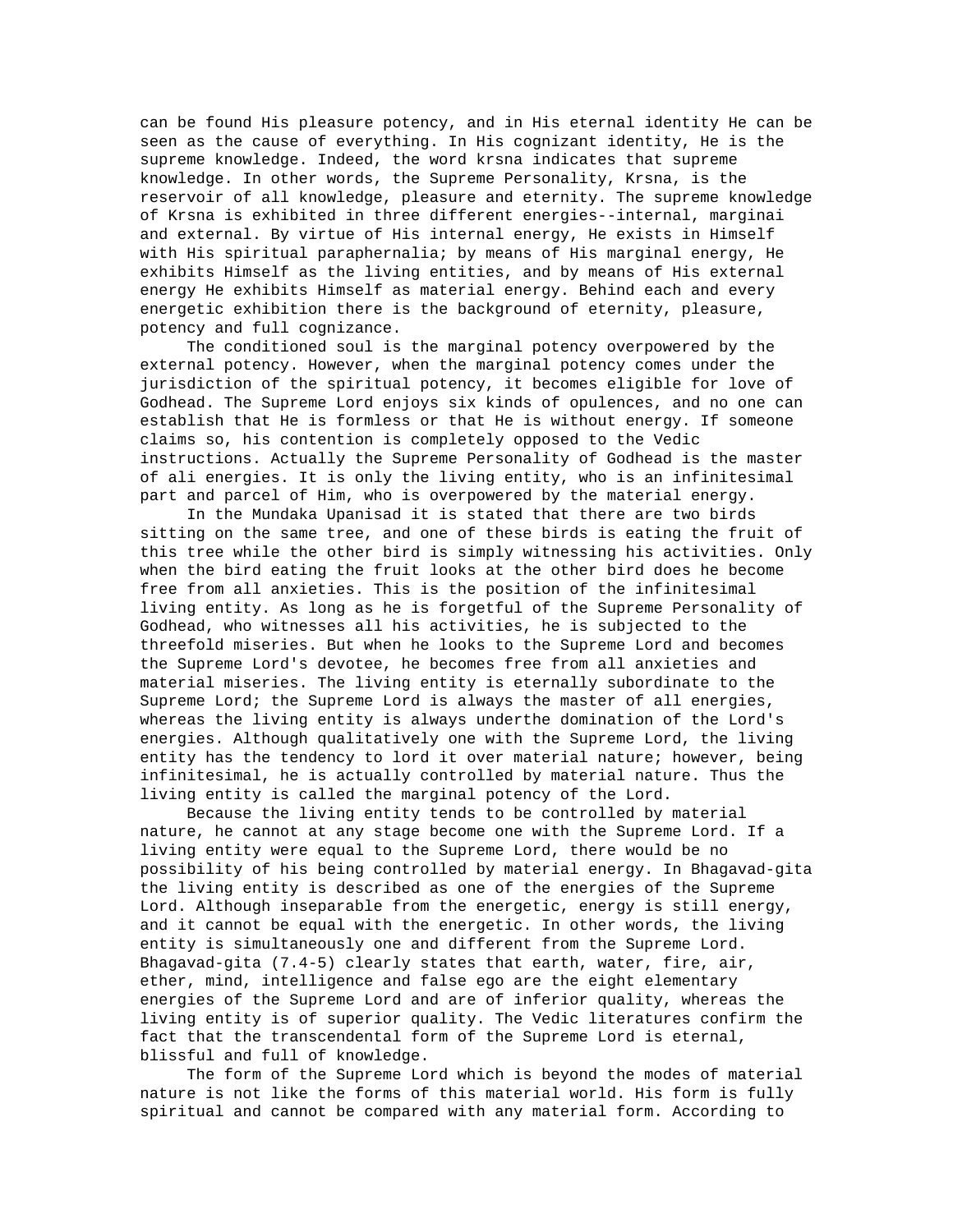Vedic literatures, one who does not accept the spiritual form of the Supreme Lord is an atheist. Because Lord Buddha did not accept these Vedic principles, the Vedic teachers consider him to be an atheist. Although Mayavadi philosophers pretend to accept the Vedic principles, they indirectly preach Buddhist philosophy, or atheistic philosophy, and do not accept the Supreme Personality of Godhead. Mayavadi philosophy is inferior to Buddhist philosophy, which directly denies Vedic authority. Because it is disguised as Vedanta philosophy, Mayavadi philosophy is more dangerous than Buddhism or atheism.

 Vedanta-sutra is com piled by Vyasad eva for the benefit of all living entities. It is through Vedanta-sutra that the philosophy of bhakti-yoga can be understood. Unfortunately, the Mayavadi commentary, Sariraka-bhasya, has practically defeated the purpose of Vedanta-sutra. In the Mayavadi com mentary, the spiritual, transcendental form of the Supreme Personality of Godhead has been denied, and the Supreme Brahman has been dragged down to the level of the individual Brahman, the living entity. Both the Supreme Brahman and the individual Brahman have been denied spiritual form and individuality, although it is clearly stated that the Supreme Lord is the one supreme living entity and the other living entities are the many subordinate living entities. Thus reading the Mayavadi commentaries on Vedanta-sutra is always dangerous. The chief danger is that through these commentaries one may come to consider the living entity to be equal to the Supreme Lord. It is easy for a conditioned living entity to be falsely directed in this way, and once he is so directed he can never come to his actual position or enjoy his eternal activity in bhakti yoga. In other words, the Mayavadi philosophy has rendered the greatest disservice to humanity by promoting the impersonal view of the Supreme Lord. Thus Mayavadi philosophers deprive human society of the real message of Vedanta-sutra.

 From the very beginning of Vedanta-sutra it is accepted that the cosmic manifestation is but an energetic display of the Supreme Lord. The very first aphorism (janmady asya) describes the Supreme Brahman as He from whom everything emanates. Everything is maintained by Him, and everything is dissolved in Him. Thus the Absolute Truth is the cause of creation, maintenance and dissolution. The cause of a piece of fruit is the tree; when a tree produces a piece of fruit, one cannot say that the tree is impersonal. The tree may produce hundreds and thousands of fruits, but it remains as it is. The fruit is produced, and it develops and stays for some time; then it dwindles and vanishes. This does not mean that the tree also vanishes. Thus from the very beginning the Vedanta-sutra explains the doctrine of by-products. These activities of production, maintenance and dissolution are carried out by the inconceivable energy of the Supreme Lord. The cosmic manifestation is a transformation of the energy of the Supreme Lord, although the energy of the Supreme Lord and the Supreme Lord Himself are nondifferent and inseparable. A touchstone may produce great quantities of gold in contact with iron, but still the touchstone remains as it is. Despite His producing huge material cosmic manifestations, the Supreme Lord is always in His transcendental form.

 Mayavadi philosophy has the audacity to reject the purpose of Vyasadeva, as explained in the Vedanta-sutra, and to attempt to establish a doctrine of transformation which is totally imaginary. According to the Mayavadi philosophy, the cosmic manifestation is but the transformation of the Absolute Truth, and the Absolute Truth has no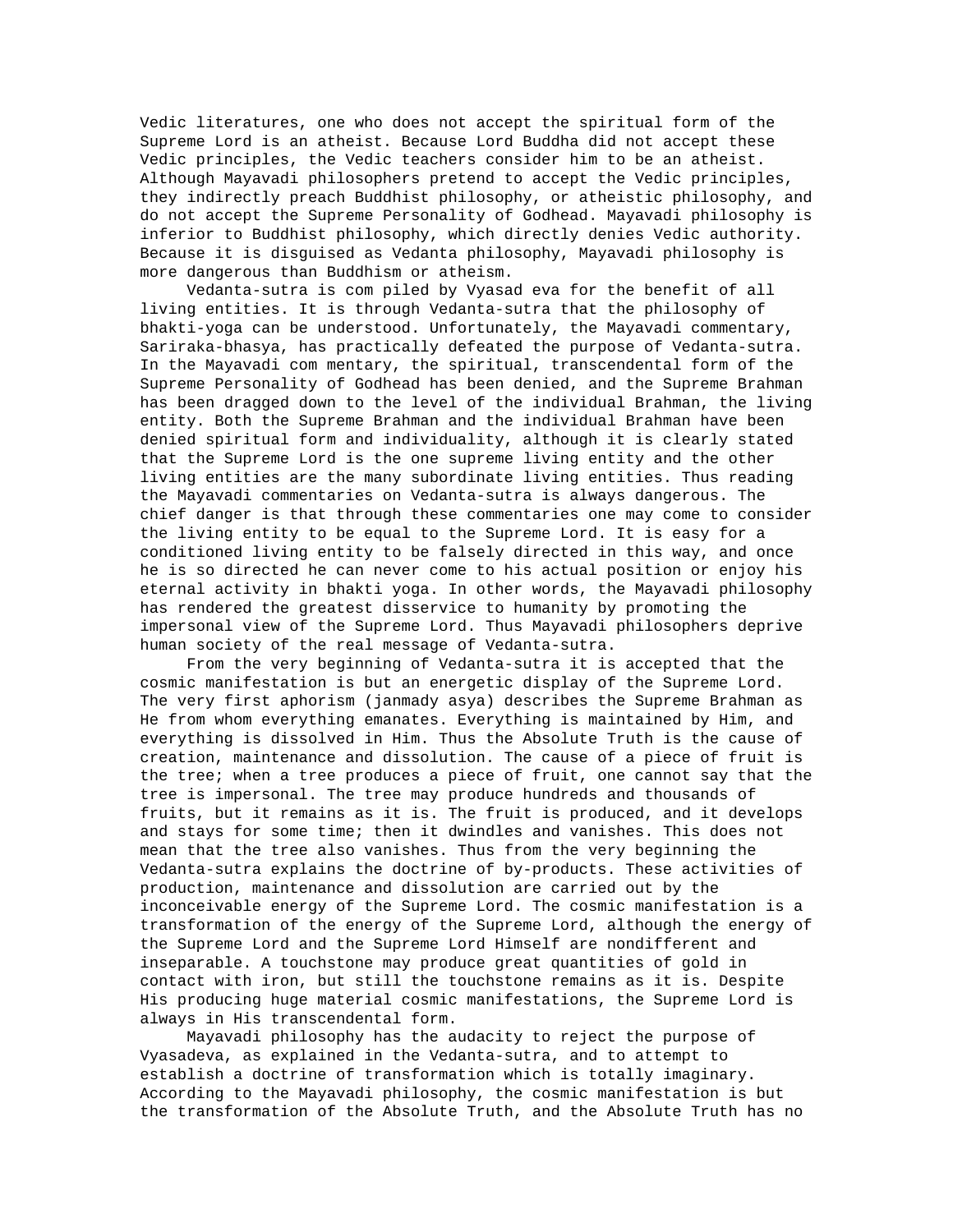separate existence outside the cosmic manifestation. This is not the message of Vedanta-sutra. The transformation has been explained by Mayavadi philosophers as false, but it is not false. It is only temporary. The Mayavadi philosophers maintain that the Absolute Truth is the only truth and that this material manifestation known as the world is false. Actually this is not the case. The material contamination is not exactly false; because it is relative truth, it is temporary. There is a difference between something that is temporary and something that is false.

 pranava, or omkara, is the chief vibration fou nd i n the Ved ic hymns, and omkara is considered to be the sound form of the Supreme Lord. From omkara all Vedic hymns have emanated, and the world itself has also emanated from this omkara sound. The words tat tvam asi, also found in the Vedic hymns, are not the chief vibrations but are explanations of the constitutional position of the living entity. Tat tvam asi means that the living entity is a spiritual particle of the supreme spirit, but this is not the chief motif of the Vedanta or Vedic literatures. The chief sound representation of the Supreme is omkara.

 All these faulty explanations of Vedanta-sutra are considered atheistic. Because the Mayavadi philosophers do not accept the eternal transcendental form of the Supreme Lord, they are unable to engage in real devotional service. Thus the Mayavadi philosopher is forever bereft of Krsna consciousness and Krsna's devotional service. The pure devotee of the Personality of Godhead never accepts the Mayavadi philosophy as an actual path to transcendental realization. The Mayavadi philosophers hover in the moral and immoral material atmosphere of the cosmic world and consequently are always engaged in rejecting and accepting material enjoyment. They have falsely accepted the nonspiritual as the spiritual, and as a result they have forgotten the spiritual eternal form of the Supreme Personality of Godhead, as well as His name, quality and entourage. They consider the transcendental pastimes, name, form and qualities of the Supreme to be products of material nature. Because of their acceptance and rejection of material pleasure and misery, the Mayavadi philosophers are eternally subjected to material misery.

 The actual devotees of the Lord are always in disagreement with the Mayavadi philosophers. There is no way that impersonalism can possibly represent eternity, bliss and knowledge. Being situated in imperfect knowledge of liberation, the Mayavadi decries eternity, knowledge and bliss as materialism. Because they reject devotional service, they are unintelligent and unable to understand the effects of devotional service. The word jugglery they use in an attempt to amalgamate knowledge, the knowable and the knower simply reveals them to be unintelligent. The doctrine of by-product is the real purport of the beginning of Vedanta-sutra. The Lord is empowered with innumerable unlimited energies, and consequently He displays the by-products of these energies in different ways. Everything is under His control. The Supreme Lord is also the supreme controller, and He is manifested in innumerable energies and expansions.

Chapter Twenty-six

Bhattacarya is Converted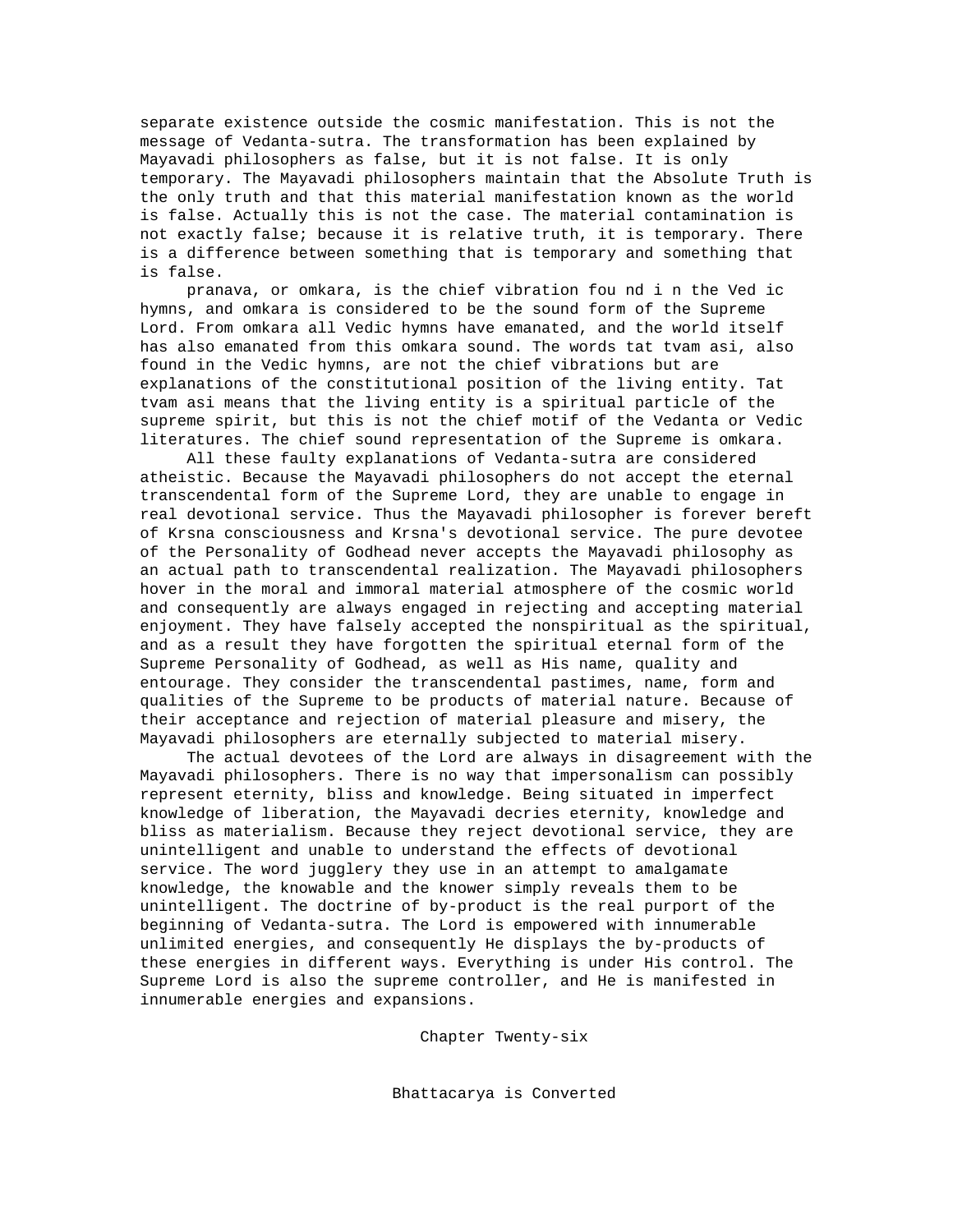For the impersonalist and voidist philosophers, the next world is a world of senseless eternity and bliss. The voidist philosophers want to establish that ultimately everything is senseless, and the impersonalists want to establish that in the next world there is simply knowledge devoid of activity. Thus less intelligent salvationists try to carry imperfect knowledge into the sphere of perfect spiritual activity. Because the impersonalist experiences material activity as miserable, he wants to establish spiritual life without activity. He has no understanding of the activities of devotional service. Indeed, spiritual activity in devotional service is unintelligible to the voidist philosophers and impersonalists. The Vaisnava philosophers know perfectly well that the Absolute Truth, the Supreme Personality of Godhead, can never be impersonal or void because He possesses innumerable potencies. Through His innumerable energies, He can present Himself in multiple forms and still remain the Absolute Supreme Personality of Godhead. Thus despite expanding Himself in multiple forms and diffusing His innumerable energies, He can maintain His transcendental positon.

 Thus Lord Caitanya exposed many defects in the Mayavadi philosophy, and although Bhattacarya tried to establish himself by logic and word jugglery, Lord Caitanya was able to maintain Himself from his attacks. The Lord established that Vedic literature is meant for three things: understanding our relationship with the Absolute Supreme Personality of Godhead, acting according to that understanding, and achieving the highest perfection of life, love of Godhead. Anyone who tries to prove that the Vedic literatures aim at anything else is of necessity a victim of his own imagination.

 The Lord then quoted some verses from the Puranas by which He established that Sankaracarya was deputed to teach by the order of the Supreme Personality of Godhead. He quoted a verse from the Padma Purana (62.31) in which it is stated that the Lord ordered Mahadeva, Lord Siva, to present some imaginary interpretations of Vedic literatures in order to divert people from the actual purpose of the Vedas. "By doing so you will attempt to make them atheists," the Lord said. "After that, they can produce more population." It is also stated in Padma Purana (25.9) that Lord Siva explained to his wife, Parvati, that in the age of Kali he would come in the form of a brahmana to preach an imperfect interpretation of the Vedas, known as Mayavadism, which in actuality is but a second edition of atheistic Buddhist philosophy.

 Bhattacarya was overwhelmed by these explanations of Lord Caitanya. After hearing Mayavada philosophy explained by Lord Caitanya, he could not speak. After he remained silent for some time, Lord Caitanya asked him, "My dear Bhattacarya, don't be confused by this explanation. Please take it from Me that the devotional service of the Supreme Lord is the highest perfectional stage of human understanding. Indeed, it is so attractive that even those who are already liberated become devotees by the inconceivable potency of the Supreme Personality of Godhead." There are many such conversions in Vedic literature. For instance, in Srimad-Bhagavatam (1.7.10) the famous Atmarama verse is especially meant for those who are attracted to self-realization and liberated from all material attachments. Such liberated impersonalists become attracted to devotional service by the various activities of Lord Krsna. Such are the transcendental qualities of the Supreme Personality of Godhead.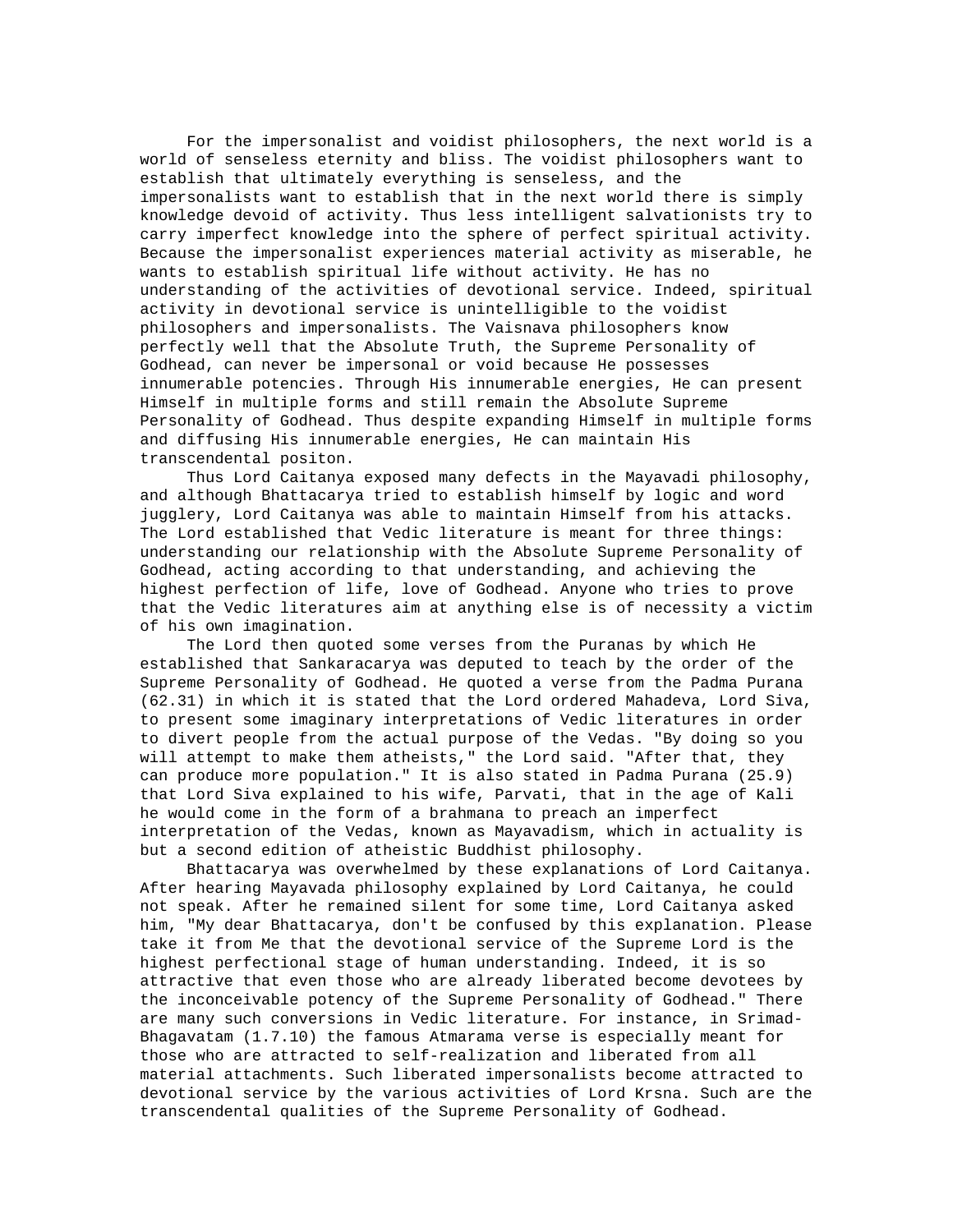Actually, in pure consciousness the living entity understands himself as the eternal servant of the Supreme Lord. Under the spell of illusion, a person accepts the gross and subtle bodies as his self; such a conception is the basis of the doctrine of transference. Actually the part and parcel of the Supreme is not eternally subjected to gross and subtle bodily life. The gross and subtle coverings do not comprise the living entity's eternal form; they can be changed. In other words, the living entity, who is originally pure spirit, can be conditioned by the gross and subtle bodies and, by freeing himself from these gross and subtle conditionings, again attain his situation as pure spirit. Mayavadi philosophers take advantage of this doctrine of transference by saying that the living entity is under the wrong impression when he thinks himself to be part and parcel of the Supreme. They maintain that the living entity is the Supreme Himself. This doctrine cannot be tenable.

 Bhattacarya then asked Lord Caitanya to explain the famous Atmarama verse, for he desired to hear it from the Lord Himself. Lord Caitanya replied that first of all Bhattacarya should explain the verse according to his own understanding, and then Lord Caitanya would explain it. Bhattacarya then began to explain the Atmarama sloka, using his methods of logic and grammar. Thus he explained the Atmarama sloka in nine different ways. The Lord appreciated his erudite scholarship in explaining the verse and said: "My dear Bhattacarya, I know that you are a representative of the learned scholar Brhaspati and can explain any portion of the sastras nicely. Yet your explanation is more or less based on academic education only. Aside from this academic scholarly approach, there is another explanation."

 Then, at the request of Bhattacarya, Lord Caitanya explained the Atmarama sloka. The words of the verse were analyzed thus: (1) atmaramah, (2) ca, (3) munayah, (4) nirgranthah, (5) api, (6) urukrame, (7) karvanti, (8) ahaitukim, (9) bhaktim, (10) itthambhuta-gunah, (11) harih. This verse has already been explained in the Lord's teachings to Sanatana Gosvami. Lord Caitanya did not mention the nine different explanations of Bhattacarya, but He did explain the verse by analyzing these eleven words. In this way, He expounded sixty-one different explanations of the verse. In summary He said that the Supreme Personality of Godhead is full of innumerable potencies; no one can estimate how many transcendental qualities He possesses. His qualities are always inconceivable, and all processes of self-realization inquire into the potencies, energies and qualities of the Supreme Personality of Godhead. However, the devotees of the Lord immediately accept the inconceivable position of the Lord. Lord Caitanya explained that even great liberated souls like the Kumaras and Sukadeva Gosvami were also attracted to the transcendental qualities of the Supreme Lord. Bhattacarya appreciated Lord Caitanya's explanation, and he concluded that Lord Caitanya was none other than Krsna Himself. Bhattacarya then began to deprecate his own position, relating that he had at first considered Lord Caitanya to be an ordinary human being and therefore committed an offense. He then fell down at the lotus feet of Lord Caitanya, deprecating himself, and requested the Lord to show His causeless mercy upon him. Lord Caitanya appreciated the humility of this great schoiar and therefore exhibited His own form, first with four hands, and then with six hands (sadbhuja). Sarvabhauma Bhattacarya then repeatedly fell down at the Lord's lotus feet and composed various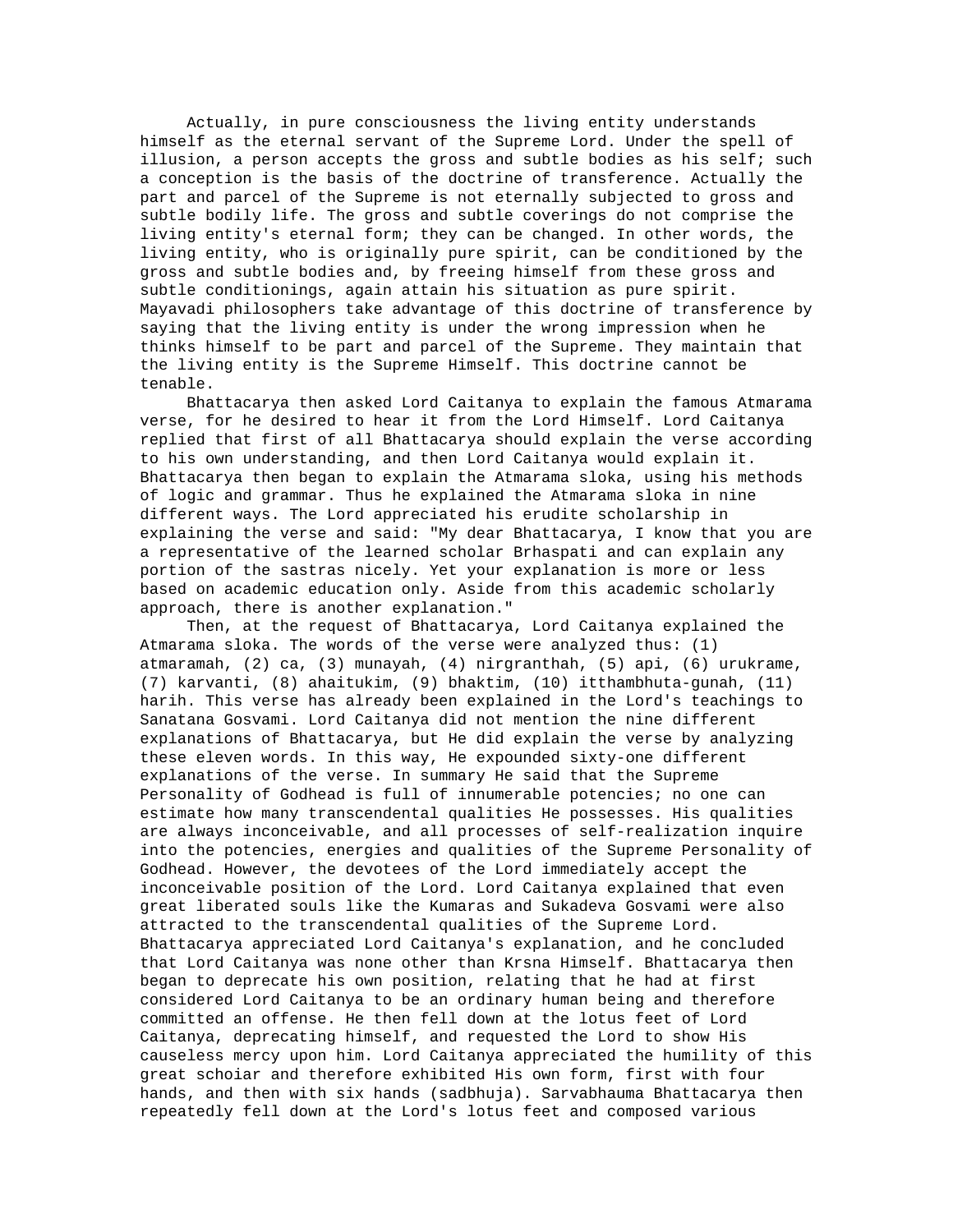prayers to Him. He was undoubtedly a great scholar, and after receiving the causeless mercy of the Lord, he was empowered to explain the Lord's activities in different ways. Indeed, he was able to express the method of chanting Hare Krsna, Hare Krsna, Krsna Krsna, Hare Hare/Hare Rama, Hare Rama, Rama Rama, Hare Hare.

 It is said that Sarvabhauma Bhattacarya composed a hundred verses in appreciation of the Lord's activities, and that those verses were so great that they could not even be surpassed by Brhaspati, the greatest learned scholar in the heavenly planets. The Lord was very pleased to hear these hundred verses, and He embraced Bhattacarya. Bhattacarya became overwhelmed with ecstasy by the Lord's touch, and he practically fell unconscious. He cried, trembled, shivered and perspired, and sometimes he danced and sang and fell atthe lotus feet of Lord Caitanya. Bhattacarya's brother-in-law, Gopinatha Acarya, and the devotees of the Lord were surprised to see the Bhattacarya transformed into a great devotee.

 Gopinatha Acarya then began to thank the Lord: "It is by Your grace only that Bhattacarya has been transformed from his stonelike position into such a devotee." Lord Caitanya then replied to Gopinatha Acarya that it was due to a devotee's favor that a stonelike man could be transformed into a mild, fiowerlike devotee. Actually Gopinatha Acarya had sincerely wished that his brother-in-law, Bhattacarya, would become a devotee of the Lord. He had sincerely desired that the Lord favor Bhattacarya, and he was glad to see that his desire was fulfilled by Lord Caitanya. I n other words, a devotee of the Lord is more merciful than the Lord Himself. When a devotee desires to show his mercy to a person, the Lord acts, and by His grace one becomes a devotee.

 Lord Caitanya pacified Bhattacarya and asked him to go home. Bhattacarya again began to praise the Lord and said, "You have descended Yourself to deliver ail the fallen souls of this material world. Such an undertaking is not very difficult for You, but You have turned a stonehearted man like me into a devotee, and that is very wonderful indeed. Although I was very expert at logical arguments and grammatical explanations of the Vedas, I was as hard as a iump of iron. But Your influence and temperature were so great that You could melt away a piece of iron like me."

 Lord Caitanya then returned to His place, and Bhattacarya sent Gopinatha Acarya to Him with various kinds of prasada from Jagannatha temple. The next day the Lord went to the temple of Jagannatha early in the morning to attend mangala arati. The priests in the temple brought Him a garland from the Deity and also offered Him various kinds of prasada. The Lord was very much pleased to receive them, and He at once went to the house of Bhattacarya, taking the prasada and the flowers to present to him. Although it was early in the morning, Bhattacarya understood that the Lord had come and was knocking on his door. He at once rose from his bed and began to say, "Krsna! Krsna!" This was heard by Lord Caitanya. When Bhattacarya opened the door, he saw the Lord standing there, and he was so pleased to see Him early in the morning thathe tried to receive Him with all care. He offered Him a nice seat, and both of them sat there. Lord Caitanya then offered him the prasada which He had received in the temple of Jagannatha, and Bhattacarya was very glad to receive this prasada from the hands of Lord Caitanya Himself. Indeed, without taking his bath and without performing his daily duties or even washing his teeth, he began immediately to eat the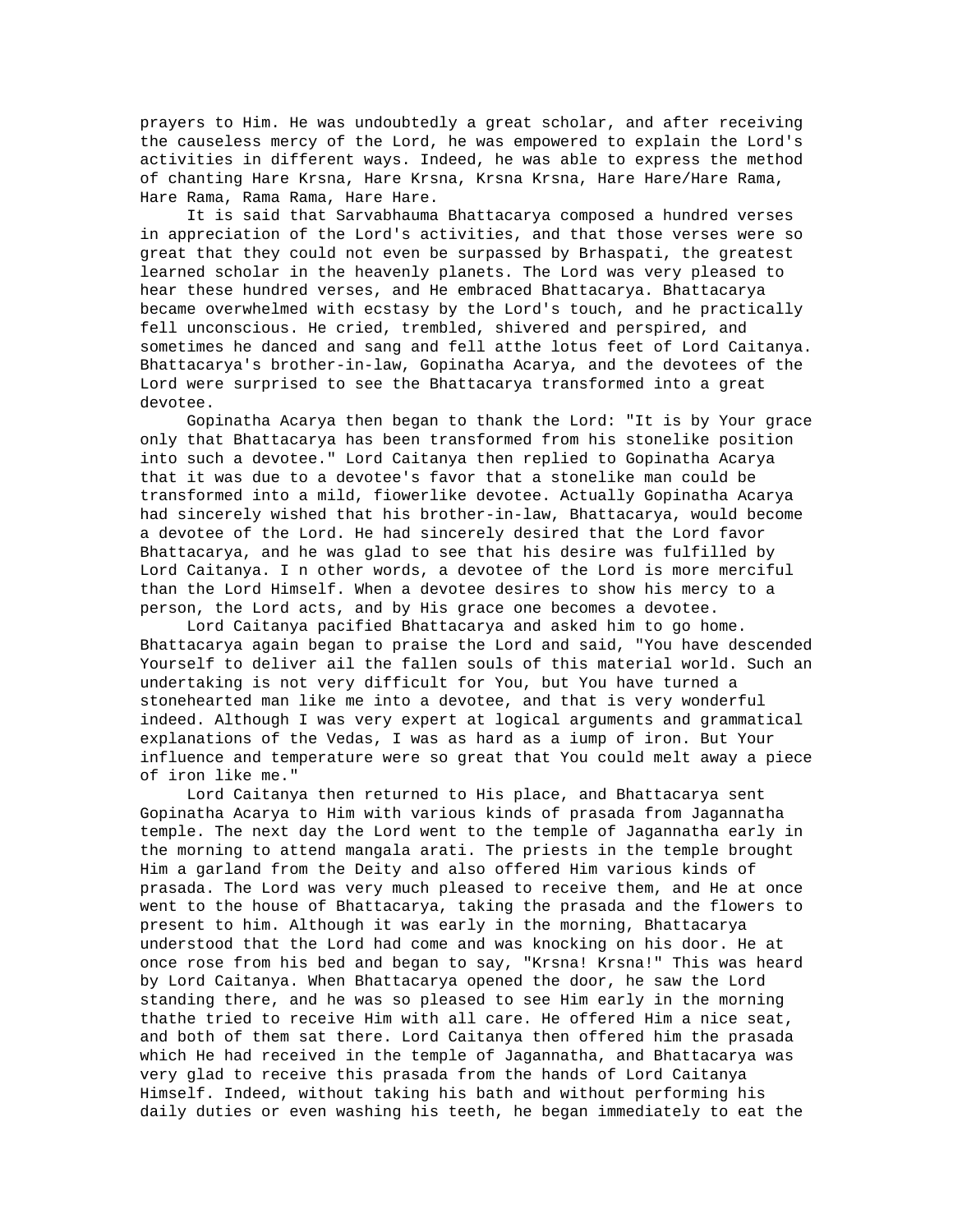prasada. In this way, he was freed from all material contamination and attachment, and as he began to eat the prasada, he cited a verse from Padma Purana. In Padma Purana it is stated that when prasada is brought or received, it must be eaten immediately, even if it has become very dry or old, or even if it is brought from a distant place, or even if one has not completed executing his daily duties. Since it is enjoined in the sastras that prasada should immediately be taken, there is no restriction of time and space; the order of the Supreme Personality of Godhead must be followed. There are restrictions one must follow before accepting food from various people, but there are no restrictions on accepting prasada from all kinds of people. prasada is always transcendental and can be taken under any condition. Lord Caitanya was very pleased to see that Bhattacarya, who had always obeyed the rules and regulations strictly, accepted prasada without following any rules and regulations. Being so pleased, Lord Caitanya embraced Bhattacarya, and they both began to dance in transcendental ecstasy. I n that ecstasy, Lord Caitanya exclaimed: "My mission in Jagannatha Puri is now fulfilled! I have converted a person like Sarvabhauma Bhattacarya. I shall now be able to attain Vaikuntha without fail."

 The missionary goal of a devotee is to convert simply one person into a pure devotee. In this way his admission to the spiritual kingdom is guaranteed. The Lord was so pleased with Bhattacarya that He began to bless him repeatedly: "Dear Bhattacarya, now you are a completely pure devotee of Lord Krsna, and Krsna is now very much pleased with you. From today you are freed from the contamination of this material body and the entanglement of material energy. You are now fit to go back to Godhead, back home." The Lord then cited a verse from Srimad-Bhagavatam (2.7.42)

> yesam sa eva bhagavan dayayed anantah sarvatmanasrita-pado yadi nirvyalikam te dustaram atitaranti ca deva-mayam naisam mamaham-iti dhih sva-srgala-bhaksye

 "Whoever takes complete shelter of the lotus feet of the Supreme Lord is favored by the Supreme Lord, who is known to be unlimited. Such a person also receives permission to cross the ocean of nescience. However, one who thinks this material body to be himself cannot receive the causeless mercy of the Supreme Personality of Godhead."

 After this incident, Lord Caitanya returned to His piace, and Bhattacarya became a pure and faultless devotee. Since he was formerly a great academic scholar, Bhattacarya could only have been converted by the causeless mercy of Caitanya Mahaprabhu. From that day forward Bhattacarya never explained any Vedic literature without explaining devotional service. Gopinatha Acarya, his brotherin-law, was so pleased to see Bhattacarya's condition that he began to dance in ecstasy and vibrate the transcendental sound Hare Krsna, Hare Krsna, Krsna Krsna, Hare Hare/ Hare Rama, Hare Rama, Rama Rama, Hare Hare.

 The next day, after visiting Jagannatha temple early in the morning, Bhattacarya went to visit Lord Caitanya, and he offered his respects by falling down before the Lord. He then began to explain his past undesirable behavior. When he asked the Lord to speak something of devotional service, the Lord began to explicitly explain the verses of Brhan-naradiya Purana, in which it is stated: harer nama harer nama. Upon hearing this explanation, Bhattacarya became more and more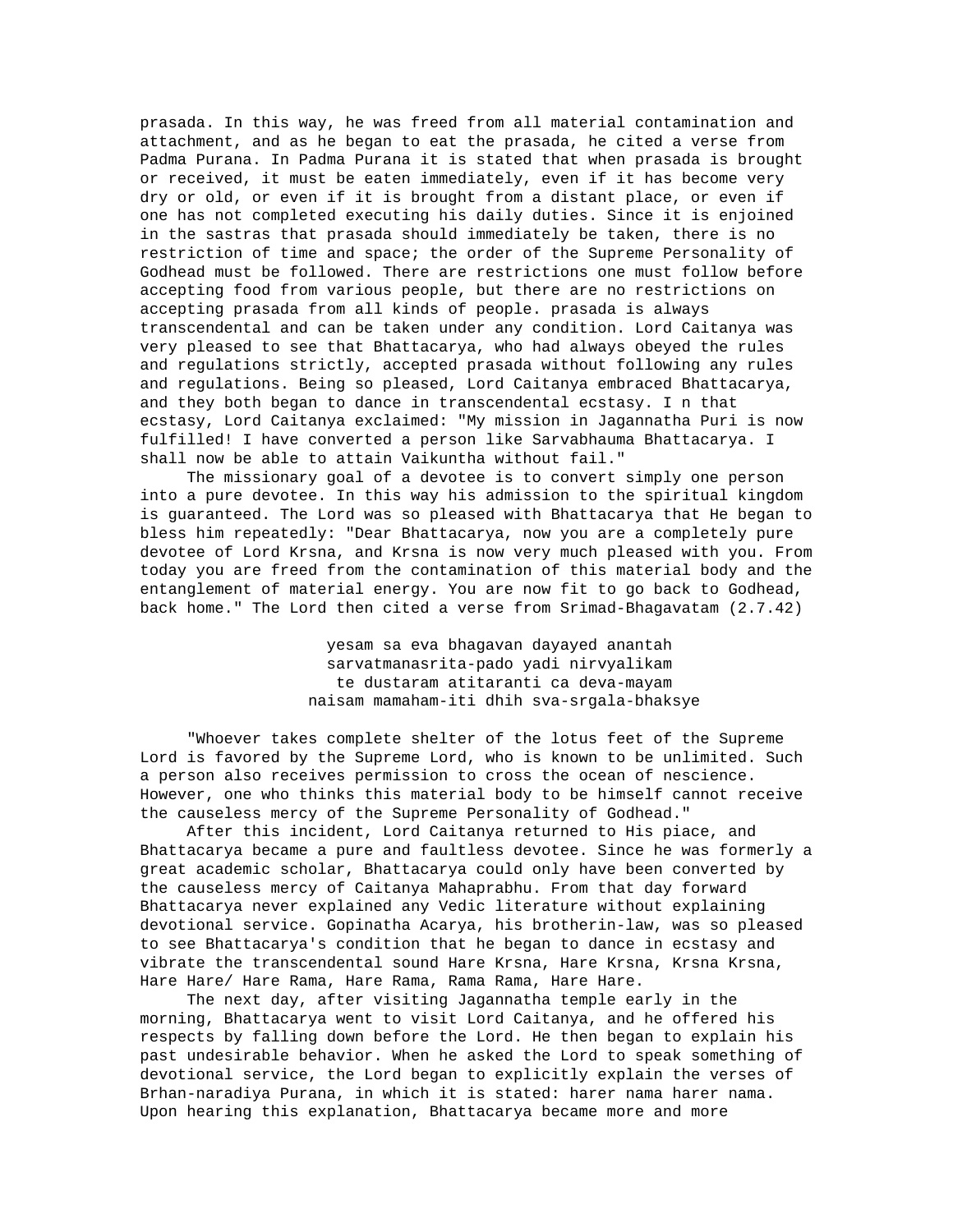ecstatic. Seeing the condition of his brother-in-law, Gopinatha Acarya said, "My dear Bhattacarya, previously I had said that when one is favored by the Supreme Lord, he will understand the techniques of devotional service. Today I am seeing this fulfilled."

 Bhattacarya offered him his due respect and replied, "My dear Gopinatha Acarya, it is through your mercy that I have received the mercy of the Supreme Lord." The mercy of the Supreme Personality of Godhead can be obtained by the mercy of a pure devotee. Lord Caitanya's mercy was bestowed upon Bhattacarya because of Gopinatha Acarya's endeavor. "You are a great devotee of the Lord," Bhattacarya continued, "and I was simply blinded by my academic education. Yes, I have obtained the mercy of the Lord through your agency only." Lord Caitanya Himself was greatly pleased to hear Bhattacarya say that a man can obtain the mercy of the Lord through the agency of a devotee. He appreciated his words and embraced Bhattacarya, confirming his statement.

 The Lord then requested Bhattacarya to go to Jagannatha temple again, and Bhattacarya started out for the temple accompanied by Jagadananda and Damodara, two principal associates of Lord Caitanya. After seeing Jagannatha temple, Bhattacarya returned home and brought with him much prasada purchased from the temple. He sent all this prasada to Lord Caitanya through his brahmana servant.

 He also dispatched two verses written on palm tree leaves and requested Jagadananda to render him a favor by delivering them. Thus Lord Caitanya was offered the prasada and the verses on the palm leaves. However, before reaching the Lord, Mukunda Datta, who had also undertaken the delivery of the verses, had copied the verses in his book. When Lord Caitanya read the verses on the palm leaf, he tore them to pieces, for He never liked to be praised by anyone. The verses only survive because they had been copied by Mukunda Datta. These verses praised the Lord, the Supreme Original Personality of Godhead who had descended as Lord Caitanya to preach detachment, transcendental knowledge and devotional service to the people in general. Lord Caitanya was praised as the original Personality of Godhead and was compared with an ocean of mercy. "Let me surrender unto that Lord Caitanya Mahaprabhu," the verses stated. "The Lord, seeing that devotional service was absent, descended Himself in the form of Caitanya Mahaprabhu to preach devotional service. Let us all surrender unto His lotus feet and learn from Him what devotional service actually is." These verses are considered to be most important jewels by the devotees of the Lord in disciplic succession, and by virtue of these famous verses Sarvabhauma Bhattacarya has become known as the highest of devotees.

 Thus Sarvabhauma Bhattacarya was converted into one of the most important devotees of the Lord, and he had no other interest than to serve the Lord. He thought of Lord Caitanya constantly, and meditation and chanting became the main purpose of his life.

 One day Sarvabhauma Bhattacarya came before the Lord, offered his respects and began to read a verse from Srimad-Bhagavatam (10.14.8). This verse dealt with Lord Brahma's prayer to the Lord. The verse read:

> tat te 'nukampam susamiksamano bhunjana evatmakrtam vioakam hrd-vag-vapurbhir vidadhan namas te jiveta yo mukti-pade sa daya-bhak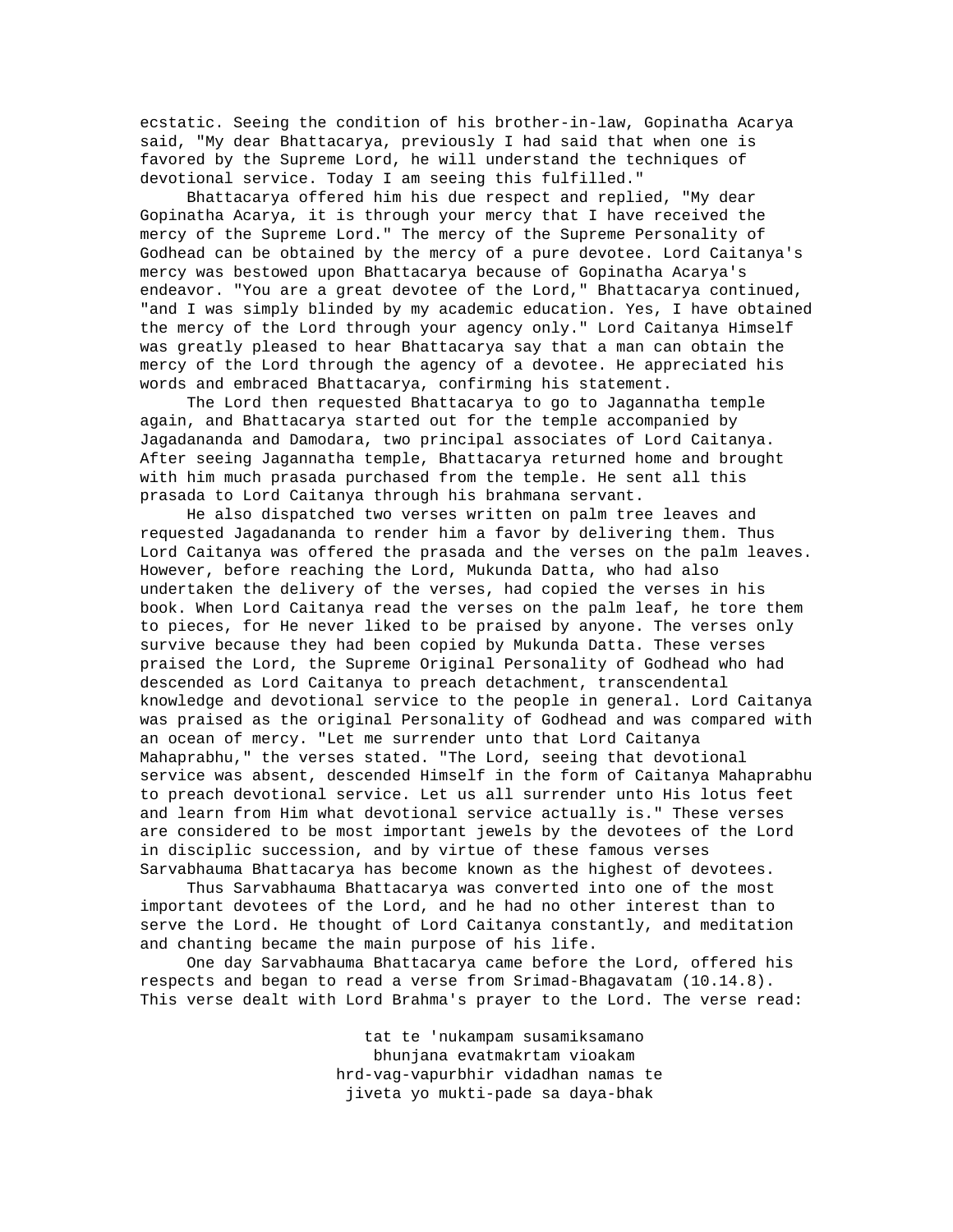"A person who devotes his mind, body and speech to the service of the Lord, even though in the midst of a miserable life fraught with past misdeeds, is assured of liberation." Bhattacarya changed the word mukti (liberation) to bhakti (devotional service).

 "Why have you changed the original verse?" the Lord asked Bhattacarya. "The word is mukti, and you have changed it to bhakti." Bhattacarya then replied that mukti is not as valuable as bhakti and that mukti is actually a sort of punishment for the pure devotee. For this reason he changed the word mukti to bhakti. Bhattacarya then began to explain his realization of bhakti. "Anyone who does not accept the transcendental Personality of Godhead and His transcendental form cannot know the Absolute Truth," he said.

 One who does not understand the transcendental nature of the body of Krsna becomes Krsna's enemy and defies or fights with Him. The enemies eventually merge into the Lord's Brahman effulgence. Such mukti or liberation into the Brahman effulgence is never desired by the Lord's devotees. There are five kinds of liberation: (1) attaining the planet where the Lord resides, (2) associating with the Lord, (3) attaining a transcendental body like the Lord's, (4) attaining opulence like the Lord, and (5) merging into the existence of the Lord. A devotee has no particular interest in any of these types of liberation. He is satisfied simply by being engaged in the transcendental loving service of the Lord. A devotee is especially adverse to merging into the existence of the Lord and losing his individual identity. Indeed, a devotee considers oneness with the Lord to be hellish. He will, however, accept one of the four other kinds of liberation in consideration for being engaged in the service of the Lord. Out of the two possibilities of merging in transcendence--namely becoming one with the impersonal Brahman effulgence and becoming one with the Personality of Godhead--the latter is more abominable to the devotee. The devotee has no aspiration other than engaging in the transcendental loving service of the Lord.

 On hearing this, Lord Caitanya informed Bhattacarya that there is another purport to the word mukti. The word mukti-pade directly indicates the Personality of Godhead. The Personality of Godhead has innumerable liberated souls engaged in His transcendental loving service, and He is the ultimate resort of liberation. In any case, Krsna is the ultimate shelter.

 "Despite this reading," Sarvabhauma Bhattacarya replied, "I prefer bhakti to mukti. Although according to You there are two meanings to the word mukti, still, because this word is equivocal, I prefer bhakti to mukti because when one hears the word mukti, he immediately thinks of becoming one with the Supreme. I therefore even hate to utter the word mukti. However, I am very enthusiastic to speak of bhakti."

 Lord Caitanya laughed very loudly at this and embraced Bhattacarya with great love.

 Thus Bhattacarya, who had taken pleasure in explaining Mayavadi philosophy, became such a staunch devotee that he even hated to utter the word mukti. This is only possible by the causeless mercy of the Lord Sri Caitanya. The Lord is like a touchstone, for by His grace He can turn iron into gold. After his conversion, everyone marked a great change in Bhattacarya, and they concluded that this change was made possible only by the inconceivable power of Lord Caitanya. Thus they took it for granted that Lord Caitanya was none other than Lord Krsna Himself.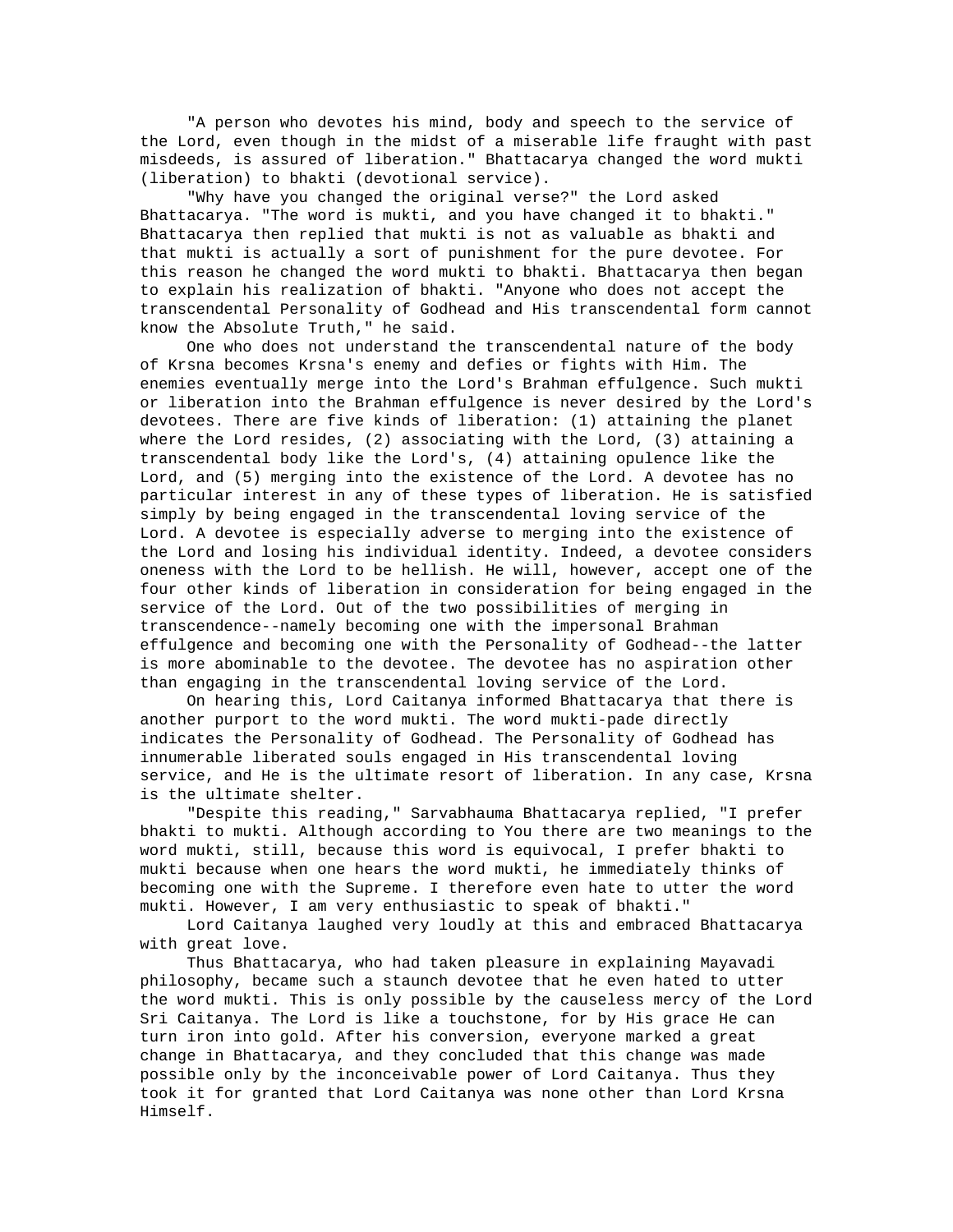## Chapter Twenty-seven

Lord Caitanya and Ramananda Raya

 The author of Caitanya-caritamrta has described Lord Caitanya Mahaprabhu as the ocean of transcendental knowledge and Sri Ramananda Raya as the cloud which is produced from that ocean. Ramananda Raya was a greatly advanced scholar in devotional service, and by the grace of Lord Caitanya he gathered all transcendental conclusions just as a cloud gathers water from the ocean. As clouds appear from the ocean, distribute water all over the world, and return to the ocean, so by the grace of Lord Caitanya, Ramananda Raya attained his higher knowledge of devotional service and again, after retiring from service, resolved to see Lord Caitanya in Puri.

 When Lord Caitanya visited the southern part of India, He first went to the great temple known as Jiyara-nrsimha-ksetra. This temple is situated in a place known as Simhacalam, five miles from the Visakhapattana railway station. The temple is situated on the top of a hill. There are many temples in that area, but J iyara-nrsimha-ksetra temple is the largest of all. This temple is filled with beautiful sculpture, of interest to many students, and due to its popularity it is a very rich temple. An inscription in the temple states that the King of Vijayanagara formerly decorated this temple with goid and even smeared the body of the Deity with gold. To facilitate attendance, there are free apartments for visitors at the temple. The temple is managed by priests of the Ramanujacarya sect.

 When Lord Caitanya visited this temple, He praised the Deity and quoted a verse from Sridhara Svami's commentary on Srimad-Bhagavatam (7.9.1):

> ugro 'py anugra evayam sva-bhaktanam nrkesari kesariva svapotanam anyesam ugra-vikramah

 "Although Lord Nrsimha is very severe to demons and nondevotees, He is very kind to His submissive devotees like Prahlada." Lord Nrsimha appeared as a half-man, half-lion incarnation of Krsna when Prahlada, a boy devotee of the Lord, was harassed by his demoniac father Hiranyakasipu. Just as a lion is very ferocious to other animals but very kind and submissive to his cubs, so Lord Nrsimha appeared ferocious to Hiranyakasipu and very kind to His devotee Prahlada.

 After visiting the temple of Jiyara-nrsimha, the Lord proceeded further south into India and ultimately reached the bank of the Godavari. While on the bank of this river, the Lord remembered the Yamuna River in Vrndavana, and He considered the trees on the bank to be the forest of Vrndavana. Thus He was in ecstasy there. After taking a bath on the banks of the Godavari, the Lord sat near the bank and began chanting Hare Krsna, Hare Krsna, Krsna Krsna, Hare Hare/ Hare Rama, Hare Rama, Rama Rama, Hare Hare. While sitting and chanting, the Lord saw that the governor of the province, Sri Ramananda Raya, had reached the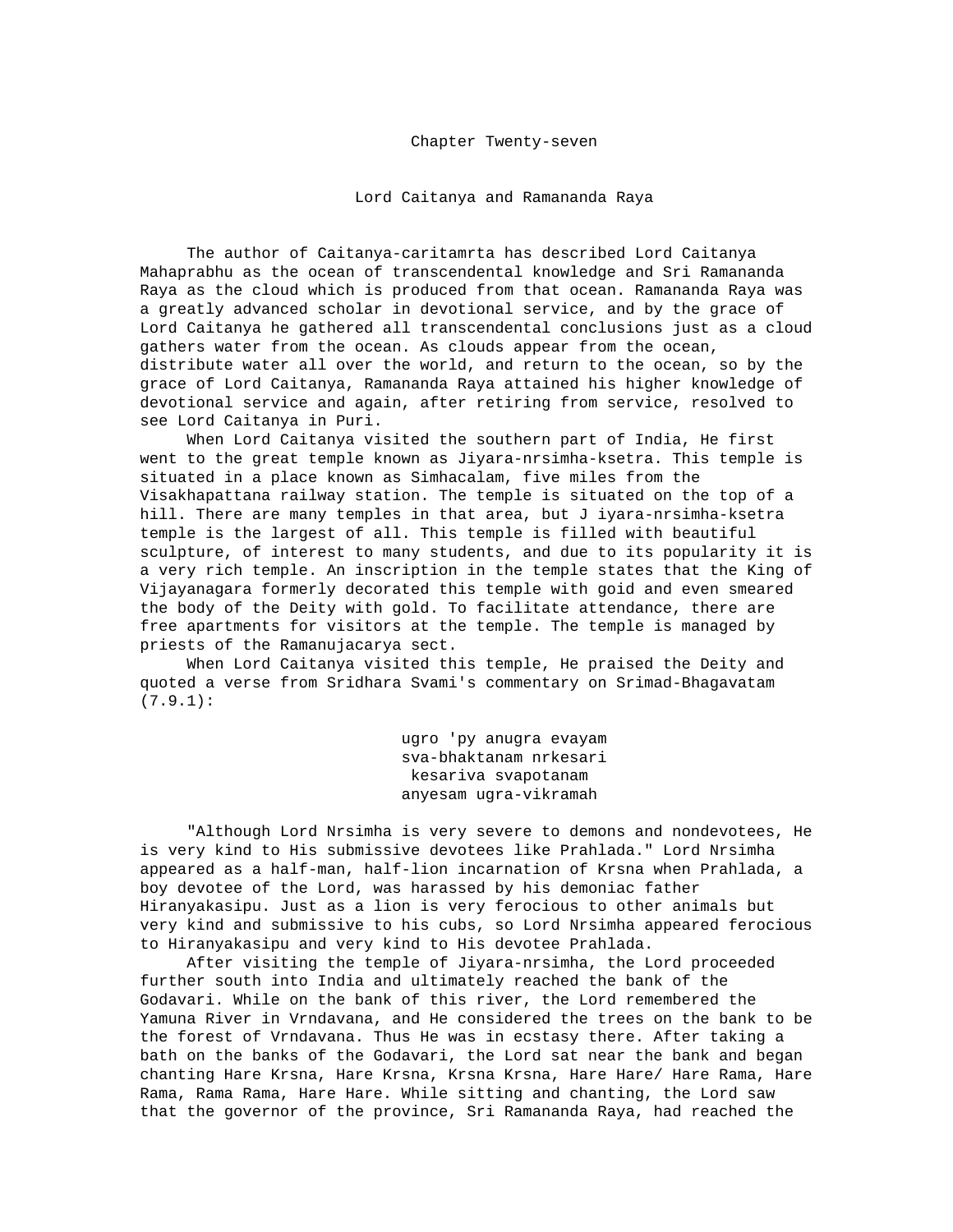banks of the river accompanied by his associates, which included many brahmanas. Previously the Lord had been asked by Sarvabhauma Bhattacarya to visit the great devotee Ramananda Raya at Kabur. The Lord could understand that the man approaching the river bank was Ramananda Raya, and He desired to see him immediately. However, because He was in the renounced order of life, He restrained Himself from going to see a political personage. Being a great devotee, Ramananda Raya was attracted by the features of Lord Caitanya, who appeared as a sannyasi, and he himself came to see the Lord. Upon reaching Caitanya Mahaprabhu, Ramananda Raya prostrated himself and offered his obeisances and respects. Lord Caitanya received him by vibrating Hare Krsna, Hare Krsna, Krsna Krsna, Hare Hare/ Hare Rama, Hare Rama, Rama Rama Hare Hare.

 When Ramananda Raya presented his credentials, Lord Caitanya embraced him, and both of them were overwhelmed with ecstasy. The brahmanas who accompanied Ramananda Raya were surprised to see them embracing in transcendental ecstasy. The brahmanas were all stalwart followers of the rituals, and they could not understand the meaning of such devotional symptoms. Indeed, they were rather surprised to see such a great sannyasi touch a sudra, and they were also surprised to see Ramananda Raya, who was a great governor and practically king of that province, crying simply by touching a sannyasi. Lord Caitanya understood the brahmanas' thoughts, and, considering the unfavorable situation, He pacified Himself.

 After this, Lord Caitanya and Ramananda Raya sat down together. "Sarvabhauma Bhattacarya has spoken very highly of you," Lord Caitanya informed him. "So I have come to see you."

 "Sarvabhauma Bhattacarya considers me to be one of his devotees," Ramananda Raya replied. "Therefore he has kindly recommended that You see me."

 Ramananda Raya very much appreciated the Lord's touching a man of wealth. A king, governor or any politician is always absorbed in thoughts of political affairs and pounds-shilling-pence; therefore such persons are avoided by sannyasis. Lord Caitanya, however, knew Ramananda Raya to be a great devotee, and therefore He did not hesitate to touch and embrace him. Ramananda Raya was surprised by Lord Caitanya's behavior, and he cited a verse from Srimad-Bhagavatam (10.8.4): "The great personalities and sages appear in the homes of worldly men just to show them mercy."

 Lord Caitanya's special treatment of Ramananda Raya indicated that although Ramananda Raya was born in a nonbrahminical family, he was far, far advanced in spiritual knowledge and activity. Therefore he was more respectable than one who simply happens to be born in a brahminical family. Although Ramananda, out of his meek and gentle behavior, considered himself to be born in a lower sudra family, Lord Caitanya nonetheless considered him to be situated in the highest transcendental stage of devotion. Devotees never advertise themselves as great, but the Lord is very anxious to advertise the glory of His devotees. After meeting for the first time that morning on the banks of the Godavari, Ramananda Raya and Lord Caitanya separated with the understanding that Ramananda Raya would come in the evening to see the Lord.

 That evening, after the Lord had taken His bath and seated Himself, Ramananda Raya came to see Him with a servant. He offered his respects and sat down before the Lord. Before Ramananda Raya could even ask the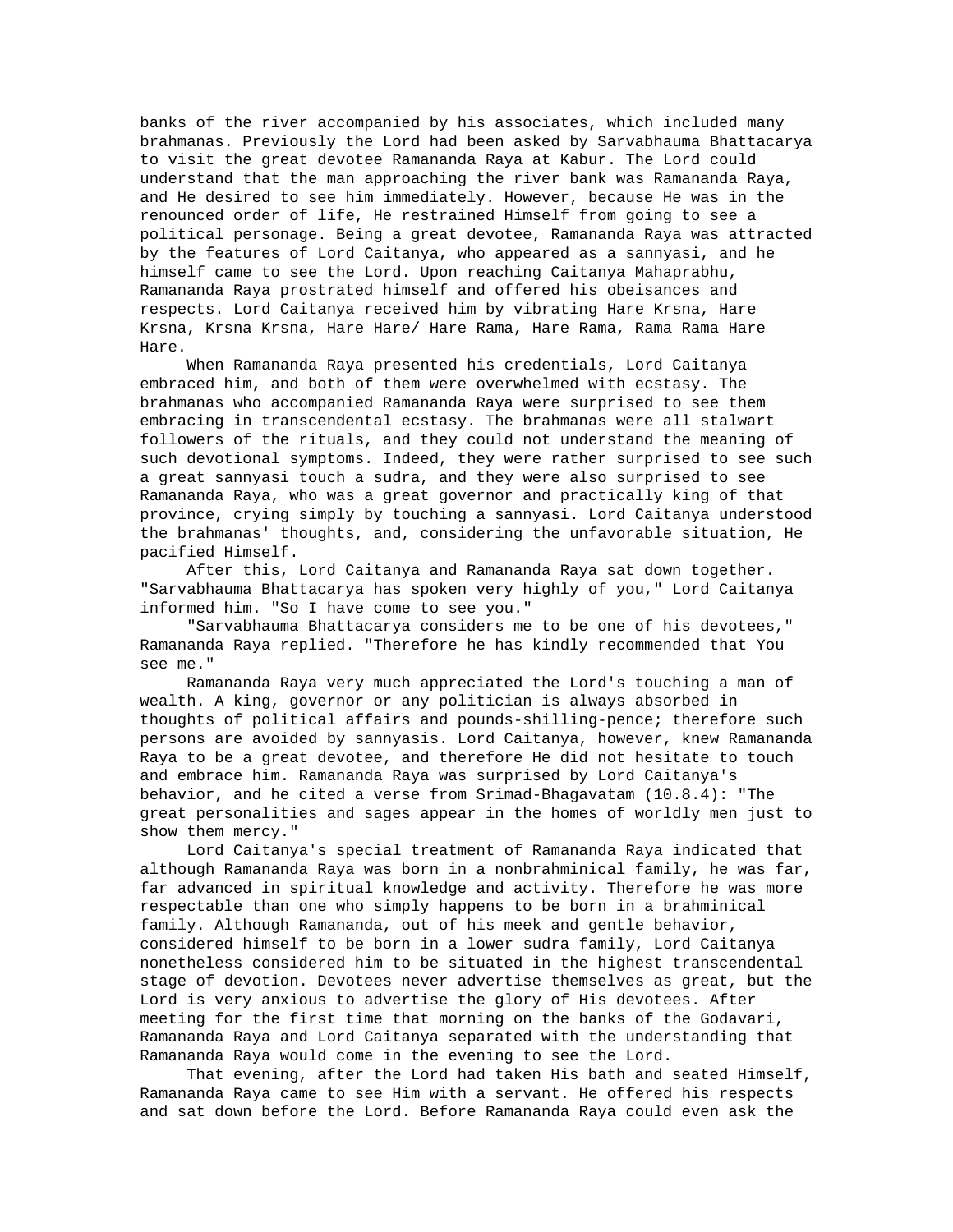Lord a question about the advancement of spiritual knowledge, the Lord Himself said, "Please quote some verses from scripture about the ultimate goal of human life."

 Sri Ramananda Raya at once replied: "A person who is sincere in his occupational duty will gradually develop a sense of God consciousness." He also quoted a verse from Visnu Purana (3.8.9) which states that the Supreme Lord is worshiped by one's occupational duty and that there is no alternative for satisfying Him. The purport is that human life is meant for understanding one's relationship with the Supreme Lord, and by acting in that way any human being can dovetail himself in the service of the Lord by discharging his prescribed duties. For this purpose human society is divided into four classes: the intellectuals (brahmanas), the administrators (ksatriyas), the merchants (vaisyas), and the laborers (sudras). For each class there are prescribed rules and regulations as well as occupational functions. The prescribed duties and qualities of the four classes are described in Bhagavad-gita (18.41-44). A society which is civilized and organized should follow the prescribed rules and regulations for the particular classes. At the same time, for spiritual advancement, the four stages of asrama must also be followed: namely, student life (brahmacarya), householder (grhastha), retired (vanaprastha) and the renounced life (sannyasa).

 Ramananda Raya stated that those who strictly follow the rules and regulations of these eight social divisions can actually satisfy the Supreme Lord, and one who does not follow them certainly spoils his human form of life and glides toward hell. One can peacefully execute the goal of human life simply by following the rules and regulations which apply to one's self. The character of a particular person develops by following the regulative principles in accordance with one's birth, association and education. The divisions of society are so designed that many people of different character can be regulated under them for the peaceful administration of society and for spiritual advancement as well. The social classes can be further characterized as follows: (1) He whose aim is to understand the Supreme Lord, the Personality of Godhead, and devote himself to the learning of the Vedas and similar literatures is called a brahmana. (2) He who has taken to displaying force and entering government administration is called a ksatriya. (3) He who is engaged in agriculture, herding cows and carrying out a trade or business is called a vaisya. (4) He who has no special knowledge but is satisfied by serving the other three classes is called a sudra. If one faithfully discharges his prescribed duties, he is sure to advance toward perfection. Thus regulated life is the source of perfection for everyone. When regulated life culminates in devotional service to the Lord, one attains his perfection. Otherwise such regulations are simply a useless waste of time.

 After hearing Ramananda Raya expound upon the proper execution of a regulated life, Lord Caitanya said that such regulations are simply external. Indirectly He asked Ramananda to expound on something superior to such an external exhibition. Formal execution of rituals and religion is useless unless it culminates in the perfection of devotional service. Lord Visnu is not satisfied simply by a ritualistic adherence to Vedic instructions; He is actually pleased when one attains the stage of devotional service.

 According to the verse cited by Ramananda Raya, one can rise to the point of devotional service by ritualistic performance. In Bhagavad-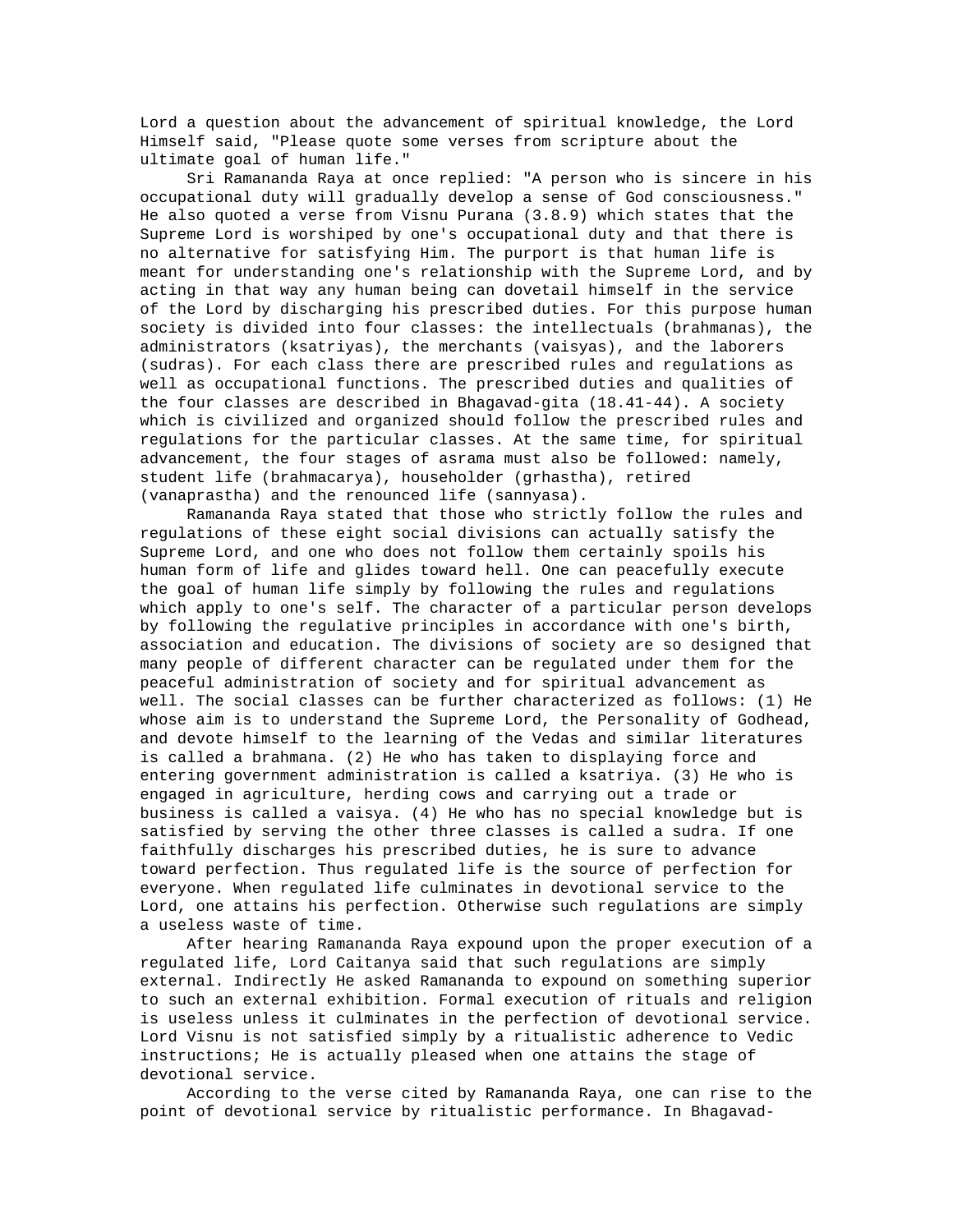gita, Sri Krsna, who appeared to deliver all classes of people, states that a human being can attain the highest perfectional stage of life by worshiping the Supreme Lord, from whom everything has emanated, through his occupational duty.

> sve sve karmany abhiratah samsiddhim labhate narah svakarma-niratah siddhim yatha vindati tac chrnu yatah pravrttir bhutanam yena sarvam idam tatam svakarmana tam abhyarcya siddhim vindatl manavah

 "By following his qualities of work, every man can become perfect. Now please hear from Me how this can be done. By worship of the Lord, who is the source of all beings and who is all-pervading, man can, in the performance of his own duty, attain perfection." (Bg. 18.45-46) This perfectional process is followed by great devotees like Bodhayana, Tanka, Dramida, Guhadeva, Kapardi and Bharuci. All these great personalities have followed this particular path of perfection. The Vedic injunctions also aim in this direction. Ramananda Raya wanted to present these facts before the Lord, but apparently discharge of ritualistic duties wasn't sufficient, for Lord Caitanya said that it was external. Lord Caitanya was pointing out that if a man has a material conception of life, he cannot attain the highest perfection even if he follows all the ritualistic regulations.

Chapter Twenty-eight

Relationship with the Supreme

 Lord Caitanya rejected the statement cited by Ramananda Raya from Visnu Purana because the Lord wished to reject a class of philosophers known as karma-mimamsa. Karma-mimamsa followers accept God to be subject to one's work. Their conclusion is that if one works nicely, God is bound to give good results. Thus one can understand from the statement of Visnu Purana that Visnu, the Supreme Lord, has no independence but is bound to award a certain kind of result to the worker. Such a dependent goai becomes subjected to the worshiper, who accepts the Supreme Lord to be both impersonal and personal, as he may wish. Actually this philosophy stresses the impersonal feature of the Supreme Absolute Truth. Because Lord Caitanya did not like such impersonalism, He rejected it.

 "Tell Me if you know something beyond this conception of the Supreme Absolute Truth," Lord Caitanya finally said.

 Ramananda Raya understood the purpose of Lord Caitanya, and, stating that it is better to give up the results of fruitive activities, he quoted a verse from Bhagavad-gita:

> yat karosi yad asnasi yai juhosi daaasi yat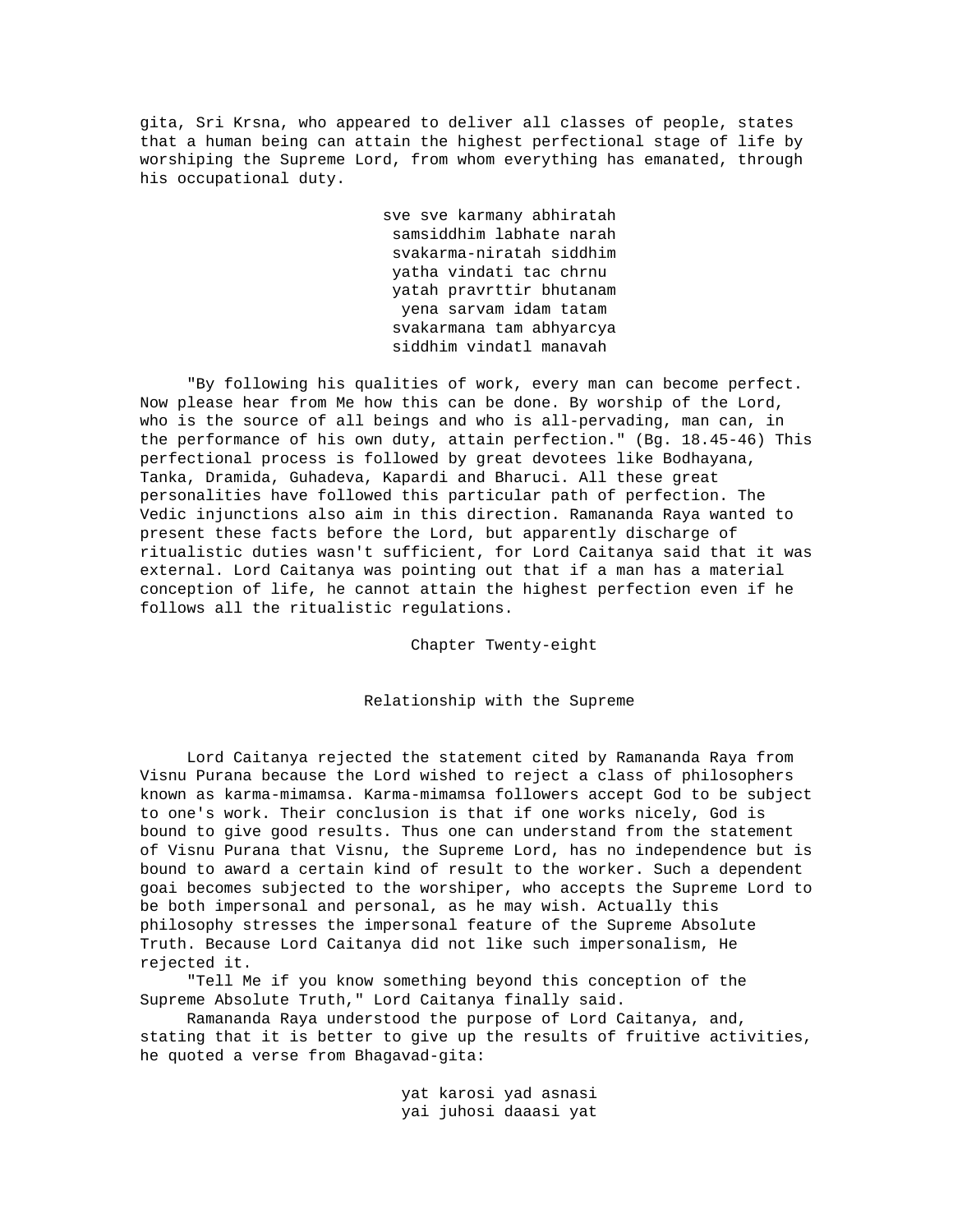# yat tapasyasi kaunteya tat kurusva mad-arpanam

 "O son of Kunti, all that you do, all that you eat, all that you offer and give away, as well as all austerities that you may perform, should be done as an offering unto Me." (Bg. 9.27) There is also a similar passage in Srimad-Bhagavatam (11.2.36) which states that one should submit everything--his fruitive activities, body, speech, mind, senses, intelligence, soul and modes of nature--to the Supreme Personality of Godhead, Narayana.

 Lord Caitanya, however, also rejected this second statement, saying, "If you know of something higher, state it."

 Offering everything to the Supreme Personality of Godhead, as enjoined by Bhagavad-gita and Srimad-Bhagavatam, is better than impersonally making the Supreme Lord subject to our work, but it is still short of surrendering activities to the Supreme Lord. A worker's identification with material existence cannot be changed without proper guidance. Such fruitive activity will continue one's material existence. A worker is simply instructed here to offer the results of his work to the Supreme Lord, but there is no information given to enable one to get out of the material entanglement. Therefore Lord Caitanya rejected his proposal.

 After having his suggestions rejected twice, Ramananda proposed that one should forsake his occupational activities altogether and by detachment rise to the transcendental plane. In other words, he recommended complete renunciation of worldly life, and to support this view he cited evidence from Srimad-Bhagavatam (11.11.32) wherein the Lord says: "In the scriptures I have described the ritualistic principles and the way one can become situated in devotional service. That is the highest perfection of religion." Ramananda also quoted Lord Krsna's injunction in Bhagavad-gita:

> sarva-dharman parityajya mam ekam saranam vraja aham tvam sarva-papebhyo moksayisyami ma sucah

 "Abandon all varieties of religion and just surrender unto Me. I shall deliver you from all sinful reactions. Do not fear." (Bg. 18.66)

 Lord Caitanya also rejected this third proposal, for He wanted to demonstrate that renunciation in itself is not sufficient. There must be positive engagement. Without positive engagement, the highest perfectional stage cannot be attained. Generally there are two kinds of philosophers in the renounced order of life. The goal of one is nirvana, and the goal of the other is the impersonal Brahman effulgence. Such philosophers cannot imagine that they can reach beyond nirvana and the Brahman effulgence to the Vaikuntha planets of the spiritual sky. Because in simple renunciation there is no conception of spiritual planets and spiritual activities, Lord Caitanya rejected this third proposal.

Ramananda Raya then cited more evidence from Bhagavad-gita:

 brahma-bhutah prasannatma no socati na kanksati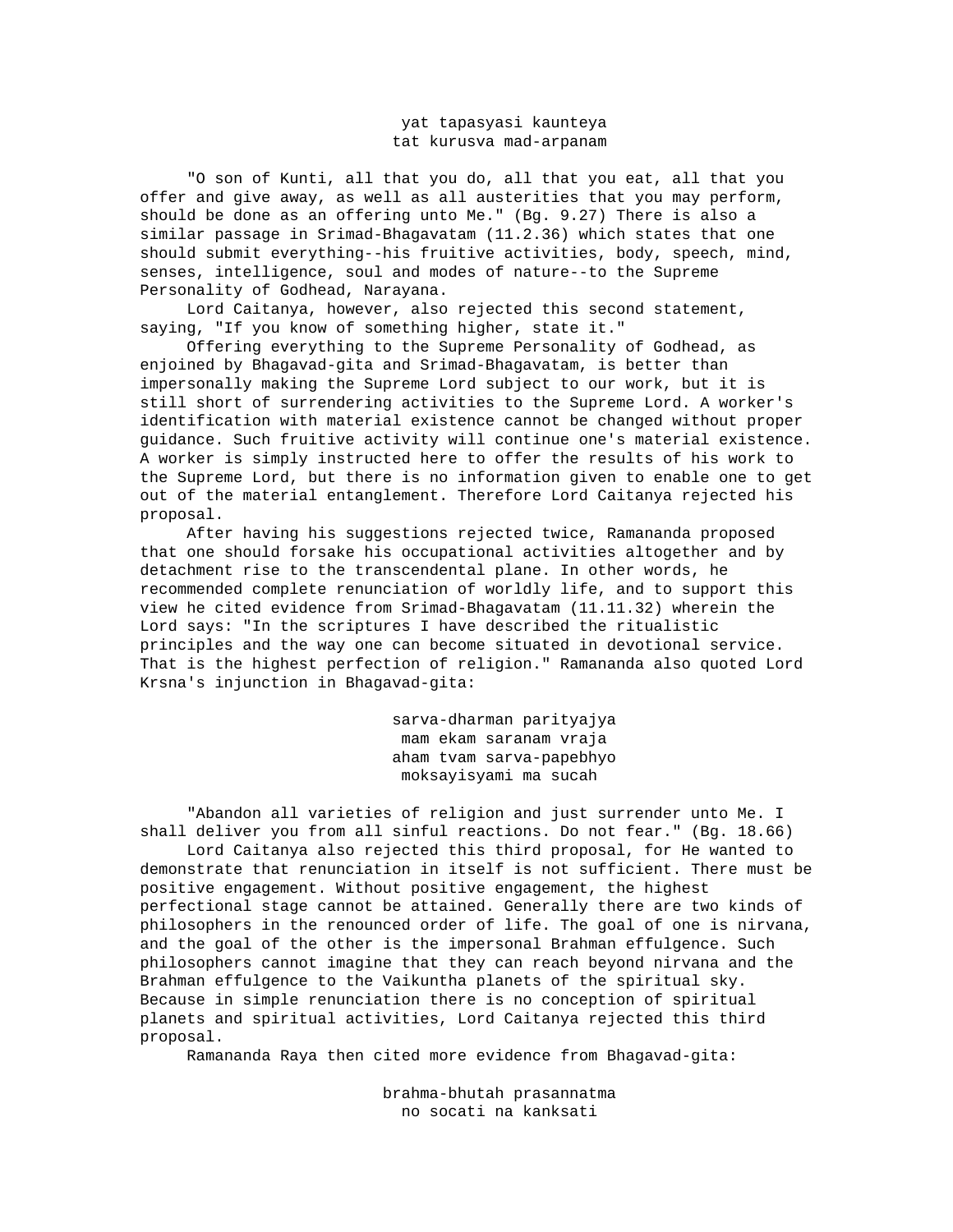# samah sarvesu bhutesu mad-bhaktim labhate param

 "One who is thus transcendentally situated at once realizes the Supreme Brahman. He never laments, nor desires to have anything; he is equally disposed to every living entity. In that state he attains pure devotional service unto Me." (Bg. 18.54) Ramananda Raya first suggested devotional service rendered with renunciation of fruitive activities, but here he suggests that devotional service with full knowledge and spiritual realization added is superior.

 Lord Caitanya, however, rejected this proposal aiso because simply by renouncing material results in Brahman realization one does not realize the spiritual world and spiritual activities. Although there is no material contamination when one attains the stage of Brahman reaiization, that stage is not perfect because there is no positive engagement in spiritual activity. Because it is still on the mental plane, it is external. The pure living entity is not liberated unless he is completely engaged in spiritual activity. As long as one is absorbed in impersonal thoughts or in thoughts of the void, his entrance into an eternal blissful life of knowledge is not completed. When spiritual knowledge is not complete, one will be hindered in his attempt to cleanse the mind of all material variegatedness. Thus impersonalists are frustrated in their attempts to make the mind void by artificial meditation. It is very difficult to void the mind of all material conceptions. As stated in Bhagavad-gita:

> kleso 'dhikataras tesam avyaktasakta-cetasam avyakta hi gatir duhkham dehavadbhir avapyate

 " For those whose minds are attracted to the unmanifested, impersonal feature of the Supreme, advancement is very troublesome. To make progress in that discipline is always difficult for those who are embodied." (Bg. 12.5) The liberation which is obtained by such impersonal meditation is not complete; therefore Lord Caitanya rejected it.

 After his fourth proposal was rejected, Ramananda Raya said that devotional service rendered without any attempt at cultivation of knowledge or mental speculation is the highest stage of perfection. To support this view, he gave evidence from Srimad-Bhagavatam (10.14.3) wherein Lord Brahma tells the Supreme Personality of Godhead:

> jnane prayasam udapasya namanta eva jivanti san-mukharitam bhavadiyavartam sthane sthitah sruti-gatam tanu-van-manobhir ye pravaso 'jitajito 'py asi tais tri-lokyam

 "My dear Lord, one should give up monistic speculation and the cultivation of knowledge altogether. He should begin his spiritual life in devotional service by receiving information of the Lord's activities from a realized devotee of the Lord. If one cultivates his spiritual life by following these principles and keeping himself on the honest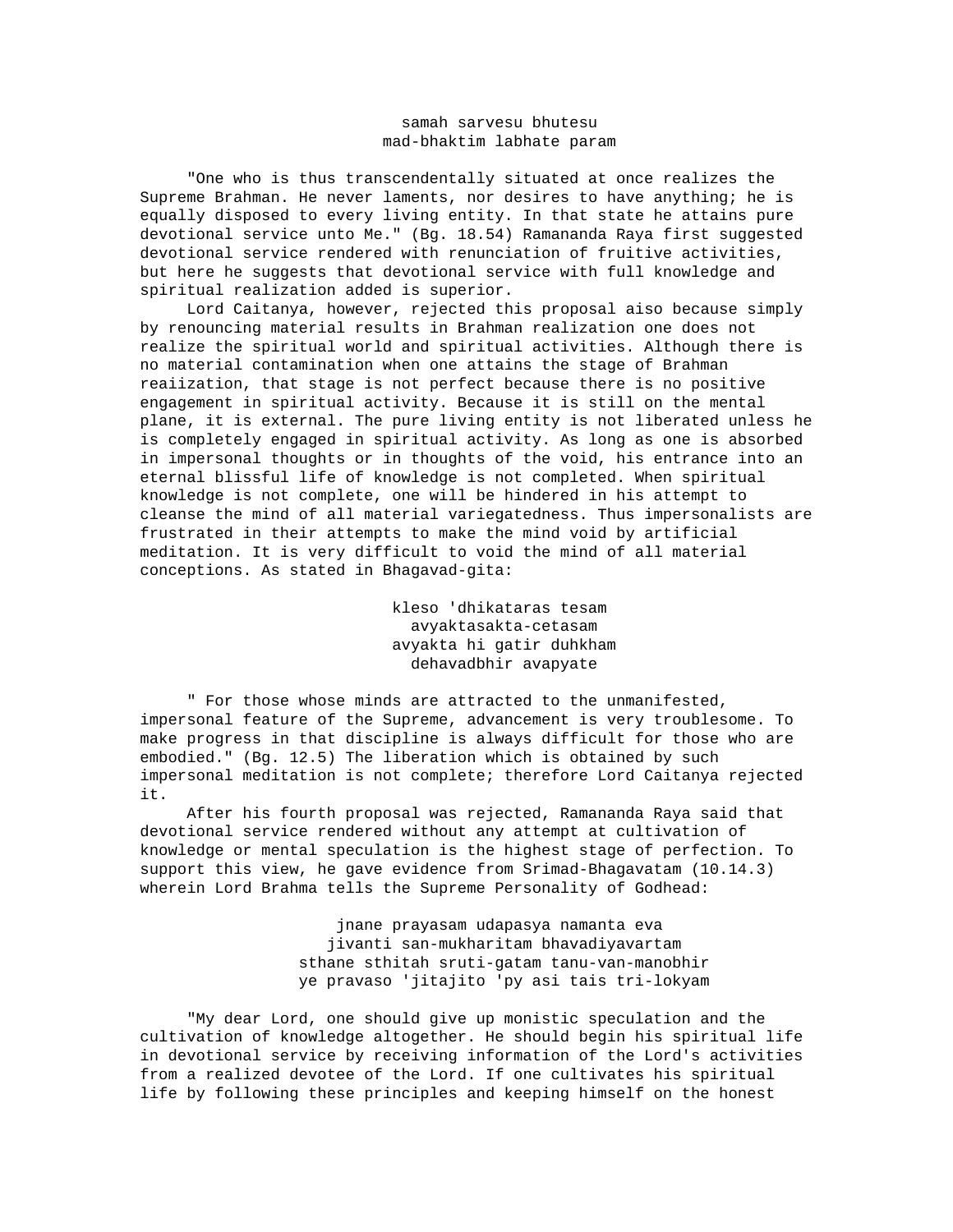path in life, then although Your Lordship is never conquered, You become conquered by such a process."

 When Ramananda Raya presented this proposal, Lord Caitanya at once said, "Yes, this is right." In this age there is no possibility of acquiring spiritual knowledge by renunciation, by mixed devotional service, by fruitive activity in mixed devotional service, or by the culture of knowledge. Because most people are fallen and because there is no time to elevate them by a gradual process, the best course, according to Lord Caitanya, is to let them remain in whatever condition they are in but to engage them in hearing of the activities of the Supreme Lord as those activities are explained in Bhagavad-gita and Srimad-Bhagavatam. The transcendental messages of the scriptures should be received from the lips of realized souls. In this way a person may continue to live in whatever condition he is in and still make progress in spiritual advancement. Thus one can surely advance and fully realize the Supreme Personality of Godhead.

 Although Lord Caitanya accepted these principles, He still requested Ramananda Raya to further explain advanced devotional service. Thus Lord Caitanya gave Ramananda Raya a chance to discuss gradual advancement from the principles of varnasrama-dharma (the four castes and four orders of spiritual life). Lord Caitanya rejected the varnasrama-dharma and the offering of fruitive activity because in the field of executing pure devotional service, there is very little use for such principles. Without self-realization, the artificial methods of devotional service cannot be accepted as pure devotional service. Selfrealized pure devotional service is completely different from all other kinds of transcendental activity. The highest stage of transcendental activity is always free from all material desires, fruitive efforts and speculative attempts at knowledge. The highest stage concentrates on the simple, favorable execution of pure devotional service.

 Ramananda Raya could understand the motive of Lord Caitanya; therefore he stated that attainment of pure love of Godhead is the highest perfectional stage. There is a very nice verse in padyavali which is said to be composed by Ramananda Raya himself. The purport of the verse is: "As long as there is hunger in the belly and one feels like eating and drinking, one can become happy by taking anything eatabie. Similarly, there may be much paraphernalia for worshiping the Supreme Lord, but when that is mixed with pure love of Godhead, it becomes an actual source of transcendental happiness." Ramananda Raya also composed another verse which stated that even after millions and millions of births one cannot achieve a sense of devotional service, but if, somehow or other, one desires to attain devotional service, the association of a pure devotee will render it possible. Thus one should have a strong desire to engage in devotional service. In these two verses, Ramananda Raya has described the regulative principles and developed love of Godhead. Lord Caitanya wanted to bring him to the stage of developed love of Godhead, and He wanted him to speak from that platform. Thus the discussion between Ramananda Raya and Lord Caitanya proceeds on the basis of love of Godhead.

 If love of Godhead is elevated to the personal platform, it is called prema-bhakti. In the beginning of prema-bhakti, a particular relationship between the Supreme Lord and the devotee is not established, but when prema-bhakti develops, a relationship with the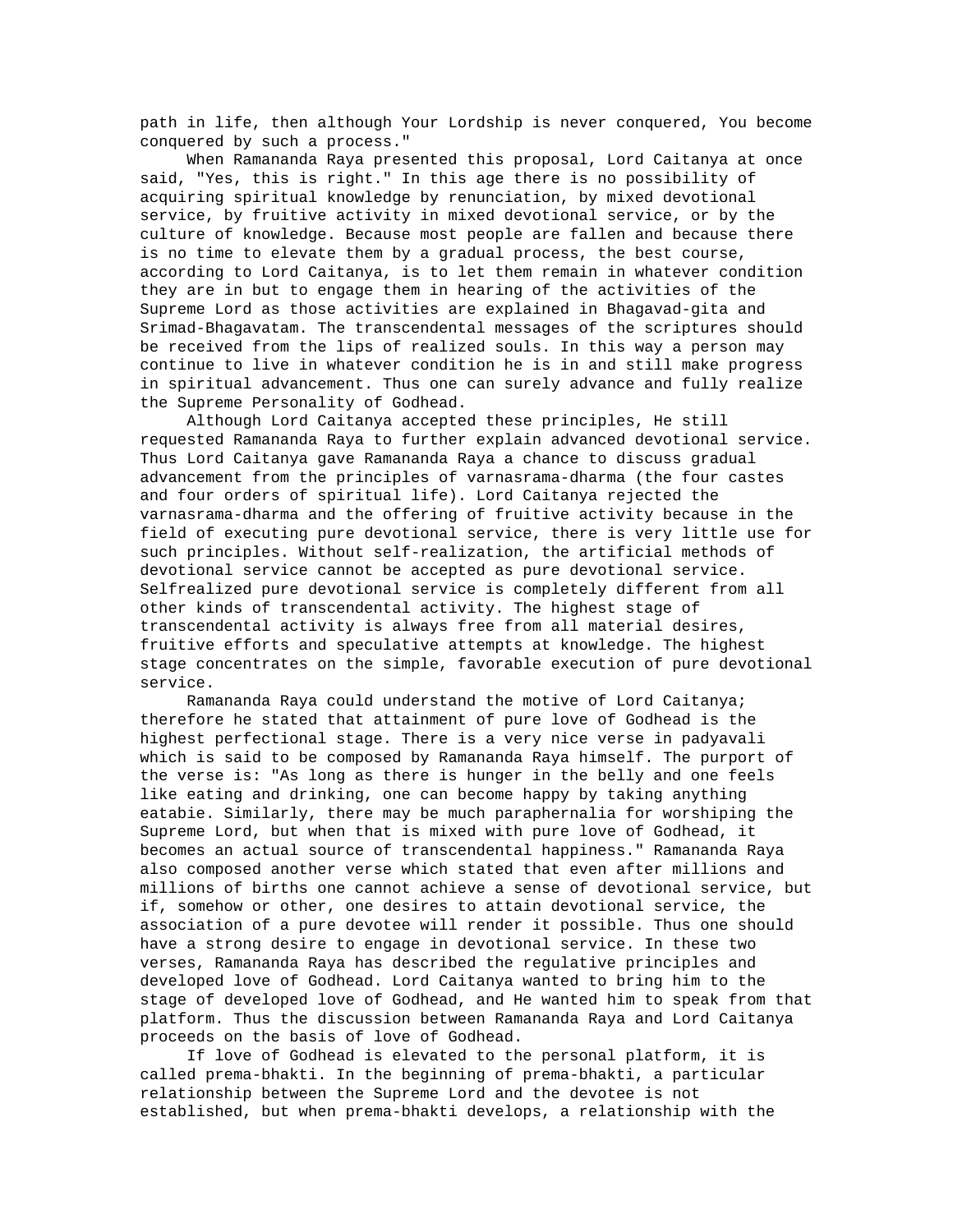Supreme Lord is manifested in different transcendental flavors. The first stage is that of servitude, wherein the Supreme Lord is accepted as the master and the devotee as the eternal servitor. When Lord Caitanya accepted this process, Ramananda Raya described the relationship between the servitor and the master. As described in Srimad-Bhagavatam (9.5.1 6), Durvasa Muni, a great mystic yogi who considered himself very elevated, envied Maharaja Ambarisa, who was known as the greatest devotee of the time. In an attempt to harass Maharaja Ambarisa, Durvasa Muhi met with a great catastrophe and was defeated by the sudarsana-cakra of the Lord. Durvasa Muni admitted his fault and said, "For pure devotees who are always engaged in the transcendental loving service of the Lord, nothing is considered impossible, for they are engaged in the service of the Supreme Lord, whose very name is sufficient for liberation."

 In Stotraratna (46), Yamunacarya writes: "My Lord, those who keep themselves independent of Your service are helpless. They work on their own account, and they receive no support from superior authority. Therefore I long for the time when I shall engage fully in Your transcendental loving service without any desire for material satisfaction and without being confined to the mental plane. Only when I engage in such unalloyed devotional service will I enjoy actual spiritual life."

 Upon hearing this statement, the Lord requested Ramananda Raya to go even further.

Chapter Twenty-nine

Pure Love for Krsna

 Encouraged by Lord Caitanya to proceed further, Ramananda Raya said that the fraternal relationship with Lord Krsna is on an even higher transcendental plane. In this way Ramananda Raya points out that when the relationship with Krsna increases in affection, the mood of fear and the consciousness of the superiority of the Supreme Lord diminish. At this point, the mood of faith increases, and this faith is called friendship. In the fraternal relationship, there is a sense of equality between Krsna and His friends.

 In this regard, Ramananda Raya quoted a verse from Srimad-Bhagavatam (10.12.11) in which Sukadeva Gosvami describes Lord Krsna's lunch with His friends in the forest. Lord Krsna and His friends went to the forest to play with the cows, and it is said that the boys who accompanied Krsna enjoyed transcendental friendship with the Supreme Personality of Godhead. The Supreme Lord is considered to be the impersonal Brahman by great sages, the Supreme Personality of Godhead by the devotees, and an ordinary human being by common men.

 Lord Caitanya appreciated this statement very much, yet He said, "You can go even further." Being so requested, Ramananda Raya then stated that the paternal relationship with Krsna is a still higher transcendental position. When the affection of the fraternal relationship increases, it develops into the paternal relationship that is found between father and son. Regarding this, Ramananda Raya quoted a verse from Srimad-Bhagavatam (10.8.46) wherein Maharaja Pariksit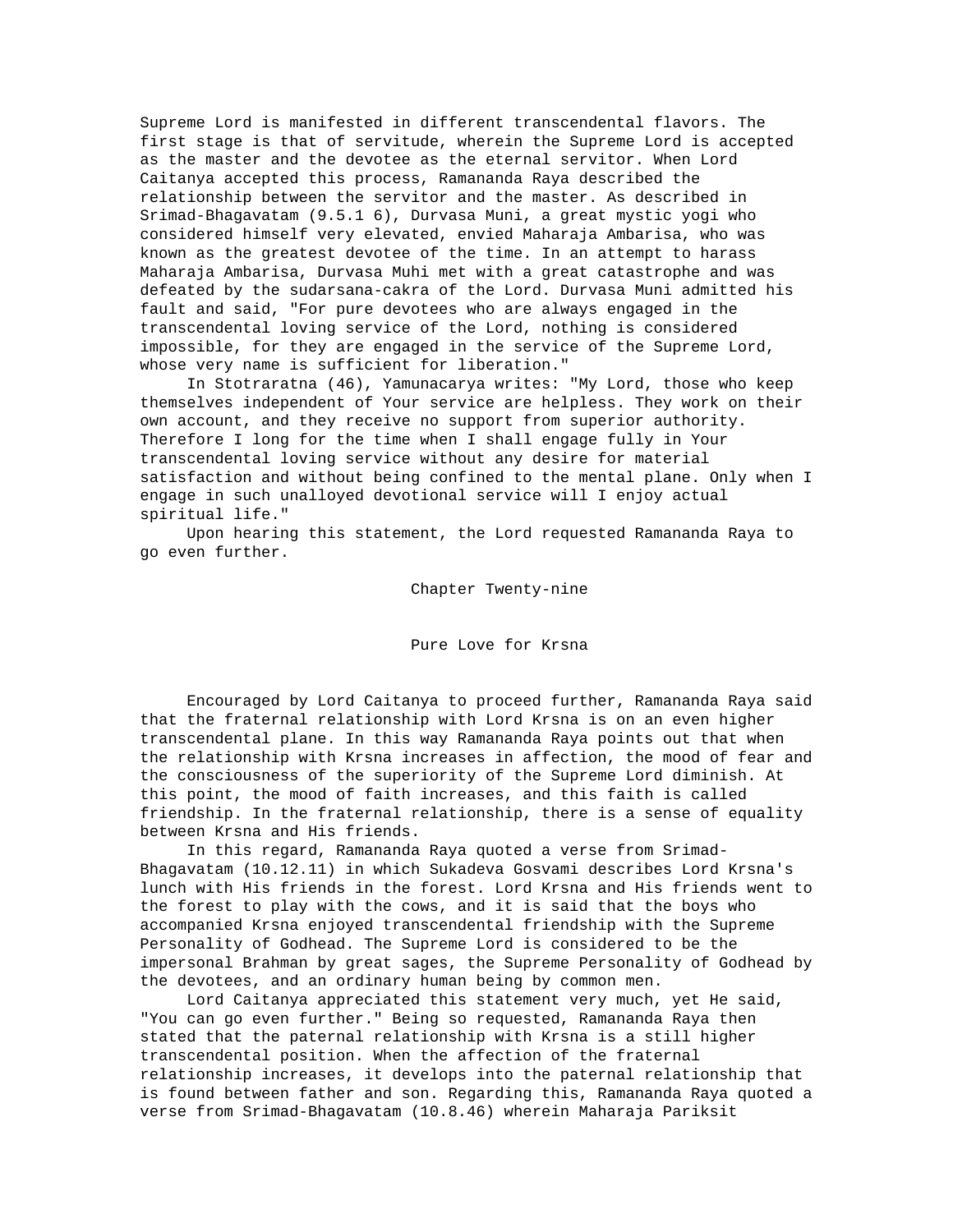inquired from Sukadeva Gosvami about the magnitude of righteous activity performed by Yasoda, the mother of Krsna, enabling her to be called "mother" and her breasts be sucked by the Supreme Personality of Godhead. He also quoted another verse from Srimad-Bhagavatam (10.9.20) in which it is stated that Yasoda received such incomparable mercy from the Supreme Personality of Godhead that it cannot even be compared to the mercy received by Brahma, the first created living being, or by Lord Siva, or even by the goddess of fortune, Laksmi, who is always situated on the chest of Lord Visnu.

 Lord Caitanya then asked Ramananda Raya to proceed further in order to come to the point of conjugal love. Understanding the mind of Lord Caitanya, Ramananda Raya immediately answered that it was indeed conjugal love with Krsna that constituted the highest relationship. In other words, intimate relationships with Krsna develop from an ordinary conception of the Supreme Personality of Godhead, to the conception of master and servant, and, when this becomes confidential, it develops into a friendly relationship, and when this relationship further develops, it becomes paternal, and when this develops to the highest point of love and affection, it is known as conjugal love with the Supreme Lord. Ramananda Raya quoted another ve rse from Srimad-Bhagavatam (10.47.60) stati ng that the transcendental mode of ecstasy exhibited during the rasa dance between the gopis and Krsna was never relished even by the goddess of fortune, who is always situated on the chest of the Lord in the spiritual kingdom. And what to speak of the experience of ordinary women?

 Ramananda Raya then explained the gradual process by which pure love for Krsna is developed. He pointed out that the living entity is related to the Supreme Personality of Godhead in one of the relationships just suitable for him. Actually, relationships with the Supreme Lord begin with the master and servant relationship and further develop into friendship, paternal love and conjugal love. One who attains his particular relationship with the Supreme Personality of Godhead should be known to be in the best relationship for him, but when these transcendental relationships are studied, it can be seen that the neutral stage of realization (brahma-bhuta) is the first. When one accepts the Lord as master and himself as servant, the relationship develops, and it develops further when one becomes a friend of the Supreme Lord, and yet still further when one becomes a father. Thus the relationship advances from friendship to paternal love and finally to conjugal love, which is the supreme relationship with the Lord.

 Self-realization in the relation as servitor is certainly transcendental, and when a sense of fraternity is added, the relationship develops. As affection increases, this relationship develops into paternity and conjugal love. Ramananda Raya quoted a verse from Bhakti-rasamrta-sindhu (2.5.38) stating that spiritual affection for the Supreme Lord is transcendental in all cases, but the individual devotee has a specific aptitude for a particular relationship, and that relationship is more relishable for him than the others.

 Such transcendental relationships with the Supreme Lord cannot be manufactured by the mental concoctions of pseudo-devotees. In Bhaktirasamrta-sindhu (1.2.101) Rupa Gosvami has stated that devotional service that makes no reference to Vedic scriptures or Vedic literatures and that does not follow the principles set forth therein can never be approved. Sri Bhaktisiddhanta Sarasvati Gosvami Maharaja has also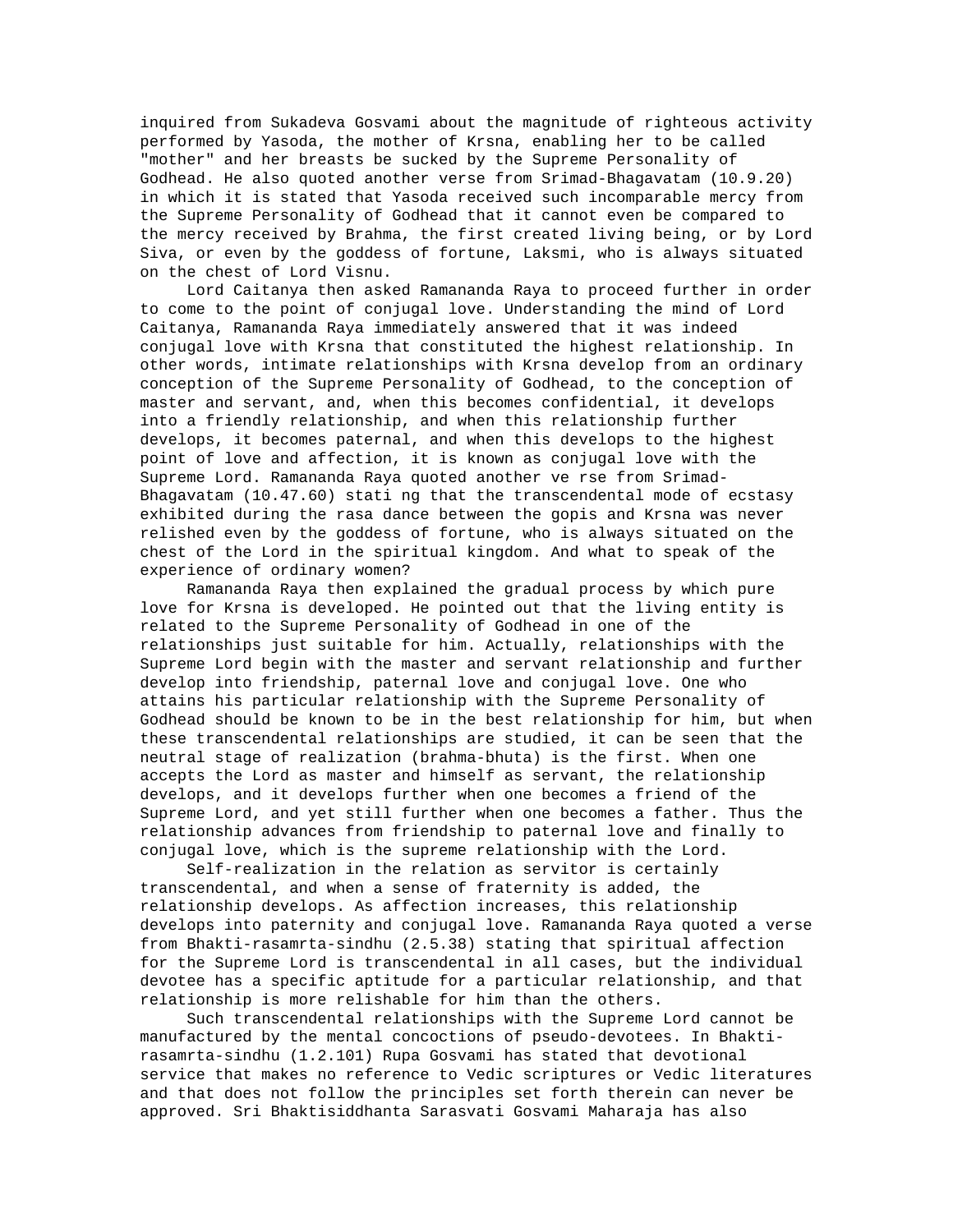remarked that professional spiritual masters, professional Bhagavatam reciters, professional kirtana performers and those engaged in selfconcocted devotional service cannot be accepted. In India there are various professional communities known as Aula, Vaula, Kartabhaja, Neda Daravesa, Snai, Atibadi, Cudad hari, and Gauranganagari. A member of the Ventor Gosvami Society, or the caste called gosvami, cannot be accepted as a descendant of the six original Gosvamis. Nor can so-called devotees who manufacture songs about Lord Caitanya, nor those who are professional priests or paid reciters, be accepted. One who does not follow the principles of pancaratra, or one who is an impersonalist or addicted to sex life, cannot be compared with those who have dedicated their lives to the service of Krsna. A pure devotee who is always engaged in Krsna consciousness can sacrifice everything for the service of the Lord. One who has dedicated his life to the service of Lord Caitanya, Krsna and the spiritual master, or a person who is following the principles of householder life, as well as one following the principles of the renounced life in the order of Caitanya Mahaprabhu, is a devotee and cannot be compared to professional men.

 When one is freed from all material contaminations, any one of the relationships with Krsna is transcendentally relishable. Unfortunately, those who are inexperienced in the transcendental science cannot appreciate the different reiationships with the Supreme Lord. They think that ali such relationships arise from maya. Caitanya-caritamrta states that earth, water, fire, air and ether (the five gross elements) are developed from subtle forms to grosser forms. For example, sound is found in ether, but in air there is sound and touch. When fire is added, there is sound, touch and form as well. When water is added, there is sound, touch, form and taste, and when earth is added, there is sound, touch, form, taste and smell. Just as various characteristics develop in the progression from ether down to earth, so the five characteristics of devotion develop and are all found in the relationship of conjugal love. Thus the relationship with Krsna in conjugal love is accepted as the highest perfectional stage of love of God.

 As stated in Srimad-Bhagavatam ( 10.82.44): "Devotional service to the Supreme Personality of Godhead is the life of every living entity." Indeed, the Lord informed the damsels of Vraja that their love for Him was the only cause of their achieving His association. It is said that Lord Krsna, in relation with His devotees, accepts all kinds of devotional service according to the aptitude of the devotee. In this way, Krsna reciprocates to a devotee's needs. If one wants a relationship with Krsna as master and servant, Krsna plays the part of the perfect master. For one who wants Krsna as a son in the parental relationship, Krsna plays the part of a perfect son. Similarly, if a devotee wants to worship Krsna in conjugal love, Krsna plays the part of a husband or paramour perfectly. However, Krsna Himself has admitted that His loving relationship with the damsels of Vraja in conjugal love is the highest perfectional stage. In Srimad-Bhagavatam (10.32.22) Krsna told the gopis:

> na paraye 'ham niravadya-samyujam sva-sadhu-krtyam vibudhayusapi vah ya mabhajan durjaya-geha-srnkhalah samvrscya tad vah pratiyatu sadhuna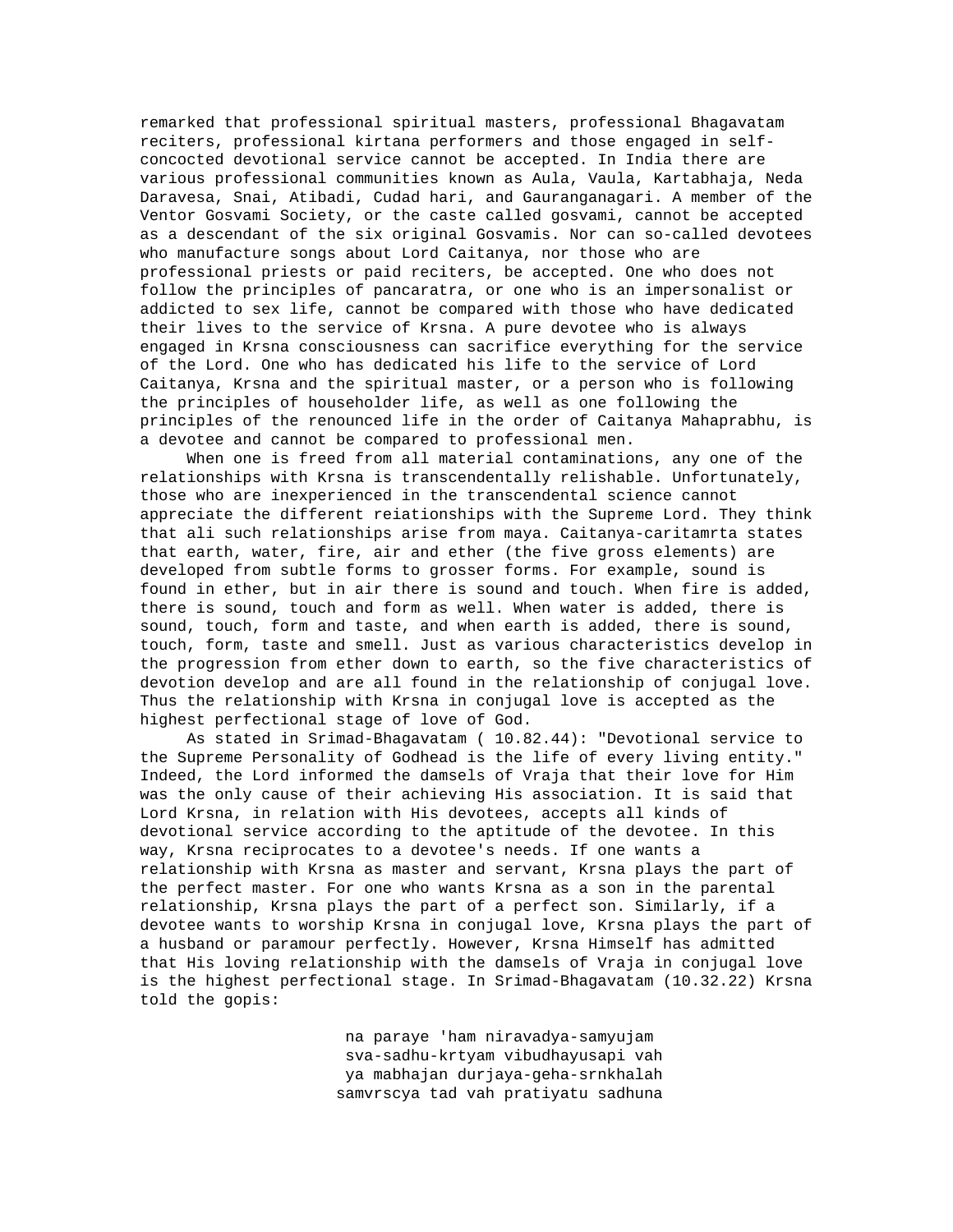"Your relationship with Me is completely transcendental, and it is not possible for Me to offer anything in exchange for your love, even after many births. You have been able to give up all attachment for material enjoyment, and you have searched after Me. Since I am unable to repay your love, you have to be pleased with your own activities."

 Srila Bhaktisiddhanta Sarasvati Gosvami Maharaja has remarked that there is a class of common men who claim that anyone and everyone can worship the Supreme Lord according to his own invented mode of worship and still attain the Supreme Personality of Godhead. They claim that one can approach the Supreme Lord either through fruitive activities, speculative knowledge, meditation or austerity and that any one of the methods will succeed. They claim that one can accept many different paths and still reach the same place, and they maintain that the Supreme Absolute Truth may be worshiped either as the Goddess Kali, or Goddess Durga, or Lord Siva, Ganesa, Rama, Hari, or Brahma. In short, they maintain that it does not matter how the Absolute Truth is addressed, for ali names are one and the same. They give the example of a man with many names; if he is called by any of those names, he will answer.

 Such views may be very pleasing to an ordinary person, but they are full of misconceptions. One who worships the demigods, motivated by material lust, cannot attain the Supreme Personality of Godhead. If one worships the demigods, the external energy of the Lord can award some results, but this is not to say that one can attain the Supreme Lord by such worship. Indeed, their worship is discouraged in Bhagavad-gita:

> antavat tu phalam tesam tad bhavaty alpa-medhasam devan deva-yajo yanti mad-bhakta yanti mam api

 "Men of small intelligence worship the demigods, and their fruits are limited and temporary. Those who worship the demigods go to the planets of the demigods, but My devotees ultimately reach My supreme planet." (Bg. 7.23) Thus the Supreme Lord awards the benediction of His association only to those who worship Him, and not to those who worship the demigods. It is not a fact that everyone and anyone can reach the Supreme Personality of Godhead by worshiping material demigods. It is therefore surprising that a man can imagine that he will become perfect by worshiping the demigods. The results of devotional service rendered in full Krsna consciousness cannot be compared to the results of demigod worship, fruitive activity or mental speculation. By the results of fruitive activities, one can either go to the heavenly planets or the hellish ones.

### Chapter Thirty

# The Transcendental Pastimes of Radha and Krsna

 The difference between executing ordinary religious activities and devotional service is very great. By executing religious rituals one can achieve economic developrnent, sense gratification or liberation (merging into the existence of the Suprerne), but the results of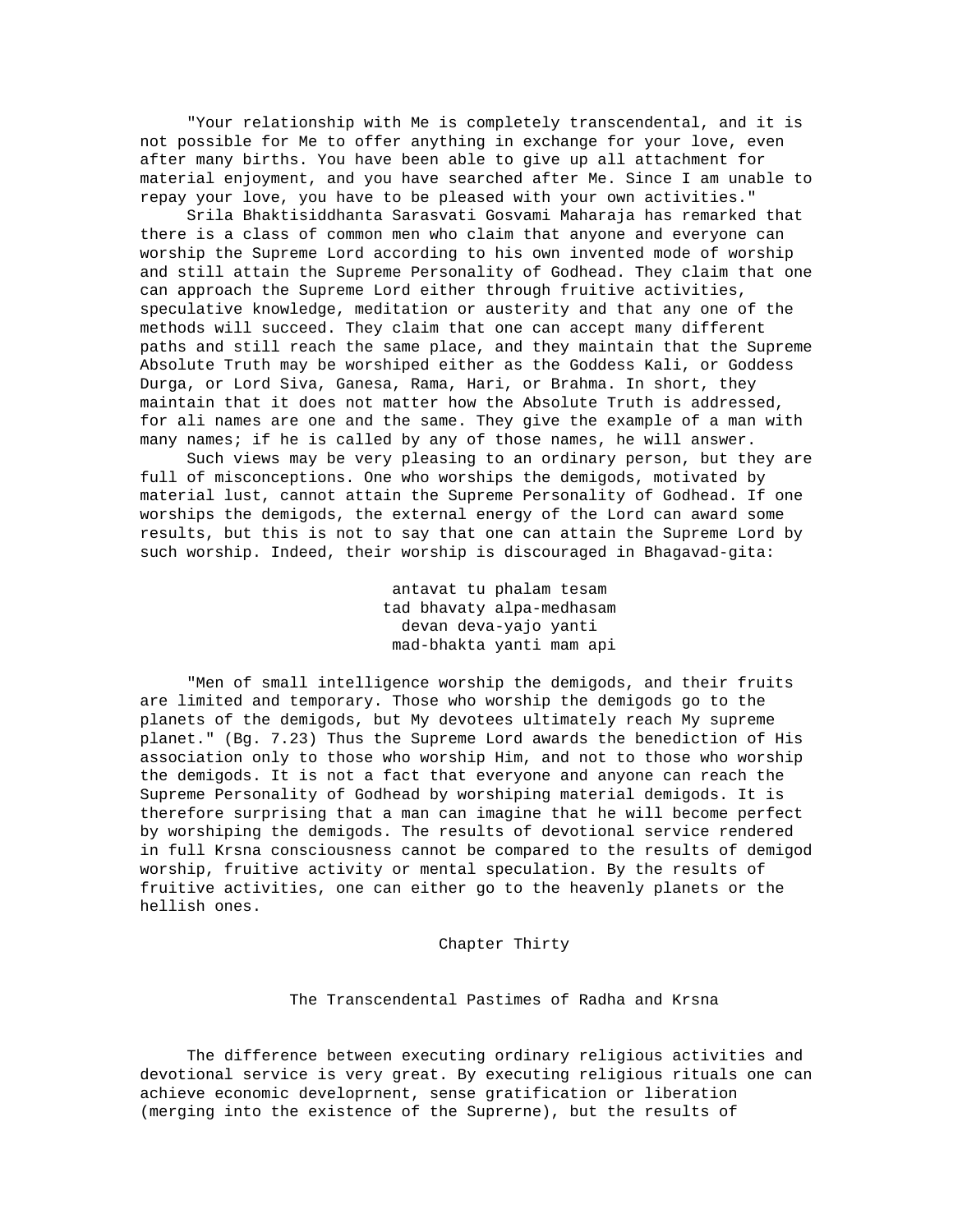transcendental devotional service are completely different from such temporary benefits. Devotional service of the Lord is ever green, and it is increasingly transcendentally pleasing. Thus there is a gulf of difference between the results derived from devotional service and those derived from religious rituals. The great spiritual energy known as jadadhisthatri, or mahamaya, the superintendent of the material world, and the material departmental directors, the demigods, as well as the products of the external energy of the Supreme Lord, are but perverted reflections of the opulence of the Supreme Lord. The demigods are actually order carriers of the Supreme Lord, and they help manage the material creation. In Brahma-samhita it is stated that the workings of the supremely powerful superintendent, Durga, are but shadowy indications of the workings of the Supreme Lord. The sun works just like the eye of the Supreme Lord, and Brahma works just as the reflected light of the Supreme Lord. Thus all the demigods as well as the external energy herself, Durgadevi, and all the different departmental directors are but servants of the Supreme Lord in the material world.

 In the spiritual world, there is another energy, the superior spiritual energy, or internal energy, which acts under the direction of yogamaya. Yogamaya is the internal potency of the Supreme Lord; she also works under the Lord's direction, but she worksin the spiritual world. When the living entity puts himself under the direction of yogamaya instead of mahamaya, he gradually becomes a devotee of Krsna. Yet those who are after material opuience and material happiness place themselves under the care of the material energy, mahamaya, or under the care of material demigods like Lord Siva and others. In Srimad-Bhagavatam it is found that when the gopis of Vrndavana desired Krsna as their husband, they prayed to the spiritual energy, yogamaya, for the fulfillment of their desire. In the Sapta-sati it is found that King Suratha and a merchant named Samadhi worshiped mahamaya for material opulence. Thus one should not mistakenly equalize yogamaya an d mahamaya.

 Because the Lord is on the absolute platform, there is no difference between the holy name of the Lord and the Supreme Lord Himself. There are different names for the Supreme Lord, and these names have different purposes and meanings. For instance, He is known as Paramatma, the Supersoul, Brahman the Supreme Absolute, Srstikarta the creator, Narayana the transcendental Lord, Rukminiramana the husband of Rukmini, Gopinatha the enjoyer of the gopis, and Krsna. In this way the Lord has different names, and these names indicate different functions. The aspect of the Supreme Lord as the creator is different from the aspect of the Lord as Narayana. Some of the names of the Lord as the creator are conceived by materialistic men. One cannot fully realize the essence of the Supreme Personality of Godhead by understanding the name of the creator because this material creation is a function of the external energy of the Supreme Lord. Thus the conception of God as the creator includes only the external feature. Similarly, when we call the Supreme Lord Brahman, we cannot have any understanding of the six opulences of the Supreme Lord. In Brahman realization, the six opulences are not realized in full; therefore Brahman realization is not complete understanding of the Supreme Lord. Neither is Paramatma realization, realization of the Supersoul, full realization of the Supreme Personality of Godhead, for the all-pervading nature of the Supreme Lord is but a partial representation of His opulence.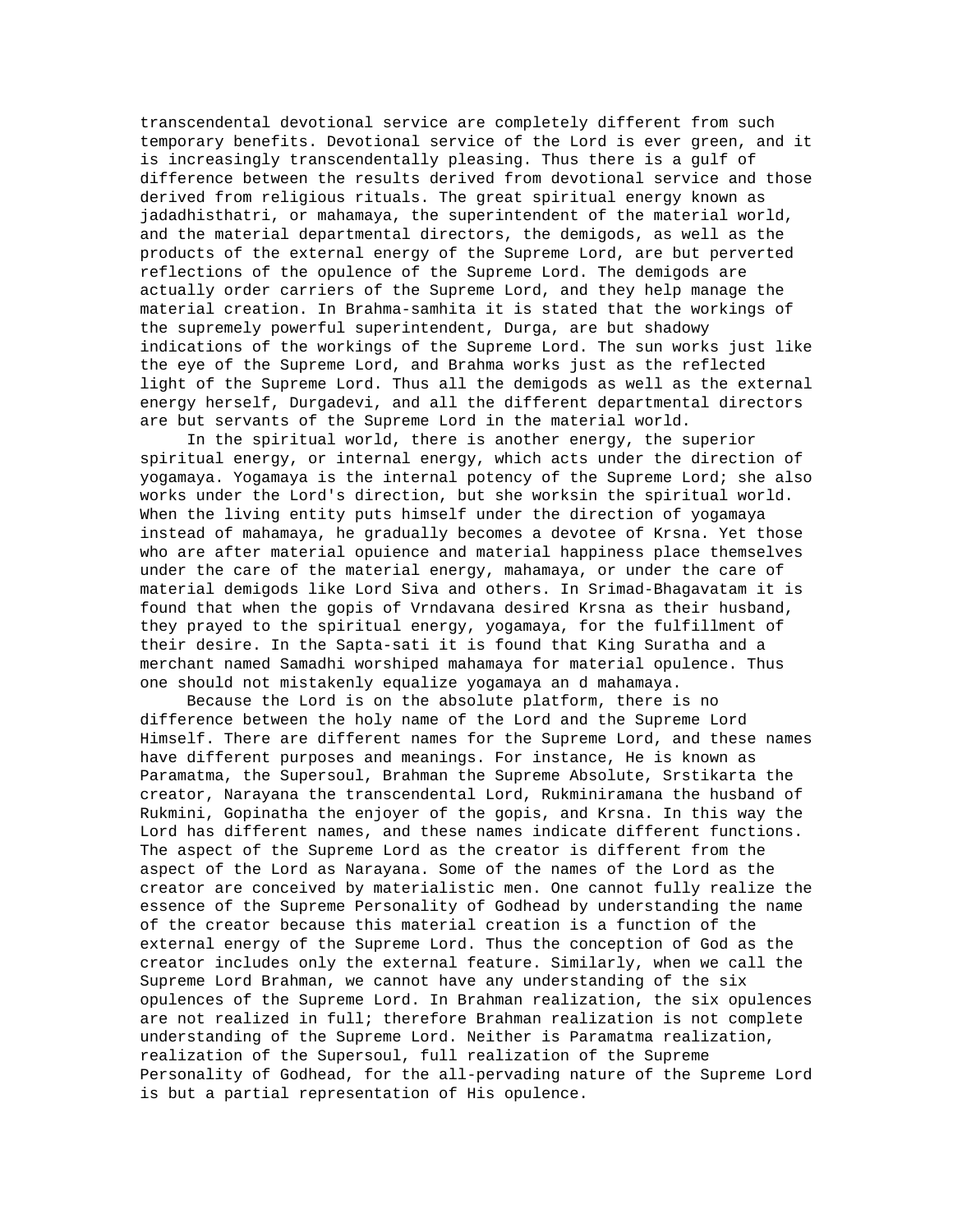Even the transcendental relationship experienced by a devotee of Narayana in Vaikuntha is incomplete in that it is not realization of a relationship with Krsna in Goloka Vrndavana. The devotees of Krsna do not relish devotional service to Narayana because devotional service to Krsna is so attractive that Krsna's devotees do not desire to worship any other form. Thus the gopis of Vrndavana do not like to see Krsna as the husband of Rukmini, nor do they address Him as Rukminiramana. In Vrndavana Krsna is addressed as Radhakrsna, or Krsna, the property of Radharani. Although the husband of Rukmini and Radha's Krsna are on the same level in the ordinary sense, still, in the spiritual world, the names indicate different understandings of various aspects of Krsna's transcendental personality. If one equalizes Rukminiramana, Radharamana, Narayana or any other name of the Supreme Lord, he commits the fault of overlapping tastes, which is technically called rasabhasa. Those who are expert devotees do not accept such amalgamations which are against the conclusions of pure devotional service.

 Although Sri Krsna, the Supreme Personality of Godhead, embodies all superexcellence and beauty, when He is amongst the damsels of Vraja, He is known as Gopijanavallabha. The devotees cannot relish the beauty of the Supreme Lord more than the damsels of Vraja. In Srimad-Bhagavatam (10.33.7) it is confirmed that although Krsna, the son of Devaki, is the last word in superexcellence and beauty, when He is amongst the gopis it appears that He is a sublime jewel set amongst divine golden craftsmanship. Although Lord Caitanya accepted this as the highest realization of the Supreme Lord as conjugal lover, He nonetheless requested Ramananda Raya to proceed further.

 Upon hearing this request, Ramananda Raya remarked that this was the first time that he had been asked to go further than the gopis in an attempt to understand Krsna. There is certainiy transcendental intimacy between the damsels of Vraja and Krsna, Ramananda pointed out, but out of all the relationships, the relationship between Radharani and Krsna in conjugal love is the most perfect. No common man can understand the ecstasy of transcendental love between Radharani and Krsna, nor can he understand the transcendental flavor of the transcendental love between Krsna and the gopis. Yet if one tries to follow in the footsteps of the gopis, he may become situated in the highest stage of transcendental love. Thus one who wants to be elevated to the transcendental stage of perfection should follow in the footsteps of the damsels of Vraja as an assistant maidservant of the gopis.

 Lord Caitanya exhibited the mode of Srimati Radharani when She was contacted from Dvaraka by Sri Krsna. Such transcendental love is not possible for any common man; therefore one should not imitate the highest perfectional stage exhibited by Caitanya Mahaprabhu. If, however, one desires to be in that association, he may follow in the footsteps of the gopis. In the Padma Purana it is stated that just as Radharani is dear to Krsna, similarly the kunda known as Radhakunda is also very dear to Him. Radharani is the only gopi who is dearer to Krsna than ail the other gopis. I n Srimad-Bhagavatam (10.30.28) it is also stated that Radharani and the gopis render the highest perfectional loving service to the Lord and that the Lord is so pleased with them that He does not wish to leave the company of Srimati Radharani.

 When Lord Caitanya heard Ramananda Raya speak of the loving affairs between Krsna and Radharani, He said, "Please go further. Go on and on." The Lord also said that He was enjoying with great relish the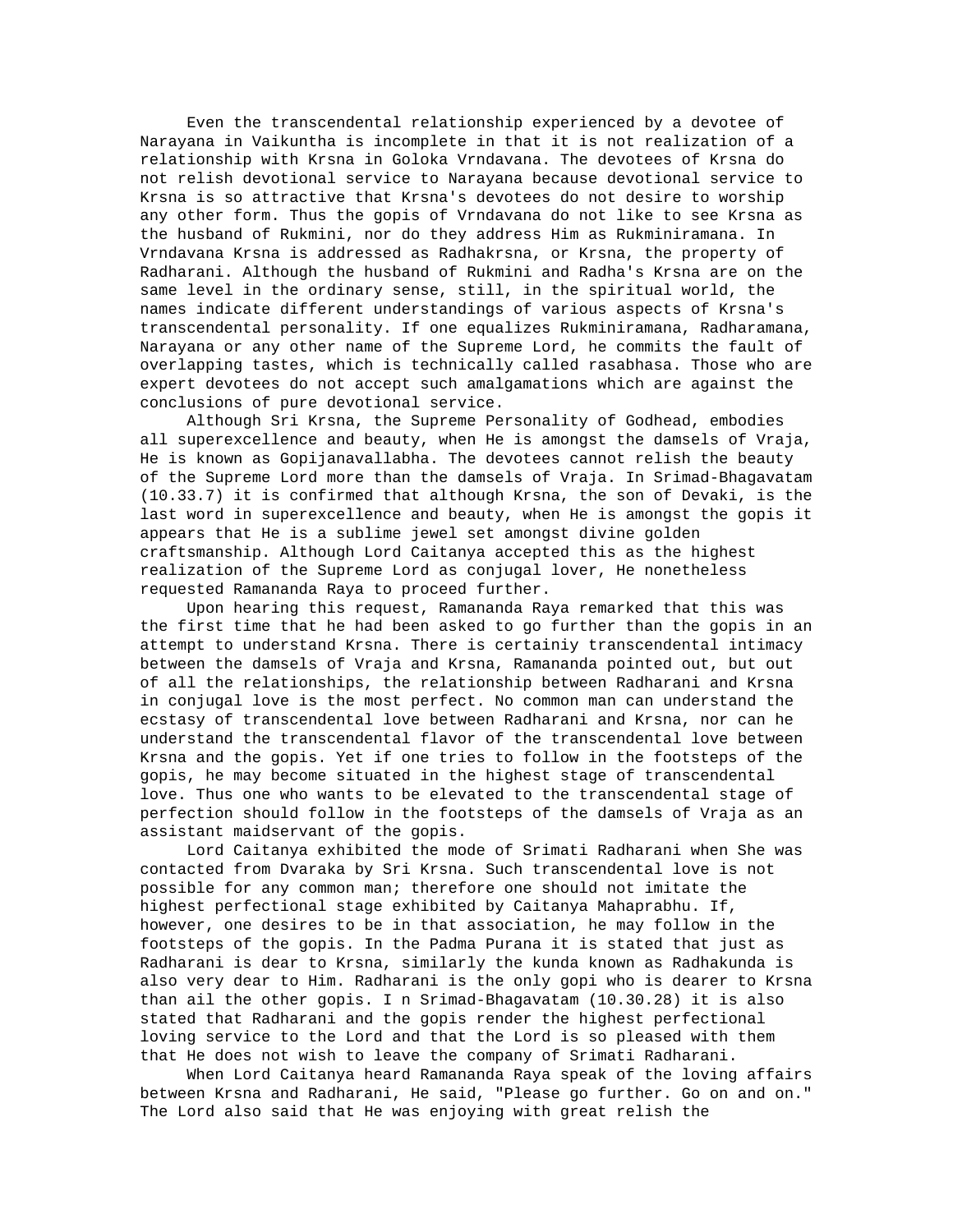descriptions of the loving affairs between Krsna and the gopis. "It is as if a river of nectar is flowing from your lips," He said. Ramananda Raya continued to point out that when Krsna danced amongst the gopis He thought, "I am not giving any special attention to Radharani." Because amongst the other gopis Radharani was not so much an object of special love, Krsna stole Her away from the area of the rasa dance and showed Her special favor. After explaining this to Lord Caitanya, Ramananda Raya said, "Now let us relish the transcendental loving affairs between Krsna and Radha. These have no comparison in this material world."

 Ramananda Raya thus continued his descriptions. During one performance of the rasa dance, Radharani suddenly left the area, as if She were angry that no special attention was being shown Her. Krsna was desirous of seeing Radharani in order to fulfill the purpose of the rasa dance, but not seeing Radharani there, He became very sorrowful and went to search Her out. In Gita-govinda there is a verse which states that the enemy of Kamsa, Krsna, also wanted to be entangled in love affairs with women and thus simply took Radharani away and left the company of the other damsels of Vraja. Krsna was very much afflicted by Radharani's absence and, being thus mentaily distressed, began to search Her out along the banks of the Yamuna. Failing to find Her, He entered the bushes of Vrndavana and began to lament. Ramananda Raya pointed out that when one discusses the purport of these two special verses of Gitagovinda (3.1-2), he can relish the highest nectar of Krsna's and Radha's loving affairs. Although there were many gopis to dance with Krsna, Krsna especially wanted to dance with Radharani. In the rasa dance Krsna expanded Himself and placed Himself between every two gopis, but He was especially present with Radharani. However, Radharani was not pleased with Krsna's behavior. As described in Ujjvala-nilamani: "The path of loving affairs is just like the movement of a snake. Amongst young lovers, there are two kinds of mentality--causeless and causal." Thus when Radharani left the area of the rasa dance out of anger at not receiving special treatment, Krsna became very sorrowful to see Her absent. The perfection of the rasa dance was considered to be complete due to Radharani's presence, and in Her absence Krsna considered the dance to be disrupted. Therefore He left the arena to search Her out. When He could not find Radharani after wandering in several places, He became very distressed. Thus it is understood that Krsna could not enjoy His pleasure potency even in the midst of all the gopis. But in the presence of Radharani He was satisfied.

 When this transcendental love between Radharani and Krsna was described by Ramananda Raya, Lord Caitanya admitted, "I came to you to understand the transcendental loving affairs between Krsna and Radha, and now I am very satisfied that you have described them so nicely. I can understand from your version that this is the highest loving state between Krsna and Radha." Yet Lord Caitanya still requested Ramananda Raya to explain something more: "What are the transcendental features of Krsna and Radharani, and what are the transcendental features of the reciprocation of Their feelings, and what is the love between Them? If you kindly describe all this to Me, I will be very much obliged. But for you, no one can describe such things."

 "I do not know anything," Ramananda Raya replied in all humility. "I am simply saying what You are causing me to say. I know that You are Krsna Himself, yet You are relishing hearing about Krsna from me.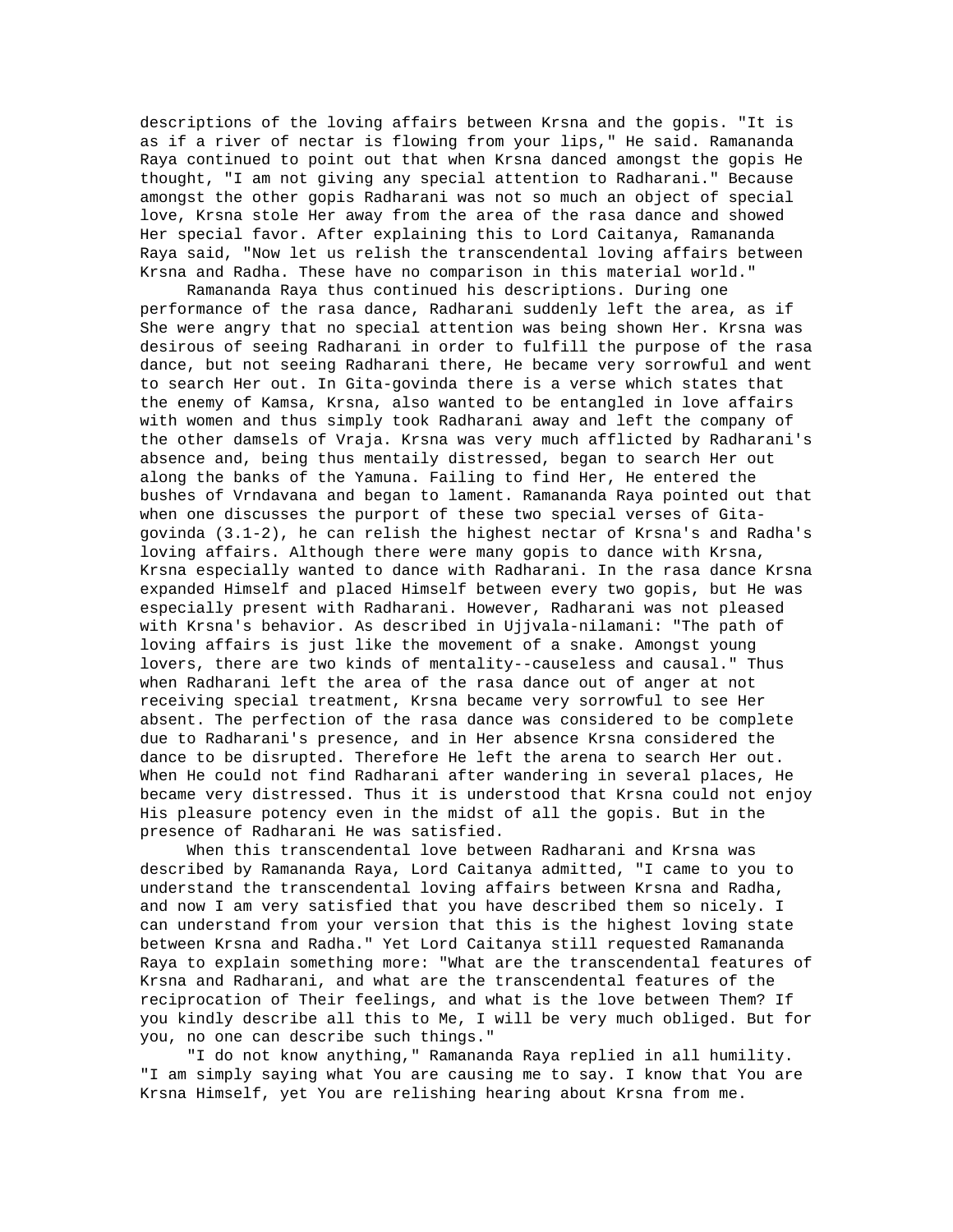Therefore please excuse me for my faulty expression. I am just trying to express whatever You are causing me to express."

 "I am a Mayavadi sannyasi," Lord Caitanya protested. "I have no knowledge of the transcendental features of devotional service. By the greatness of Sarvabhauma Bhattacarya My mind has become clear, and I am now trying to understand the nature of devotional service to Lord Krsna. Bhattacarya recommended that I see you in order to understand Krsna. Indeed, he said that Ramananda Raya is the only person who knows something about love of Krsna. Therefore I have come to you upon the recommendation of Sarvabhauma Bhattacarya. Please, then, do not hesitate to relate to Me all the confidential affairs between Radha and Krsna."

 In this way Lord Caitanya actually took the subordinate position before Ramananda Raya. This has very great significance. If one is serious about understanding the transcendental nature of Krsna, he should approach a person who is actually enriched with Krsna consciousness. One should not be proud of his material birth, material opulence, material education and beauty and with these things try to conquer the mind of an advanced student of Krsna consciousness. One who thus goes to a Krsna conscious person, thinking that he would be favorably induced, is deluded about this science. One should approach a Krsna conscious person with all humility and put relevant questions to him. If one goes to challenge him, such a highly elevated Krsna conscious person would not be available for any service. A challenging puffed-up person cannot gain anything from a Krsna conscious man; he would simply remain in material consciousness. Although Lord Caitanya was born in a high brahmana family and was situated in the highest perfectional stage of sannyasa, He nonetheless showed by His behavior that even an elevated person would not hesitate to take lessons from Ramananda Raya, although Ramananda appeared as a householder situated in a social status beneath that of a brahmana.

 Thus Lord Caitanya clearly showed that a sincere student never cares whether his spiritual master is born in a high brahmana family or ksatriya family, or whether he is a sannyasi, brahmacari or whatever. Whoever can teach one about the science of Krsna is to be accepted as guru.

### Chapter Thirty-one

# The Supreme Perfection

 Whatever position one may have, if he is fully conversant with the science of Krsna, Krsna consciousness, he can become a bona fide spiritual master, initiator or teacher of the science. In other words, one can become a bona fide spiritual master if he has sufficient knowledge of the science of Krsna, Krsna consciousness. The position does not depend on a particular position in society or on birth. This is the conclusion of Lord Caitanya Mahaprabhu, and it is in accordance with the Vedic injunctions. On the strength of this conclusion, Lord Caitanya, previously known as Visvambhara, accepted a spiritual master, Isvara Puri, who was a sannyasi. Similarly, Lord Nityananda Prabhu and Sri Advaita Acarya also accepted another sannyasi as their spiritual master, Madhavendra Puri. This Madhavendra Puri is also known as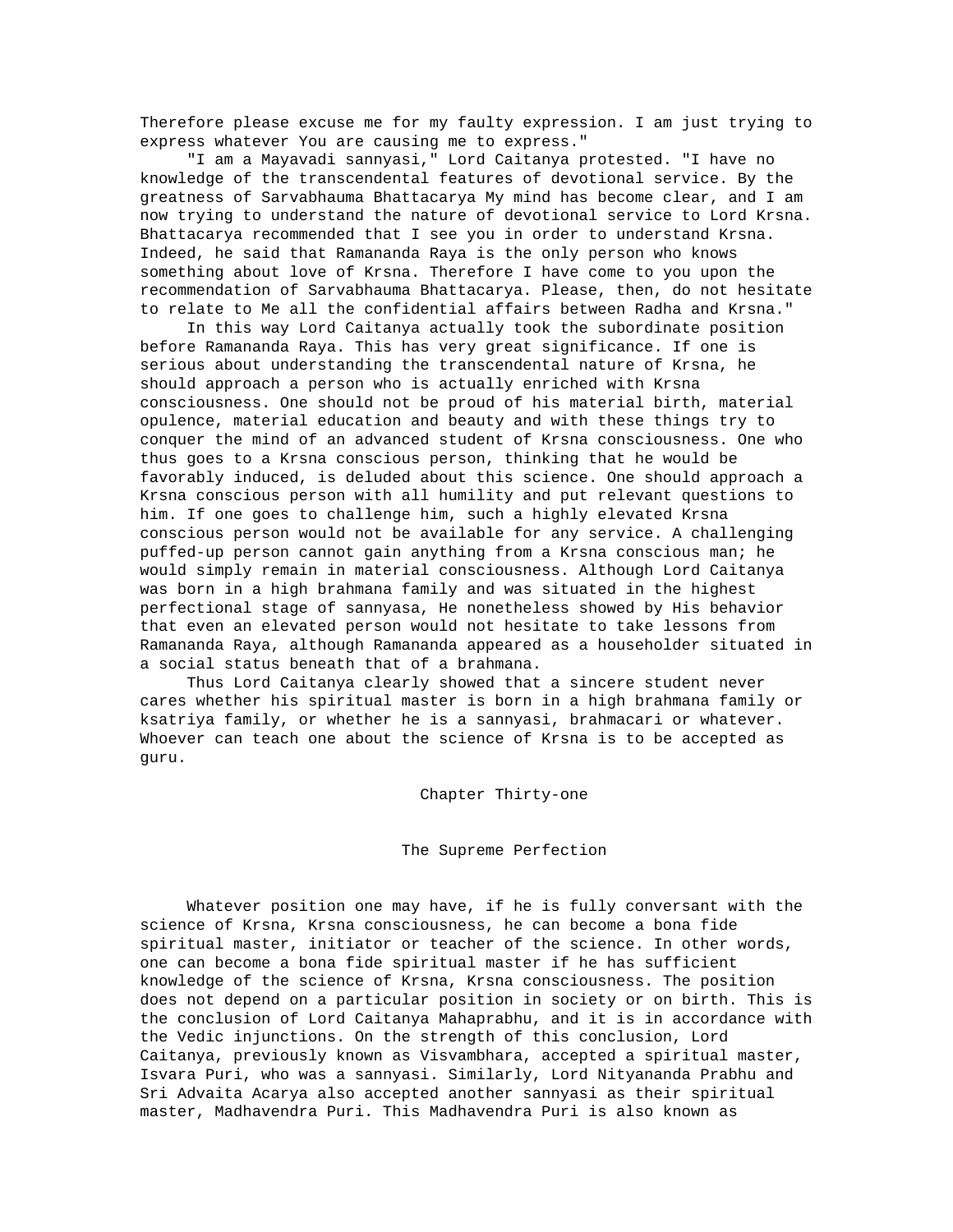Laksmipati Tirtha. Similarly, another great acarya, Sri Rasikananda, accepted Sri Syamananda as his spiritual master, although he was not born of a brahmana family. So also Ganganarayana Cakravarti accepted Narottama dasa Thakura as spiritual master. In ancient days there was even a hunter named Dharma, who became a spiritual master for many people. There are clear instructions in Mahabharata and Srimad-Bhagavatam (7.11.32) stating that a person--be he brahmana, ksatriya, vaisya or sudra--should be accepted by his personal qualifications and not by birth.

 One's position should be established by personal qualifications and not by birth. For example, if a man is born in a brahmana family but his personal qualifications are those of a sudra, he should be accepted as a sudra. Similarly, if a person is born in a sudra family but has the qualifications of a brahmana, he should be accepted as a brahmana. All sastric injunctions, as well as the versions of great sages and authorities, establish that a bona fide spiritual master is not necessarily a brahmana. The only qualification is that he be conversant with the science of Krsna, Krsna consciousness. That alone makes one perfectly eligible to become a spiritual master. This is the conclusion of Sri Caitanya Mahaprabhu in His discussions with Ramananda Raya.

 In the Hari-bhakti-vilasa it is stated that if one bona fide spiritual master is born in a brahmana family and another, who is also qualified, is born in a sudra family, one should accept the one who is born in a brahmana family. This statement serves as a social compromise, but it has nothing to do with spiritual understanding. This injunction is only applicable for those who consider social status more important than spiritual status. It is not for people who are spiritually serious. A serious person would accept Caitanya Mahaprabhu's instruction that anyone--regardless of his position--conversant with Krsna science must be accepted as the spiritual master. There are many injunctions in the Padma Purana which state that a highly elevated spiritually advanced devotee of the Lord is always a first-class devotee and is therefore a spiritual master, but a highly elevated person born in a brahmana family cannot be a spiritual master unless he is a devotee of the Lord. A person born in a brahmana family may be conversant with all of the rituals of the Vedic scriptures but if he is not a pure devotee, he cannot be a spiritual master. In all sastras the chief qualification of a bona fide spiritual master is that he be conversant in the science of Krsna.

 Lord Caitanya therefore requested Ramananda Raya to go on teaching Him without hesitation, not considering Lord Caitanya's position as a sannyasi. Thus Lord Caitanya urged him to continue speaking on the pastimes of Radha and Krsna.

 "Because You are asking me to speak of the pastimes of Radha and Krsna," Ramananda Raya humbly submitted, "I will obey Your order. I will speak in whatever way You like." Thus Ramananda Raya humbly submitted himself as a puppet before Lord Caitanya, the puppet master. He only wanted to dance according to the will of Caitanya Mahaprabhu. He compared his tongue to a stringed instrument, saying, "You are the player of that instrument." Thus as Lord Caitanya would play, Ramananda Raya would vibrate the sound.

 He said that Lord Krsna is the Supreme Personality of Godhead, the source of all incarnations and the cause of all causes. There are innumerable Vaikuntha planets, innumerable incarnations, expansions of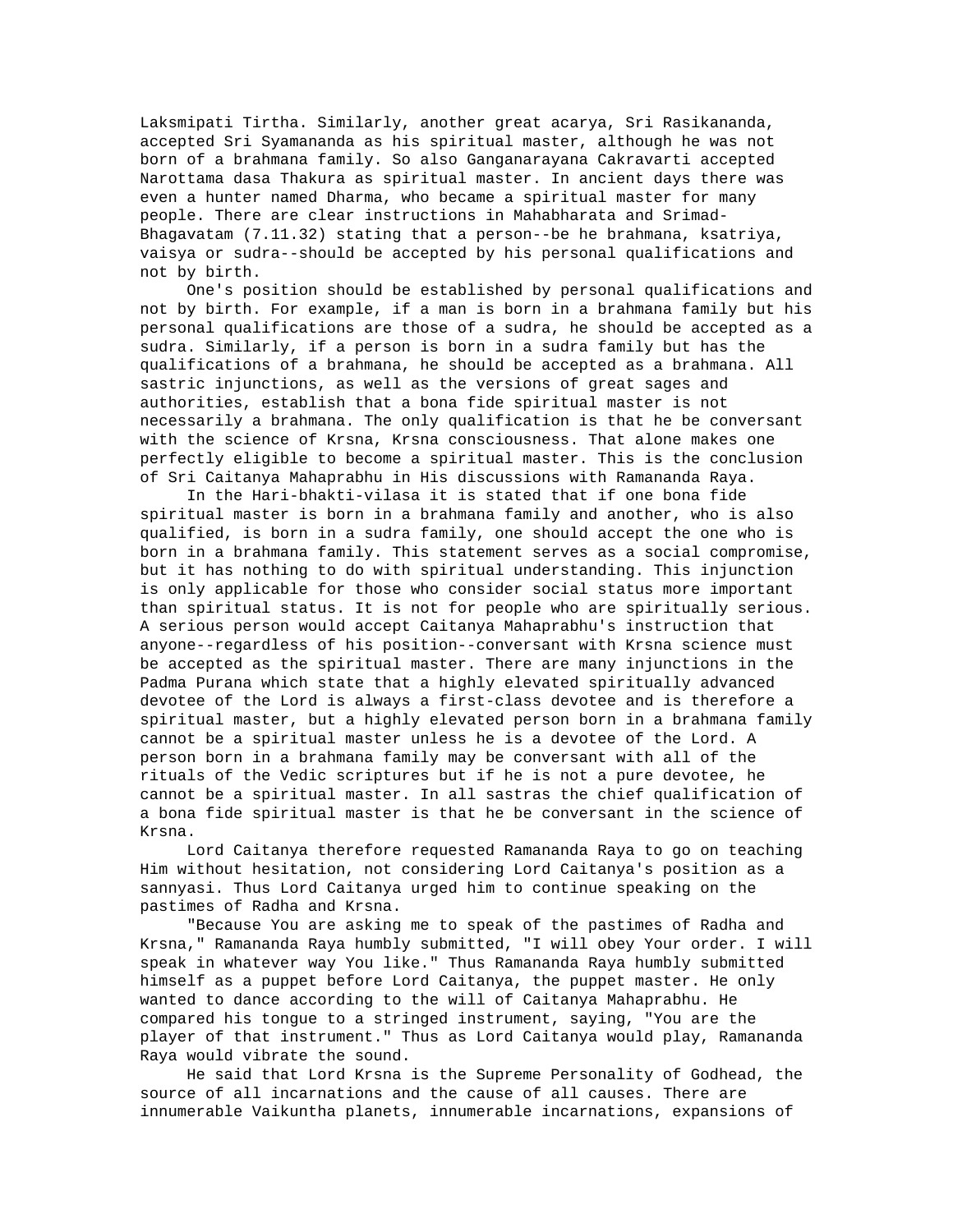the Supreme Lord, and innumerable universes also, and of all these existences the Supreme Lord Krsna is the only source. His transcendental body is composed of eternity, bliss and knowledge, and He is known as the son of Maharaja Nanda and the inhabitant of Goloka Vrndavana. He is full with six opulences--all wealth, strength, fame, beauty, knowledge and ren unciation. In Brahma-samhita (5.1) it is confirmed that Krsna is the Supreme Lord, the Lord of all lords, and His transcendental body is sac-cid-ananda. No one is the source of Krsna, but Krsna is the source of everyone. He is the supreme cause of all causes and the resident of Vrndavana. He is also very attractive, just like Cupid. One can worship Him by kama-gayatri mantra.

 In Brahma-samhita the transcendental land of Vrndavana is described as being always spiritual. That spiritual land is populated by goddesses of fortune, who are known as gopis. These are all beloved of Krsna, and Krsna is the only lover of all those gopis. The trees of that land are kaipa-vrksa, wish fulfilling trees, and one can have anything he wants from them. The land is made of touchstone and the water of nectar. In that land all speech is song, and all walking is dancing, and one's constant companion is the flute. Everything is self-luminous, just like the sun in this material world. The human form of life is meant for understanding this transcendental land of Vrndavana, and one who is fortunate should cultivate knowledge of Vrndavana and its residents. In that supreme abode are surabhi cows that overflood the land with milk. Since not even a moment there is misused, there is no past, present or future. An expansion of this Vrndavana, which is the supreme abode of Krsna, is also present on this earth, and superior devotees worship it as the supreme abode. However, no one can appreciate Vrndavana without being highly elevated in spiritual knowledge, Krsna consciousness. According to ordinary experience, Vrndavana appears to be just like an ordinary village, but in the eyes of a highly elevated devotee, it is as good as the original Vrndavana. A great saintly acarya has sung: "When will my mind be cleared of all contamination so I will be able to see Vrndavana as it is? And when wili I be able to understand the literatures left by the Gosvamis so that I will be able to know of the transcendental pastimes of Radha and Krsna?"

 The loving affairs between Krsna and the gopis in Vrndavana are also transcendental. They appear as ordinary lusty affairs of this material world, but there is a gulf of difference. In the material world there may be the temporary awakening of lust, but it disappears after so-called satisfaction. In the spiritual world the love between the gopis and Krsna is constantly increasing. That is the difference between transcendental love and materiai lust. The lust, or so-called love, arising out of this body is as temporary as the body itself, but the love arising from the eternal soul in the spiritual world is on the spiritual platform, and that love is also eternal. Therefore Krsna is addressed as the ever green Cupid.

 Lord Krsna is worshiped by the gayatri mantra, and the specific mantra by which He is worshiped is called kama-gayatri. Vedic literatures explain that that sound vibration which can elevate one from mental concoction is called gayatri. The kama-gayatri mantra is composed of 24 1/2 syllables thus:

> klim kama-devaya vidmahe puspa-banaya dhimahi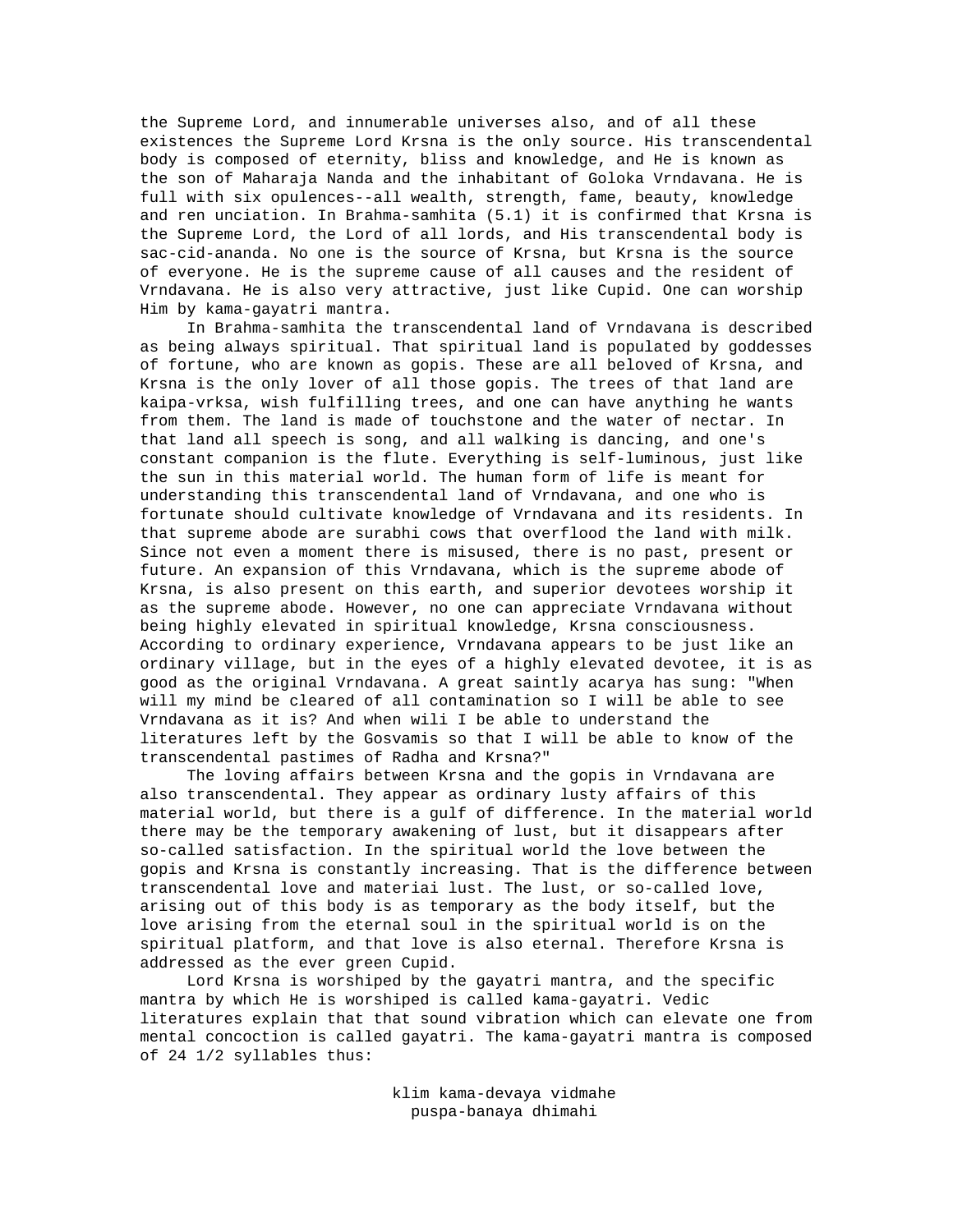### tanno 'nangah pracodayat

 This kama-gayatri is received from the spiritual master when the disciple is advanced in chanting Hare Krsna, Hare Krsna, Krsna Krsna, Hare Hare/ Hare Rama, Hare Rama, Rama Rama, Hare Hare. In other words, this kama-gayatri mantra and samskara, or reformation of a perfect brahmana, are offered by the spiritual master when he sees that his disciple is advanced in spiritual knowiedge. Even then, the kama-gayatri is not uttered under certain circumstances. In any case, the chanting of Hare Krsna is sufficient to elevate one to the highest spiritual platform.

 In Brahma-samhita a nice description of the flute of Krsna is given: "When Krsna began to play on His flute, the sound vibration entered into the ear of Brahma as the Vedic mantra om" This om is composed of three letters--A, U, and M--and it describes our relationship with the Supreme Lord, our activities by which we can achieve the highest perfection of love and the actual position of love on the spiritual platform. When the sound vibration of Krsna's flute is expressed through the mouth of Brahma, it becomes gavatri. Thus by being influenced by the sound vibration of Krsna's flute, Brahma, the supreme creature and first living entity of this material world, was initiated as a brahmana. That Brahma was initiated as a brahmana by the flute of Krsna is confirmed by Srila Jiva Gosvami. When Brahma was enlightened by the gayatri mantra through Krsna's flute, he attained all Vedic knowledge. Acknowledging the benediction offered to him by Krsna, he became the original spiritual master of all living entities.

 The word klim added to the gayatri mantra is explained in Brahmasamhita as the transcendental seed of love of Godhead, or the seed of the kama-gayatri. The object is Krsna, who is the ever green Cupid, and by utterance of klim mantra Krsna is worshiped. It is aiso stated in the Gopala-tapani Upanisad that when Krsna is spoken of as Cupid, one should not think of Him as the Cupid of this material world. As already explained, Vrndavana is the spiritual abode of Krsna, and the word Cupid is also spiritual and transcendental. One should not take the material Cupid and Krsna to be on the same level. The material Cupid represents the attraction of the external flesh and body, but the spiritual Cupid is the attraction by which the Supersoul attracts the individual soul. Actually lust and sex are there in spiritual life, but when the spirit soul is embodied in material elements, that spiritual urge is expressed through the material body and is therefore pervertedly reflected. When one actually becomes conversant in the science of Krsna consciousness, he can understand that his material desire for sex is abominable, whereas spiritual sex is desirable.

 Spiritual sex is of two kinds: one in accordance with the constitutional position of the self and the other in accordance with the object. When one understands the truth about this life but is not completely cleansed of material contamination, he is not factually situated in the transcendental abode, Vrndavana, although he may understand spiritual life. When, however, one becomes free from the sex urges of the material body, he can actually attain the supreme abode of Vrndavana. When one is so situated, he can utter the kama-gayatri and kama-bija mantra.

 Ramananda Raya then explained that Krsna is attractive both for men and women, for the movable and the immovable--indeed, for all living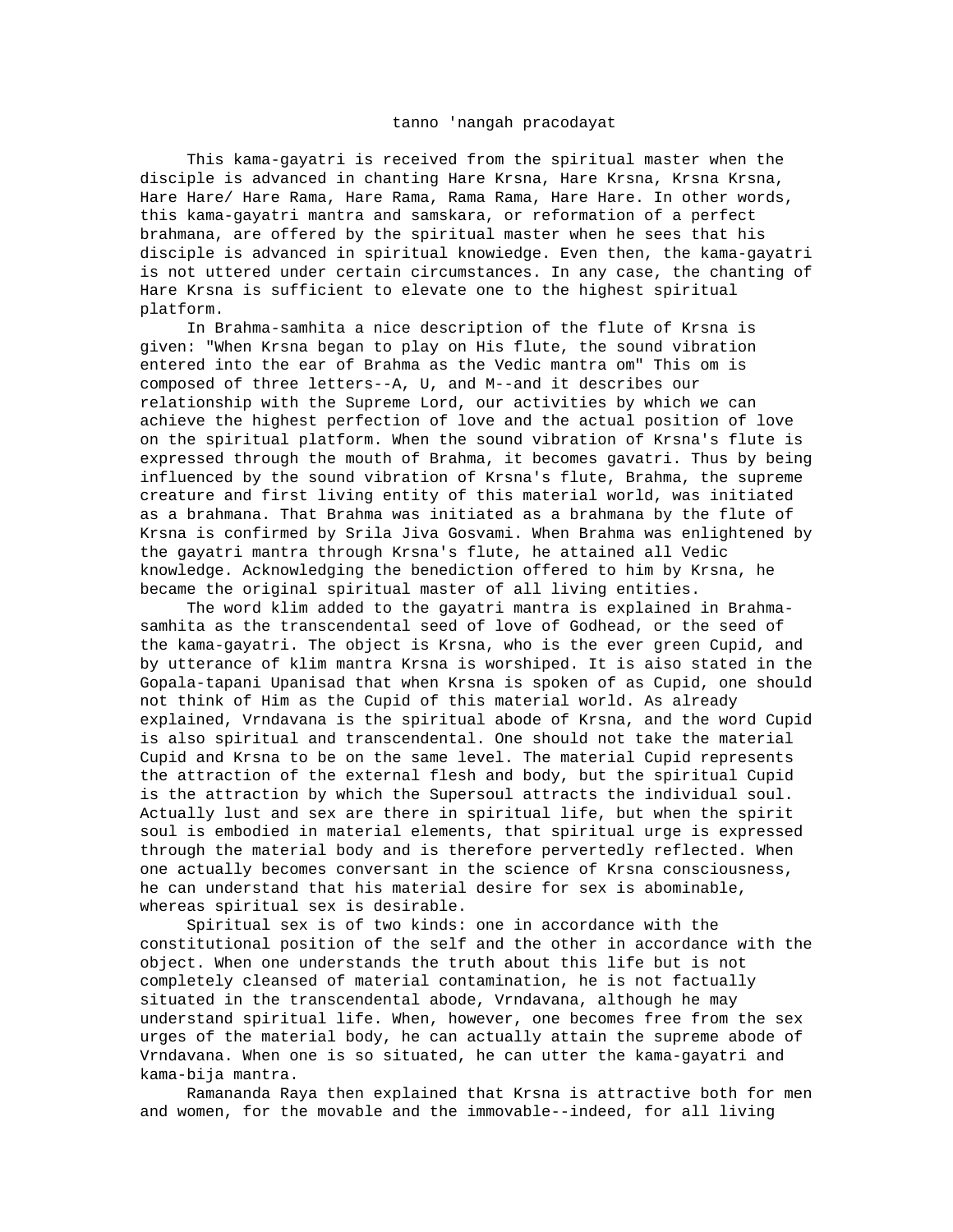entities. For this reason He is called the transcendental Cupid. Ramananda Raya then quoted a verse from Srimad-Bhagavatam (10.32.2) stating that when the Lord appeared before the damsels of Vraja smiling and playing on His fiute, He appeared just like Cupid.

 There are different kinds of devotees who have different aptitudes and relationships with the Supreme Lord. Any one relationship with the Lord is as good as any other because the central point is Krsna. As stated in Bhakti-rasamrta-sindhu: " Krsna is the reservoir of all pleasures, and He is always attracting the gopis by the spiritual luster of His body. He especially attracts Taraka, Pali, Syama, and Lalita. Krsna is very dear to Radharani, the foremost gopi." Like Krsna, the gopis are glorified by Krsna's pastimes. There are different kinds of relationships with Krsna, and anyone who is attracted to Krsna by a particular relationship is glorified.

 Krsna is so beautiful, transcendental and attractive that He sometimes attracts even Himself. The following verse appears in Gitagovinda (1.11):

> visvesam anuranjanena janayann anandam indivara sreni-syamala-komalair upanayann angair anangotsavam svacchandam vraja-sundaribhir abhitah pratyangam alingitah srngarah sakhi murtiman iva madhau mugdho harih kridati

 "My dear friend, just see how Krsna is enjoying His transcendental pastimes in the spring by expanding the beauty of His personal body. His soft legs and hands, just like the most beautiful moon, are used on the bodies of the gopis. When He embraces different parts of their bodies, He is so beautiful. Krsna is so beautiful that He attracts even Narayana, as well as the goddess of fortune who associates with Narayana."

 In Srimad-Bhagavatam (10.89.58) the Bhuma-purusa (Maha-Visnu) told Krsna, "My dear Krsna and Arjuna, I have taken the brahmana's sons just to see You." Arjuna attempted to save some youths who had died untimely at Dvaraka, and when he failed to save them, Krsna took him to the Bhuma-purusa, and when the Bhuma-purusa brought forth those dead bodies as living entities, He said, "Both of you appear to preserve religious principles in the world and to annihilate the demons." In other words, the Bhuma-purusa was also attracted by the beauty of Krsna, and He concocted this pastime just as a pretext to see Krsna. It is recorded in Srimad-Bhagavatam (10.16.36) that after the serpent Kaliya was punished by Krsna, one of Kaliya's wives told Krsna, "Dear Lord, we cannot understand how this fallen serpent got the opportunity of being kicked by Your lotus feet when even the goddess of fortune underwent austerities for several years just to see You."

 How Krsna is attracted by His own beauty is described in Lalitamadhava (8.34). Upon seeing His own picture, Krsna lamented, "How glorious this picture is! It is attracting Me just as it attracts Radharani."

 After giving a summary of the beauty of Krsna, Ramananda Raya began to speak of the spiritual energy of Krsna, which is headed by Srimati Radharani. Krsna has immense energetic expansions. Three energies are predominant: the internal energy, external energy and marginal energy. This is confirmed in the Sixth Chapter of Visnu Purana where it is said that Visnu has one energy, which is called spiritual energy, and it is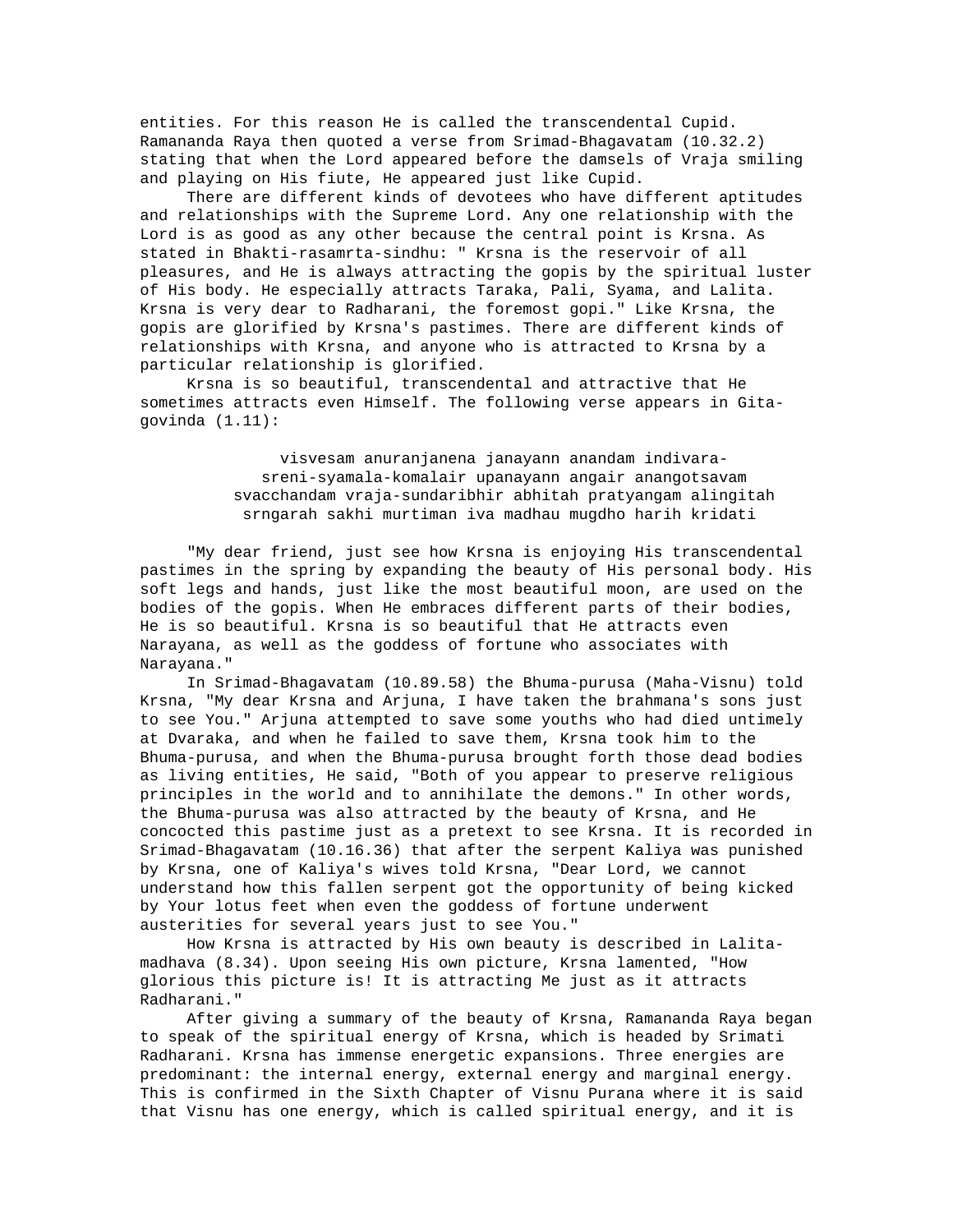manifested in three ways. When spiritual energy is overwhelmed by ignorance, it is called marginal energy. As far as spiritual energy itself is concerned, it is exhibited in three forms because Krsna is a combination of eternity, bliss and knowledge. As far as His bliss is concerned, His spiritual energy is manifested as the pleasure giving potency. His eternity is manifested as energy, and His knowledge is manifested as spiritual perfection. As confirmed in Visnu Purana (1.12.69): "The pleasure potency of Krsna gives Krsna transcendental pleasure and bliss." Thus when Krsna wants to enjoy pleasure, He exhibits His own spiritual potency known as hiadini.

 In His spiritual form, Krsna enjoys His spiritual energy, and that is the sum and substance of the Radha-Krsna pastimes. These pastimes can only be understood by elevated devotees. One should not try to understand the Radha-Krsna potencies and pastimes from the mundane platform. Generally people misunderstand these as being material.

 When the pleasure potency is further condensed, it is called mahabhava. Srimati Radharani, the eternal consort of Krsna, is the personification of that mahabhava. In this regard, in Ujivaia-nilamani (4.3) Rupa Gosvami states that there are two competitors in love with Krsna, Radharani and Candravali. When they are compared, it appears that Radharani is superior, for She possesses mahabhava-svarupa. Mahabhavasvarupa, the person ification of mahabhava, is applicable to Radharani only. Mahabhava is full of the pleasure potency, and it is an exhibition of the highest love for Krsna. Radharani is therefore known throughout the world as the most beloved of Krsna, and Her name is always associated with Krsna as Radha-Krsna.

 Brahma-samhita (5.37) also confirms that Krsna expands Himself by His pleasure potency in the spiritual world and that these potencies are all nondifferent from Krsna. Although Krsna is always enjoying the company of His pleasure potency expansions, He is all-pervading. Thus Brahma offers his respectful obeisances to Govinda, the cause of all causes.

 As Krsna is the highest emblem of spiritual perfection, so Radharani is the highest emblem of thatspiritual pleasure potency by which Krsna is satisfied. Since Krsna is unlimited, in order to satisfy Him Radharani is also unlimited. Krsna is satisfied just by seeing Radharani, but Radharani expands Herself in such a way that Krsna desires to enjoy Her more. Because Krsna was unable to estimate the pleasure potency of Radharani, He decided to accept the role of Radharani, and that combination is Sri Caitanya Mahaprabhu.

 Ramananda Raya then began to explain Radharani as the supreme emblem of Krsna's pleasure potency. Radharani expands Herself in different forms, known as Lalita, Visakha and Her other confidential associates. In his book Ujjvala-nilamani, Rupa Gosvami explains the characteristics of Srimati Radharani. He points out that the body of Radharani is in itself an actual evolution of transcendental pleasure. That body is decorated with flowers and fragrant aromas and is complete with transcendental love for Krsna. That is the personification of His pleasure potency. That transcendental body takes bath three times: first in the water of mercy, second in the water of youthful beauty, and third in the water of youthful luster. After taking bath three times in that way, Her body is covered with shining garments and decorated with Krsna's personal beauty, which is compared to cosmetics. Thus Her beauty constitutes the highest artistry. Her body is also decorated with the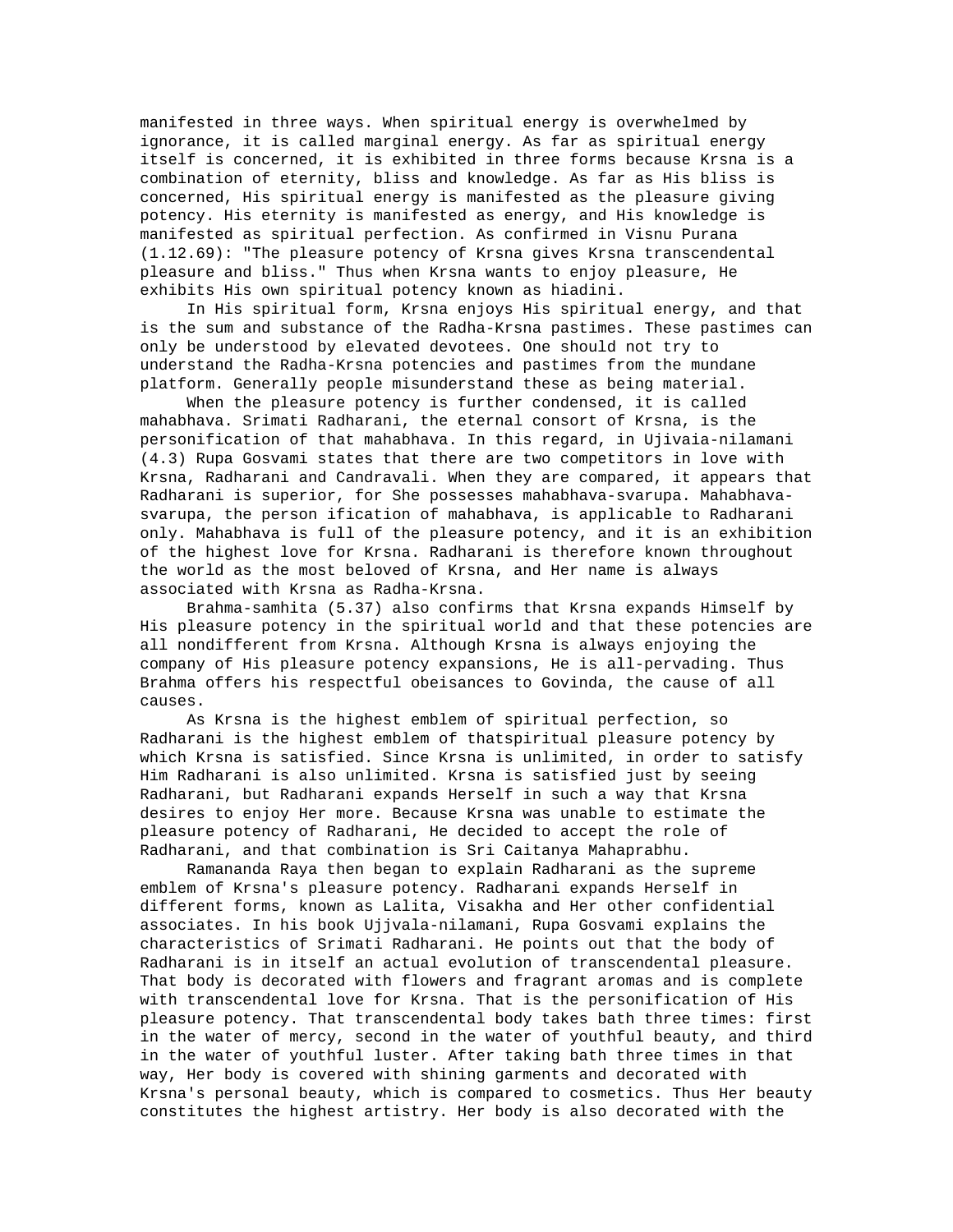ornaments of spiritual ecstasy--trembling tears, petrification, perspiration, choking, cessation of all bodily functions due to transcendental pleasure, stumbling, high blood pressure and madness.

 The decorative transcendental pleasure potency manifests nine symptoms. Five of these are manifested by the expansion of Her personal beauty, which is adorned with garlands of flowers. Her patient calmness is compared with a covering of cloths which have been cleansed by camphor. Her confidential agony for Krsna is the knot in Her hair, and the mark of tilaka on Her forehead is Her fortune. Radharani's sense of hearing is eternally fixed on Krsna's name and fame. One's lips become red from chewing betel nuts. Similarly, the borders of Radharani's eyes are blackened due to Her complete attachment to Krsna. This darkness might be compared to ointment used by nature when nature jokes with Radha and Krsna. Radharani's smile is just like the taste of camphor. The garland of separation moves on Her body when She lies down on the bed of pride within the room of aroma. Out of ecstatic affection for Krsna, Her breast is covered by the blouse of anger. Reputed as the best of all Krsna's girl friends, She plays a stringed instrument. When Krsna stands in His youthful posture, She puts Her hand on His shoulder. Although She possesses so many transcendental qualities, She is always engaged in the service of Krsna.

 Srimati Radharani is decorated with suddipta-sattvika emotions, which sometimes include tribulation and sometimes pacification. All the transcendental ecstasies are manifested in the body of Srimati Radharani. Suddipta-sattvika emotions are manifest when a lover is overwhelmed with certain feelings which he or she cannot check. Radharani has another emotion called kilakincita, which is manifest in twenty different ways. These emotions are manifested partly due to body, mind and habit. As far as the bodily emotions are concerned, they are manifested in posture and movement. As far as the emotions of the mind are concerned, they are manifested as beauty, luster, complexion, flavor, talking, magnanimity and patience. As far as habitual emotions are concerned, they are manifested as pastimes, enjoyment, preparation and forgetfulness.

 The tilaka of fortune is on the forehead of Srimati Radharani, and She also has a locket of prema-vaicittya. prema-vaicittya is manifest when a lover and beloved meet and fear separation.

 Srimati Radharani is fifteen days younger than Krsna. She always keeps Her hand on the shoulders of Her friends, and She always talks and thinks of pastimes with Krsna. She always offers Krsna a kind of intoxication by Her sweet talks, and She is always prepared to fulfill His desires. In other words, She supplies all the demands of Sri Krsna, and She possesses unique and uncornmon qualities for Krsna's satisfaction.

 In Govinda-lilamrta there is a verse which states: "Who is the breeding ground for Krsna's affection? The answer is that it is only Srimati Radhika. Who is Krsna's most lovable object? The answer is that it is only Srimati Radhika and no one else." Sheen in the hair, moisture in the eyes and firmness in the breasts are all qualities present in Srimati Radhika. Only Srimati Radhika is able to fulfill all the desires of Krsna. No one else can do so.

 Satyabhama is another competitor of Srimati Radharani, but she always desires to come to the standard of Srimati Radharani. Radharani is so expert in all affairs that all the damsels of Vraja come to learn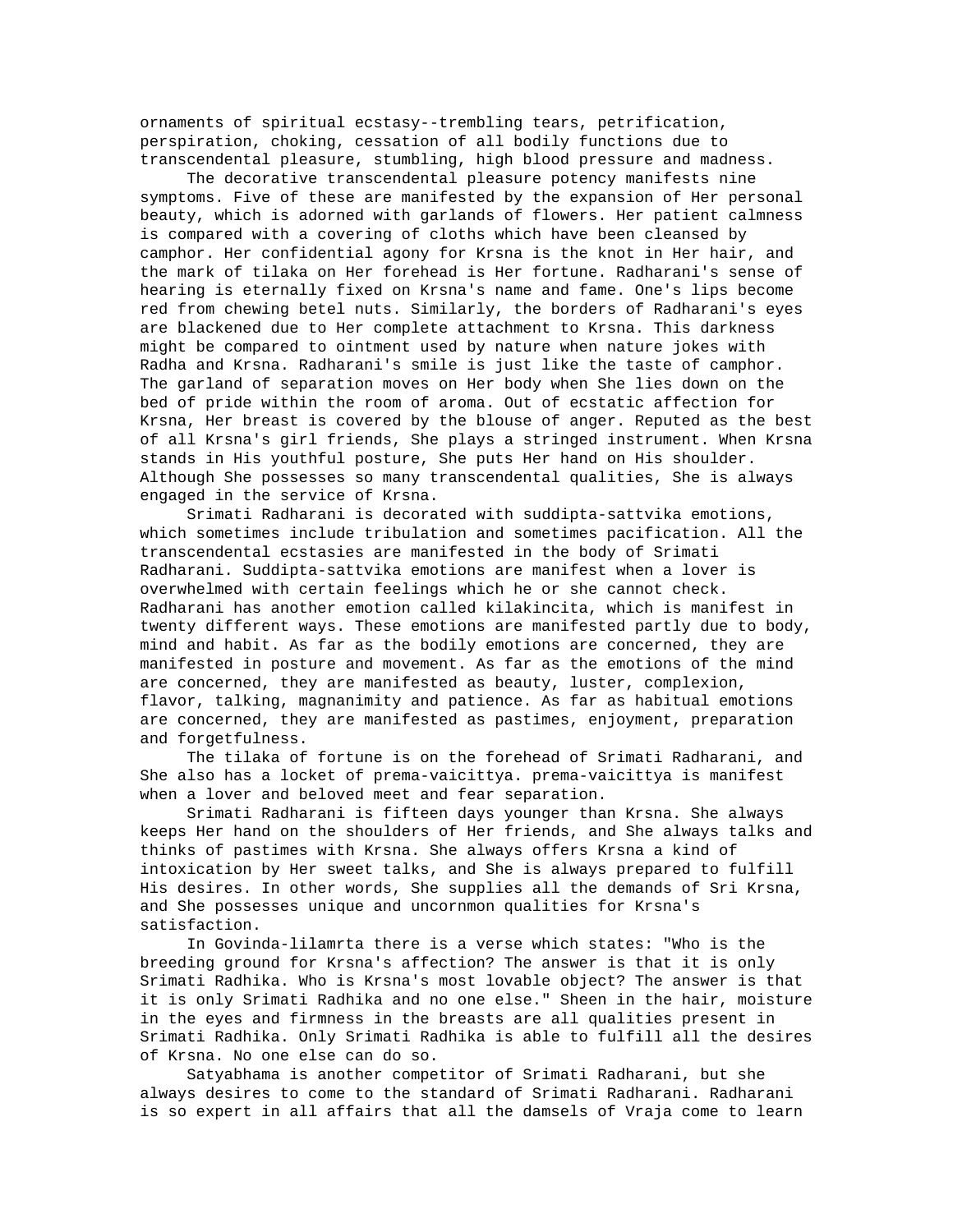arts from Her. She is so extraordinarily beautiful that even the goddess of fortune and Parvati, the wife of Lord Siva, desire elevation to Her standard of beauty. Arundhuti, who is known as the most chaste lady in the universe, desires to learn the standard of chastity from Srimati Radharani. Since even Lord Krsna cannot estimate Radharani's highly transcendental qualities, it is not possible for an ordinary man to estimate them.

 After hearing Ramananda Raya speak of the qualities of Radha Krsna, Lord Caitanya desired to hear from him about the reciprocation of love between Them. Ramananda Raya described Krsna as dhira-lalita, a word which describes a person who is very cunning and youthful, who is always expert in joking, who is without anxiety and who is always subservient to his girl friend. Krsna is always engaged in love affairs with Radharani, and He takes to the bushes of Vrndavana to enjoy His lusty activities with Her. Thus He successfully carries out His lusty instincts. In Bhakti-rasamrta-sindhu it is stated:. "By His impudent and daring talks about sex indulgence, Krsna obliged Srimati Radharani to close Her eyes, and taking advantage of this, Krsna painted many pictures on Her breasts. These pictures served as subject matter for Radharani's friends to joke about. Thus Krsna was always engaged in lusty activities, and thus He made His youthful life successful."

 Upon hearing of these transcendental activities, Lord Caitanya said, "My dear Ramananda, what you have explained regarding the transcendental pastimes of Sri Radha and Krsna is perfectly correct, yet there is something more I would like to hear from you."

 "It is very difficult for me to express anything beyond this," Ramananda Raya replied. "I can only say that there is an emotional activity called prema-vilasa-vivarta, which I may try to explain but I do not know whether You will be happy to hear it." In prema-vilasa there are two kinds of emotional activities--separation and meeting. That transcendental separation is so acute that it is actually more ecstatic than meeting. Ramananda Raya was expert in understanding these highly elevated dealings between Radha and Krsna, and he composed a nice song which he narrated to the Lord. The purport of the song is that the lover and the beloved, before meeting, generate a kind of emotion by the exchange of their transcendental activities. That emotion is called raga, or attraction. Srimati Radharani expressed Her willingness that "this attraction and affection between Us rise to the highest extent," but the cause of this attraction is Radharani Herself. "Whatever the cause may be," Radharani said, "that affection between You and Me has mixed Us in oneness. Now that it is the time of separation, I cannot see the history of the evolution of this love. There was no cause or mediator in Our love save Our meeting itself and the visionary exchange of feelings."

 This exchange of feelings between Krsna and Radharani is very difficult to understand unless one is elevated to the platform of pure goodness. Such transcendental reciprocation is not even possible to understand from the platform of material goodness. One has to actually transcend material goodness in order to understand. This is because the exchange of feelings between Radha and Krsna is not a subject matter of this material world. Even the greatest mental speculator cannot understand this, directly or indirectly. Material activities are manifested either for the gross body or the subtle mind, but this exchange of feelings between Radha and Krsna is beyond such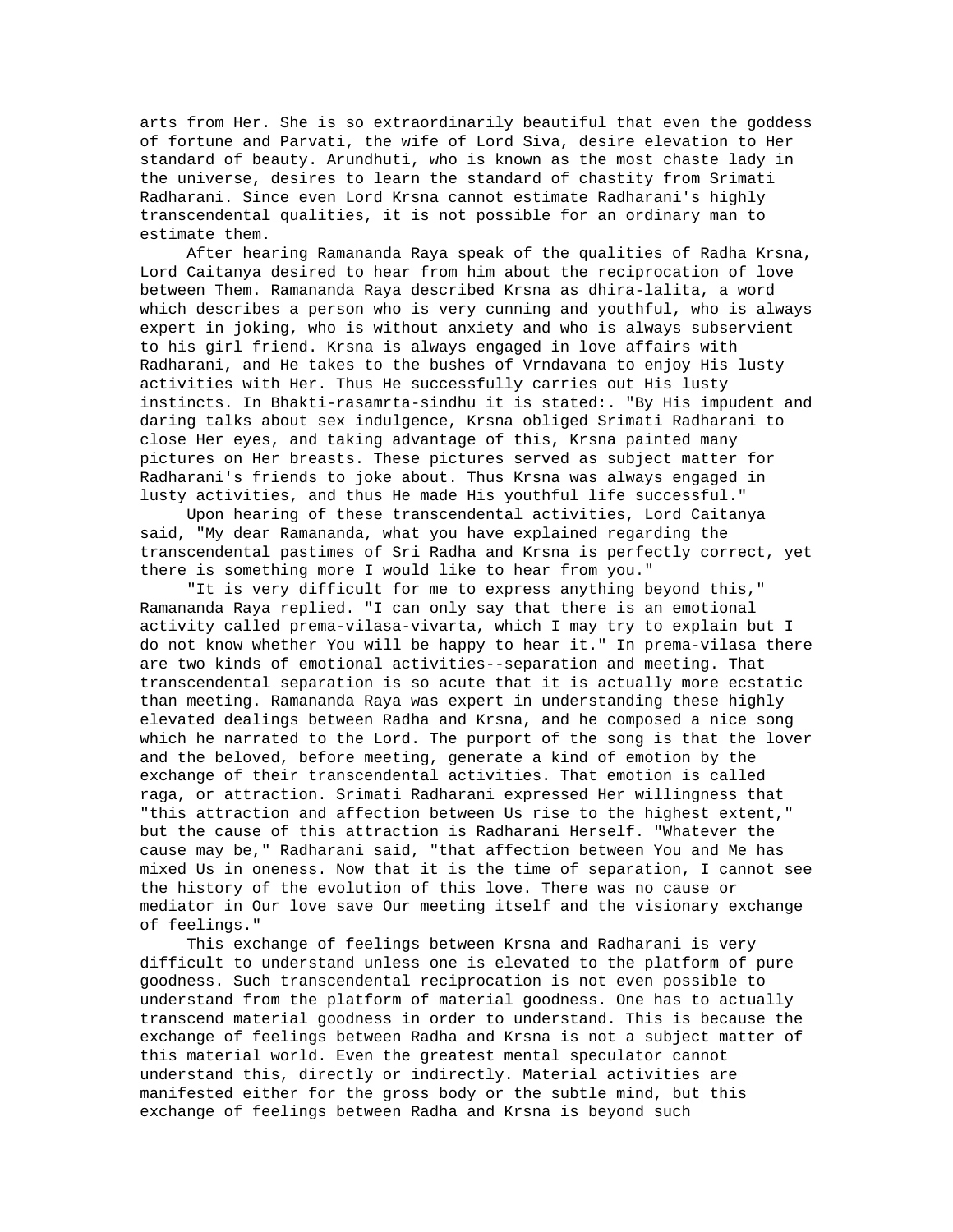manifestations and beyond intellectual mental speculation. It can only be understood by purified senses freed from all the designations of the material world. Those who have purified senses can understand these transcendental features and exchanges, but those who are impersonalists and who have no knowledge of spiritual senses can only discriminate within the scope of the material senses and thus cannot understand spiritual exchanges or spiritual-sensual activities. Those who are elevated by virtue of experimental knowledge can only satisfy their blunt material senses either by gross bodily activities or by mental speculation. Everything generated from the body or the mind is always imperfect and perishable, but transcendental spiritual activities are always bright and wonderful. Pure love on the transcendental platform is the paragon of purity devoid of material affection and completely spiritual. Affection for matter is perishable, as indicated by the inebriety of sex in the material world, but there is no such inebriety in the spiritual world. Hindrances on the path of sense satisfaction cause material distress, but one cannot compare that with spiritual separation. In spiritual separation there is neither inebriety nor ineffectiveness, as one finds with material separation.

 Lord Caitanya admitted that this is the highest position of transcendental loving reciprocation, and He told Ramananda Raya, "By your grace only have I been able to understand such a high transcendental position. Such a position cannot be attained without the performance of transcendental activities. So will you kindly explain to Me how I can raise Myself to this platform?"

 "It is similarly difficult for me to make You understand," Ramananda replied. "As far as I am concerned, I can only speak what You wish me to. No one can escape Your supreme will. Indeed, there is no one in the world who can surpass Your supreme will, and although I appear to be speaking, I am actually not the speaker. You are speaking. Therefore You are both the speaker and the audience. Thus let me speak only as You will me to speak aboutthe performance required to attain this highest transcendental position."

 Ramananda Raya then began to relate the confidential and transcendental activities of Radha and Krsna. These activities cannot be understood in the emotional relationship with the Supreme Lord as master and servant, friend and friend or parent and son. This confidential subject matter can be understood only in the association of the damsels of Vraja, for the confidential activities have arisen from the feelings and emotions of those damsels. Without the association of the damsels of Vraja, one cannot nourish or cherish such transcendental understanding. In other words, these confidential pastimes of Radha and Krsna have expanded through the mercy of the damsels. Without their mercy, they cannot be understood. One has to follow in the footsteps of the damsels of Vraja in order to understand.

 When one is actually situated in that understanding, he becomes eligible to enter into the confidential pastimes of Radha and Krsna. There is no alternative to understand Their confidential pastimes. This is confirmed in Govinda-lilamrta (10.17): "Although manifest, happy, expanded and unlimited, the emotional exchanges between Radha and Krsna can only be understood by the damsels of Vraja or by their followers." Just as no one can understand the expansion of the spiritual energy of the Supreme Lord without His causeless mercy, no one can understand the transcendental sex life between Radha and Krsna without following in the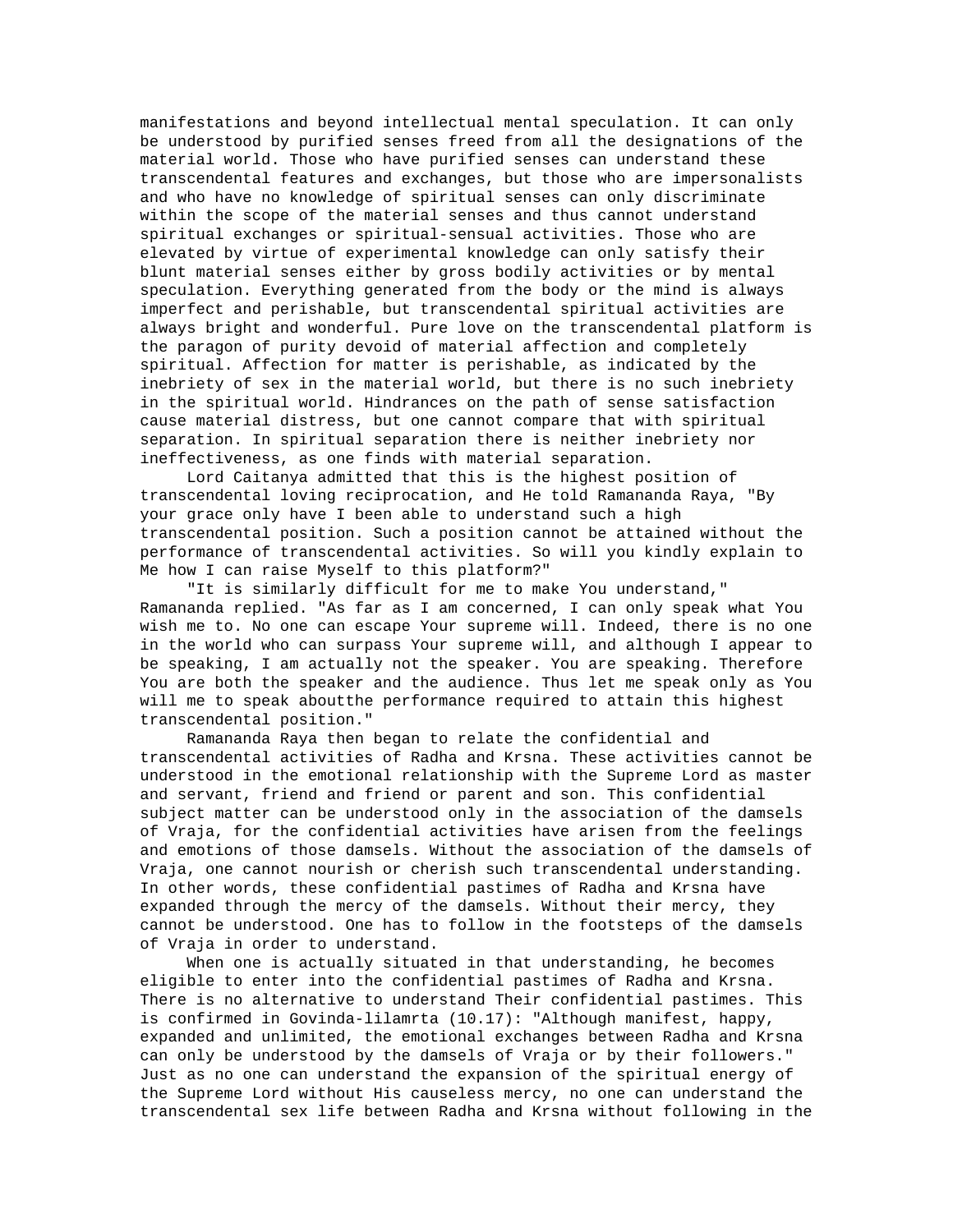footsteps of the damsels of Vraja. The personai associates of Radharani are called sakhis, and Her near assistants are called manjaris. It is very difficult to express their dealings with Krsna because they have no desire to mix with Krsna or to enjoy Him personally. Rather, they are always ready to help Radharani associate with Krsna. Their affection for Krsna and Radharani is so pure that they are simply satisfied when Radha and Krsna are together. Indeed, their transcendental pleasure is in seeing Radha and Krsna united. The actual form of Radharani is just like a creeper embracing the tree of Krsna, and the damsels of Vraja, the associates of Rad harani, are just like the leaves and flowers of that creeper. When a creeper embraces a tree, the leaves and flowers as well as the creeper automatically embrace it. Govinda-lilamrta (10.16) confirms that Radharani is the expansion of the pleasure potency of Krsna and is compared with a creeper, and Her associates, the damsels of Vraja, are compared to the flowers and leaves of that creeper. When Radharani and Krsna enjoy Themselves, the damsels of Vraja relish the pleasure more than Radharani Herself.

 Although the associates of Radharani do not expect any personal attention from Krsna, Radharani is so pleased with them that She arranges individual meetings between Krsna and the damsels of Vraja. I ndeed, Radharani tries to combine or unite Her associates with Krsna by many transcendental maneuvers, and She takes more pleasure in these meetings than in Her own meetings with Him. When Krsna sees that both Radharani and Her associates are pleased by His association, He becomes more satisfied. Such association and loving reciprocation have nothing to do with material lust, although it resembles the material union between man and woman. It is only because that similarity is there that such reciprocation is sometimes called, in transcendental language, transcendental lust. As explained in Gautamiya-tantra (B.r.s. 1.2.285): "Lust means attachment to one's personal sense gratification. But as far as Radharani and Her associates are concerned, they did not desire personal sense gratification. They only wanted to satisfy Krsna." This is further confirmed in the Srimad-Bhagavatam (10.31.19) in one of the speeches of the gopis:

> yat te sujata-caranamburuham stanesu bhitah sanaih priya dadhimahi karkasesu tenatavim atasi tad vyathate na kim svit kurpadibhir bhramati dhir bhavad-ayusam nah

 "My dear friend Krsna, You are now roaming in the forest with Your bare feet, which You sometimes keep on our breasts. When Your feet are on our breasts, we think that our breasts are too hard for Your soft feet. Now You are wandering in the forest and walking over stones, and we do not know how You are feeling. Since You are our life and soul, the displeasure You undergo in traveling over rough stones is giving us great distress." Such feelings expressed by the damsels of Vraja constitute the highest Krsna conscious emotions. Anyone who actually becomes captivated by Krsna consciousness approaches this level of the gopis. There are sixty-four categories of devotional service by performance of which one can rise to the gopis' stage of unconditional devotion. Affection for Krsna on the level of the gopis is called raganuga, spontaneous love. When one enters into a spontaneous loving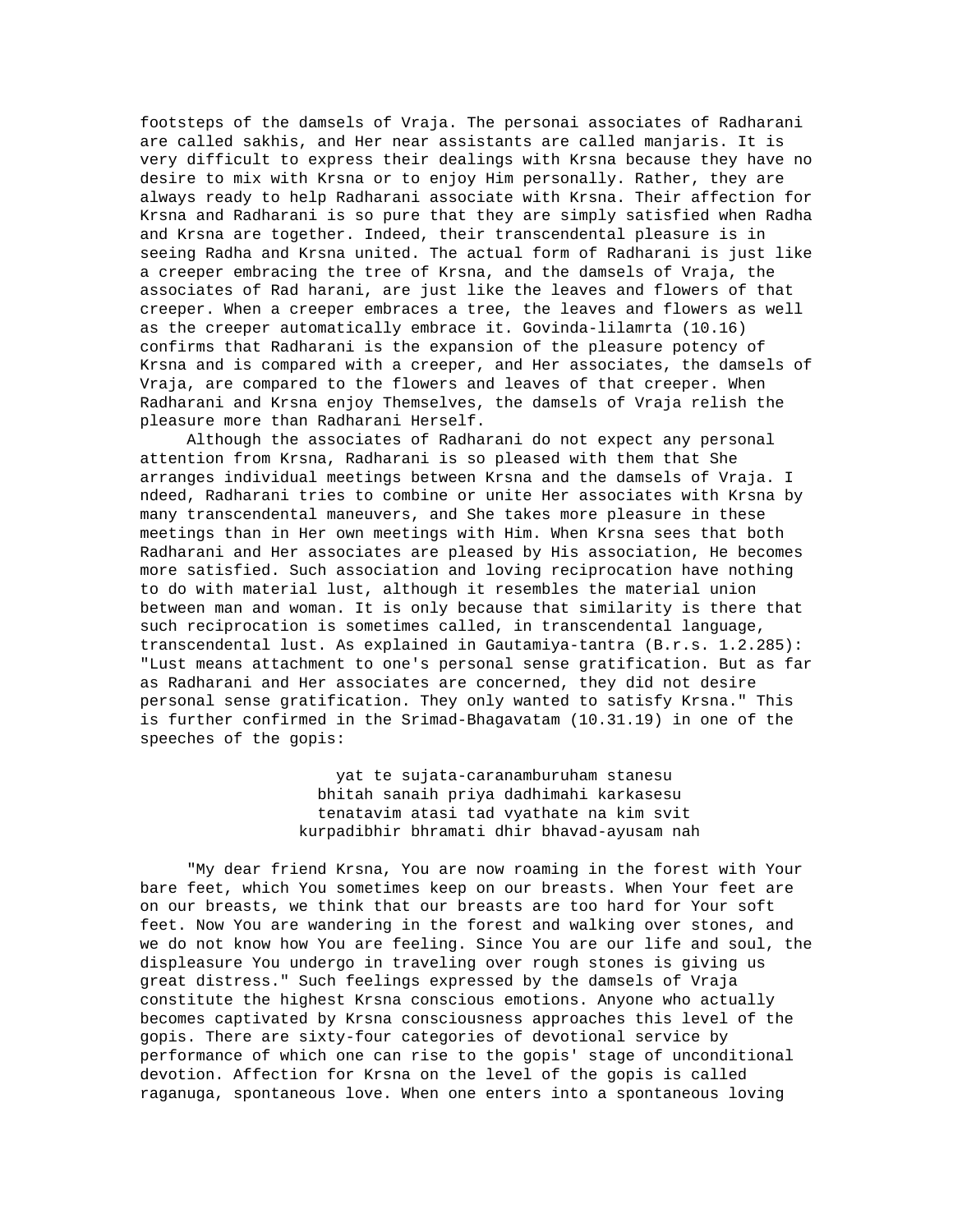affair with Krsna, there is no need to follow the Vedic rules and regulations.

 There are various kinds of personal devotees of Lord Krsna in the transcendental abode. For example, there are servants of Krsna like Raktaka and Patraka and friends of Krsna just like Sridama and Sudama. There are also parents of Krsna, just like Nanda and Yasoda, who are also engaged in the service of Krsna according to their respective transcendental emotions. One who desires to enter into the supreme abode of Krsna can take shelter of one of such transcendental servitors. Then, through the execution of loving service, one can attain transcendental affection for Krsna. In other words, the devotee in this material world who executes loving service in pursuance of the activities of those eternal associates with Krsna also attains the same post when he is perfected.

 The sages mentioned in the Upanisads and in sruti also desire the post of the gopis, and they also follow in the footsteps of the gopis in order to attain that highest goal of life. This is confirmed in Srimad-Bhagavatam (10.87.23) when it is said that the sages practice pranayama (trance) by controlling the breathing process, mind and senses through the mystic yoga practice. Thus they try to merge into the Supreme Brahman. This same goal is attained by atheists who deny the existence of God. If such atheists are killed by an incarnation of the Supreme Personality of Godhead, they also merge into the Brahman existence of the Supreme Lord. However, when the damsels of Vrndavana worship Sri Krsna, it is as though they have been bitten by a snake, for Krsna's body is compared with the body of a snake. A snake's body is never straight; it is always curling. Similarly, Krsna often stands in a three curved posture, and He has bitten the gopis with transcendental love. The gopis are certainly better situated than all mystic yogis and others who desire to merge into the Supreme Brahman. The sages of Dandakaranya also follow in the footsteps of the damsels of Vraja in order to attain a similar position. One cannot attain that position simply by following the regulative principles. Rather, one must seriously follow the principles of the gopis. This is confirmed in Srimad-Bhagavatam (10.9.21) wherein it is stated that Lord Sri Krsna, the son of Srimati Yasoda, is not easily available to those following the principles of mental speculation but is easily available to all kinds of living beings who follow the path of devotional service.

 There are many pseudo-devotees, claiming to belong to Lord Caitanya Mahaprabhu's sect, who artificially dress themselves as the damsels of Vraja, and this is not approved by advanced spiritualists or advanced students of devotional service. Such people dress the outward material body because they foolishly confuse the body with the soul. They are mistaken when they think that the spiritual bodies of Krsna, Radharani and Their associates, the damsels of Vraja, are composed of material nature. One should know perfectly well that all such manifestations are expansions of eternal bliss and knowledge in the transcendental world. They have nothing to do with these material bodies; thus the bodies, dresses, decorations and activities of the damsels of Vrndavana are not of this material cosmic manifestation. The damsels of Vrndavana are not a subject for the attraction of those in the material world; they are transcendental attractions for the allattractive Krsna. Because the Lord is all-attractive, He is called Krsna, but the damsels of Vrndavana are attractive even to Krsna. Therefore they are not of this material world.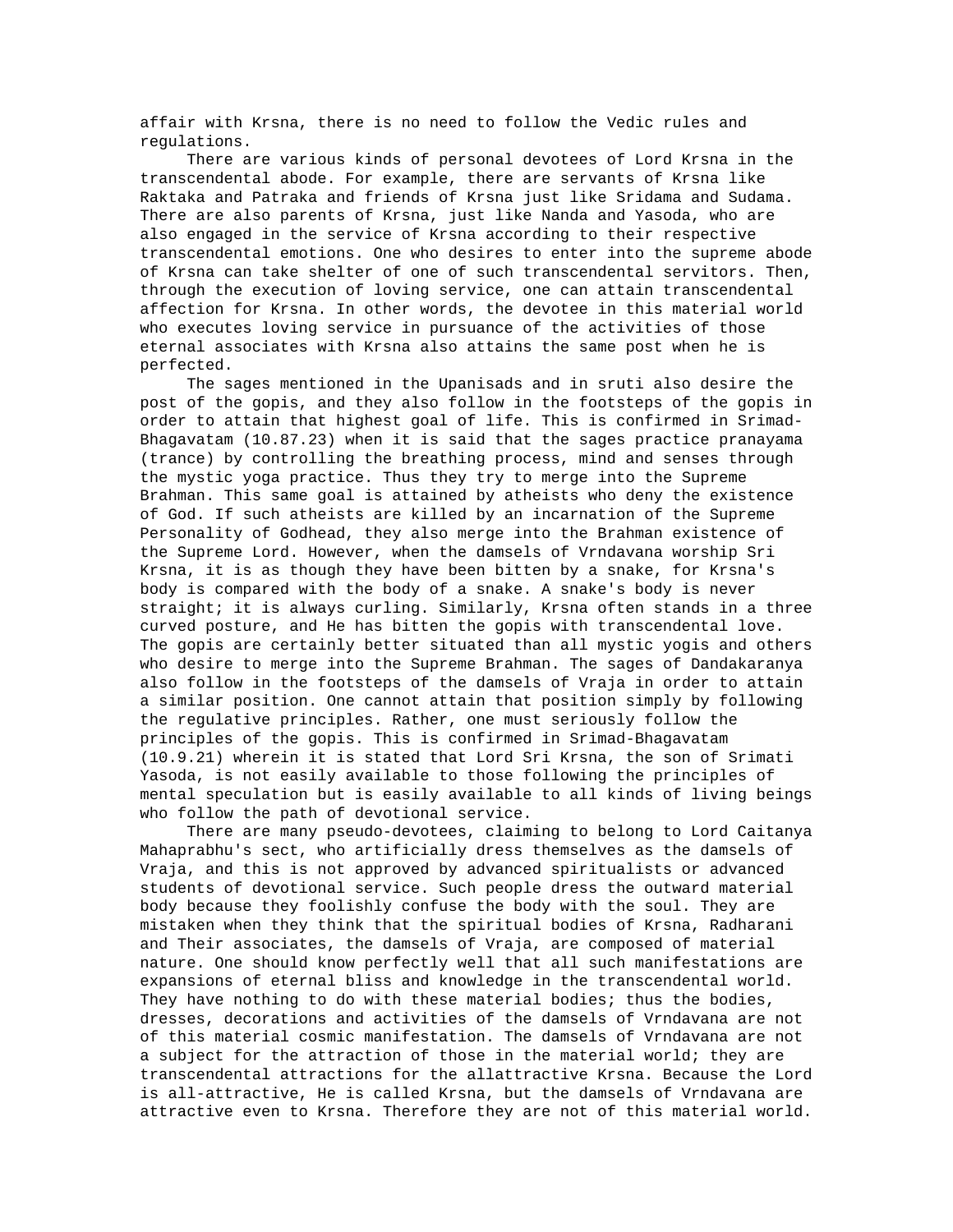If one wrongly thinks that the material body is as perfect as the spiritual body and begins to imitate the damsels of Vrndavana, he becomes infested with the Mayavadi impersonal philosophy. The impersonalists recommend a process of aham grahopasana by which one worships his own body as the Supreme. Thinking in this way, such pseudotranscendentalists dress themselves as the damsels of Vraja. Such activities are not acceptable in devotional service. Even Srila Jiva Gosvami, the most authoritative acarya in the Gaudiyasampradaya, has condemned these imitators. The process of transcendental realization is to follow in the footsteps of the associates of the Supreme Lord; therefore if one thinks himself to be a direct associate of the Supreme Lord, he is condemned. According to authorized Vaisnava principles, one should follow a particular devotee, and not think of himself as Krsna's associate.

 In this way Ramananda Raya explained that one should accept the mood of the damsels of Vraja. In Caitanya-caritamrta it is clearly said that one should accept the emotional activities and not imitate the dress of the associates of Krsna. One should also always meditate upon the affairs between Radha and Krsna in the transcendental world. One should think of Radha and Krsna twenty-four hours a day and eternally engage in Their service. One need not externally change his dress. By following the mood of the associates and friends of Radharani, one can ultimately achieve the perfectional stage and be transferred to Goloka Vrndavana, the transcendental abode of Krsna.

 The mood of the gopis' emotional pursuit is called siddha-deha. This word indicates the pure spiritual body which is beyond the senses, mind and intelligence. Siddha-deha is the purified soul who is just suitable to serve the Supreme Lord. No one can serve the Supreme Lord as His associate without being situated in his pure spiritual identity. That identity is completely free from all material contamination. As stated in Bhagavad-gita, a materially contaminated person transmigrates to another material body by material consciousness. At the time of death he thinks materially and is therefore transferred into another material body. Similarly, when one is situated in his pure spiritual identity and thinks of the spiritual loving service rendered to the Supreme Lord, he is transferred to the spiritual kingdom to enter into the association of Krsna. In other words, by attaining one's spiritual identity and thinking of Krsna's associates, one can become qualified to transfer to the spiritual kingdom. No one can contemplate or think of the activities of the spiritual kingdom without being situated in his pure, spiritual identity (siddha). Thus Ramananda Raya said that without attaining siddha-deha, one can neither become an associate of the damsels nor render service directly to the Personality of Godhead, Krsna, and His eternal consort Radharani. In this regard, Ramananda quoted Srimad-Bhagavatam (10.47.60):

> nayam sriyo 'nga unitantarateh prasadah svar-yositam nalina-gandha-rucam kuto 'nyah rasotsave 'sya bhujadanda-grhita-kantha labdhasisa-m ya udagad vraja-vallavinam

 "Neither the goddess of fortune, Laksmi, nor even the damsels of the heavenly kingdom can attain the facilities of the damsels of Vrajabhumi--and what to speak of others."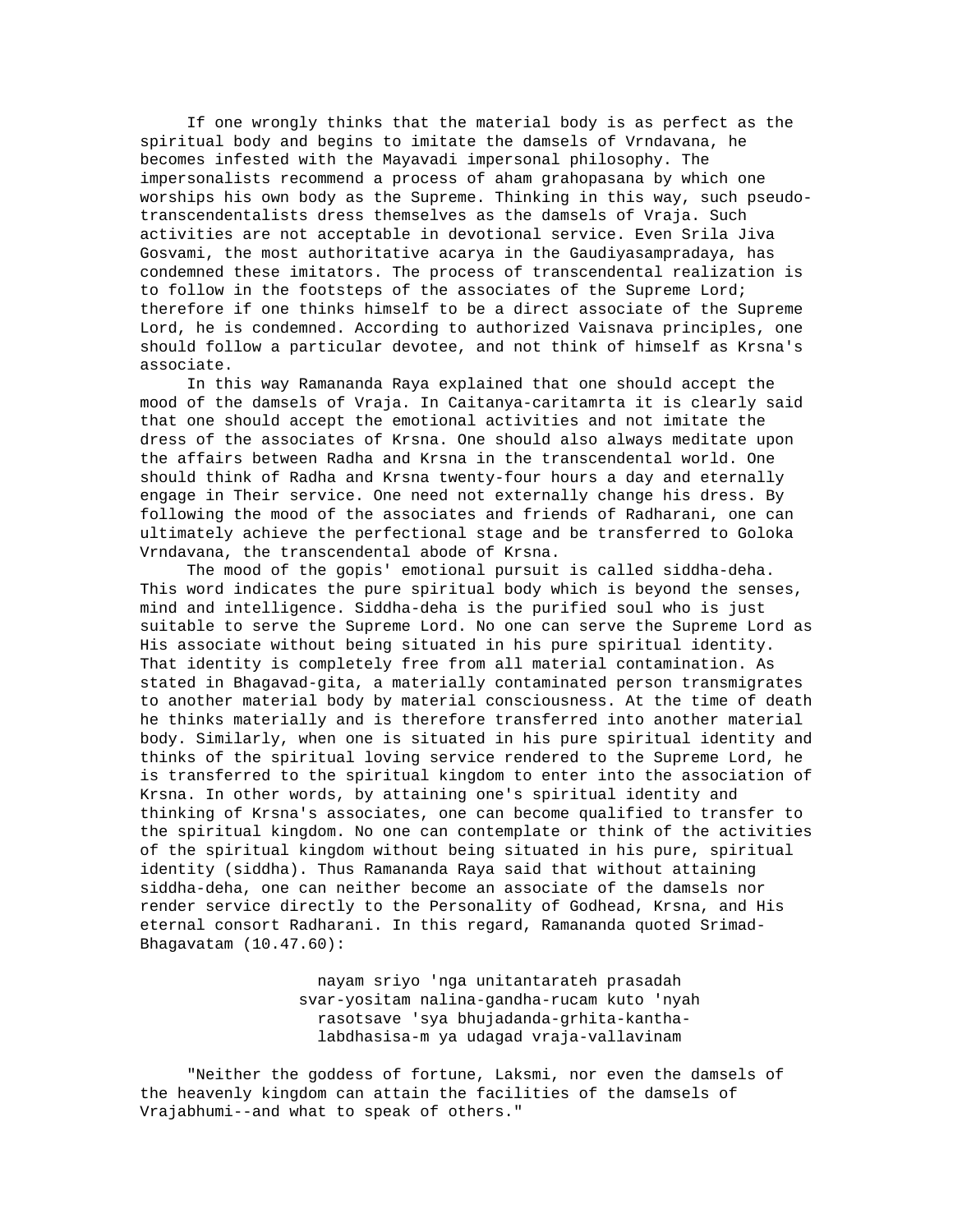Lord Caitanya was very satisfied to hear these statements from Ramananda Raya, and He embraced him. Then both of them began to cry in the ecstasy of transcendental realization. Thus the Lord and Ramananda Raya discussed the transcendental pastimes of Radha and Krsna throughout the night, and in the morning they separated. Ramananda left to go to his place, and the Lord went to take His bath.

 At the time of separation, Ramananda fell at the feet of Lord Caitanya and prayed: "My dear Lord, You have come just to deliver me from this mire of nescience. Therefore I request that You remain here for at least ten days to purify my mind of this material contamination. There is no one else who can deliver such transcendental love of God."

 "I have come to you to purify Myself by hearing from you the transcendental pastimes of Radha and Krsna," the Lord replied. "I am so fortunate, for you are the only teacher of such transcendental pastimes. I can find no one else in the world who can realize the transcendental loving reciprocation between Radha and Krsna. You are asking Me to stay here for ten days, but I feel like remaining with you for the rest of My life. Please come to Jagannatha Puri, My headquarters, and we will remain together for the rest of our lives. Thus I can pass My remaining days in understanding Krsna and Radha by your association."

 Sriman Ramananda Raya came again to see the Lord the next evening, and there were further discourses on this transcendental subject matter.

 "What is the highest standard of education?" Lord Caitanya began His inquiry, and Ramananda Raya immediately replied that the highest standard of education is knowledge of the science of Krsna. The standard of material education is sense gratification, but the highest standard of spiritual education is knowledge of the science of Krsna. In Srimad-Bhagavatam (4.29.50) it is stated that that work which pleases the Supreme Personality of Godhead is the highest work, and that science or knowledge which places one in full Krsna consciousness is the highest knowledge. Similarly, Prahlada Maharaja, while instructing his childhood friends at school, also stated that hearing of the Lord, chanting, remembering, worshiping, praying, serving, making friends with Krsna, and offering everything to Him constituted the highest spiritual knowledge.

 "And what is the greatest reputation one can have?" Lord Caitanya asked Ramananda Raya, and Ramananda immediately replied that a person reputed to be Krsna conscious should be considered the most famous man in the world.

Chapter Thirty-two

# Conclusion

 One who is famous as a Krsna conscious man enjoys eternal fame. In the material world, everyone is striving for three things: he wants his name to be perpetuated, he wants his fame to be broadcast all over the world, and he wants some profit from his material activities. But no one knows that all this material name, fame and profit belong to the temporary material body and that as soon as the body is finished, all name, fame and profit are finished also. It is only due to ignorance that everyone is striving after the name, fame and profit that are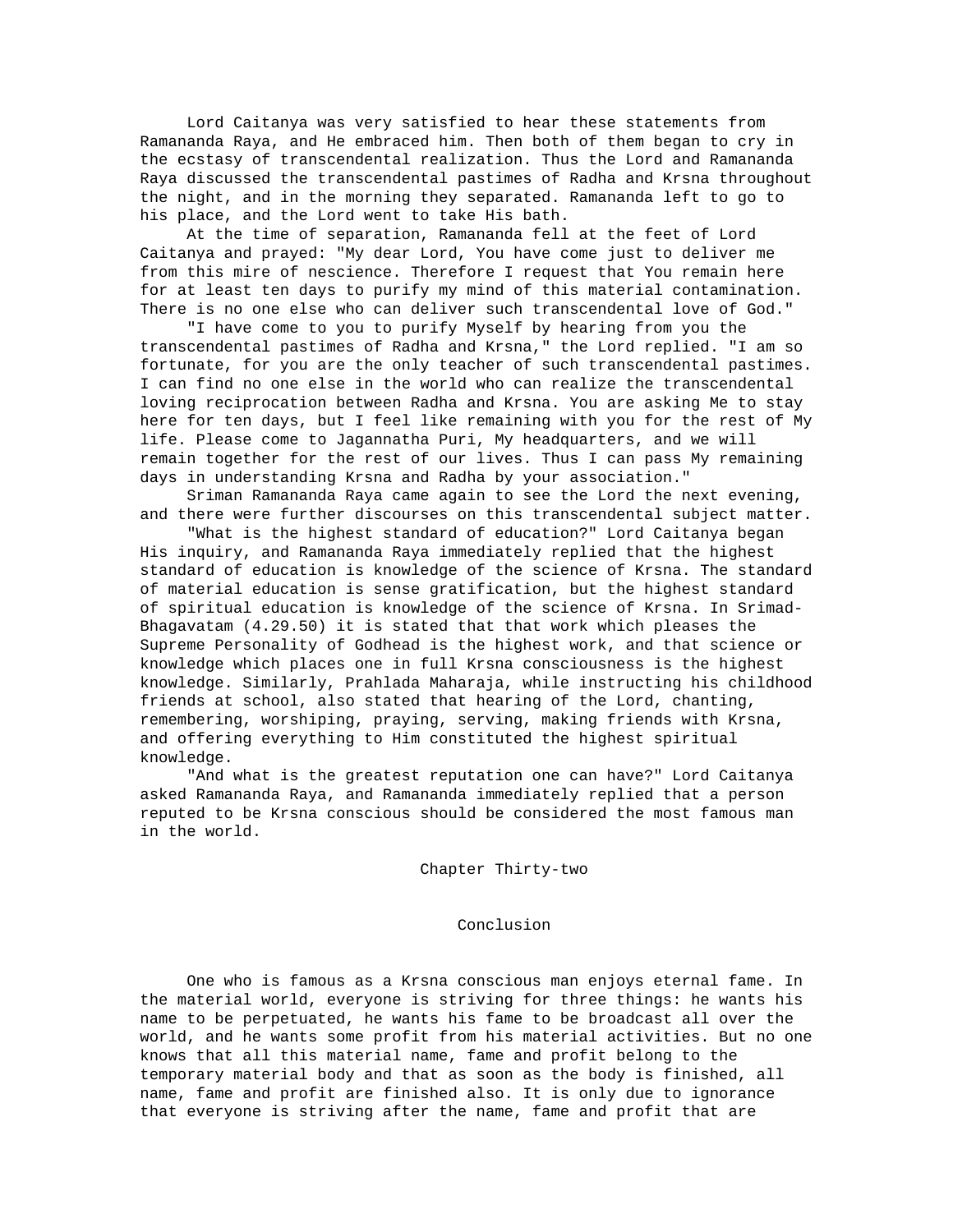connected with the body. It is deplorable to become famous on the basis of the body or to become known as a man of spiritually developed consciousness without knowing the supreme spirit, Visnu. Real fame can only be had if one attains Krsna consciousness.

 According to Srimad-Bhagavatam, there are twelve authorities, and they are all famous because they were all great devotees of the Lord. These authorities are Brahma, Narada, Lord Siva, Manu, Kapila, Prahlada, Janaka, Bhisma, Sukadeva Gosvami, Bali, Yamaraja and the Kumaras. These personalities are still remembered because they were all great stalwart devotees of the Lord. In the Garuda Purana it is said to be more rare to be a famous devotee of the Supreme Lord in the age of Kali than to be a demigod such as Brahma or Lord Siva. Concerning talks between Narada and Pundarika, Yudhisthira said, "He is most famous and can deliver all others who, after many, many births, comes to understand that he is the servant of Vasudeva." Similarly, in Bhagavad-gita (7.19) Krsna tells Arjuna:

> bahunam janmanam ante jnanavan mam prapadyate vasudevah sarvam iti sa mahatma sudurlabhah

 "After many births and deaths, he who is actually in knowledge surrenders unto Me, knowing Me to be the cause of all causes and all that is. Such a great soul is very rare." In the Adi Purana it is said that liberation and transcendental life follow all the devotees of God. In the Brhan-naradiya Purana it is stated that even personalities like Brahma and other demigods do not know the value of a devotee of the Supreme Personality of Godhead. The Garuda Purana points out that out of many thousands of brahmanas, one may be expert in performing sacrifices, and out of thousands of such expert brahmanas, one brahmana may be expert in the knowledge of the Vedanta-sutra, and out of many, many thousands of such Vedantists, there may be one person who is famous as a devotee of Lord Visnu. There are many devotees of Visnu, and out of them, he who is unfiinching in his devotion is eligible to enter into the kingdom of God. In Srimad-Bhagavatam (3.13.4) it is also stated that there are many students of the Vedas, but one who is always thinking of the Supreme Personality of Godhead within his heart is the best student of all. In the Narayana-vyuha-stava prayers it is said that if even the great Brahma is not a devotee of the Lord, he is most insignificant, whereas if a microbe is a devotee of the Lord, he is most famous.

 Lord Caitanya next asked Ramananda Raya, "What is the most valuable thing in the world?" Ramananda Raya replied that he who has love for Radha-Krsna possesses the most valuable jewel and the greatest riches. One who is addicted to material sense gratification or material wealth is not really considered to be wealthy. When one comes to the spiritual platform of Krsna consciousness, he can understand that there are no riches more valuable than love of Radha-Krsna. It is recorded in Srimad-Bhagavatam that Maharaja Dhruva sought out the Supreme Lord because he wanted to get some land, but when he finally saw Krsna, he said, "I am so pleased, I don't want anything." In Bhagavad-gita it is aiso stated that if one takes shelter of the Supreme Personality of Godhead or is elevated to the supreme state of love of Godhead, he has nothing more to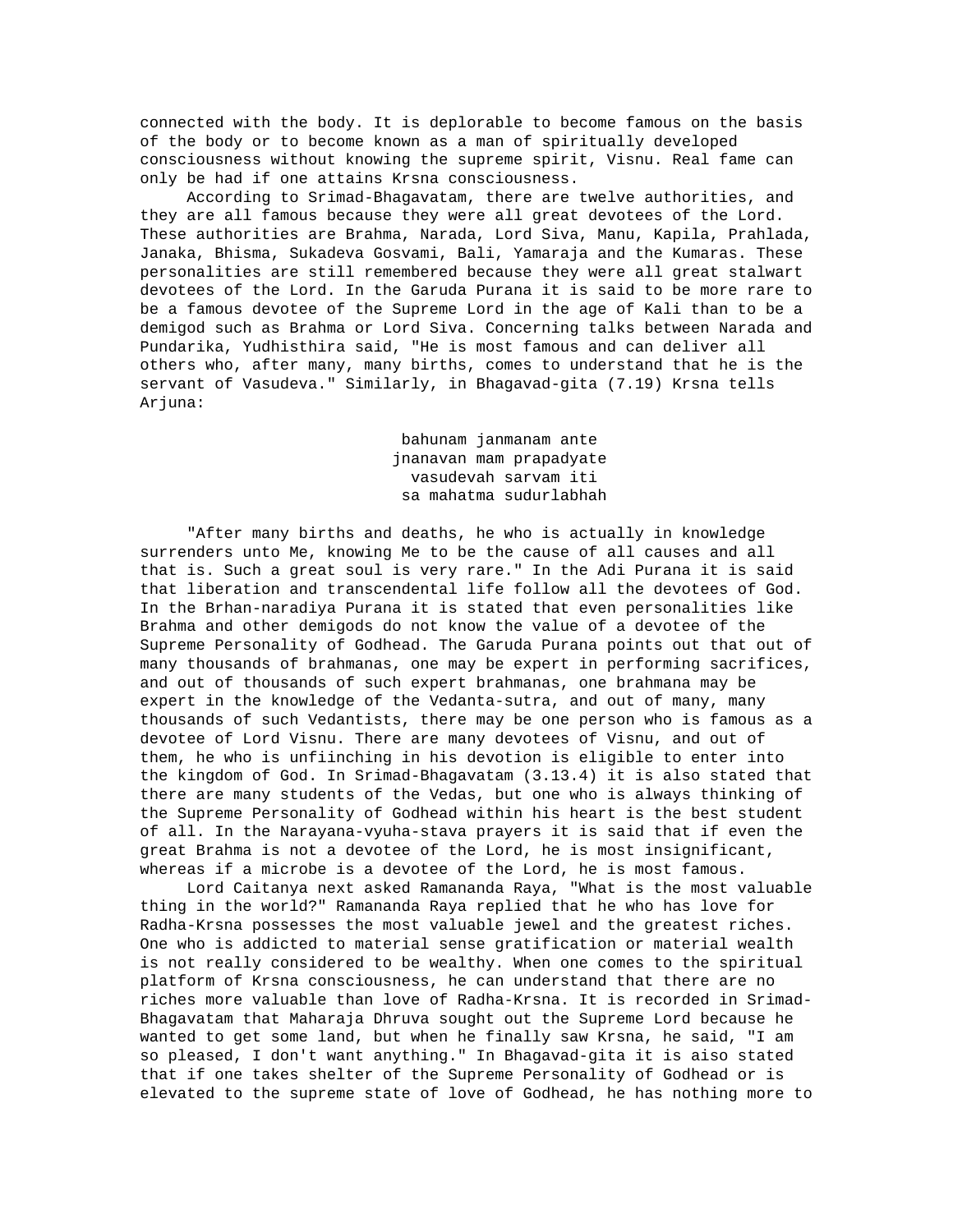aspire to. Although such devotees can attain whatever they desire from the Lord, they do not ask anything from Him.

 When Lord Caitanya asked Ramananda Raya what is considered to be the most painful existence, Ramananda Raya replied that separation from a pure devotee constitutes the most painful existence. In other words, when there is no devotee of the Lord present, there is great suffering in society, and association with other people becomes painful. In Srimad-Bhagavatam (3.30.7) it is stated that if one who is bereft of the association of a pure devotee tries to become happy through society, friendship and love devoid of Krsna consciousness, he is to be considered in the most distressed condition. In the Fifth Canto of Brhad-bhagavatamrta (5.44) it is stated that the association of a pure devotee is more desirable than life itself and that in separation from him one cannot even pass a second happily.

 Lord Caitanya then asked Ramananda Raya, "Out of many so-called liberated souls, who is actually liberated?" Ramananda replied that he who is actually completely saturated with the devotional love for Radha and Krsna is to be considered to be the best of all liberated persons. It is stated in Srimad-Bhagavatam (6.14.4) that a devotee of Narayana is so rare that one can only find him out of millions and millions of people.

 "And out of all songs, what song do you think is the best of all?" Caitanya Mahaprabhu asked. And Ramananda replied that any song which describes the pastimes of Radha and Krsna is the best song. In conditional life, the soul is captivated by sex. All fictions--dramas and novels--and material songs describe love between men and women. Since people are so attracted to this kind of literature, Krsna appeared in this material world and displayed His transcendental loving affairs with the gopis. There is an immense literature dealing with the transactions between the gopis and Krsna, and anyone who takes shelter of this literature or of the stories about Radha and Krsna can enjoy actual happiness. In Srimad-Bhagavatam (10.33.36) it is said that the Lord displayed His pastimes in Vrndavana in order to reveal His actual life. Any intelligent person who tries to understand the pastimes of Radha and Krsna is most fortunate. The songs that tell of those pastimes are the greatest songs in the world.

 Lord Caitanya then inquired: "What is the most profitable thing in the world, the essence of all auspicious events?" Ramananda Raya replied that there is nothing as profitable as the association of pure devotees.

 "And what do you recommend a person to think of?" Lord Caitanya asked. Ramananda replied that one should always think of the pastimes of Krsna. This is Krsna consciousness. Krsna has multiple activities, and they are described in many Vedic scriptures. One should always think of those pastimes; that is the best meditation and the highest ecstasy. In Srimad-Bhagavatam (2.2.36) Sukadeva Gosvami confirms that one should always think of the Supreme Personality of Godhead--not only think of Him, but one should also hear and chant His name, fame and glories.

 "And what is the best type of meditation?" Lord Caitanya inquired. "He who always meditates on the lotus feet of Radha and Krsna is the best meditator," Ramananda Raya answered. This is also confirmed in Srimad-Bhagavatam (1.2.1 4): "It is the Supreme Personality of Godhead alone who is the master of all devotees, whose name one should always chant and who should always be meditated upon and worshiped regularly."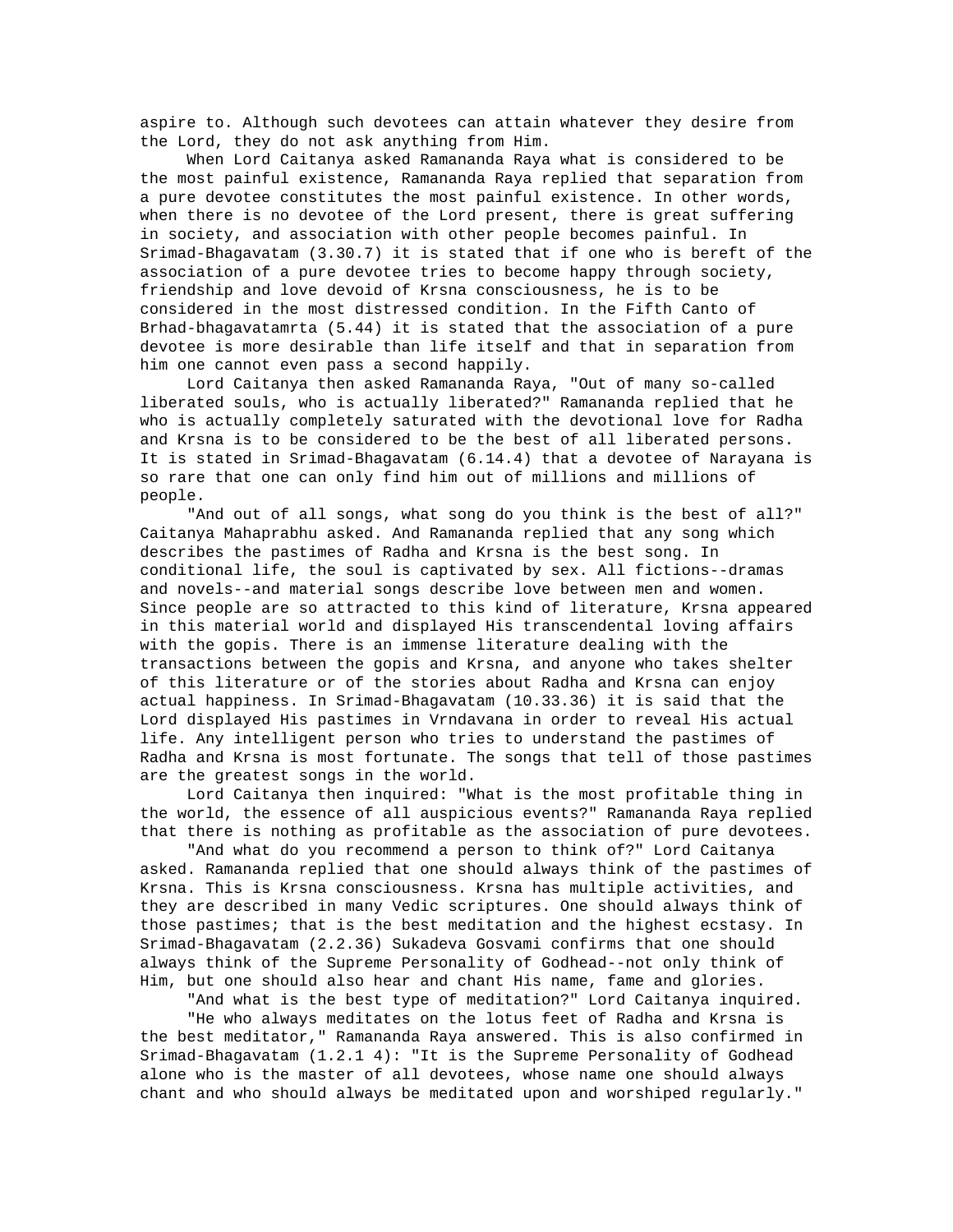"Where should a person live, giving up all other pleasures?" Lord Caitanya next inquired. Ramananda replied that one should give up all other pleasures and should live in Vrndavana where Lord Krsna had so many pastimes. In Srimad-Bhagavatam (10.47.61) Uddhava says that it is best to live in Vrndavana even if one has to live as a plant or creeper. It was in Vrndavana that the Supreme Lord lived and it was there that the gopis worshiped the Supreme Lord, the ultimate goal of all Vedic knowledge.

 "And what is the best subject to hear of?" Caitanya Mahaprabhu next asked.

 "The pastimes of Radha and Krsna," Ramananda replied. Actually when the pastimes of Radha and Krsna are heard from the right source, one at once attains liberation. Unfortunately it sometimes happens that people do not hear of these pastimes from a person who is a realized soul. Thus people are sometimes misguided. It is stated in Srimad-Bhagavatam (10.33.40) that one who hears of the pastimes of Krsna with the gopis will attain the highest platform of devotional service and will be freed from the material lust which overwhelms everyone's heart in the material world. In other words, by hearing the pastimes of Radha and Krsna, one can get rid of all material lust. If one does not become freed from material lust in this way, then he should not indulge in hearing of the pastimes of Radha and Krsna. Unless one hears from the right source, he will misinterpret the pastimes of Radha and Krsna, considering them to be ordinary affairs between a man and woman. In this way one may be misguided.

 "And who is the most worshipable Deity?" Caitanya Mahaprabhu next inquired. Ramananda Raya immediately replied that the transcendental couple, Sri Radha and Krsna, is the ultimate object of worship. There are many worshipable objects--the impersonalists worship the brahmajyoti, for instance--but by worshiping objects other than Radha and Krsna, one becomes bereft of life's symptoms and becomes just like a tree or other nonmoving entity. Those who worship the so-called void also attain such results. Those who are after material enjoyment (bhukti) worship the demigods and achieve their planets and thus enjoy material happiness. Lord Caitanya next inquired about those who are after material happiness and liberation from material bondage. "Where do they ultimately go?" He asked. Ramananda Raya replied that ultimately some turn into trees and others attain the heavenly planets where they enjoy material happiness.

 Ramananda Raya went on to say that those who have no taste for Krsna consciousness or spiritual life are just like crows who take pleasure in eating the bitter nimba fruit. It is the poetic cuckoo that eats the seeds of the mango. The unfortunate transcendentalists simply speculate on dry philosophy, whereas the transcendentalists who are in love with Radha and Krsna enjoy fruitjust like the cuckoo. Thus those who are devotees of Radha and Krsna are most fortunate. The bitter nimba fruit is not at all eatable; it is simply full of dry speculation and is only fit for crowlike philosophers. Mango seeds, however, are very relishable, and those in the devotional service of Radha and Krsna enjoy them.

 Thus Ramananda Raya and Caitanya Mahaprabhu talked for the entire night. Sometimes they danced, sometimes sang and sometimes cried. After passing the night in this way, at dawn Ramananda Raya returned to his place. The next evening he returned to see Caitanya Mahaprabhu. After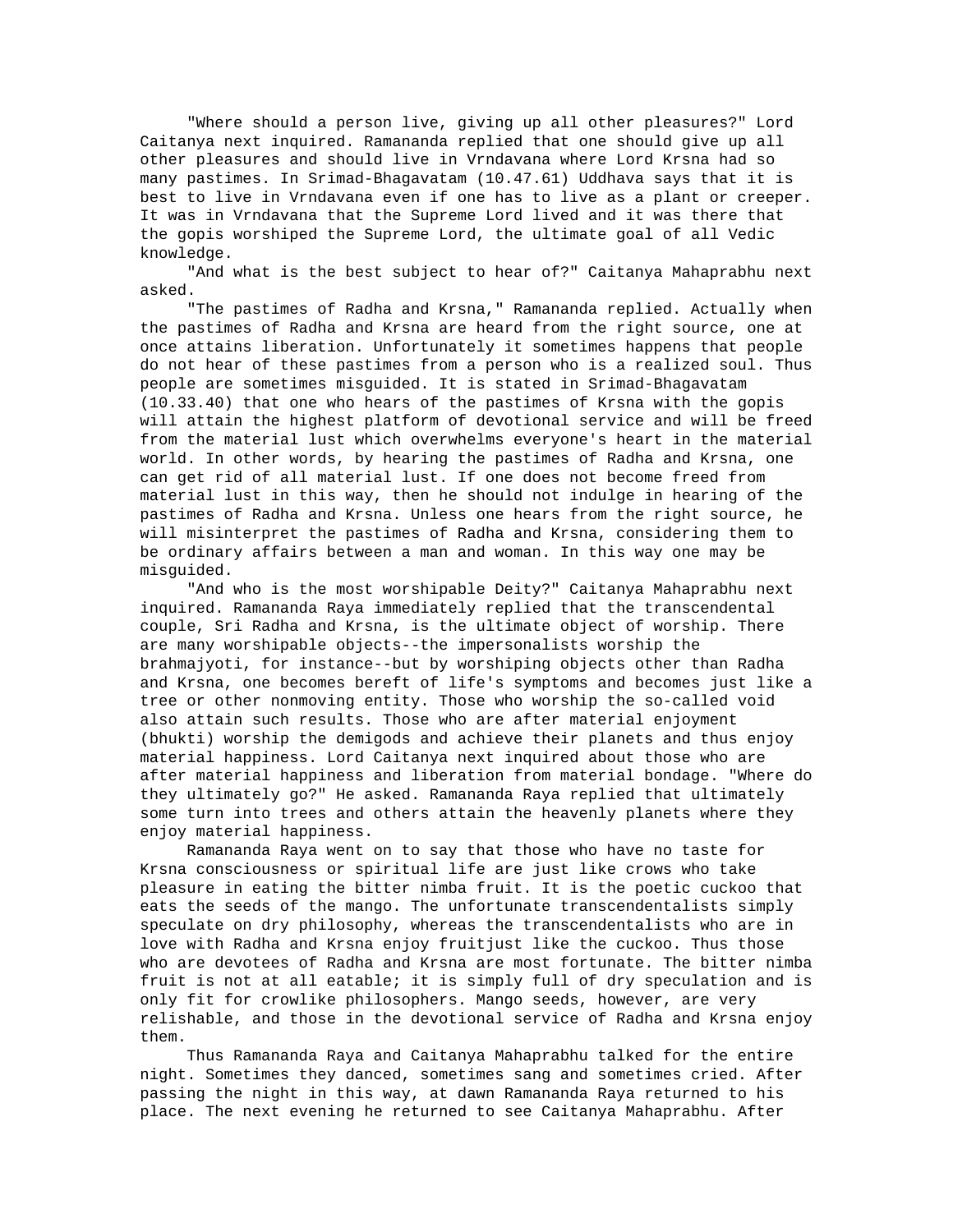discussing Krsna for some time, Ramananda Raya fell at the feet of the Lord and said, "My dear Lord, You are so kind to me that You have told me about the science of Krsna and Radharani and Their loving affairs, the affairs of the rasa dance and Their pastimes. I never thought that I should be able to speak on this subject matter. You have taught me as You formerly taught the Vedas to Brahma."

 This is the system of receiving instructions from the Supersoul. Externally He is not to be seen, but internally He speaks to the devotee. That is confirmed in Bhagavad-gita--the Lord dictates from within one who is sincerely engaged in His service, and the Lord acts in such a way that such a person can ultimately attain the supreme goal of life. When Brahma was born, there was no one to instruct him; therefore the Supreme Lord Himself instructed Brahma in Vedic knowledge through Brahma's heart. I n Srimad-Bhagavatam (2.4.22) Su kadeva Gosvami confi rms that the gayatri mantra was fi rst im parted within the heart of Brahma by the Supreme. Sukadeva Gosvami prayed to the Lord to help him speak Srimad-Bhagavatam before Maharaja Pariksit.

 The first verse of the First Canto of Srimad-Bhagavatam describes the Supreme Absolute Truth as He who instructed Brahma through the heart. Vyasadeva, the author of Srimad-Bhagavatam, states: " Let me offer my respectful obeisances to Sri Krsna, the Supreme Personality of Godhead, who is the cause of the cosmic manifestation and its maintenance and dissolution as well." If we scrutinizingly try to understand the supreme truth, we can understand that He knows everything directly and indirectly. He is the only Supreme Personality, and it is He only who is fully independent. He alone instructed Brahma as the Supersoul within. Even the greatest scholar becomes bewildered in trying to understand the supreme truth because the entire perceivable cosmic manifestation is situated within Him. Although this material manifestation is a by-product of fire, water, air and earth, it nonetheless appears to be factual. However, it is in Him only that the spiritual and material manifestations as well as the living entities rest. Therefore He is the supreme truth.

 Ramananda Raya continued speaking to Lord Caitanya: "First I saw You as a sannyasi, and then I saw You as a cowherd boy. I see before You a golden doll, and due to its presence Your complexion has become golden. Yet I see that Your complexion is dark, like a cowherd boy's. Will You please explain why I am seeing You in this way? Please tell me without reservation."

 "It is the nature of highly elevated devotees to see Krsna in everything," Lord Caitanya replied. "Whenever they see anything, they do not see the form of that particular thing. They see Krsna." This is confirmed in Srimad-Bhagavatam (11.2.45):

> sarva-bhutesu yah pasyed bhagavad-bhavam atmanah bhutani bhagavaty atmany esa bhagavatottamah

 "One who is highly elevated in devotional service sees the Supersoul, Krsna, who is the Soul of all individual souls." A similar passage is found in the Tenth Canto (10.35.9) where it is stated that all creepers, plants and trees, laden with flowers and fruits, were bent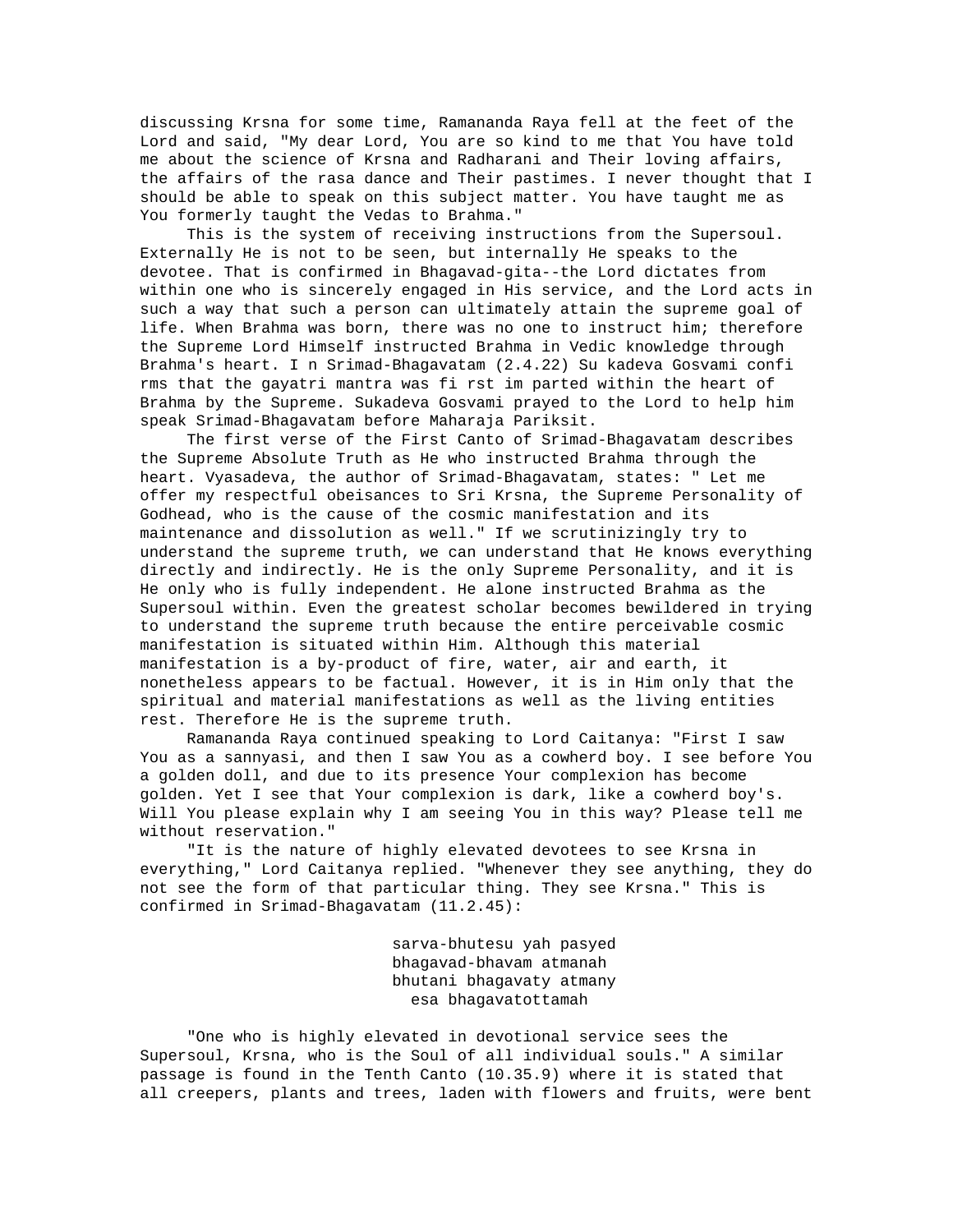in the ecstasy of love for Krsna, for Krsna was the Soul of their soul. After Krsna left them, those trees and plants became thorny.

 "You have the highest conception of the pastimes of Radha and Krsna," Lord Caitanya continued. "Therefore you are seeing Radha-Krsna everywhere."

 Ramananda Raya replied: "I request that You not try to hide Yourself. I understand that You have accepted the complexion and mode of thinking of Srimati Radharani and that You are trying to understand Yourself from the viewpoint of Radharani. You have actually advented Yourself to take this point of view. Although You incarnate mainly to understand Your own self, You are at the same time distributing love of Krsna to the world. Now You have personally come here to deliver me. Please don't try to deceive me, I beg You. It is not good for You."

 Being very satisfied, Lord Caitanya smiled and showed Ramananda His real form as the combination of Sri Radha and Krsna. Thus Lord Caitanya was Sri Krsna Himself with the external features of Srimati Radharani. His transcendental ability to become two and then to become one again was revealed to Ramananda Raya. Those who are fortunate enough to understand Lord Caitanya as well as the Vrndavana pastimes of Radha and Krsna can be able, by the mercy of Sri Rupa Gosvami, to know about the real identity of Sri Krsna Caitanya Mahaprabhu.

 Upon seeing this unique feature of Lord Caitanya, Ramananda Raya fainted and fell on the fioor. Lord Caitanya then touched him, and he came to his senses. Ramananda Raya was then surprised to see Lord Caitanya again in His mendicant dress. Lord Caitanya embraced and pacified him and informed him that he was the only one to have seen this form. "Because you have understood the purpose of My incarnation, you are privileged to have seen this particular feature of My personality," the Lord said. "My dear Ramananda, I am not a different person with a fair complexion known as Gaurapurusa. I am the selfsame Krsna the son of Maharaja Nanda, and due to contact with the body of Srimati Radharani I have now assumed this form. Srimati Radharani does not touch anyone but Krsna; therefore She has influenced Me with Her complexion, mind and words. In this way I am just trying to understand the transcendental flavor of Her relationship with Krsna."

 The fact is that both Krsna and Lord Caitanya are the original Personality of Godhead. No one should try to eliminate Lord Caitanya from Sri Krsna. In His form of Sri Krsna, He is the supreme enjoyer, and in His form of Lord Caitanya, He is the supreme enjoyed. No one can be more superexcellently attractive than Sri Krsna, and but for Sri Krsna, no one can enjoy the supreme form of devotion, Srimati Radharani. But for Sri Krsna, all Visnu forms are lacking this ability. This is explained in the description of Govinda in Caitanya-caritamrta. There it is said that Srimati Radharani is the only personality who can infuse Sri Krsna with transcendental pleasure. Thus Srimati Radharani is the chief damsel of Vraja in love with Govinda, the Supreme Personality of Godhead, Sri Krsna.

 "Please rest assured that I have nothing to hide from you," Lord Caitanya told Ramananda. "Even if I do try to hide from you, you are such an advanced devotee that you can understand all My secrets. I request that you please keep this a secret and do not disclose it to anyone. If it were revealed, everyone would consider Me a madman. The facts which I have disclosed to you cannot be understood by materialistic people. When they hear of this, they will simply laugh at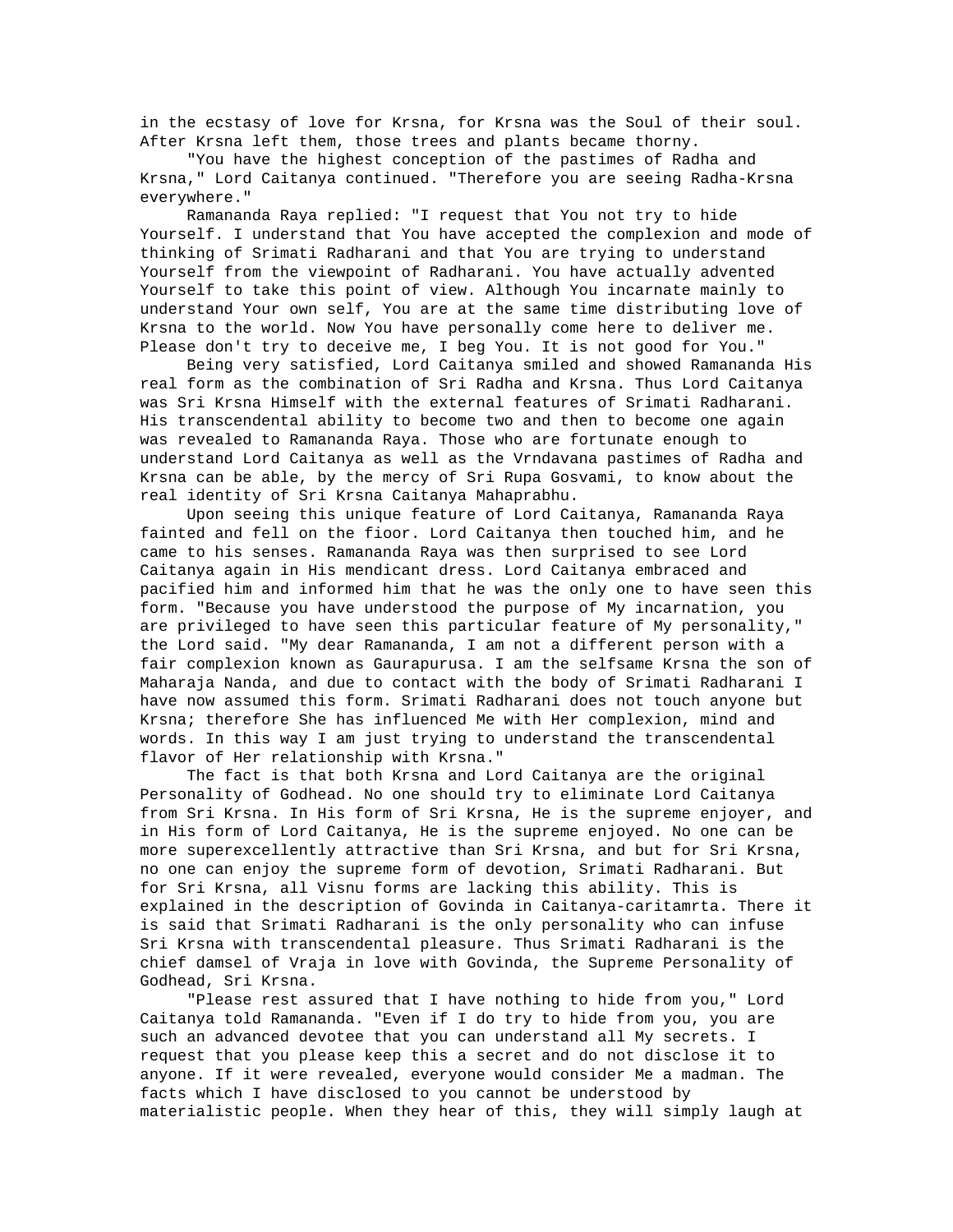Me. You can understand this yourself and keep it to yourself. From a materialistic point of view, a devotee becomes mad in his ecstasy of love for Krsna. Both you and I are just like madmen. So please don't disclose these facts to ordinary men. If you do, they will surely laugh at Me."

 Lord Caitanya then passed ten nights with Ramananda Raya, enjoyed his company and discussed the pastimes of Krsna and Radha. The discussions between them were on the highest level of love for Krsna. Some of these talks are described, but most of them could not be described. In Caitanya-caritamrta this has been compared to metallurgic examination. The metals compared are discussed in the following sequence: first copper, then bronze, then silver, gold and at last touchstone. The preliminary discussions between Lord Caitanya and Ramananda Raya are considered to be like copper, and the higher discussions are considered to be like gold. The fifth dimension of their discussions, however, is considered to be like touchstone. If one is eager to attain the highest understanding, he must begin with an inquiry into the differences between copper and bronze, then silver and gold and so on.

 The next day Lord Caitanya asked Ramananda Raya to allow Him to return to Jagannatha Puri. "We can remain together the rest of our lives at Jagannatha Puri and pass our time in discussing Krsna." Lord Caitanya then embraced Ramananda Raya and sent him to his own place. In the morning the Lord started on His journey. He met Ramananda Raya at a temple of Hanuman on the river bank. After visiting the temple of Hanuman, He left. As long as Caitanya Mahaprabhu remained at Karpura, all kinds of people met Him, and by His grace everyone became a devotee of the Supreme Lord.

 After Lord Caitanya's departure, Ramananda Raya became overwhelmed due to his separation from the Lord, and he immediately decided to retire from service and meet the Lord again at Jagannatha Puri. The discussions between Ramananda Raya and Lord Caitanya deal with the most concentrated form of devotional service. By hearing these discussions one can understand the pastimes of Sri Radha and Krsna as well as the confidential role played by Lord Caitanya. If one is actually fortunate enough to have faith in these discussions, he can enter into the transcendental association of Radha and Krsna.

"Teachings of Lord Caitanya" by His Divine Grace A.C. Bhaktivedanta Swami Prabhupada.

COPYRIGHT NOTICE: This is an evaluation copy of the printed version of this book, and is NOT FOR RESALE. This evaluation copy is intended for personal non-commercial use only, under the "fair use" guidelines established by international copyright laws. You may use this electronic file to evaluate the printed version of this book, for your own private use, or for short excerpts used in academic works, research, student papers, presentations, and the like. You can distribute this evaluation copy to others over the Internet, so long as you keep this copyright information intact. You may not reproduce more than ten percent (10%) of